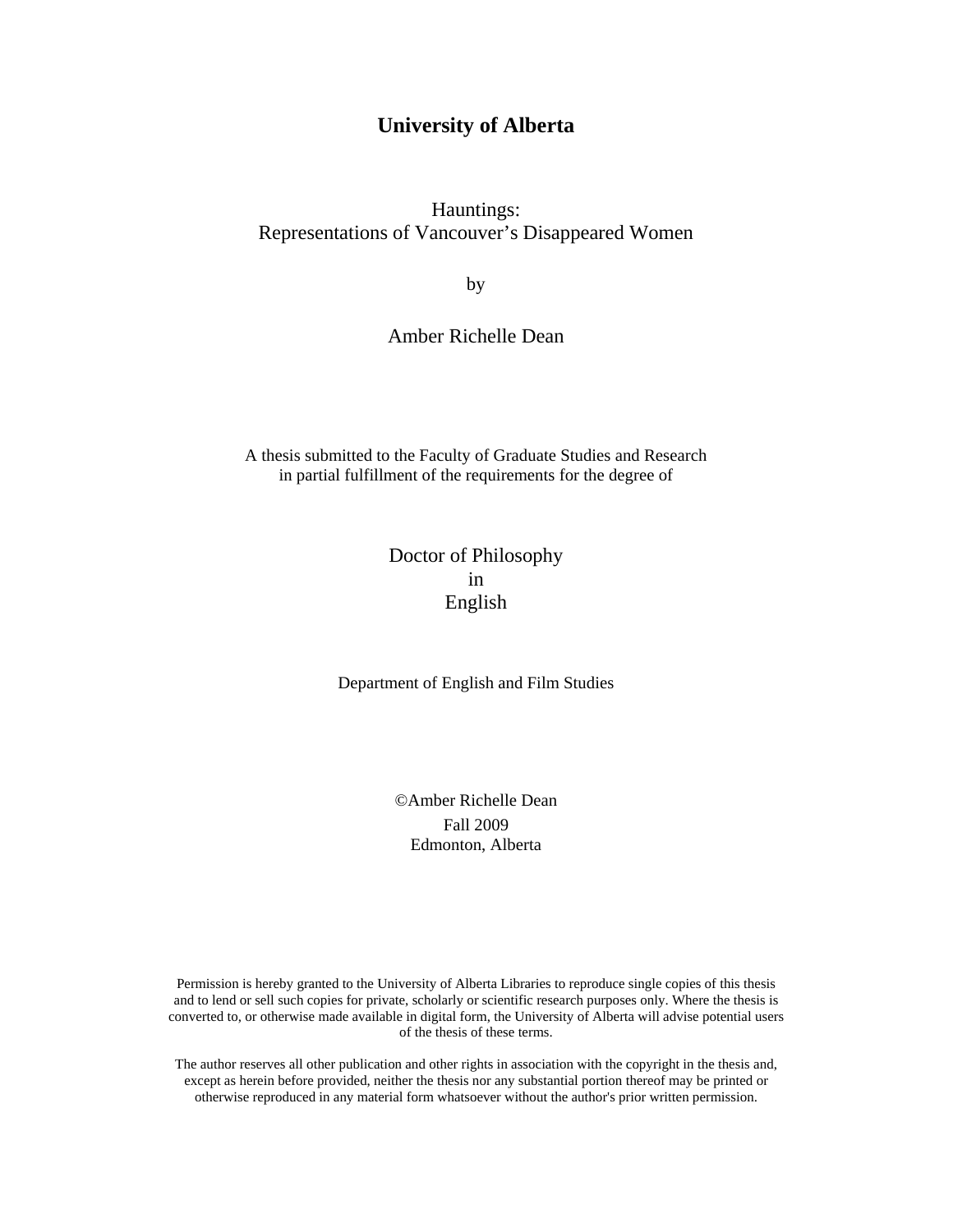# **Examining Committee**

Daphne Read, English and Film Studies

Julie Rak, English and Film Studies

Michael O'Driscoll, English and Film Studies

Teresa Zackodnik, English and Film Studies

Cressida Heyes, Philosophy

Sneja Gunew, English and Women's Studies, University of British Columbia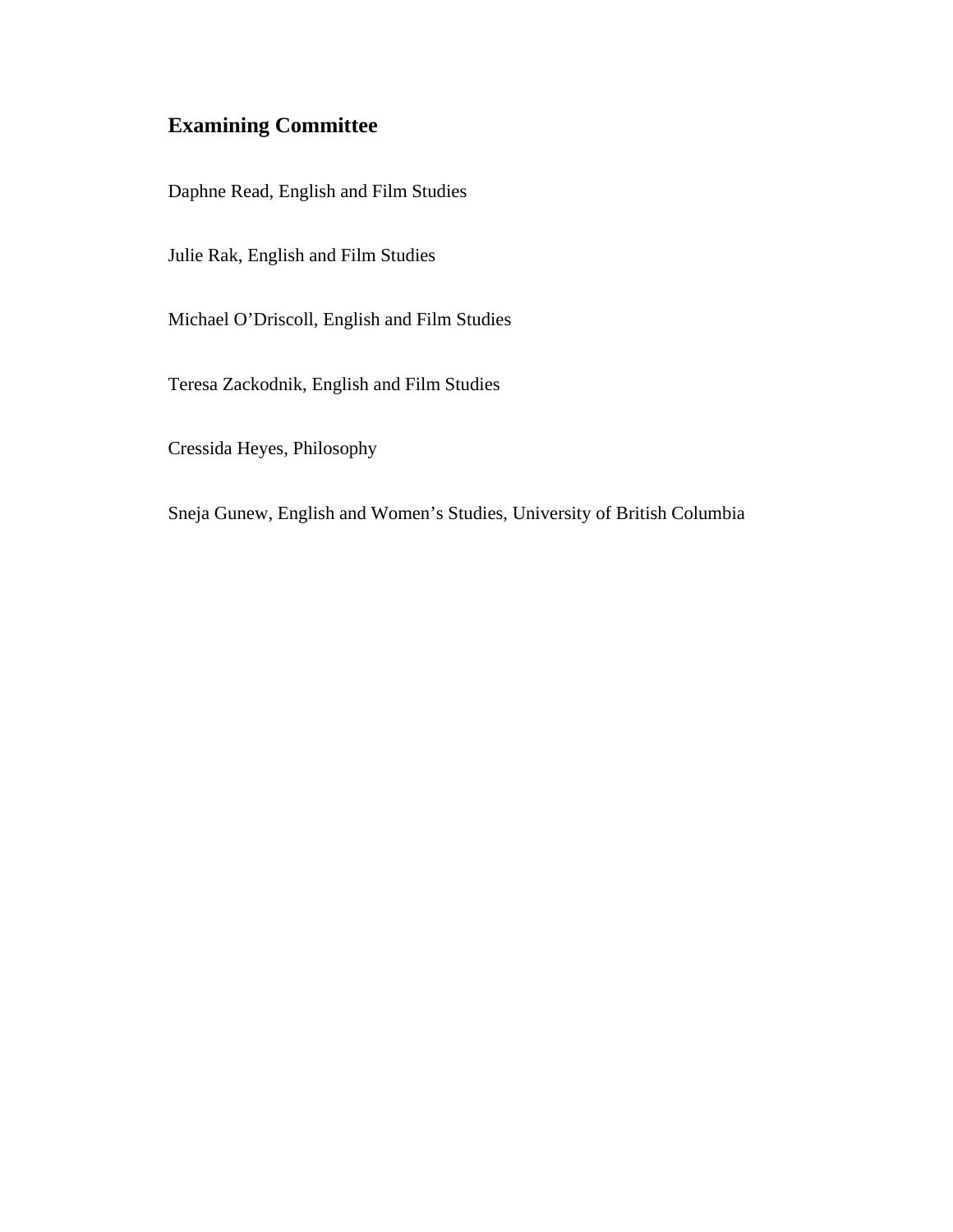We inherit not "what really happened" to the dead but what lives on from that happening, what is conjured from it, how past generations and events occupy the force fields of the present, how they claim us, and how they haunt, plague, and inspirit our imaginations and visions for the future.

- Wendy Brown, Politics Out of History, 150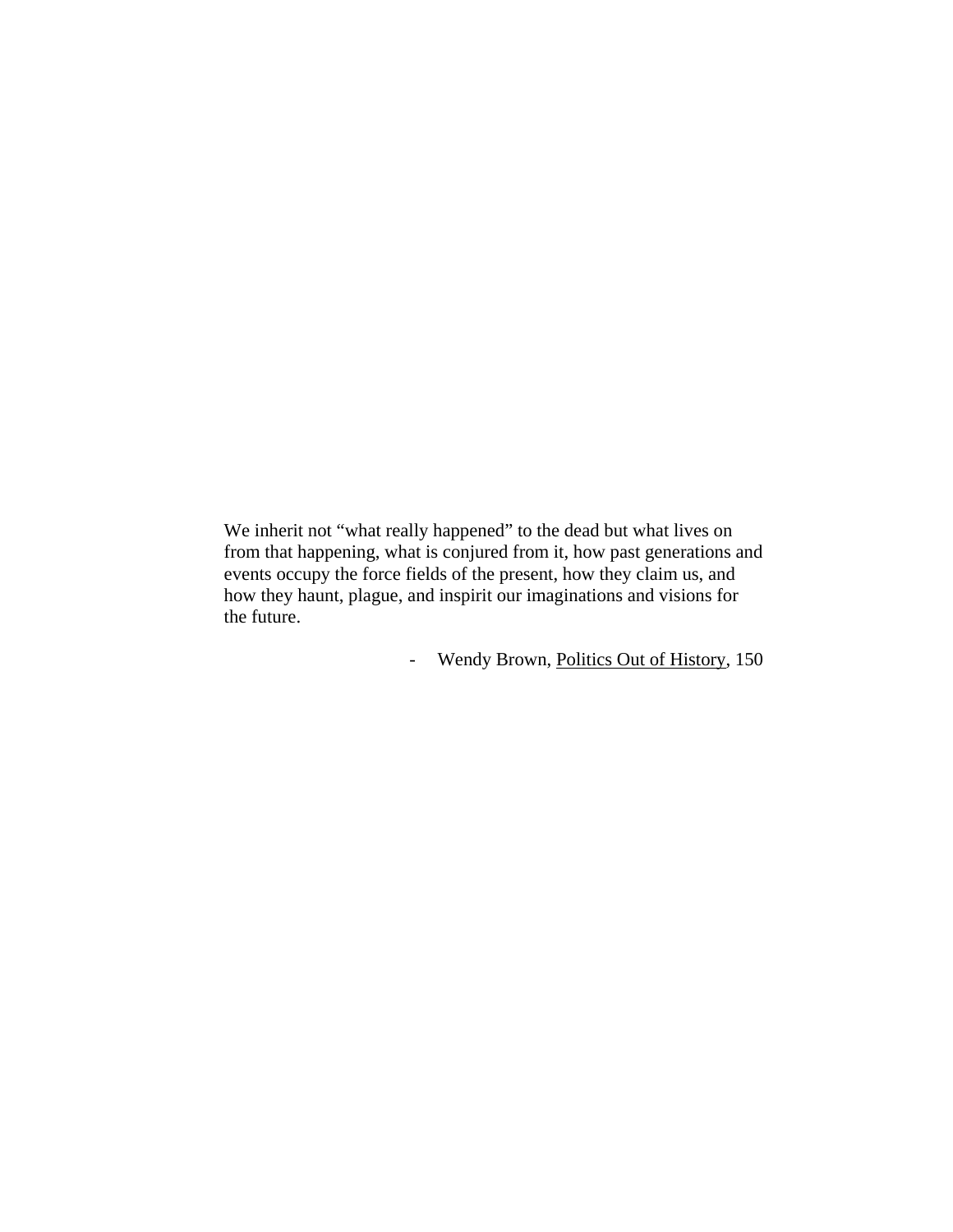#### Abstract

In this dissertation I examine representations of the events surrounding the disappearance and murder of women from Vancouver's Downtown Eastside, in the interests of animating a sense of implication in these events among a wider public. To do so, I build on theoretical concepts developed in the work of Avery Gordon, Judith Butler, and Wendy Brown, namely the notions of hauntings, grievability, and inheritance. My approach to knowledge production builds upon Avery Gordon's theorizing about the significance of hauntings in particular. Following Gordon, I argue that while the women disappeared from Vancouver are no longer physically "there" in the Downtown Eastside, they do indeed maintain what Gordon describes as a "seething presence" in Vancouver (and beyond), one that suggests matters of some urgency for contemporary social and political life, and so my research traces those presences as they have arisen through my engagement with a variety of cultural productions (including documentary film, photography, journalism, art, and poetry). Building on insights from each of the three theorists listed above, I argue that ethical encounters with the ghosts of the women who have been disappeared require rethinking conventional ways of understanding the relationships between self/other and past/present/future.

Because the women disappeared from the Downtown Eastside are disproportionately Indigenous, I begin by investigating how histories of colonization, and in particular the frontier mythology so commonplace in western Canada, are implicated in these contemporary acts of violence. I argue that conventional understandings of space, temporality, and history are inadequate for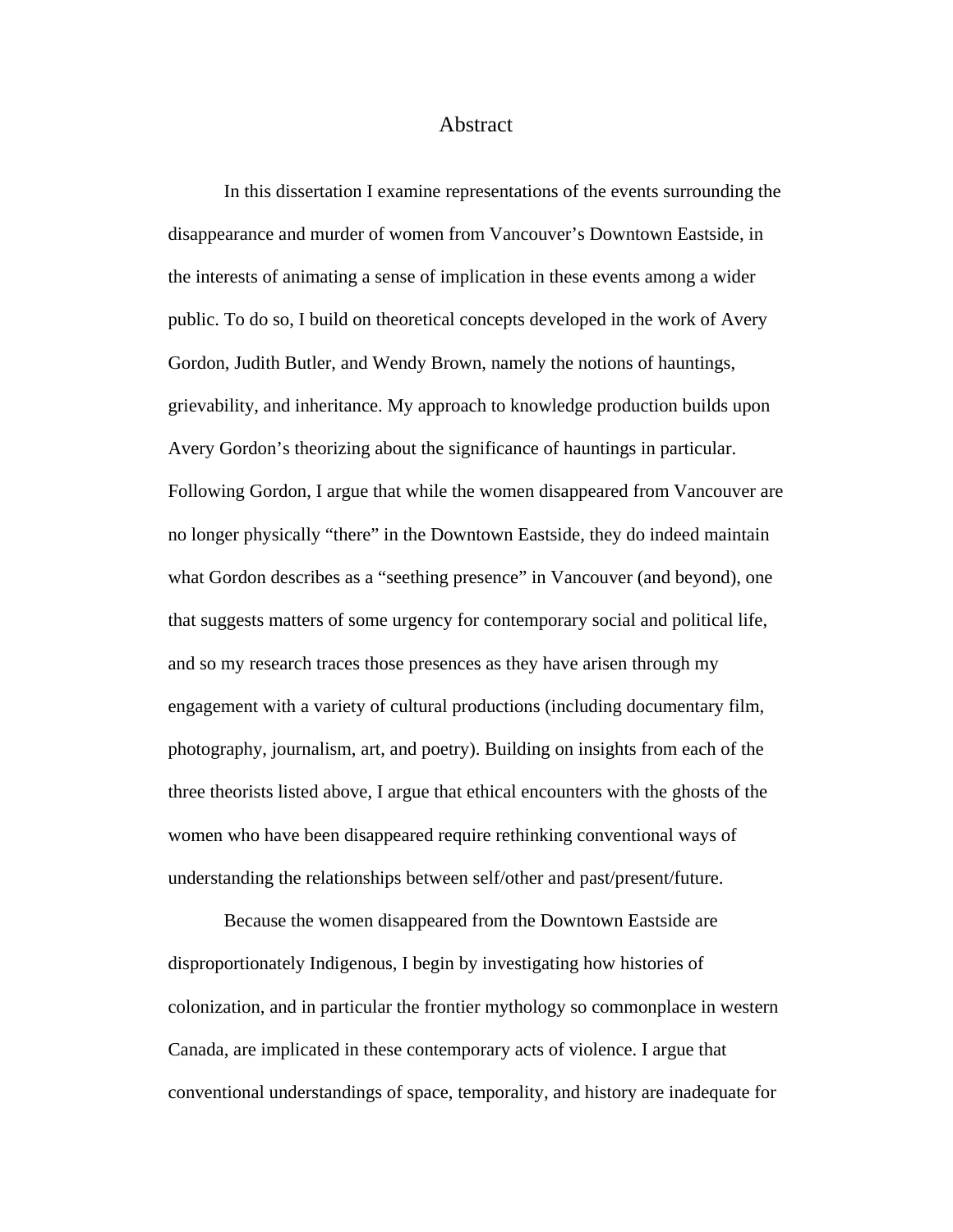understanding these events in all of their complexity. From there, I investigate how and why the women were initially cast, in a variety of representations, as living lives that many assumed could not be widely recognized through the framework of what Judith Butler has coined a "grievable life." And finally, I ask after what kind of memorial practices might be most capable of hailing an "us" into relations of inheritance with the women who have been disappeared - such relations, I argue, are a necessary part of reckoning with our individual and collective implication in the disappearances of women from the Downtown Eastside.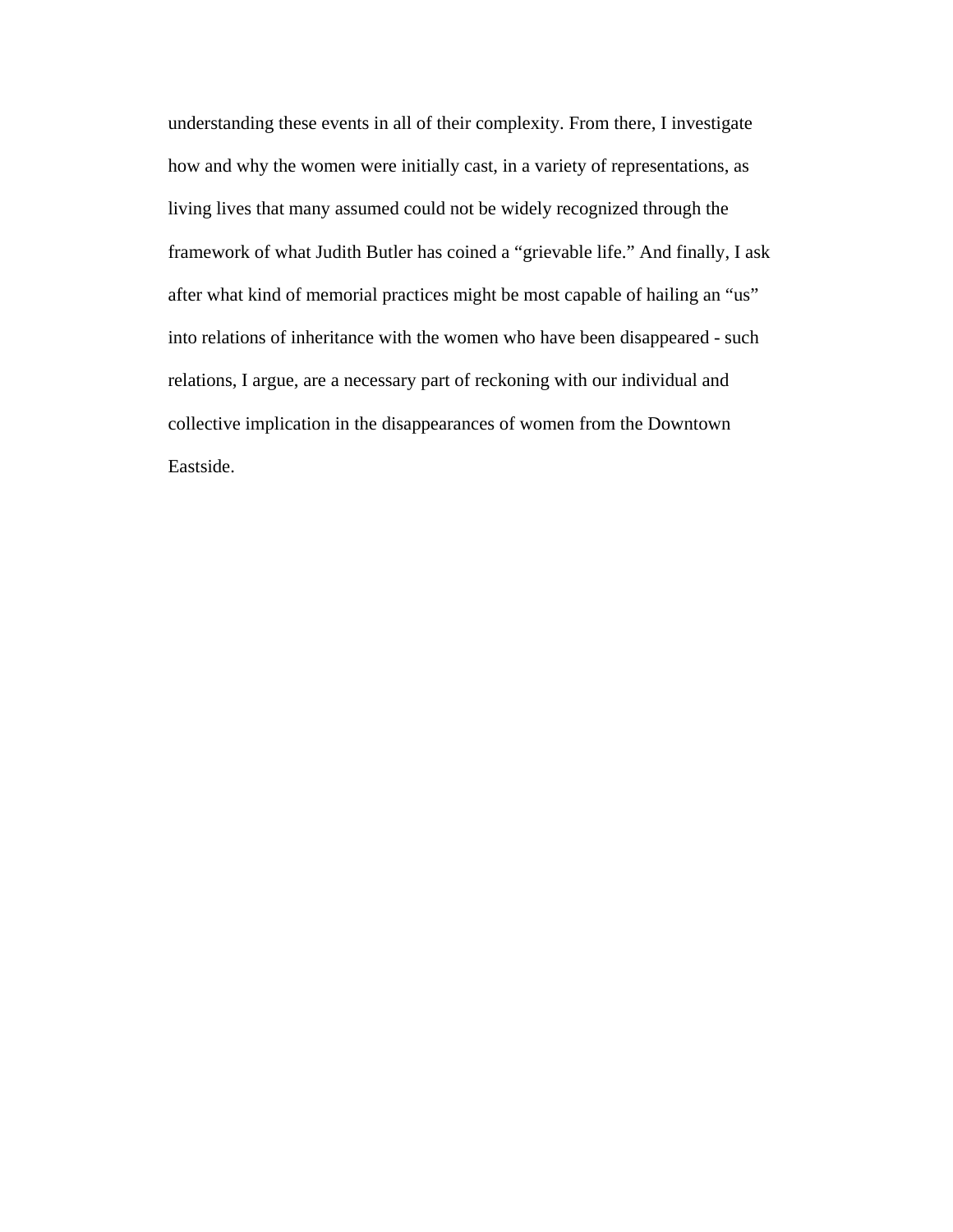#### Note to the Reader

 This is not a conventional thesis. But the funny thing is, I didn't realize this myself until I happened to sit in on a session titled "Publishing and Marketing your Scholarly Book" at a recent Congress of the Canadian Federation for the Humanities and Social Sciences. This session was geared primarily towards doctoral students who might be thinking about trying to publish their dissertations, and the speakers included two acquisitions editors from Canadian scholarly presses. One of the biggest hurdles to transforming a thesis into a book, they suggested, has to do with the question of audience, for while a dissertation is generally written in the interests of securing the approval of five particular academics (the examining committee), a book, they insisted, even an academic book, must speak to a wider audience. This revelation came as a surprise to me, for it struck me quite suddenly that I had never, ever imagined that the five academics on my examining committee would be the only, or even the primary, audience for my dissertation.

 From the outset, I imagined that my dissertation would, and ought to, be of interest to a broader public – and not necessarily just a broader academic public, either. Instead, I imagined it being picked up and read by members of my family, or by some of the people I have collaborated with outside of academe in activist and social justice circles. I also imagined that it might be read by some more anonymous members of the public who had read or watched much of the media reportage on the story of Vancouver's disappeared women and developed an interest in the topic. So, although I certainly wanted to enter into various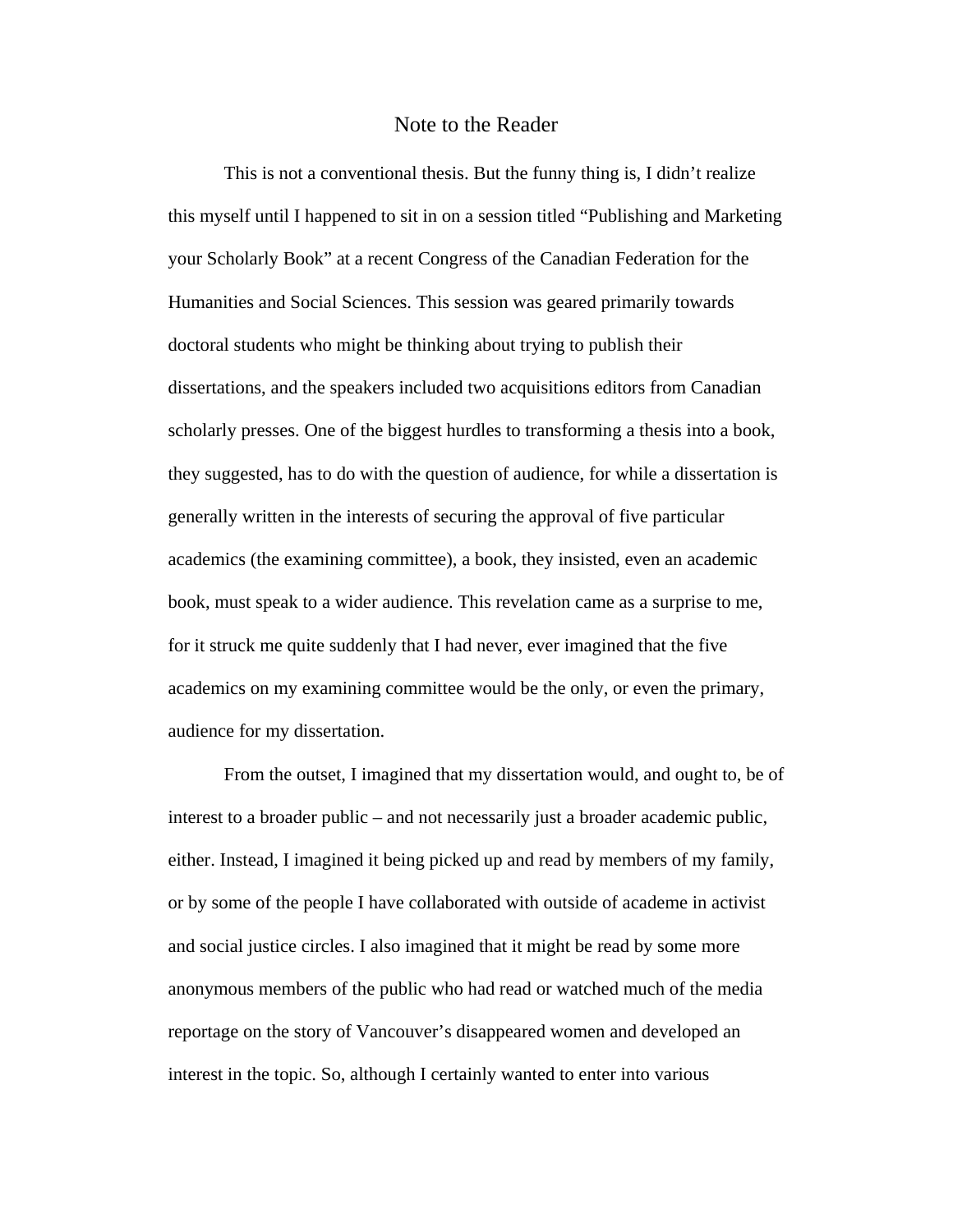academic debates, I wanted to do so in a way that might still hold the attention and interest of those for whom these debates might be entirely foreign. This desire has had a tremendous impact on the way my dissertation has been written – more impact than even I realized until I attended that session.

 As a result, instead of attempting to demonstrate my mastery of a set of academic debates, which is perhaps the terrain of a more conventional thesis, I have written this dissertation in such a way as to animate my understanding of the significance of those debates for a wider public. And while I certainly engage with the ideas of a few theorists that I imagine to be some of the most important critical thinkers of our times, I have in places deliberately opted not to trace the genealogy of their ideas through the theorists that have influenced them, and those that have in turn influenced *their* interlocutors, and so on. I definitely value this approach to theorizing and recognize its importance, and I could certainly have written that kind of a dissertation, but it would be a very different document from the one you are about to read. My decision in this regard has to do, I believe, with a set of ethical questions that have plagued me since I began this project: namely, what does it mean to "do theory" as a response to the violence, suffering and loss of others? And what are the risks of such theorizing? I don't have any straightforward answers to these questions, but I have come to believe, through the process of researching and writing this dissertation, that an ethical approach offers an intervention of sorts, and that the kind of intervention that interests me most attempts to interrupt ideas and various discursive framings as they are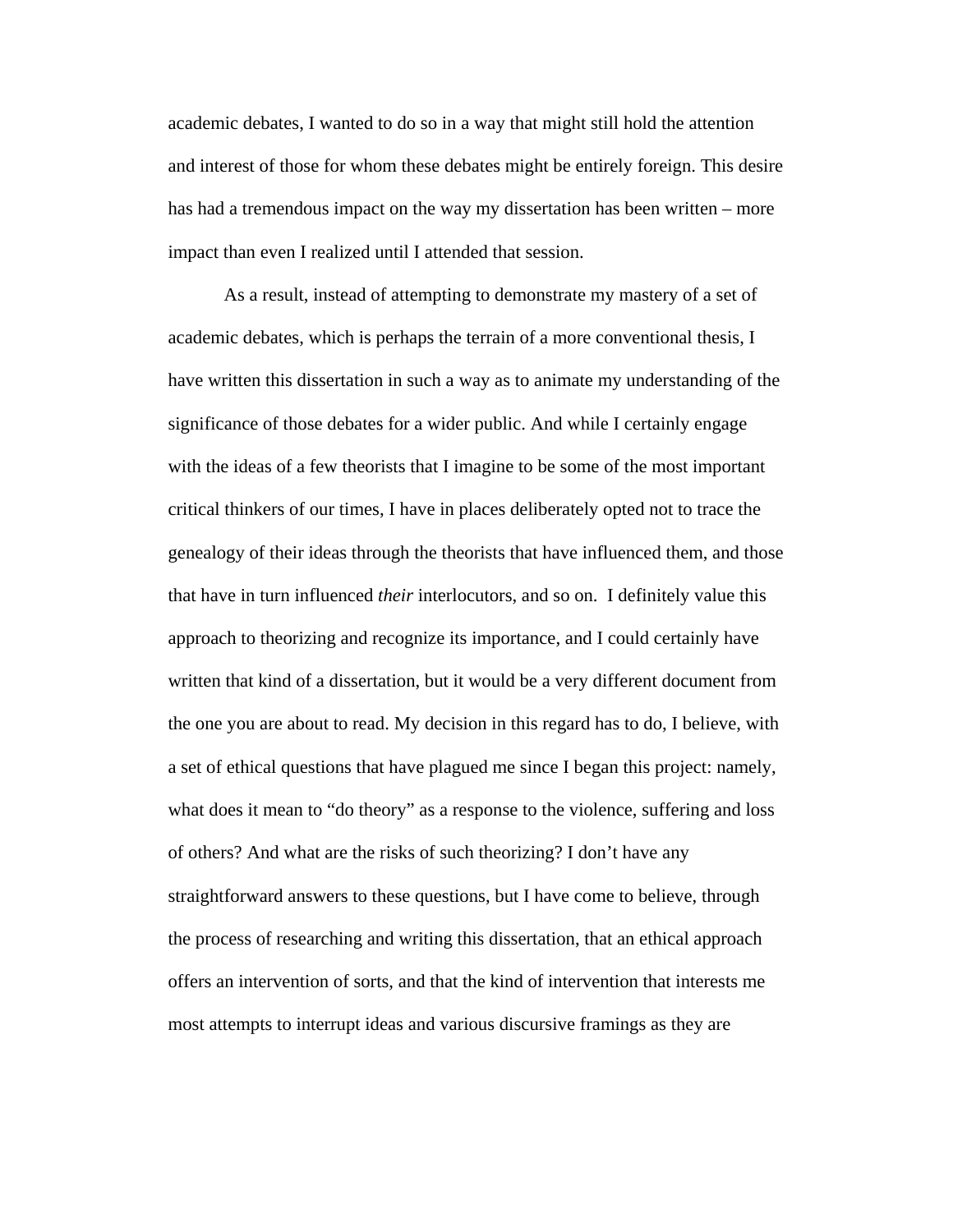circulating among a broader public, and does so in a way that aims to engage some members of that public in the debate.

 Finally, I have also paid a great deal of attention to my approach to writing in this dissertation, because through the research process I began to realize that questions of writing and style were central to my approach to knowledge production, rather than peripheral. As a result, I have included a fair bit of critical reflection on some of my own experiences, both prior to and during the process of writing. This, too, is intentional, because as I was researching and writing I began to see how some of these experiences actually offered openings that allowed me to better animate the theoretical ideas that I was working with. These openings provided opportunities for me to get to the core of what it seems to me matters most within a set of academic debates – about subjectivity, temporality, and implication in particular. As a result, I have tried to write about those experiences quite carefully and deliberately in ways that animate precisely what it is that I believe to be at stake in those debates. Whether I have succeeded in doing so will depend very much on the sorts of effects that these passages, and my approach to writing in general, have on you, the reader, who has lurked in my imagination since the very beginning.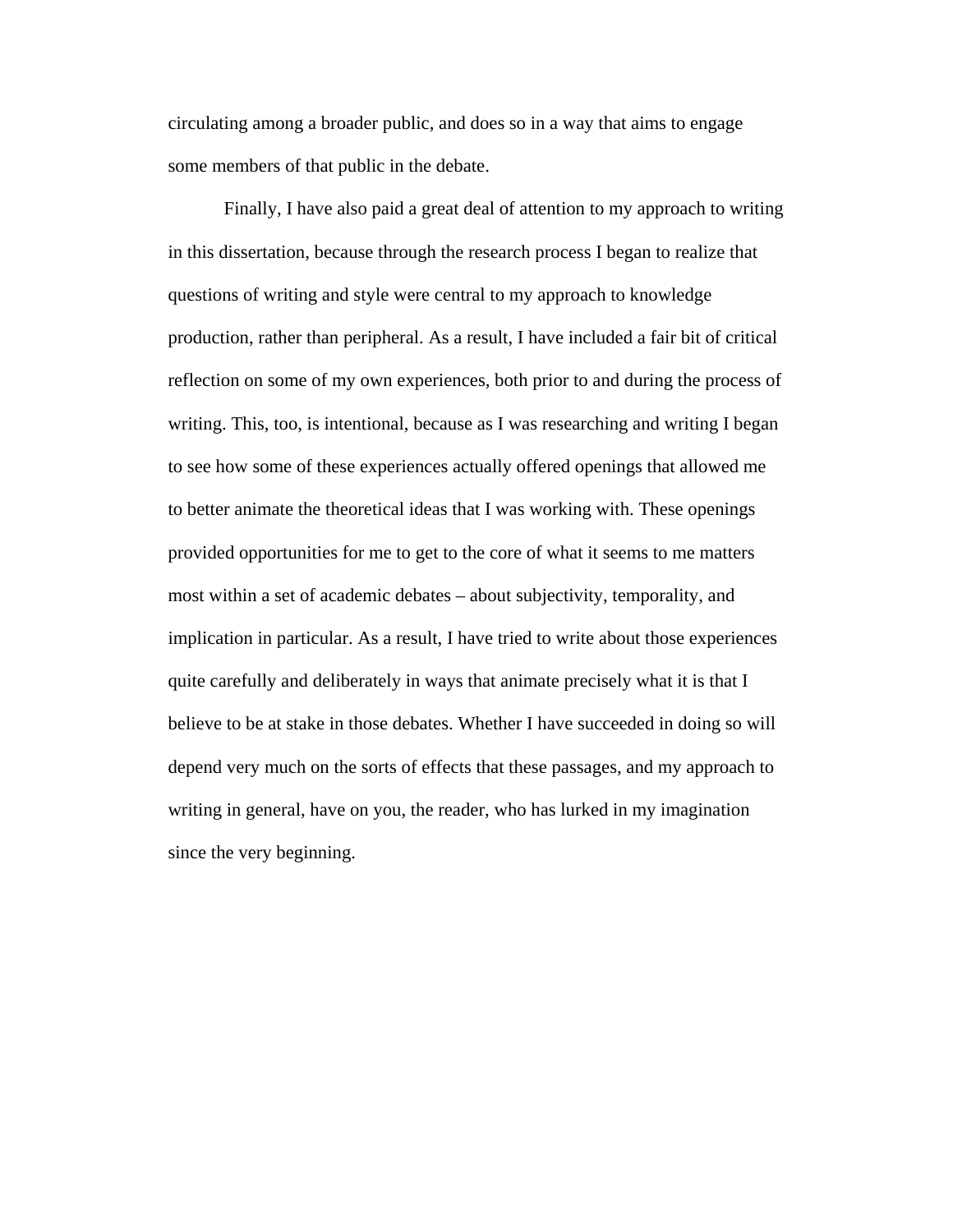#### Acknowledgements

So many people have contributed to the writing of this dissertation that it is difficult to sort out where to begin. As with any written work, however, its shortcomings are of course all my own.

First to my co-supervisors: Daphne Read encouraged me to do this work from the very beginning, and her many generous readings gave me the courage and confidence to proceed when I would have just as soon turned away. She also pushed me to consider the limitations of the concepts of grievability and witnessing as I was using them, which has made this work immensely stronger. For all of her thoughtful contributions, critical reflections, reassurances, and for her encouragement throughout the process, I am immensely grateful.

Sharon Rosenberg's keen insights pushed my thinking and writing in so many ways that it is impossible to recall who "I" was before we began working together, and for all of those important pushes I am extremely grateful. Sharon's input and suggestions as co-supervisor, and her many detailed engagements with each draft of the dissertation, have had a tremendous impact on both its form and content. In addition, the opportunity to collaborate with Sharon and with Kara Granzow in work undertaken for Sharon's SSHRC-funded research project, "Opening the Present to the Violently Dead," had a profound impact on my thinking about temporality and the significance of the relationship between past and present, in particular.

I am indebted to Anne Stone for inviting me to join her as co-editor of a special issue of West Coast Line while I was working on this project.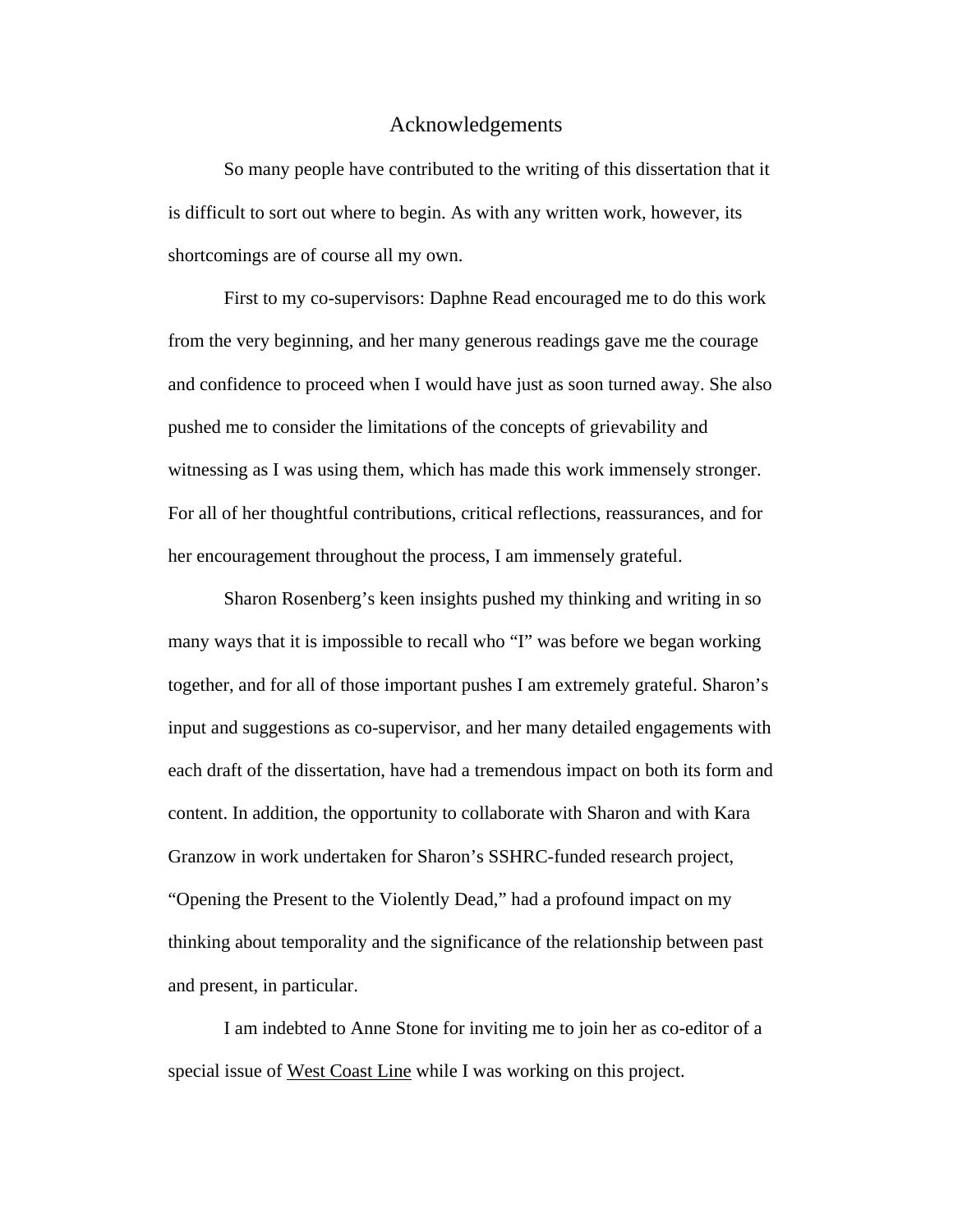Conversations with Anne as we worked on that publication and beyond have been enormously rewarding, and I am particularly grateful for her careful critique of a much earlier version of chapter four.

Without innumerable conversations with Kara Granzow about how to go about doing this work, my writing of this dissertation would quite simply not have been possible. I am grateful to her for a collaboration that is both intellectually challenging and immensely supportive and encouraging.

Several other people at the University of Alberta provided helpful suggestions along the way, including other members of my examining committee: Julie Rak, who pushed me to consider the importance of journalism and also asked, 'why grievability – why not mournability?'; Mike O'Driscoll, whose challenging and very thoughtful questions at both my candidacy and defence have really enriched my thinking; and Cressida Heyes, who has a real knack for challenging yet productive questions, and who continuously reminds me never to get complacent about any one approach to critique.

My good friend and fellow student Paul Ugor helped keep me sane throughout my entire PhD program, and offered insightful readings of several of my chapters. I'm grateful for the gifts of his friendship and keen intellect. My friend and colleague Shurli Makmillen engaged with me in an intellectual exchange of our work that challenged me to think and write in greater depth about many ideas, and in particular about my use of that pesky "we." I'm also grateful to Shawna Ferris for her collaboration on several productive conference panels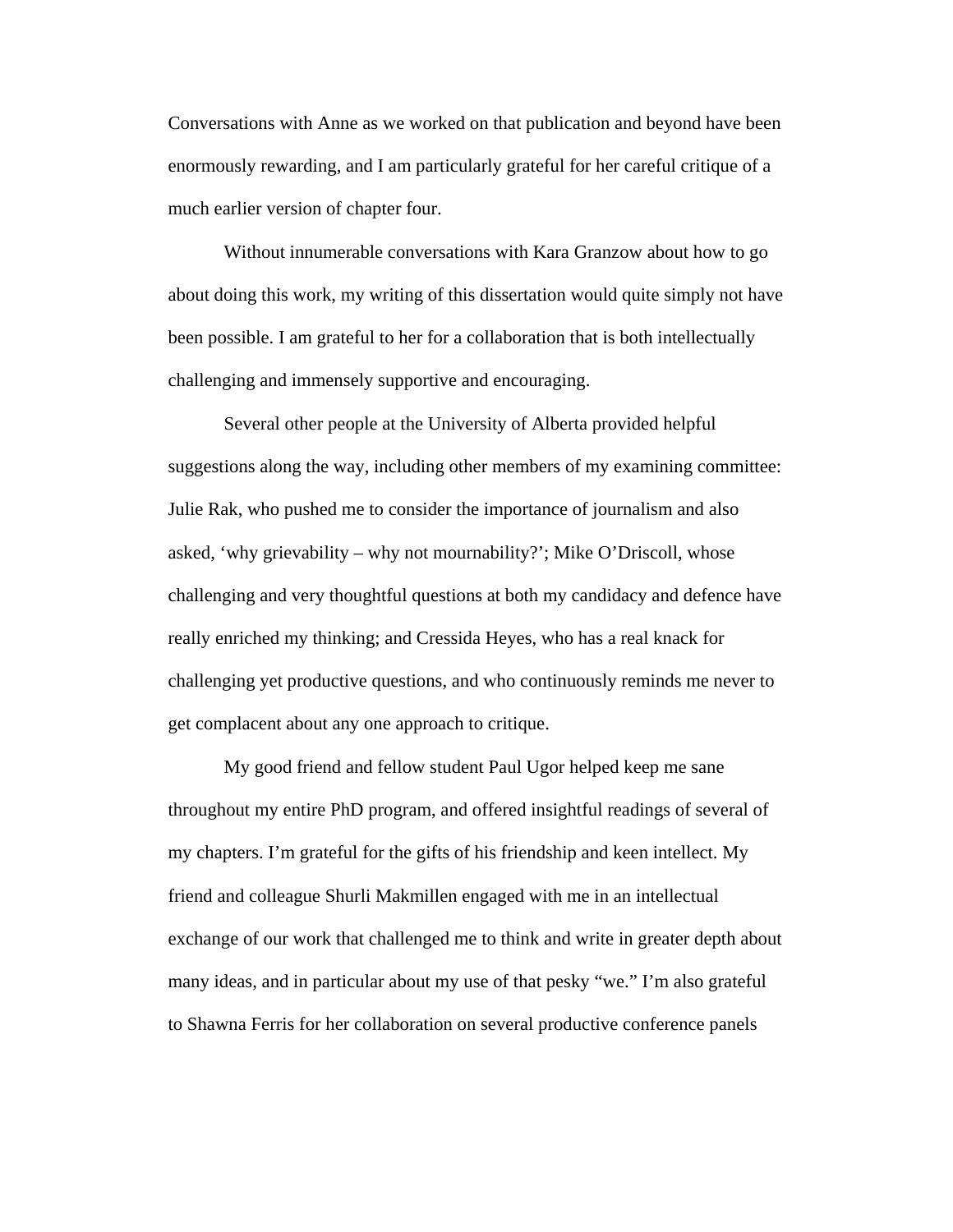over the years that I was writing this dissertation, and for her very useful suggestions on an earlier chapter four.

To my people in Vancouver: Louise, Colleen, Emily, Terra, Crawford, Cynthia, Zara, and all the activists involved in organizing Prison Justice Day, I owe an enormous debt of thanks and appreciation for the ways you've all pushed my thinking over the years and extended all kinds of support.

To all the people who got involved with trying to intervene in the gentrification of the so-called "Downtown East" area in Edmonton, many thanks, and in particular my warm appreciation to Shawna Hohendorf for all her amazing, important work that has enriched my thinking in many ways. I was also very fortunate to benefit from conversations with Neil Smith and Deb Cowen about gentrification and space right at this crucial time, when I was formulating chapter three, and I am grateful for their generosity of spirit and interest in my work.

Finally, I owe a significant debt to my family, whose unconditional love and support have always allowed me the opportunity to pursue the things I wanted to do. And to Will, who keeps me on my toes (both in the sense of challenging me and in the sense of keeping me upright) every single day. His sharp analysis saved me from several potentially embarrassing mistakes, and our conversations while I was writing this dissertation have expanded and enriched my thinking in so many ways. To him, everything.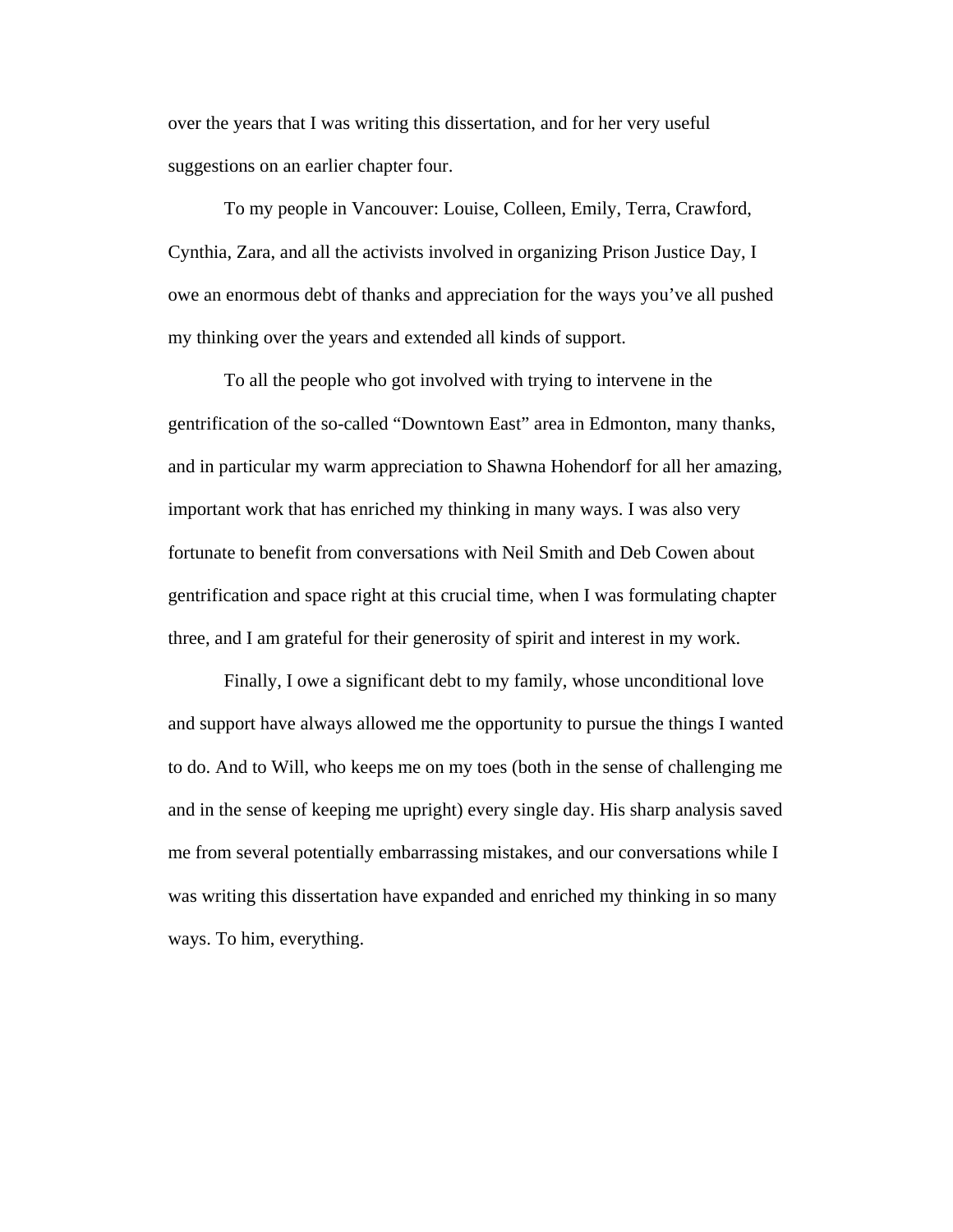## Contents

## **Unsettled Theory**

| Introduction | "Woman's body found beaten beyond recognition<br>Just another day / Just another death"?           |    |
|--------------|----------------------------------------------------------------------------------------------------|----|
| One          | Critique, Criticality, Certainty:<br>"Doing theory" in the wake of violence,<br>suffering and loss | 32 |
| Two          | Hauntings, Grievability, Inheritance:<br>Following ghosts                                          | 52 |

## **Haunting Matters**

| Three | Space, Temporality, History:<br>Downtown Eastside hauntings                  | 90  |
|-------|------------------------------------------------------------------------------|-----|
| Four  | Representation, Humanization, Recognition:<br>Frameworks for grievable lives | 132 |
| Five  | Grief, Mourning, Memorialization:<br>Inheriting what lives on                | 174 |

## **Uncertain Futures**

| <b>Six</b> | Judgment, Responsibility, Justice:<br>Rethinking futurity | 219 |
|------------|-----------------------------------------------------------|-----|
| Epilogue   | Reckonings (for the present)                              | 236 |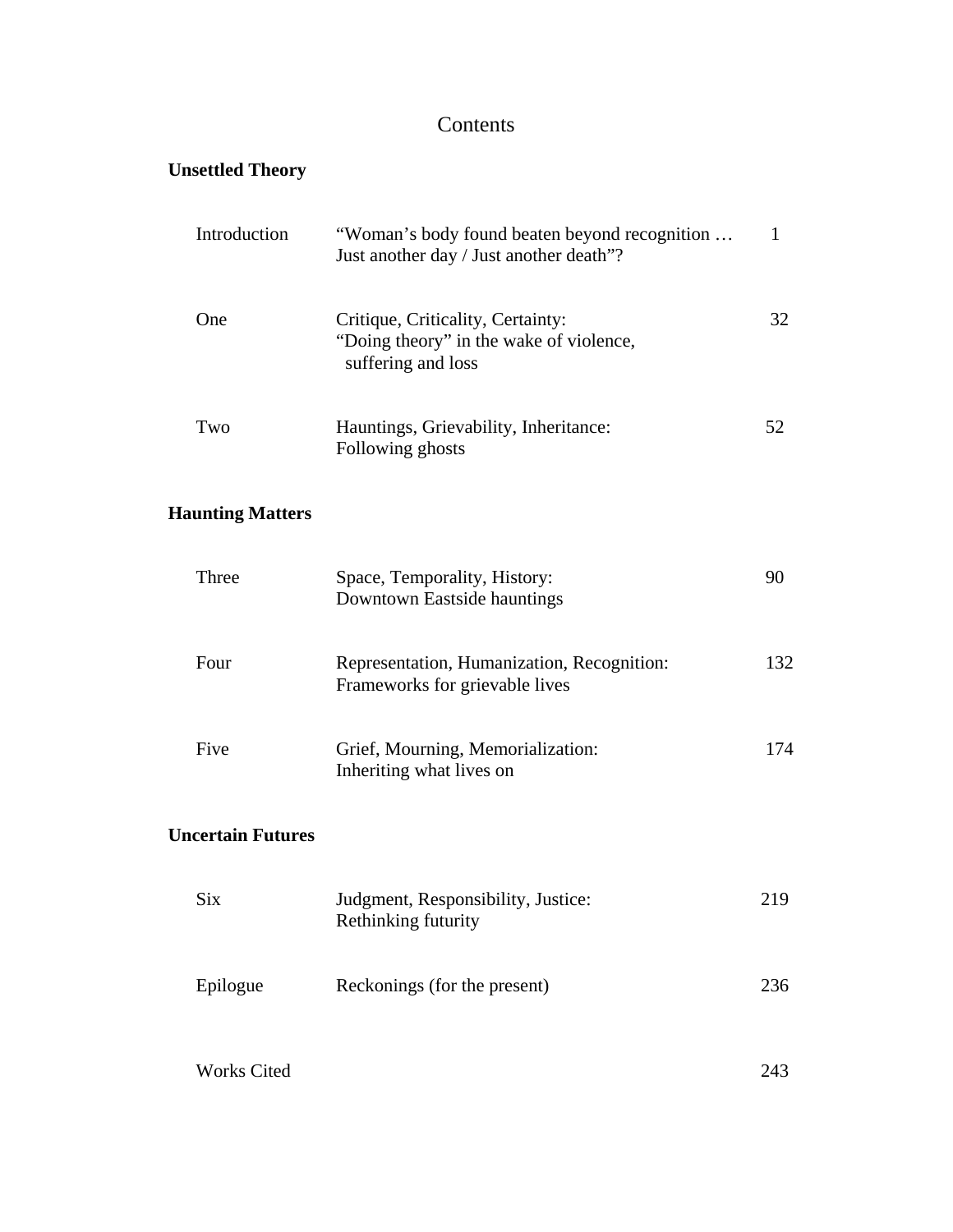Unsettled Theory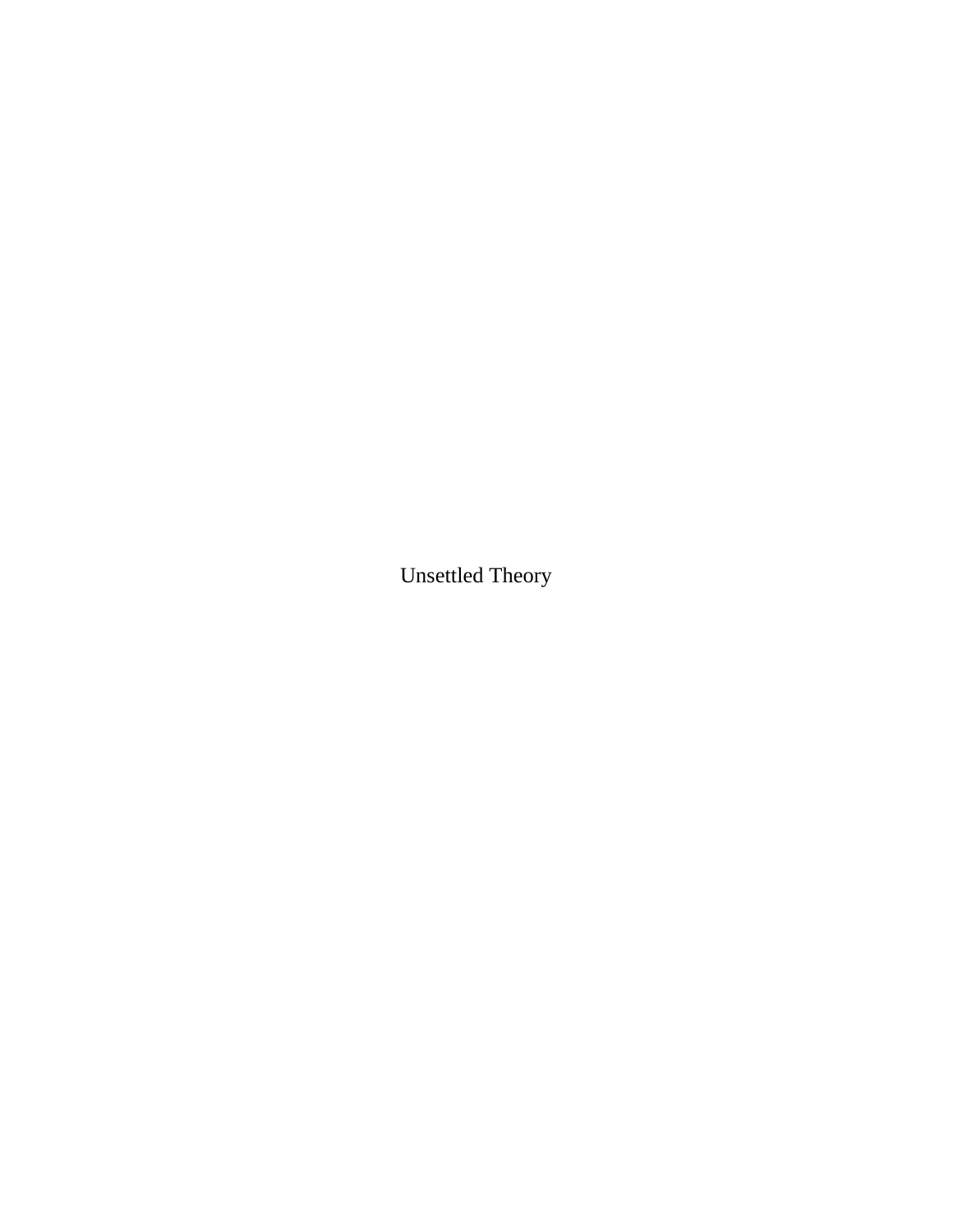#### **INTRODUCTION**

#### **"Woman's body found beaten beyond recognition … Just another day / Just another death"?<sup>1</sup>**

In the spring of 2000 I fulfilled a longstanding desire to move to the city of Vancouver, British Columbia, Canada, that ocean-side metropolis renowned as one of the world's most "livable" cities. $^2$  I had longed to live in Vancouver for most of my adult life. This city was also the joyous destination of several summertime family road trips during my childhood (two facts that are hardly unrelated). At the time of my move there, I associated Vancouver with the ocean (and the sense of peaceful solitude that sitting on a beach and listening to the surf always evokes in me); with the end of long, cold prairie winters (which, coming from Edmonton, I had lived in dread of my entire life); with incredible natural beauty (year-round green spaces, flowers in February, cherry blossoms); and with culture, diversity, and social justice activism (Vancouver, after all, has a whole queer *district* and, unlike Edmonton, is also home to a network of people who call themselves prison abolitionists, people whom I immediately sought out due to a burgeoning concern about prison justice issues). At the time of this move it would be safe to say that Vancouver was for me a much-beloved space, and so it

 $\overline{a}$ 

<sup>&</sup>lt;sup>1</sup> These lines are borrowed from a poem by Sarah de Vries, a woman who was disappeared from Vancouver's Downtown Eastside in 1998. Poem © Maggie de Vries. Reprinted with permission. I go on to discuss De Vries' poem in more detail later in this chapter, and again in chapter five and in my epilogue.

<sup>&</sup>lt;sup>2</sup> Vancouver has repeatedly been ranked as among the world's most "livable" cities by  $\overline{\text{The}}$ Economist, which annually ranks cities of the world using its "livability index." See the report by the Canadian Broadcasting Corporation, available online at <http://www.cbc.ca/canada/britishcolumbia/story/2007/08/23/bc-vancouver.html> Accessed 12 May 2008. It is beyond the scope of this dissertation to analyze the politics and assumptions of the "livability index," but suffice it to say that my research will undoubtedly raise questions about *for whom* the city is made so livable and at what cost to others' lives. For example, what does it mean that the world's most "livable" city contains a neighbourhood that has been repeatedly described as "Canada's poorest postal code"?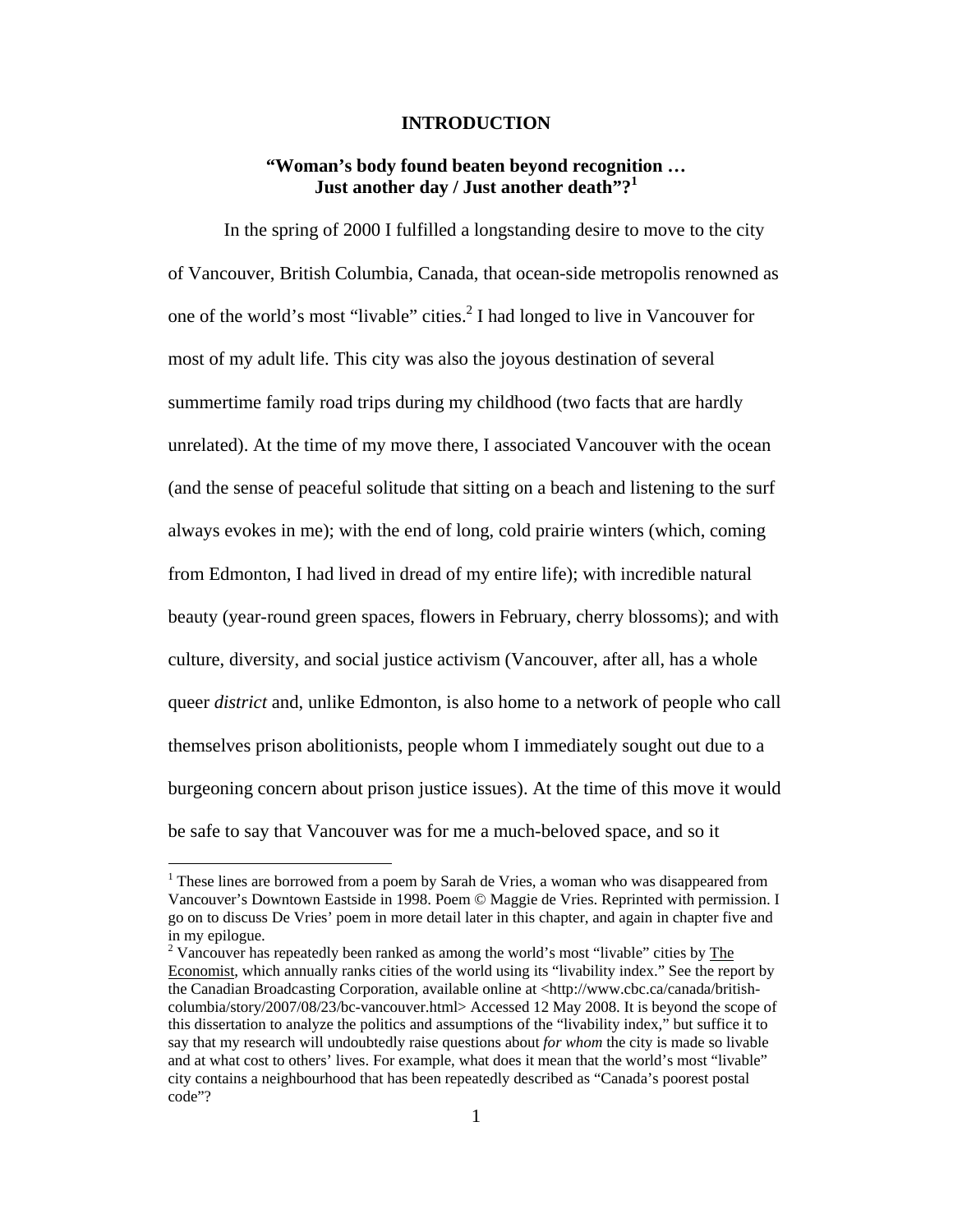remains, although my sense of the city is radically different now. I recall that for months after I first moved there, as I crested Burnaby mountain on my way home from Simon Fraser University (where I was starting a Master's degree) and caught that first glimpse of Burrard Inlet, I would actually exclaim "I live here!" out loud with so much joy and awe at that simple feat that I feel a bit abashed, now, at the recollection.

When I arrived in Vancouver I knew little about the Downtown Eastside (other than that Hastings Street was an area one should avoid – a vague warning that caused me to decide against renting a terrific little apartment on East Hastings near the base of Burnaby mountain. Of course, I learned later that this is a whole city away from the area I had been warned about). I certainly was not conscious of the 27 women listed by officials as missing from the Downtown Eastside at the time of my arrival, although as it turns out I had already learned something of the violence directed at women from that neighbourhood, even if I would not necessarily have recalled it at the time. Several more women were disappeared from the Downtown Eastside over the remainder of that year, but this likely did not come to my attention until the fall of 2001, when reporters working for The Vancouver Sun wrote a series of articles about the disappearances. By that time, I knew much more about the area known as the Downtown Eastside – I had been introduced to the neighbourhood through some of the activist work I was involved in, and also by a lover who frequented the area for companionship and to alleviate an addiction to crack cocaine. Yet, perhaps not so surprisingly, I only came to connect these ties with the Downtown Eastside to my curiosity and concern about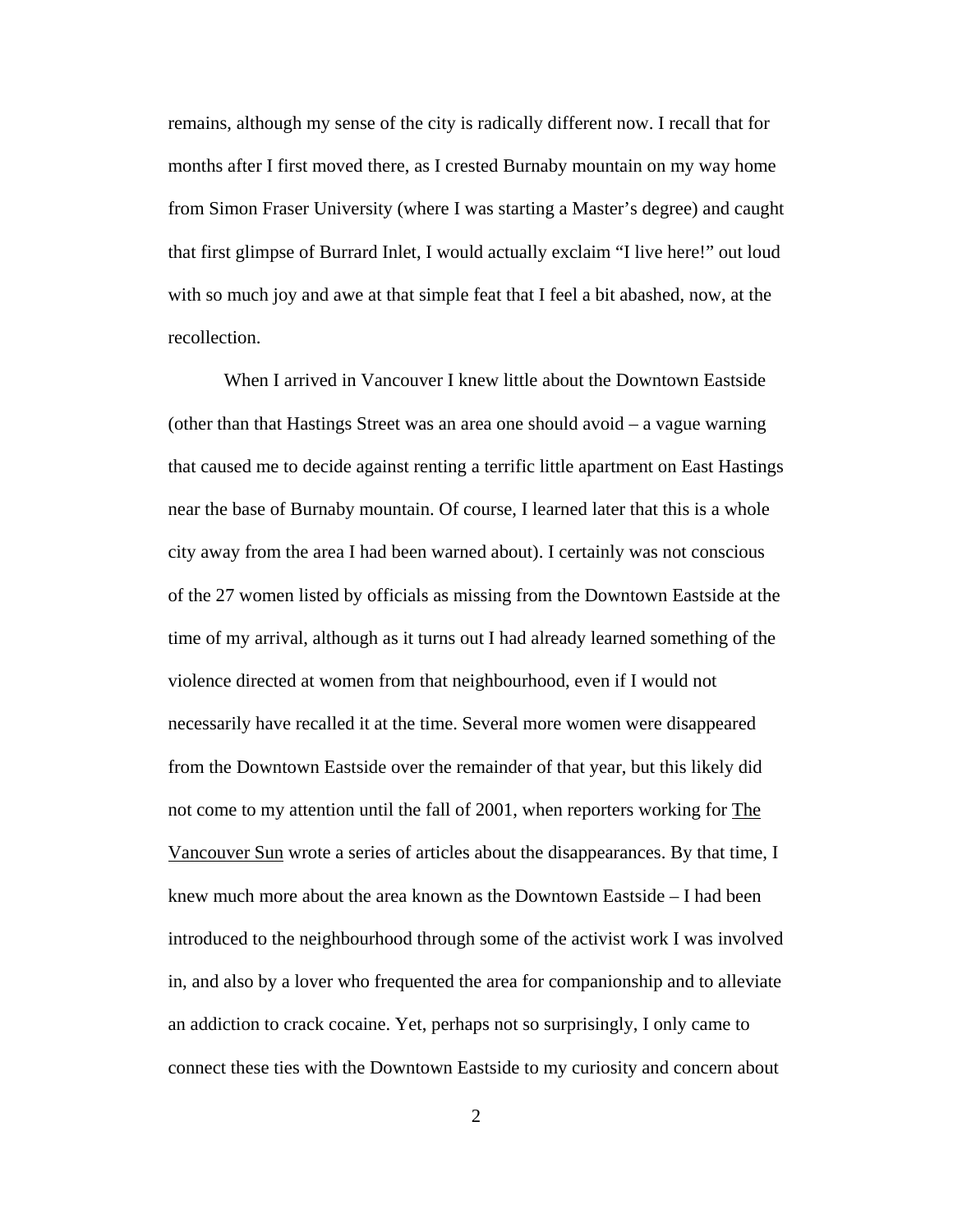the women disappeared from this neighbourhood in hindsight, as I began working on this dissertation.

For those who might be unfamiliar with the events with which this dissertation is concerned: 65 women who lived or worked in Vancouver's Downtown Eastside neighbourhood are currently listed by a joint Vancouver Police Department and Royal Canadian Mounted Police (RCMP) Missing Women's Task Force as "missing."<sup>3</sup> The first woman to have been disappeared from this neighbourhood, according to that task force, went missing in the late 1970s (although there is good reason to believe that many women were disappeared from the neighbourhood before then, too<sup>4</sup>). Since that time, more and more women have been disappeared from the community, with a sharp increase in the numbers of women listed by police as "last seen" in the late 1990s and the very early years of the twenty-first century. For many of the women on the official list of the missing, those of us who did not know them before they were

 $\overline{a}$ 

 $3$  I put "missing" in quotes here because it seems odd to me that a number of women whose remains were discovered by police before November 2003 were nonetheless still categorized as "missing" by those same police on a reward poster re-released in 2007. I understand that it might appear inappropriate for police to insist upon the guilt of the man (Robert Pickton) accused of the women's murders before he has exhausted the appeals process, and yet the physical evidence unequivocally confirms that at least some if not all of the women Pickton is accused of having murdered were most certainly dead at the time of this poster's reissue in 2007. To keep them listed as "missing" then seems curious, since the police certainly know through the discovery of their remains that they were killed, even if all of the details of those killings are yet to be definitively decided in court (as of June 2009, Pickton has appealed his conviction on 6 counts of seconddegree murder to the Supreme Court of Canada). So "missing" seems somewhat misleading as a descriptor for these particular women at this point in time, although they certainly remain missing from the lives of their friends, family and loved ones.

<sup>&</sup>lt;sup>4</sup> For example, the deaths of at least 10 women going back as far as 1965 have been connected to a man named Gilbert Paul Jordan, although he was convicted of manslaughter in only one of the women's deaths. The lives of several of his presumed victims are the subject of a remarkable play by Canadian playwright Marie Clements, titled The Unnatural and Accidental Women. Their deaths suggest that the heightened vulnerability of women, and particularly of Indigenous women (all of Gilbert's presumed victims were Indigenous), extends beyond the timeframe designated by the police task force, and I will also go on to argue in chapter three that it likely extends back much, much further still.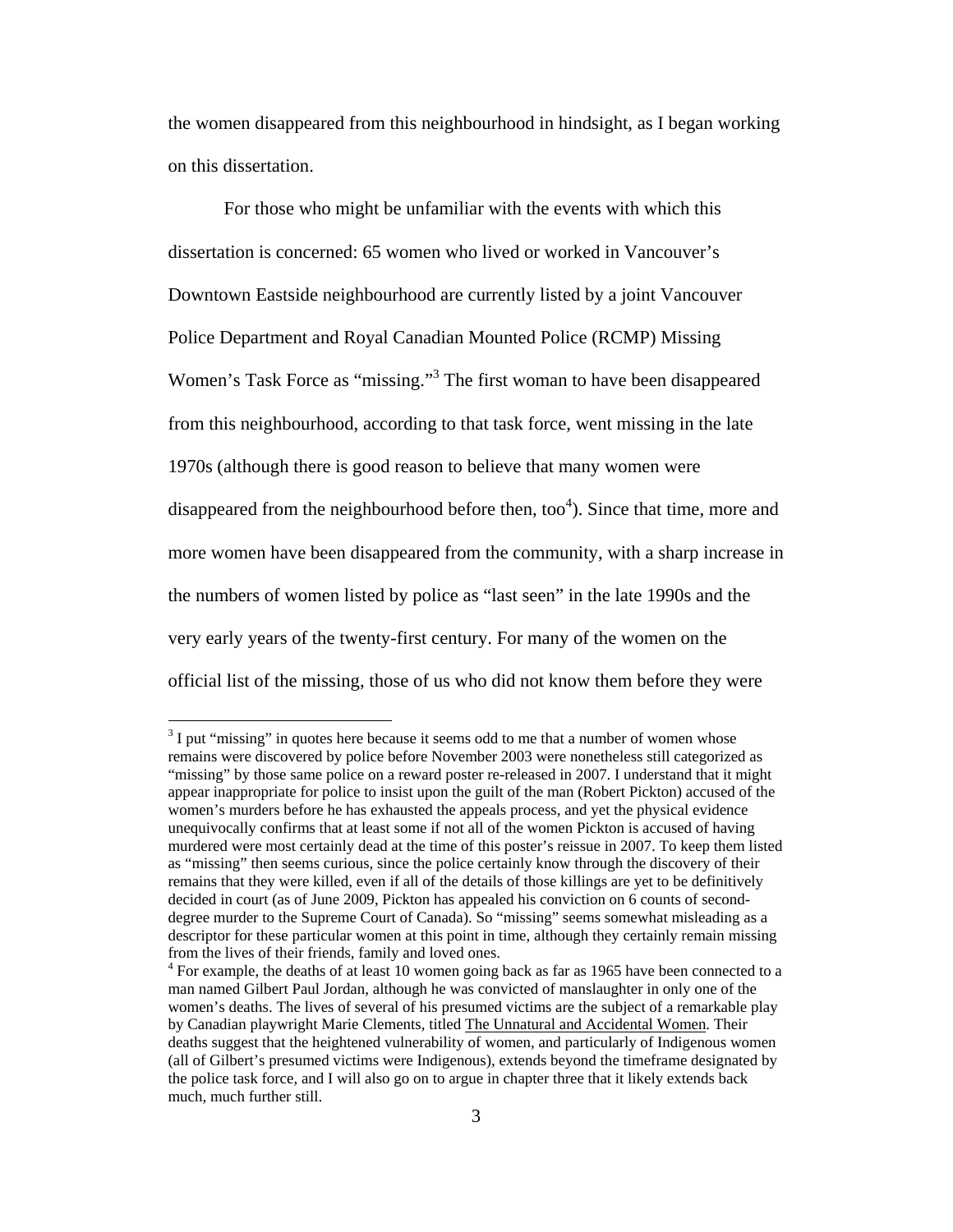disappeared can now, in some cases, learn little more than their names and the approximate dates when they were last seen:

> *Lillian O'Dare – September 1978 Wendy Allen - 1979 Rebecca Juno – June 1983 Sherry Rail – November 1983 Yvonne Abigosis – January 1984 Linda Grant – October 1984 Sheryl Donahue – May 1985 Laura Mah – August 1985 Elaine Allenbach – March 1986 Taressa Williams – July 1988 Ingrid Soet – August 1989 Elaine Dumba – 1991 Mary Lands – April 1991 Nancy Clark – August 1991 Elsie Sebastian – June 1992 Kathleen Wattley – June 1992 Sherry Baker – January 1993 Gloria Fedyshyn – February 1993 Teresa Triff – April 1993 Leigh Miner – December 1993 Angela Arseneault – August 1994*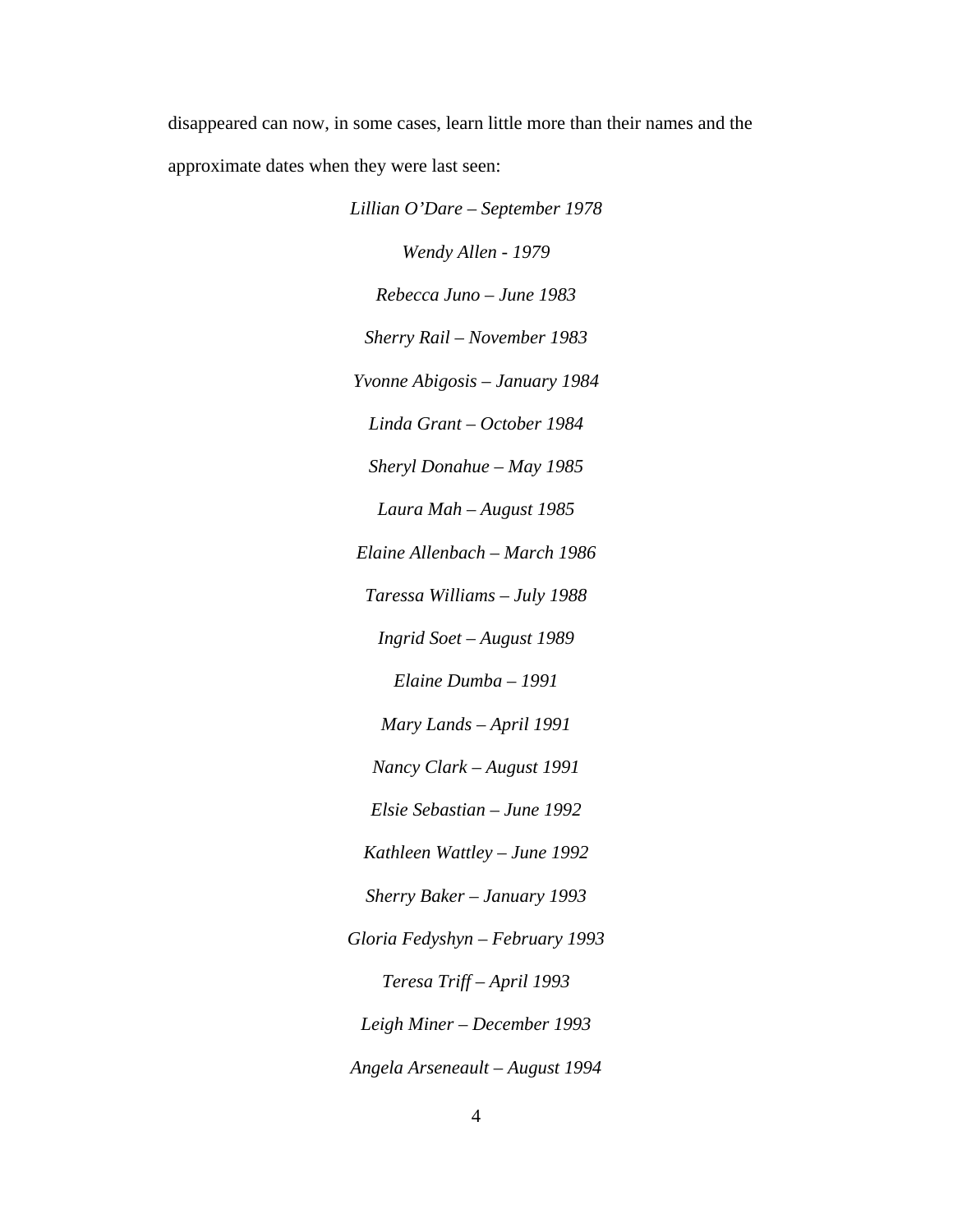*Catherine Gonzalez – March 1995 Catherine Knight – April 1995 Dorothy Spence – August 1995 Diana Melnick – December 1995 Frances Young – April 1996 Tanya Holyk – October 1996 Olivia William – December 1996 Cara Ellis – January 1997 Marie Laliberte – January 1997 Stephanie Lane – January 1997 Jacqueline Murdock – January 1997 Sharon Ward – February 1997 Andrea Borhaven – March 1997 Kellie Little – April 1997 Sherry Irving – April 1997 Janet Henry – June 1997 Ruby Hardy – July 1997 Cindy Beck – September 1997 Marnie Frey – September 1997 Helen Hallmark – October 1997 Cynthia Feliks – December 1997 Kerri Koski – January 1998 Inga Hall – February 1998*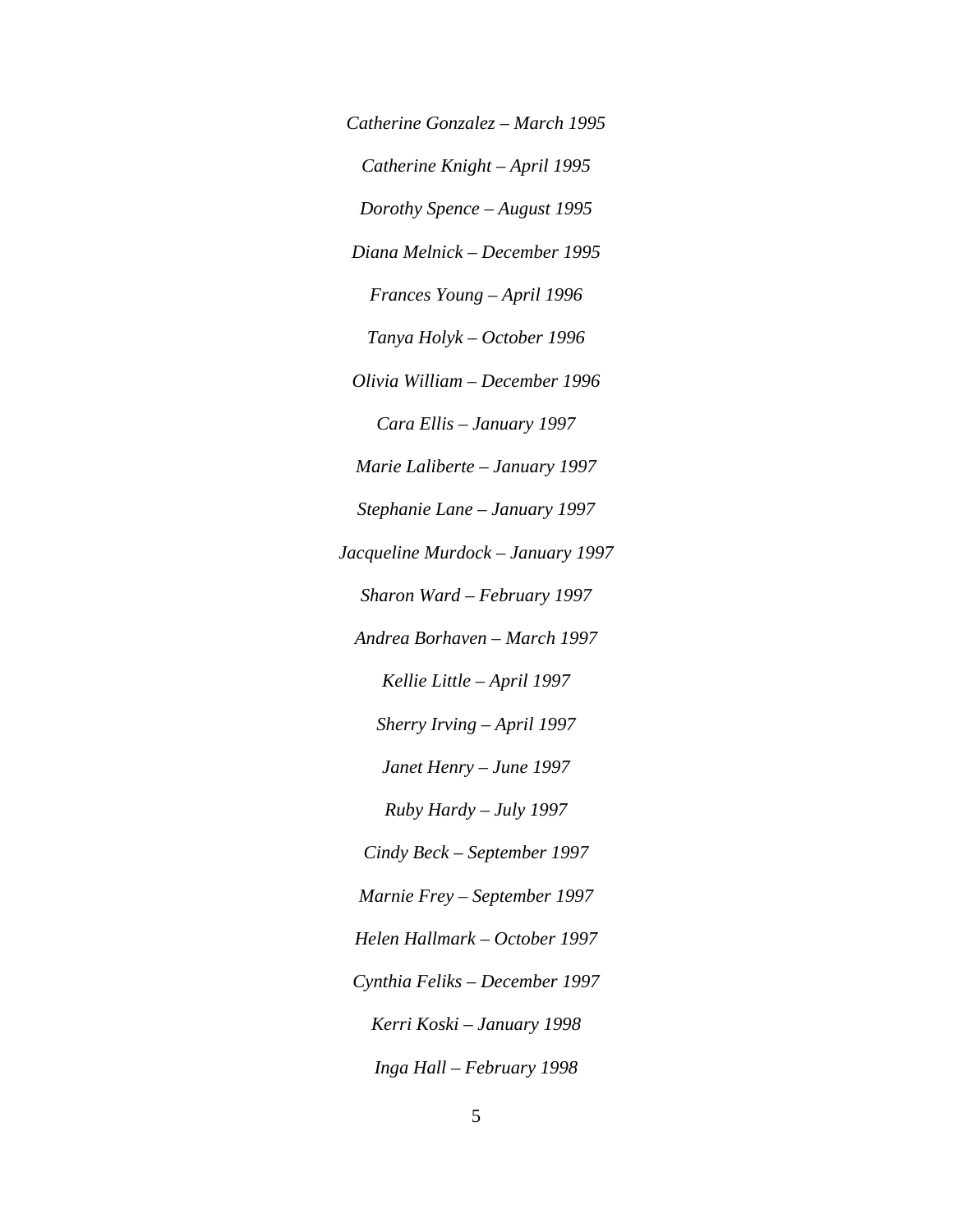*Tania Petersen – February 1998 Sarah de Vries – April 1998 Sheila Egan – July 1998 Tammy Fairbairn – July 1998 Julie Young – October 1998 Angela Jardine – November 1998 Marcella Crieson – December 1998 Michelle Gurney – December 1998 Jacquelene McDonnell – January 1999 Brenda Wolfe – February 1999 Georgina Papin – March 1999 Wendy Crawford – December 1999 Jennifer Furminger – December 1999 Tiffany Drew – March 2000 Dawn Crey – November 2000 Sharon Abraham – December 2000 Debra Jones – December 2000 Yvonne Boen – March 2001 Patricia Johnson – March 2001 Heather Bottomley – April 2001 Heather Chinnock – April 2001 Andrea Joesbury – June 2001 Sereena Abotsway – August 2001*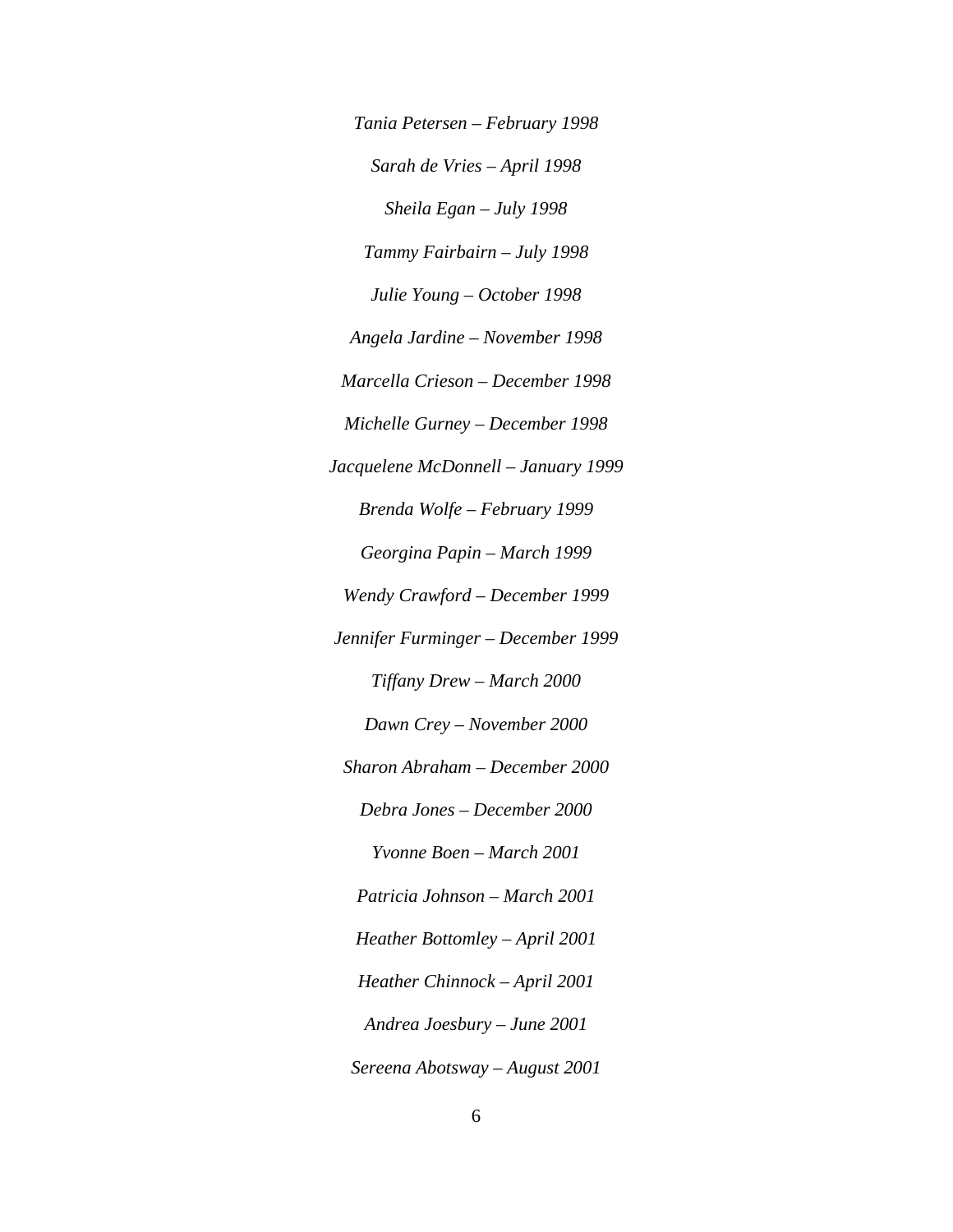# *Dianne Rock – October 2001 Mona Wilson – November 2001*

It took a long time to carefully type out those names, some of which I now know by heart, others of which remain less familiar. It takes a long time to read them, too, and as the mind starts to grasp the length of the list the eye sometimes starts to skip past a name here and there, seeking the ending point, particularly if we are not searching for a name or names that we know. This is the trouble with names: they tell us so little, almost nothing, about the women that they represent if we did not know them in life, so that even strung together in such a long list it is difficult, if not impossible, to take in the significance, the magnitude of the losses that their disappearances mark. This particular list of names is also quite limited, as it encompasses only the names of women currently designated by police as "missing:" a list of the names of all of the women who have been disappeared from the Downtown Eastside over the last several decades would span many more pages still. For all of these reasons I hesitate to list any names at all; yet to proceed with describing the events surrounding the disappearances of the women listed, and in the next paragraph to name the man accused of murdering several of them, without having offered space for even their names, seems unjust or possibly even cruel. Listing the names of the dead is a far from perfect memorial strategy but at the same time its importance persists, and so I offer it here with the awareness that it is far too small and too simple a gesture.<sup>5</sup>

 $\overline{a}$ 

 $<sup>5</sup>$  These brief thoughts on both the importance and limitations of listing the names of the dead as a</sup> memorial strategy engage an already existent body of literature; for example, see Edith Wyschogrod's Spirit in Ashes and Judith Butler's review of the latter; see also Sharon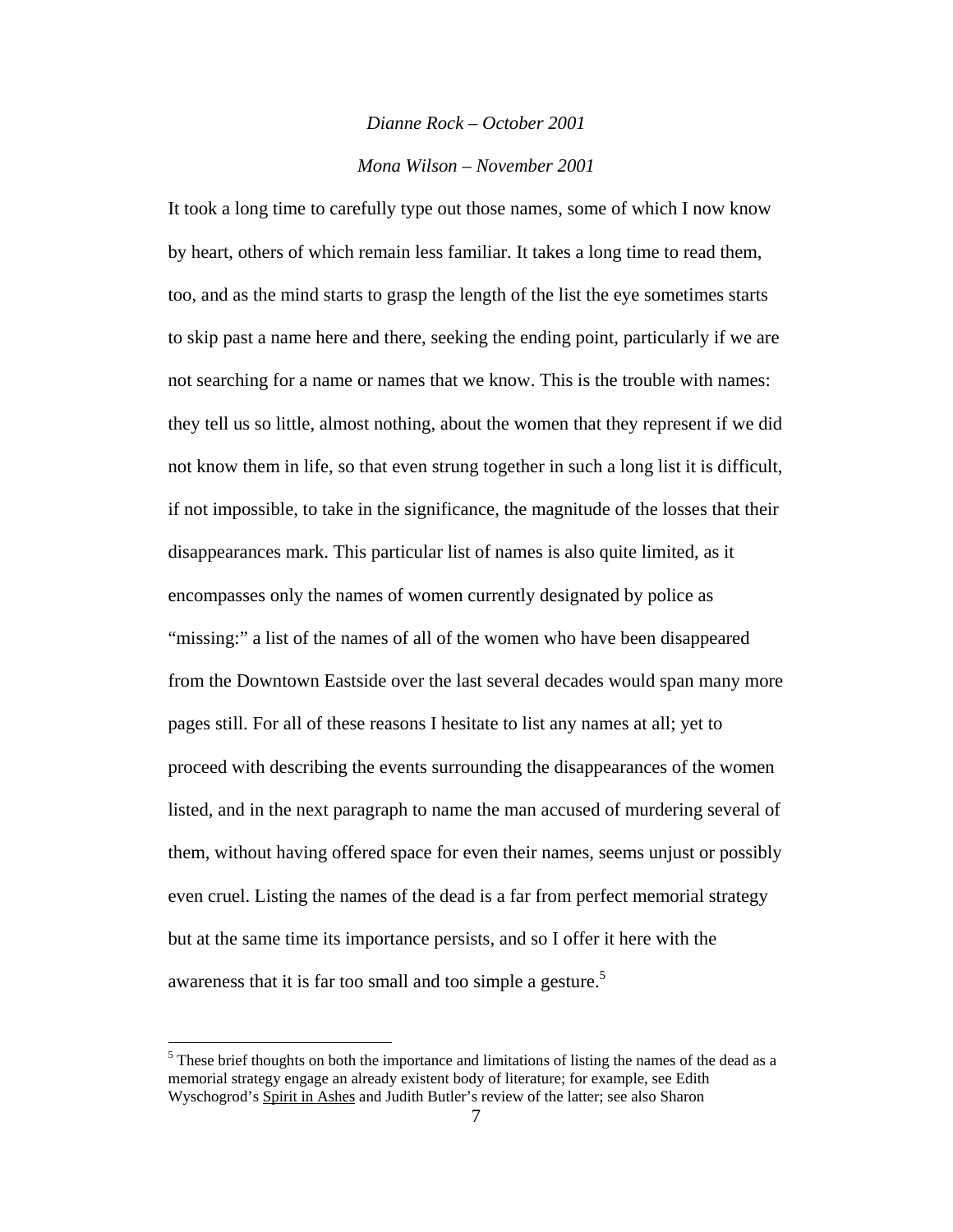Where charges have been laid in the disappearance of a woman on this list, a bit more information about her is available now in the form of a brief, almost obituary-like personal profile compiled by members of the Canadian Press.<sup>6</sup> In these, we learn that many of the women had children, or that they had a love of horses or a fondness for singing, or cooking, or playing softball, or a quirky sense of humour. Most of the women named above have friends, families, and lovers or partners who love and miss them and who noticed their disappearances almost immediately (in contrast to some initial suggestions otherwise). Many, perhaps most, of the women on this list did street-level, survival sex work at the time of their disappearances and were grappling with an addiction to drugs, which is what most of us lacking an immediate personal connection to the women first learned about them. A vastly disproportionate number of them, it is important to also note, are of Indigenous ancestry.<sup>7</sup> Their

Rosenberg's essay, "Violence, Identity and Public History." I will address this form of memorialization in more detail in chapter five.

<sup>&</sup>lt;sup>6</sup> See Missing Lives: A Special Report from the Canadian Press. The entire collection of profiles is available online at <http://www.cbc.ca/news/background/pickton/missinglives.html > Accessed 26 Mar 2009. The profiles that make up this special report were published in many newspapers across the country at the onset of Robert Pickton's murder trial. They are currently available online on several different websites.

 $7$  There is much debate about how many of the women are Indigenous, but even conservative estimates suggest that at least a third were of Indigenous ancestry. When considered alongside the fact that Indigenous women make up only 1.9% of the total population of females in Vancouver (see Statistics Canada's Aboriginal Peoples Highlight Tables), it becomes obvious that their numbers here among the women disappeared from the Downtown Eastside are vastly disproportionate to their representation in the overall population. Throughout this dissertation I use the term "Indigenous" to denote and include all those who have descended from First Nations of Turtle Island (an Indigenous term for "North America"), regardless of whether the state considers them "Status Indians" or not. I am aware that there is much debate, both within and beyond Indigenous communities, about the use and meanings of terms such as "First Nations," "Native," "Aboriginal," "Indigenous," "Métis," etc. and so where possible and where relevant I will try to be as specific about the lineage of the person or group being discussed as I can be. Where this is not possible or where I am asserting a broader generalization, I will deploy the term "Indigenous" to refer to all individuals of such ancestry, regardless of degree. I take my cue for this use of the term "Indigenous" from recent events in Canada that employ the term, including the First International conference on murdered and missing women, "Missing Women: Decolonization, Third Wave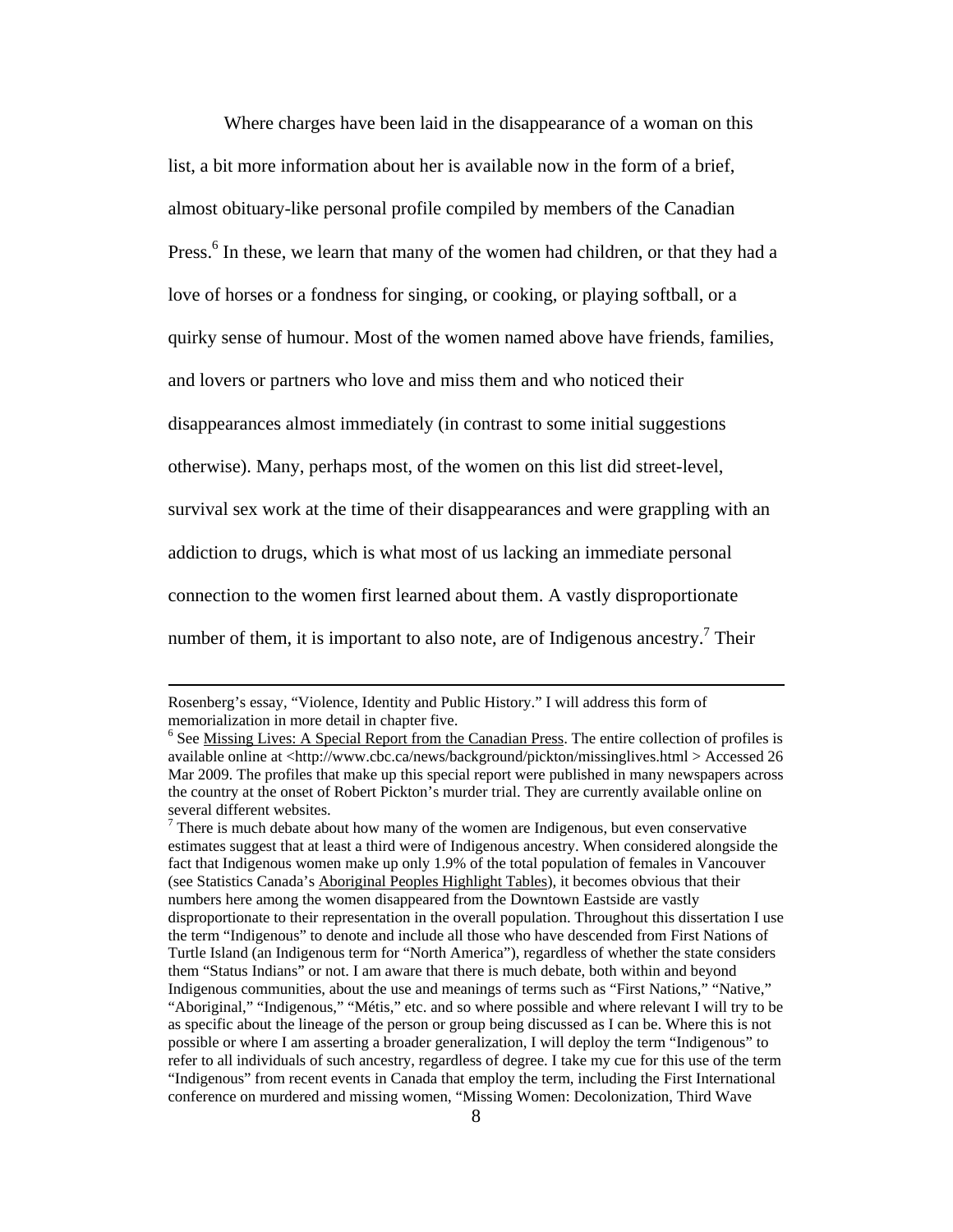disappearances must therefore also be situated in relation to what the Native Women's Association of Canada estimates to be at least 500 murdered or unaccounted for Indigenous women across the country.

A much-belated police investigation into many, many reported cases of missing women from this neighbourhood eventually resulted in a lone arrest: a man named Robert William Pickton was charged initially with 2 counts of firstdegree murder in February 2002. By the summer of 2005, after an enormous forensic investigation on his property in Port Coquitlam, Pickton had been charged with murdering 26 of those 65 women on the Task Force's list of missing women, and with one additional charge for the murder of an as yet unidentified woman known only as "Jane Doe" (a charge that was set aside by the trial judge in March 2006). The trial, which has received massive national and even international media coverage, is ongoing at the time of this writing. Pickton was tried and convicted of second-degree murder in 6 of the women's deaths in 2007, while another trial, for the remaining 20 murder charges, was at one time slated to begin in early 2008. Both the Crown and the Defence have appealed the initial convictions, though, so it seems unlikely that any definitive legal outcome will be forthcoming any time soon. Meanwhile, the remaining 39 women on the 2007 police list of the missing remain entirely unaccounted for, and one local activist states that at least 29 additional women have gone missing or been murdered

Feminisms and Indigenous People of Canada and Mexico," held at the University of Regina in August 2008.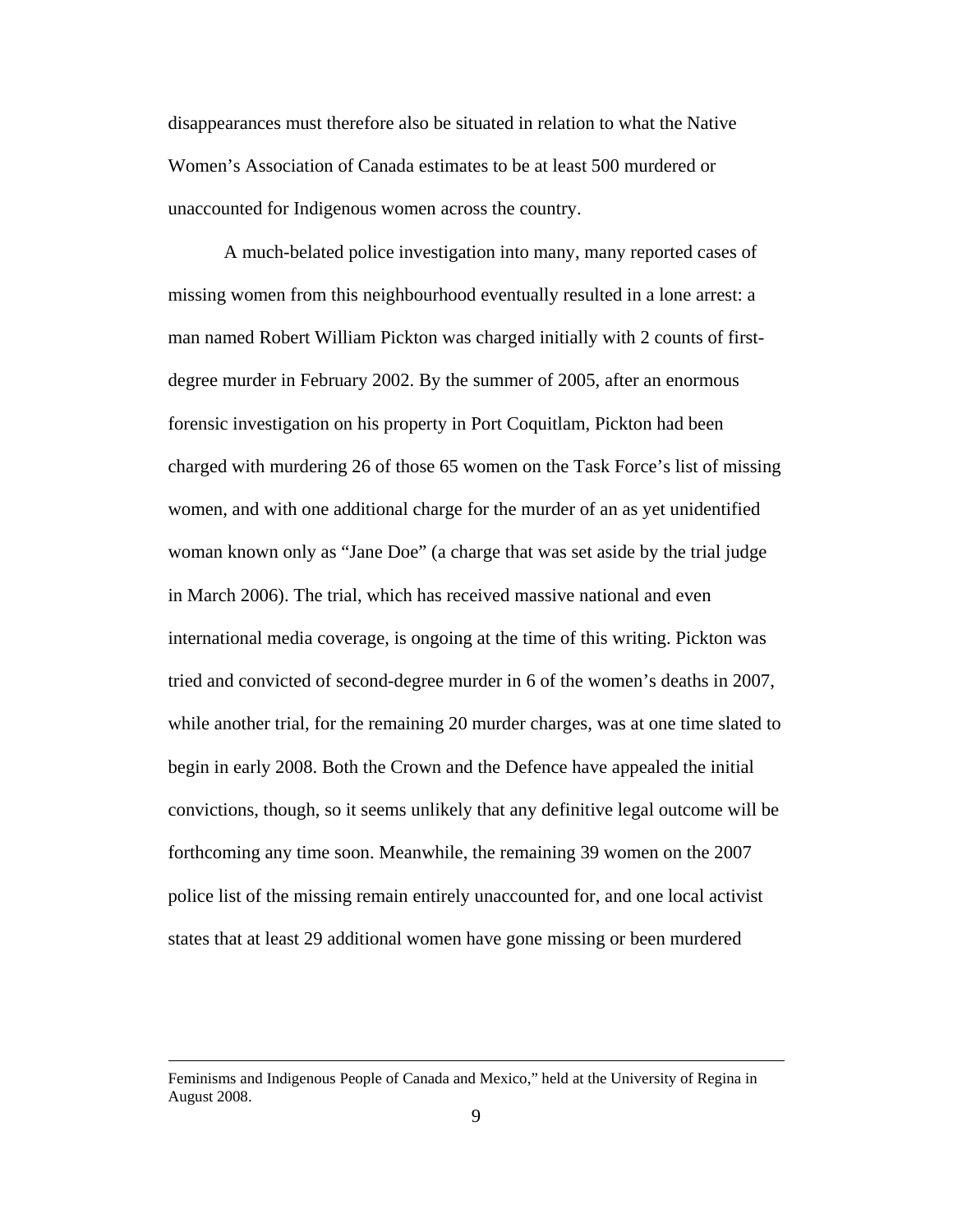since Pickton's arrest. $8$  These details remind me that this is a story that is changing rapidly  $-I$  have re-written this paragraph upwards of five times since I began this dissertation, signalling that these are events which bear heavily on the present, the losses they mark still very much ongoing.

The official details, of course, only tell part of the story. Downtown Eastside residents, sex workers, activists, service providers, and many friends and family members of the disappeared women were already working to draw attention to the disappearances and violent deaths of women from this community long before any police attention was paid to Pickton. In fact community activists have recently placed the total number of missing women at 72, but even this number encompasses only those who are still unaccounted for and those Pickton is accused of murdering. If we include the "closed cases" of previously accounted for deaths (the deaths of women whose murders were solved or who died of drug overdoses) then there are at least 296 women from this community who have either been disappeared or died unjust, untimely deaths in the last thirty or so years.<sup>9</sup> The fact that there continues to be so much uncertainty about how many

 $\overline{a}$ 

<sup>&</sup>lt;sup>8</sup> See the blog of Downtown Eastside activist Jamie Lee Hamilton, "Violence On Sex Trade Workers Post Pickton," posted on March 9, 2008. Journalist Lori Culbert of The Vancouver Sun has also investigated statements about ongoing disappearances of women from the Downtown Eastside since Pickton's arrest, including Hamilton's. See "Nothing's Changed," published February 26, 2008. More recently, Catherine Rolfsen and Tim Lai of The Vancouver Sun also reported on allegations of serial attacks on women doing sex work in the Downtown Eastside. See "Police investigate reported attacks on sex workers," published August 23, 2008. 9

<sup>&</sup>lt;sup>9</sup> This tally is taken from the list of names provided in the program of the 2006 Vancouver Valentine's Day memorial march for women from the Downtown Eastside, which lists 224 women's names *in addition* to the names of the 72 women either presumed murdered by Pickton or still unaccounted for. Several of the names in this list of 224 are recognizable as those of other women from the area who were murdered; many are likely those of women who died from drug overdoses. While the program itself states only "in loving memory of the following women," a banner carried during the march reads: "February 14<sup>th</sup> commemorates our sisters who have died as a result of violence or substance abuse in the Downtown Eastside and throughout Vancouver." I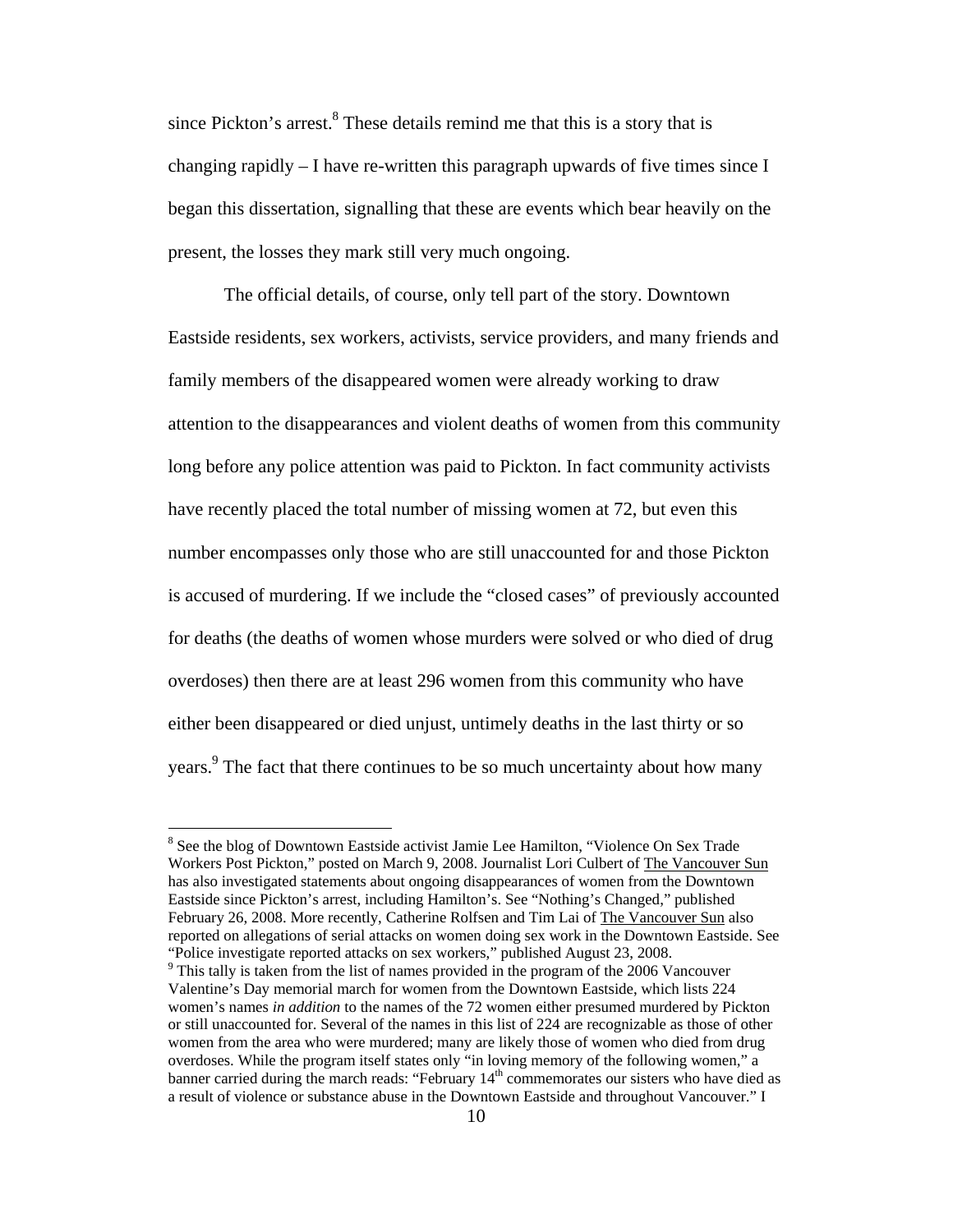women are missing or dead suggests that there is something the matter with how these disappearances and deaths are framed, understood, and contextualized by many who lack a personal connection to the women involved. As several of the women's family members have remarked over the years, if the disappeared women were university students, suburban soccer moms, or women from one of Vancouver's wealthier neighbourhoods, surely we would have a more thorough account of just how many are murdered or missing.

\*\*\*\*\*\*

When I relocated to Vancouver in 2000 I moved from Edmonton with a relatively new lover, a woman whose struggles with addiction were, unknown to either of us, on the verge of becoming life-consuming. Over the two and a half years that we lived together on and off in Vancouver and on Vancouver Island, my lover went missing many times. Sometimes she was missing in the sense of being away from me and from our home for lengths of time (days, sometimes, or hours at others) when I did not know her whereabouts. At these times I was left to my own imaginings about what might have happened to her. Other times she might have started out missing in this way but then was disappeared by people, usually men, who sometimes caused her terrible harm. When we lived in

wonder if the phrase "and throughout Vancouver" is included to signal that many women from the neighbourhood have been killed in *other* areas of the Greater Vancouver Regional District or its outskirts, such as the women Pickton is accused of killing. Since the same unjust material and discursive conditions which increase women's vulnerability to such violence are also heavily implicated in addiction and drug overdose, I most strongly agree with the organizing committee that the actual number of deaths is significantly higher than official records suggest. The inclusion of women who died because of addiction complicates notions of "choice" in a compelling way – it suggests that larger social forces are at work in all of these deaths, and that they are, as a result, all in need of our immediate attention, whether or not each woman's particular death was, within conventional frameworks, "self-inflicted" or caused by another person.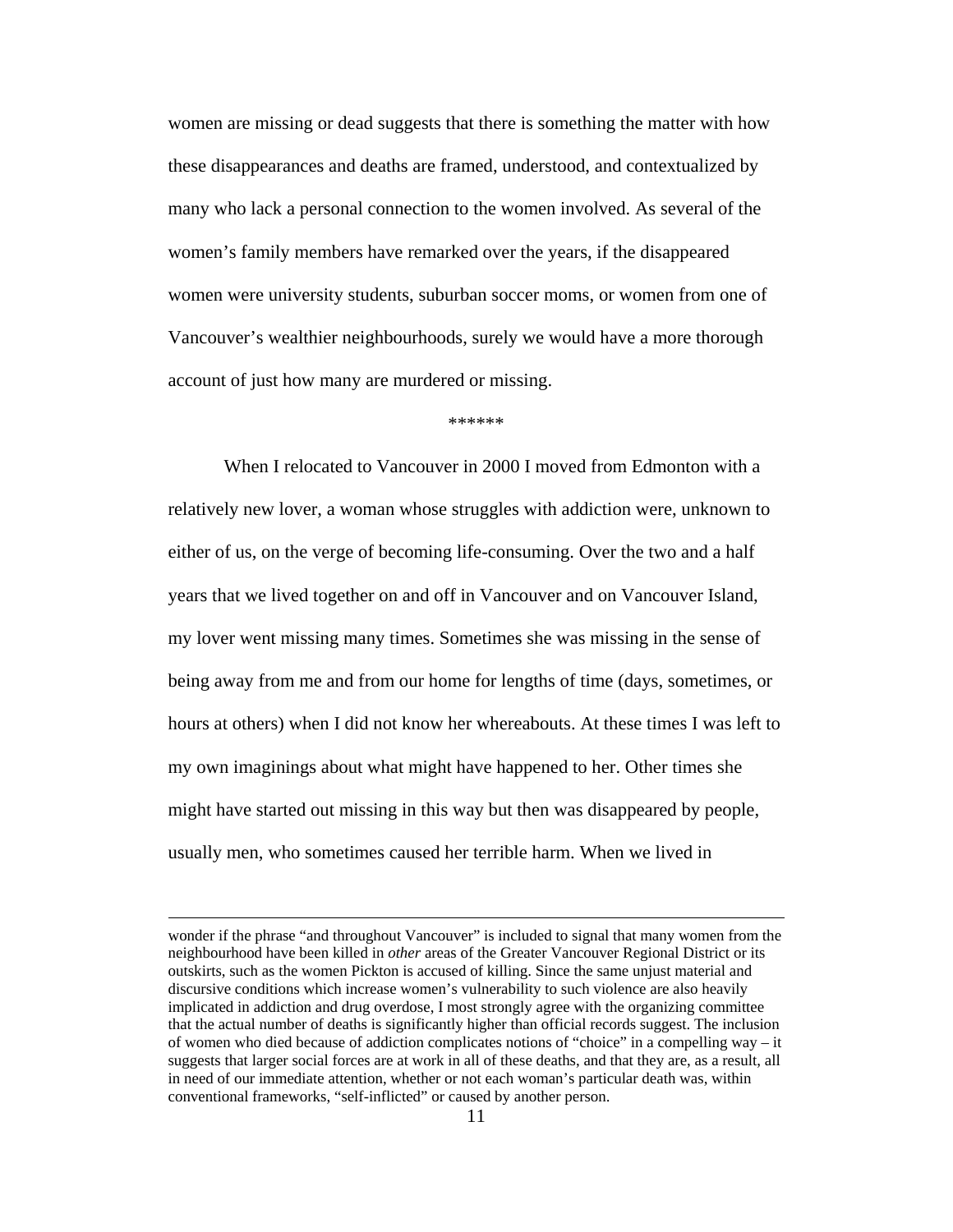Vancouver she often went missing *to* the Downtown Eastside to seek both the drugs she needed and the company of others who would not judge her for that need. Of course, these temporary disappearances became more and more anguishing for both of us as "Vancouver's missing women" started to receive some attention from news reporters and journalists. My lover was not disappeared in a permanent way, but so far as I know she continues to struggle with the social circumstances and vulnerabilities – the precariousness – that contribute to what has eventually been recognized as the forced disappearances and probable (or definite) murders of so many women.

Since I was long ago persuaded by Joan Scott's insistence that "[e]xperience is at once always already an interpretation *and* is in need of interpretation" (37), it seems important to note that I am well aware that what I offer here is an *interpretation* of past events in my life, one that has been refracted through what I only belatedly came to know about the disappearance of women from Vancouver's Downtown Eastside. As is the nature of experience, mine is radically different from those of the families of the women who have been disappeared in a permanent way, just as their experiences are radically different from each other's. I am also well aware that my experience is itself in need of further interpretation, an interpretation that I will develop in places in this dissertation to demonstrate why I have deemed this personal story relevant here. At its heart, the experience provided me with a number of insights into the meaning and character of what it means for someone to be missing, or to experience someone *as* missing, that I might not have developed otherwise.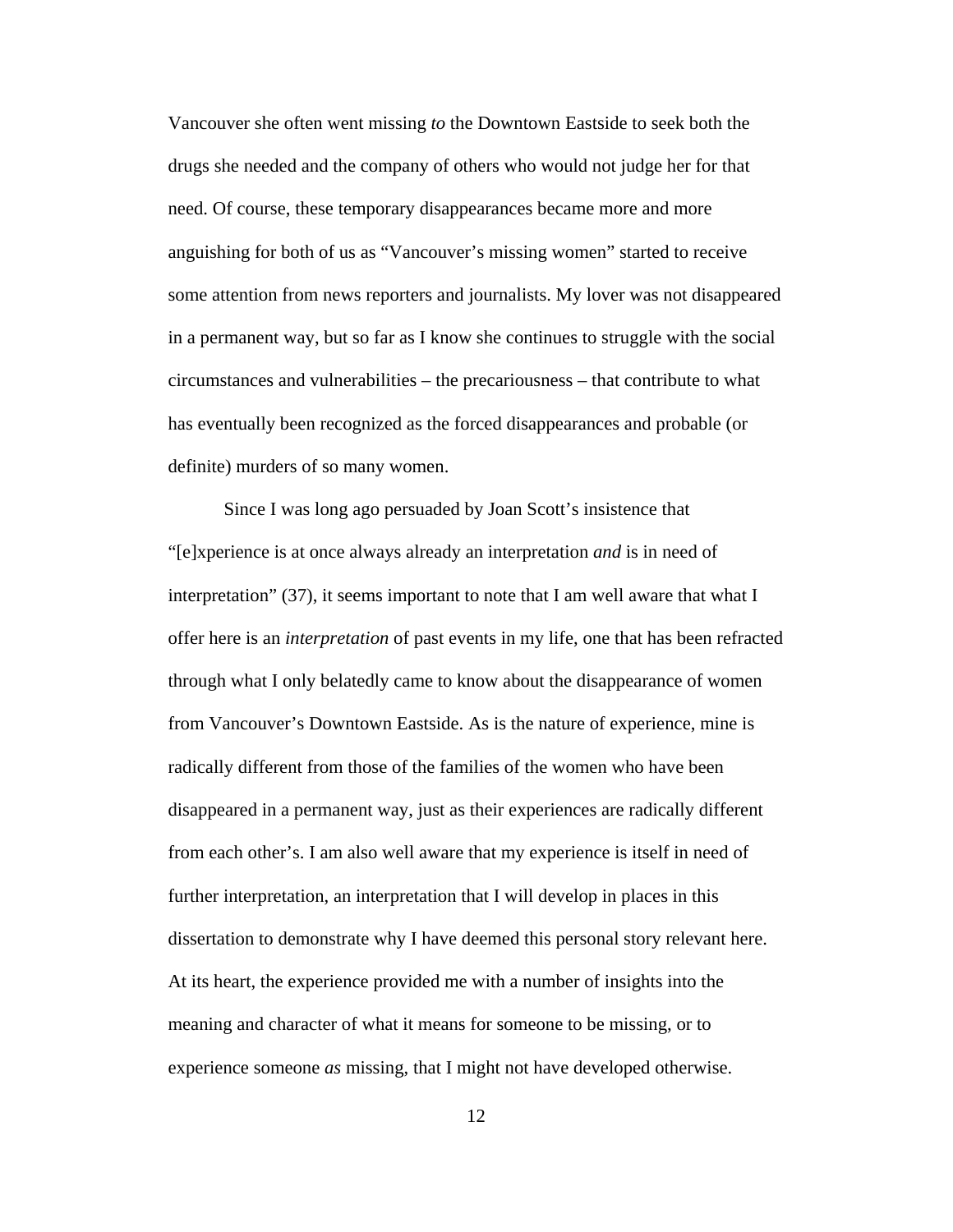Missing is, as I have already signalled, a curious term. It is, of course, a thoroughly *social* term, as a minimum of two people are required for someone to be considered missing: one to have (been) disappeared, and another to take note of her absence. In an essay titled "On 'Implicatedness,'" Vancouver-based cultural theorist Margot Leigh Butler draws our attention to some of the ways that the phrase "Missing Women" has become a problematic trope in relation to the disappearances of women from the Downtown Eastside. She notes that in a commemorative pamphlet handed out at the annual memorial march for women missing from the neighbourhood, the women's names are followed by the phrase: "Our prayers remain with the women who are still unaccounted for." Butler explores the difference between the use of a phrase like "unaccounted for" and one like "missing," and I too like the phrase "unaccounted for" for the work that it does to suggest an obligation on others to account for the women's disappearances. As such I make use of this phrase occasionally in this dissertation, but I am seeking other language, too, that might help to communicate something more about the social dimensions of the events that have taken place.

Sometimes, a person who has disappeared does not consider herself to be missing (this was certainly the case with my lover more often than not – *she* knew where she was and whether or not she was okay. *I* was the one who was missing that information, missing her). Vancouver writer Anne Stone has also compellingly explored "what it means to be designated missing" through the texts of missing persons posters in her essay "Objective Hazard." While contemplating the missing poster of a young girl, Stone writes: "What is missing, then, what this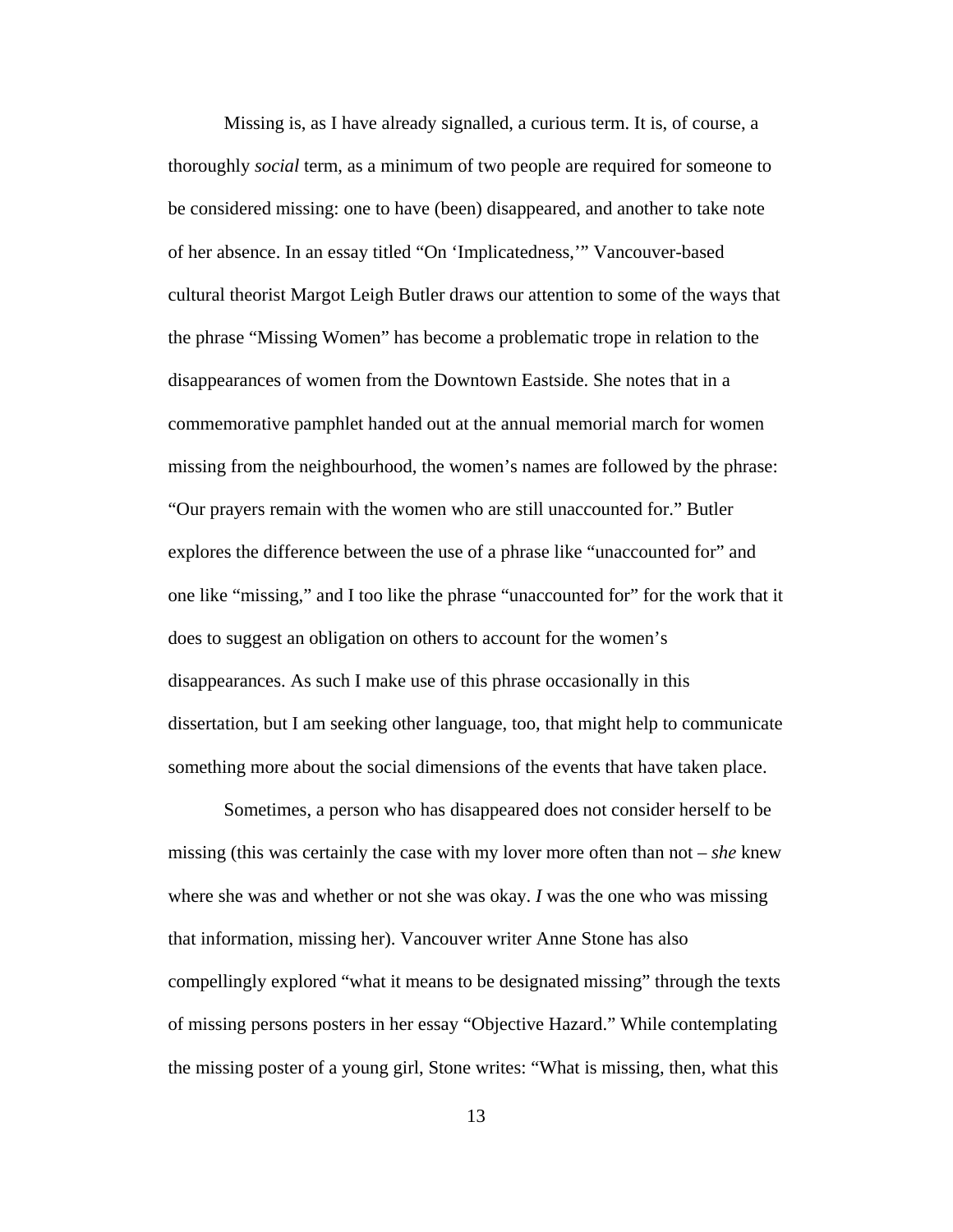poster marks the disappearance of, is her story from the minds of those who love her" (79). A missing person, Stone suggests, represents a "severed thread in a collective story" (79). That story, although changed, altered, re-routed, inevitably carries on. And the missing person may still be in *her* story, also carrying on, within a new or different collective. Or she may not be. Not knowing which of these is true for her is precisely what is most anguishing when a loved one is missing from a collective story in this way. The not-knowing is what marks this form of missing, the adjective kind (also ontological), as in "missing person" or "to be missing," from the verb kind, as in "I miss you, let's get together, let's catch up." In the latter we usually assume that the other person's story has carried on and that our place in it, in our collective story, also carries on, even across distance or through absence. We hope this to be true about a missing person too, but not knowing whether it *is* true marks the former as distinct.

Perhaps what we really fear when someone goes missing is that they have *been disappeared*, or forced out of our collective story against their will, perhaps permanently. And here I start to run aground on complicated questions about agency and choice. Could it really be the case that some people might *choose* to disappear, such that we imagine them to be missing while they experience their lives to simply be carrying on, perhaps taking a turn in a different direction but continuing nonetheless? Certainly this is what the police suggested, initially, about many of the women who were reported missing from the Downtown Eastside. They implied or outright suggested that the women's lives were carrying on elsewhere, that their disappearances were temporary and that they would re-

14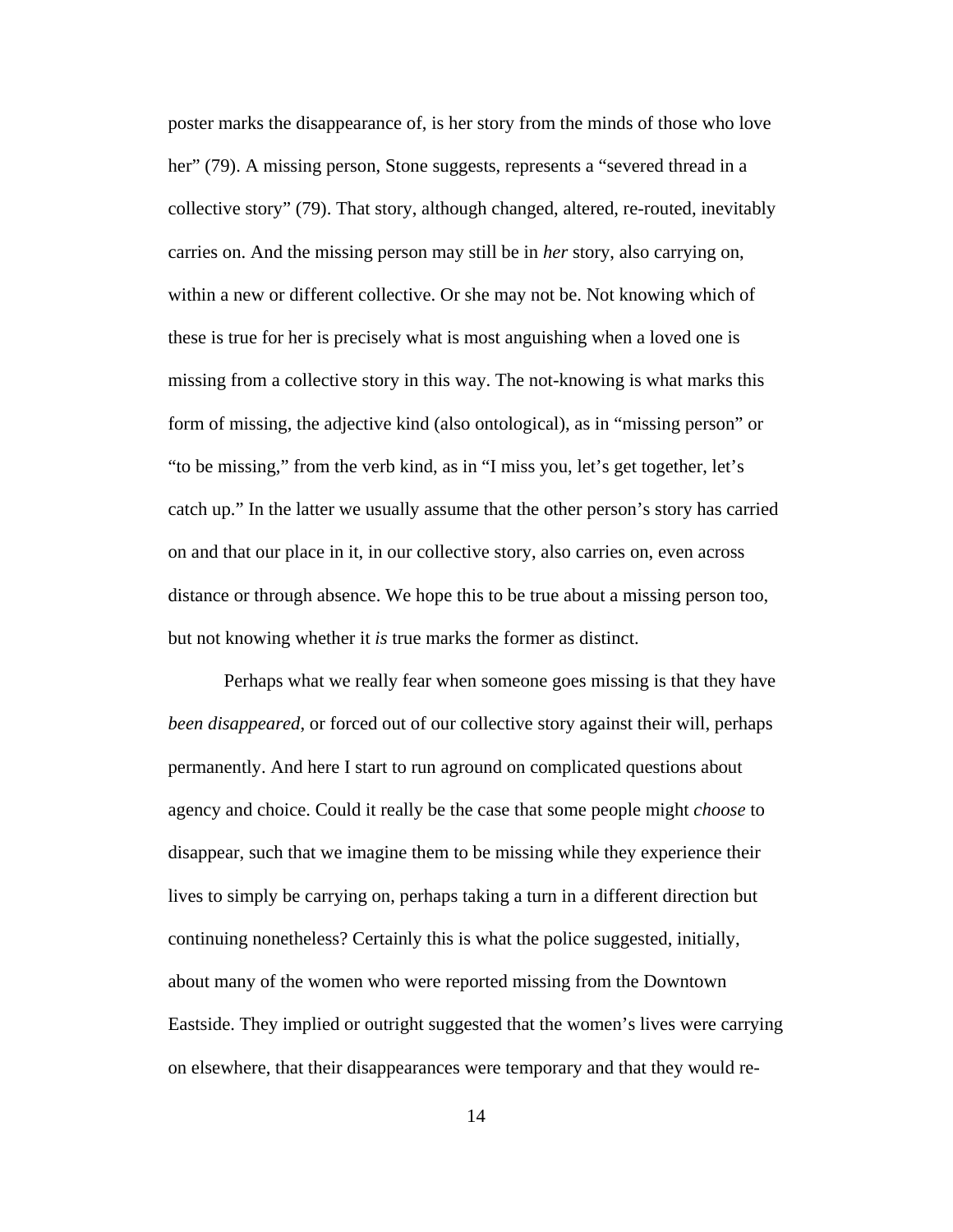enter the collective stories of their loved ones in time, if they chose to. We know now, of course, that for the most part they were terribly mistaken. Yet when the police officer who came to our home to collect the details for my first missing persons report on my lover suggested such a thing I insisted, horrified, that it could not possibly be true, only to learn shortly after that in this instance it was true, that he had been right. It seems important that we distinguish this sense of being missing from a situation where someone has been forcibly disappeared. But how might we do so? Can we only make such a distinction in hindsight, when we learn the details of what has befallen a missing person? What if those details are never forthcoming?

While the police must grapple with such questions (and I certainly do not envy them the task), it seems unlikely to me that there can be any definitive answers to them, just as it seems to me that to distinguish between types of disappearance based on assumptions about agency or choice becomes, from a certain vantage point, unimportant (not to mention impossible). It is odd to continue to classify a number of the women on the Missing Women's Task Force's official list as "missing," as I noted earlier, since their remains have been found and their loved ones no longer have that sense of not-knowing whether their stories are carrying on elsewhere. "Murdered" might perhaps be a more accurate descriptor for the women whose remains have been discovered, although it fails to encompass the enormous anguish of the time between when their loved ones found them to be missing and that time much later when they learned for certain that they had been killed. I am seeking a language, a vocabulary for that

15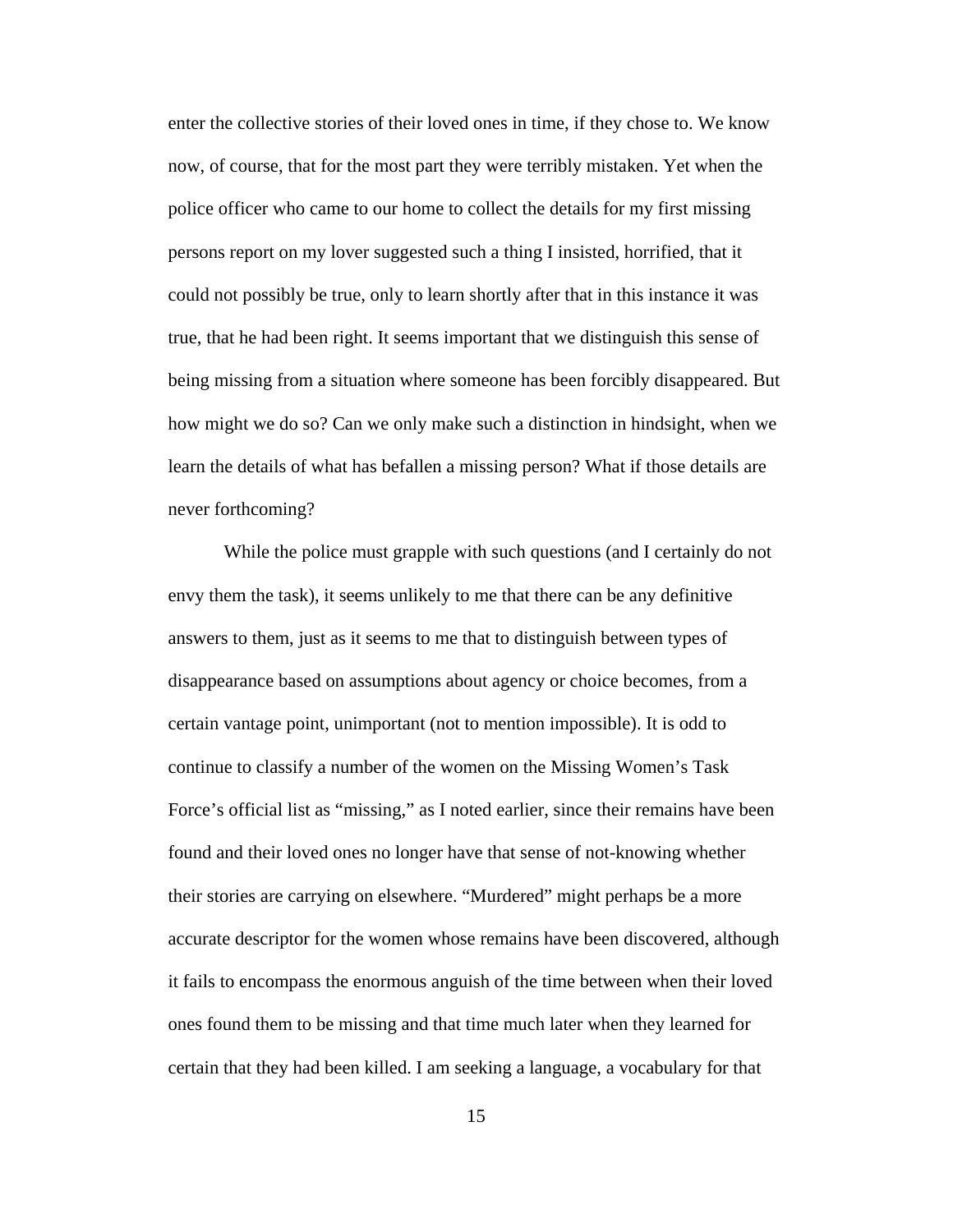time in-between. For help, I turn to social analyst Avery Gordon's writings on *los desaparecido* (the disappeared) of Argentina, to make a (hesitant) case for the applicability of this term to murdered and missing women from Vancouver's Downtown Eastside.

There are compelling reasons for referring to Vancouver's murdered and missing women as "disappeared women" and compelling reasons against doing so. Disappearance as it was practiced in Argentina (and many other places in the world), and as it is taken up by Gordon in her chapter "the other door," refers to a state-sponsored, systematic array of practices including "[i]llegal abduction by the police, military and paramilitary squads, detention in secret centers, torture, usually death and improper burial, and denial by the authorities" (Gordon 72). It is most commonly a method for quelling political dissent, and as such has many characteristics that distinguish it from the violence directed at women from Vancouver's Downtown Eastside. The evidence that is available to date suggests that the state and police are not *directly* responsible for the abduction, torture and murder of women from the Downtown Eastside. This is not a state-*sponsored*  system of disappearance, then, and as such it seems essential to hold on to a distinction between what has happened in Vancouver and what happened in Argentina and elsewhere. As a result, I proceed to make my case for the use of the term "disappeared" in relation to the women I am writing about here with caution and more than an ounce of uncertainty.

That said, while the disappearances of women from Vancouver's Downtown Eastside are apparently not state-sponsored*,* inaction allows one to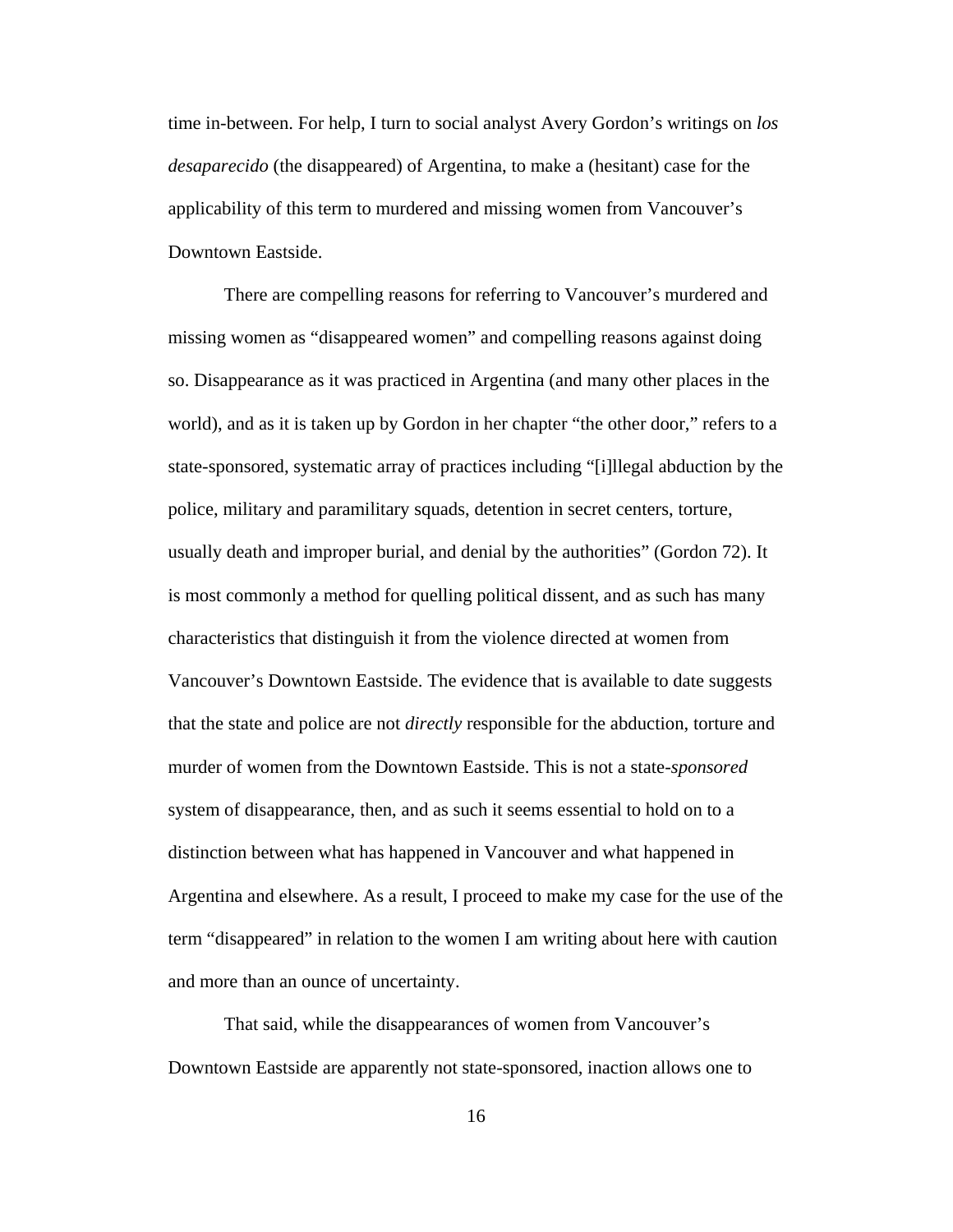argue that they are certainly state-*supported.* Not only were officials extremely slow to respond with any degree of seriousness or efficiency to the disappearances of women from the area, but the Downtown Eastside itself has long suffered the neglect of local, provincial and federal governments. Further, as a number of organizations of and for sex workers have pointed out, the criminalization of sex work in Canada is a very significant factor in the horrendous levels of violence experienced by women involved in sex work, and street-level survival sex work in particular, since it effectively prevents those doing sex work from organizing and working in environments of increased safety. What I am endeavouring to argue is that state *in*action effectively amounts to a tacit system of support for the disappearance of women from the Downtown Eastside; that state *in*action has fostered many of the conditions that contribute to those disappearances. This implies that responsibility for the disappearances lies not only with the individual perpetrator(s) but also with the broader social fabric of Canadian society (inextricable, of course, from its state formations).

There are other reasons, though, why I think framing murdered and missing women as "disappeared women," with this term's associated resonances with *los desaparecidos,* is worthwhile and makes an important connection. In Argentina, for example, when people sought information about their disappeared loved ones:

the state and its various representatives claim[ed] to know nothing. Or only that your child has gone abroad, or that your husband is having a

17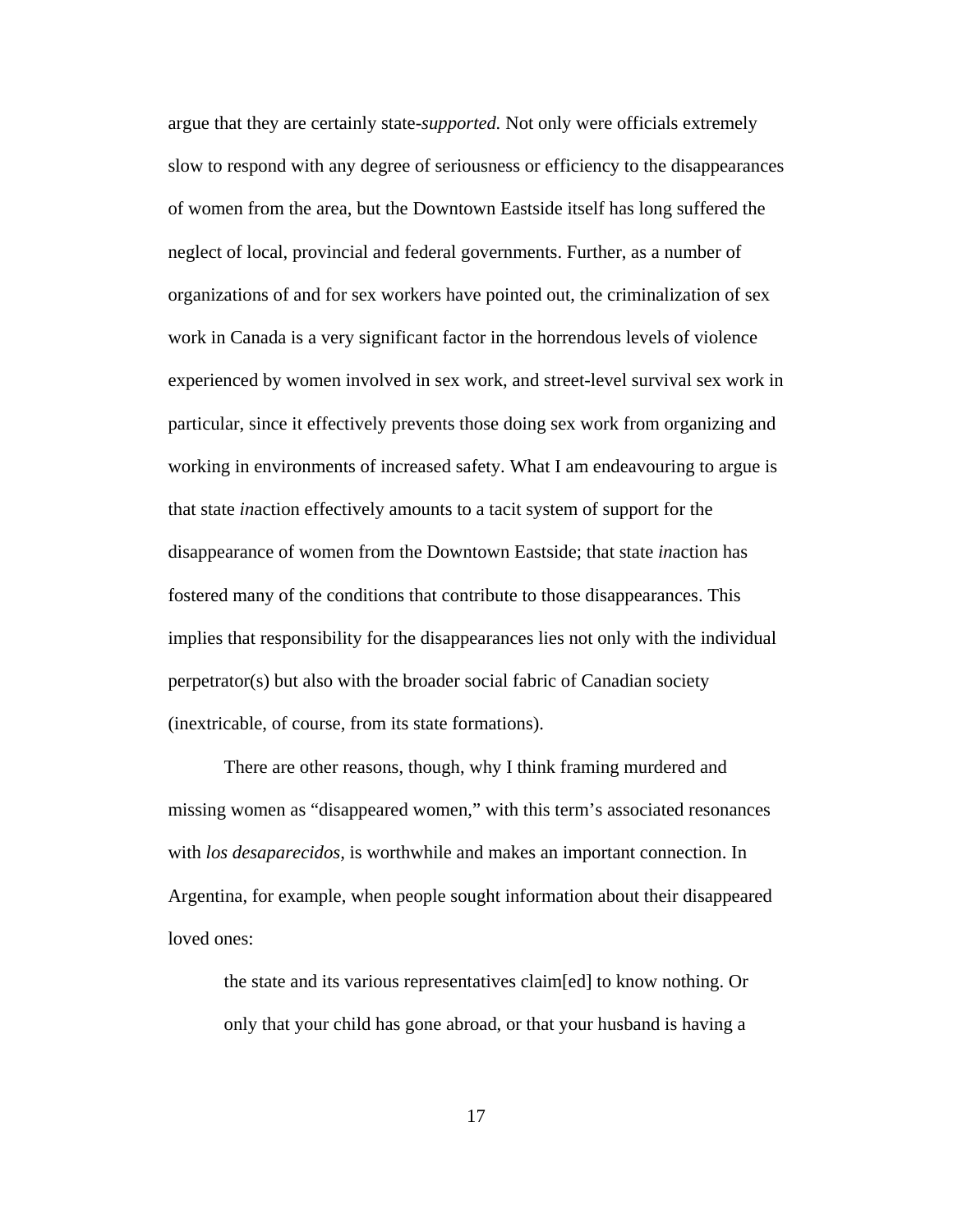secret affair, or that your guerrilla sister must be hiding out underground. (Gordon 79)

Similar stories were told, we now know, to several of the families and friends of women from the Downtown Eastside, who were informed by police that their loved one had likely gone to work for awhile in another town, or was hiding from the law, or in fact was not missing at all (as was the case with Angela Jardine, whose mother was told that Jardine had been spotted in the neighbourhood after she disappeared. It turns out that Jardine was being confused with another Downtown Eastside resident, Sereena Abotsway, who was herself disappeared a few years later<sup>10</sup>). Again, while the state was not directly responsible for these disappearances, the rhetoric used to explain them and to diminish the significance of the growing numbers of women being vanished (which became a kind of public secret, since many in the city were aware of what was happening even as officials continued to deny its extent) is eerily similar to rhetoric employed in state-sponsored systems of disappearance.

Finally, and I believe most compellingly, I will also argue in this dissertation that the state-sponsored system of terror known as colonialism is indelibly tied to the present-day, ongoing disappearance of women from the Downtown Eastside. And while our Canadian governments and many Canadians themselves prefer to locate colonialism in our nation's distant past, I will argue that it is actively remade again and again in the present, belying its past-ness. This

 $\overline{a}$ 

<sup>&</sup>lt;sup>10</sup> Angela Jardine's mother has been one of the people at the forefront of calls for a formal investigation into police mishandling of the disappearances of women from the Downtown Eastside. See Jane Armstrong's "Mother's pen documents frustration with police" in The Globe & Mail, published April 15, 2002.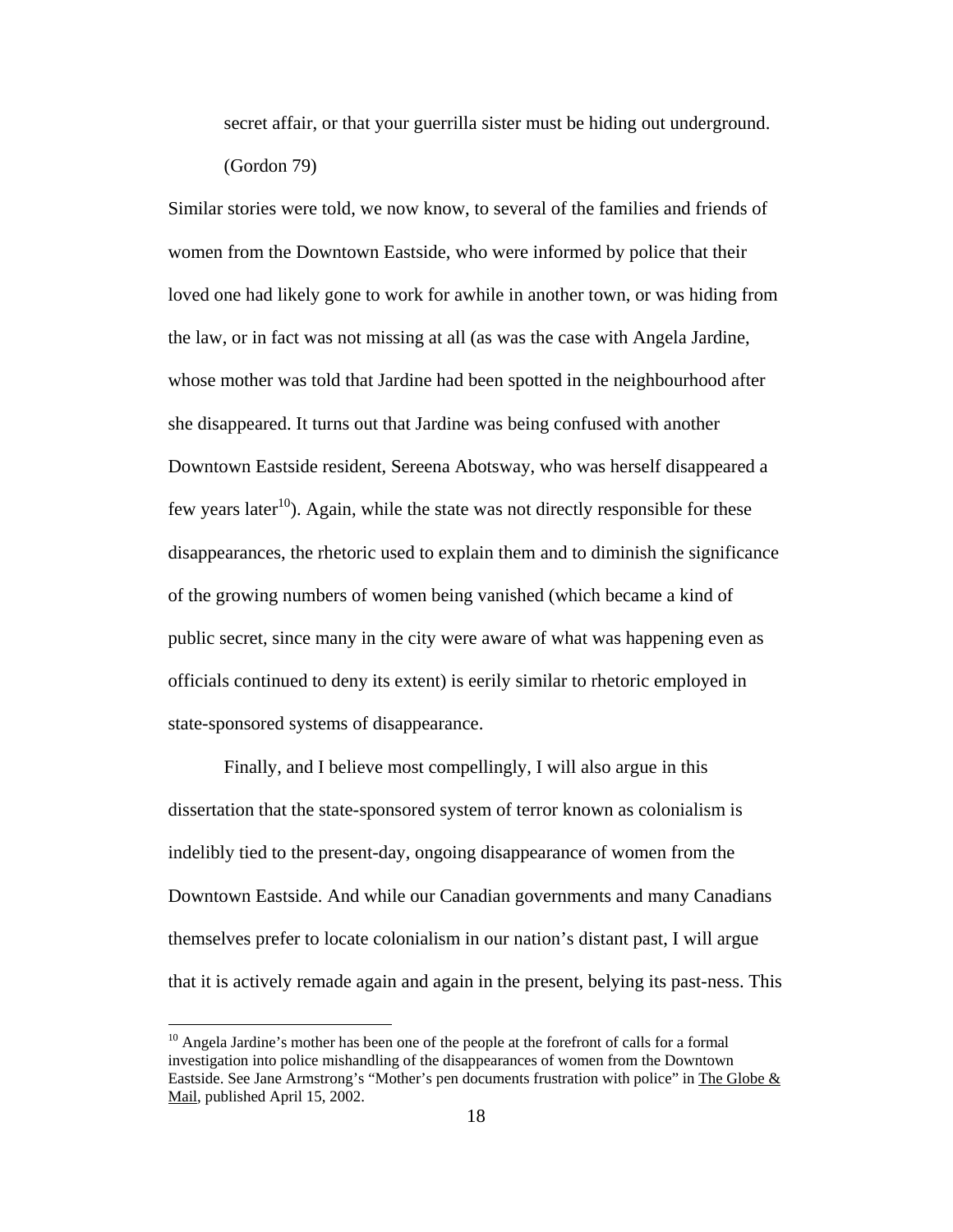is perhaps the paramount reason to draw connections or point to similarities between the disappearances of women that preoccupy me and *los desaparecidos*  of Argentina. For although the tactics of colonialism are often much more subtle and less direct in their violence (in the present, at least) than those tactics employed by Argentinean state forces during the "dirty war," they are nonetheless undoubtedly implicated in extraordinary violence toward and neglect of people designated "Indigenous" in Canada – in what some have importantly labelled "Canada's genocide."

I am not alone in this claim, for the link between colonization and the contemporary disappearance of a disproportionate number of Indigenous women is being made by many scholars and activists. Beverley Jacobs and Andrea J. Williams of the Native Women's Association of Canada, for example, have argued that the disappearance and murder of Aboriginal women in Canada is a direct legacy of the residential school system and the discriminatory effects of the federal Indian Act, while Andrea Smith argues that sexual violence was deployed historically, and continues to be deployed, in the interests of American Indian genocide.<sup>11</sup> And, at a recent conference titled "Missing Women: Decolonization, Third Wave Feminism, and Indigenous People of Canada and Mexico" (held at the University of Regina in August 2008), connections between colonization and the disappearance and murder of Indigenous women in Canada and Mexico were

 $\overline{a}$ 

<sup>&</sup>lt;sup>11</sup> See also the Native Women's Association of Canada's "Sisters in Spirit" campaign. Information is available online at <http://www.nwac-hq.org/en/background.html> Accessed 10 July 2008. Amnesty International has also argued that the contemporary violence directed at Indigenous women is a "legacy of history." See their report, Stolen Sisters: Discrimination and Violence against Indigenous Women in Canada, available online at

<sup>&</sup>lt;http://www.amnesty.ca/campaigns/sisters\_overview.php> Accessed 10 July 2008.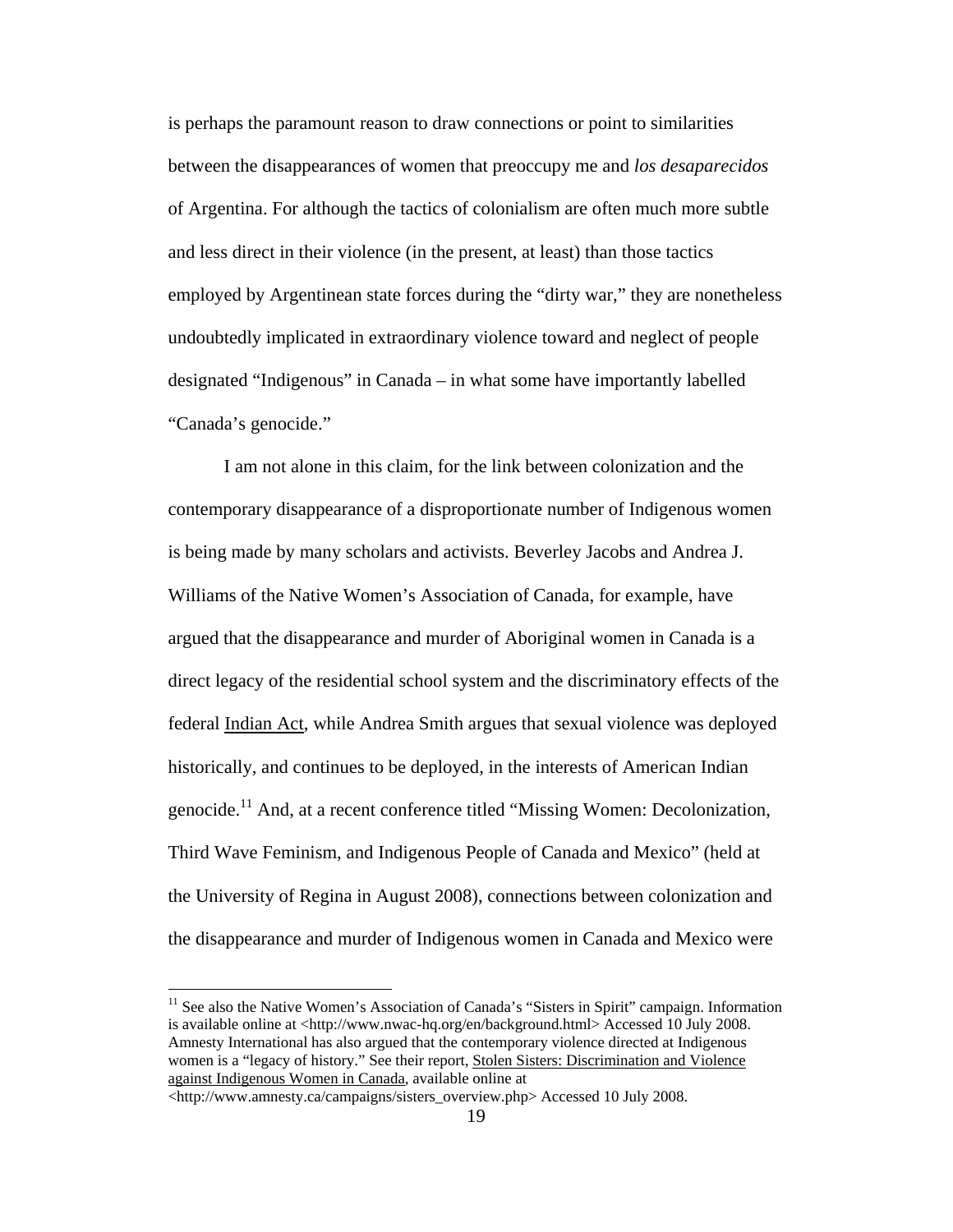a central theme. So, although in Canada state actors have not (so far) been singled out as *directly* responsible for the disappearances of women from Vancouver's Downtown Eastside, the material and symbolic dimensions of colonization are heavily implicated in these disappearances, leading me to lean towards viewing the terminology of "disappeared women" as a useful phrase for referring to those women who have been vanished from this neighbourhood, many of whom we now know were subsequently murdered. The term "disappeared women" seems to me to more clearly mark the social dimensions of the women's disappearances and murders; its resonance with *los desaparecidos* is intended to convey that a very broad array of actors and forces are (or ought to be) implicated in these events.

#### \*\*\*\*\*\*

In the summer of 2003, a year before I left Vancouver to pursue my doctorate, Maggie de Vries published her memoir about the life and disappearance of her sister, Sarah de Vries. Sarah de Vries is one of the women listed on the Task Force's official list of missing women, and Robert Pickton has been charged with her murder. Maggie de Vries and her family were extremely influential in getting officials to finally take seriously the disappearances of women from the Downtown Eastside. Her memoir, Missing Sarah, is an important and timely book, and is particularly poignant, for me, in its description of what it is like to witness a loved one struggling with an addiction to drugs, and in how eloquently De Vries captures the sensations of living with the anguishing uncertainty and ongoing, penetrating grief that arises when a loved one is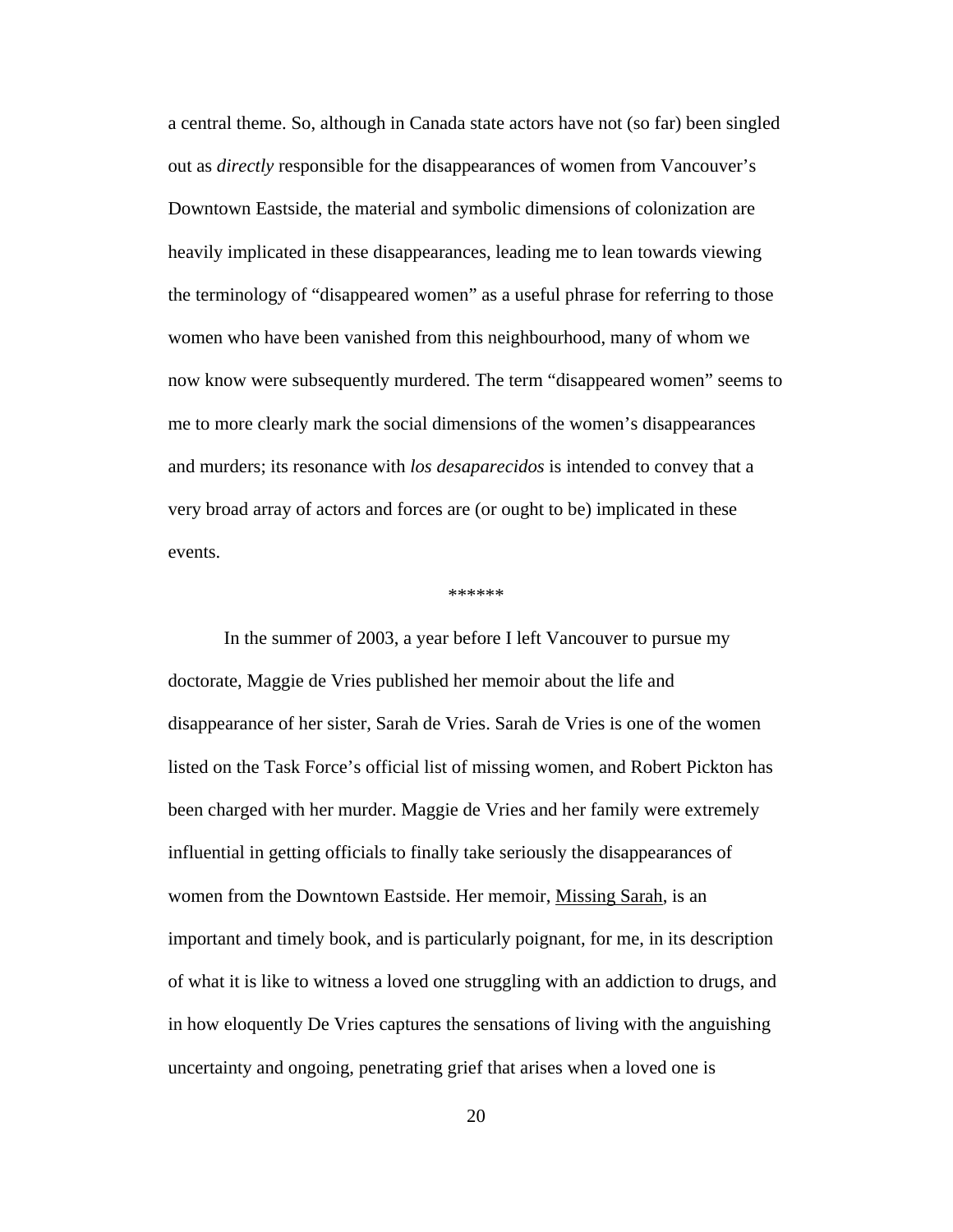missing. De Vries' memoir importantly also introduced me to some of the writing of her sister Sarah.

In places in this dissertation I find myself returning to the writing of Sarah de Vries, who was disappeared from the Downtown Eastside in 1998. It would be fair to say that I find myself "haunted" by Sarah de Vries, in the sense that Avery Gordon makes of haunting:

Haunting is a constituent element of modern social life. It is neither premodern superstition nor individual psychosis; it is a generalizable social phenomenon of great import. (7)

And:

Being haunted draws us affectively, sometimes against our will and always a bit magically, into the structure of feeling of a reality we come to experience, not as cold knowledge, but as a transformative recognition. (8)

When I suggest that I am "haunted" by Sarah de Vries, I am attempting to relate how her words and various representations of her life pull me affectively, as Gordon describes, sometimes against my will, into a transformative recognition of my own implication in those very social arrangements, norms and historical effects that culminated in her disappearance and untimely, unjust death. Sarah de Vries' story, as traced through media, through her sister's memoir, and through glimpses of her own writing, mingles with my own complex relationship to the disappearance of women from Vancouver's Downtown Eastside and compels me to investigate what it might mean to be repeatedly produced as a social figure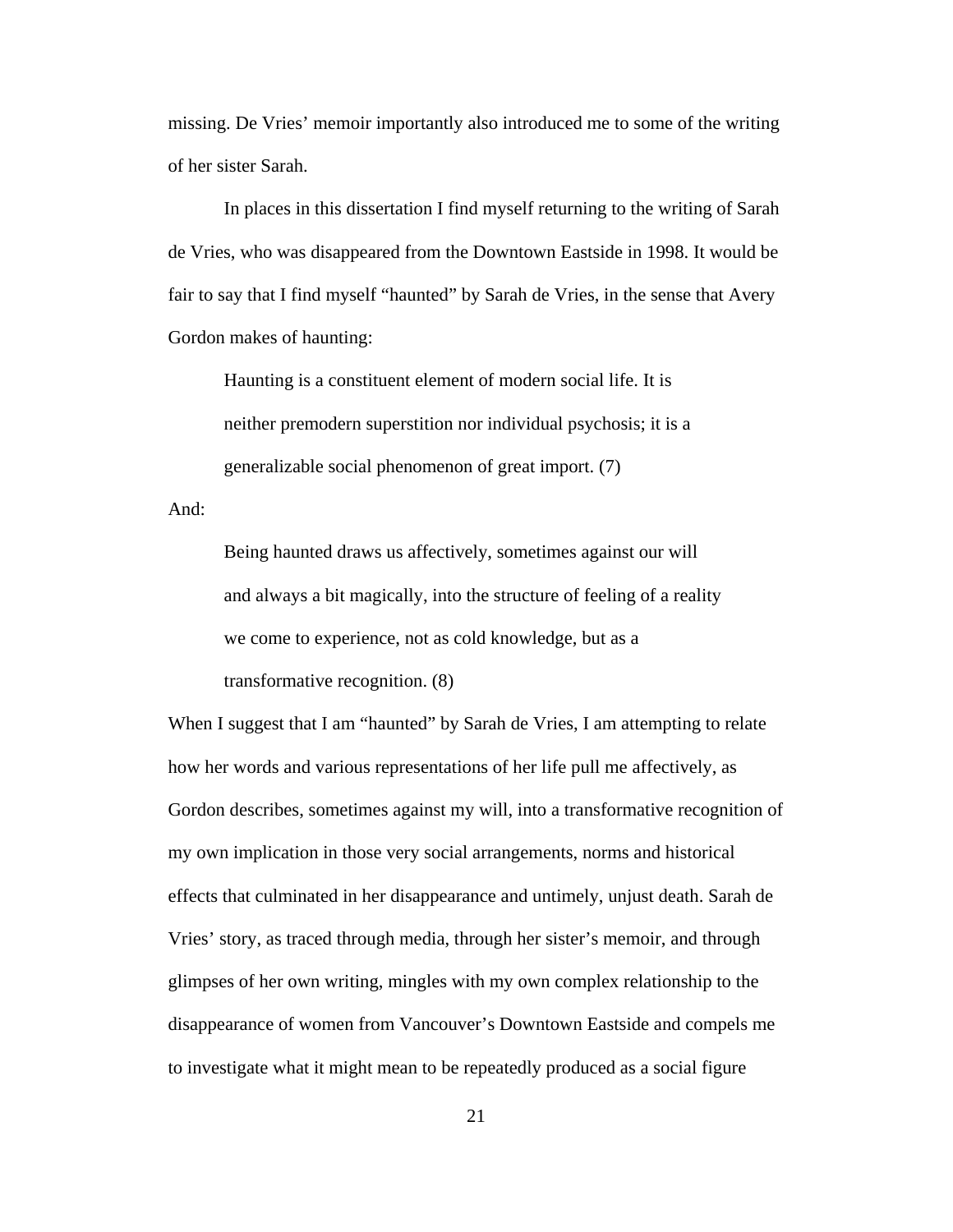whose loss has been frequently (and sometimes casually) cast as unworthy of widespread grief.

The poem by Sarah de Vries that I borrow from for this chapter's title addresses the reader through a direct challenge to what De Vries describes as an indifference to the murders of women involved in sex work in Vancouver's Downtown Eastside:

*Woman's body found beaten beyond recognition. You sip your coffee Taking a drag of your smoke Turning the page Taking a bite of your toast Just another day Just another death Just one more thing you so easily forget You and your soft, sheltered life Just go on and on* 

De Vries' lines, "Just another day / Just another death," repeated throughout the stanzas of this poem, reflect the impact of sensing that one's own death might pass as anonymously and unremarkably as just another day gone by. It is precisely this too-easy connection between "just another day" and "just another death," as well as the many ways, as De Vries reminds us, that vulnerability to such a

*For nobody special from your world is gone* (in Maggie De Vries 233)<sup>12</sup>

 $\overline{a}$ 

<sup>12</sup> Poem © Maggie De Vries. Reprinted with permission.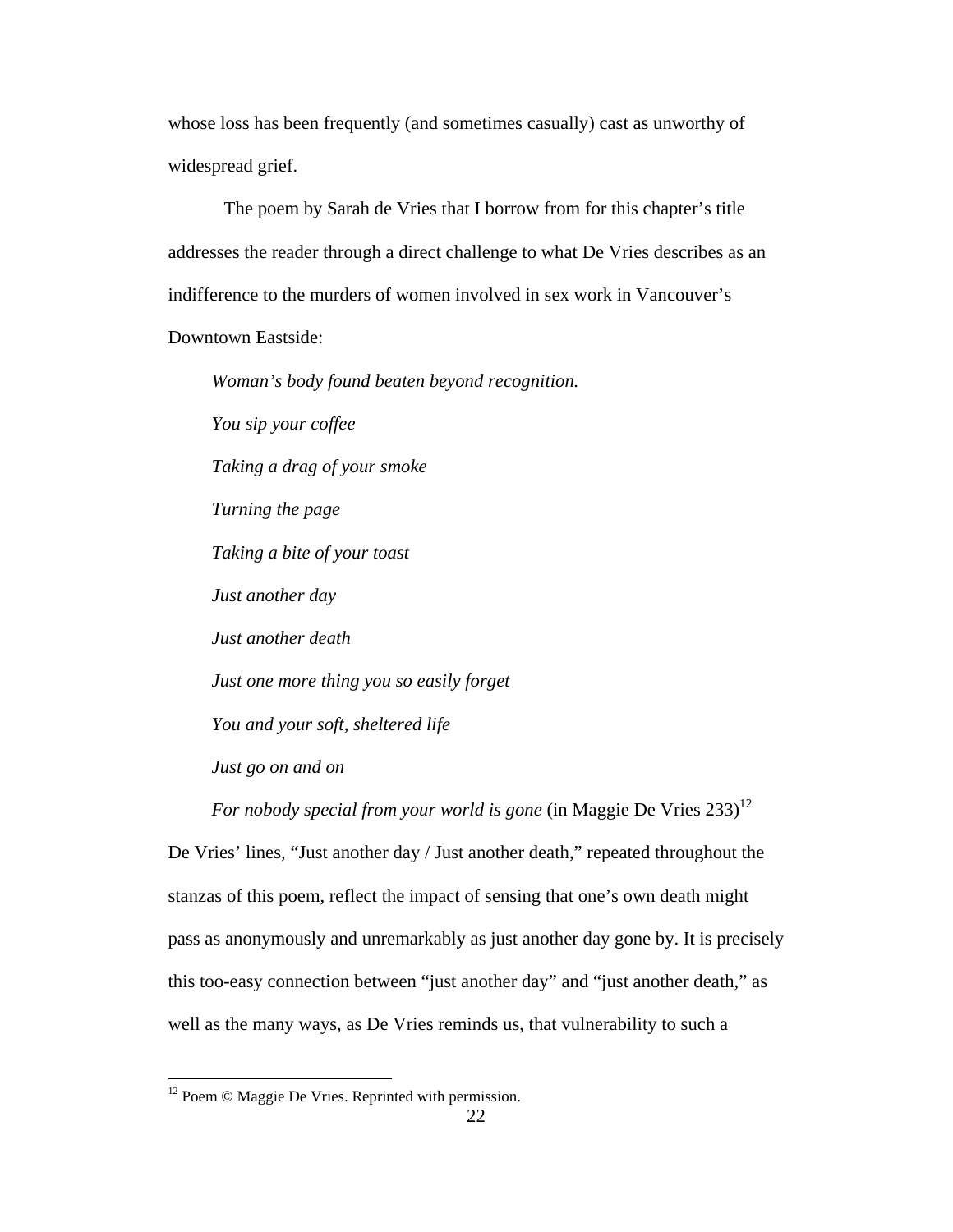connection is so very unjustly and unevenly distributed and lived, that I seek to expose and ultimately contest (see also Butler Precarious xii). De Vries' insight helps me to imagine how things might have been, and might yet be, otherwise, which I take to be one of the overall projects of this dissertation. An attention to the haunting presences of De Vries and others like her allows me – indeed, demands that I begin to imagine a present (and future) that might be otherwise. And, perhaps more importantly, such an attention also demands that I begin to engage others in such an imagining.

 "Imagining otherwise" is a phrase that is popular among theorists today; one sees it so frequently in the work of writers from a range of disciplines and theoretical backgrounds that it has become difficult to trace its origins. To imagine otherwise as a form of knowledge-making is a bit of a risky business, suspect as it is to accusations of impracticality, of not caring about or contributing something that matters to the "real world." In the next chapter I take up a number of specific concerns related to "doing theory" as a response to violence, suffering and loss, which includes an exploration of some ethical questions that arise when responding to such experiences with a form of theorizing such as critique. Here, though, I want to explain in more detail what I mean when I suggest that one of my projects in this dissertation is to imagine otherwise, and to engage others in such an imagining.

 Avery Gordon, whose notion of haunting I have already introduced, suggests that imagining otherwise has much to do with a theoretical insight put forth by Patricia Williams in her important book, The Alchemy of Race and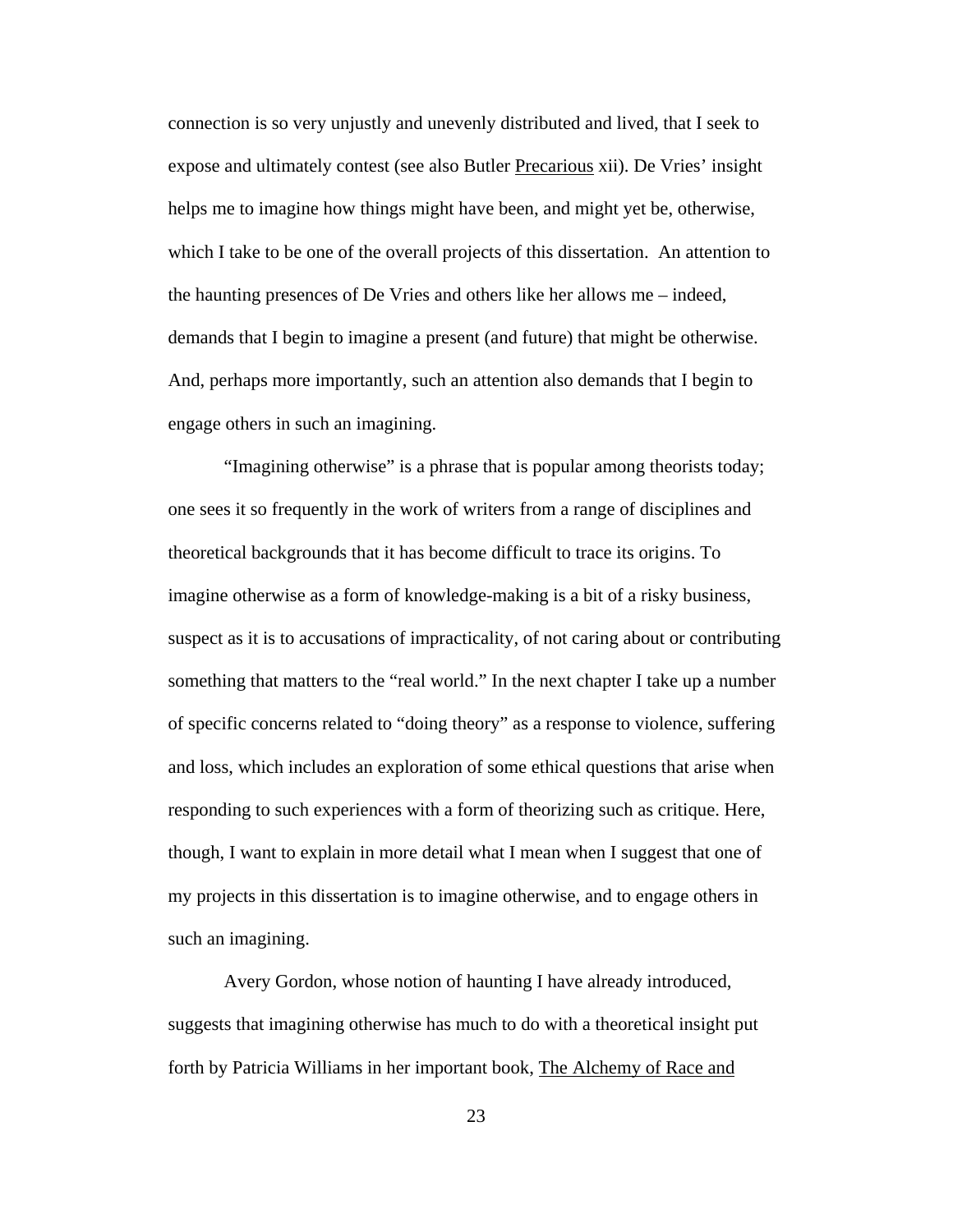Rights: "That life is *complicated*," Williams writes, "is a fact of great analytic importance" (Williams in Gordon 3, emphasis added). "That life is complicated," Gordon continues, "may seem a banal expression of the obvious, but it is nonetheless a profound theoretical statement – perhaps the most important theoretical statement of our time" (3). The fact that life is complicated requires us to pay a particular kind of attention to those whose lives inform our academic study. It requires us to remember, according to Gordon, that "even those who live in the most dire circumstances possess a complex and oftentimes contradictory humanity and subjectivity that is never adequately glimpsed by viewing them as victims or, on the other hand, as superhuman agents" (4). Striving to recognize and represent that complexity in all of its messiness is a part of what it means to imagine otherwise.

 It is perhaps particularly difficult for those of us with strong political commitments and entailments to continuously keep in mind this "complex and oftentimes contradictory humanity" (Gordon 4) that we all possess. Sometimes, for the purposes of advancing a political claim, it becomes necessary to emphasize an individual or group's status as victims (or as autonomous, freelychoosing subjects, for that matter). And sometimes we get so caught up in advancing that claim that we forget that life is complicated, forget that our subjects' lives are often much more complex than how we are constrained in representing them. I have certainly found myself bound by such constraints in other times and places, and no doubt I will again. But here in this dissertation I hope to hold such constraints at bay in the interests of imagining possibilities for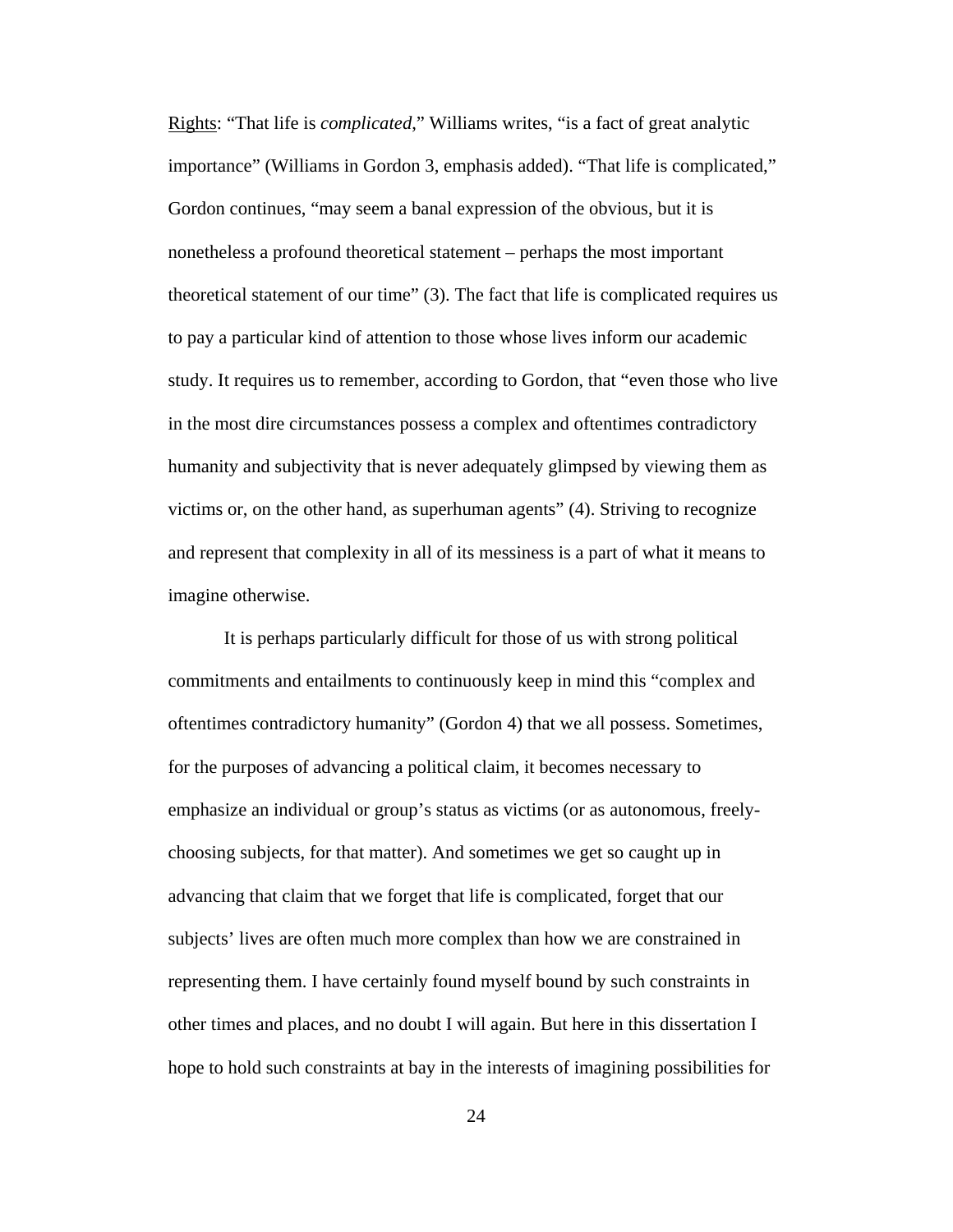sociality and subjectivity that can more fully capture the complexity and contradiction that Gordon (via Williams) reminds us of.

This does not mean that I imagine my work is apolitical, but it does mean that in the pages of this text I will try to eschew political standpoints, which usually require a high degree of certainty in support of their assertions, in the interests of theoretical musings that are perhaps somewhat less certain of themselves (more on this in the next chapter). I do so for the sake of trying to find language that does some justice to complexity, language that will inevitably be shakier, more stumbling, less certain than the language of political standpoints is usually permitted to be. Similarly, I hope that my writing might be taken up by activists or cultural producers, but I do not theorize directly *for* those actors. The key reason for this lies in cultural theorist Stuart Hall's famous characterization of "the distinction between theory and politics as that between a domain in which meaning is opened up, potentially infinitely, and one in which it is intentionally and strategically arrested" (as described in Brown Politics 41). Theory's task, Hall insists, is to "'make meaning slide'" (cited in Brown 41), while politics necessarily requires a strategically unshakable standpoint. I want, then, to follow Hall and political theorist Wendy Brown in cultivating what Brown describes as a "spirit of shamelessness about intellectual inquiry shaped by political concerns but unmoored from an obligation to specific political entailments" (15). As Brown insists:

We do no favor ... to politics or to intellectual life by eliminating a productive tension – the way in which politics and theory effectively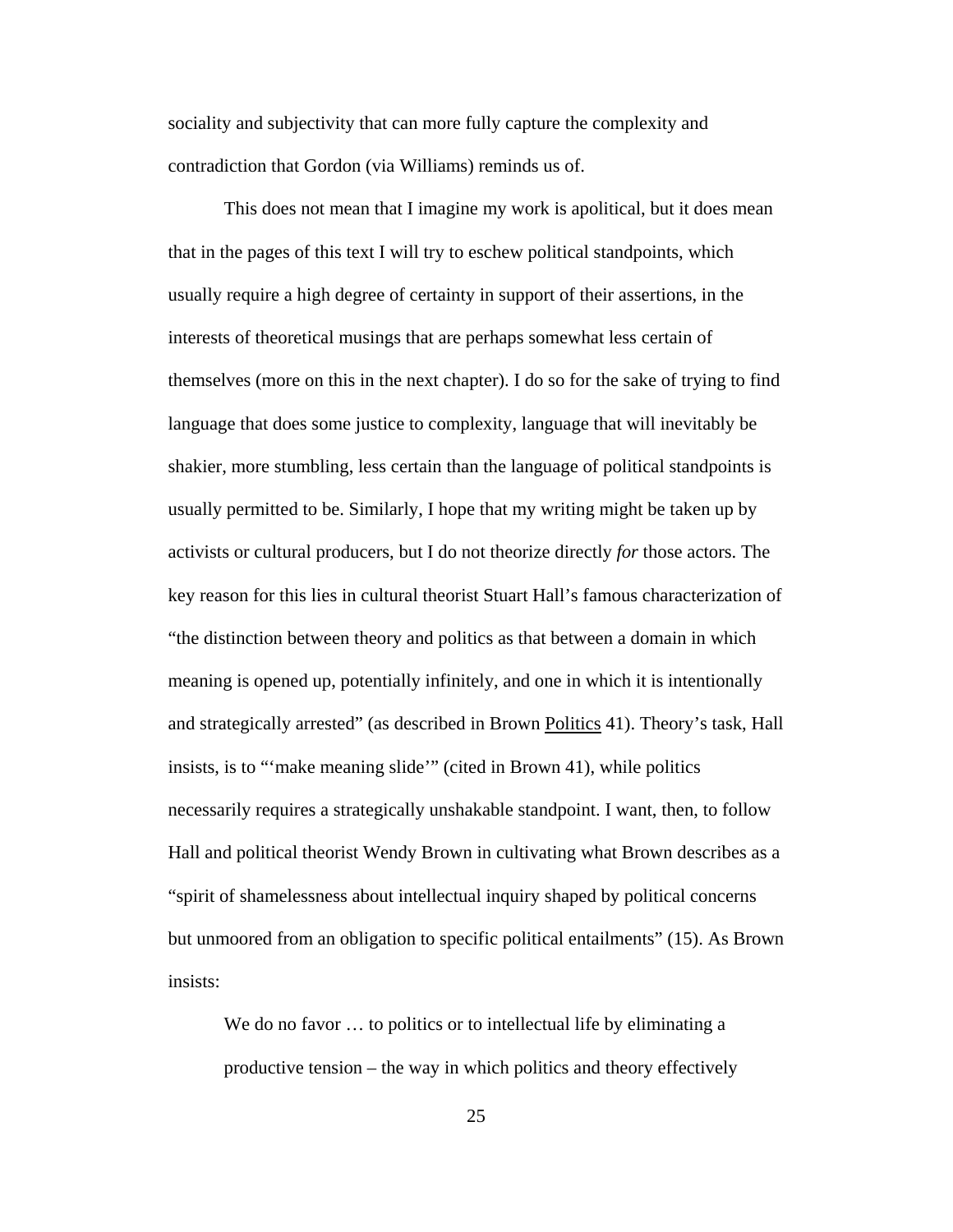interrupt each other – in order to consolidate certain political claims as the premise of a program of intellectual inquiry. (41)

I approach my writing with an awareness of the urgency of the questions which drive this work but simultaneously with a desire to hold some of that urgency at bay in the interests of letting "meaning slide" towards a now that might be otherwise.

 I maintain, then, that the strategy of imagining otherwise has much to offer for social and political life even if it cannot dictate clear directions or generate much in the way of definitive answers to some of the urgent questions of our times. Gordon describes imagining otherwise as a "folk theoretical statement" (5). "It is a theoretical statement," she writes:

that invites us to see with portentous clarity into the heart and soul of [Canadian] life and culture, to track events, stories, anonymous and history-making actions to their density, to the point where we might catch a glimpse of what Patricia Williams calls the "vast networking of our society" and imagine otherwise … We need to know where we live in order to imagine living elsewhere. We need to imagine living elsewhere before we can live there. (5)

Mine is a project that aims to both unpack where it is we currently live and vividly engage in a process of imagining what living elsewhere might involve. Both are, as Gordon signals, necessary for getting to that elsewhere, even though of course whatever I can offer of that imagined elsewhere is necessarily partial,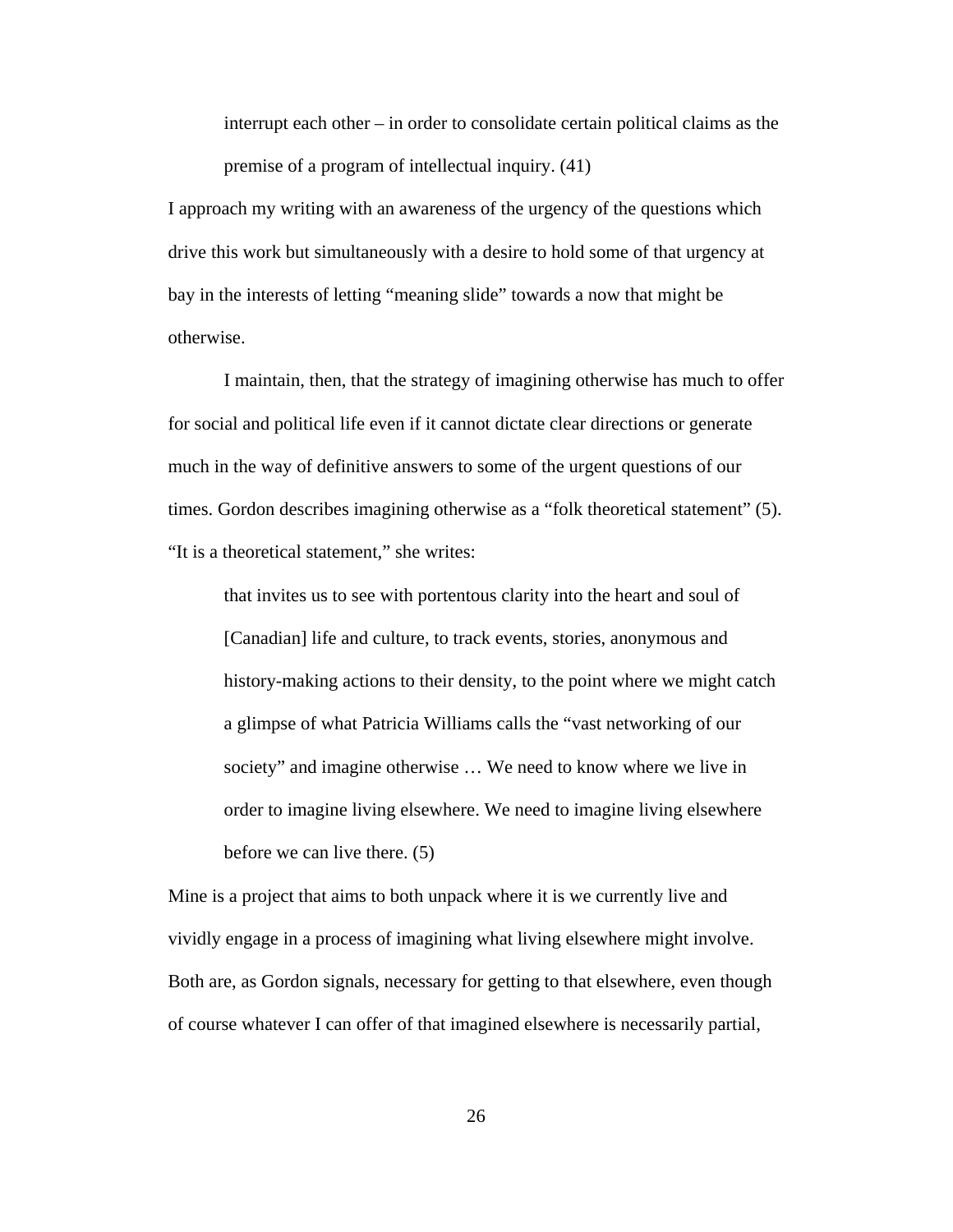necessarily circumscribed by the fact that I am one person offering one glimpse, one trace, one limited possibility for what "otherwise" might mean.

By developing an analysis of where we live and by imagining living elsewhere, then, I will in the pages of this dissertation trace "what lives on" from Vancouver's disappeared women, to return to the epigraph from Wendy Brown that prefaces this dissertation (Politics 150). My dissertation is not, nor does it pretend to be, an investigation into "what really happened" to the women who concern me here. I have said all that I intend to say about what really happened to them in this introductory chapter, even though I do believe that determining what really happened to disappeared persons is an essential task, one that we cannot do without, and I do not mean to seem dismissive of such efforts. But in the drive to sort out all the details of what really happened (and to prove them beyond a reasonable doubt), it is my contention that some important questions get pushed aside or lost – questions such as: How does what happened "live on," or matter, in the present? What social norms and arrangements, what shared understandings of what it means to be human, are implicated in what happened? In what ways can what happened be read as evidence of a past that continues to haunt and claim us? And what might it mean to inherit "what lives on" from so many women when one did not know them in life? These are the questions that impel my research.

This is a text that undertakes a series of complicated, interconnected, and at times even somewhat contradictory journeys.13 Endeavouring to address the question of what it might mean to inherit "what lives on" from the disappeared

 $\overline{a}$ 

 $13$  My thanks to Sharon Rosenberg for providing me with this helpful language with which to describe my work.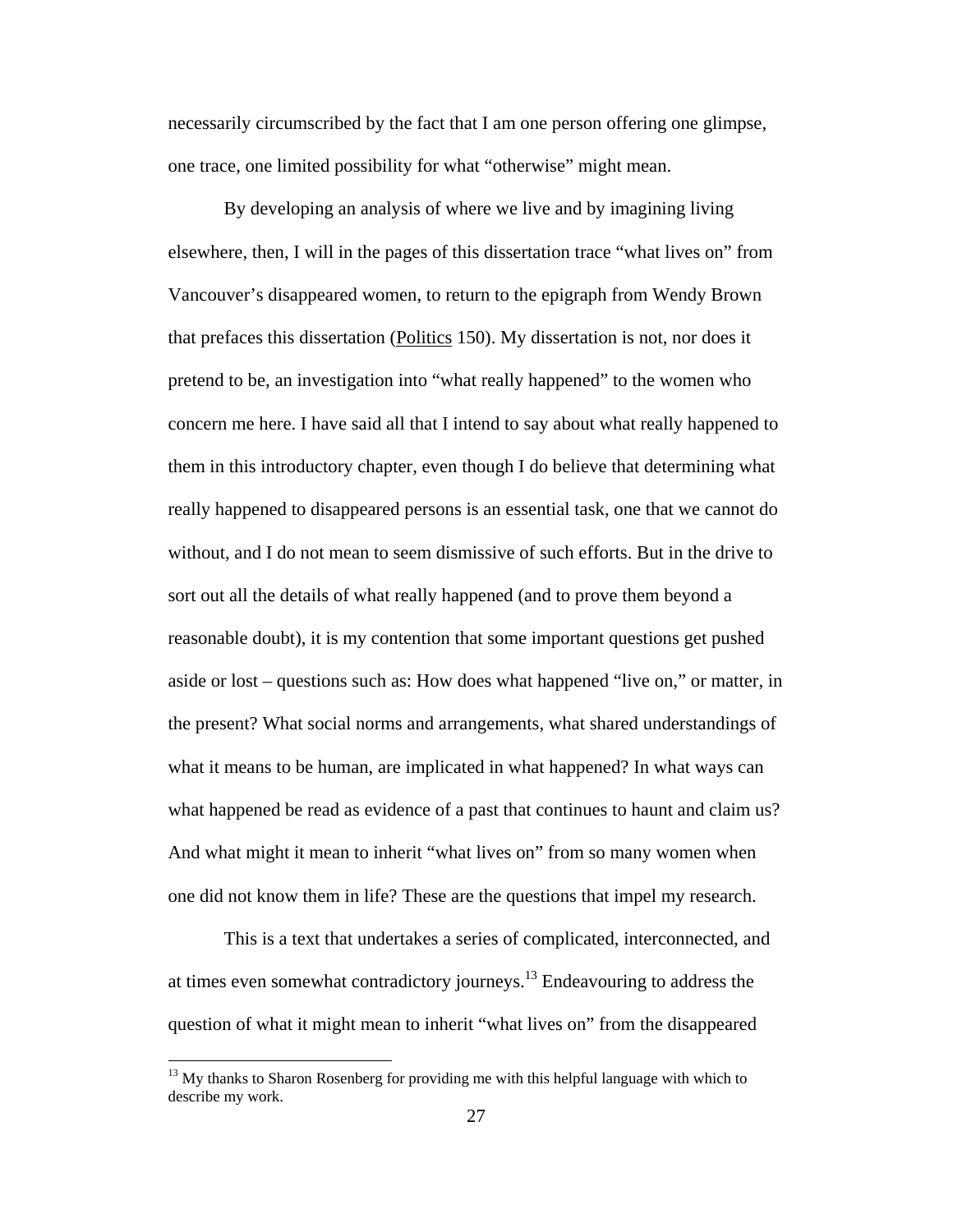women has led me to conclude that such a mode of attending to the lives of others requires, first and foremost, rethinking conventional ways of understanding the relationships between self/other and past/present/future. This dissertation, if nothing else, offers one approach to rethinking those relationships. I attempt to rethink them both through critical reflection on aspects of my own biography and through an engagement with the ideas of several other theorists and with a selection of cultural artefacts that re-present the disappeared women, always with an eye to how I can extend an invitation to engage in this rethinking to others, too (to you, the reader). It is my overall argument that inheriting "what lives on" requires rethinking both the limits of an "I" and the temporal linearity of past, present and future, and thus each chapter in this dissertation builds and supports this argument by exploring how "I" have come to rethink and refashion these relations and simultaneously by attempting to engage an "us" in this project of rethinking and refashioning. I have much more to say about this process of engaging an "us" (and of addressing a "we") in the next chapter, but suffice it to say here that the connections between an "I" and a "we" are of central concern to my thinking throughout the dissertation.

Before I begin to trace "what lives on" from the disappeared women, then, I find it important to write about my practice of critique in more detail and to raise questions about the ethics of critique as they pertain to this research project. While this kind of reflection is important to all academic work, I find it particularly important here, where, as I have mentioned, I am examining events that bear heavily on the present, where the suffering of those who were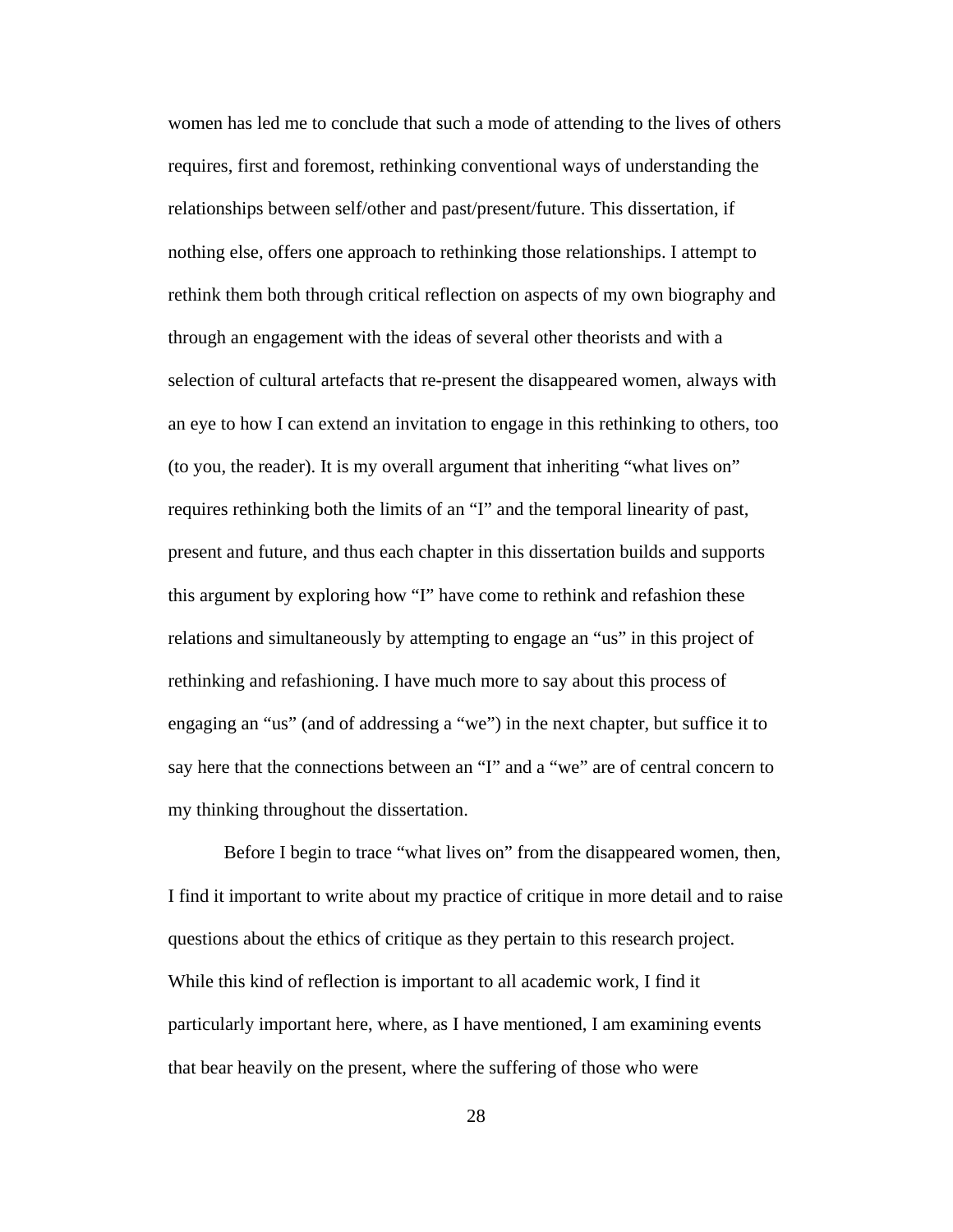disappeared and the loved ones they left behind is still intensely exposed and visceral, and where others continue to be vanished. The questions that I raise in this next chapter will inform and shape the chapters that follow, questions that I will continue to return to as my theorizing develops in the interests of keeping issues of ethics paramount.

In chapter two, the final chapter in this first section of the dissertation, I will expand on the theoretical concepts that have been central to my research, namely the notions of haunting, grievability, and inheritance, and the connections between them. These analytical concepts (or tools), borrowed from the work of Avery Gordon, Judith Butler, and Wendy Brown, respectively, are very useful, I will argue, for tracing what lives on from the disappearance of so many women from Vancouver's Downtown Eastside. For the remainder of the dissertation I put these concepts to work in my analysis of cultural artefacts and productions through which I have stumbled upon traces of what lives on from the disappeared women.

After arguing, in the first section of the dissertation, that my perspective on the work of theory (and the purpose or value of critique) has been quite thoroughly unsettled as I continued to work on this project, I move on to a series of chapters, each of which aims to animate just what that unsettlement means for my practice of theorizing – these are the chapters that make up the second section, entitled "Haunting Matters." I encounter many layers of haunting in Vancouver's Downtown Eastside in chapter three, where hauntings contemporary and historical are animated in the interests of arguing the limitations of conventional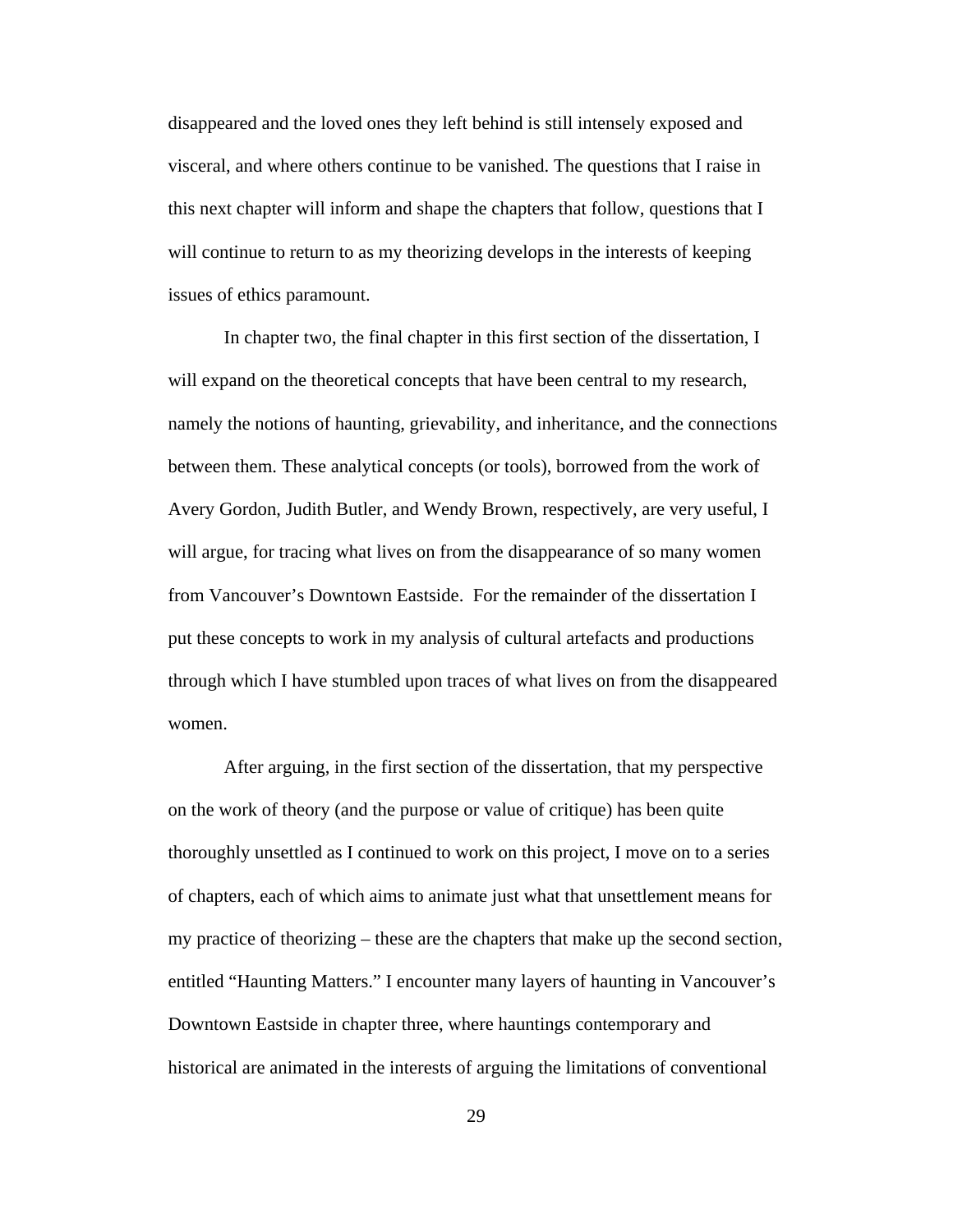understandings of space, temporality and history. The concept of grievability is central to chapters four and five: in chapter four, I analyze several different visual representations of the women who have been disappeared, tracing shifts in how the women are constituted in relation to discourses of grievable/intelligible subjectivity, and in the process asking questions about the significance of humanization and recognition as these relate to those addressed by the representations that I examine. In chapter five, the last chapter of this section, I explore how those shifts are navigated by projects that aim to memorialize the disappeared women, and I investigate what kind of memorial or memorial practice might be most capable of hailing an "us" into relations of inheritance with the women who have been disappeared.

The concluding section develops an argument that necessarily arises from my theorizing in the first two sections: namely, that conventional ways of understanding futurity become impossible to maintain when notions of temporality and subjectivity are re-thought and challenged. Thus the final chapter wades into questions about judgment, responsibility and justice as they circulate in relation to the figure of Robert Pickton; questions that are, due to both the timing and nature of the legal processes that are still ongoing, necessarily speculative, hesitant, and partial. I argue that Pickton has become a kind of vessel of responsibility for the disappearances of women from the Downtown Eastside, making broader questions about responsibility at the level of the social more difficult to ask, and that this has implications for any more just future we might care to imagine. Finally, I also argue (in an epilogue) that any move towards such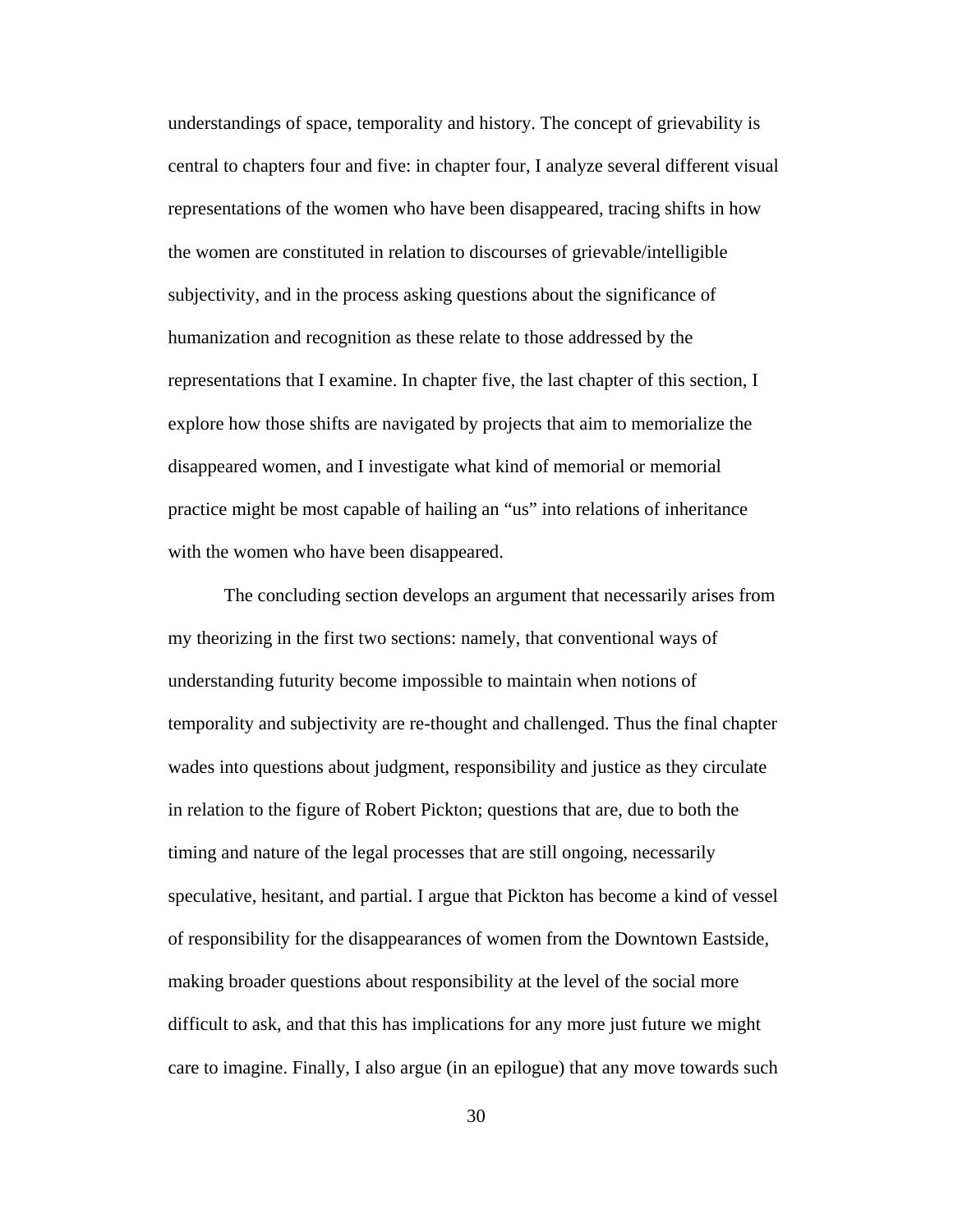a future requires reckoning, individually and collectively, with both the past's presence in our present and with the limits of the "I" as it is conventionally thought.

In each chapter, as mentioned, reflections on the ethics of my critique will play a central role in shaping my theorizing, even when they are not made explicit. Each chapter also deals with the issue of inheritance, with what it might mean to inherit the events that occupy my work as what social theorist Roger Simon has named a "terrible gift" ("Terrible Gift" 187). And each chapter also devotes a portion of its theorizing to the project of imagining otherwise. But first I turn to questions about the ethics of critique, questions that began as peripheral to this project but over time turned out to be much more central than initially perceived.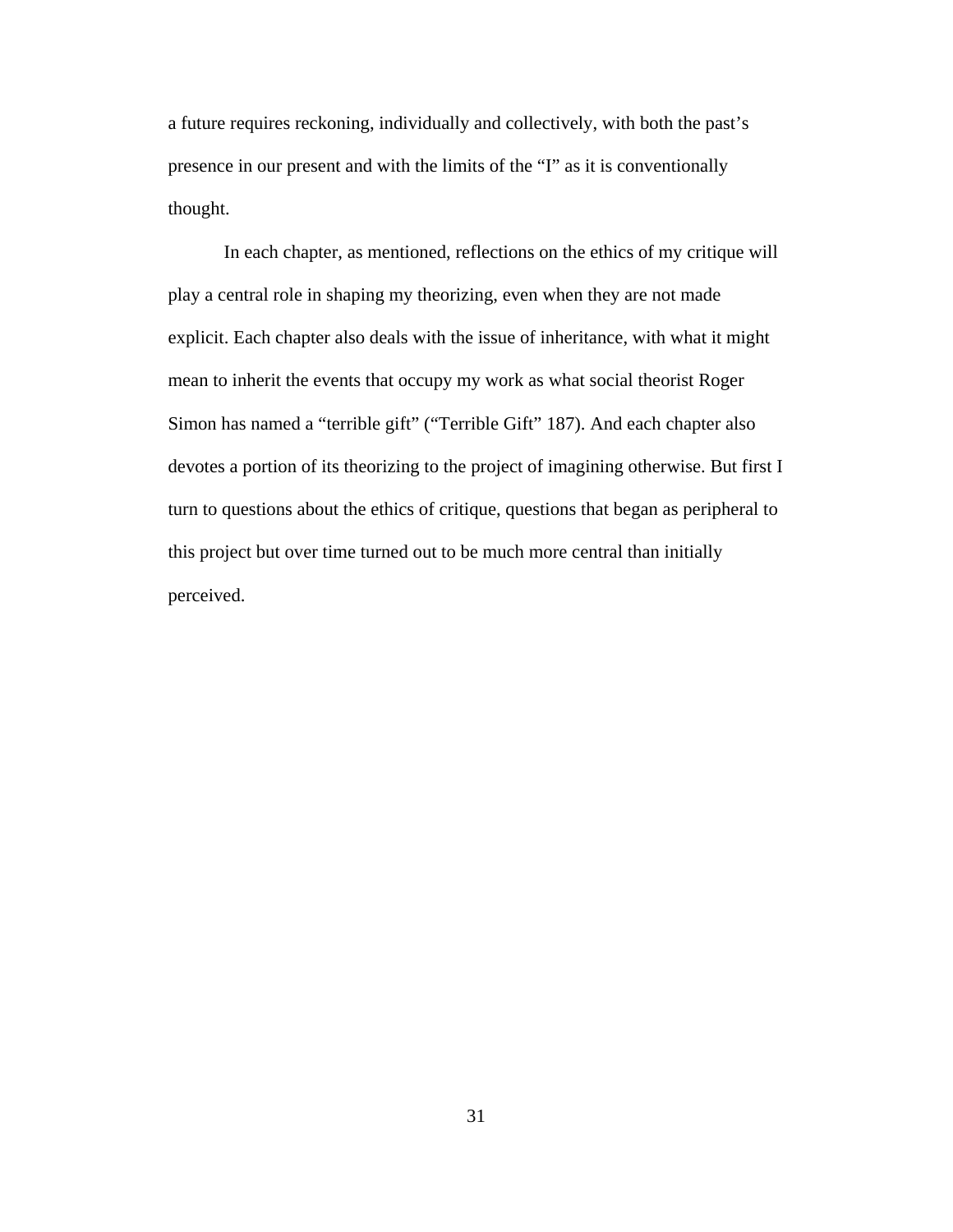### **ONE**

# **Critique, Criticality, Certainty: "Doing theory" in the wake of violence, suffering and loss**

*[C]ritique is not equivalent to rejection or denunciation … the call to rethink something is not inherently treasonous but can actually be a way of caring for and even renewing the object in question …*. *(Brown Edgework x)*

What ethical issues are involved in theorizing about Vancouver's disappeared women? And how are these ethical issues particularly acute when the theorizing in question involves critiquing well-intentioned representations, memorials, activism, or cultural productions that respond to those disappearances? These questions haunt my dissertation. They are the backdrop to every chapter, every paragraph, every idea. There is a way in which *any* critique of such actions or artefacts might appear unethical, since these cultural practices are so often performed or created by (or hold special meaning for) those with close proximity to the losses they mark. A handful of challenging and at times quite painful conversations with friends or family of some of Vancouver's disappeared women about the merits (or lack thereof) of my own critiques of some of the memorials and cultural productions discussed in this dissertation have left me with many unanswered questions about the ethics of this kind of critical practice, in spite of my overall agreement with the sentiment expressed by Wendy Brown in the epigraph above.

In a situation where women were disappeared and/or murdered so recently, where mourning is still very much ongoing and necessary, where some charges have been laid but significant numbers of women remain entirely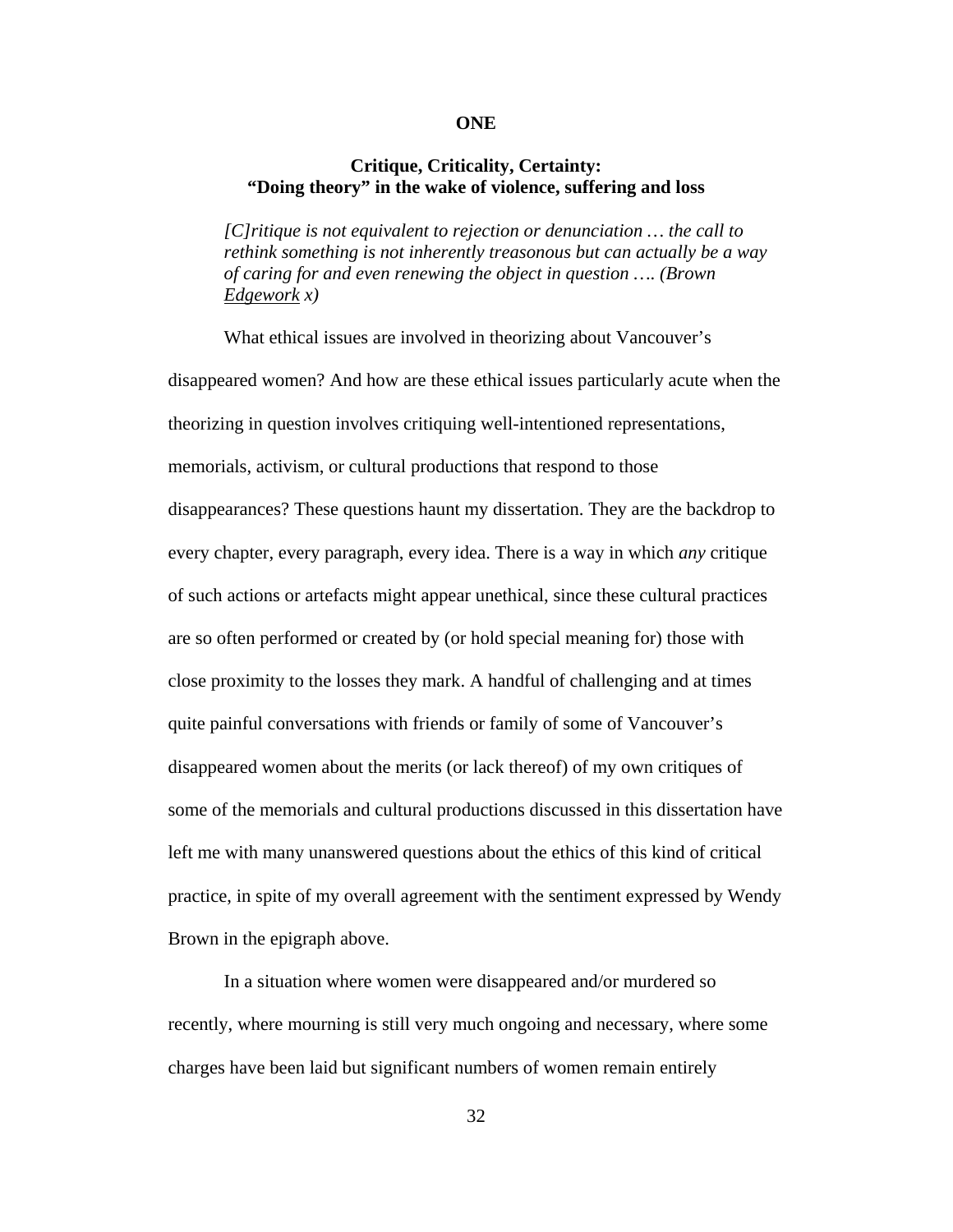unaccounted for, "doing theory" (and in particular the scholarly practice of critique) is undoubtedly a risky business. It can appear to be both irrelevant (because theoretical) and overly relevant (because it raises questions of some immediacy) to contemporary social and political life. It can affect mourners and loved ones of the women who have been disappeared, and it has the potential to sway public opinion as well as political responses to the losses it takes up, or to influence changes to public policy. Of course, such theoretical work might also very well do none of these things. That is the risk, really, of writing theory: one cannot ever control all the possible readings, significations and uses that might arise once it enters a public realm. The same could be said of writing in general, but writing that is produced within the academy arguably carries with it a certain added credibility, at least in some circles – a certain shared understanding or agreement that what it contains is truthful and of some authority.

 Such risks might lead one away from "doing theory" as a response to violence, suffering and loss. Yet cultural productions (in the form of books, journalism, photography, film, theatre, art, and memorials) that address the events surrounding the disappearance of women from Vancouver's Downtown Eastside have continued to abound and proliferate. So it seems to me that we need to be thinking and debating and yes, theorizing about the potential readings, meanings, or even material effects of all of the cultural productions that have been created in the wake of these losses. One way to do this is through a practice of critique. And while I am certainly aware of the difficult ethical terrain crossed by critiques of well-intentioned cultural responses to suffering and loss, I am also uncomfortable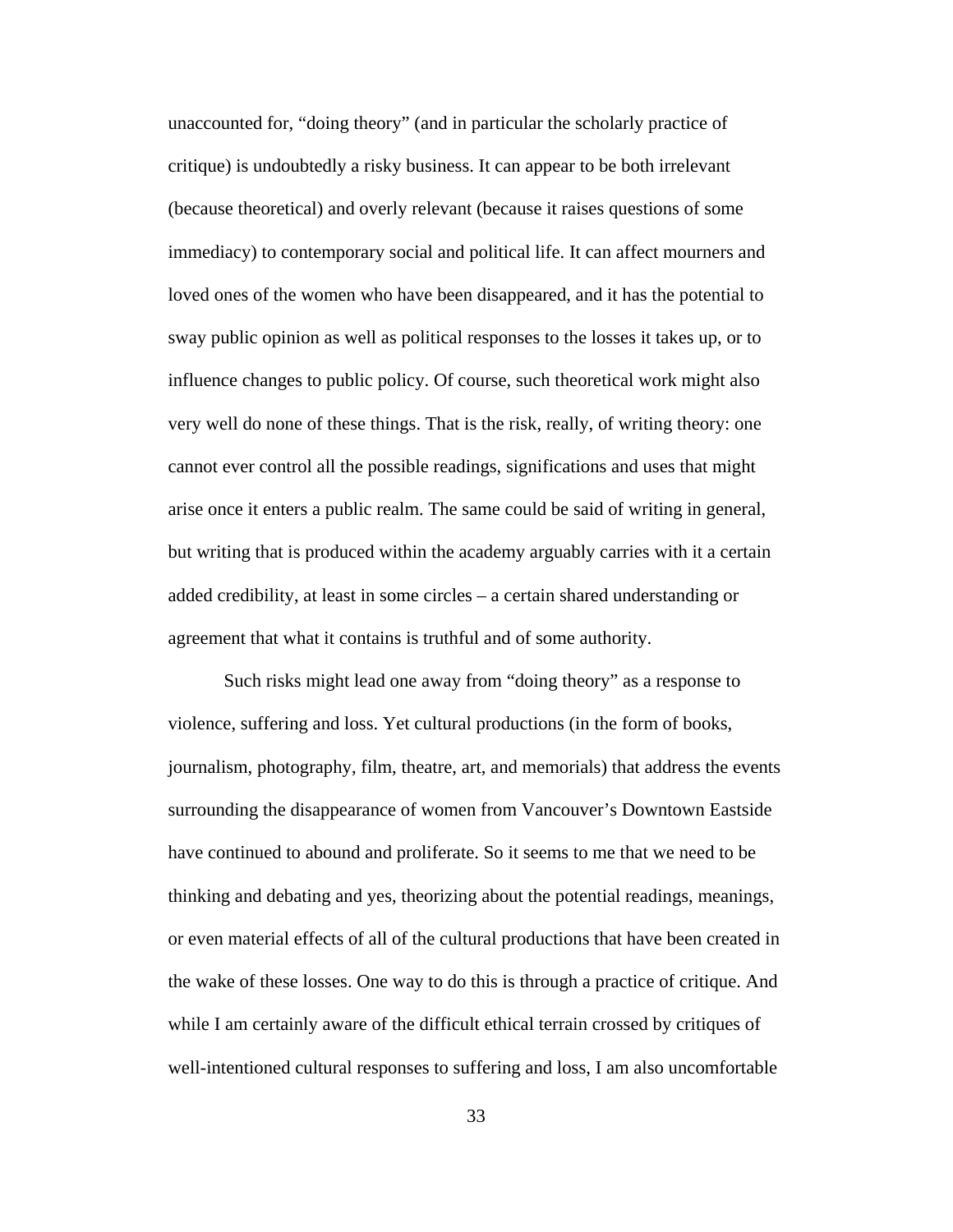with the often too-easy equation (which Wendy Brown points to in the epigraph above) of critique with rejection, denunciation, or even treason. It seems to me that critique *can* be a way of caring for, or enriching, or expressing concern for one's subject, as Brown insists. In fact, this is precisely where the question of ethics arises: whether a critical practice is ethical or not might have much more to do with its form, I will argue, than with its content, or its capacity to be critical. Critique is often taken to be negative, dismissive, or even cruel, and no doubt there are certainly forms of critique that merit such an understanding. Yet is it not possible that one can offer critical interpretations which ask difficult questions and point us to some potential readings of cultural productions that perhaps have not been thought about very much, without seeming to somehow betray that production's creator(s)? I am hopeful that such a critical theoretical practice is possible; indeed, this dissertation is an extended exercise in developing such a practice. In this chapter, I explore the concept of critique in the interests of grasping toward such an ethical critical practice, one which I will continue to develop throughout this dissertation.

### What is critique?

 As a scholar in the humanities, what I am trained to offer in response to an event, any event, is critique. I have spent the last ten or eleven years of my life honing this skill. Yet I find myself becoming increasingly dissatisfied with straightforward critique, particularly as a response to the terrible suffering and violent loss of human life that this dissertation takes up. Critique is beginning to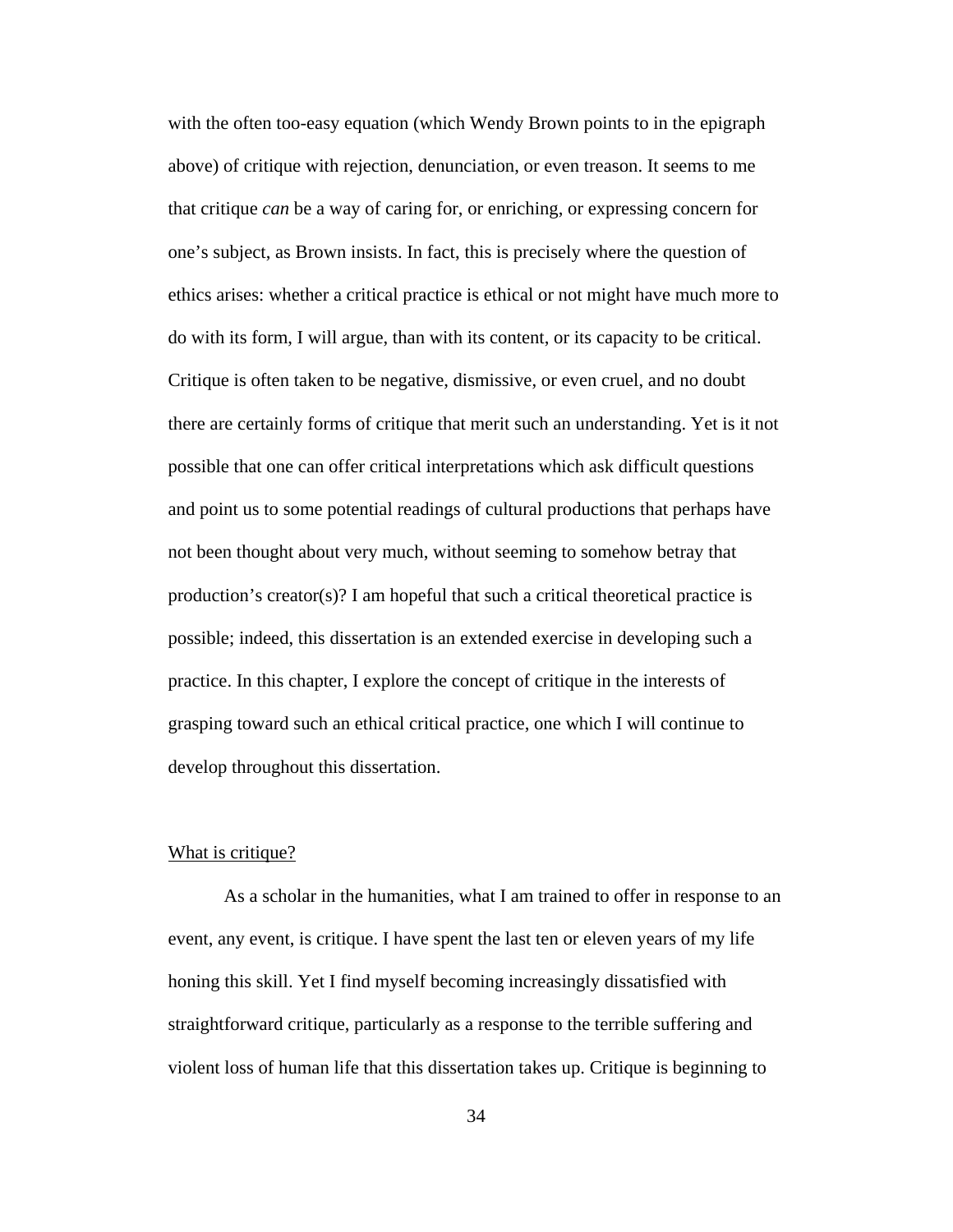seem limited by its tradition of removal or distance from its "objects of investigation," as it is precisely a tendency to distance ourselves from the suffering or violent erasure of others that I want my practice of critique to work against. Critique is also becoming dissatisfying to me because of its usual tendency to position itself as authoritative, foregoing uncertainty and tentativeness in its pursuit of definitive knowledge and academic expertise*.* Yet the more I delve into the events surrounding the disappearance of women from the Downtown Eastside and the various responses to those events, the less I feel that I have anything very authoritative or definitive to say. As a result of my research into this story of violence, suffering, loss and injustice, I find myself feeling much more unsettled and uncertain than when I began. Uncertainty and hesitation have become characteristic of my reaction to the material I am studying here: I can form no definitive answers to the questions with which I began this project, offering instead many tentative or partial answers, and certainly many questions. In fact, the only thing I seem sure about at this point is that too much certainty seems to do a kind of injustice to the stunning complexity that surrounds the events that this dissertation examines. As such, I intend to make a case here for a practice of critique that retains its critical capacity but is nevertheless something a bit different from how critique is conventionally thought and practiced.

 The title of this section echoes the title of a now-famous talk-turned-essay by historian and philosopher Michel Foucault. Foucault's oft-quoted pronouncement that critique is "the art of not being governed so much" (386) offers a useful starting place for exploring both what critique might be and what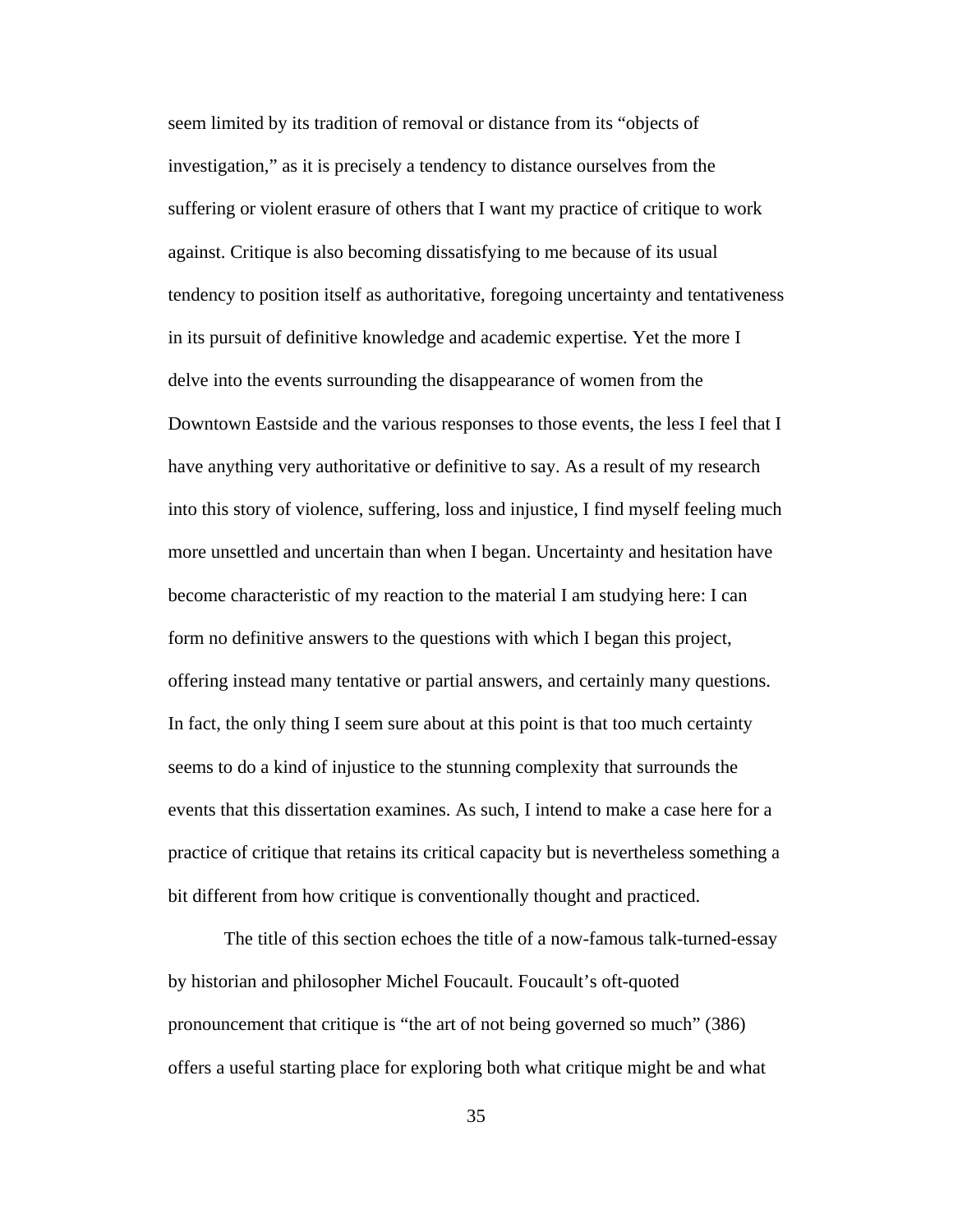we might see as its limitations as well. Foucault took great care to point out that he was not arguing for critique as a practice of not being governed so much *in general*, but rather that critique might be the art of "not being governed *like that*  and *at this price*" (384, emphasis added). Here he is pointing to the specificity of critique, to how critique always already relies on its subject for its very existence, how it is (according to Judith Butler's interpretation of his essay) "always a critique *of* some instituted practice, discourse, episteme, institution, and it loses its character the moment in which it is abstracted from its operation and made to stand alone as a purely generalizable practice" (Butler "What is Critique" 1). Thus, when considering what critique might be in relation to Foucault's famous pronouncement about "not being governed so much," one must always ask what it might mean to be governed less *in relation* to the subject of one's inquiry.

 What might it mean to not be governed so much when one's subject of inquiry, the subject of one's critique, includes well-intentioned representations and memorials responding to the untimely, unjust disappearance or murder of so many women? Foucault speaks much about critique's applicability to *systems,* to "the system of mental illness, of punishment, of delinquency, of sexuality, and so on" (394). It would be difficult to locate a lone system to critique in relation to the murders or disappearances of women from the Downtown Eastside, although surely many of the same systems that concerned Foucault are implicated here. But for Foucault, the art of not being governed so much includes "a neutralization of the effects of legitimacy and an illumination of what, at a given moment, makes them acceptable and which allows for their actual acceptance" (394). Thus he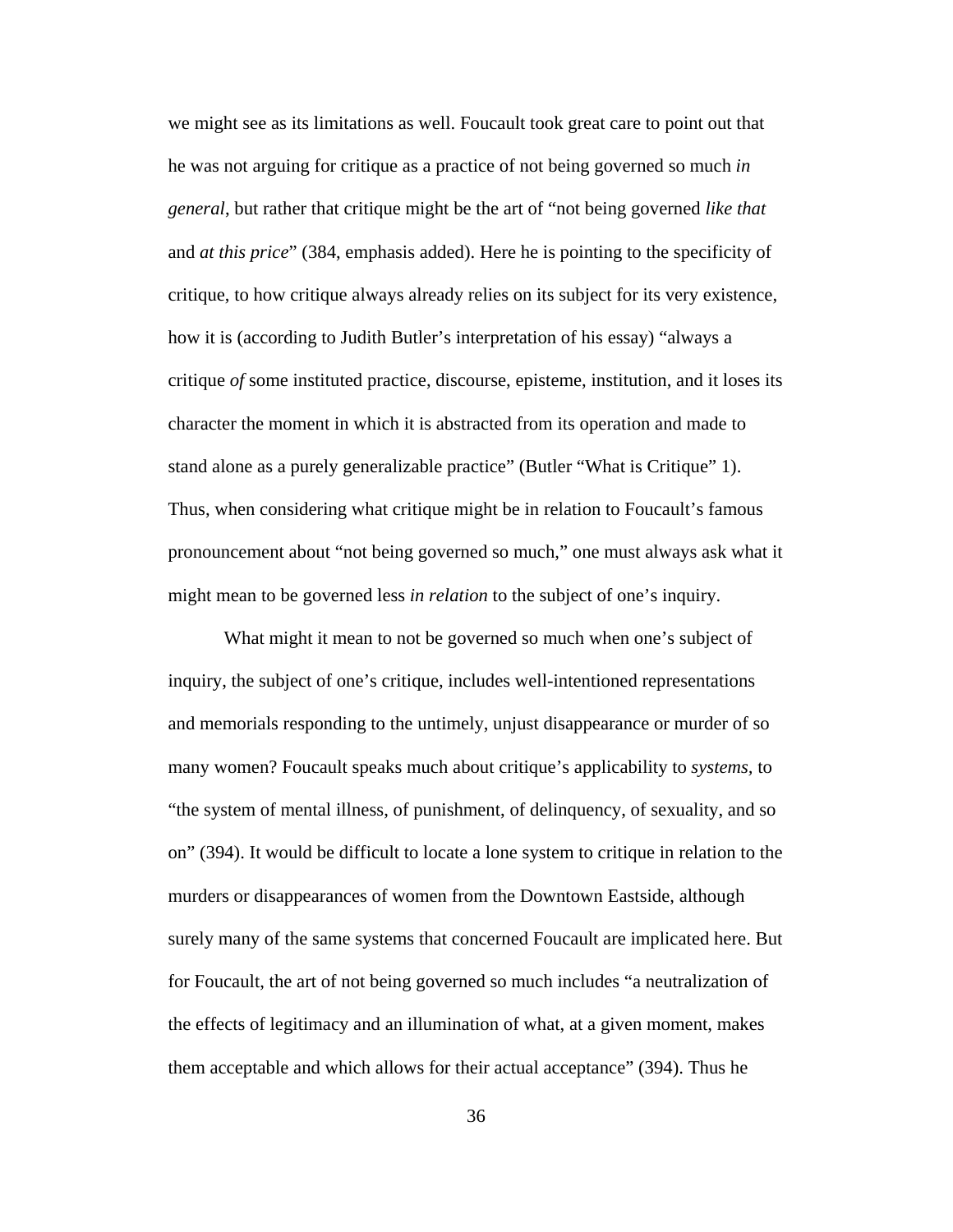advocates a double-task for the theory-maker: "Bringing out the conditions of acceptability of a system and following the lines of rupture that mark its emergence" (395). If we can see "system" as including "social circumstances" here (and I think that we can), then to not be governed so much in this instance seems to me to necessitate unpacking the convergence of assumptions and discourses which made it seem acceptable (to many, but importantly not to all) that so many women could disappear over such a long stretch of time without warranting a state of emergency, an overwhelming amount of public attention and concern, or, at minimum, an official investigation (until it was, for so many, far too late). What convergence of conditions, what "nexus of knowledge-power" (Foucault 394) made this situation appear acceptable? Any critique I develop here will necessarily be guided by such a question.

 Elaborating on Foucault's "double task" for the theory-maker, Butler offers a useful description of the critic's second task in particular:

[N]ot only is it necessary to isolate and identify the peculiar nexus of power and knowledge that gives rise to the field of intelligible things, but also to track the way in which that field meets its breaking point, the moments of its discontinuities, the sites where it fails to constitute the intelligibility for which it stands. ("What is Critique" 14)

If I can assume that the conditions of acceptability of the disappearance of women from the Downtown Eastside can be traced by unpacking how the women were initially cast as "ungrievable" subjects, to borrow Butler's own language (Precarious xiv), then the question at hand may become: What is it that makes a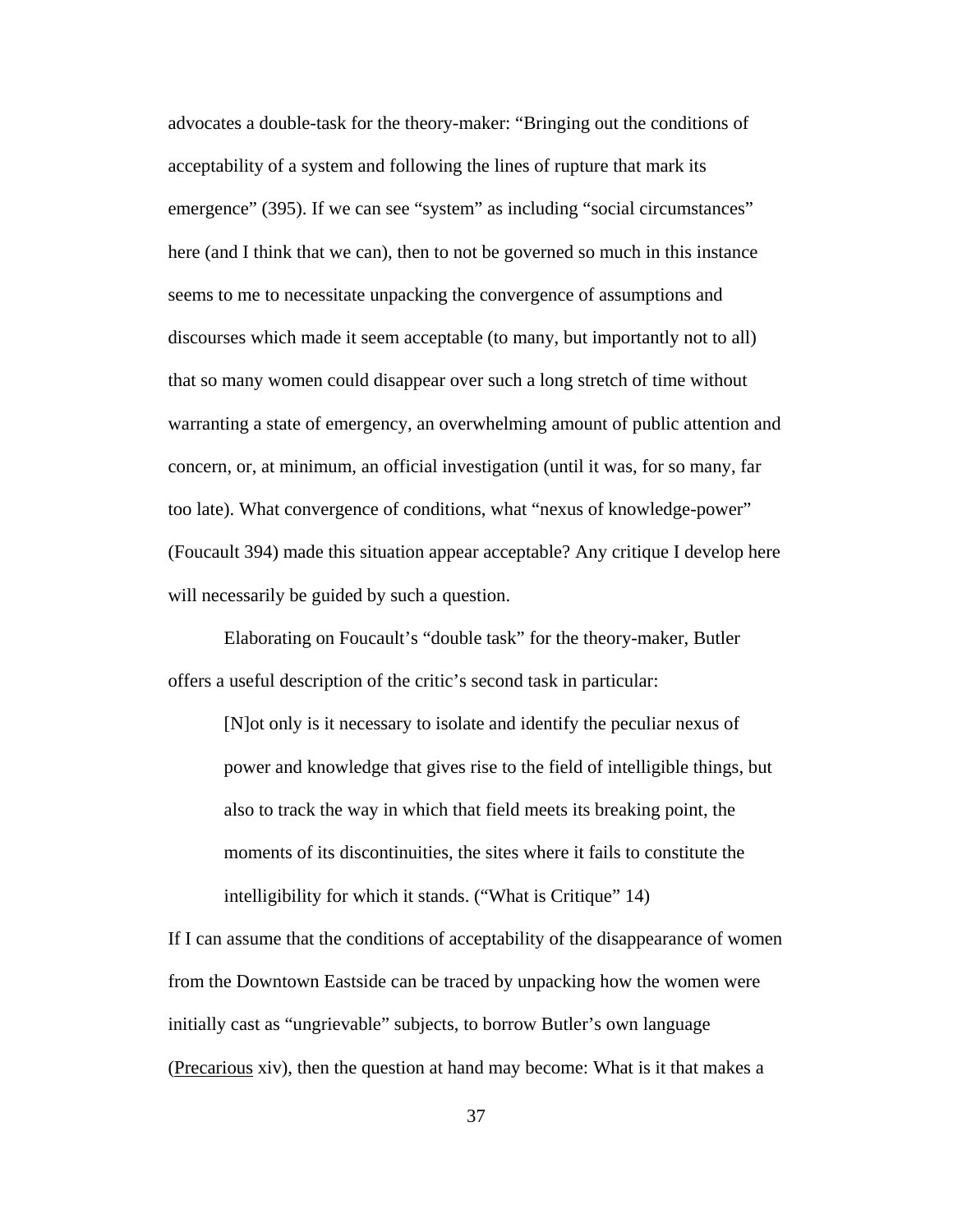person's life intelligible as grievable? Or, put another way, what is it that makes a person intelligible as human? This is of course a question that Butler herself explores at some length in her book Precarious Life and elsewhere, and one that I will go on to explore in much more detail throughout various chapters of this dissertation.

If addressing this broader question through assessing the particular conditions of acceptability through which the women were cast as ungrievable is the first task of my critique, then what of that second task? I will argue that the "breaking point" of the field of intelligibility for what makes a person's life widely recognizable as "grievable" can be exposed by tracing the production of the "missing women" as a social figure, which demonstrates the discontinuity of the field by illuminating a noticeable shift in representations of such figures.<sup>1</sup> In the mid-to-late 1990s, when the media and local officials were first beginning to pay attention to the disappearances of women from the Downtown Eastside, the social figure of the "missing woman" was largely (re)produced, I will argue, as humanity's outside, as she was represented primarily through the deployment of images and terms ("prostitute," "drug addict," "street-involved") that carry a heavy burden of stigma. But more recent representations of the women that recast them in the roles of "mothers, sisters, and daughters" suggest that the definition of (normative) humanness has stretched to encompass this figure, belying the assumptions underpinning the categorization in the first place.

 $\overline{a}$ 

<sup>&</sup>lt;sup>1</sup> I do not mean to suggest that this field meets its breaking point *only* through the production of the "missing women" as a social figure, but instead that the production of such figures provides but one of many possible compelling examples of such a moment of discontinuity, which could also be exposed through exploration of the production of many other figures of abjection.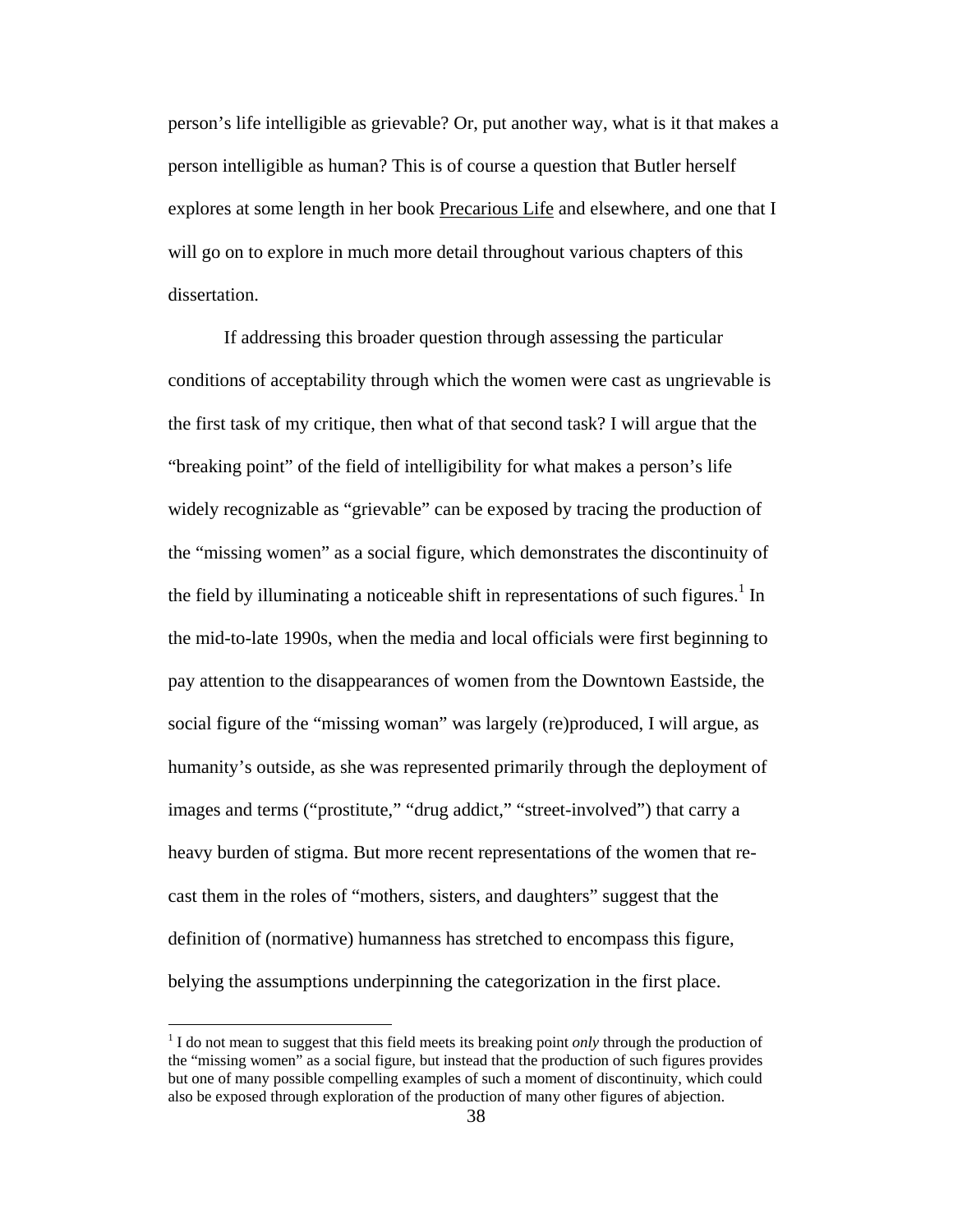Exploring the significance of this shift is the "double task" of critique, as gleaned from Foucault, that lies ahead of me, and hopefully following it, unpacking this specific "nexus of knowledge-power" (394) will help me to show its association "with a domain of possibility *and consequently of reversibility, of possible reversal*" (Foucault 397, emphasis added). For above all, the role of critique might well be described as helping us to imagine how such circumstances might have been (and might yet be) otherwise. $<sup>2</sup>$ </sup>

### Towards criticality

 $\overline{a}$ 

 I also indicated above that I believe there to be some limitations to the practice of critique. For insight on how to explain what I have come to see as the limitations of Foucault's notion of critique (and Butler's explication of it), I turn here to Irit Rogoff, a theorist of visual culture, who, in an essay titled "Looking Away: Participations in Visual Culture," advocates that we move:

… from criticism to critique to criticality – from finding fault, to examining the underlying assumptions that might allow something to appear as a convincing logic …, to *operating from an uncertain ground* which, while building on critique, wants nevertheless to inhabit culture in a relation other than one of critical analysis; other than one of illuminating flaws, locating elisions, allocating blames. (119, emphasis added)

 $2<sup>2</sup>$  I am keenly aware that any enactment of some form of "reversal" of the nexus of knowledgepower that I am examining here arrives far too late for the women who have already been disappeared in a permanent way. By reversal here, I am referring (as I believe Foucault is also) to a reversal of the conditions that continue to foster such disappearances in the present (and, without intervention, in the future).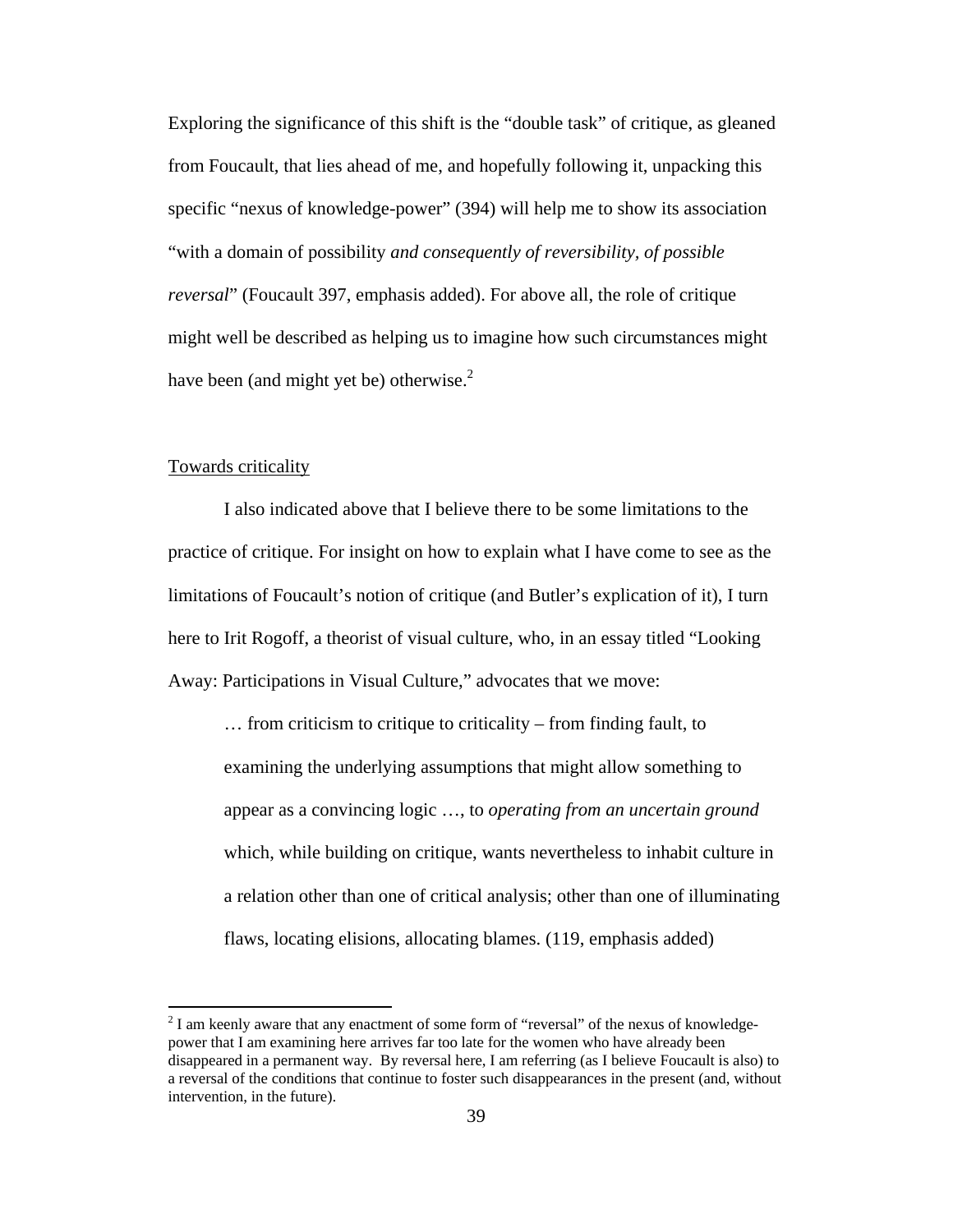Here, Rogoff pushes us beyond a Foucaultian notion of critique to a practice she describes as "criticality," one that requires "operating from an uncertain ground" (119). While the practice of critique remains important here (indeed, for Rogoff, criticality crucially *builds on* critique), Rogoff is looking for something more.3

The something more that Rogoff is after with her notion of criticality relates very much to the questions about "doing theory" that interest me in this chapter. Rogoff and I share a tendency to use pronouns like "we" or "us" in our writing, and she has frequently been questioned about or criticized for this practice – rightfully so, given how often "we" is deployed unconsciously to evoke a seemingly unquestionable norm, a dominant group, or a supposed "moral majority." But I quote Rogoff again at some length here because her explication of how her use of "we" denotes a particular orientation toward "doing theory" sparks a flash of recognition in me, mapping with remarkable precision my own desire to employ this often-troublesome pronoun:

Well, the "we" I have in mind is not identity-based – it cannot be found in the named categories by which an identity is currently recognized in the world. Rather, it comes into being fleetingly as we negotiate a problem, a mood, a textual encounter, a moment of recognition …. In the context of this particular writing the "we" I have in mind is designated through recognition of shifts taking place in the project of "theory." A shared transition, albeit expressed in different ways, that the project of theory has

 $\overline{a}$ 

 $3$  For an important elaboration of Rogoff's notion of criticality, see Sharon Rosenberg's essay "Facing Losses / Losing Guarantees." Many thanks to Rosenberg for first drawing my attention to this passage from Rogoff.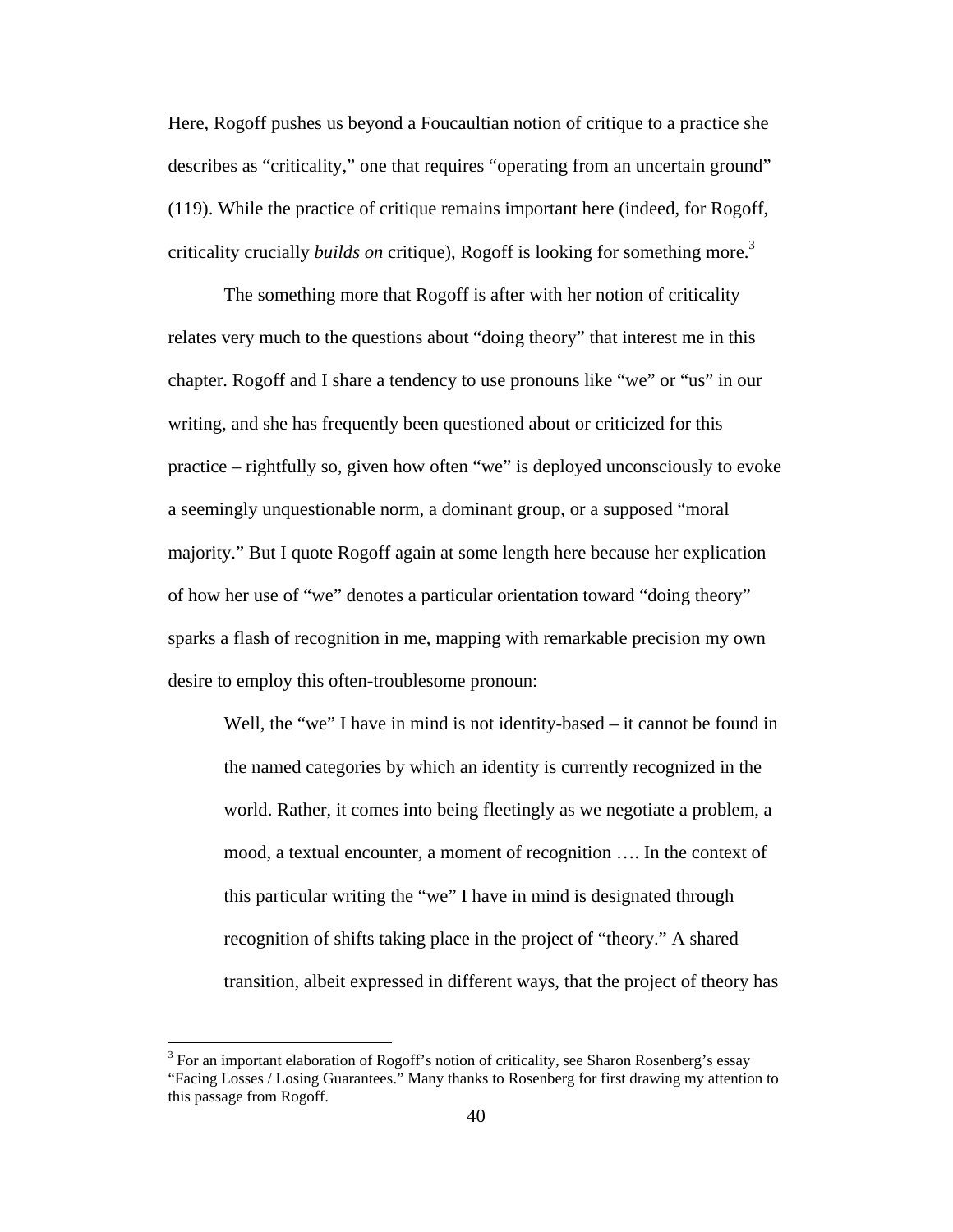moved on from being a mode of analysis by which you understand what lies behind and beneath the workings of knowing and representing. Instead "theory" can become the space of making, or re-making, of culture, of envisaging further possibilities rather than explicating existing circumstances. Those who agree to a suspension of the purely critical, to momentarily shared imaginaries, to a bit of groundlessness, lost and regained – that's us, that's who I mean. (123-24)

It is this explicit "shift" in the project of theory that allows the use of "we" as a mode of address to make sense for Rogoff; indeed, its use, I would argue, becomes a political act, one aimed at engaging collectives in imagining otherwise. I too desire theory to be a "space of making, or re-making, of culture, of envisaging further possibilities" (124). So although my theorizing in this dissertation also aims to unpack "what lies behind and beneath the workings of knowing and representing" (123), my use of "we" and "us" is definitely directed towards those who might be willing to agree to some "momentarily shared imaginaries" (124). Writing about his own use of "we" in a recently published essay, social theorist Fuyuki Kurasawa insists that the pronoun can be "much more performative than constitutive, since its use operates politically to constitute the entity to which it is directed instead of designating an already constituted … entity" (14). Following Kurasawa, I intend my use of the pronoun to work politically to *form* such a collective rather than to mark one. This intentional and strategic creation of a collective through "momentarily shared imaginaries" marks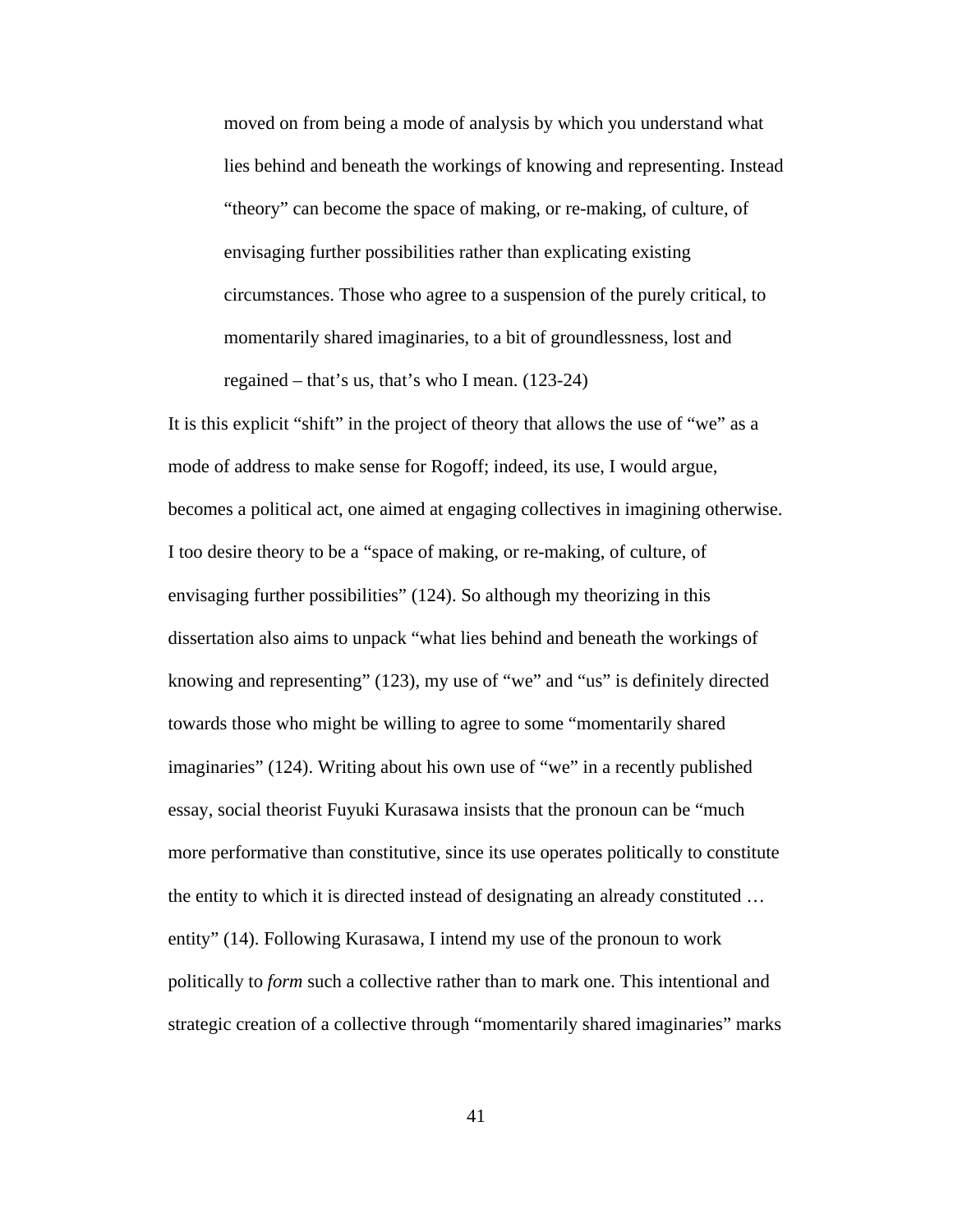a way of "doing theory" that aims to move beyond critique and towards the practice that Rogoff has coined criticality.

My desire to form a collective by addressing my writing to a "we" in this dissertation is tied to my desire to imagine otherwise (as discussed in the previous chapter), and in particular to my desire to engage others in such an imagining. As argued in the previous chapter, it is my contention that a very broad array of both individual actors and social forces are implicated in the events that this dissertation examines, and thus my use of "we" could be read as one technique for provoking an opening that might allow others to begin to recognize, or feel, a sense of that implication. I am working here with a notion of implication that is admittedly not fully formed (can it ever be?), but I have found the following provocative questions from Margot Leigh Butler useful for thinking about the concept. In her essay "On 'Implicatedness'," Butler writes:

What is 'implicatedness'? What if it was considered a practice, a method, a technology for noticing and engaging with what we're part of, within relations of power? And if 'implicatedness' is … an approach to felt, involved and involving, lived politics, can we, with it, reconstrue our political engagements and possibilities?" (n.page)

It may well be the case that one needs to see oneself as implicated in events of mass suffering, violence, and loss in order to be open to developing the relations of responsibility and inheritance that I will go on to advocate. Thus my use of "we" can also be read as a strategic attempt to invoke a more widespread sense of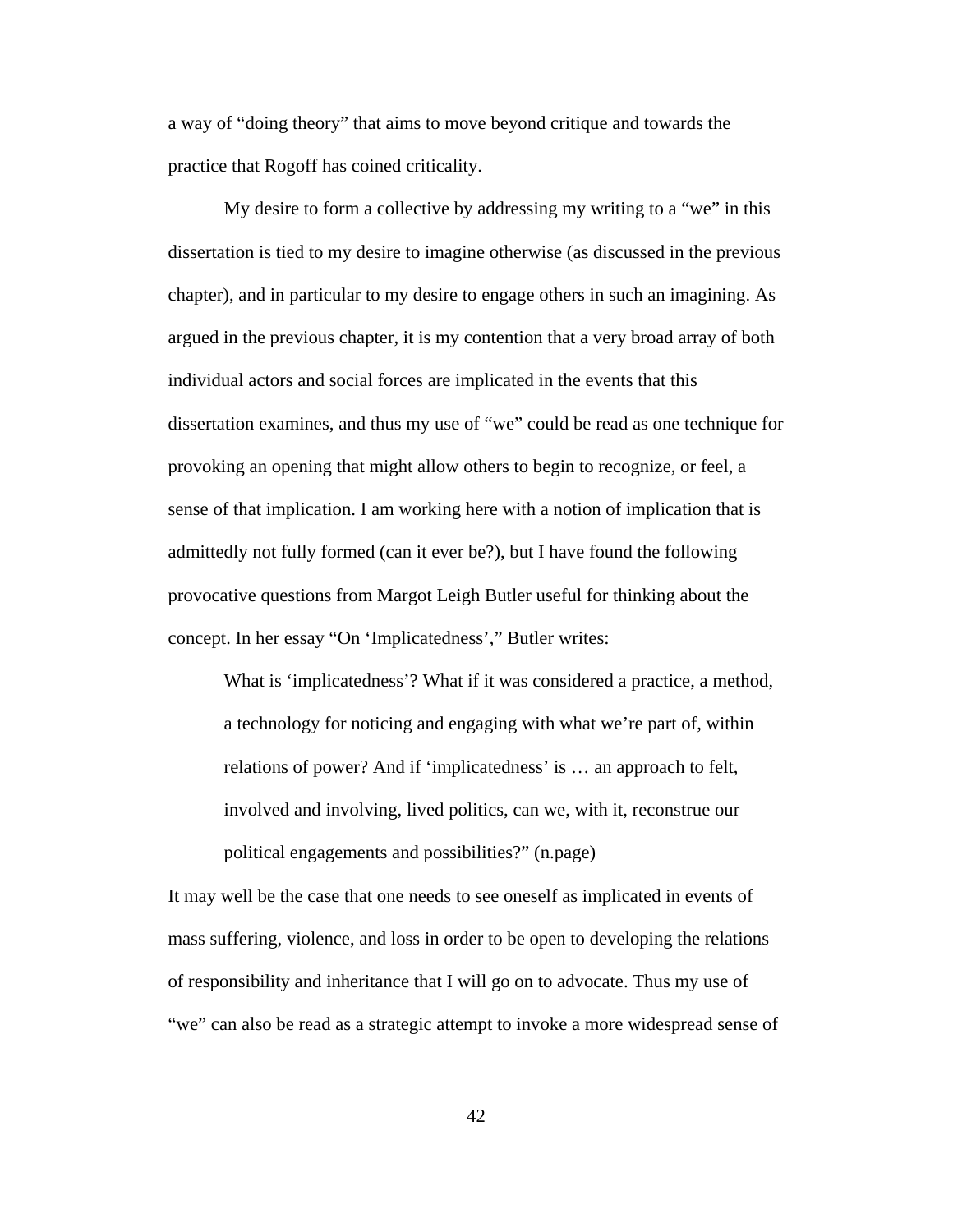"implicatedness" in the events that I write about, with the hope that this in turn provides further opportunities for rethinking relations between self and other.

Returning for a moment to Rogoff's notion of criticality, I am also compelled by her description of this as a practice of uncertainty, which she writes about in more detail in her blog. In an entry entitled "What is a Theorist?" she writes:

Rather than the accumulation of theoretical tools and materials, models of analysis, perspectives and positions, the work of theory is to unravel the very ground on which it stands. To introduce questions and uncertainties in those places where formerly there was some seeming consensus about what one did and how one went about it. $4$ 

Uncertainty, then, is key to criticality, to what Rogoff here calls "the work of theory." I love her description of theory's job as "unravel[ling] the very ground on which it stands," as this seems to so precisely describe something I desire of my own theoretical writing (but lacked the language to describe so eloquently). No doubt this is a way of "doing theory" that is unnerving and unsettling, disrupting as it does "some seeming consensus" about what theory is and how one produces it. Nonetheless, I have come to the conclusion that such an approach offers a way of "doing theory" that explicitly engages with ethical issues, which seems particularly important for theory produced in the wake of violence, suffering and loss.

 $\overline{a}$ 

<sup>&</sup>lt;sup>4</sup> This entry was made by Rogoff on April 8, 2006 and can be found online at <http://www.kein.org/node/62> Accessed 10 July 2008.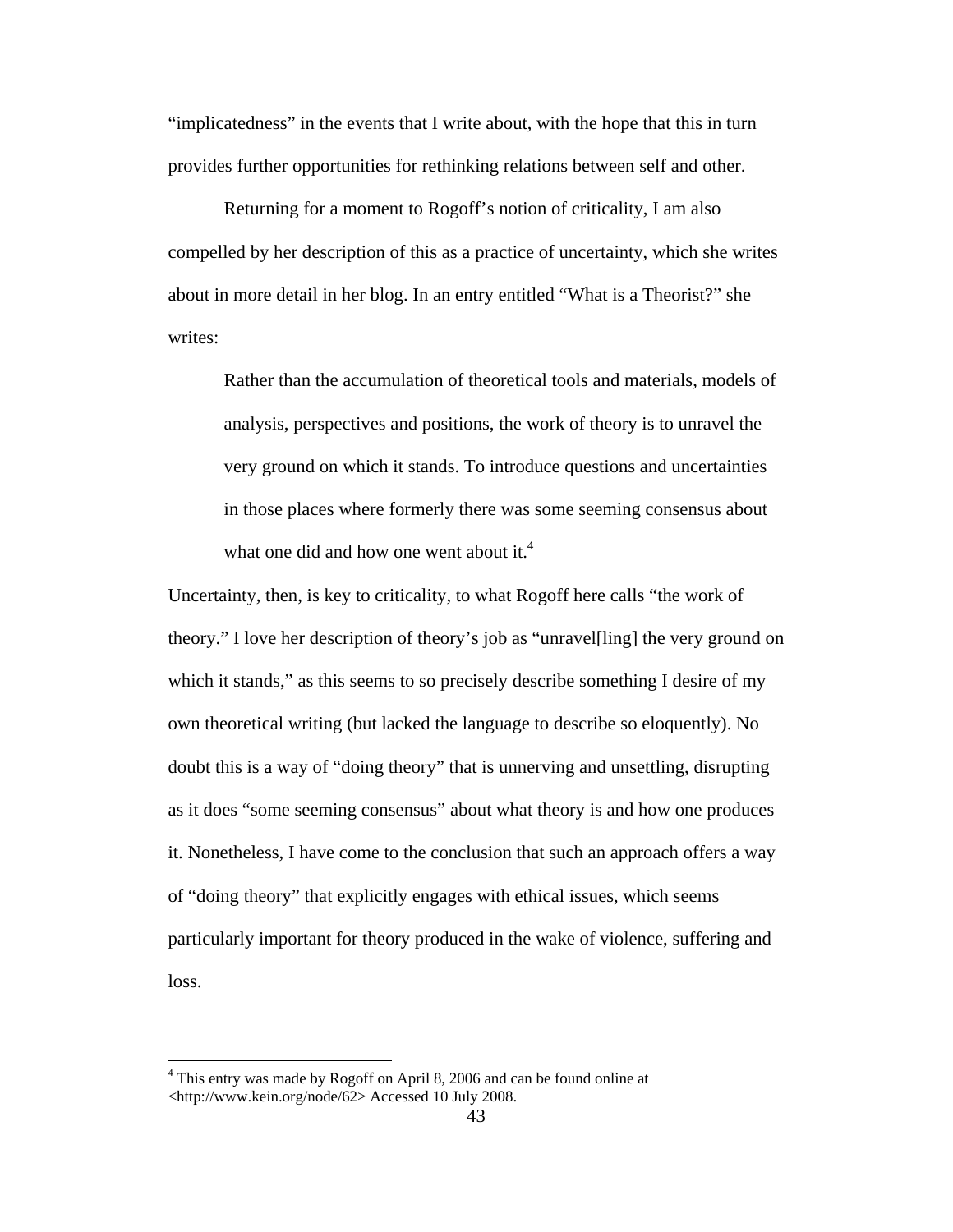### The problem of certainty

 There is little in Foucault's essay to suggest whether he would embrace the notion of uncertainty that Rogoff introduces in her discussion of criticality. At one point, he suggests that the practice of critique he is outlining offers "[n]o founding recourse, no escape into a pure form" (395), which might lead one to suspect he might be in favour of a little uncertainty. On the other hand, he also insists that "not wanting to be governed" means "not accepting as true what an authority tells you to be true …. Rather, it is to accept it only if one thinks oneself that the reasons for accepting it are good." As such, he insists that "critique finds its anchoring point in the problem of *certainty* in the face of authority" (385, emphasis added). One might get the impression here that he is arguing *for* such certainty in the face of authority, for certainty to be upheld against the force of an authority that might re-invoke the truth-value of the "conditions of acceptability" that one's critique is aimed against. Thus Foucault would be raising an important point here: there are times when a degree of certainty is necessary for opposing the taken-for-granted hegemonies of "conditions of acceptability." To remain uncertain in the face of such authority might indeed be unethical.

Butler's reading of Foucault also (perhaps quite appropriately) offers little in the way of definitive answers to this problem of the relationship between critique and uncertainty. At one point she asks, "[t]o what extent … is [epistemological] certainty orchestrated by forms of knowledge precisely in order to foreclose the possibility of thinking otherwise?" ("What is Critique" 4), lending one the impression that she might be in support of some uncertainty in the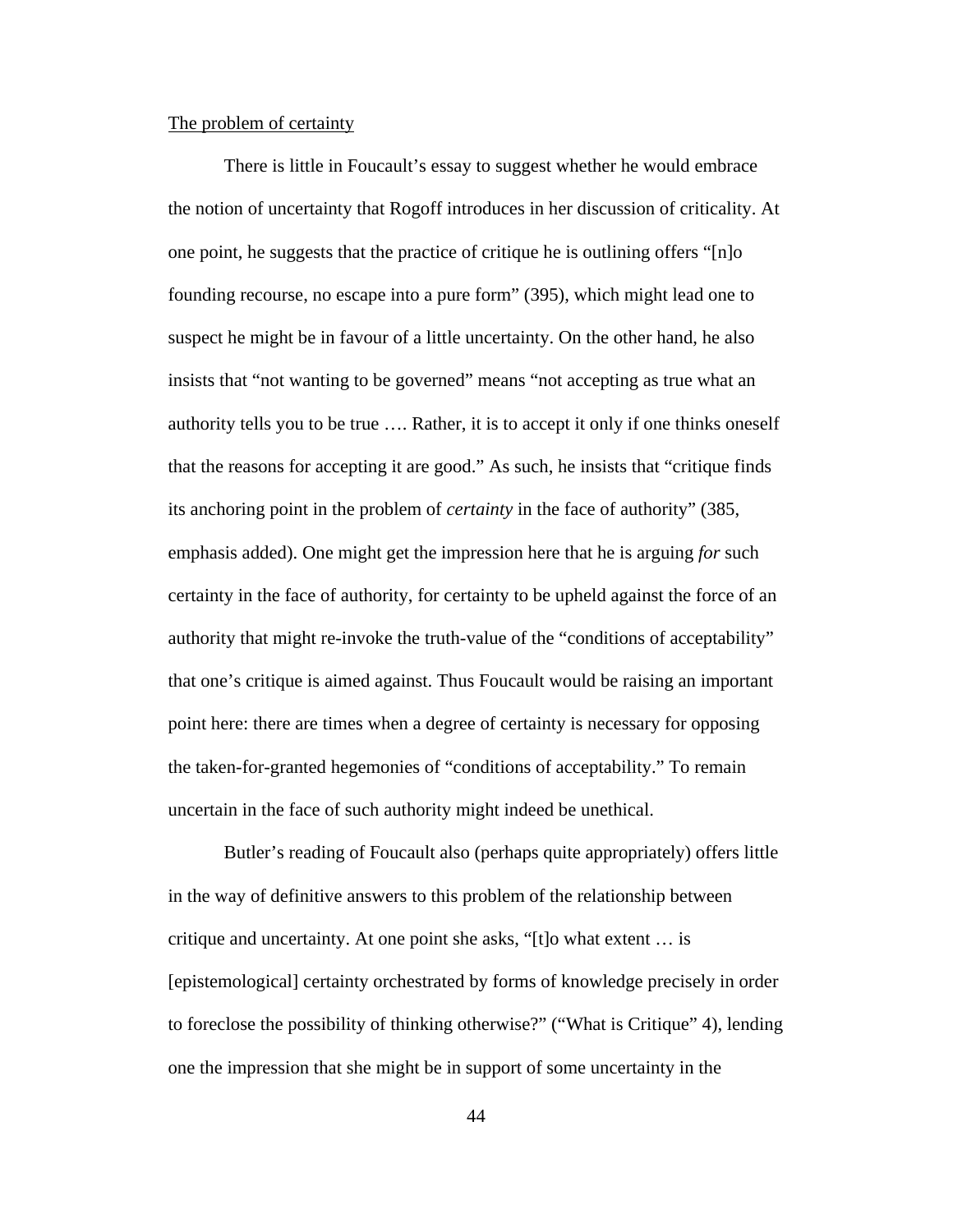interests of this project of "thinking otherwise." But later in her essay she also asks: "How does one call into question the exhaustive hold that such rules of ordering have upon certainty without risking uncertainty, without inhabiting that place of wavering which exposes one to the charge of immorality, evil, aestheticism?" (11). I would like to ask her, why not take this risk? Is this not in fact the most important risk our critique can take, to risk this wavering and at the same time to ask others to take our critique seriously? I am far from certain what her answer would be. It seems likely that the degree to which uncertainty makes sense (or can be endured) depends very much on the context in which theory is being produced and the uses to which one hopes it may be put. So the problem of uncertainty's relationship to a practice of critique is an ongoing one. It is a problem I return to again and again throughout this dissertation.

The question of certainty is also analyzed by sociologist Andrew Woolford in his book Between Justice and Certainty, which is (coincidentally) also an examination of the process of treaty-making between governments and First Nations in British Columbia. Woolford notes that understandings about both justice and certainty, about what justice and certainty might look like, vary greatly among the many different parties involved in land claims processes. While he ultimately argues for a "balance" between justice and certainty in order to facilitate the practicalities of the treaty-making process (12), he also notes some significant differences or discrepancies between how these two concepts are usually deployed. "[S]ubstantive justice," he writes, "addresses the specific needs called for by the injustice that has been experienced, while certainty asks that the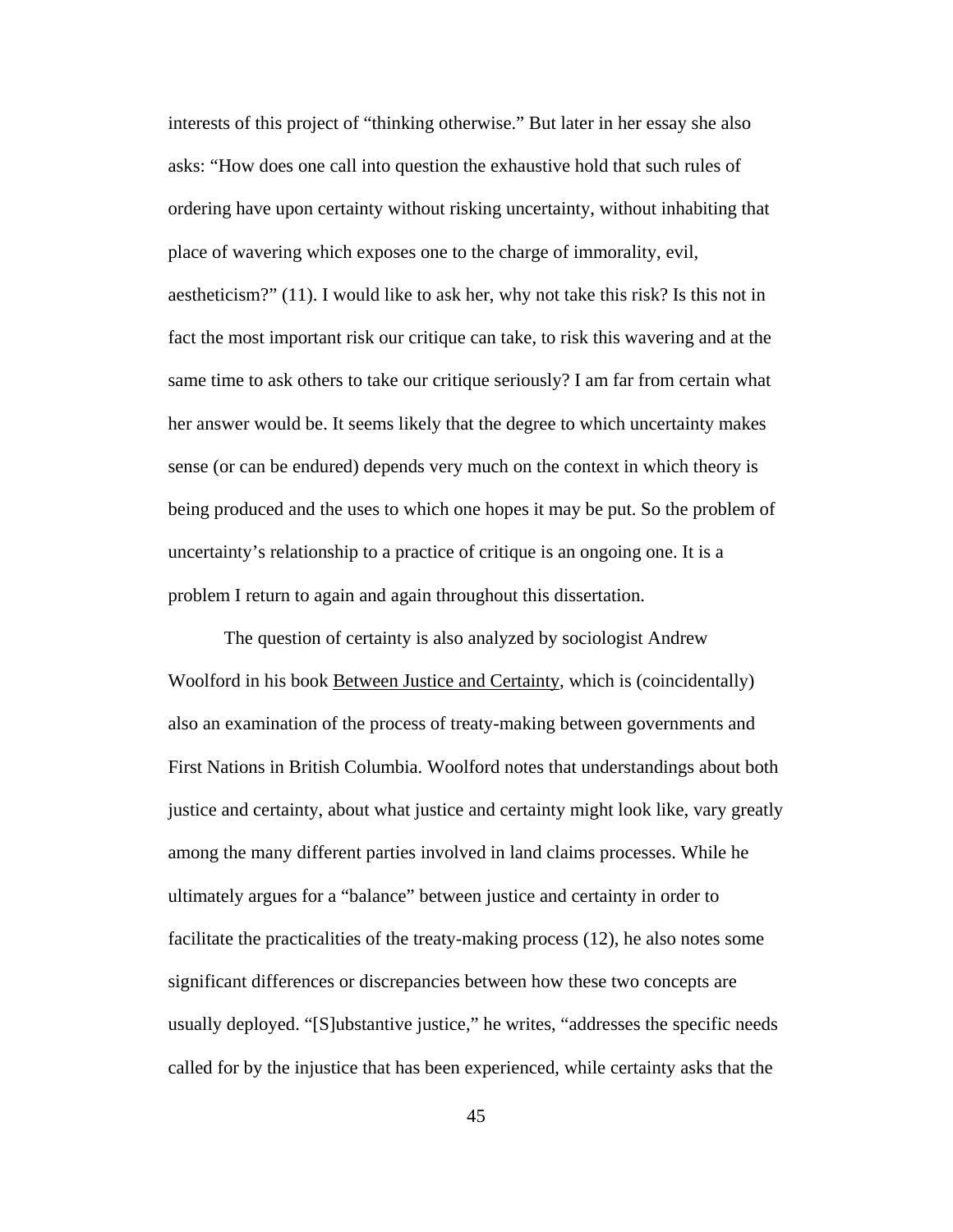present not be disrupted in repairing the past" (10). Woolford remains skeptical about whether certainty is possible in situations where justice has not been achieved, arguing that "[w]ithout … justice, the stability of certainty may be disrupted as political and material disputes threaten to rekindle conflicts over rightful ownership and government jurisdiction" (3). These statements are provocative; they ask us to consider that certainty may not be possible without justice and at the same time might be antithetical *to* justice.

I can appreciate the necessity of some degree of certainty in relation to the practical determination of land claims settlements, and yet I am struck by Woolford's insight that "certainty asks that the present not be disrupted in repairing the past" (10). This statement nicely sums up the difficulty I have with certainty, for it seems unlikely to me that anything resembling justice can come about *without* a significant disruption of the present. The disruption of the present I have in mind, though, is not so much about "repairing" the past as it is about recognizing and acknowledging how the past is very much a part of the present, how our assumptions about the linearity of past and present actually begin to crumble under close examination. So while for the purposes of practical problemsolving I can see how a degree of certainty might be necessary (even when it cannot, as Woolford rightly points out, ever be guaranteed), I nonetheless want to hold onto the value of *un*certainty in critique, to the value of theoretically provoking the disruptions of present and past that Woolford suggests certainty works against, in the interests of imagining otherwise.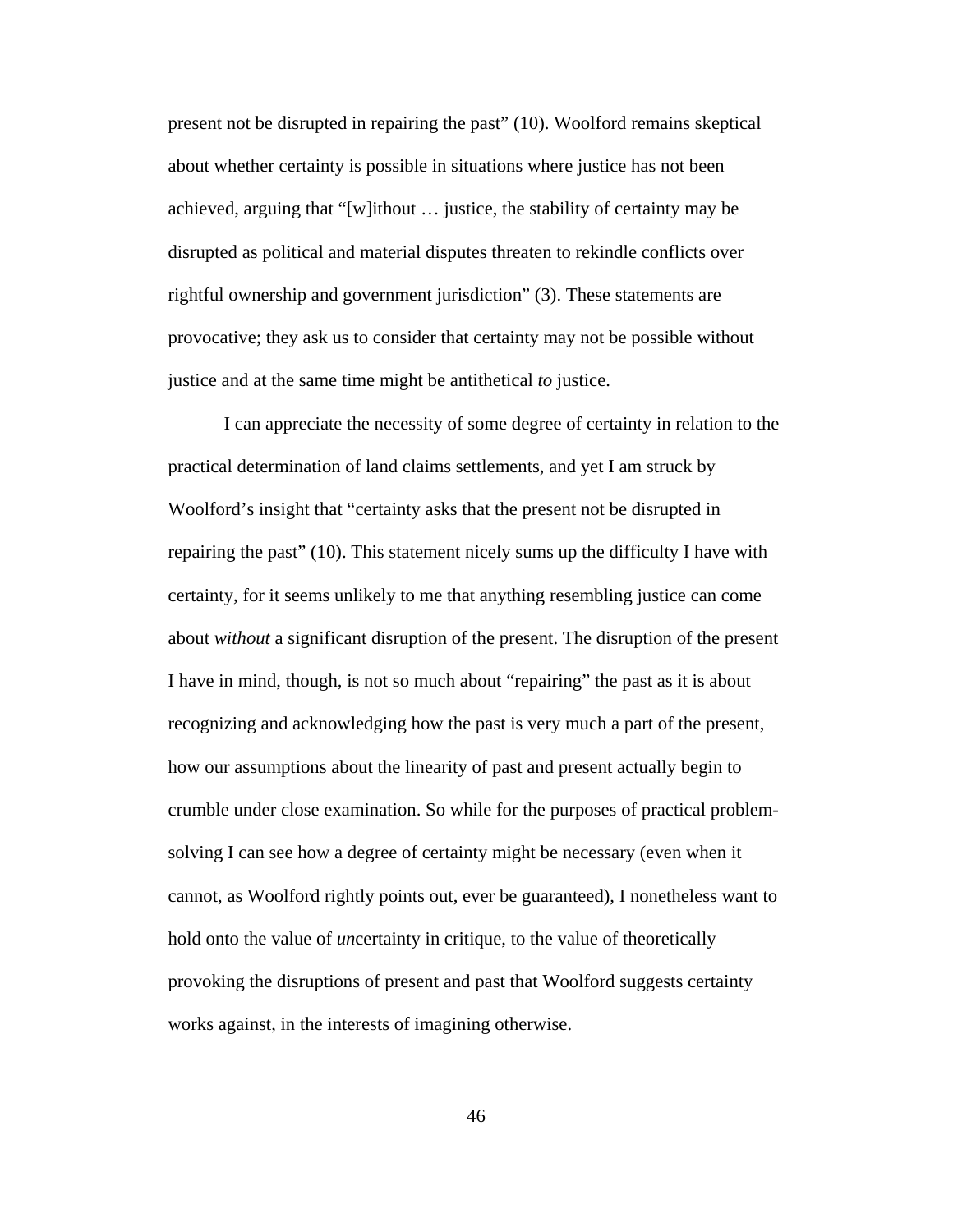Uncertainty tends to be a condition that is difficult to tolerate, however, so it seems likely that there are questions to be explored about the ethics of a critical practice that wants to evoke and maintain it. Here I take counsel from James Young, a prominent scholar of history and memory, who, in his essay, "Germany's Holocaust Memorial Problem – and Mine," raises questions about the value of skepticism (which one might argue is a practice of uncertainty) for the immediate needs of social and political life. He comes to such questions through his engagement with Germany's struggles to develop a permanent Holocaust memorial; while Young initially insisted that ongoing debate about the form such a memorial might take would be infinitely better than "any single 'final solution' to Germany's memorial problem" (57), he began to worry that this position was both a source of undue hardship for Germans who very much felt a need for a memorial, and was also entirely ineffective for "warn[ing] or chasten[ing] a new generation of xenophobic neo-Nazis – part of whose identity depends on forgetting the crimes of their forebears" (60). Hence Young comes to see skepticism as a uniquely *academic* privilege and notes with some concern that he "... was making a fine career out of skepticism" (60). "[My] unimpeachably skeptical approach," he continues, "… was now beginning to sound just a little too certain of itself" (60). Young decides instead to throw himself headlong into trying to convince and support Germany to embrace a memorial structure that could communicate unsettlement through its form, one which could, in his words, "embody the intractable questions at the heart of German Holocaust memory rather than claiming to answer them" (60).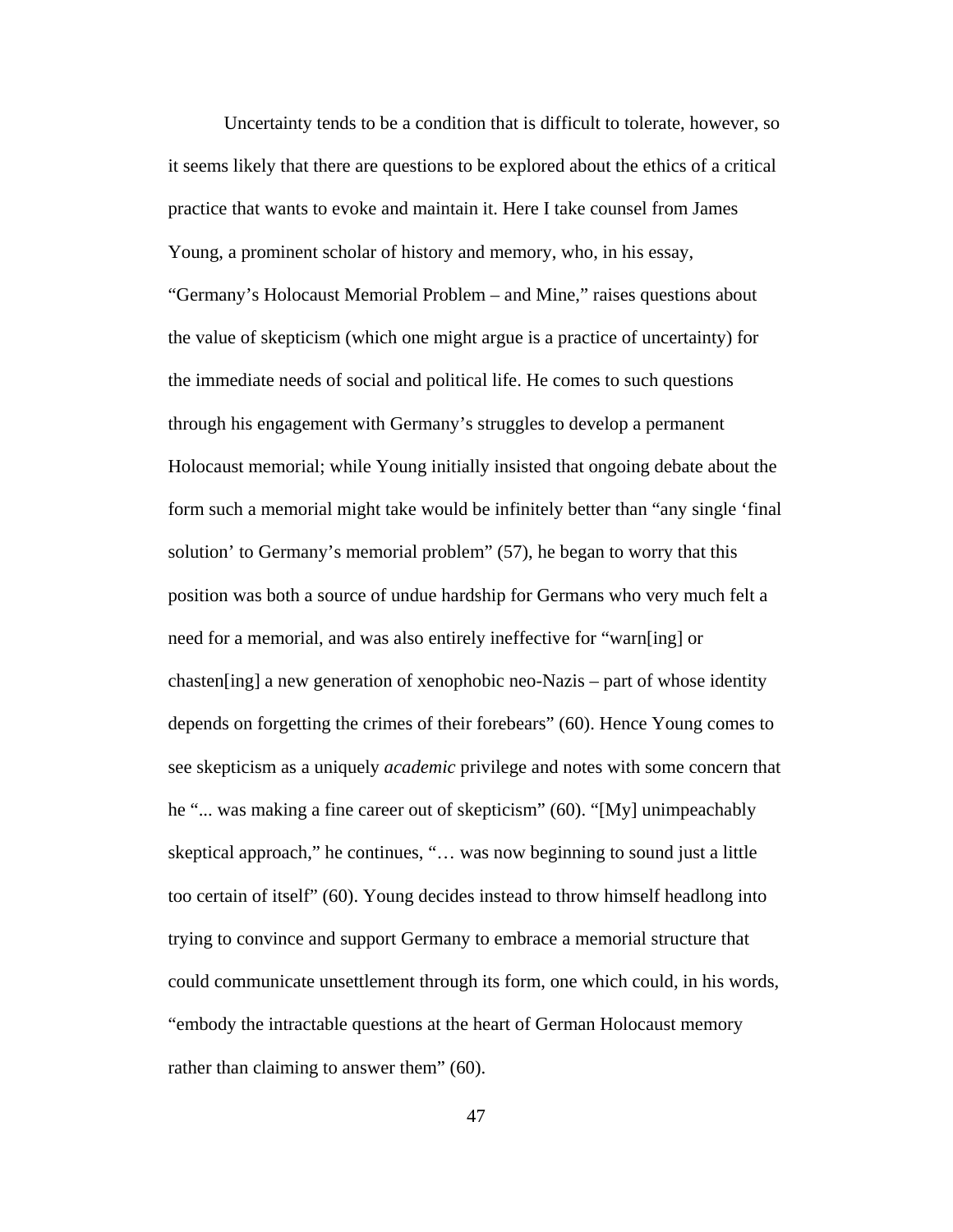Young's insight that skepticism (or, I would argue, uncertainty) might in some instances be a uniquely academic privilege is important, and ties into Woolford's assertion that some balance between justice and certainty might be necessary for practical processes such as treaty-making. The needs and desires of academics do not always, and perhaps even rarely, seem to meet or measure up to the expectations of the communities we write about, and of course there is a long and troubling history of academic exploitation and appropriation of various communities, particularly marginalized and oppressed communities, resulting in one's own career advancement.

It is unavoidably the case that my work on Vancouver's disappeared women will advance my career, and that this might be viewed by some as unethical or exploitative. It is also quite likely that my desire to explore and sustain uncertainty in relation to some of the questions that arise in this study would be particularly dissatisfying to some of the people with close proximity to the disappeared women I write about, who might understandably have had quite enough of uncertainty and might instead be more interested in some finality or closure, in putting this traumatic history behind them in the interests of survival, of moving on with their lives. These are some of the risks that my work is inescapably enmeshed with, and I do not want to downplay them. But the alternative, of course, would be to walk away from research projects such as this, or to offer false palliatives that would certainly not do justice to disappeared women or their loved ones. I am aware that my desire to embrace uncertainty makes most sense, or is perhaps most sustainable, in the realm of theorizing. Yet I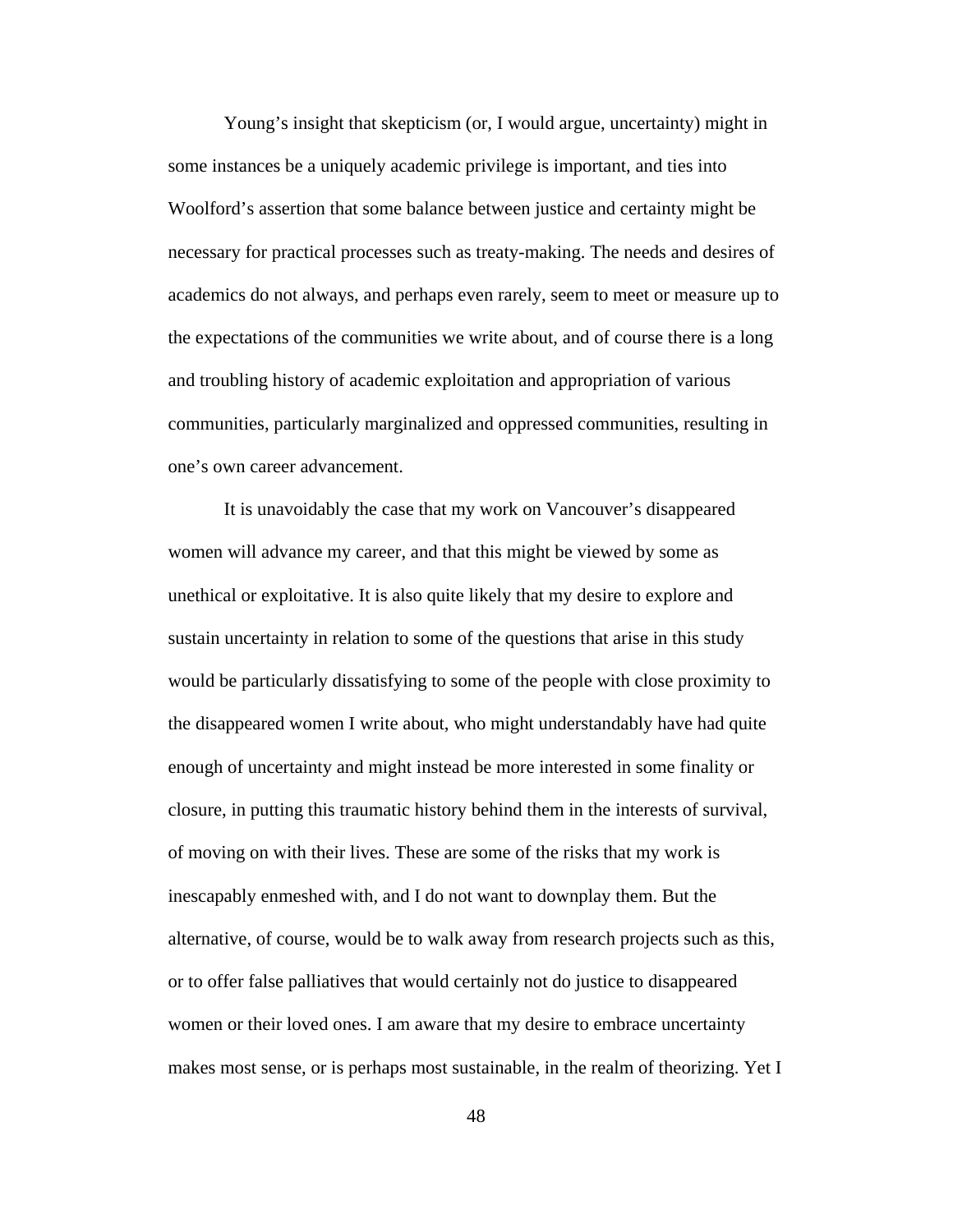also believe that this theorizing may perhaps be useful for social and political life, from which academia, contrary to some popular contentions, is not separable. Either way, I am grateful to Young for pointing to the limits of his own skeptical approach to scholarship.

 Literary scholar Patricia Yaeger has similarly addressed questions of what it means to make one's academic career through an examination of the traumas of others. In an essay titled "Consuming Trauma; or, The Pleasures of Merely Circulating," Yaeger insists that there is inevitably some degree of pleasure in theory-making about the dead, and that to deny this is to do a kind of injustice to those missing or dead persons who occupy one's thinking:

Given the dangers of commodification and the pleasures of academic melancholy – of those exquisite acts of mourning that create a conceptual profit – what are our responsibilities when we write about the dead? …. What happens when we 'textualize' bodies, when we write about other people's deaths … as something one 'reads'? (29)

Aside from increased, cautious attention to how we represent the dead in our theory, Yaeger too advocates a critical practice that embraces uncertainty. "The writer needs to stutter ..." she writes:

… to explore the possibility that [the dead] might experience their 'texting' as posthumous harm, might not consent to the critic's own figurations. Without this discursive doubt, the critical ecstasy and selfcertainty that spins off these spectral bodies tells us too much. It creates the possibility that these … bodies tell us more about the cultural critic's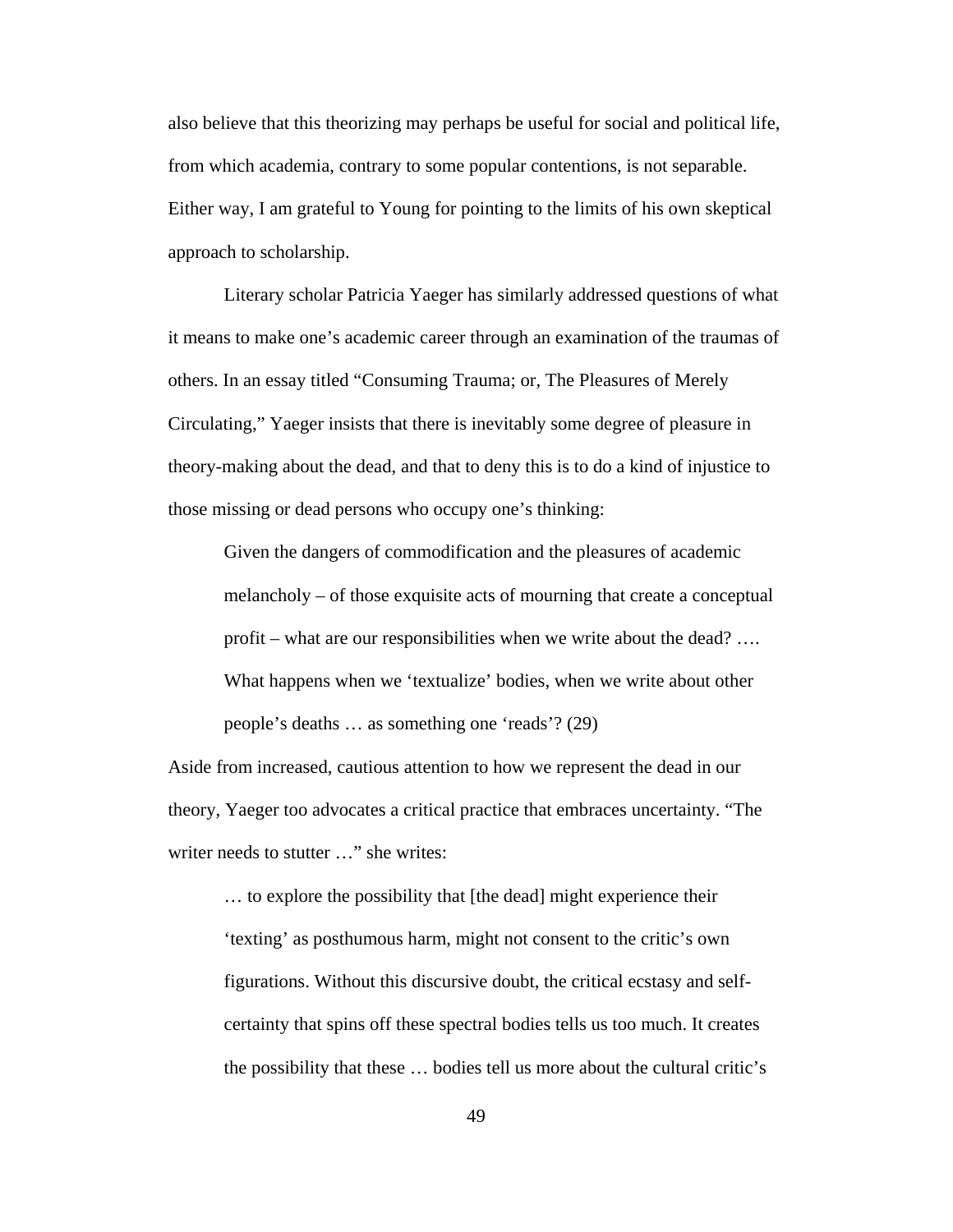own investments, and still more about the easy commodification of the dead in the face of a critic's own desire … (46)

Attention to the importance of such "discursive doubt" in one's writing helps to expose the risk of commodification, although it certainly cannot eliminate it. To eliminate it is impossible, and therefore it seems wise to stumble, to stutter, to maintain an uncertainty about one's theoretical writings that might move us away from critique as it is conventionally written and thought, towards a practice of criticality.

While those with close proximity to women who have been disappeared or killed may understandably wish for something like closure, or may well desire to put this past behind them, unsettlement and uncertainty in relation to these events seems crucially important to me because the social circumstances under which so many women could be disappeared or killed have not changed. So, while there is much talk about needing an end to the legal proceedings against Pickton in order to procure this sense of closure, there are still many, many hard questions to be faced. As Anne Stone writes in her prefatory remarks to our co-edited issue of West Coast Line, we need writing which can "help us better understand what has happened in [a] city's thinking that so many women for so long could disappear: disappear from th[e] city, and disappear (in whole or part) from the polis of public representations as well" (7). And so, despite the many risks, hazards, and ethical issues that arise, I will continue to advocate for and hone a critical approach to "doing theory" in the wake of the disappearance of so many women from Vancouver. Building on Rogoff, what I seek is a practice of criticality that is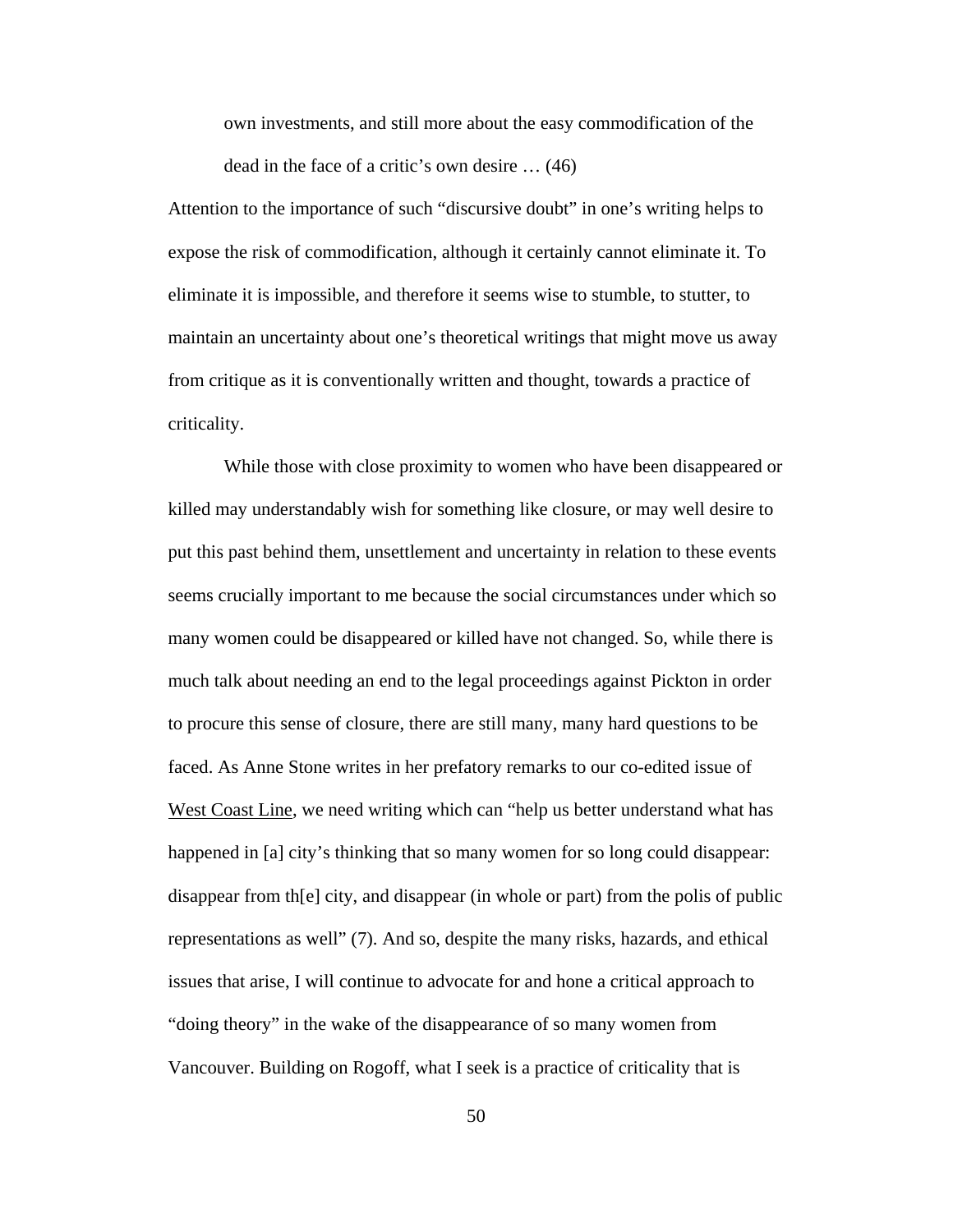thoughtful, that is cautious but not censoring, that unsettles our taken-for-granted assumptions, that evokes our differing implications in these events, and that, above all, leaves us dwelling with uncertainty, and with more questions. I work to develop such a practice here in this dissertation, yet will try to keep in mind both the occasional strategic importance of certainty and the possibility of an ethical limit to uncertainty, particularly in response to the violence, suffering and loss that this dissertation takes up. As I have argued, I suspect that this form or approach to theorizing may offer a way of keeping issues of ethics paramount, much more so than any effort one might make to censor theory's content or capacity to be critical.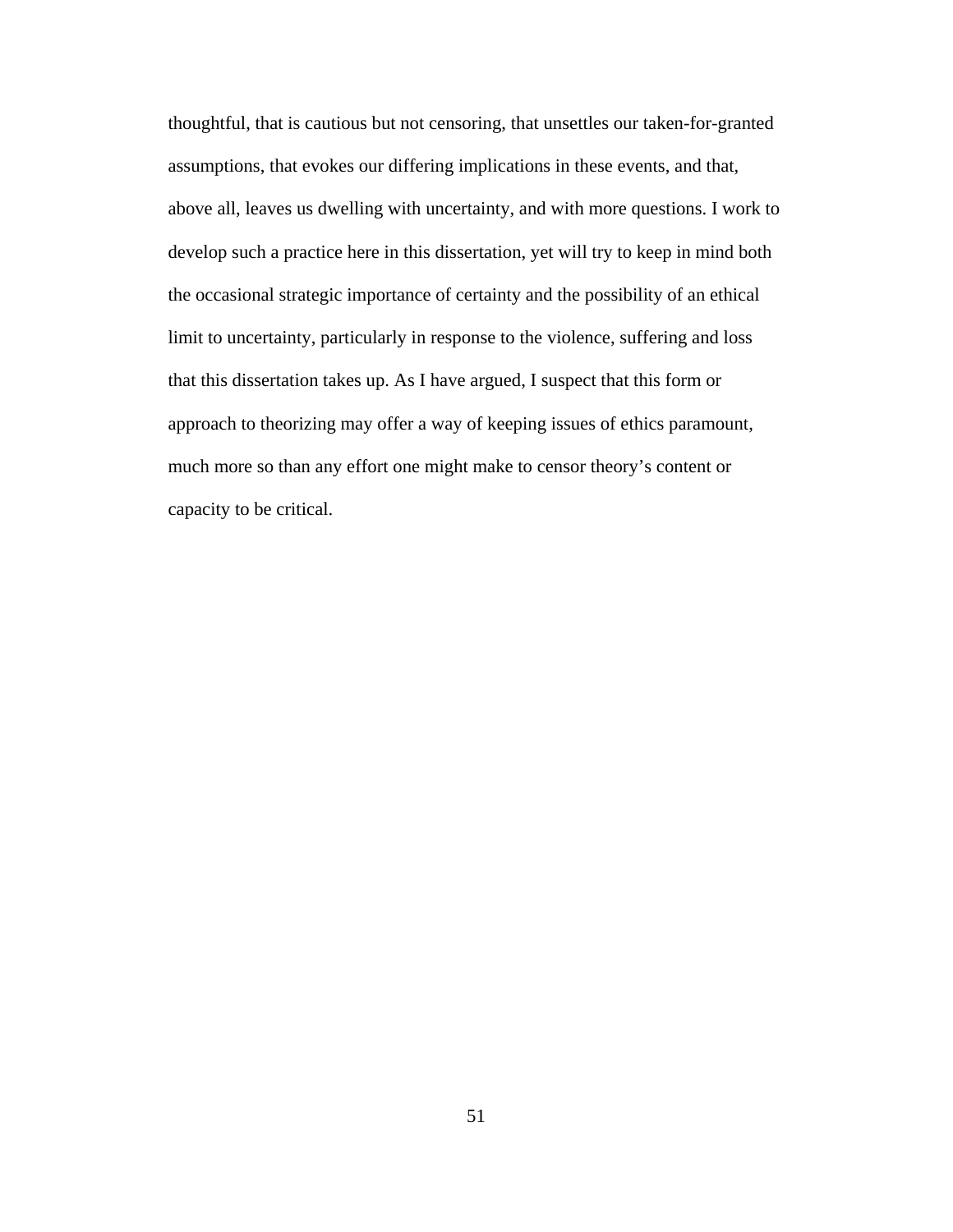### **TWO**

# **Hauntings, Grievability, Inheritance: Following ghosts**

*To write stories concerning exclusions and invisibilities is to write ghost stories. To write ghost stories implies that ghosts are real, that is to say, that they produce material effects. (Gordon 17)* 

 As previously mentioned, in this chapter I will write about my dissertation's three central analytical concepts or tools –hauntings, grievability, and inheritance – as they relate to my overall project. I build on these concepts as they are developed in the work of Avery Gordon, Judith Butler, and Wendy Brown, respectively, as I have found each of their approaches very useful for tracing what lives on from the disappearance or murder of so many women from Vancouver's Downtown Eastside. As I have already signalled, Gordon's notion of hauntings as a method for both recognizing knowledge and writing about it has been especially pivotal to my approach to researching and writing this dissertation, and as a result I will afford it a much more lengthy discussion here at the start of this chapter, after which I will discuss the other important conceptual contributions that I develop from the writings of Butler and Brown.

I will also use this chapter to introduce the three social figures that this dissertation investigates: the figure of the "missing women;" the figure of the Downtown Eastside; and the figure of the man whom the courts are attempting to hold individually responsible for the disappearance and murder of 26 women so designated. What might it mean to investigate a social figure, and how might that be different from writing about individual persons or places? How are my chosen analytical tools useful for investigating the production of these social figures in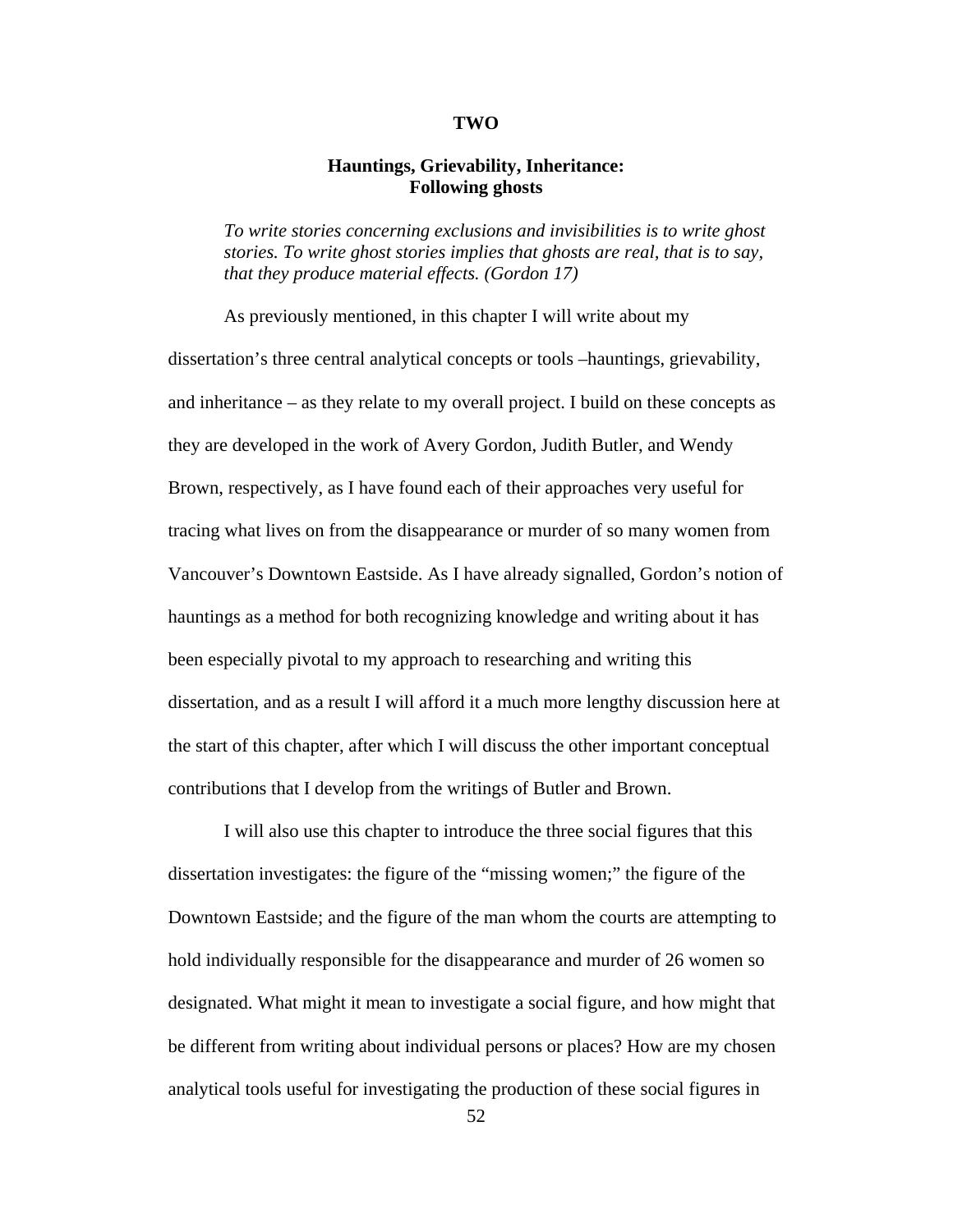particular? These are questions I will address. This chapter, then, expands on my borrowed conceptual tools and on the significance of my use of these three social figures, in the interests of more thoroughly introducing the reader to the overall project of the dissertation.

# **Hauntings**

Hauntings and ghost stories are somewhat unusual terrain for scholars, associated as they are with the deliberate scare tactics of commercial haunted houses and Hollywood horror films, or the purportedly irrational beliefs of those with an interest in "the occult or in parapsychology" (Gordon 8). But the conceptual framework for encountering hauntings that I develop in this paper has little to do with the term's more conventional resonances. Instead, it is a framework for a different approach to doing academic research. As social analyst Avery Gordon explains in her book Ghostly Matters, such a practice could "be conceived as entering through a different door, the door of the uncanny, the door of the fragment, the door of the shocking parallel" (66). For Gordon, the notion of hauntings describes "how that which appears to be not there is often a seething presence, acting on and often meddling with taken-for-granted realities" (8). She is interested in projects which track "that which makes its mark by being there and not there at the same time" and in forces that "cajol[e] us to reconsider … the very distinctions between there and not there, past and present …" (6). Hence encountering hauntings is in part about a different way of approaching knowledge, a different way of understanding what knowledge *is* and how we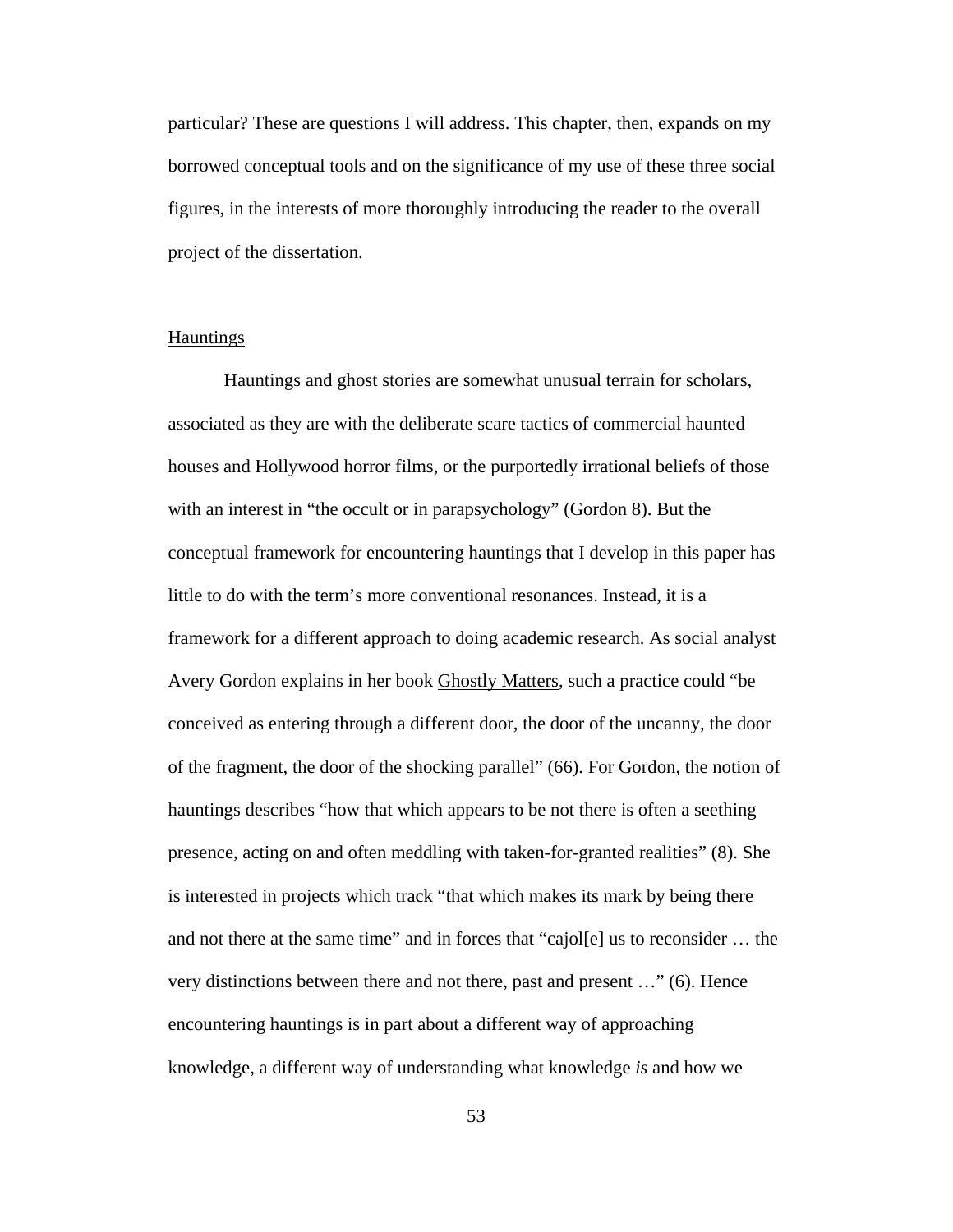might recognize it, since we are tasked with looking not for what *is* there but for the "seething presence" of what "appears to be *not* there" (8, emphasis added).

Encountering and animating hauntings thus offers a way of producing scholarship that requires "a fundamental change in the way we know and make knowledge, in our mode of production" (Gordon 7). This change in the way we know is brought about in part, according to Gordon, by postmodernism, or more specifically, by "the claims and summons poststructuralism, in particular, has made on our traditional notions of the human subject, meaning, truth, language, writing, desire, difference, power, and experience …" (9-10). But Gordon does not halt her description of the shifting understanding of knowledge required for the recognition of hauntings at poststructuralist interventions. She is also interested in how "some feminists and critical theorists have sensibly insisted on retaining … a double structure of thought that links the epistemological and the social" (11). I too am committed to maintaining this "double structure" of thought, an approach to thought that takes seriously the epistemological challenges brought about by poststructuralism but that insists on contemplating the relation of those challenges to contemporary social and political life.

Taking my cue from Gordon, and in particular from where her theorizing seems to overlap with Judith Butler's work on grievability (which I will come to in a moment), I believe that an analysis of representations of disappeared women alone would not be able to do justice to either the complexity of those disappearances or their broader social implications. "Coupling problems with representation to an ongoing and aggressive concern with representability,"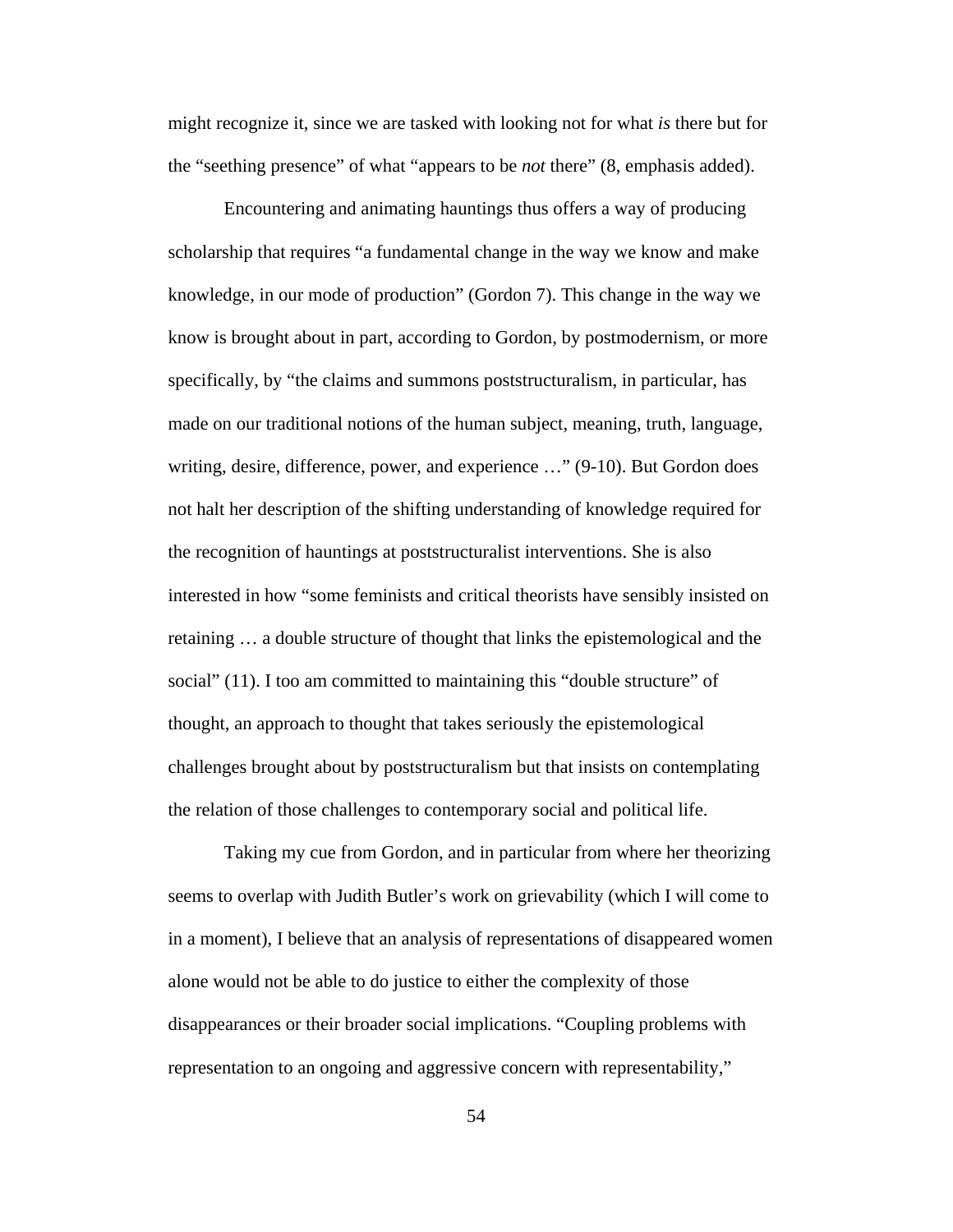Gordon writes, "in the political sense, is what enables epistemology to be properly situated in the ensemble of social relations of power in which such epistemologies are ensconced" (11-12). Following hauntings not only demands a different way of recognizing knowledge, then, but also a different approach to knowledge *production*, and in that sense it is a kind of methodological approach, although not only that. It is a way of knowing and a way of producing knowledge, one that attempts to account for significant theoretical shifts in the humanities and social sciences, but that wants to do so in a way that situates such knowledge in relation to social life. "Could it be," Gordon wonders:

that analyzing hauntings might lead to a more complex understanding of the generative structures and moving parts of historically embedded social formations in a way that avoids the twin pitfalls of subjectivism and positivism? (19)

"Perhaps," she replies. "If so, the result will not be a more tidy world, but one that might be less damaging" (19). I am attracted to Gordon's conceptual analysis of hauntings, to her thoughts about where following ghosts might lead, because a more complex but ultimately less damaging world seems a laudable goal to me as well.

So what might it mean to explore "how that which appears to be not there is often a seething presence" (Gordon 8), to track "that which makes its mark by being there and not there at the same time" (6)? And what might it mean to take all of this seriously as a valid and important form of knowledge? While conducting my research on Vancouver's disappeared women, I started to notice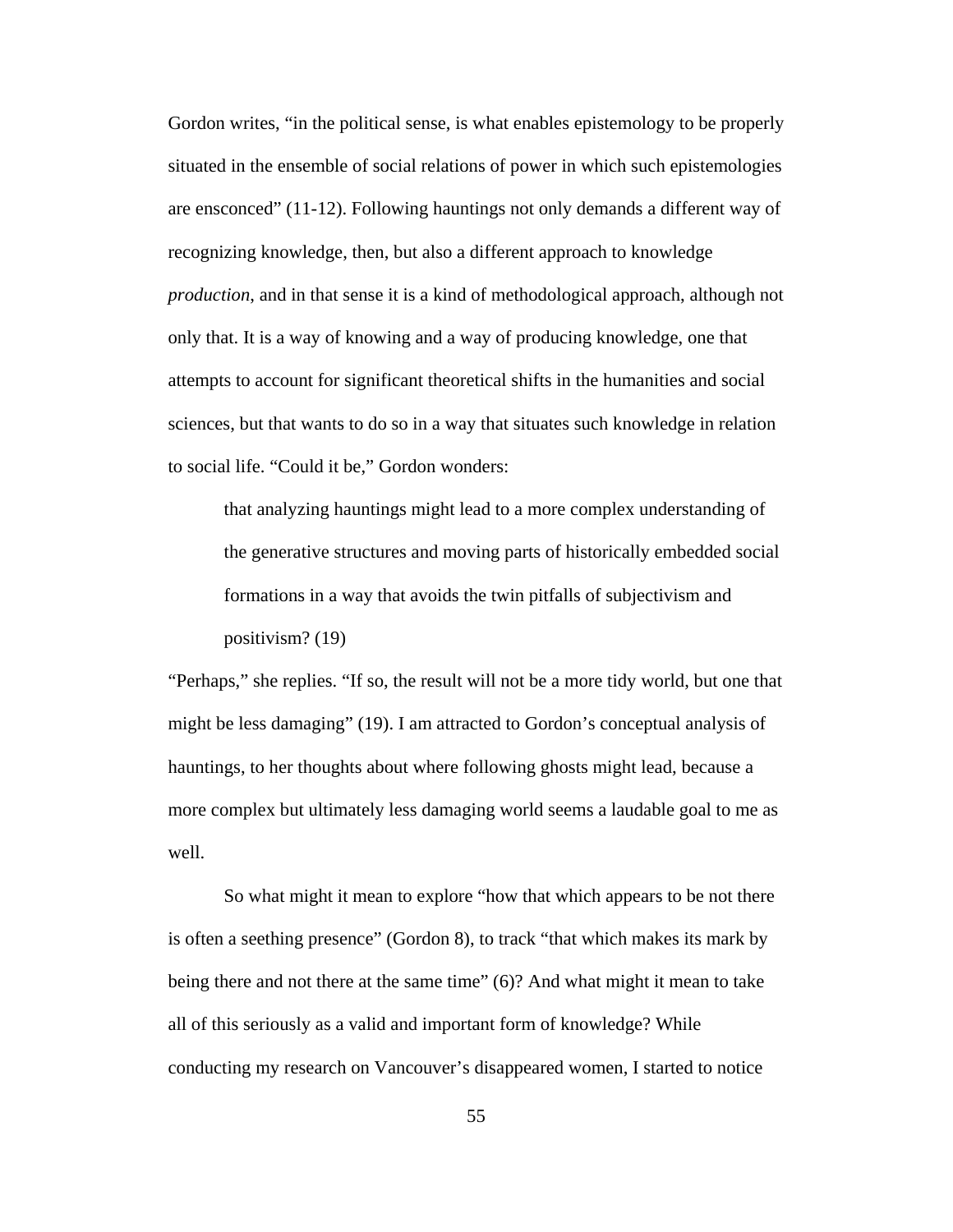how certain unexpected things would emerge and demand my attention, leading me down pathways of thought that I originally had no intention to follow (or else it had not occurred to me to follow them). Such disruptions can be read as signs that a haunting is taking place. In Gordon's words, "I came to write about ghostly matters not because I was interested in the occult or in parapsychology, but because ghostly things kept cropping up and messing up other tasks I was trying to accomplish" (7-8).

Following Gordon, then, it is my argument that while disappeared women from Vancouver are no longer physically "there" in the Downtown Eastside, they do indeed maintain a "seething presence" in Vancouver (and beyond), one that we would be wise to pay attention to. It is also my argument that to pay attention to that seething presence allows us to know something different(ly) from knowing the facts surrounding the disappearances of so many women, something that is nonetheless quite important for contemporary social and political life. In fact, when we do not make note of the ways that the ghostly traces of disappeared women maintain a "seething presence," our abilities to know how those disappearances matter in (and for) the present become quite circumscribed, as does our ability to imagine how these circumstances might be otherwise. Throughout the various chapters of this dissertation, then, I see it as my project to track those seething presences at their moments of (often fleeting) exposure in a variety of representations.

However, it is also essential to consider how representing *Indigenous* subjects as ghostly risks reiterating the problematic trope of the "disappearing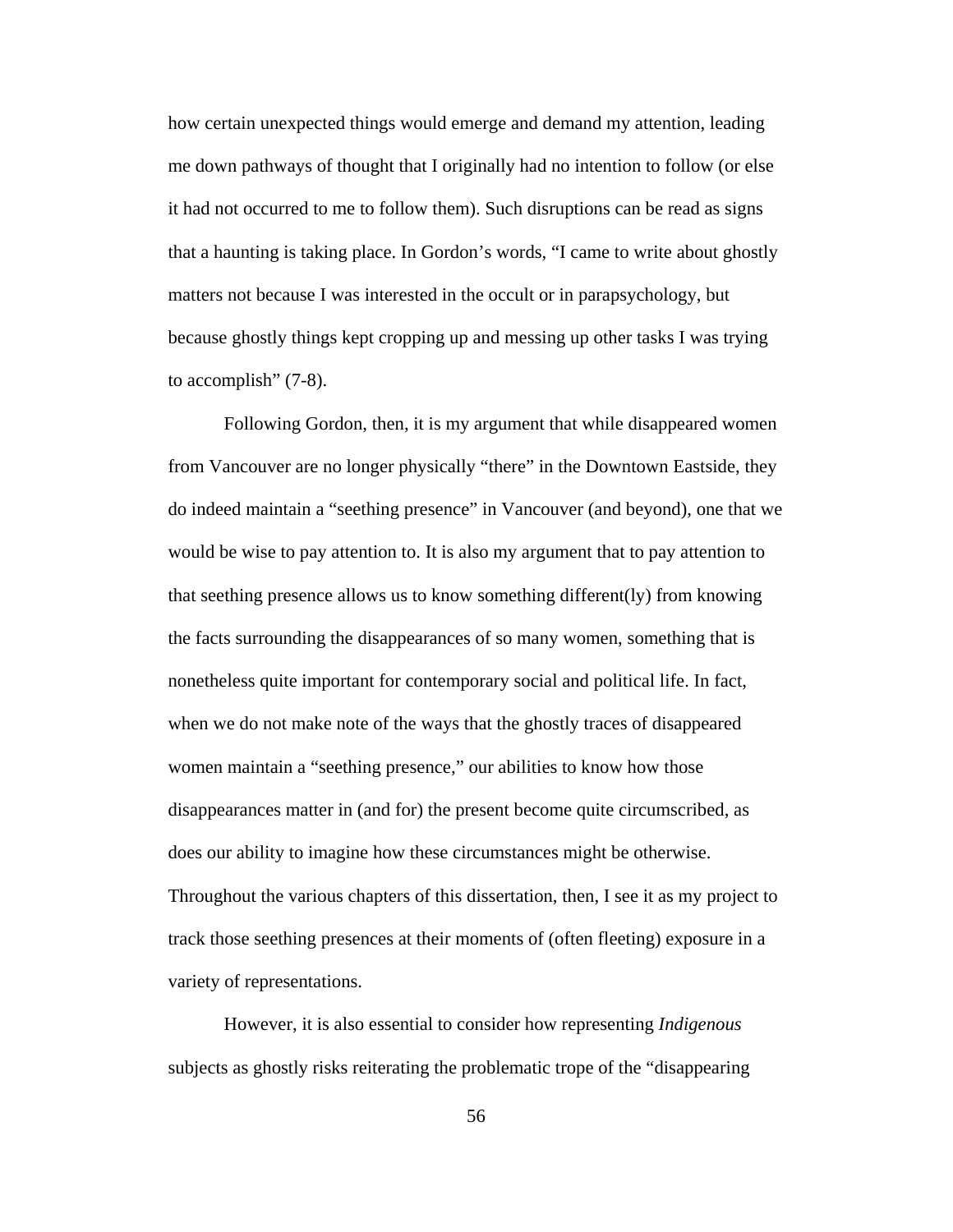Indian," so troublingly commonplace in North America in the wake of European colonization. Literary critic Renée Bergland raises this problem in her book, The National Uncanny: Indian Ghosts and American Subjects, in which she traces representations of the "ghostly Indian" through three hundred years of American literature (1). As she insists:

The image [of the Indian ghost] … draws ideological power from the sense of *fait accompli* (the Indians are already gone), and from reinforcing the intractable otherness of Indians (they are so other that they are otherworldly). (5)

When I, as a descendent of European colonizers racially marked by whiteness, evoke the ghostly figures of women who have repeatedly been racially marked as Indigenous "others," I undoubtedly risk reinscribing the "ideological power" of this trope – which is no small or insignificant risk, and one that I want to take very seriously. I do intend to speak *to* and not *for* the ghosts I encounter, though, which Aimee Van Wagenen, in her review essay, "An Epistemology of Haunting," argues is a practice that "respects the ghost and the *intersubjective* nature of a haunting" (292, emphasis added). This focus on the intersubjectivity of haunting seems to me to have the potential to draw attention to colonization as a *shared* history in ways that images of "Indian ghosts" that presume to speak *for* those ghosts perhaps cannot.

Bergland also notes in her conclusion that "metaphors of Native spectrality *can* work to empower Native people and to challenge United States [or in my case, Canadian] hegemony" (169, emphasis added). She seems here to be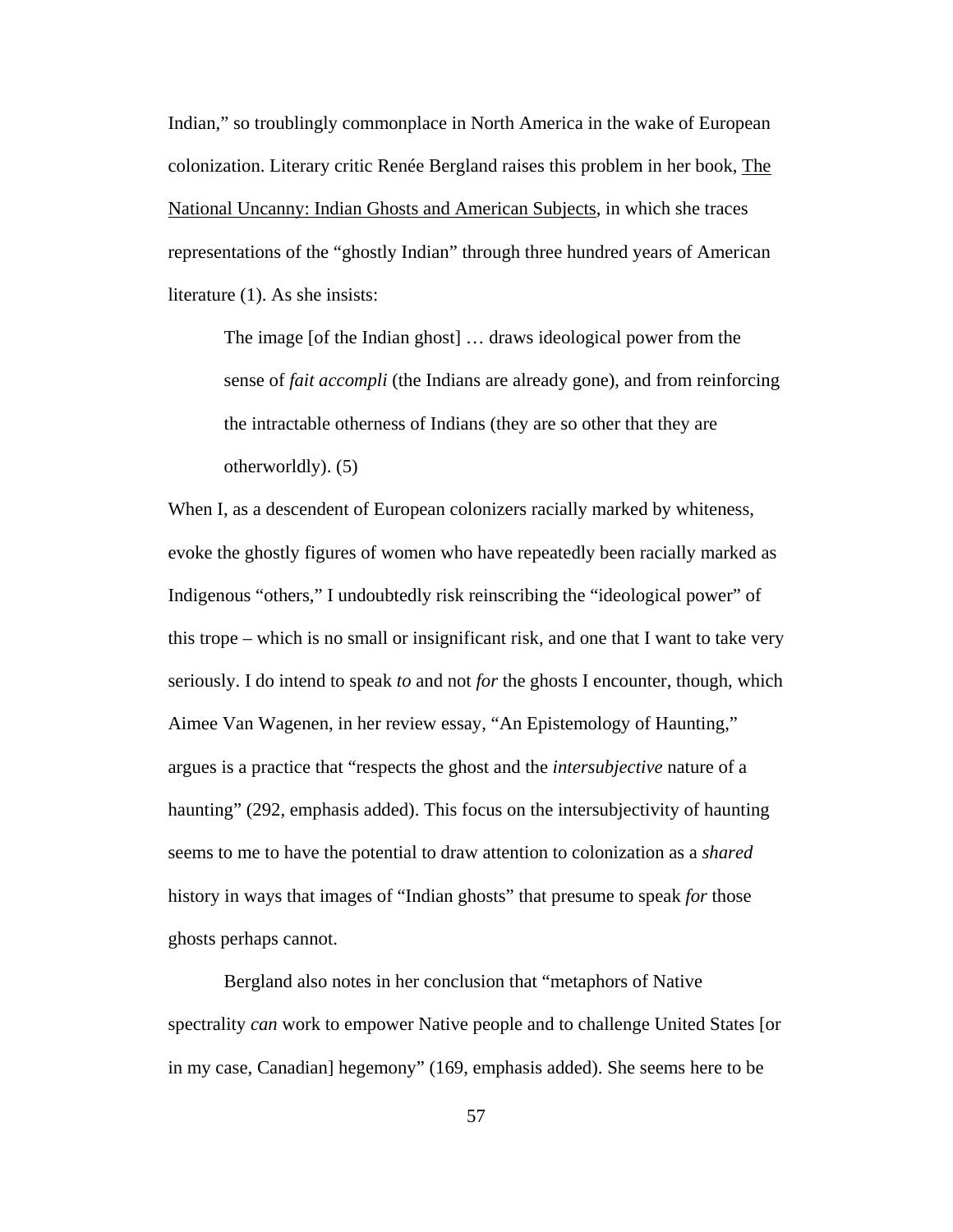suggesting that there may be some ambivalence to this metaphor, then, or perhaps that *how* it works might depend more on the context in which it is used than on the fact of its use. The empowering metaphors that Bergland refers to are all drawn from literature written by Native Americans, but it is not at all clear to me that one is necessarily a precursor for the other. I will, for example, contextualize my evocation of the ghostly presences of Indigenous women within a narrative that aims to expose how colonization and its ongoing effects are at the root of such ghostly-ness, rather than some naturalized, inherent predilection for disappearance. I am cautiously optimistic that this difference in framework matters in an important way.

Disappeared women are also not the only presence this dissertation tracks, and tracing how spaces can also be figured as sites of haunting might help me to minimize (but of course not eliminate) the risks of reiterating the problematic trope of the "disappearing Indian." The Downtown Eastside is itself a site of multiple hauntings, as I will go on to argue in the next chapter, and while a history of sometimes brutal and sometimes subtle colonization is now at times acknowledged as an aspect of Vancouver's past, seldom is much thought given to how this past lives on in the present. To look for signs that this past is not just past but continues in the present in particular ways is to "reconsider … the very distinctions between there and not there, past and present …" (Gordon 6). Colonization is a far from finished project and I contend that it is continuously remade in the nexus of power relations and structuring forces in the contemporary Downtown Eastside. The best method for measuring and providing evidence for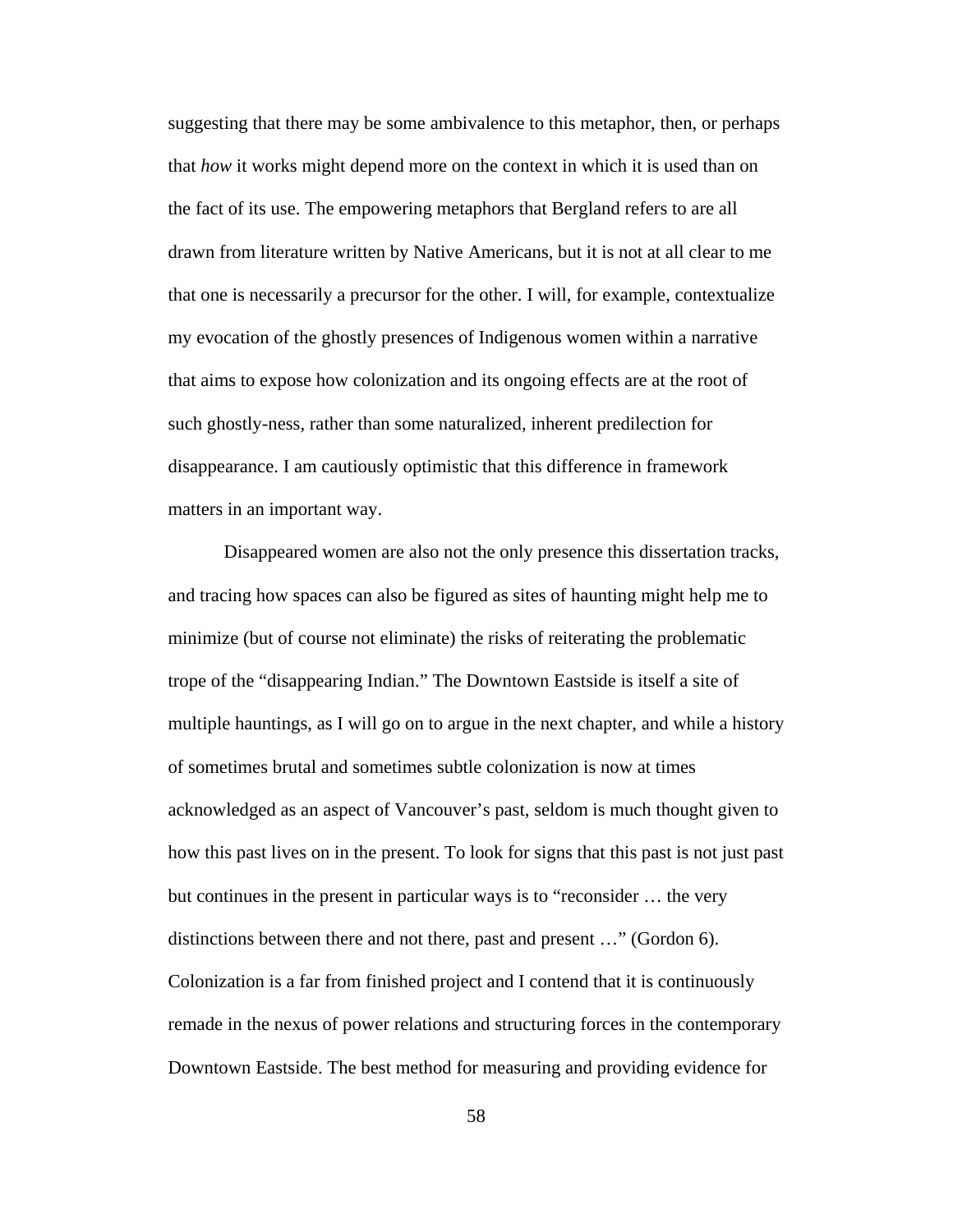this remaking is to follow and expose the hauntings that are the signs or indicators of this past's presence in the present state of things in this neighbourhood. Hence exposing and animating hauntings becomes a crucial practice for reframing usual ways of understanding or knowing about space, temporality, history, and the connections between them, which I will explore in much more detail in the next chapter.

Following Gordon, then, my method in this dissertation involves "producing case studies of haunting and adjudicating their consequences" (24). But, Gordon asks, "[w]hat kind of case is a case of a ghost?" She replies, in part:

It is not a case of dead or missing persons sui generis, but of the ghost as a social figure. It is often a case of inarticulate experiences, of symptoms and screen memories, of spiralling affects, of more than one story at a time, of the traffic in domains of experience that are anything but transparent and referential …. It is a case that teaches a lesson (or two) about how to write what can represent that haunting reminder, what can represent systematic injury and the remarkable lives made in the wake of the making of our social world. (25)

This is a method, then, that is as much about *how* one writes as it is about *what*  one writes. Here is where Gordon's interest in hauntings meets Rogoff's interest in developing a practice of criticality: for both of these authors, questions about writing style, about how we represent and communicate what we have come to know (or perhaps more appropriately, what we have come to know we don't know) are paramount.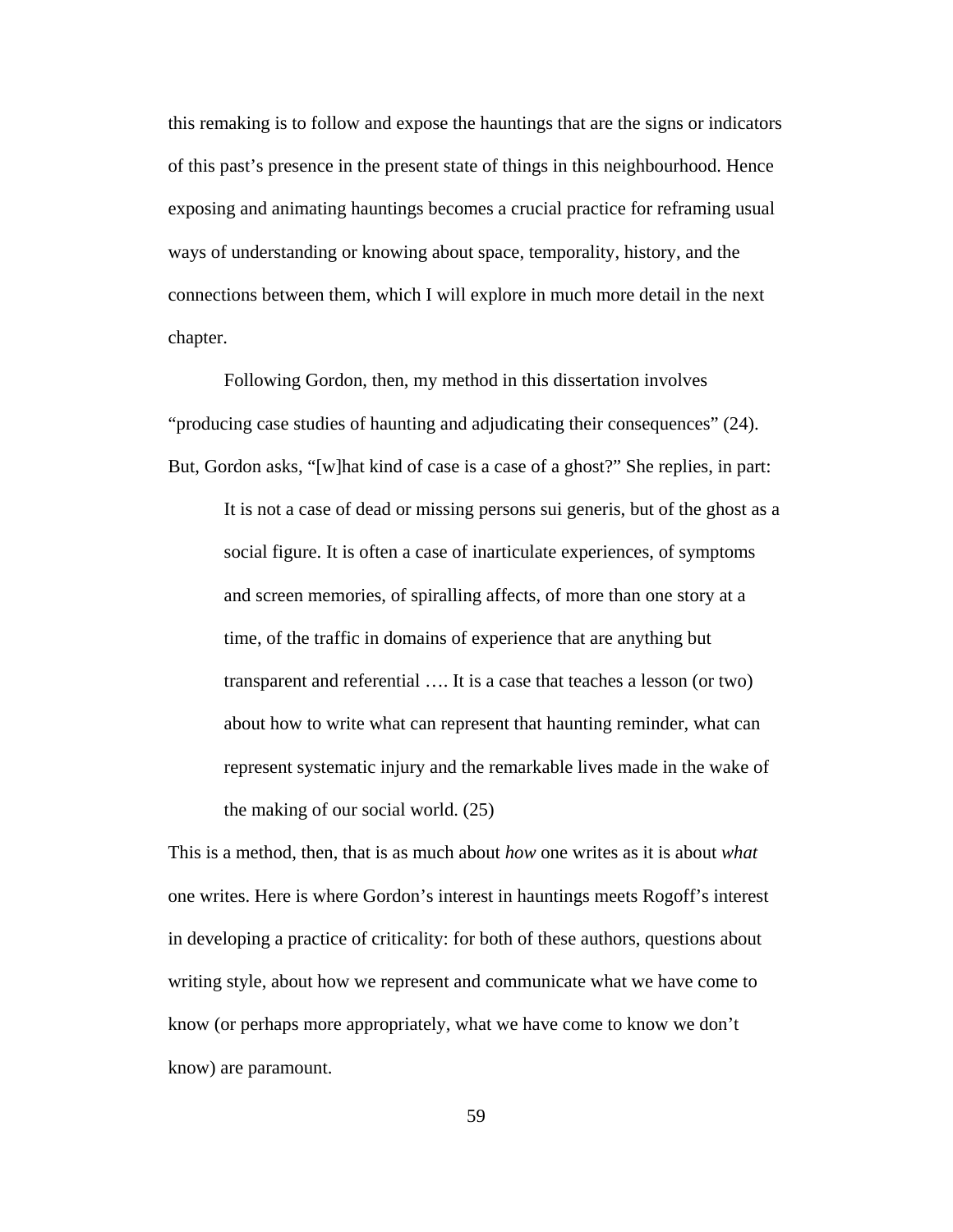My project in developing a practice of criticality that is influenced by Gordon's conceptual analysis of hauntings is thus two-fold: first, it involves exposing a haunting's significance, and second, animating that haunting for the reader, which involves writing about my "own reckoning with how [I am] in these stories, with how they change [me], with [my] own ghosts" (Gordon 22). Hence a part of my project is to find ways to write about my own reckonings with the stories I am writing (about), as I began to do in my introduction and will continue to do throughout the remainder of the dissertation. The trick is to write about such reckonings without, as Rogoff warns, "falling prey to endless anecdotal and autobiographical ruminating which stipulate (sic) experience as a basis for knowledge."<sup>1</sup> One way to avoid such a trap is to continually link these reckonings with their implications not just for my individual life but more broadly for *social* life. This is perhaps why Gordon insists we must not only produce "case studies of haunting," but also, importantly, "adjudicat[e] their consequences" (24), thereby exposing their social or collective significance.

According to Gordon, reckoning with hauntings can draw our attention to the complex connections and interweavings of the individual and the social, and as such reckonings are a necessary part of what it means to follow ghosts. As she explains:

To be haunted and to write from that location, to take on the condition of what you study, is not a methodology or a consciousness you can simply adopt or adapt as a set of rules or an identity; it produces its own insights

 1 See Rogoff's blog entry, "What is a Theorist?" <http://www.kein.org/node/62>. Accessed 3 Apr 2009.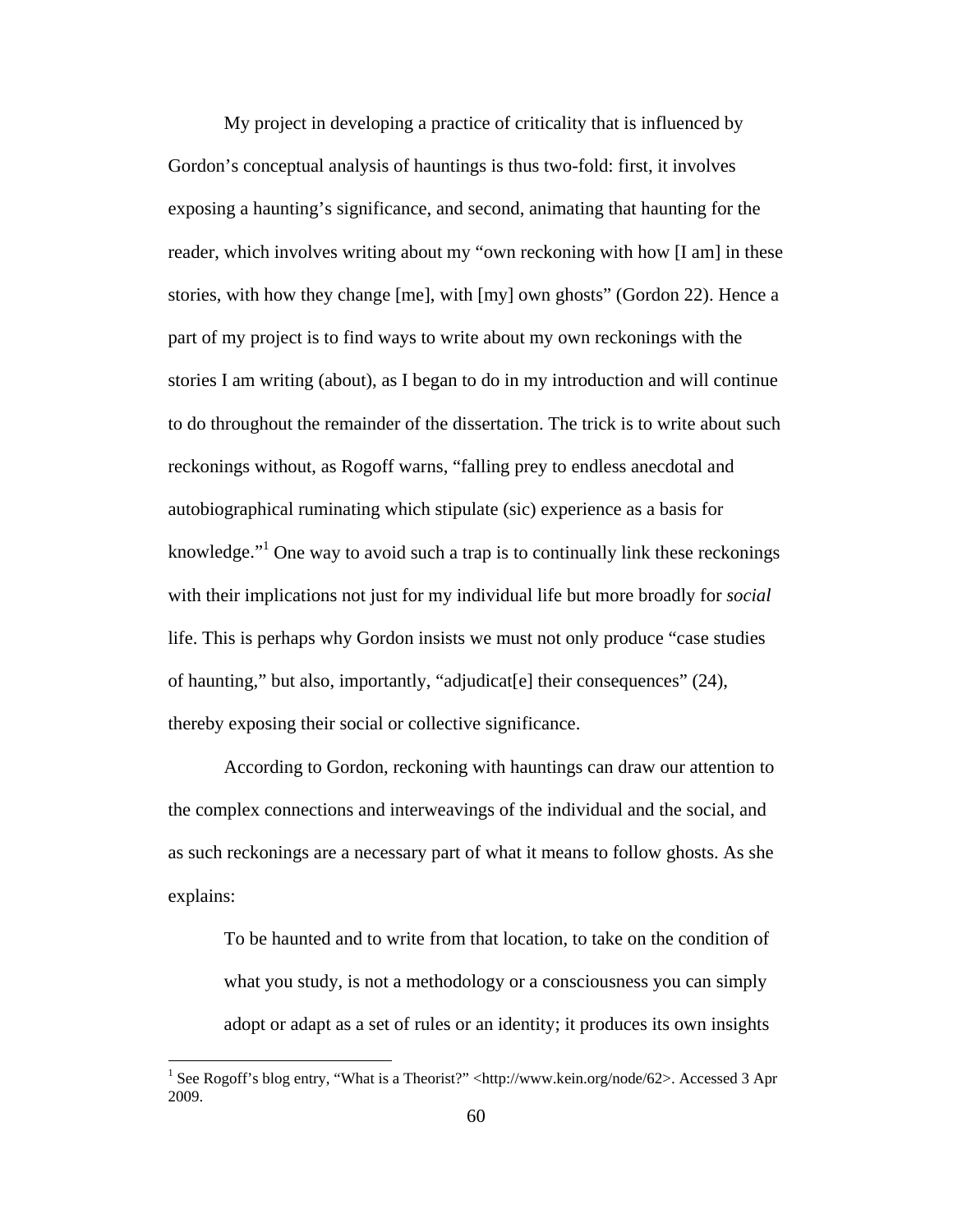and blindnesses. Following the ghosts is about making a contact that changes you and refashions the social relations in which you are located. It is about putting life back in where only a vague memory or a bare trace was visible to those who bothered to look. It is sometimes about writing ghost stories, stories that not only repair representational mistakes, but also strive to understand the conditions under which a memory was

produced in the first place, towards a countermemory, for the future. (22) Gordon is not suggesting here that we collapse the differences between ourselves and the disappeared or dead persons who might preoccupy us; to the contrary, she is insisting that while we are each "in the story," we are in it in our own particular and differently-implicated ways.<sup>2</sup> Animating hauntings involves exposing how I am in the story and how that realization might change me and "refashion the social relations in which [I am] located," which is quite a different thing from suggesting that the story is, or could just as easily be, my *own* story. As social theorist Roger Simon repeatedly insists, what is required instead is "an attentiveness to an otherness that resists being reduced to a version of one's own stories" (Touch 4).

 Rogoff is similarly concerned with how we situate ourselves in relation to those whose lives we take up in our theoretical writings. In that same blog entry, "What is a Theorist?" she writes:

In "criticality" we have that double occupation in which we are both fully armed with the knowledges of critique, able to analyse and unveil while at

 $\overline{a}$ 

 $2^2$  For more on this line of thought see the work of Roger Simon, and the introduction to Simon, Rosenberg, and Eppert's Between Hope and Despair.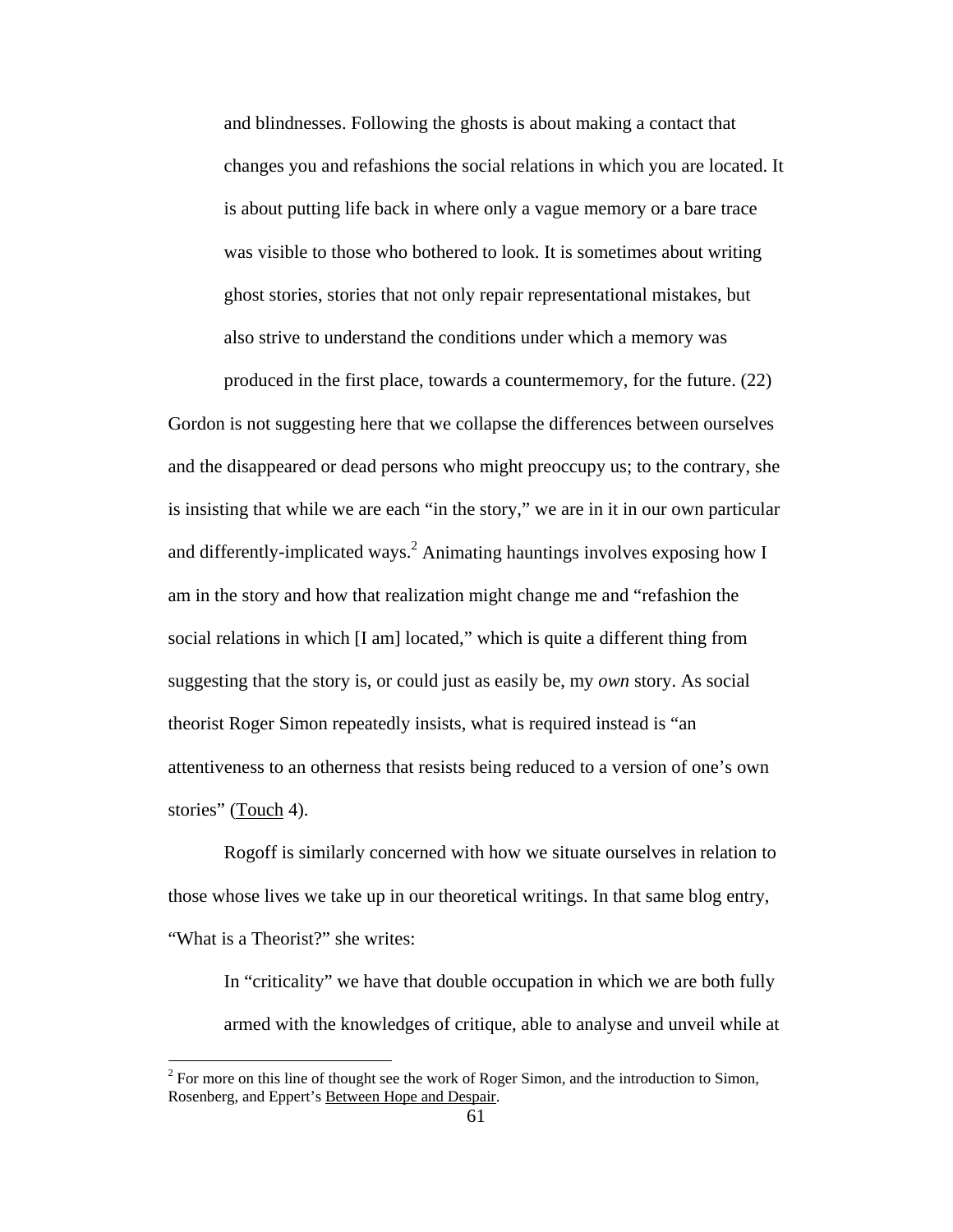the same time sharing and living out the very conditions which we are able to see through. As such we live out a duality that requires at the same time both an analytical mode and a demand to produce new subjectivities that acknowledge that we are what Hannah Arendt has termed "fellow sufferers" of the very conditions we are critically examining.

As with the quotation from Gordon above, it would be possible to interpret Rogoff as suggesting here that the distinction between self and other is, and ought to be, collapsible. But such a reading would not do justice to the complexity of thought apparent in the writing of these two theorists. What seems to be at issue for Rogoff here is that tendency towards remove in academic writing, which I also took issue with in the previous chapter. Instead, when Rogoff (borrowing from Arendt) suggests that we are "fellow sufferers" of the social conditions we analyze, she is not saying that we all suffer the same things in the same way – rather, I suspect she is insisting that when we practice criticality *we can no longer locate ourselves outside of that suffering, as though it has little or nothing to do with who, where, and what we are in the present.* Taking my cue here from Gordon and Rogoff, I have throughout this dissertation attempted to take seriously the challenge of locating myself *in relation* to the suffering that I write about, disrupting overly-simplistic self/other binaries yet, crucially, not collapsing them.

 This dissertation owes a great debt to Gordon's conceptual analysis of hauntings, then, for both its content and form. In my examination of what lives on from Vancouver's disappeared women, following the various ghosts that have "cropped up" has greatly changed the shape and at times the direction of this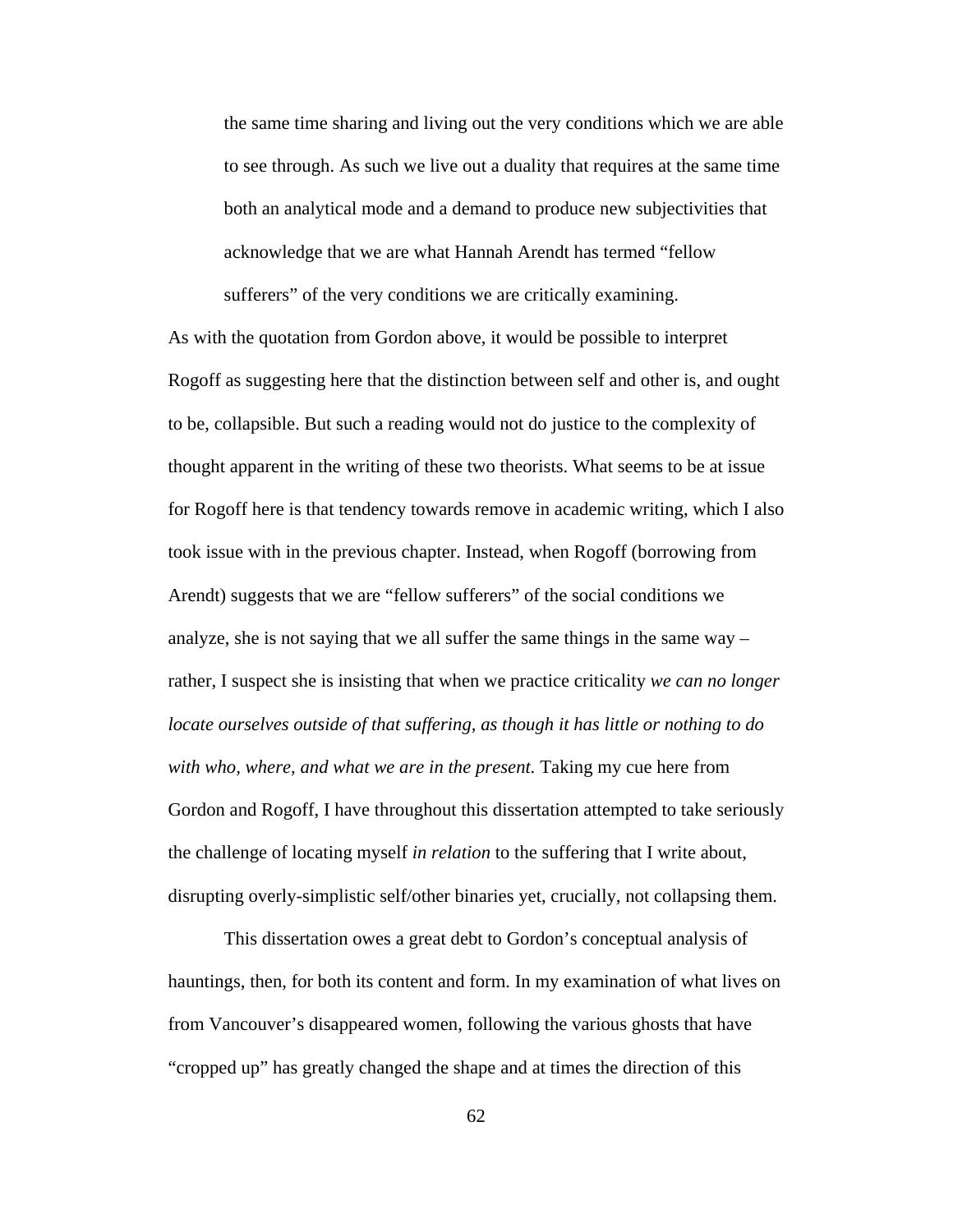research. I initially thought, for example, that Judith Butler's notion of "grievability" would provide the overarching conceptual framework for my research, but engaging with Gordon's analysis of hauntings, with what following ghosts can teach us "about how to write what can represent that haunting reminder, what can represent systematic injury and the remarkable lives made in the wake of the making of our social world" (25), has provided me with greater insight not only into how Butler's concept is most useful, but also into some of the limitations it might hold for representing those "remarkable lives" in all of their complexity. As such I have found that these two concepts work best for my purposes when employed in relation to each other, with careful attention to the "insights and blindnesses" (Gordon 22) that come with each.

## Grievability

In Precarious Life: The Powers of Mourning and Violence, Judith Butler explores "how certain forms of grief become nationally recognized and amplified, whereas other losses become unthinkable and ungrievable" (xiv). "Some lives are grievable," she writes, "and others are not;"

the differential allocation of grievability that decides what kind of subject is and must be grieved, and which kind of subject must not, operates to produce and maintain certain exclusionary conceptions of who is normatively human: what counts as a livable life and a grievable death? (xiv-xv)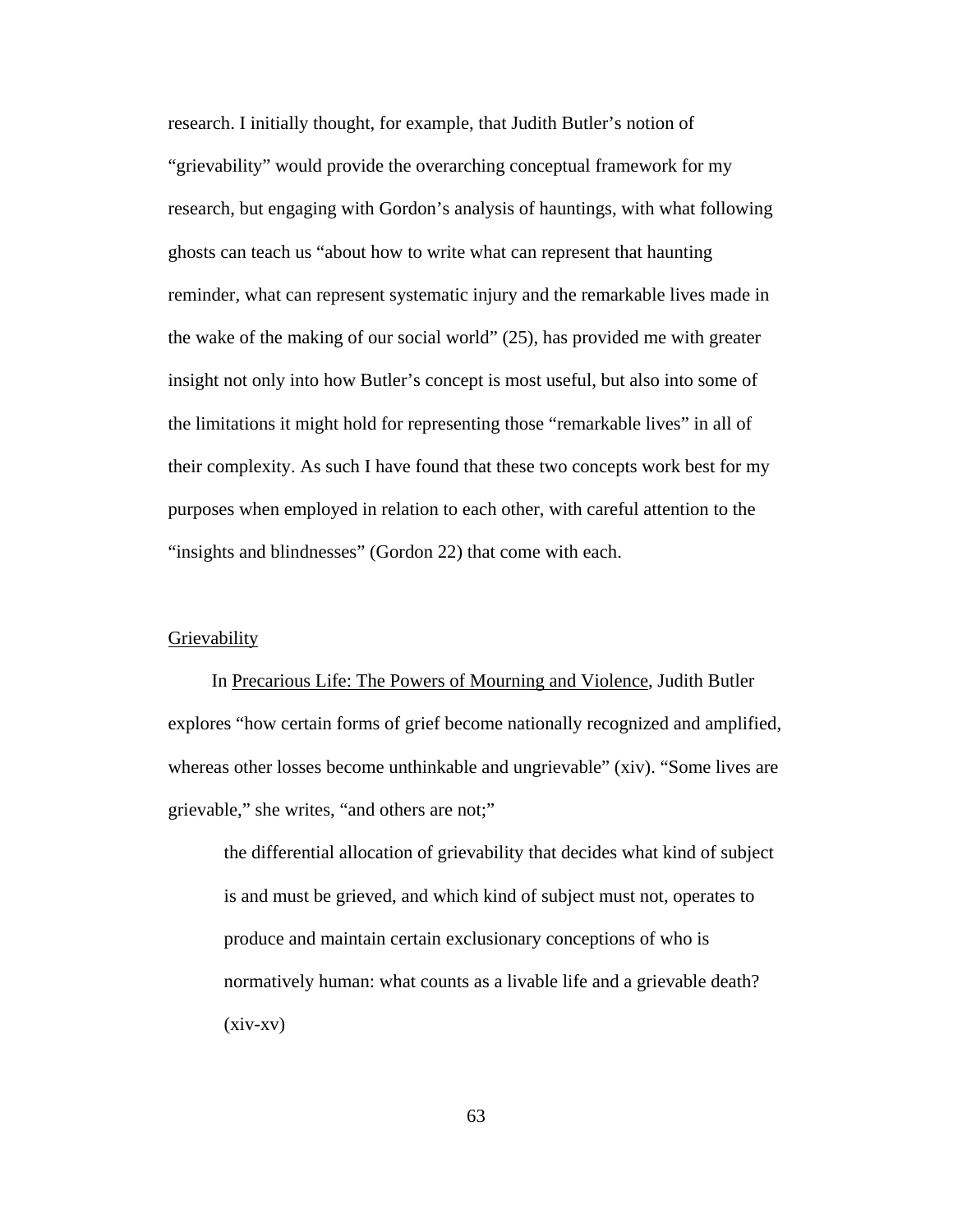Although Butler is writing about the "differential allocation of grievability" between Afghani and Iraqi lives lost in war compared to those Americans killed on September  $11<sup>th</sup>$  2001, I find her conceptualization very useful for my analysis of the disappearance of so many women from Vancouver's Downtown Eastside. I will argue, for example, that disappeared women such as those from Vancouver were initially constituted as "unthinkable and ungrievable" losses due largely to how they were repeatedly marked (and re-marked upon) as "prostitutes," as "drug addicts," and more subtly as impoverished and racialized "Others:" in other words, by how they were quite definitively marked as *not* belonging to hegemonic conceptions of the normatively human.

I will also argue that there has been a noticeable shift in how the women are constituted in relation to ungrievability  $-$  a shift brought about by many of the women's family, friends, and Downtown Eastside activists' deliberate efforts to re-present the women as having lived "grievable lives."<sup>3</sup> This shift has proven an important, perhaps essential, political strategy, I will argue: one that forced officials to finally begin to take seriously and attempt to account for the significant numbers of women being disappeared from this neighbourhood. And yet, I worry that the effort to stretch the categorization of "grievable lives" to encompass disappeared women, to include them in a categorization of "the normatively human," risks reinforcing this category much as it is rather than rupturing it. That is, I worry that accepting the rhetorical terms and conceptual

<sup>&</sup>lt;sup>3</sup> Yasmin Jiwani and Mary Lynn Young refer to this shift as a "counterframe" and argue that it "still succumbed to a dominant hegemonic frame that made these women more intelligible, and hence acceptable, through their positioning in 'respectable' societal roles" (903). I go on to discuss this shift or "counterframe" in more detail in chapters 4 and 5.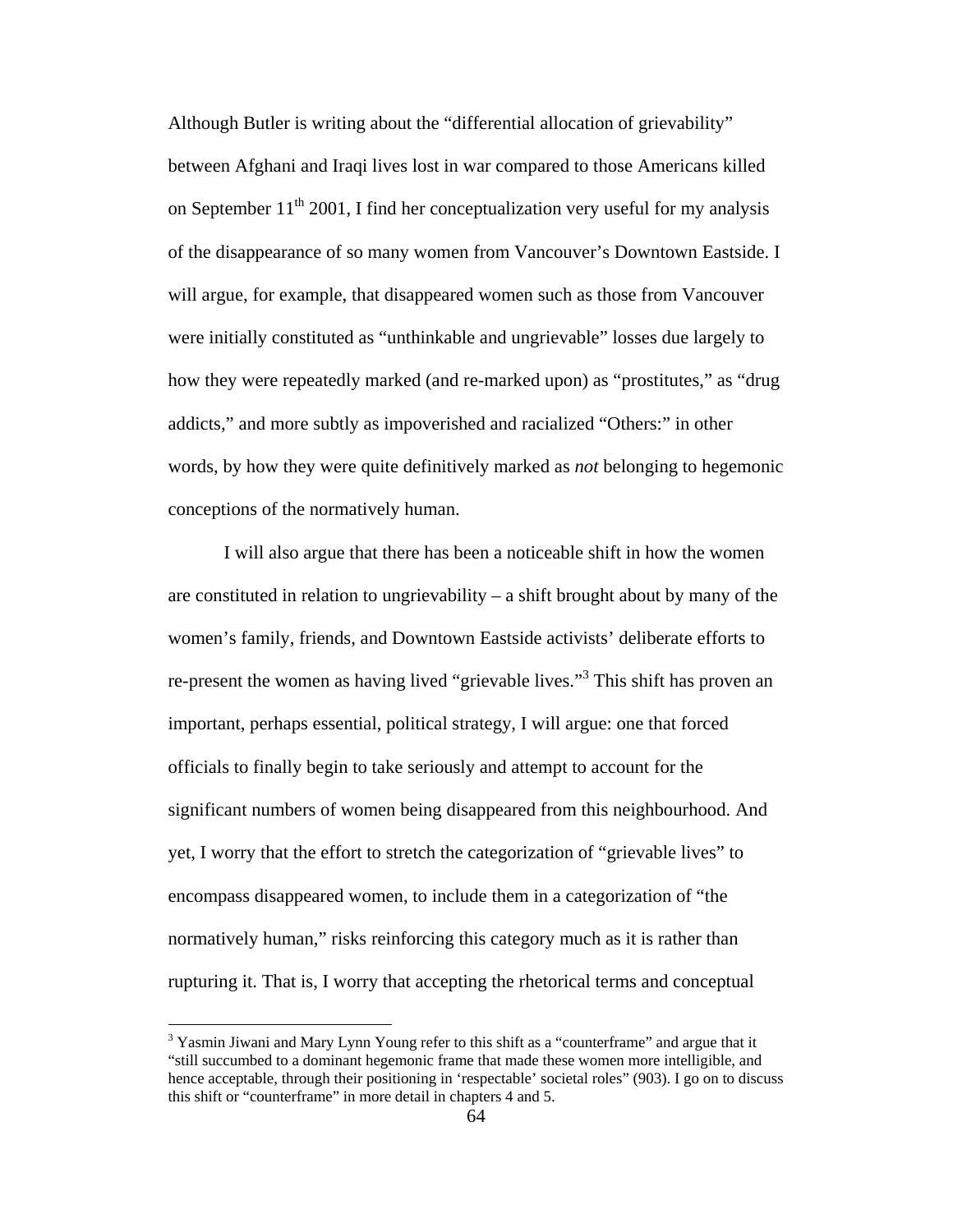frameworks that necessitate proving that the lives of disappeared women should broadly be understood as grievable might *reproduce* the idea that some lives are grievable and others are not (or are less so). This strategy, it seems to me, risks implying that it is in fact possible, or even desirable, to define a narrow conception of normative humanness, and that this definition must be bolstered by a constitutive outside that, I will argue, remains more or less intact. This is the dilemma that confronts my efforts to trace how the lives of disappeared women have been made (and unmade) to fit a framework for grievable lives.

 Further developing her notion of grievability, Butler asks: "How do our cultural frames for thinking the human set limits on the kinds of losses we can avow as loss? After all, if someone is lost, and that person is not someone, then what and where is the loss, and how does mourning take place?" (32). It strikes me that it is precisely through acts of public mourning that the families and friends of the women disappeared from Vancouver have made a case for those women as "someone," as human, as grievable, working quite explicitly against a cultural frame for thinking the human that often excludes "the prostitute," "the drug addict," the racialized "other," and other figures of abjection. Butler insists that we "have to ask, again and again, how the obituary functions as the instrument by which grievability is publicly distributed" (34). I have come across no obituaries for Vancouver's disappeared women, but through the determination of families, loved ones, and a handful of investigative journalists, we have more recently seen many obituary-like profiles of some of the women in the press, profiles that represent the women in ways that attempt to make their grievability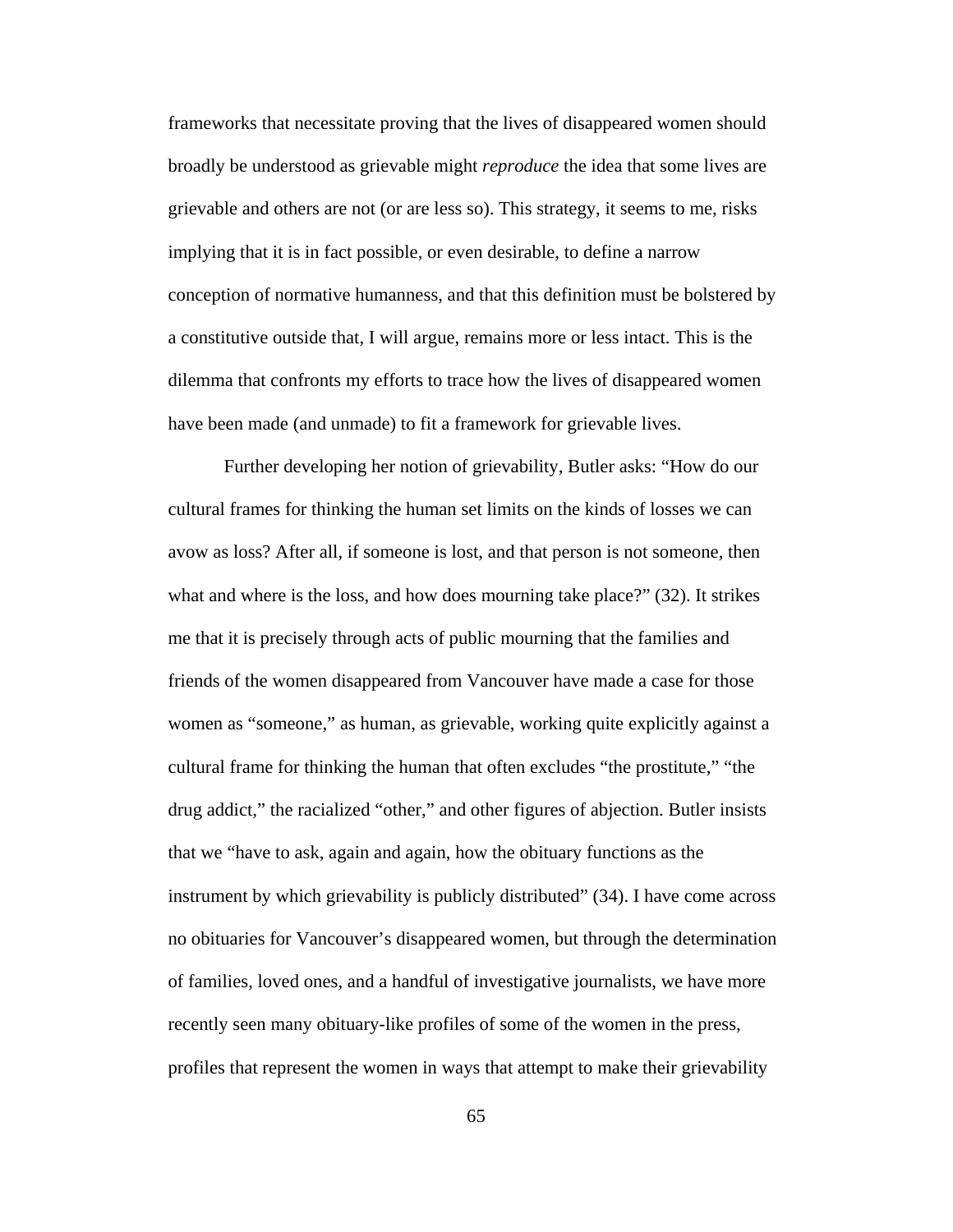intelligible to a broader audience. This shift might be read as an index of the limits of a prevailing discourse on the human: to what lengths did the discourse need to be stretched to include disappeared women within its limits? As already suggested, I am not convinced that this stretching constitutes a rupture, a moment of break-down or an undoing of a binary of grievable/ungrievable lives, and will instead argue that efforts to stretch the category of the human to encompass disappeared women have at times missed important opportunities for the rupturing of such a binary. These are points to which I will return in my fourth and fifth chapters, on representation and memorialization respectively.

 Why might it matter whether disappeared women were at one time routinely and casually represented as ungrievable subjects, especially if such a way of representing their lives has now shifted? There is a link, Butler argues, between ungrievability and violence, between being constituted as outside of the human, as outside of the "real," and our ability to recognize violence *as* violence. "If violence is done against those who are unreal," she writes, "then, from the perspective of violence, it fails to injure or negate those lives since those lives are already negated" (33). Since the lives of disappeared women were, at least initially, so often cast as ungrievable, cast as outside of a cultural frame for thinking the human, in part through how their disappearances were not considered "newsworthy" or described in any way as mattering to "Canadians" on a national scale, I believe there is an argument to be made about the link between that casting and the violence inflicted on the disappeared women. It is not only a matter of the physical violence they suffered, but also a matter of a non-response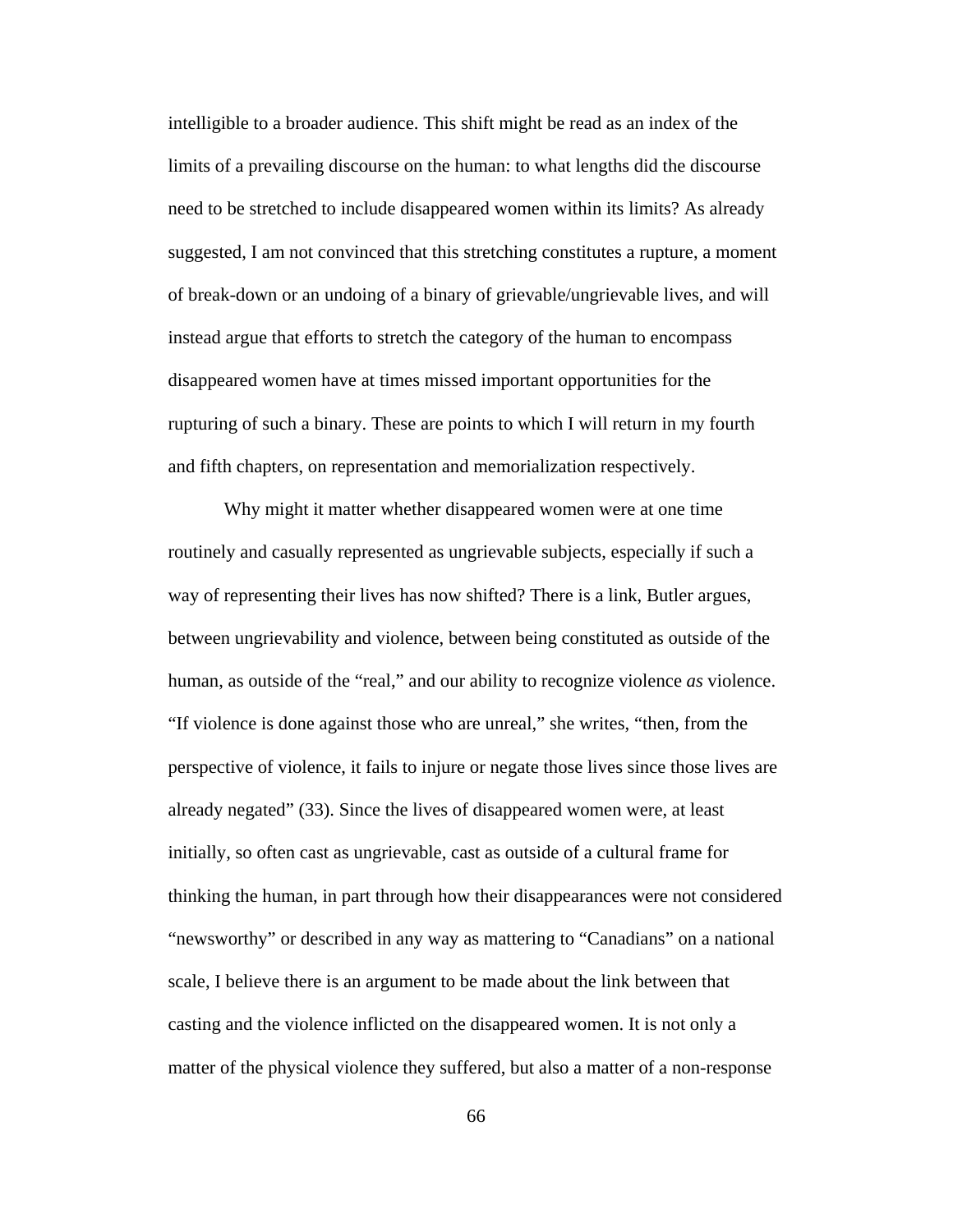to that violence, which repeats the violence, in a way, by negating that life *as* a life, again and again. It is this wider social context of negation and indifference that can be usefully articulated through the concept of grievability.

 There are risks to employing grievability as an analytical tool in this research, though. I stumble in my use of this concept over how my deployment of it risks reifying the very sorts of categorizations I aim to work against. That is, I worry that, in a way, articulating how the women were produced as "ungrievable" subjects risks repeating that production yet again. The women's lives were never ungrievable to those who knew and loved them, for example, so to talk about the ways their lives were cast as ungrievable risks positioning those loved ones outside of the realm of "the social" or "the public" who might have initially perceived them that way.<sup>4</sup> This is particularly problematic when we consider that most of those loved ones are working class or living below the poverty line, and many are Indigenous – categorizations that are already often problematically excluded from normative notions of "the social" or "the public." There does not appear to be any way out of this dilemma. So I endeavour to employ the concept of grievability with caution and an awareness of the risks involved (which cannot, of course, eliminate those risks).

 Contemplating the risks of employing the concept of grievability has further convinced me of the necessity of employing it in tandem with the conceptual practice of analyzing hauntings, for it seems to me that the very notion

 $\overline{a}$ 

<sup>&</sup>lt;sup>4</sup> My friend and colleague Kara Granzow first alerted me to this problem, and is further theorizing this difficulty with the concept of social indifference in her doctoral dissertation for the Department of Sociology at the University of Alberta.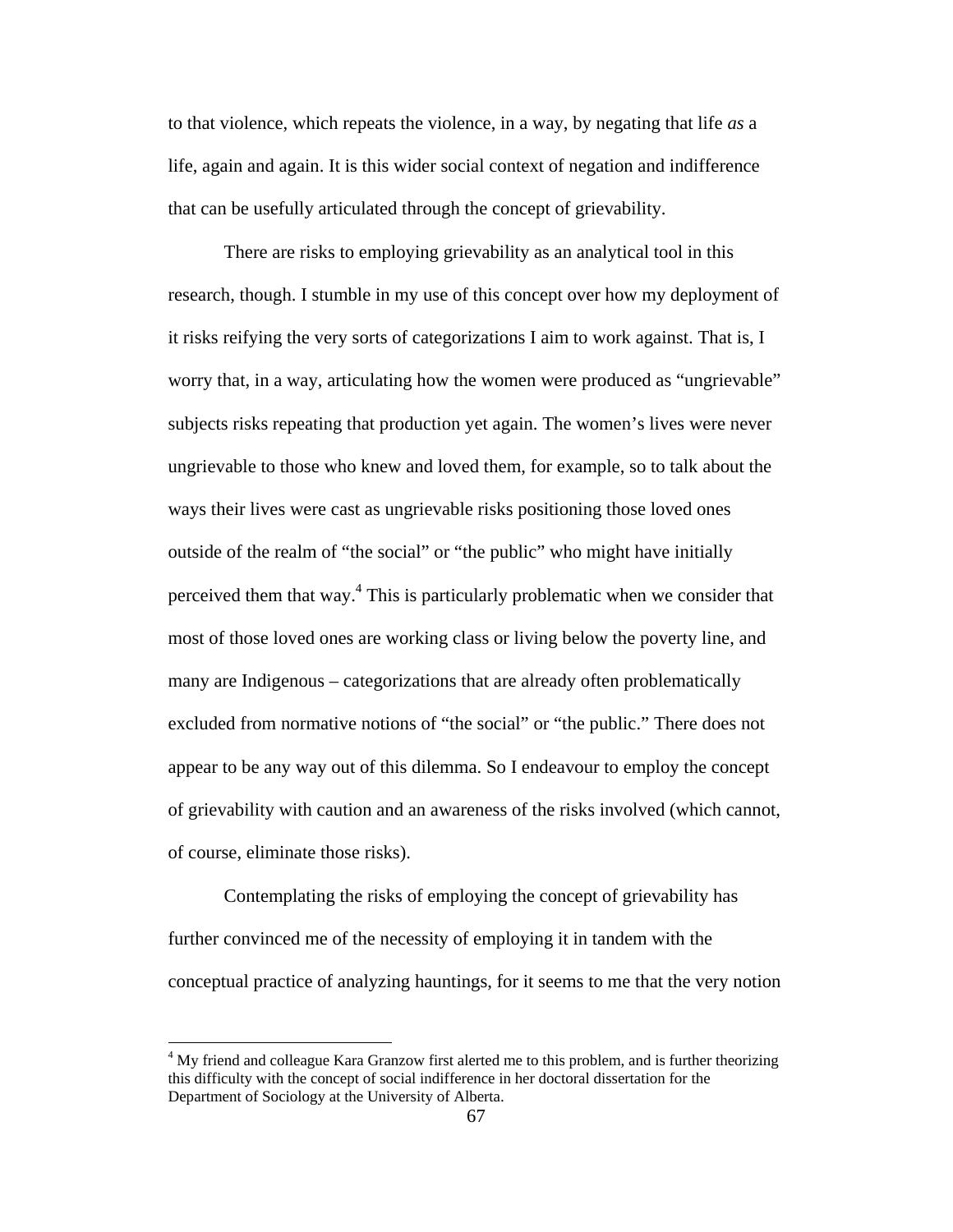of grievability is itself haunted by what it cannot contain, haunted by those who are posited as within and outside of the categorization of grievability even as my deployment of the concept is intended to decry such categorizations. Further, those who are cast as ungrievable have a very particular (and, I will argue, very persistent) way of haunting our social world, such that their hauntings become increasingly difficult to ignore if one looks in any sustained way at how such categories are produced and maintained. As such, my use of hauntings as an analytical tool enhances my use of Butler's notion of grievability, potentially helping me to address some of the risks that inhere in the use of this concept. These risks also raise questions about relations of inheritance and responsibility, about the specifics of how and why those risks might require further examination, which is why I have also found it useful to investigate and employ the conceptual tool of "inheritance" in this research project.

### **Inheritance**

 Although inheritance is not explicitly a major theme of Wendy Brown's work, she compellingly introduces it in her essay "Futures" (subtitled "Specters and Angels: Benjamin and Derrida") in Politics Out of History, which provides a useful starting place for my development of inheritance as an analytical tool. In this essay, Brown inquires into what it might mean to "inherit … what lives on" from the dead, to return to the epigraph to my dissertation – into what it might mean to grasp "how past generations and events occupy the force fields of the present, how they claim us, and how they haunt, plague, and inspirit our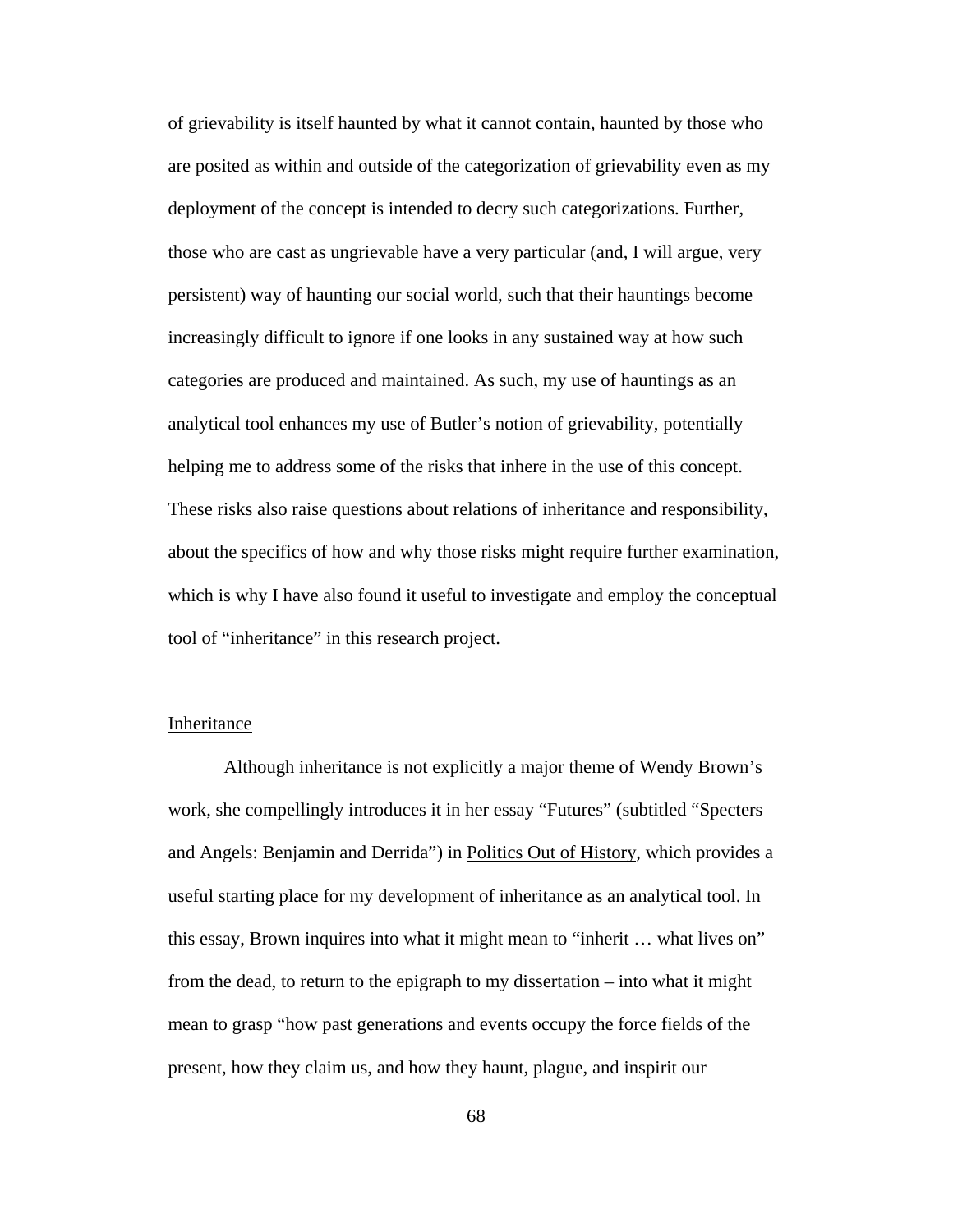imaginations and visions for the future" (150). Eng and Kazanjian, editors of the anthology Loss, raise similar questions through their desire to focus our attention on "what remains:"

[T]he dawn of the twenty-first century is a moment when the pervasive losses of the twentieth century need to be engaged from the perspective of what remains ... This attention to remains generates a politics of mourning that might be active rather than reactive, prescient rather than nostalgic, abundant rather than lacking, social rather than solipsistic, militant rather than reactionary. (2)

Following these theorists, then, this question of what it might mean to inherit "what lives on" from Vancouver's disappeared women, to pay attention to "what remains," has become a preoccupation of mine, and is perhaps the overriding concern of this dissertation, intertwined as it is with the question of what it means to imagine otherwise.

Brown is writing about our collective responses to events of historical trauma. While one might argue that the disappearance of women from Vancouver's Downtown Eastside is hardly a "historical" event yet, since it is ongoing, and since those who stand accused in relation to some of the disappearances still await legal appeals or public inquiries, there is nonetheless a sense in which the events that surround these disappearances have become a "historical event" in ways similar to how the events of September  $11<sup>th</sup>$  2001 were proclaimed "historical" even before the day drew to a close. I would suggest, for example, that the belatedly massive media attention to the disappeared women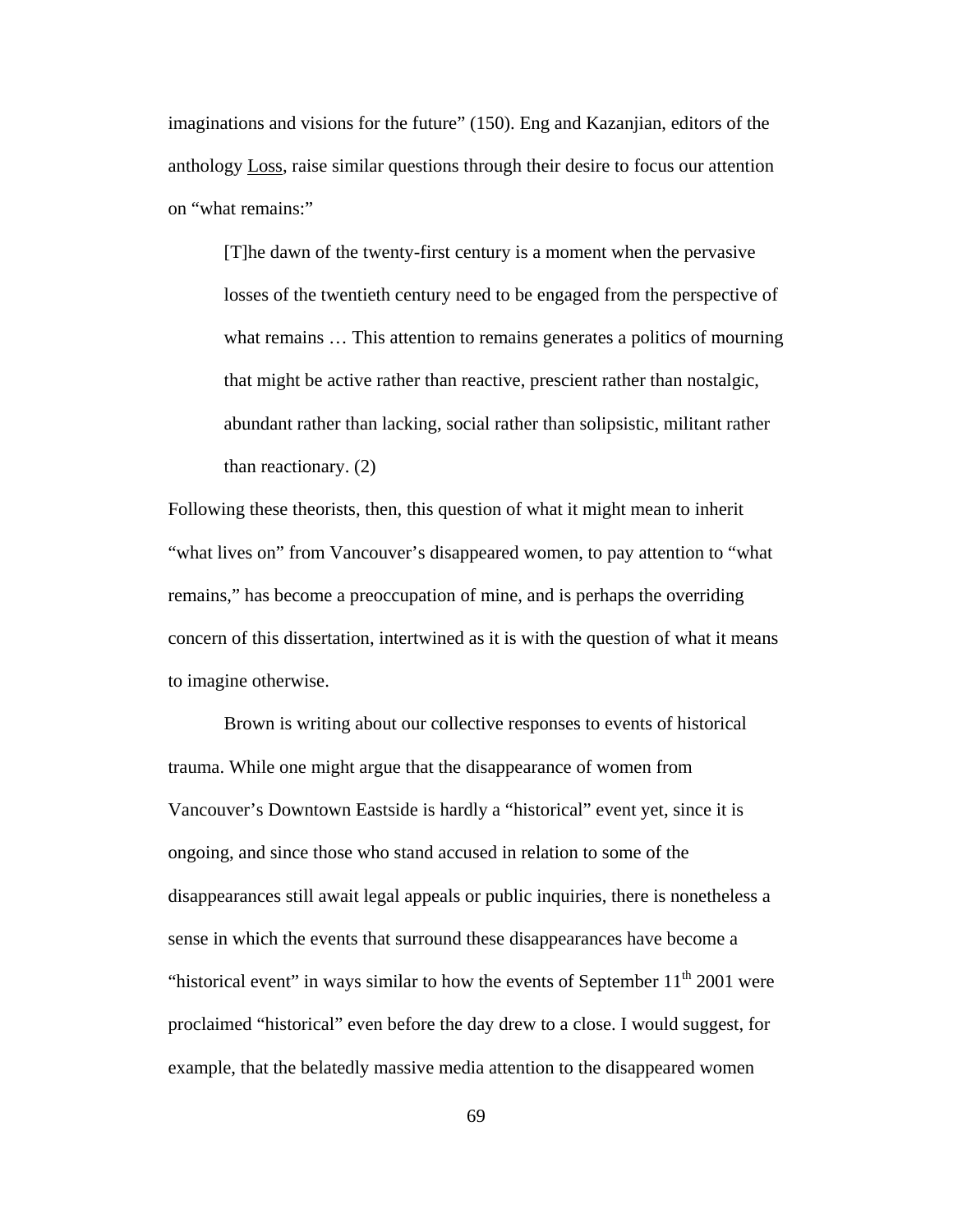after Robert Pickton's arrest, the proclamation of Pickton's trial as a "trial of the century," and the sheer magnitude of the cultural productions available now that respond to the loss of so many women might be read as indexes of the "historical" register of the disappearances, in that through such responses they have been (belatedly) rendered as worthy of a degree of public attention. What might it mean, then, to inherit "what lives on" from such events? And how might we be better encouraged or supported to recognize ourselves *as* inheritors of "what lives on"?

 Turning to these questions, I intend to explore first, in the next chapter, how the question of inheritance can be employed to challenge conventional understandings of temporality that render time in the linear manner of pastpresent-future. As Brown insists, contemplating what lives on from the dead involves a consideration of how "these histories constrain, produce, and occupy the present" (Politics 141), and also of how "[t]he complex *political* problem of the relation between past and present, and of both to the future, is resolved neither by facts nor truth" (141, emphasis in original). In thinking about what lives on from the disappeared women, then, it is necessary to consider how the past is implicated in the present from which the women were disappeared, as well as how this past and present and the relations between them project into the future, constraining and delimiting it well before its arrival. Part of the answer to how to go about rectifying the injustices of the present may be found, Brown argues, in articulations of "how we might refigure the relation of the present to the past, how we might articulate the mass and force of the past in the present when they can no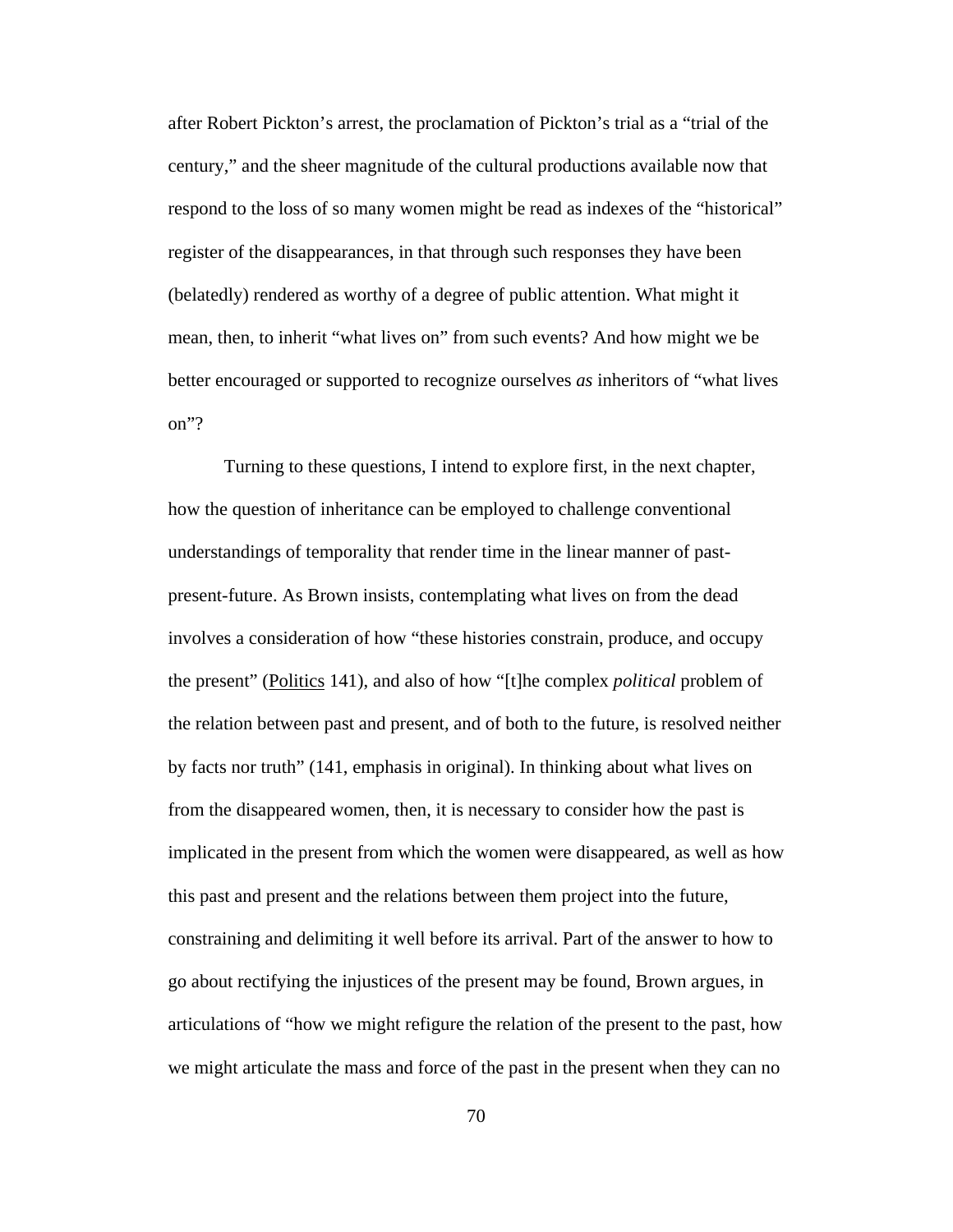longer be captured by a progressive narrative" (139). I take the question of how one might articulate "the mass and force of the past in the present" as a direct challenge from Brown, one that I attempt to address in several places throughout this dissertation.

 The second way that I will take up the question of inheritance (and through which I will move on somewhat from Brown's deployment of the concept) relates to the problem of witnessing, of what it means to bear witness to the traumas of others and to traumatic historical events like the disappearance of women from the Downtown Eastside. This question of witnessing is vexed by problems of proximity, by whether one knew those who have been disappeared in life or only belatedly, through the public attention brought to bear on their disappearances and murders, as well as by problems to do with identity formations, and how we are sometimes cast as appropriate or "false" witnesses to events of historical trauma on the basis of our perceived categories of identity. These are problems that I will explore in chapter five, but suffice it to say that they leave me with no definitive answers and more than a little uncertainty.

The relations between witnessing and inheritance I take up through Roger Simon's notion of the "terrible gift," which he develops in his essay "The Terrible Gift: Museums and the possibility of hope without consolation." For Simon, what we come to know of historical traumatic events might most appropriately be viewed as a "terrible gift," a form of knowledge that we might be tempted to turn away from but which may, if we engage it in a relation of inheritance, also be read as a kind of gift, albeit a difficult one. As Simon explains, "[s]uch a gift sets the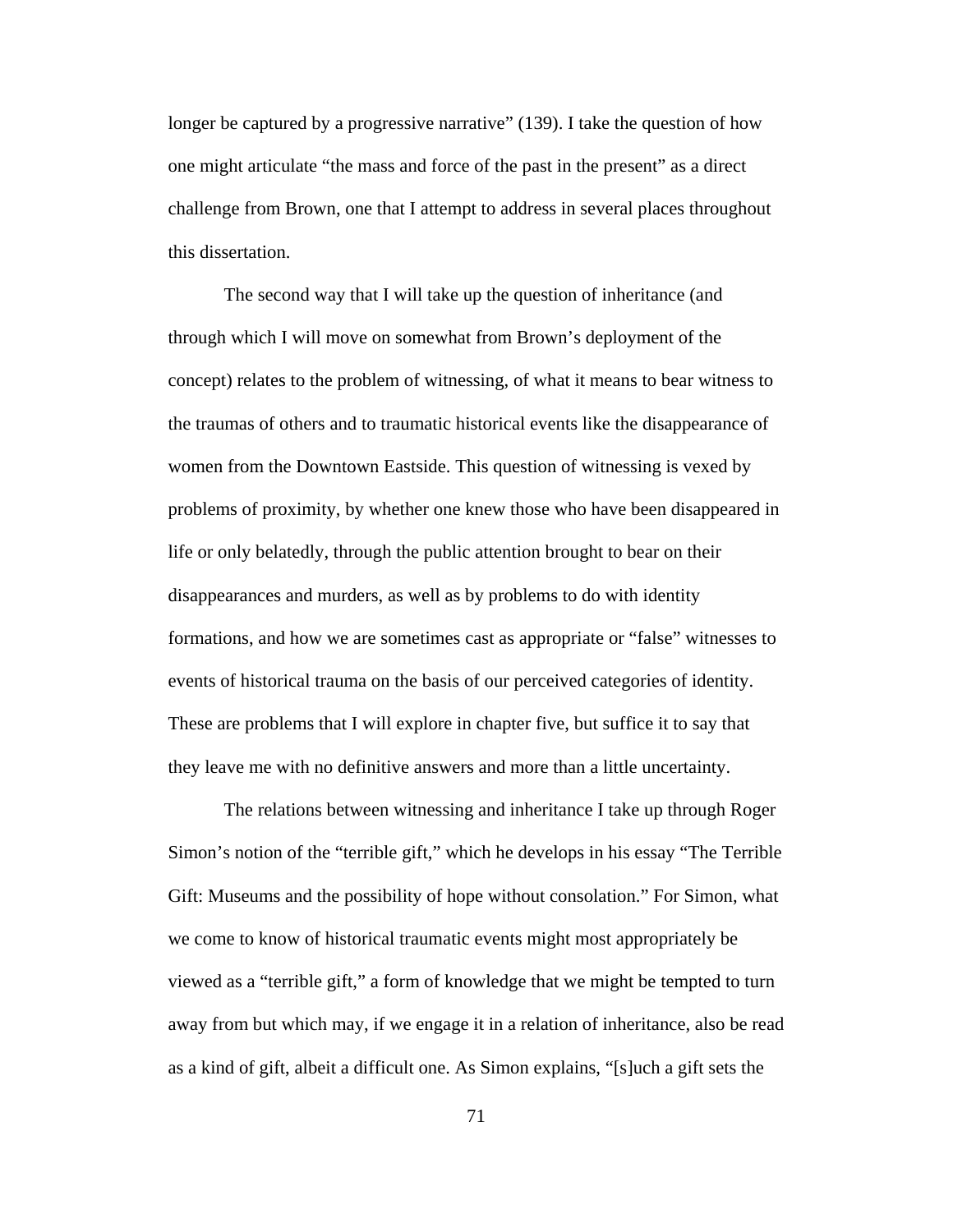demanding task of inheritance, a process with the potential to open a reconsideration of the terms of our lives now as well as in the future" (188). In this article, Simon outlines his planned use of testamentary materials from the Vilna ghetto in a museum exhibit intended to evoke relations of inheritance and to invite participants to reflect on what it might mean to be inheritors of such histories.<sup>5</sup> Simon describes his deployment of the concept of inheritance as follows:

A practice whose outcome is not guaranteed in advance, the work of inheritance is an inescapable consequence of the actions of another who has sent you something and that implicates you in the necessity of a response (even if that response is ultimately to ignore or destroy the bequest). (194)

 The "you" addressed by Simon here echoes the "you" addressed by Sarah de Vries in the poem that is discussed in the introduction to this dissertation, and again in both chapter five and my epilogue. De Vries' poem, so clearly addressed to a "you," functions in the way that Simon describes as the something that is sent (from the past) and that has the potential to implicate her readers (in the present), necessitating a response. De Vries' poem (and a host of other cultural artefacts and productions through which the lives and/or the address of disappeared women are traceable) sets in motion a relation of inheritance, even though I did not know her in life. And certainly I am not the only one addressed by De Vries "you,"

<sup>&</sup>lt;sup>5</sup> As explained by Simon, the exhibit will use "remnants of Jewish Vilna, a community that was first incarcerated and subsequently annihilated in the context of the systematic genocide carried out by the occupying Nazi troops and their local accomplices during World War II" (189).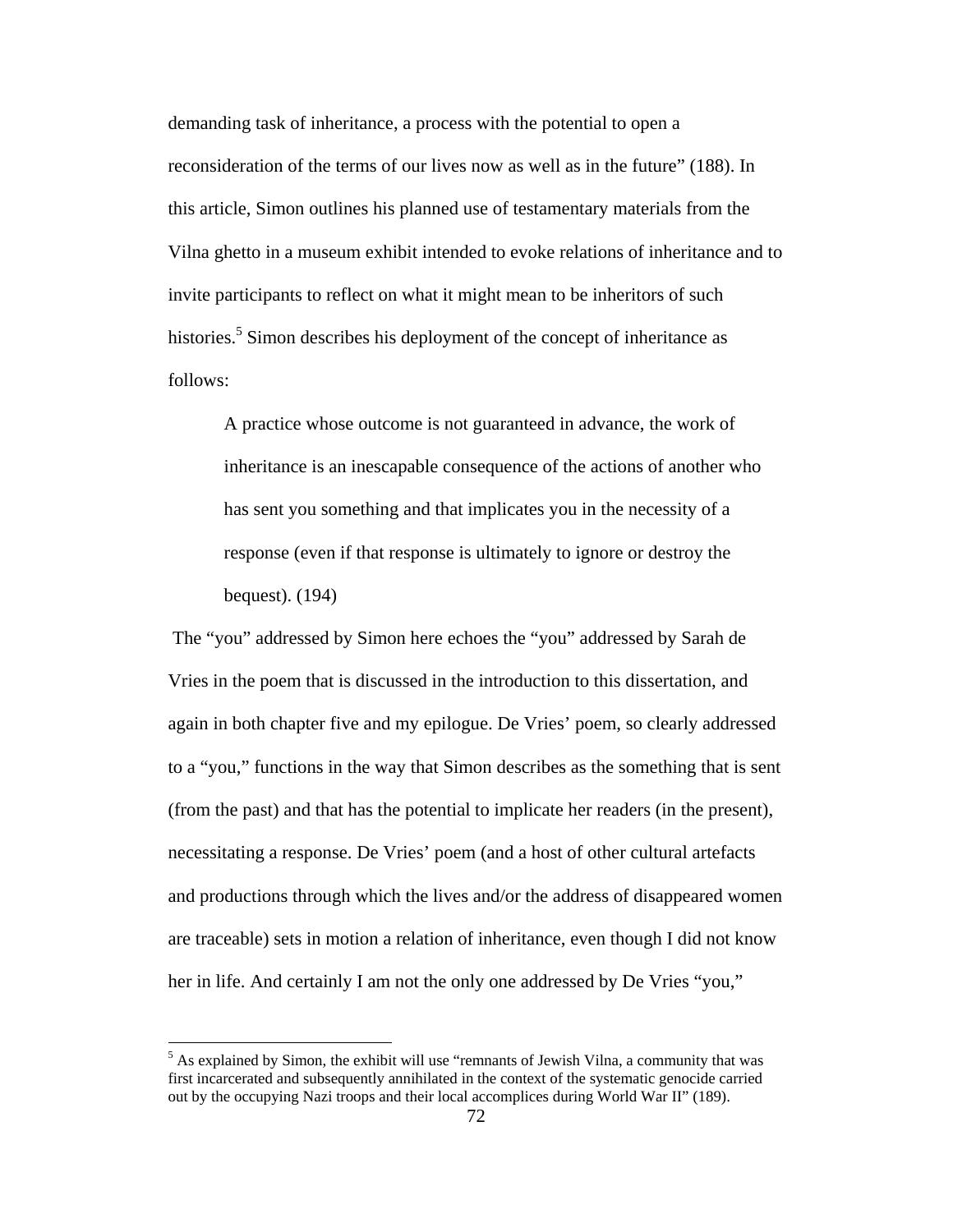which leaves me wondering: what might it mean if we read her "you" as addressed to "us," both individually *and* collectively? It is clear to me through her mode of address that De Vries asks something of me (and of us); as her sister Maggie de Vries relates in the prologue to her memoir, Missing Sarah: "[w]hen [Sarah] wrote, she imagined readers. She imagined you" (xiii). What precisely it is that Sarah de Vries asks of her readers is not clear, but her address beckons us into a relation of inheritance the character of which I will spend much of this dissertation trying to discern.

Such relations of inheritance are important not only as they are taken up (or not) in the present, but also for the future, for, as Simon explains, "there is no futurity (no break from the endless repetition of a violent past) without memories that are not your own but nevertheless claim you to a responsible memorial kinship and the corresponding thought such a problematic inheritance evokes" (203). I take up this question of futurity in the final section of the dissertation, but the questions, problems, and limits raised by a notion of inheritance weave throughout the dissertation. They are questions that risk appearing personal and individual (i.e. about what it means for *me* to inherit the loss of so many women). Certainly they register at the level of the personal but importantly never only there, for, as Simon insists, inheritance of historical trauma must also register at the level of the social, as "an inheritance to which all (in different ways) can be heirs and upon which we might work in order to determine our ethical commitments and build our interrelated futures" (189). This tension between the personal and social registers of inheritance persists throughout the dissertation;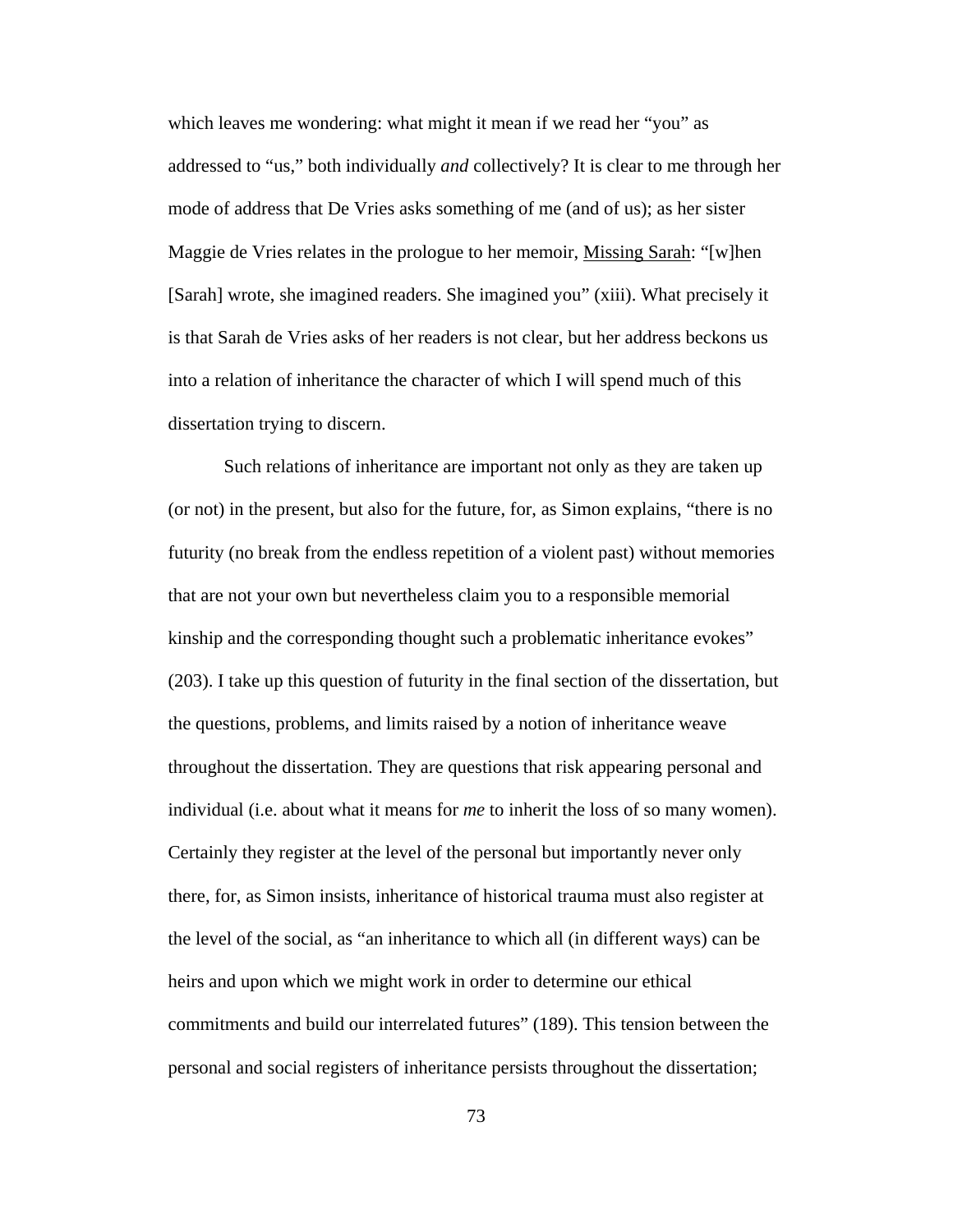rather than resolving it, which is simply not possible, I am interested in mining that tension to further develop an understanding of how relations of inheritance might be enacted through one's social existence.

Questions of inheritance arise in this dissertation not only in relation to the legacy of the women who have been disappeared, but also in relation to the two other social figures the dissertation investigates: namely, the figure of the Downtown Eastside and the figure of Robert Pickton, the man who stands accused of murdering 26 women from this neighbourhood. What it might mean to form a relation of inheritance with this space and this individual man is discussed in chapters three and six respectively, but here it seems important to address the questions I raised earlier about the significance of these chosen social figures and about what it means to write about the ways that individuals or places are produced as social figures as opposed to merely about individual or particular persons or places. Social figures, of course, are not always ghostly and certainly are not always produced in such a way that they represent only dead or missing persons. In fact, I will argue that they are not necessarily representative of people at all, and can be made to stand in for spaces as well. As the next section explores, we are wise to pay attention to where certain spaces or lives get (re)produced as social figures, for this can tell us much about the workings of sociality and in particular about the fields of intelligible subjectivity and humanity that drive this research.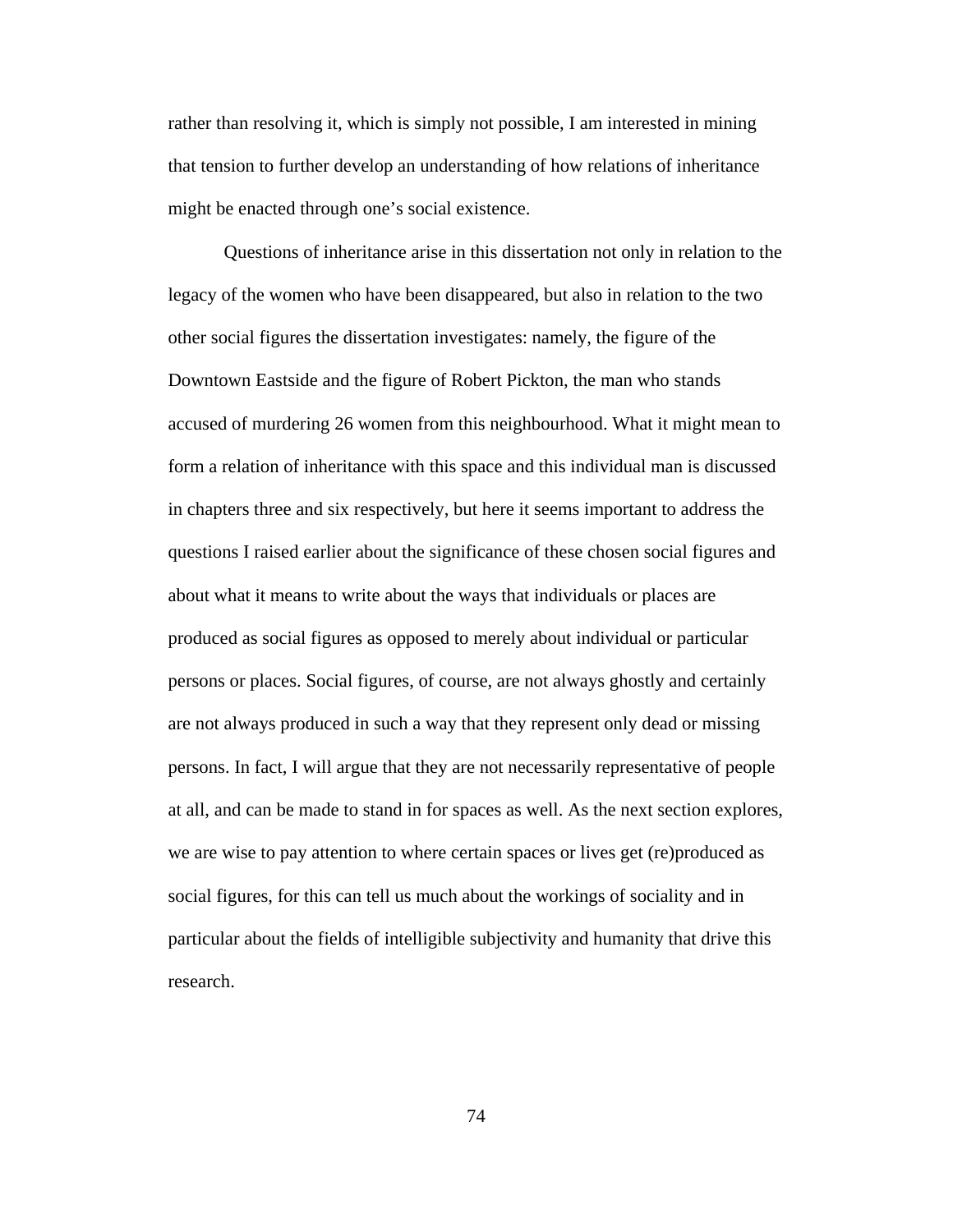### Social figures, spectres, ghosts

 My efforts to locate sources to assist me in further understanding and articulating what I mean by the notion of a "social figure" have proved rather fruitless. In fact, searches of academic databases have predominantly turned up obituaries from the New York Times in which the individual being eulogized is described, usually in passing, as a "social figure," with no direct explanation for what it might mean for someone to be described thus. Initially this seemed to imply exactly the opposite of the meaning I was grasping after, since "social figure" was clearly deemed applicable to individual and particular lives, but after some consideration I think perhaps it is not so far from the mark as I originally assumed. I take the obituary writers to be implying, through their deployment of the descriptor "social figure," that the individual they describe lived a life that received some form of social recognition – that they were somehow in the public eye, and hence that others among certain publics might have assumed themselves to know something about that individual's life even if they did not know the individual personally. Now of course, everyone's life registers in some way at the level of the social, and the politics of who is deemed a "social figure" for the purposes of warranting an obituary in the New York Times has much to do with the vexing questions of grievability that concern me in this dissertation. Yet I believe what the obituary writers are gesturing towards with their use of this term is a sense that the individual's life came to symbolize something to people who actually had no personal connection or proximity to that individual in life, which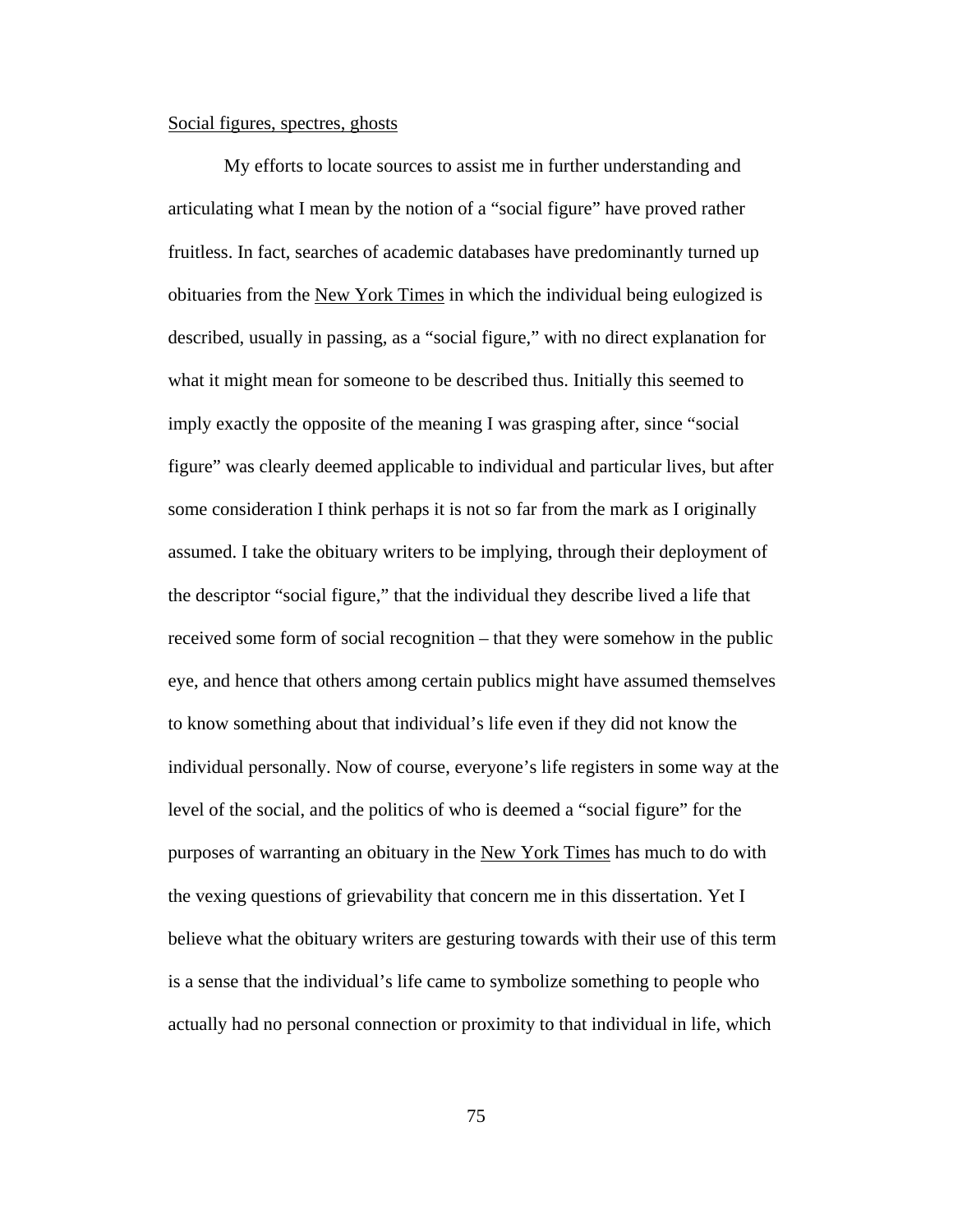is not terribly distant from the way that I imagine the notion of the "social figure" to work in this dissertation.

 After I had all but abandoned the search for academic work on the notion of social figures, I happened to pick up Sara Ahmed's remarkable and important book, Strange Encounters: Embodied Others in Post-Coloniality. Ahmed makes strong and compelling arguments about the significance of figures; her book is about the figure of "the stranger" and how that figure is both produced and deployed in various examples drawn from contemporary social life and practices of representation. Much of what Ahmed argues helps me to articulate the difference between writing about individual lives and writing about social figures. She writes, for example, that her book:

attempts to question the assumption that we can have an ontology of strangers, that it is possible to simply *be a stranger*, or *to face a stranger*  in the street. To avoid such an ontology, we must refuse to take for granted the stranger's status as a figure. (4, emphasis in original)

When we do take for granted someone (or something)'s status as a figure, we "conceal the histories of determination which were already concealed in the discourses" through which "the stranger" is traceable, thus risking a "fetishism of figures" (4). "What is at stake," Ahmed writes, "is the 'cutting off' of figures from the social and material relations which over-determine their existence, and the consequent perception that such figures have a 'life of their own'" (5).

 Ahmed's arguments represent a significant precaution for my work on social figures. They also lend some support for my approach, for it has always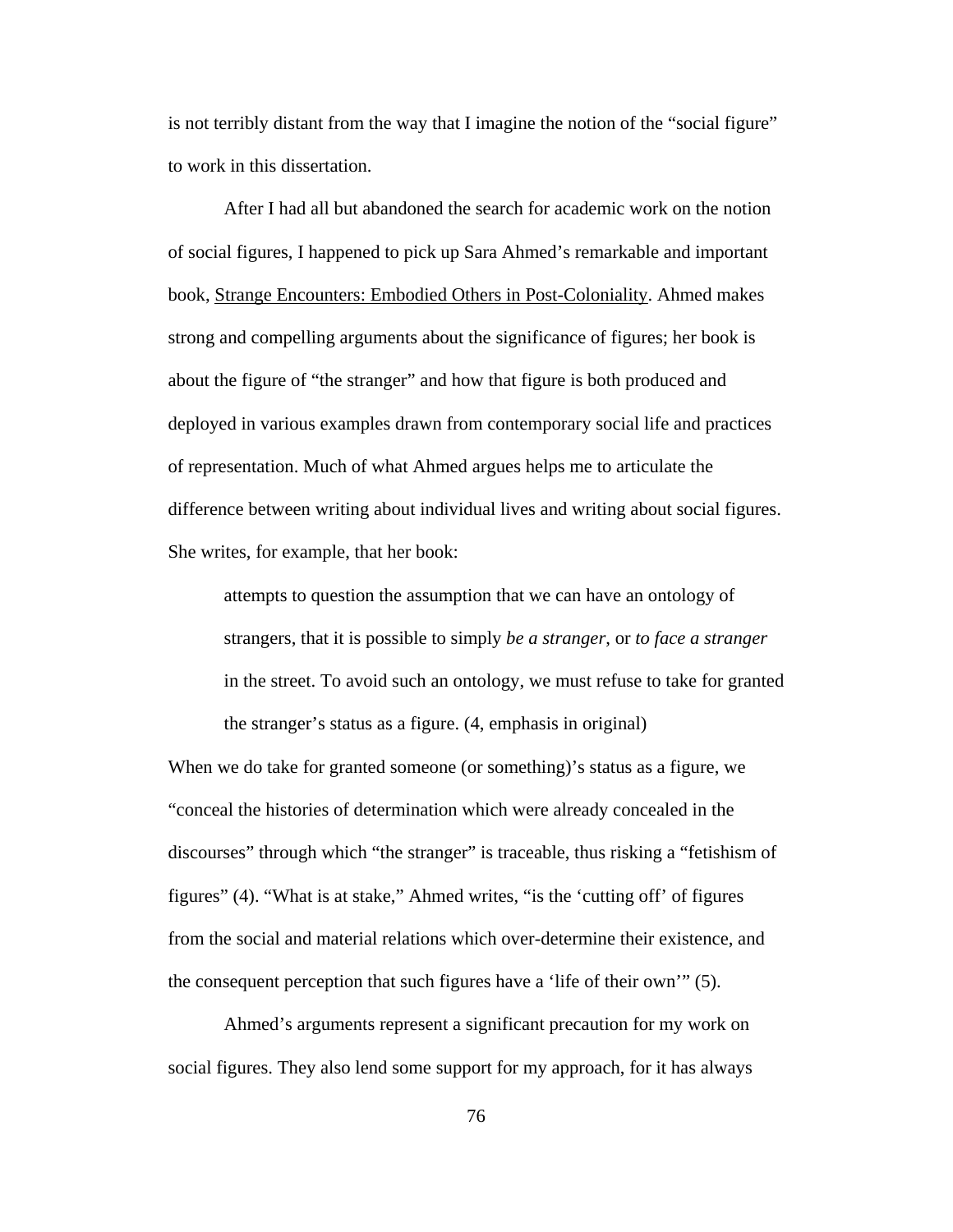been precisely by what "histories of determination" the "missing women," the Downtown Eastside, and Pickton are *produced* as figures that has interested me. Nonetheless, I take her concern about the risks of ontologizing and fetishizing figures seriously, and as such I attempt to deploy my analysis to *de*naturalize a tendency to 'figure' these complex spaces and lives. I do not take for granted that the figures of the "missing women," the Downtown Eastside, or Pickton "simply *[are]*" (5); instead, it is precisely where and how and for what purposes they are turned *into* figures that concerns me. Or, to borrow again from Ahmed, what concerns me is "*how that figure is put to work, and made to work,* in particular times and places" (15, emphasis in original).

 I take seriously Ahmed's concern that 'figuring' people or places can be harmful, and therefore find it necessary to be very cautious about what I risk reproducing when I critique representations (visual or textual) in which such figuring takes place. For, as literary critic Ernst van Alphen insists, "images, like people, can *do harm*" (269, emphasis in original), and one of the key ways that they do harm is by "fixing" (or, one might also say, figuring) their subjects. Van Alphen insists that evocations of such "fixity" (often in the form of stereotypes) are "constitutive elements of colonial discourse" (269); his essay is on the subject of colonialism as a form of historical trauma, and in it he examines how that trauma is (re)invoked by various images and representations that employ such fixity as a rhetorical strategy. As Van Alphen, building on the work of postcolonial critic Homi Bhabha, explains: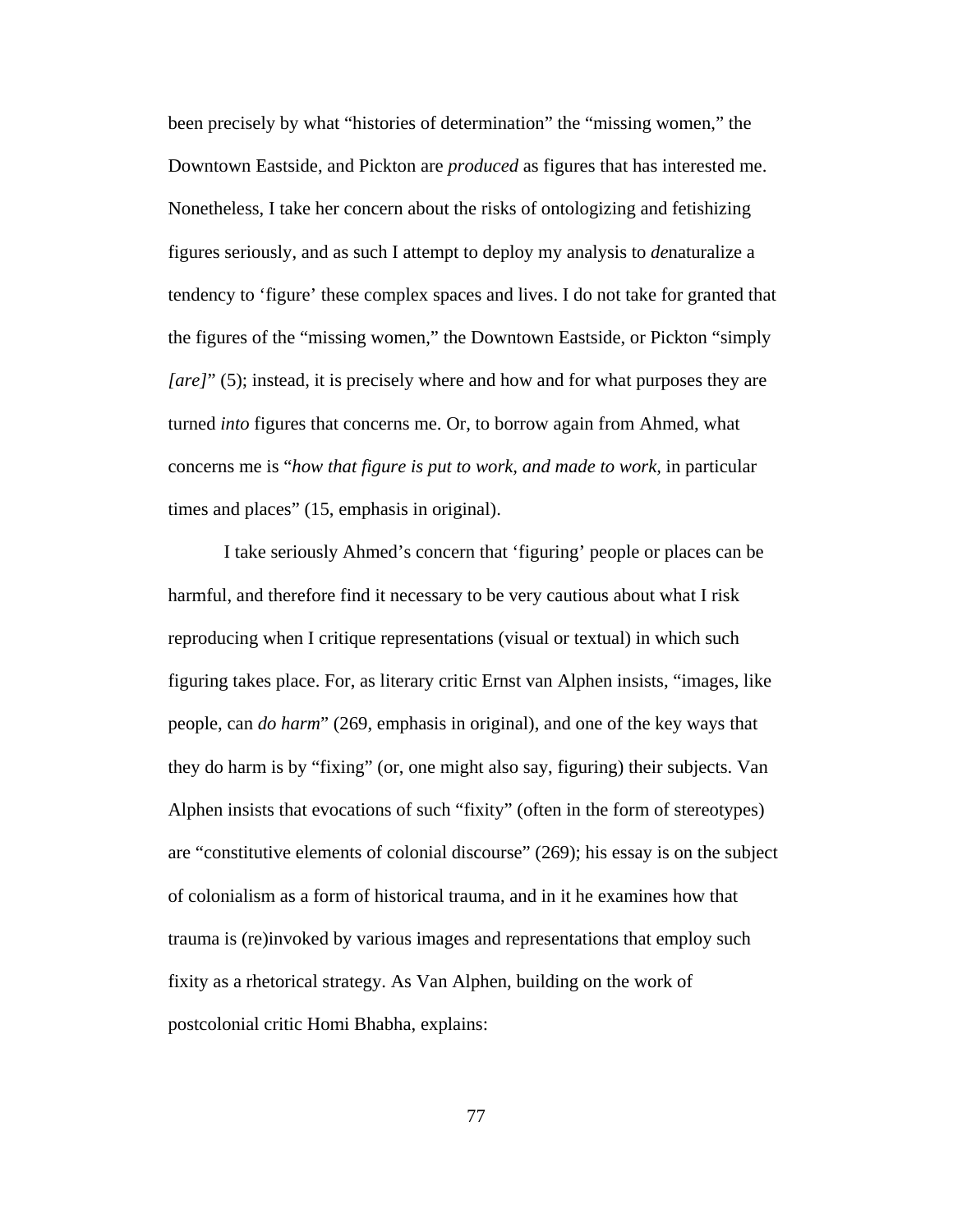[T]he harmfulness of the stereotype resides in its function of maintaining an ideological construction of otherness … [T]he *constative* message of the image … conserves and repeats an ideological meaning of otherness …. But images can also do harm more directly, and in a really painful way. Such damage relates less to the constative content of the image than to its performative effect: what it does to the world, or more specifically, to viewers who look at it. (269-70)

Van Alphen goes on to offer an analysis of a series of representations which risk evoking both "a traumatised collective historical memory" for colonized viewers, and a "repetition of colonialism for the other – white – audience" (271, 273). He is very concerned with the ways that such images affect different viewers, with how "representations of racism perform differently according to the public they address" (272).

As a result of the potentially (and differentially) harmful effects of images, Van Alphen is critical of "the practice of lavishly reproducing objectionable images in the context of a critique of colonialism" (272). He cites cultural critic Mieke Bal on this issue, and here I will reproduce the citation at length because it conveys so precisely my concern with re-presenting damaging images or text that (re)produce the "missing women," the Downtown Eastside, or Pickton as (fixed) figures in this dissertation. "The critic," writes Bal:

cannot help being the expository agent, the pointing subject who shows the image, even if the image is the object of the subject's negative analysis. You can show and critique, but the gesture of showing itself is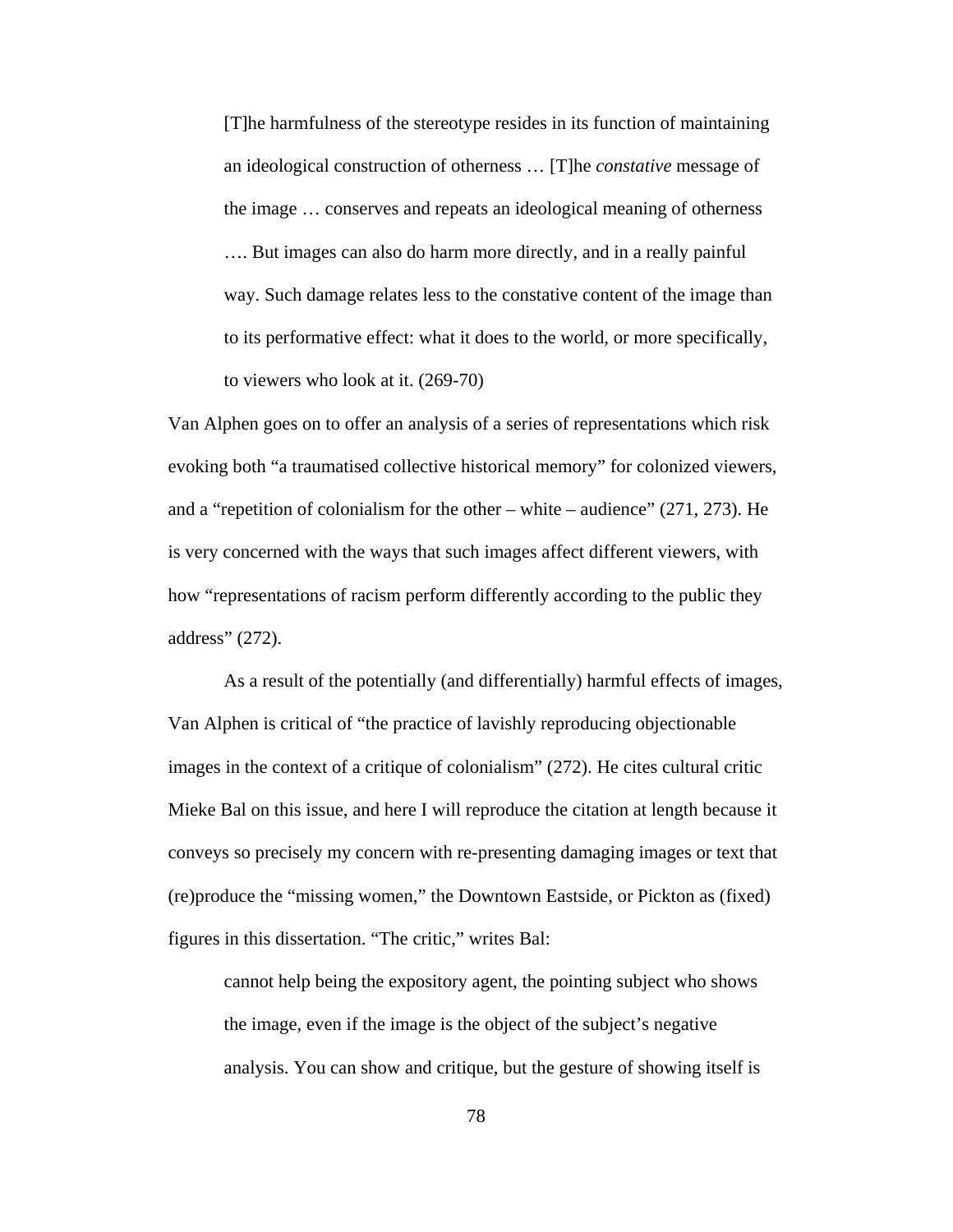constative and bears no modal qualifications; it cannot say 'no' to its own object. (Bal in Van Alphen 272-73)

I take this precaution to heart; while I cannot help but point to some images or representations which 'figure' the subjects of my analysis in harmful ways, I will, where possible, try to avoid unnecessarily or "lavishly" re-producing them.

 It is my contention that Vancouver's disappeared women, the Downtown Eastside, and Robert Pickton are each transformed into social figures when each is made (or assumed) to signify a range of (innumerable) things beyond their particular or individual characters. While one could never hope to specify all of what each might signify, depending on audience, at any particular place and time, I believe it is nonetheless important to consider how each is described or deployed as figurative of particular aspects of sociality – in this instance, usually of a particular set of what are conventionally framed as "social problems." I am interested in exploring how, for example, the particular lives of many diverse individual women came to be lumped together as "Vancouver's Missing Women," such that this catch-phrase has repeatedly been made to stand in for a set of assumed particulars and assumptions about a shared life narrative (troubled childhood, broken family, children's services, adolescent rebelliousness, and then a fall from innocence brought about by drug experimentation, prostitution, addiction, mental illness, criminality, etc.) that are both true and not true, both overdetermined and oversimplified. How have the particularities of one woman's life story been related to, or at times been made to stand in for, those of the others? What kinds of cultural work does the name "Vancouver's Missing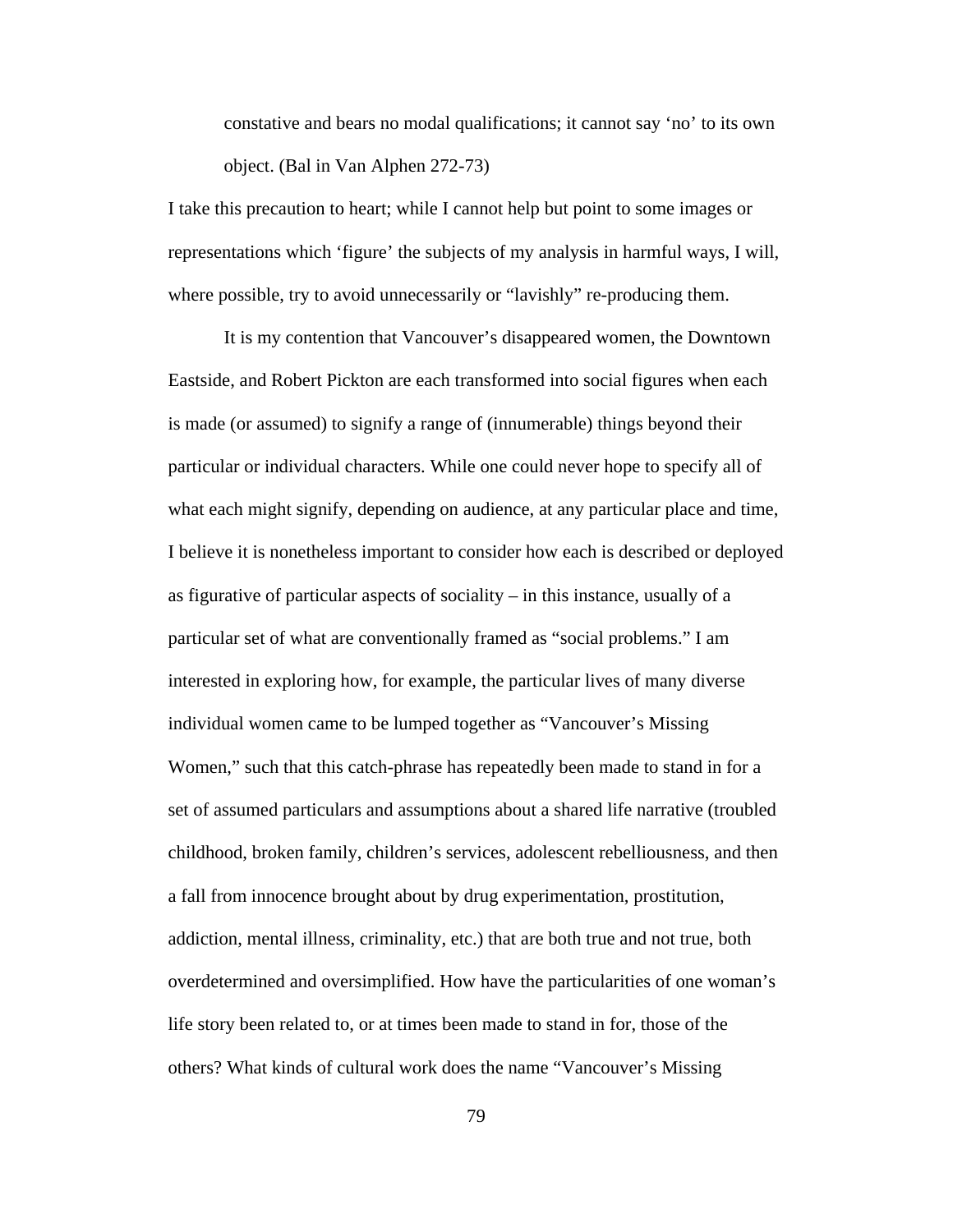Women" perform, what is it evocative of, and what are the potential effects of its many significations? These are questions I will return to throughout the dissertation, with a particular focus in chapters four and five.

As mentioned in my introduction, I will at times in this dissertation refer to some of the women who were disappeared as individuals, and examine the particular artefacts or remnants of their lives that are traceable by a member of the public who did not know them personally. There are risks involved in focussing on individual women in this way, just as there are risks involved in writing about the women as a homogenous group or as figures without re-presenting them as having lived complex, particular lives. I worry that writing about some of the women as individuals risks (re)producing a hierarchy of grievability among them, implying that some of their lives are more worthy of attention than others. This risk of course has the potential to undermine or work directly against my goal of rupturing dichotomous understandings of grievable/ungrievable lives.

And yet, it remains true that despite the best efforts of hosts of investigative journalists, there is simply more information available to the public about some of the individual women's lives than there is about others. Dirk Meissner of the Canadian Press reports, for example, that information about Diana Melnick is "scarce." "Where's her family?" he asks, "Where did she grow up? How did she end up on the streets? The answers aren't easily found. What's left are the ... bare facts provided by police and court documents."<sup>6</sup> By contrast,

<sup>&</sup>lt;sup>6</sup> This quotation is taken from Diana Melnick's profile in *Missing Lives: A Special Report from* the Canadian Press. The entire series is available online at

<sup>&</sup>lt;http://www.cbc.ca/news/background/pickton/missinglives.html> Accessed 26 Mar 2009.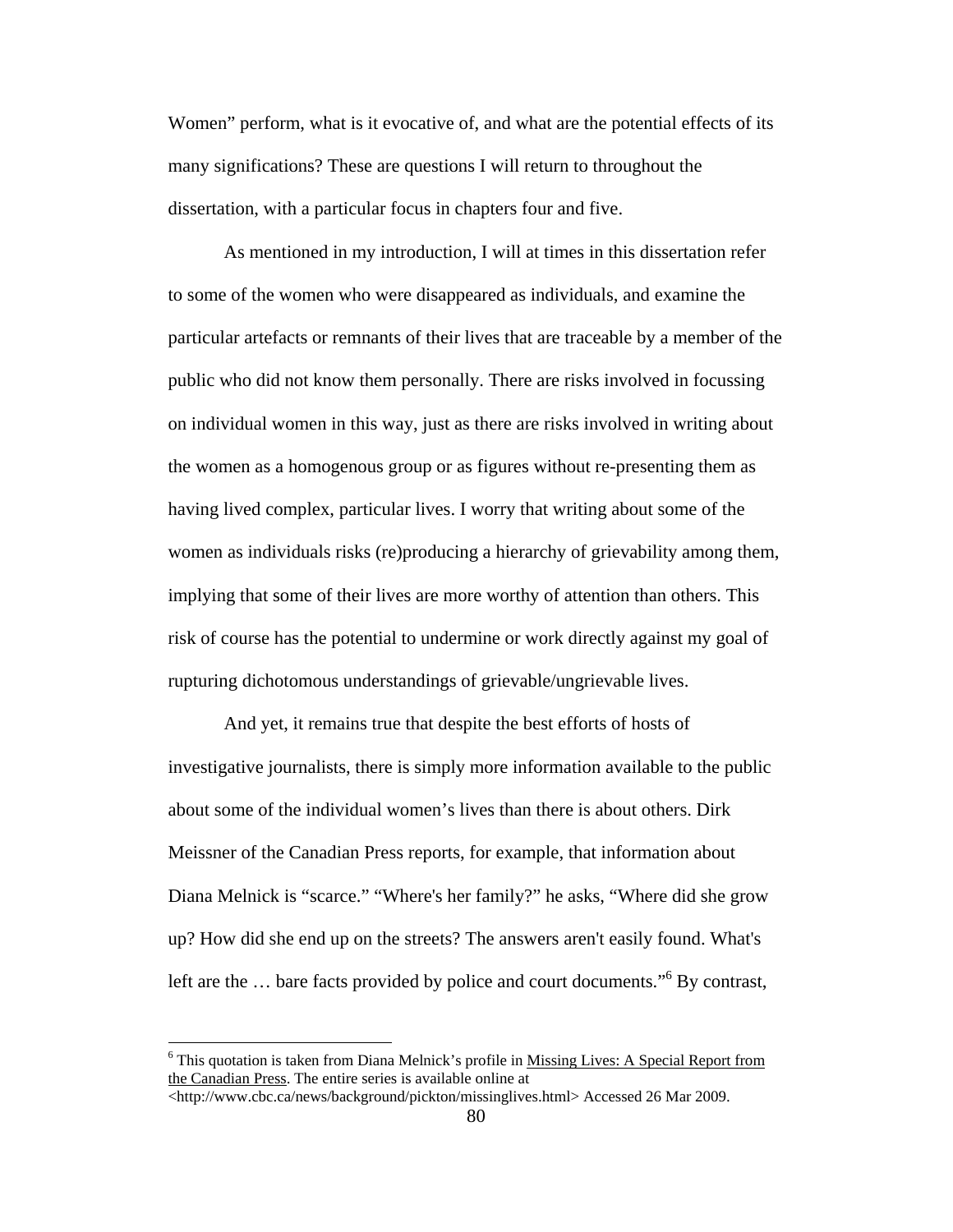countless newspaper stories have been published on the life of Sarah de Vries (as recounted by various family and friends), the story of her disappearance was featured in an episode of the television program America's Most Wanted, and her sister, as mentioned, has published a book full of memories of De Vries' life and some of De Vries' own writing. I do not want to frame Sarah de Vries as though she is in some way "representative" of Vancouver's disappeared women (thereby risking turning her into a figure myself), and yet the striking differences in the availability of information about the women's lives make it possible to write about some of their lives with more attention to detail and particularity than is possible for others. This remains at present an irresolvable dilemma, and points to the ongoing importance of investigating the facts surrounding the women's lives and disappearances – the details of "what happened" – *as well as* contemplating "what lives on from that happening" (Brown Politics 150).

De Vries has at times been produced as the kind of social figure that I am curious about, in that the particulars of her individual life have occasionally been employed as stand-ins for "Vancouver's Missing Women," signifying beyond the specific details of her life narrative in ways that both oversimplify that narrative and overdetermine how that narrative is likely to be received. Yet De Vries, too,

Meissner's sense of what would qualify as relevant or important information about Melnick's life differs somewhat from my own, but nonetheless his point about an overall lack of information is well taken. It seems important to note, though, that a recent posting on the guestbook of the website Missingpeople.net provides an important counterpoint to Meissner's findings. A woman who states that she is Melnick's adopted cousin writes: "I looked all over the web to see if there was more information on Diana, and it is suggested that no-one knows anything about her... which is not true. For whatever reason, the family has decided not to enlighten the public, which I do respect, but I just couldn't help but want others to know, that yes she was loved and is missed and we still think of her often... and there's many of us who have been following the news from the very beginning." Available online at <http://www.e-guestbooks.com/cgi-bin/eguestbooks/guestbook.cgi> Message #385. Accessed 23 Sept 2008.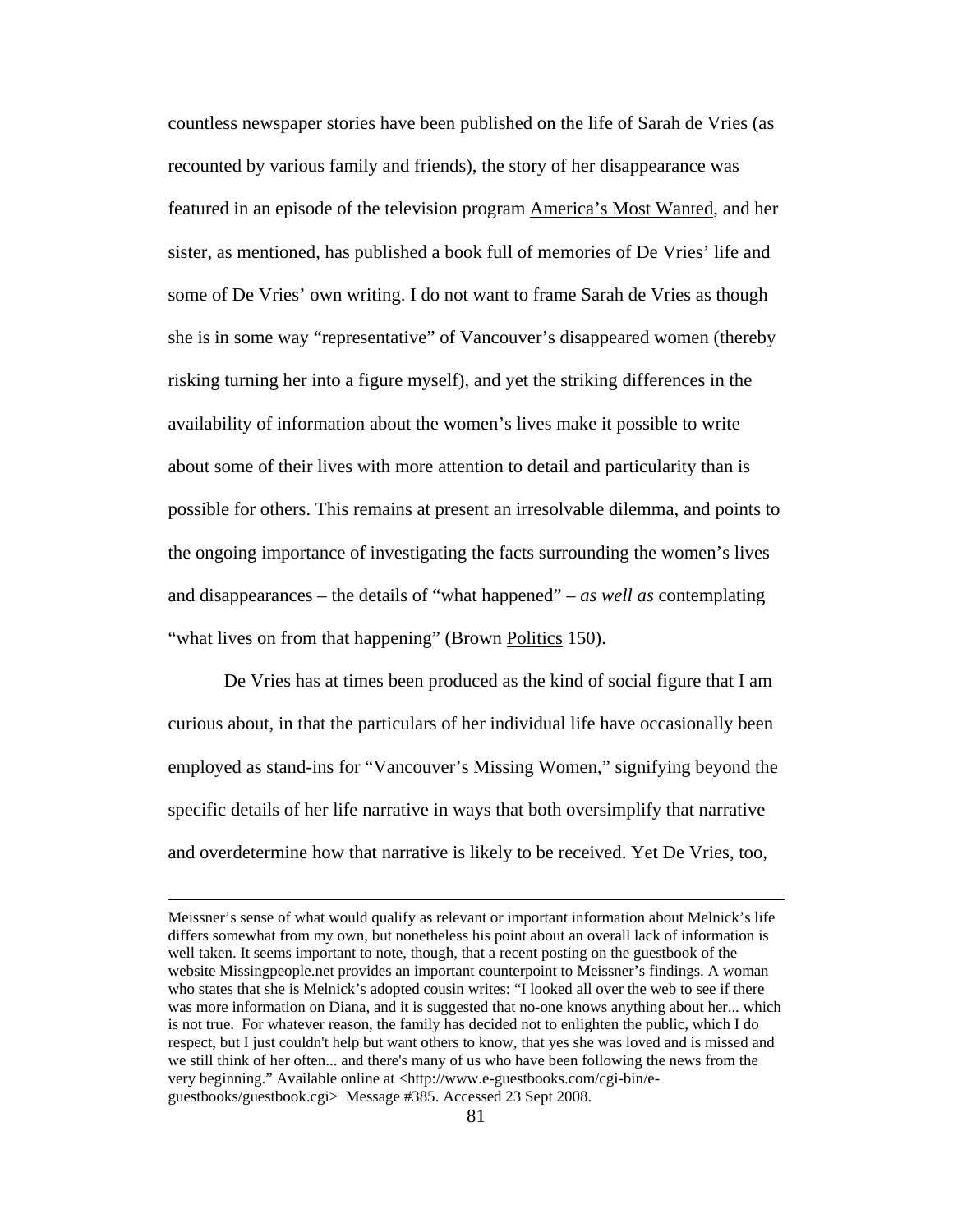has frequently been represented in ways that fix her as a particular sort of person. Her sister Maggie de Vries writes, for example, about her dismay at witnessing an image of Sarah caught on film by a CBC news crew; an image she knew the CBC was going to use in a documentary about the "missing women." Maggie de Vries clearly articulates the problem with representations that fix their subjects in this way:

Ironically, that last moving image [of Sarah] freezes her. CBC will include it in their documentary. They will call it the last image of Sarah de Vries, and viewers will think, oh, that's how she was before she died. She was out of it. They won't see the time she spent preparing that day – bathing, selecting an outfit that stood out and worked together, getting her makeup just right. They won't hear the conversations she had that day, animated, connected …. (258)

Although in the end De Vries expresses satisfaction with the way her sister is represented in the documentary that the CBC produced, her concerns about how this image fixes her sister Sarah in a very narrow and particular way deserve attention.

When I write about Sarah de Vries, or other individual women, in this dissertation, I try to strike a balance between acknowledging and recognizing that I am talking about a complex, individual human life, and at the same time exploring how that life has come to signify beyond its particularity. This is no small task. Conveying a deep respect for the individual woman's life mixed with an awareness that what most of us can learn about that life now is already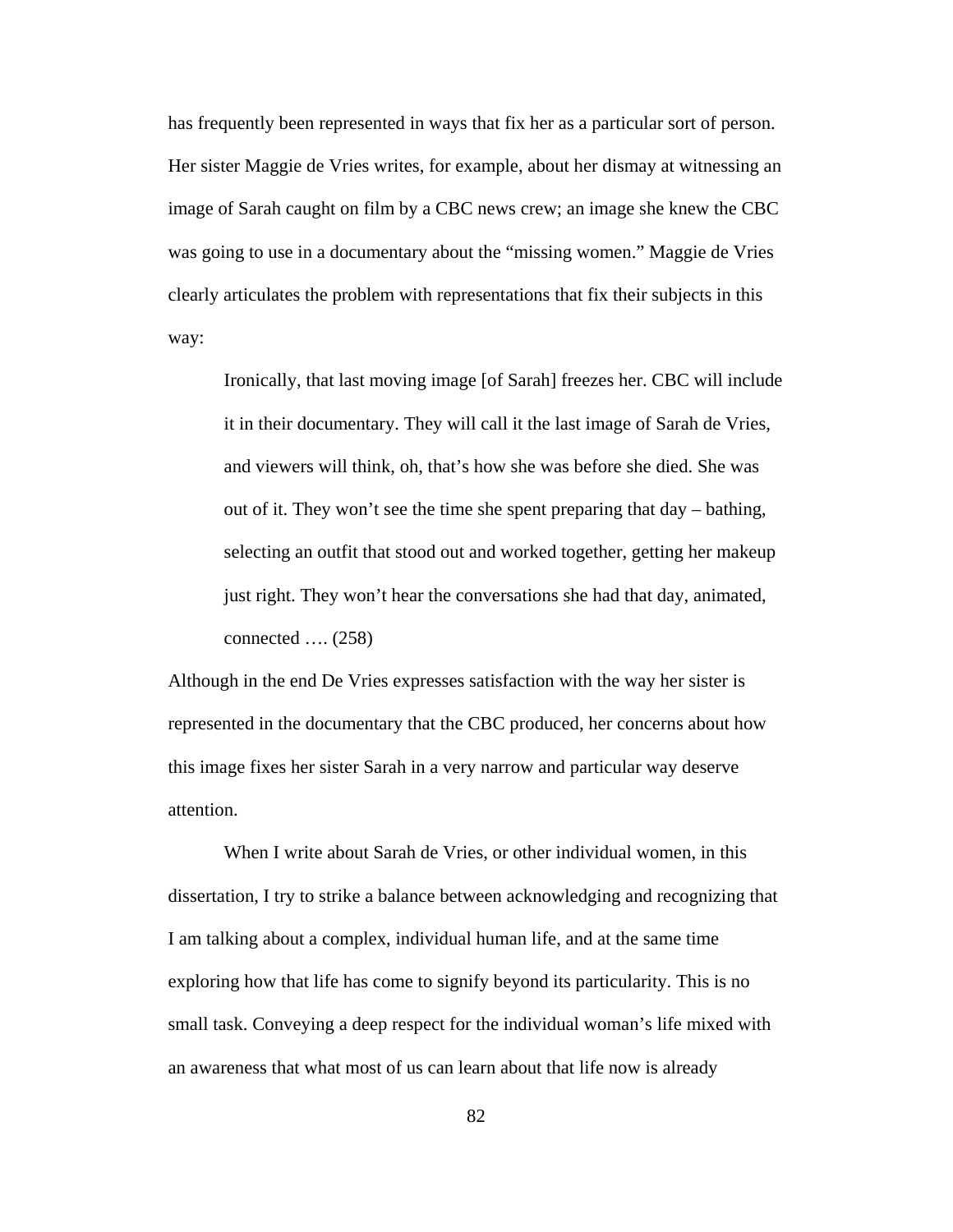constrained and mediated by an array of forces, frameworks, and representations may well be the best that I can offer. Faltering, stumbling, indeed *failing* in the attempt to represent a life in all of its complexity may perhaps be an important ethical strategy in relation to such efforts at representation.<sup>7</sup>

The notion of social figures also finds traction in the language of hauntings, or in the practice of following spectres and ghosts. For, since most of us came to know something about Vancouver's disappeared women only after they were disappeared, what we know of them is apparitional, appearing in traces or remnants or in stories that are necessarily mediated through those who knew them in life. When I write about individual women in this dissertation, it is usually their ghostly forms that I have stumbled upon. And, as Gordon reminds us, "[t]he ghost is not simply a dead or missing person, but a social figure, and investigating it can lead to that dense site where history and subjectivity make social life" (8). I take Gordon to mean here that ghosts of course had individual lives, were individual people, but in their ghostly forms they also frequently signify beyond the realm of those individual lives. Perhaps those who are ghosted by untimely, unjust deaths are particularly prone to being produced as social figures, since their ghosting occurs precisely at the intersection, or convergence, of those social injustices and their individual lives. As a result, such ghosts become of significance to the rest of us, to those of us left behind, even if we did not know them in life, although we may need to feel ourselves *as* left behind in order to comprehend or want to investigate something of this significance. It is

 $\overline{a}$ 

 $7$  For more on the significance of representation as failure, see Butler Precarious 144.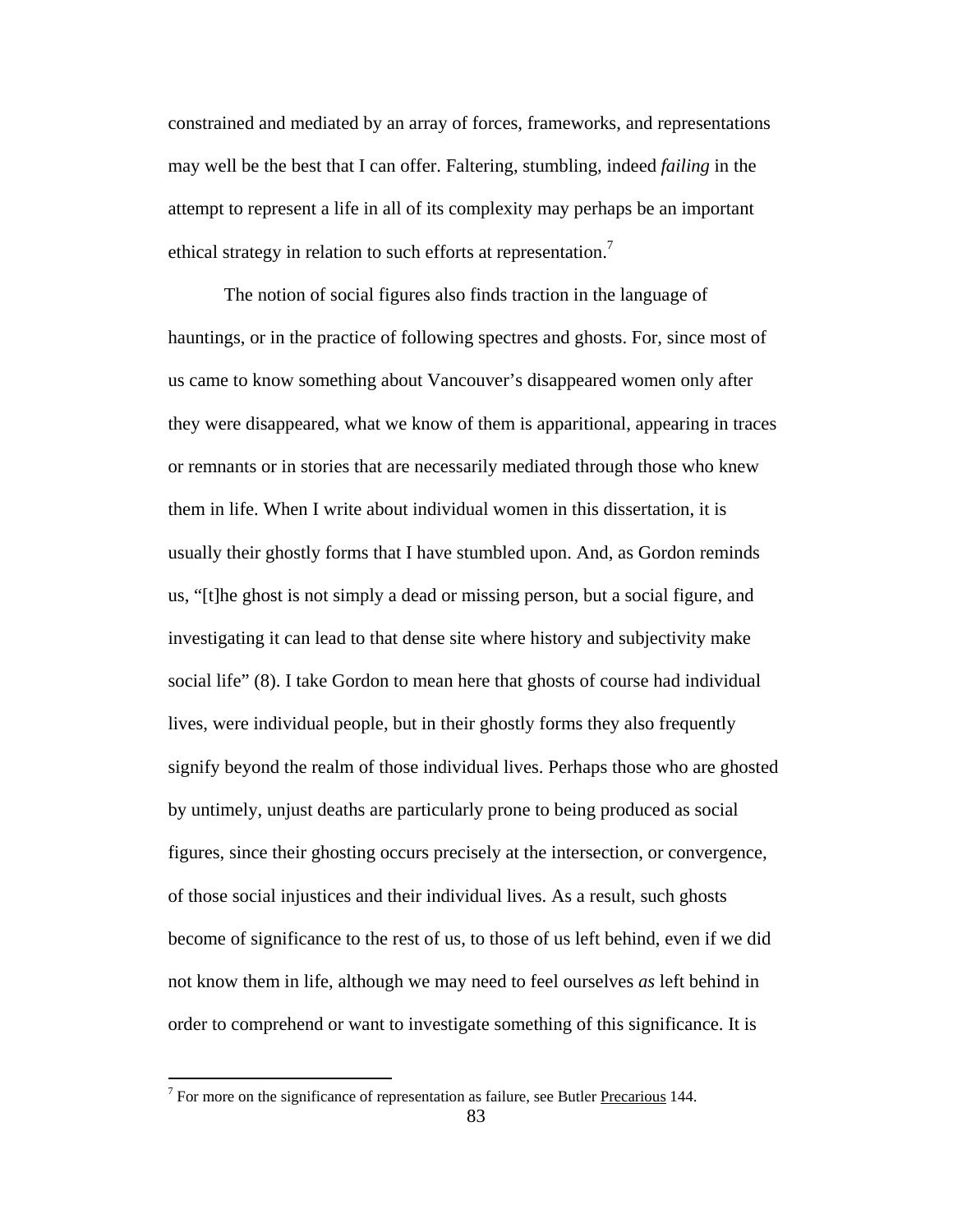what such ghosts might index of the workings of contemporary social life that interests me most in the pages of this dissertation.

The name "Downtown Eastside" is also frequently made to do a certain kind of symbolic cultural work, I will argue, signifying beyond the particular character of the neighbourhood that bears that name.<sup>8</sup> Frequently described as "Canada's poorest postal code," this neighbourhood has become a stand-in for urban poverty, illicit drug use, disease, "degeneracy," and a host of social ills, not just among Vancouverites but across the country, and quite possibly even more broadly still. Again, I will ask, what are the potential effects of such significations? How has the name "Downtown Eastside" come to be a kind of shorthand for so many different social problems in the imaginations of so many? And in what ways has this series of significations been challenged – in what ways can it be continually challenged through an attention to the work of local residents and activists, for whom the name "Downtown Eastside" frequently signifies very differently? I am also of course concerned with how the social figures of the "Downtown Eastside" and "Vancouver's Missing Women" dovetail with one another, such that one can scarcely utter one without conjuring the other. What

 $\overline{a}$ 

<sup>&</sup>lt;sup>8</sup> For example, in advance of mobilizing plans to revitalize an inner-city neighbourhood in Edmonton, Alberta, city planners renamed the area the "Downtown East." As a result, some local news media began referring to the neighbourhood as Edmonton's "seedy Downtown Eastside." I contend that this re-naming is not innocent, as it does a kind of cultural work that bolsters the ideology behind the revitalization plan. For an analysis of the effects of this re-naming, see Granzow and Dean, especially page 100. Needless to say, we argue that the symbolic weight of the name "Downtown East" functions to support the City's desires to "clean up" the neighbourhood in question and displace the residents who currently call the neighbourhood home. After the revitalization plan was approved, the area was renamed yet again in the interests of attracting new investment.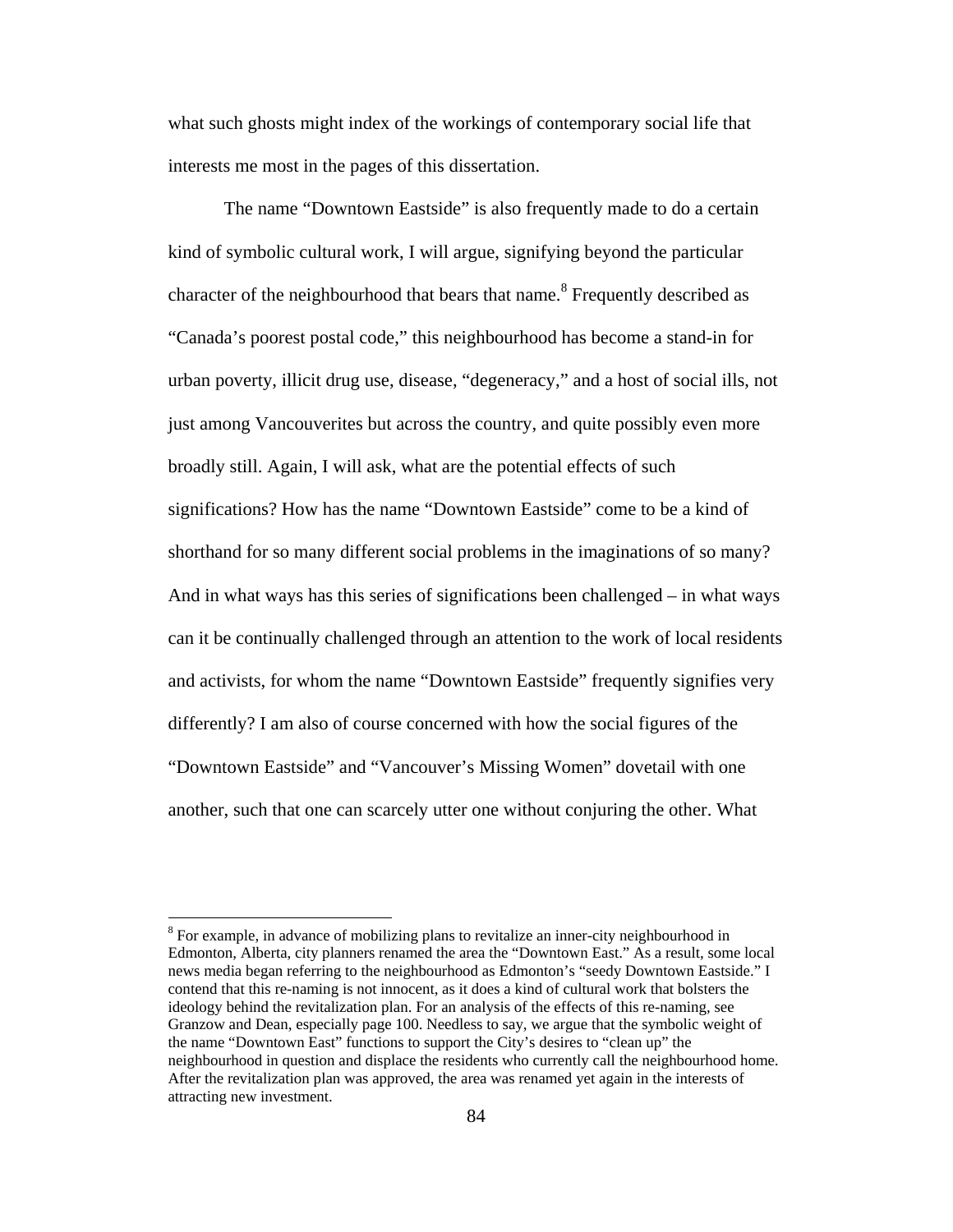are the potential effects of this slippage between figures? These are the questions that preoccupy me in chapter three.

I am also concerned in this dissertation with the social figure of Robert Pickton, with what the individual particularities of his life and story signify to a broader public. It is extremely complicated to contemplate Pickton at all, though, particularly at a time when his culpability for the murders of 26 of Vancouver's disappeared women is not yet conclusively legally determined. By investigating how Pickton is transformed into a figure in relation to the disappearances and deaths of the women he is accused of murdering, some readers might assume that I am seeking explanations or excuses for his violence. In chapter six, I take up the question of individual responsibility as it relates to Pickton in more detail, but my theorizing there does not mitigate the possibility that my desire to think about Pickton as a complex person who has been 'figured' in particular ways might lead some to conclude that I am interested in exonerating him. Of course, nothing could be further from the truth: questions of individual responsibility and accountability must be asked, but must also be contemplated within a broader social framework that frequently situates perpetrators of such heinous violence as themselves outside the category of the human (partly accomplished, as Ahmed's work suggests, by fetishizing them as figures). When I suggest that Pickton is also produced as a particular kind of social figure, I am arguing that he has been discussed or framed in ways not entirely dissimilar to other individuals who have committed terrible acts of violence, and that there are risks to positioning such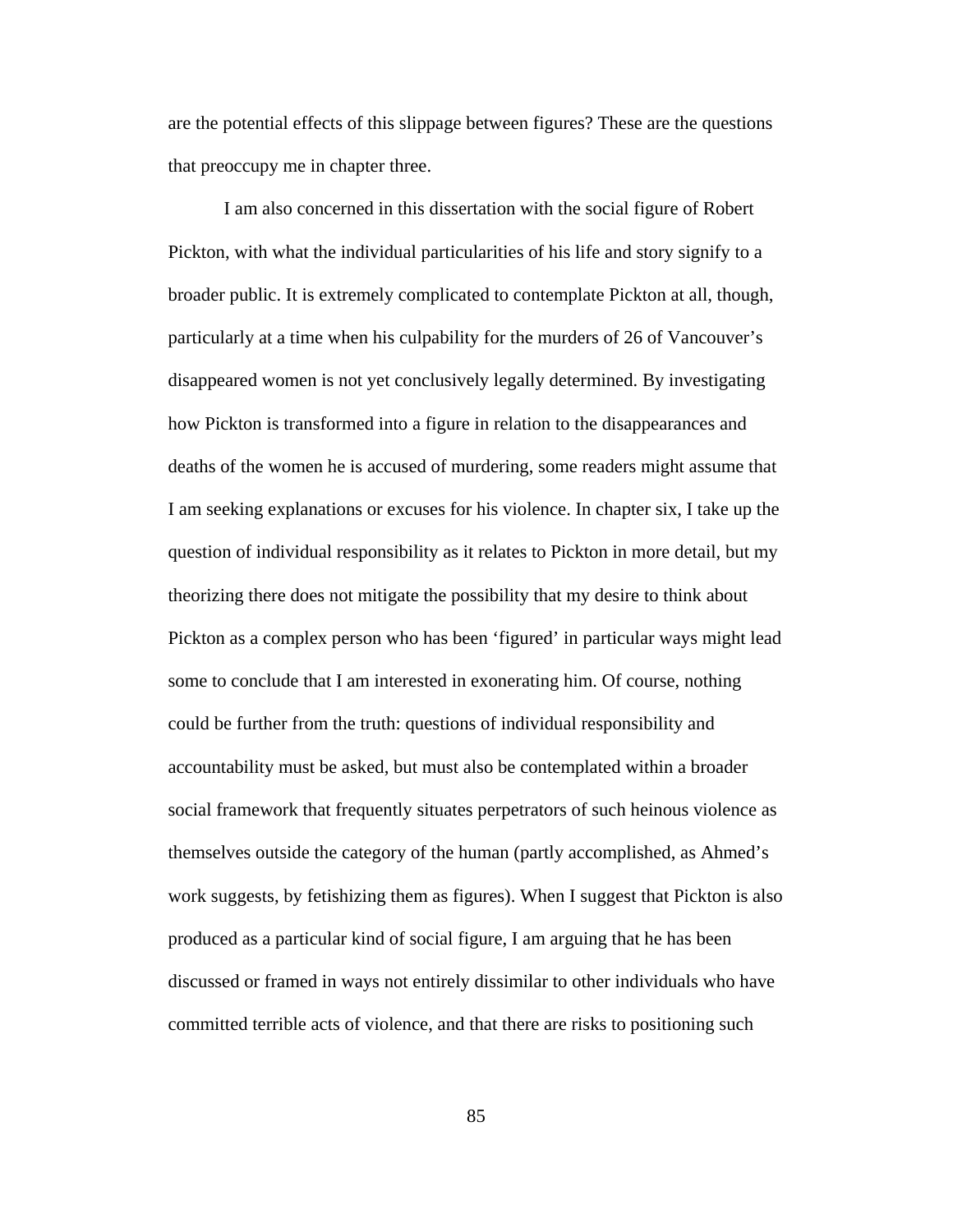subjects outside the realm of the human even when the temptation to do so might be overwhelming or appear justifiable.

Butler's work is again useful for thinking about what it might mean to contemplate how individuals like Robert Pickton are produced as social figures, particularly in relation to questions of individual responsibility. Here I quote from her at length because I find her enunciation very useful for thinking about this problem in all of its complexity:

We need to distinguish, provisionally, between individual and collective responsibility. But, then we need to situate individual responsibility in light of its collective conditions. Those who commit acts of violence are surely responsible for them; they are not dupes or mechanisms of an impersonal social force, but agents with responsibility. On the other hand, these individuals are formed, and we would be making a mistake if we reduced their actions to purely self-generated acts of will or symptoms of individual pathology or "evil" …. [T]o take the self-generated acts of the individual as our point of departure … is precisely to foreclose the possibility of questioning what kind of world gives rise to such individuals. And what is this process of "giving rise"? What social conditions help to form the very ways that choice and deliberation proceed? Where and how can subject formations be contravened? (Precarious 15-16)

The figure of Robert "Willie" Pickton looms large in the imaginations of many, and I am interested in exploring some of the many things this figure is made to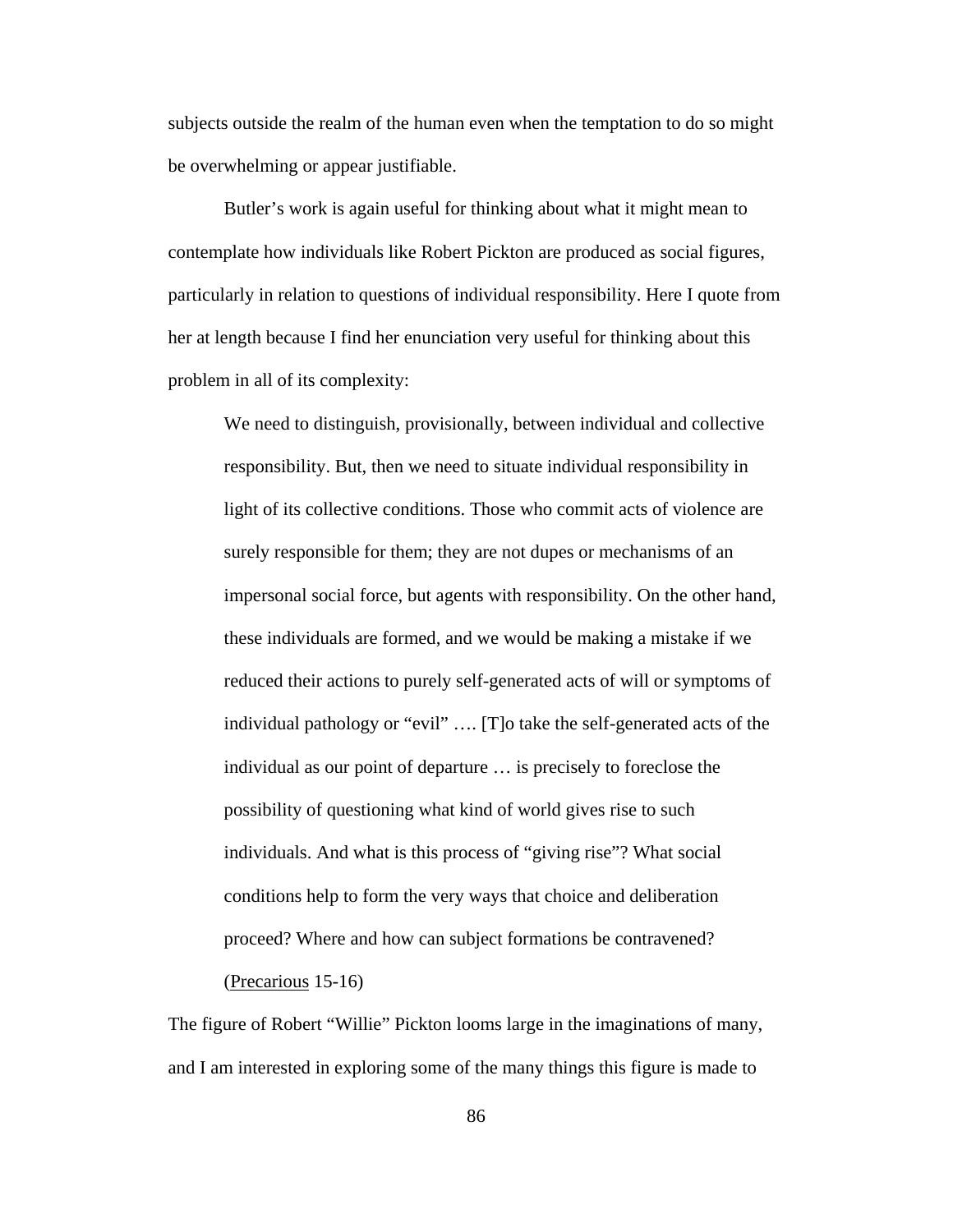signify at the level of the social, not in the interest of exonerating Pickton's actions but very much in the interest of asking after how those actions have also been socially formed, and how they might thus be contravened.

 This section has aimed to offer some degree of clarity, some further understanding about what I mean when I say I am investigating the individual people and places this dissertation takes up as "social figures." In doing so, I do not mean to seem dismissive in any way of the extraordinary complexity and richness of the individual lives and neighbourhood I discuss, although I certainly recognize that the language of "social figure" risks seeming thus. Still, I am grasping toward a language to help me describe how individual lives and places caught up in events of historical significance and thus propelled into a public purview can come to signify more than their individual stories can contain. Despite its imperfections and risks, I deploy the language of "social figures" to help me with such descriptions and explanations. Investigating the production of social figures, spectres and ghosts is one method, after all, for engaging myself and others in a process of imagining otherwise.

 In the last three chapters I have aimed not only to introduce my research but to situate my approach to theorizing. I desire to unsettle certain conventional notions about theory and critique even as I am myself unsettled by what these unsettlings entail. The production of unsettlement and uncertainty are important goals of this research, and as such, in the next three chapters I endeavour to provoke such responses through an animation of a number of encounters with hauntings that I have come across in my research. Through such haunted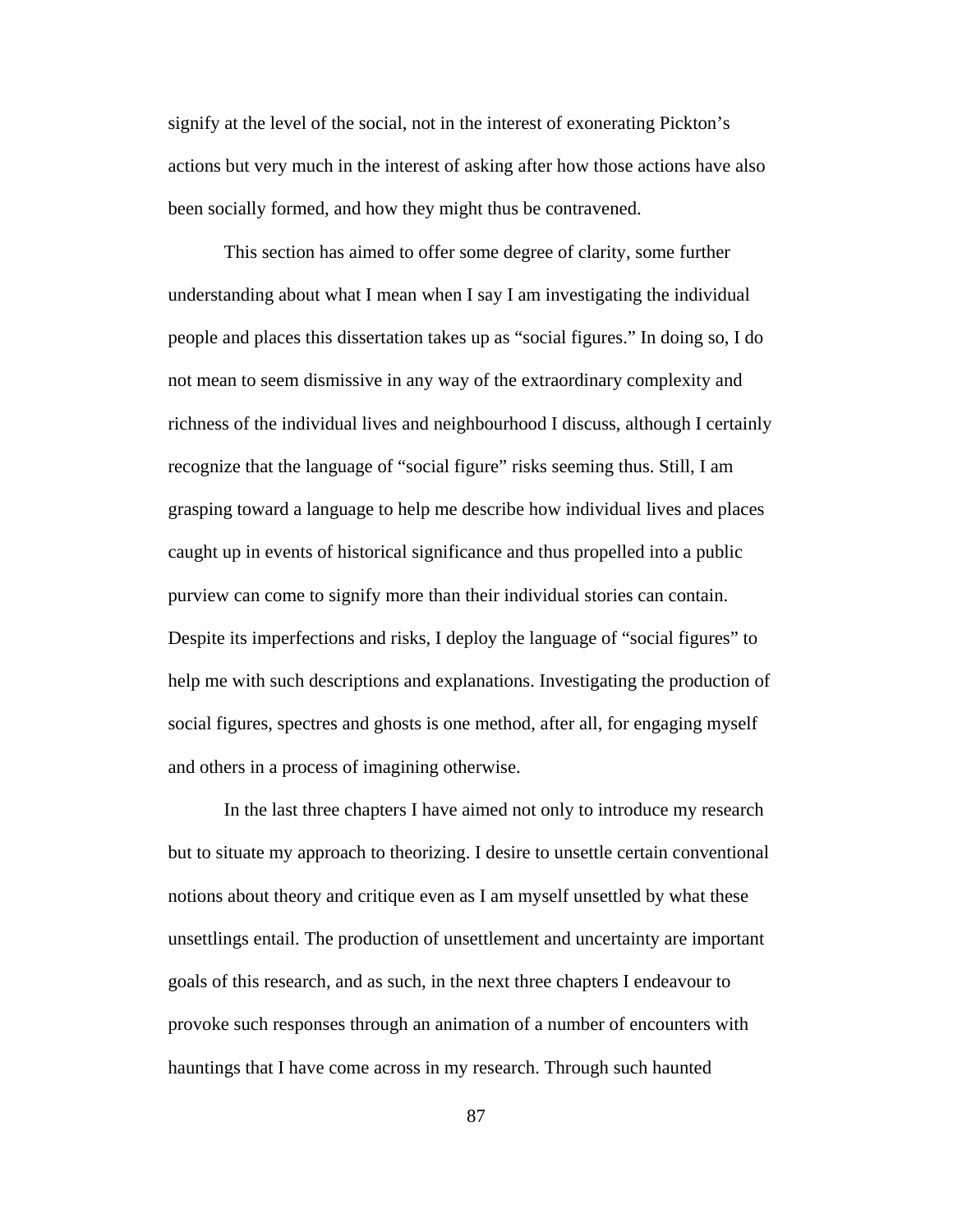encounters, I hope to enact the approach to "doing theory" that I have developed in this first section. It is to this project of animating hauntings that I now turn, through a rendering of multiple layers of haunting encounters in Vancouver's Downtown Eastside.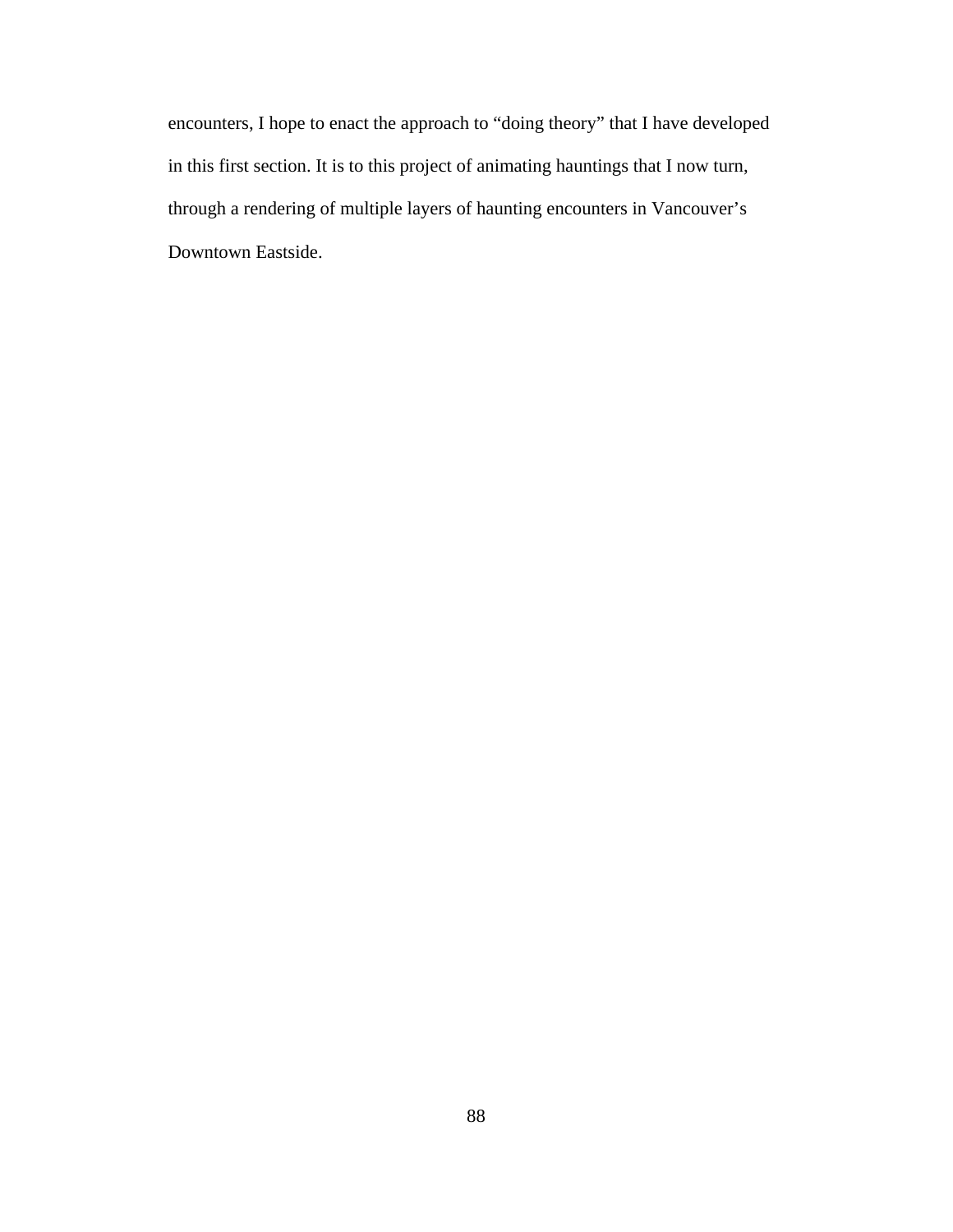Haunting Matters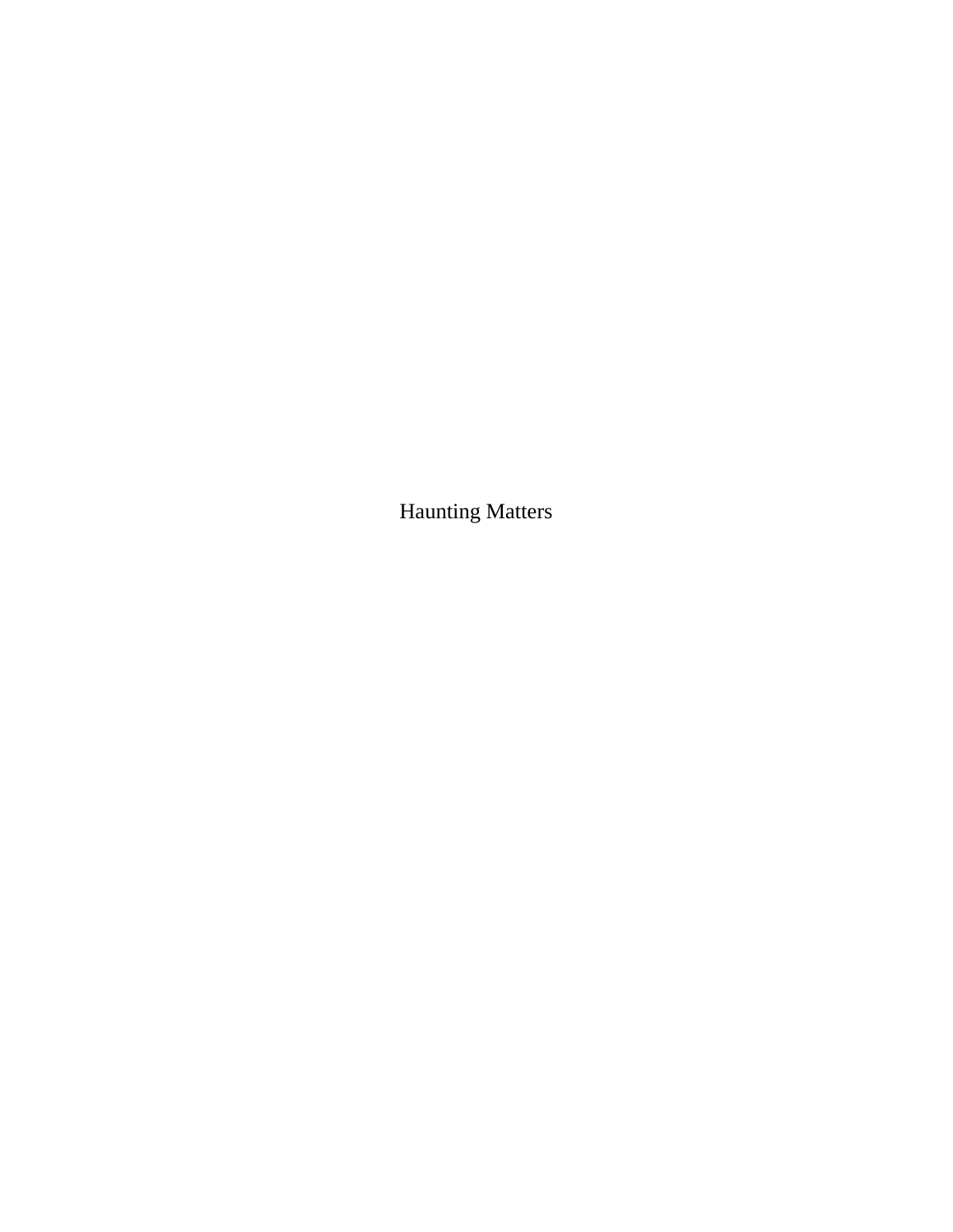#### **THREE**

# **Space, Temporality, History: Downtown Eastside hauntings<sup>1</sup>**

# *[T]he relationship between present and past is the battleground on which interventions could be distinguished from repetitions. (Van Alphen 279)*

An image of a ghost town evokes abandoned urban space, a town without life or people, a place of hauntings. In nineteenth and early twentieth century British Columbia (B.C.), ghost towns were left standing in the wake of gold rushes as discouraged miners literally rushed to the next purported hot-spot. As a child I loved visiting one such spot, pieced together from abandoned buildings and towns to form a tourist attraction near the B.C.-Alberta border. The Three Valley Gap ghost town was a necessary stopping point on family road-trips from Edmonton to Vancouver Island and was indelibly tied to my sense of what it meant to have crossed into "B.C." From there I have some of my earliest memories of learning about the spaces of the Western frontier. In a ghost town, it is virtually impossible to escape the feeling that one is surrounded by ghostly presences. A child with an active imagination can read the historical plaques and positively feel nearby the ghosts of the people they tell stories about. Yet the ghosts these plaques speak of are often relatively benign: they do not tell us much of the story of the frontier at all, for in a frontier ghost town the ghosts themselves are haunted by the pasts that their stories (or at least, the versions presented on the plaques) disavow. What might happen if such hauntings and such feelings of

 $<sup>1</sup>$  A version of this chapter has been accepted for publication: Dean, Amber. "Space, Temporality,</sup> History: Encountering hauntings in Vancouver's Downtown Eastside." In The West and Beyond: Historians Past, Present and Future. Sarah Carter, Alvin Finkel and Peter Fortna, Eds. Collection currently under review by Athabasca University Press.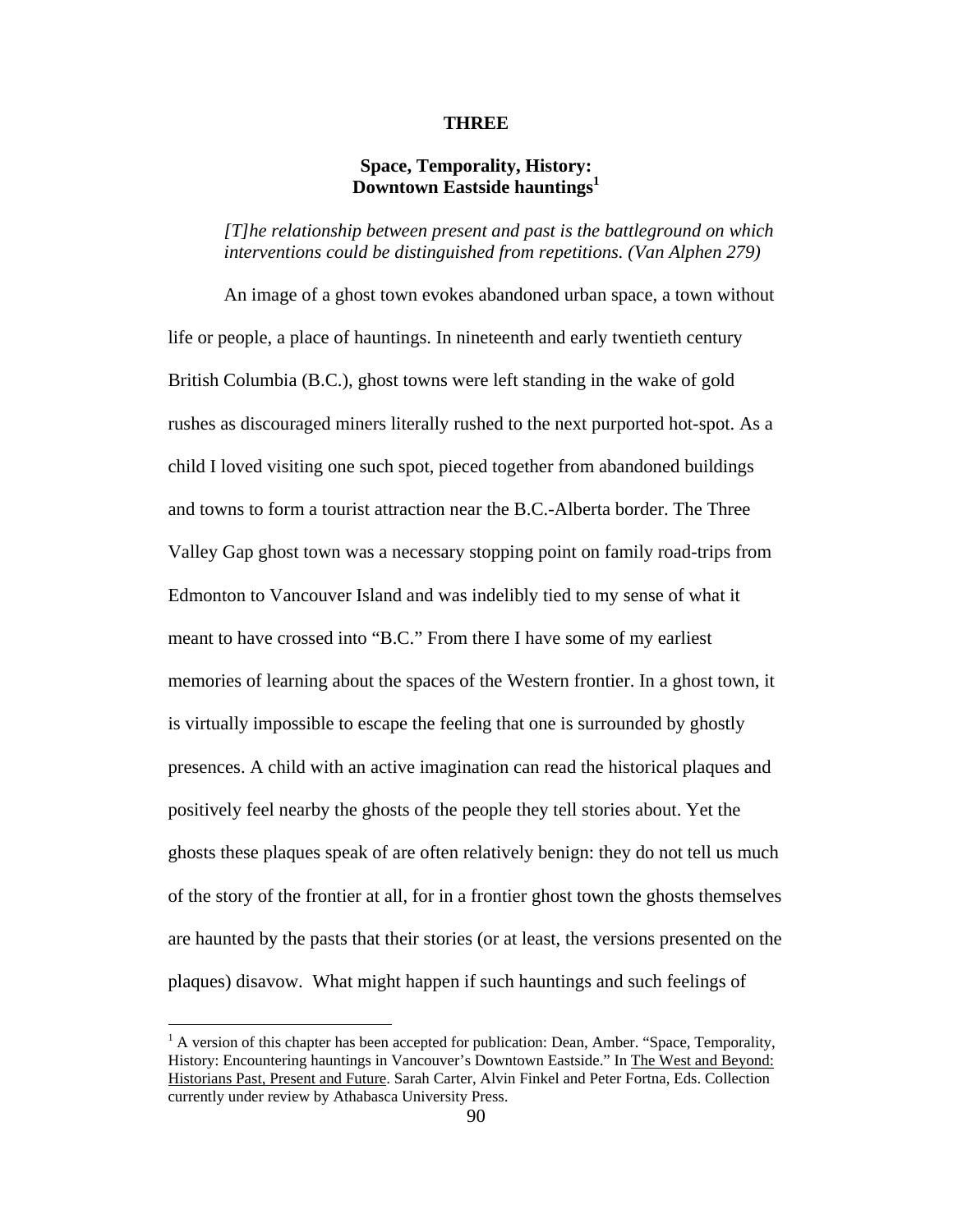being surrounded by ghosts were presented not in a location and language which imply a historical past-as-past, but instead animated in (and for) the present?

In this chapter I transpose the traditional site of the ghost town with the space of Vancouver's Downtown Eastside in the interests of unsettling a conventional tendency to understand past, present and future as a linear relationship. I am curious about the possibilities that might arise when ghosts mess around with conventional notions of space, temporality and history: what might encounters with hauntings be able to tell us about the past's claims on the present, the past's ongoing *presence* in the present state of things in a space like Downtown Eastside Vancouver? In other words, these encounters with hauntings are in part about sorting out a way to reconfigure connections between past and present in particular. They involve bringing the two together to sort out how they are enmeshed, thereby staging what Van Alphen, in the epigraph to this chapter, describes as an "intervention" instead of a "repetition" (279). When we look to the past for lessons we can learn, we often, and perhaps unwittingly, secure that past's place as past, over-and-done-with, or settled. When we look to the past for how it is evident in the conditions and arrangements of the present, we provide openings for haunting encounters, which in turn unsettle conventional understandings of these two concepts, past and present, as linear and separable.

I will argue that encounters with Downtown Eastside hauntings have the potential to disrupt conventional ways of understanding space as containable and static across time, temporality as linear, and history as something fixed, finished, and past. When we recognize the contingency of designations of space and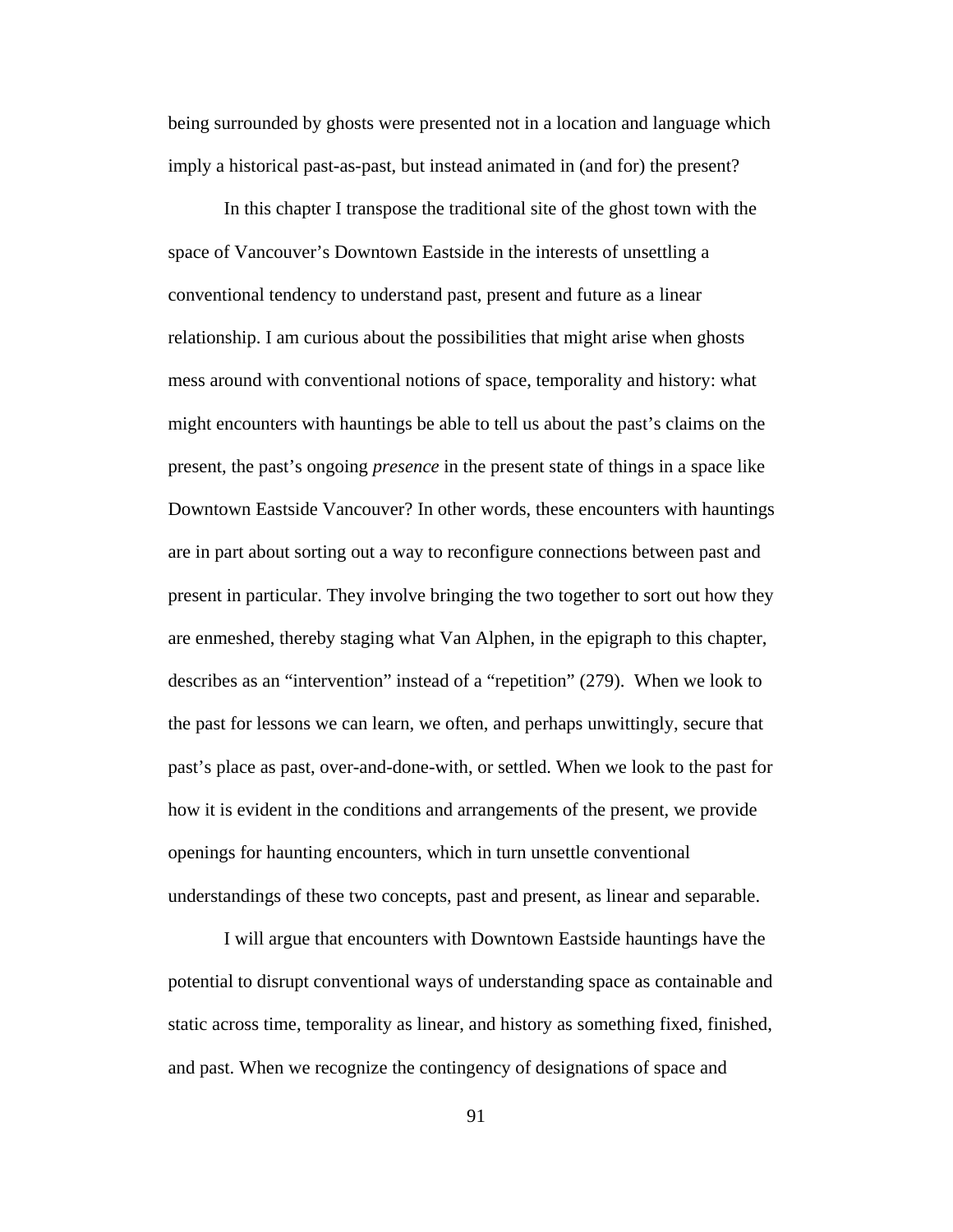separations of past from present it seems to me that it becomes impossible to claim spatial boundaries or the past's relationship to the present as "settled" in any way. I contend that such a realization has the potential to draw us into a new way of relating to one another, of knowing ourselves to be related to one another. If we see "settlement" of the land now known as Vancouver (or western Canada for that matter) not as something that happened between Europeans and First Nations in the distant past, for example, but as an ongoing process of colonization, evident in the way our spaces and identities are constituted today, then a different understanding of our relation to each other becomes necessary. It is my argument that unraveling these notions of space, temporality, and history as they are conventionally thought might work to implicate a broader public in the injustices and violence experienced by many who live in the Downtown Eastside today, unsettling us at the same time that these notions are themselves shown to be far from settled.

I am hopeful, then, that animating the Downtown Eastside as a space of multiple hauntings might contribute to radical reformations of how that space and the women who have been disappeared from it are imagined, as well as to how we imagine ourselves to be related to this space and those women. Taking counsel from Gordon's thinking on the significance of such haunting encounters, I turn first in this chapter to a consideration of the current state of things in Downtown Eastside Vancouver; in other words, to return to that passage from Gordon I first mentioned in my introduction, to an assessment of "where we live" in the present (5). Recognizing the importance of this task, I am therefore concerned in this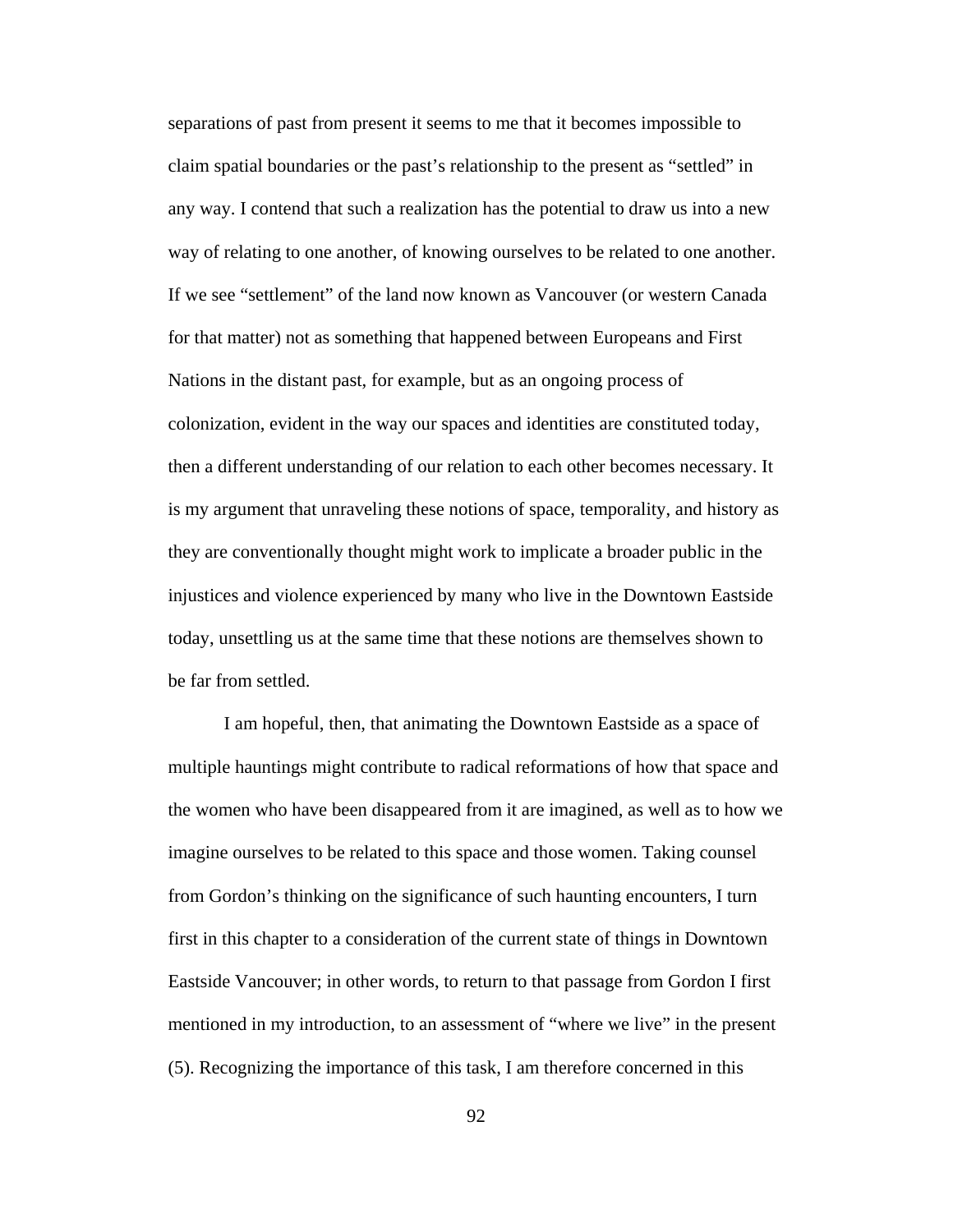chapter with telling stories about the Downtown Eastside that aim to both "repair representational mistakes, [and] also strive to understand the conditions under which a memory was produced in the first place, towards a countermemory, for the future" (Gordon 22). This contemporary story about the Downtown Eastside will then be considered alongside evidence about the past's haunting presence in that present state of things – a juxtaposition that I hope serves to evoke a sense of "implicated-ness" (Butler, Margot Leigh n.page), thereby creating an opening for the formation of relations of inheritance, relations that are always cognizant of the ongoing presence of both the dead and the living in this neighbourhood.

I will conclude with a story about my own encounter with the haunting presence of a woman named Sereena Abotsway, who was, among other things, an activist in the Downtown Eastside before she was disappeared in 2001 and subsequently murdered. This encounter, I will argue, aptly exposes the power of hauntings to unsettle conventional understandings of space, temporality, history and the relations between them, which might work to in turn unsettle conventional arguments about who or what is responsible for the disappearance and murder of Abotsway and other women from the Downtown Eastside. Thus the encounter encourages us to begin to "imagine living elsewhere" (Gordon 5).

#### The Downtown Eastside today

There is an indelible connection between how the space of the Downtown Eastside is constituted – how it is visually represented, how it is imagined, thought, written, or talked about and subsequently *produced as* a defined and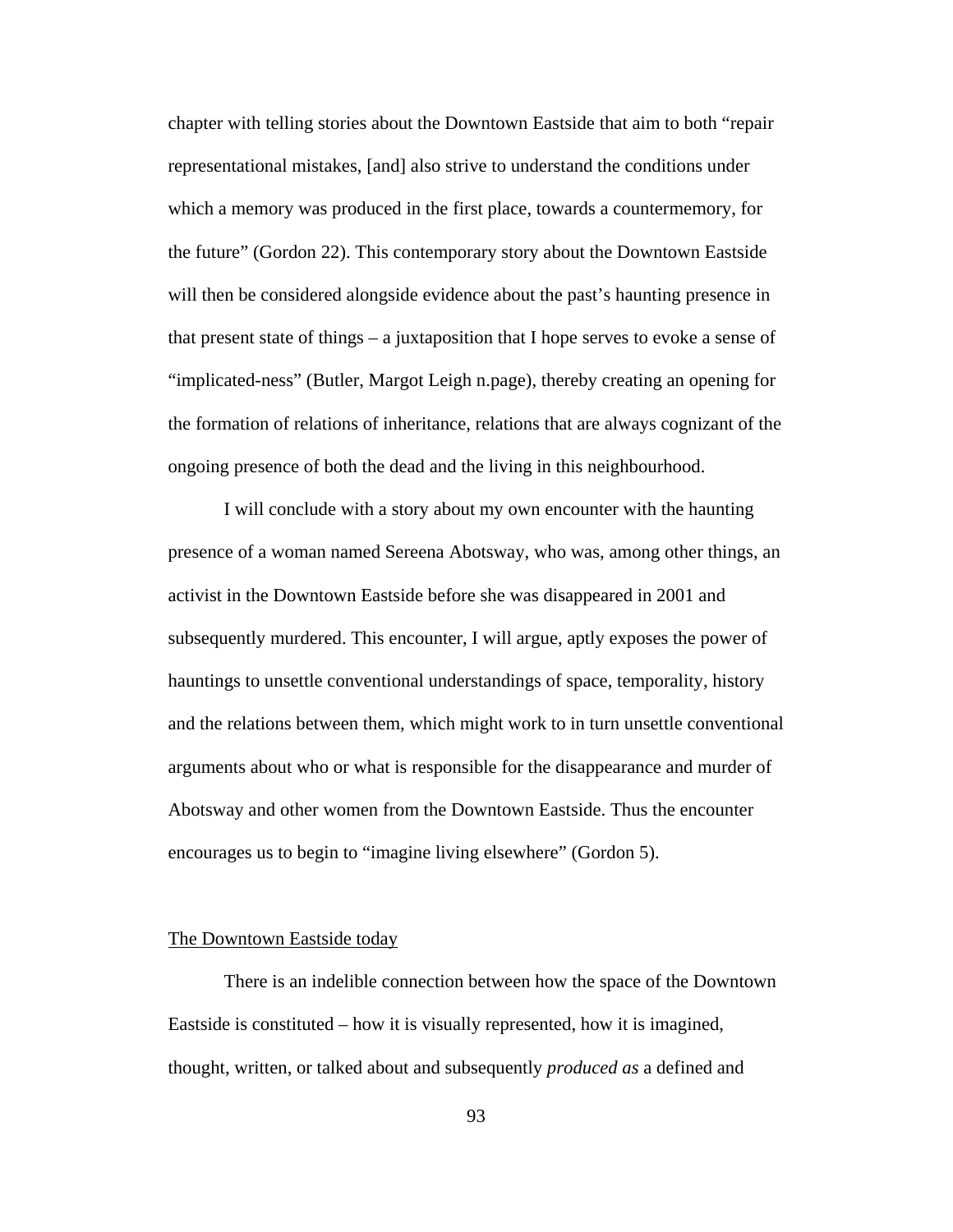definable space – and how the women disappeared from this neighbourhood were initially cast as living lives (at the time of their disappearances) that many assumed could not be widely understood or recognized through the framework of what Butler has coined a "grievable life" (Precarious 20). Feminist anti-racist scholar Sherene Razack insightfully describes this effect as "the spatial ordering of how much we can care" ("Race, Space and Prostitution"  $358$ ).<sup>2</sup> The disappeared women came to be categorized and referred to as "*Vancouver's* Missing Women" in part due to a controversy arising from how they were labeled on the first poster advertising their disappearances, which was published by the British Columbia Ministry of the Attorney General and the Vancouver Police Department in 1999.<sup>3</sup> In this first version of the poster, a heading that reads "Missing Downtown Eastside Women" (significantly, not "Vancouver Women") sprawls horizontally in bright yellow across the top of the women's photographs. Labeling the women as of the "Downtown Eastside" (as opposed to claiming them as "of Vancouver") was controversial (see Pitman 176) – for although the women listed as missing in this early version of the poster all unquestionably had ties to the Downtown Eastside, it seems likely that family members of the disappeared, many of whom viewed this as a problematic naming, worried that emphasizing the women's connections to this community might diminish or undermine public interest in or compassion about their disappearances.

 $2^{2}$  Readers might also wish to consult Geraldine Pratt's insightful theorization, in which she deploys Giorgio Agamben's work on bare life to argue that the Downtown Eastside is cast as one of Agamben's "spaces of exception." Pratt uses Agamben's work to help explain how "absences and lapses in state policing and regulation …. become the norm for certain people in certain places" (1053).

 $3$  The original (1999) reward poster can be viewed online at

<sup>&</sup>lt;http://www.missingpeople.net/neweastside.htm> Accessed 28 Aug 2007.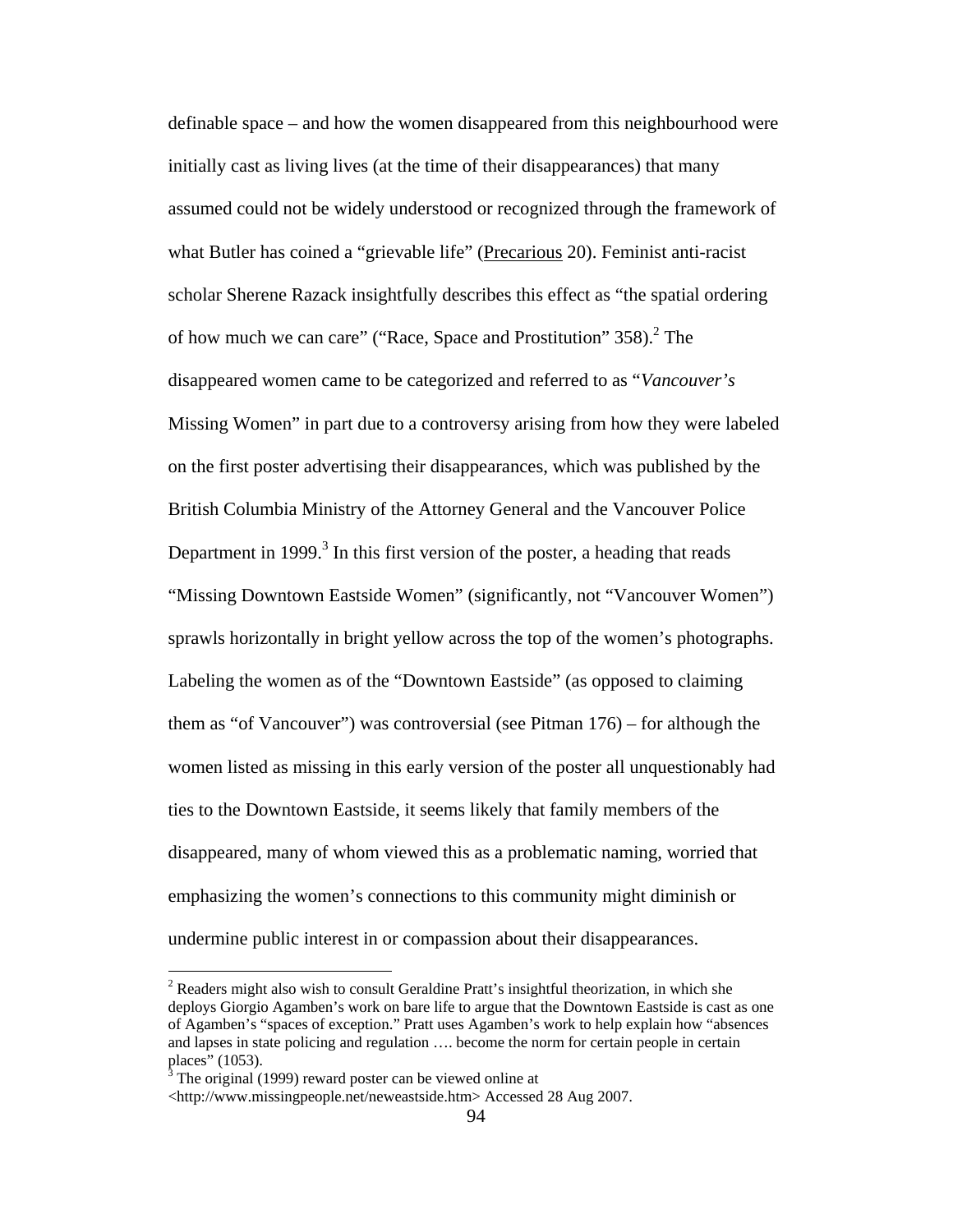In the next chapter I offer an in-depth analysis of this poster's later incarnations, but here I am interested mainly in why this particular labeling of the women as of the Downtown Eastside was controversial (so controversial that it was dropped from subsequent versions of the poster). I speculate that this was so because of what the words "Downtown Eastside" conjure in the imaginations of many: namely, a space where drugs, prostitution, crime and violence flourish amid filth, decay, vermin, disease and untimely death. By describing the Downtown Eastside in this way, I risk reifying this as a "true" description of the neighbourhood even as I want to problematize such an understanding. While the Downtown Eastside is often imagined thus, I want to underscore that such narrow imaginings of this space serve particular political purposes and that I will take issue with such imaginings throughout this chapter.

A striking image of a street in the Downtown Eastside was captured in a photograph recently by Vancouver artist Stan Douglas. His composite photographic panorama, Every Building on 100 West Hastings, was displayed as part of a broader exhibition of Douglas' art at the Vancouver Contemporary Art Gallery in 2002. This sixteen-foot piece seamlessly brings together twenty-one separate photographs of the various buildings on the south side of the 100-block of West Hastings street in the heart of the Downtown Eastside. The first thing about Douglas' photographic composite that likely strikes anyone who has ever been on the 100 block of West Hastings is the curious absence of people: a street that is usually teeming with humanity is eerily deserted, with not a single person anywhere in sight. The only thing visible is a row of old buildings, many boarded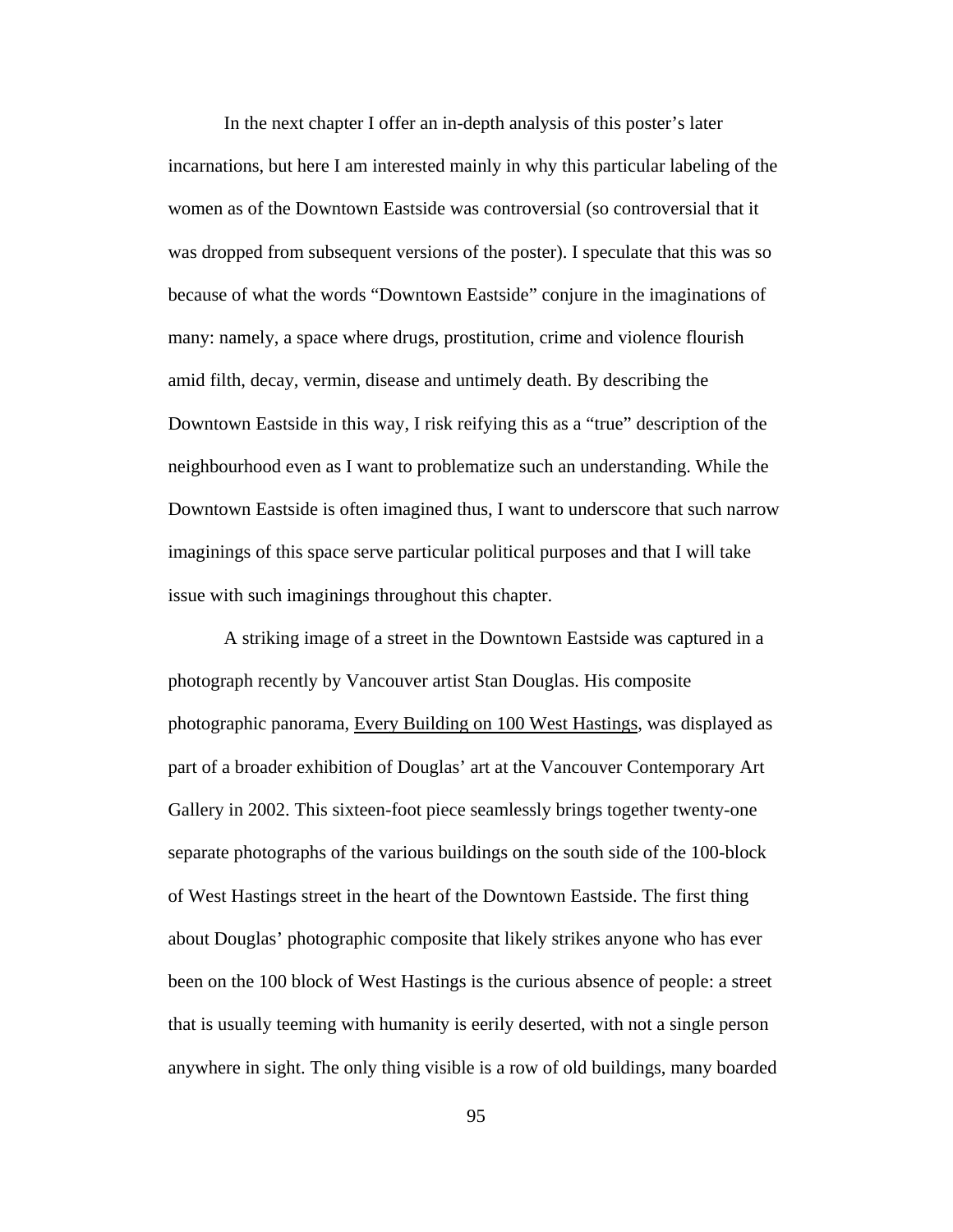up and in need of repair, alongside a few remaining businesses – a convenience store, a pawn shop, the entrance to a single room occupancy (SRO) hotel. The image is evocative of a modern ghost town, and I imagine that standing in front of it one would get the feeling that one was visiting just such a space. The sheer size and length of the photograph prevents the eye from fixing on a single point; as art critic Denise Blake Oleksijczuk points out in an essay on Douglas' photograph, "[t]here is no zero-point from which the image would spatially make sense *as a whole*. Instead, it has many viewpoints that compete for the observer's attention" (108, emphasis in original). Instead of fixing on one aspect of the panorama, then, the viewer scans the length of the street, looking, searching even, for a spot on which to rest one's gaze.

As my eyes scanned this photograph for the first time, searching for what was missing, for why I could not settle my gaze on any one point, I realized quite suddenly that of course what is missing from the space of the Downtown Eastside today (and also from this photograph) are hundreds of women, most of whom were violently murdered, many of whom remain unaccounted for. For a moment, as this realization dawned, I felt chilled by the photograph's haunting absences. With reference to the disappeared women, Oleksijczuk insists that the timing of Douglas' photograph cannot be considered accidental: "A picture of this block at this time … has the potential to indicate that a space of tragedy, and its long-term dismissal by those at a safe distance from it, lies at the core of Vancouver's social and psychic life" (99). Yet the absences in the photograph might also point us towards others whose unjust, untimely deaths might be further in the past or even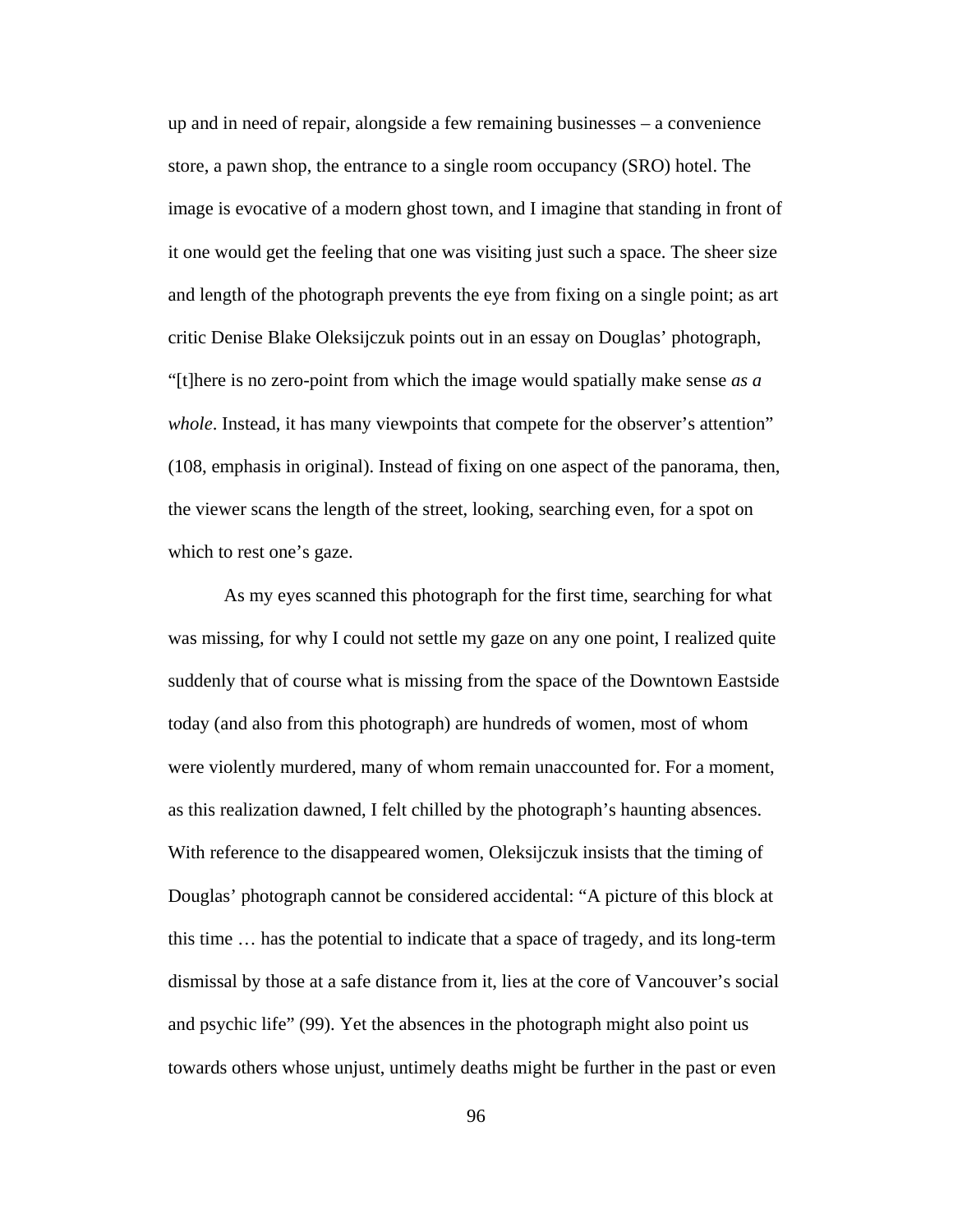more recent, for also missing from the Downtown Eastside today are those who died from a drug overdose or from terrible illnesses like smallpox, tuberculosis, HIV or Hepatitis C. Then there are those who committed suicide in despair, or who died from some of the many other brutal effects of colonization, genocide, poverty, homelessness, displacement, starvation, isolation, loneliness. It could be any combination of these individuals that the viewer is invited to visually search for in Douglas' panorama, or all of them.

In the act of looking for what is missing from Douglas' photograph, Oleksijczuk argues that we may start to see ourselves as implicated in the losses it invokes: "The multiple perspectives of *100 West Hastings* demand that we as spectators adopt a staccato-like act of viewing that keeps our eyes moving as if we were engaged in a frantic search for something we have lost" (109). While photographs which contain "single vanishing points," or points we can fix on easily, allow spectators to "obtain an illusion of mastery and control," Douglas' panorama, Oleksijczuk argues, avoids this trap (107). Similarly, rather than photographing the residents of the Downtown Eastside themselves, which most often provokes feelings of "pity, or worse, of being comforted by the fact that [we ourselves] are much better off," Douglas instead presents us with this conspicuously empty block, and in doing so perhaps shifts our focus to "broader social issues" (Oleksijczuk 104). "Douglas' panorama may encourage spectators to cross both social and psychic boundaries not simply to feel empathy by putting themselves in [the missing] women's shoes, but to consciously and corporally implicate themselves in that which is disavowed," Oleksijczuk argues (100).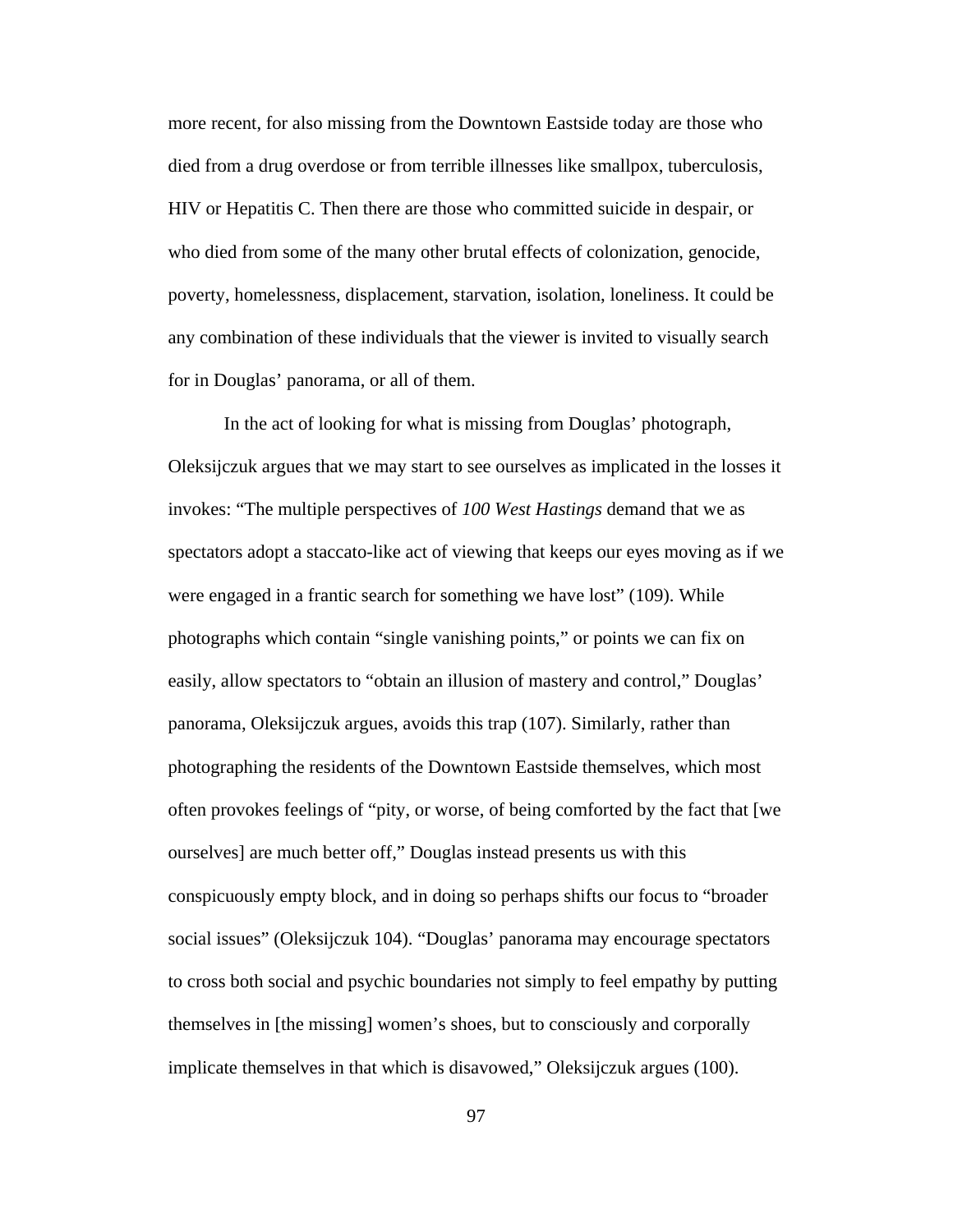Through that sense of implication, the self/other binary so common in popular representations of the Downtown Eastside starts to break down and a different relationship to the disappeared women is suggested – a relationship through which their disappearance cannot be held outside of or separate from what it means to be who we are and where we are in the present.

 Of course, Douglas' panorama also risks reifying the notion that the Downtown Eastside is an *empty* space, when in fact it is a neighbourhood populated not just by ghosts but also by local residents and many social justice activists, all very much alive and often actively involved in preventing suffering, loss and displacement among those who live in the community. Vancouver writer Reg Johanson points out, for example, that in 2002, a year after Douglas shot 100 West Hastings, the same photographs would have been "impossible to take again," since the people "missing" from Douglas' photograph had returned to mount an enormous protest against homelessness and the loss of social housing (known as the Woodwards Squat) on that exact block; as Johanson puts it, "[s]uddenly, and all too briefly, the streets were filled with people who refused to disappear" (98).

Douglas' photograph therefore raises a number of questions about both the possibilities and the risks of representations of absence. Oleksijczuk develops a compelling psychoanalytic argument about the photograph's potential to invoke a sense of implication in viewers through its animation of haunting absences. But, building on Johanson's insights, I think it is also important to consider that representing the space of the Downtown Eastside as an empty space is a risky

98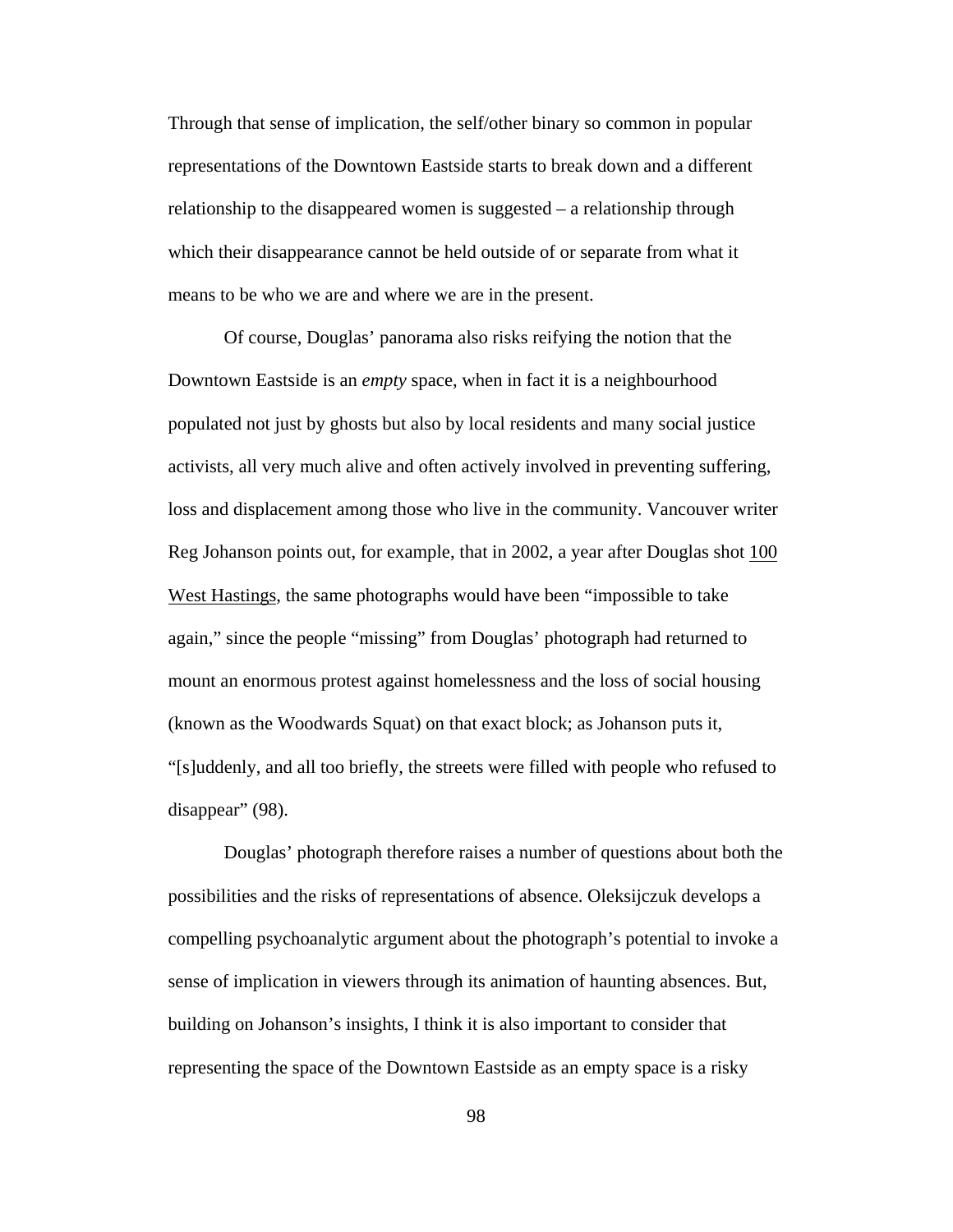business, potentially reinforcing some contemporary desires to render this space empty for the purposes of encouraging gentrification (which I will, following geographers Jeff Sommers and Nicholas Blomley, go on to refer to as "resettlement"). As such, I want to hold onto the photograph's potential for animating hauntings and at the same time to contest its representation of the Downtown Eastside as empty space through a consideration of the activist work of some Downtown Eastside residents, work that demonstrates how the Downtown Eastside is anything but empty.

Geographically speaking, the Downtown Eastside is actually a space that is difficult to define. A recent City of Vancouver publication indicates that the area encompasses the distance between Clark Drive in the east to the end of the 400 block of West Hastings (at Richards) in the west, and from the end of Thornton park at Main and Terminal in the south to the outskirts of the industrial area that borders Burrard Inlet in the north. This same document also acknowledges, however, that "[t]hese areas do not, nor are they intended to, reflect neighbourhood boundaries which are perceived differently by the diverse communities that live and work in this part of the city" (City of Vancouver 4). Such a disclaimer signals that among the "diverse communities" living and working in the area, the boundaries of the Downtown Eastside are contested.

Confusingly, another page on the City's website proclaims the space of the Downtown Eastside to be "bound by Burrard Inlet to the north, Clark Drive to the east, Hastings Street to the south, and Main Street to the west," a dramatically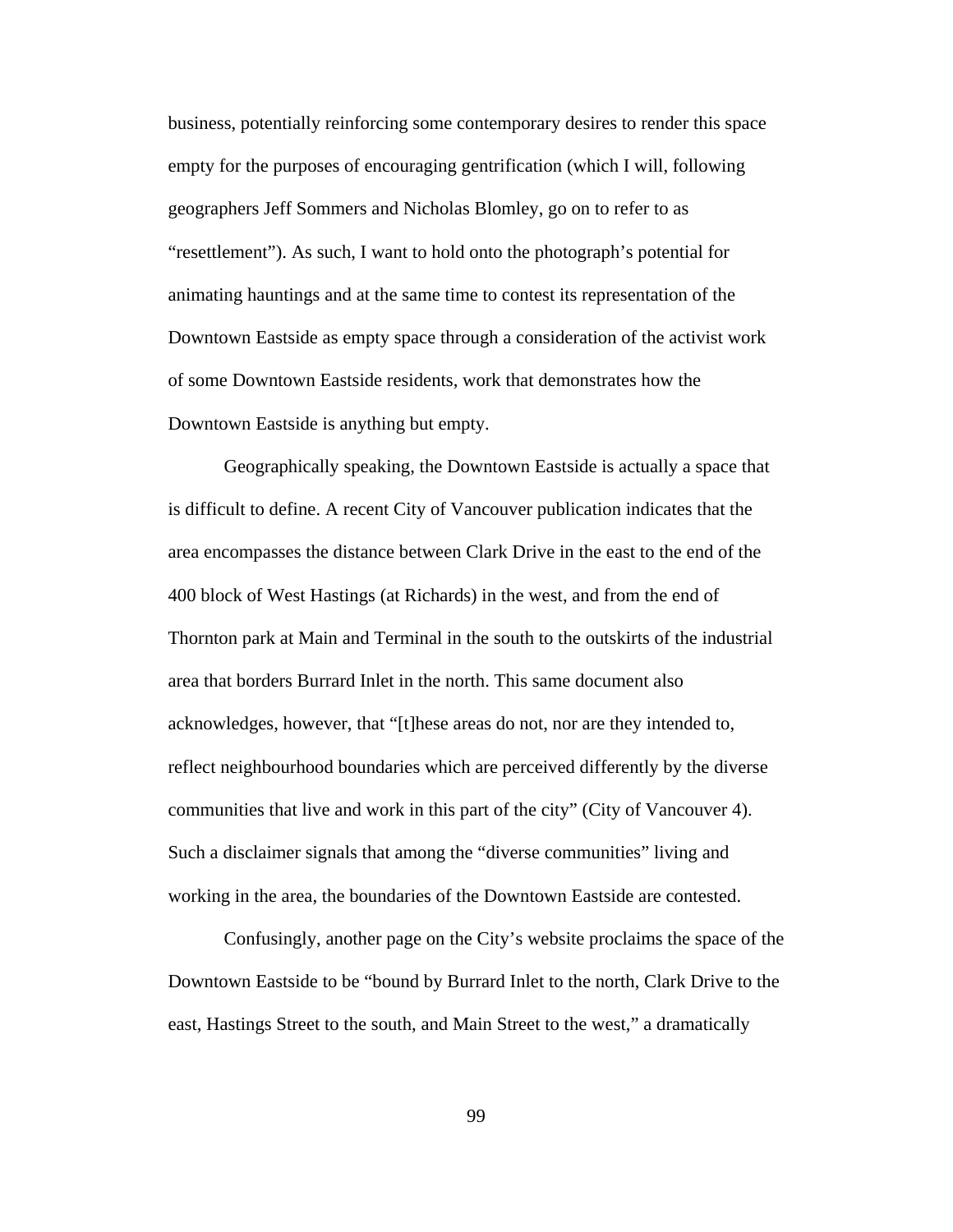smaller area geographically than that described in the first document.<sup>4</sup> More confusing still, the map accompanying this second statement indicates that the neighbourhood boundaries extend from Burrard Inlet to well past Terminal Avenue (much further south than Hastings Street). On some maps (such as the one designed for tourists that I was handed recently while attending a conference in Vancouver) the Downtown Eastside does not figure at all. Surrounding neighbourhoods like Gastown and Chinatown are named but the name "Downtown Eastside" is conspicuously absent (even though its geographical area is included on the map) – it is imagined away, perhaps because deemed a lessthan-desirable space for tourists to visit.

The Downtown Eastside also appears not to have figured by that name at all in the census data collection for 2006; the area previously described as "Downtown Eastside" is here subsumed under "Strathcona," which in the report mentioned earlier is described, by contrast, as a neighbourhood *of* the Downtown Eastside.<sup>5</sup> City population statistics for the area are just as confusing: reports relying on 2001 census data pit the area's population at just over 3, 500 people in one document, to an estimate of just over 16, 500 in another.<sup>6</sup> And since there is no indication in either of these documents whether those who are homeless or who live in SROs are included in this data, the actual population may well be

<sup>&</sup>lt;sup>4</sup> See <http://www.city.vancouver.bc.ca/community\_profiles/downtown\_eastside/ didyouknow.htm> Accessed 29 Aug 2007.

<sup>&</sup>lt;sup>5</sup> See <http://www.city.vancouver.bc.ca/commsvcs/planning/census/2006/localareas.pdf> Accessed 29 Aug 2007.

<sup>&</sup>lt;sup>6</sup> See <http://www.city.vancouver.bc.ca/community\_profiles/downtown\_eastside/ documents/DowntownEastsideDemographics.pdf> versus City of Vancouver 70. Accessed 29 Aug 2007. No doubt this discrepancy has to do with the discrepancies in delineating the geographic area of the Downtown Eastside, but regardless the data is confusing.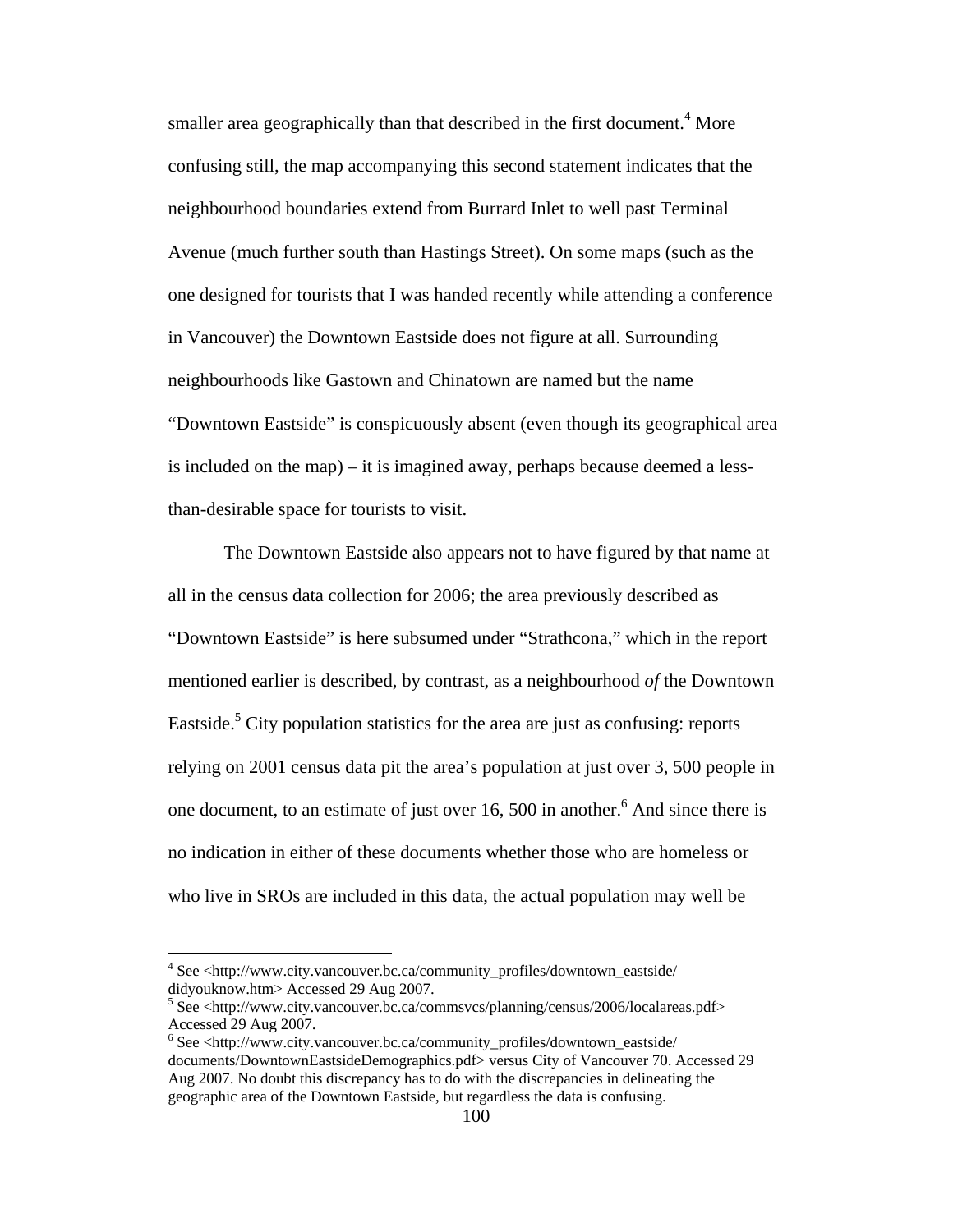higher. These discrepancies also suggest the contested nature of the space of the Downtown Eastside – discrepancies such as these of course can and do occur in descriptions of other neighbourhoods, but I suspect not often so frequently or to the same degree.

Given that the geographical boundaries of the Downtown Eastside are clearly difficult to define (and depend much on who you ask and for what purpose you ask them), it is surprising that there is nonetheless a sense that this neighbourhood is marked by what art critic Reid Shier refers to as a "border that often differentiates Hastings Street, and its residents and habitués, from the rest of Vancouver" (10). Social anthropologist Jean McDonald has aptly exposed how this sense of a border around the Downtown Eastside is both invoked and perpetuated through numerous mainstream media representations. News stories frequently cast the Downtown Eastside as "seedy" or "degenerate" (116), she argues, offering only formulaic descriptions of the area. "[C]haracterization of the Eastside as a space of degeneracy and disease – a space clearly in need of containment, if not eradication" is a "predominant theme" of such representations, McDonald finds (117). Geographer Beverley A. Pitman similarly identifies a "'bad neighbourhood' stereotype of the Downtown Eastside in dominant representations of Vancouver" (175), and Andrew Woolford has studied how Vancouver-based print newspapers often represent the Downtown Eastside as a "tainted space" that requires "distance or cleansing" ("Tainted Space" 49).

Each of the authors cited in the last paragraph documents numerous examples of such stigmatizing representations of the Downtown Eastside, and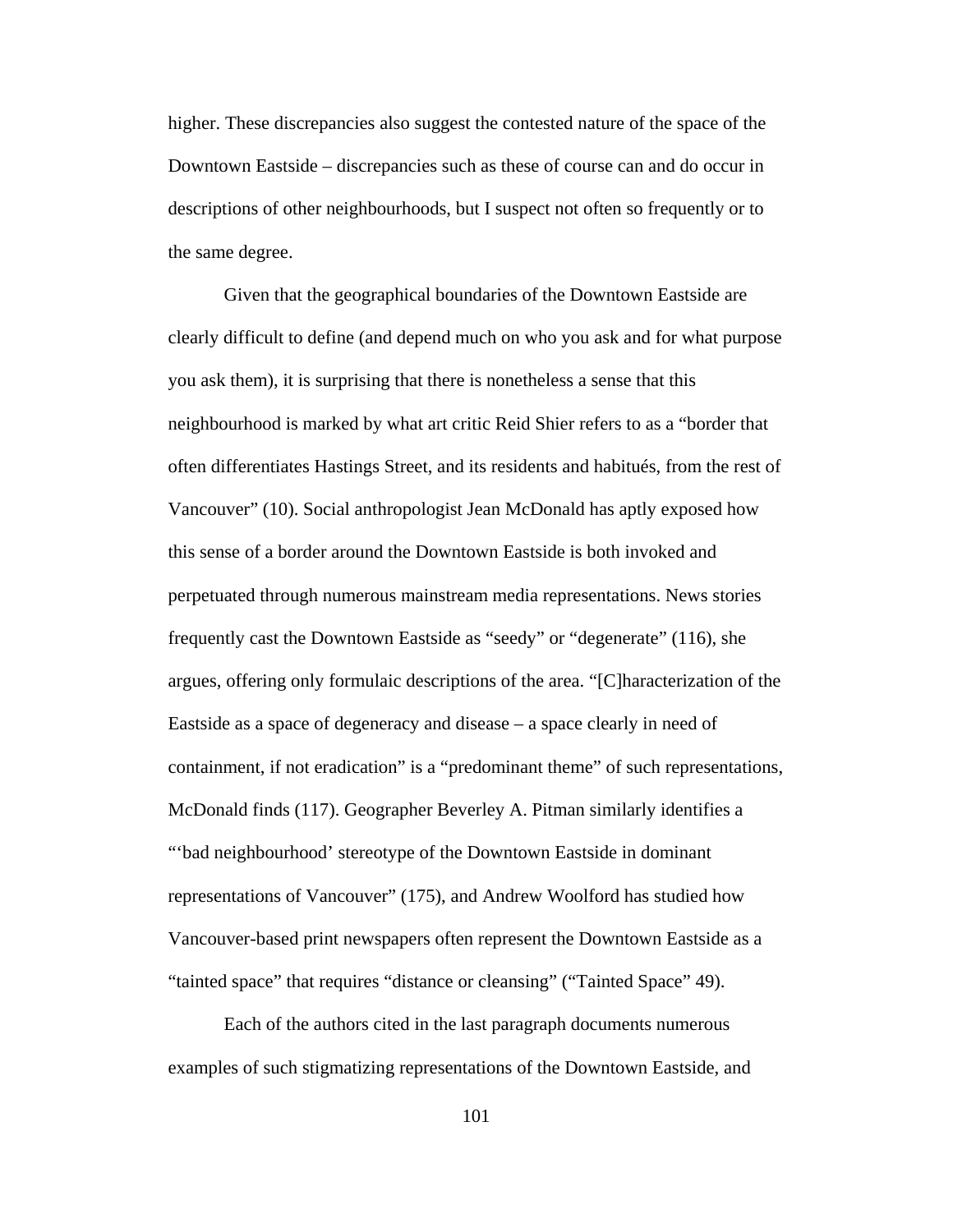because I am keenly aware that these sorts of representations not only reflect but are also constitutive and, when reiterated, potentially performative of this sense of the neighbourhood as "degenerate," I see no reason to repeat them here. As discussed in the previous chapter, I agree with Ernst van Alphen that "images, like people, can *do harm*" (269, emphasis in original). Van Alphen, himself following cultural critic Mieke Bal, alerts scholars and critics to the potentially damaging effects of our reiterations, even when it is our intention to offer a negative analysis. "[A] quotation is always inevitably a repetition," he writes, summarizing Bal, "which can easily contaminate the critical discourse in which it is embedded" (273). As a result, it should suffice to say here that media representations of the Downtown Eastside, and in particular news media and documentary media (a genre to which I will return shortly), contribute significantly to this sense of the neighbourhood as a bordered, "degenerate" space.

Geographers Jeff Sommers and Nicholas Blomley argue that this stigmatization of the Downtown Eastside "can be traced for most of the twentieth century" (29). The Downtown Eastside is Vancouver's oldest neighbourhood and as such has a long, varied, and often contentious history. A great deal has been written about the neighbourhood already, so, rather than repeat that work, I will highlight those aspects that bear most on my project.<sup>7</sup> In the early part of the

<sup>&</sup>lt;sup>7</sup> Those desiring a more complete history might enjoy Nicholas Blomley's Unsettling the City; Shlomo Hasson and David Ley's essay "The Downtown Eastside: 'One Hundred Years of Struggle'" in their edited collection Neighbourhood Organizations and the Welfare State; Jeff Sommers and Blomley's essay, "The Worst Block in Vancouver;" Paul Taylor's edited collection, The Heart of the Community: The best of the Carnegie newsletter; and the archives of the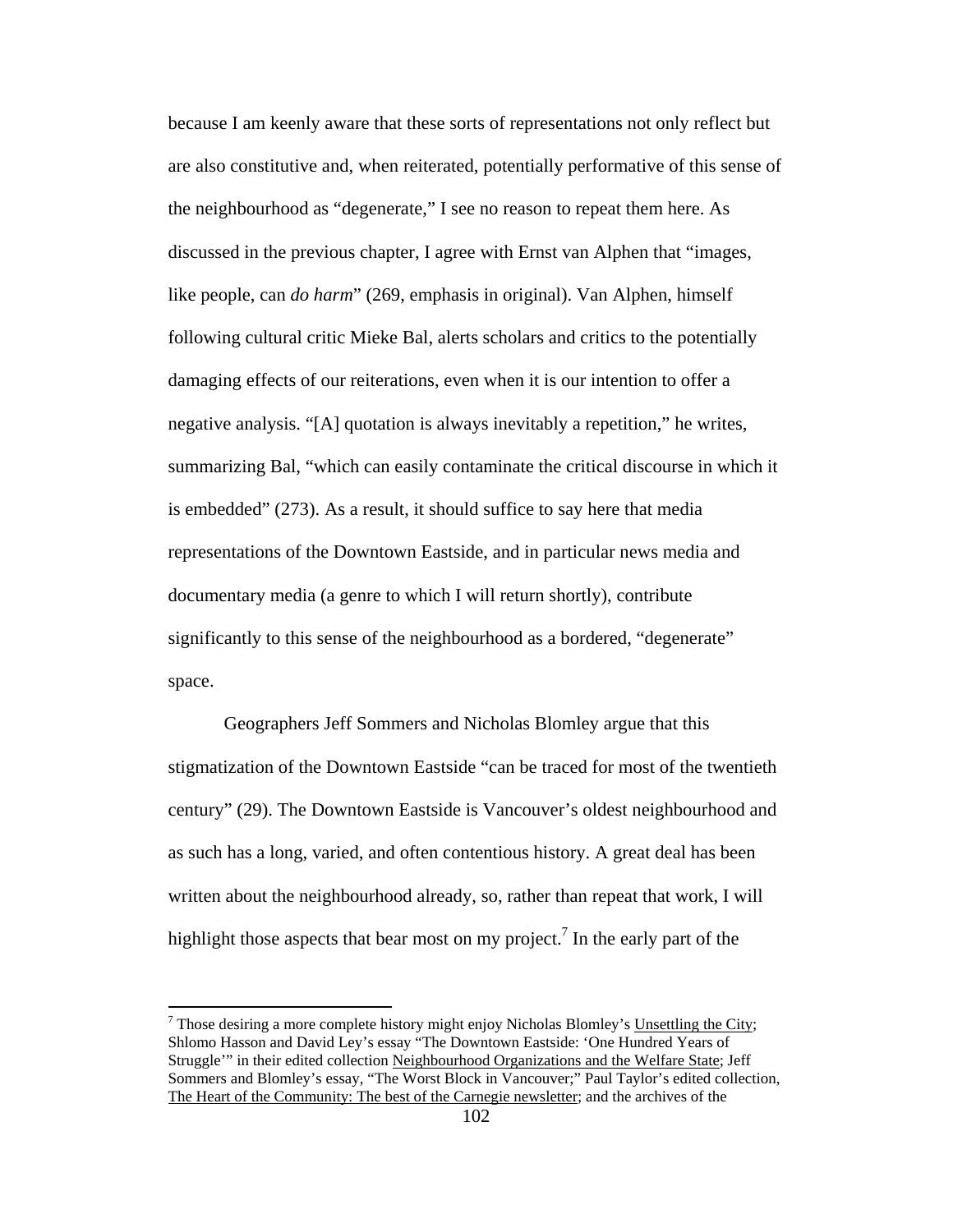century it was primarily the neighbourhood's reputation for social activism that established it as a trouble-spot for police and local governments. As early as 1904 the management of the Woodwards department store, which had at that time just recently opened its mammoth location at the corner of Hastings and Abbott, wrote an angry letter to city council complaining that:

its customers were prevented from entering the store by the crowds of people congregating on the streets outside, selling and buying labour newspapers, listening to radical speakers, or simply enjoying the ambience (as summarized in Sommers & Blomley 29). $8$ 

In the 1930s the area was a "hotbed of political mobilization" on labour and antipoverty issues and several Downtown Eastside buildings and parks were occupied by unemployed workers or strikers, causing numerous confrontations between protestors and police (Hasson & Ley 174; see also Sommers & Blomley). It seems likely that this early sense of the Downtown Eastside as a space of social activism contributed to its later representation as a space of degeneracy and social deviance to some degree, since these protests were often described as "riots" and clashes sometimes turned violent.

Carnegie Community Centre's newsletter, some of which are available online at <http://carnegie.vcn.bc.ca/index.pl/newsletter> Accessed 23 Nov 2008.

<sup>&</sup>lt;sup>8</sup> The Woodwards buildings remain a source of tension in the neighbourhood, as anti-poverty activists continue to struggle with government authorities (and sometimes police) over the buildings' destined purpose: anti-poverty activists demand social housing while city officials have long desired to see the buildings used for condo-development. Since the time of the Woodwards Squat, when activists occupied the buildings and/or surrounding sidewalk for several months in 2002, a permit has been granted to a developer and reconstruction of the building is well underway. Although the City lauds its commitment to maintaining 20-40% of the new residential space as social housing, activists have long insisted that a commitment to 100% social housing would be a more just use of the space. For more on the Woodwards Squat see West Coast Line 41 (37.2/3), "Woodsquat," edited by Aaron Vidaver.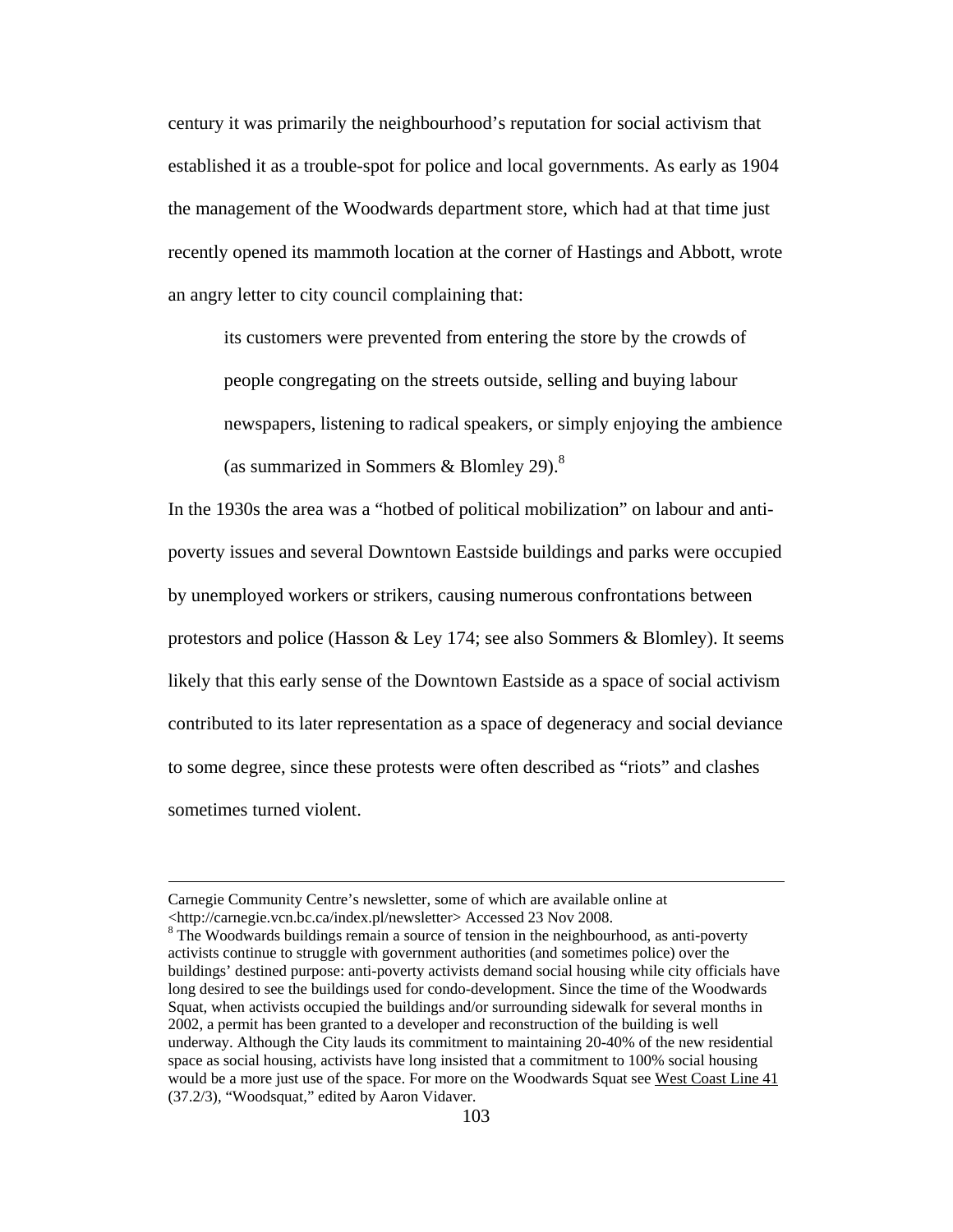An early reputation for social deviance was also likely tied to the Downtown Eastside's proximity to Chinatown and Japantown. Sometimes described as neighbourhoods of the Downtown Eastside and sometimes as its neighbours, Chinatown and Japantown have not always been viewed as welcome developments within the city of Vancouver. In 1907, for example, a riot motivated by racist ideologies damaged or destroyed several Chinese and Japanese businesses in the area, further perpetuating its reputation as a troublespot. Constructions of immigrants as "outsiders" to the nation has impacted understandings of what Sunera Thobani calls the "exalted subject" of Canadian citizenry in sometimes similar ways to how Indigenous subjects have been cast, and thus their struggles are in many ways intertwined even when they are not perceived to be. Thobani argues that "the national, the Indian, and the immigrant" are "fundamental categories of Canadian nationhood, born in the violence of the colonial encounter … It is the relationality among them," she insists, "… that gives these categories their concrete – sometimes explosive, but always political – meanings" (28). Thobani's work offers an excellent starting place for theorizing the relationship between the people and spaces of Chinatown, Japantown and the Downtown Eastside, and while it is unfortunately beyond the scope of this dissertation to justly theorize these complex connections, suffice it to say that the stereotypical representations of the discordant relationship between Chinatown and Downtown Eastside residents and business owners all too common in mainstream media cannot do justice to the complexity of the coalitions and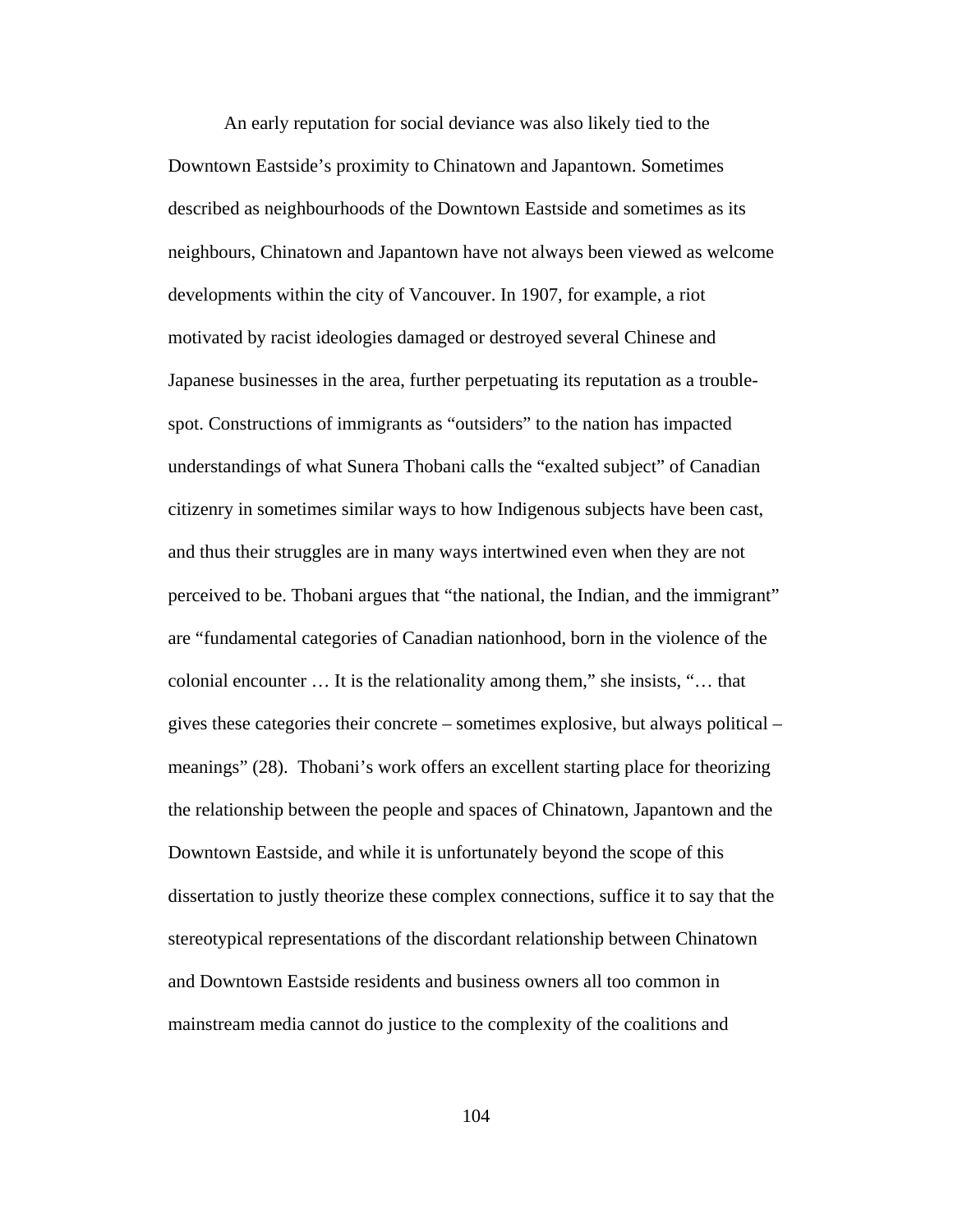relationships that exist between members who recognize themselves as part of each (often overlapping) community.

After the second world war, as a result of significant economic changes throughout the province, a neighbourhood that had for years been populated largely by men doing work that supported various resource-based industries slowly began to change. In the early 1950s newspaper articles began to describe the Downtown Eastside in very similar terms to how it is often construed by the press today: in 1952, for example, it was described by Vancouver Province journalist Bill Ryan as a location populated by "criminals, alcoholics, drug addicts and sex perverts … pick-up girls and prostitutes," overrun with "Tuberculosis and other infections" (cited in Sommers & Blomley 33). Sommers and Blomley argue that the present stigmatization of the neighbourhood stems in large part from what they describe as the "moral panic over drugs and HIV," which became conflated in the 1990s with increasing "signs of growing poverty and marginality such as homelessness, begging, and 'squeegee kids,'" as well as sex work, I would add, resulting in "the pathologization of the entire neighbourhood" (21). It is without doubt a neighbourhood where the unjust and uneven effects of urban poverty are deeply felt, but these more common perceptions or imaginings of the Downtown Eastside cannot do justice to the area's fierce sense of community and activist spirit.

Long recognized as one of the few neighbourhoods in Vancouver offering anything close to affordable housing for those on a fixed income, the Downtown Eastside is nonetheless losing low-income housing today at an alarmingly ever-

105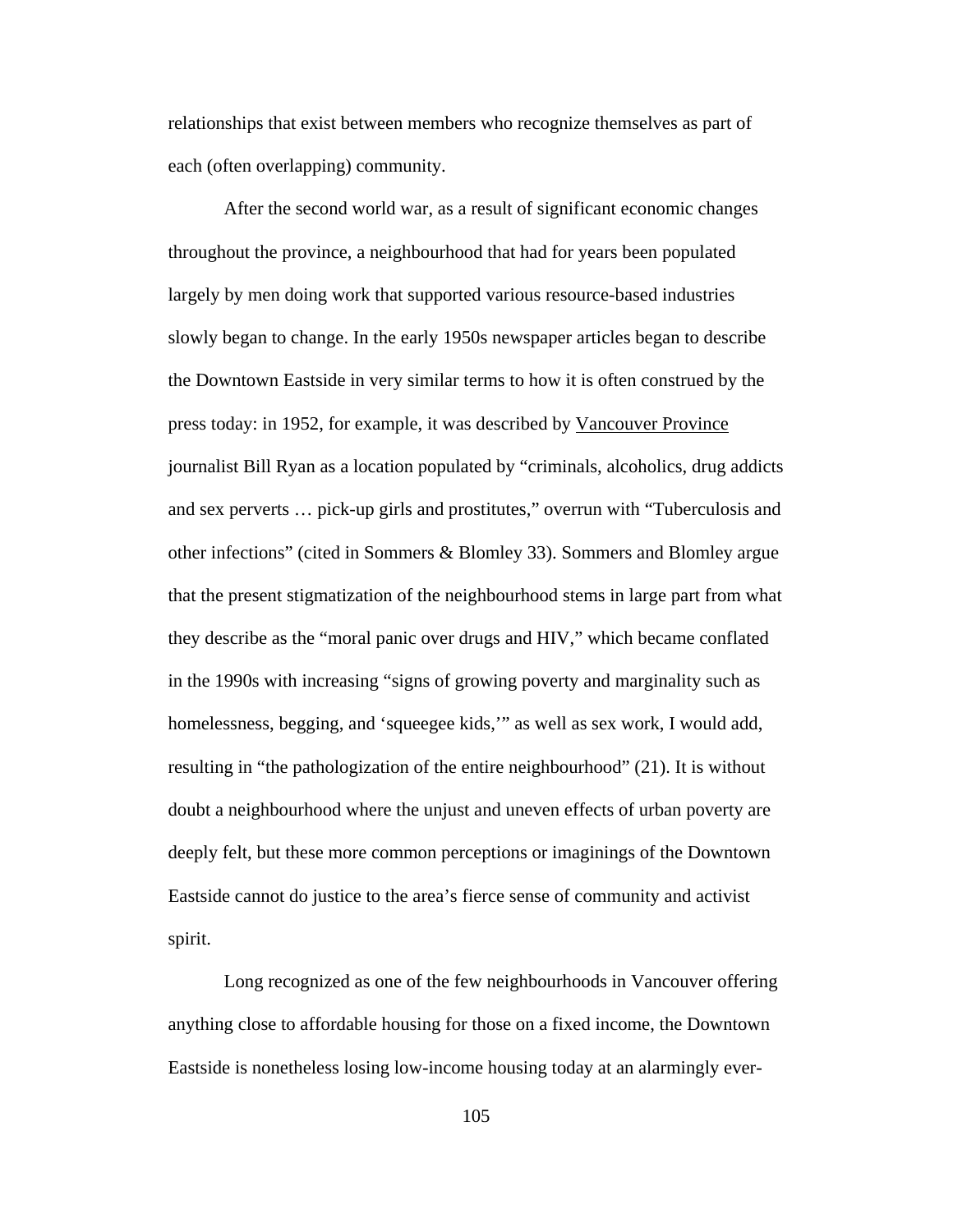greater pace in the lead-up to the 2010 Vancouver Olympics. This displacement of local residents has not escaped the notice of neighbourhood activists, and is being documented in the interests of challenging the City's repeated insistence that displacements due to "revitalization" of the area will not occur. According to a new report by the Carnegie Community Action Project (C-CAP), 174 rooms in SROs have closed in the first few months of 2008, with another 225 rooms in immanent danger of closing.<sup>9</sup> While C-CAP certainly acknowledges that SROs frequently provide less-than-ideal accommodations to local residents, they also argue that the rooms they do make available are some of the only affordable housing in the city and can provide "stopgap" housing while more social housing is developed.

Meanwhile, new condominium projects with few or no commitments to social housing are being given a green light by the City despite resistance from local activists and residents.<sup>10</sup> Clearly, the City's "zero displacement" commitment is not being met, as the thrust of "development" forces low-income residents either out of the neighbourhood or onto the streets. Likely at the insistence of local residents and activists, the City was careful not to imagine away the existing Downtown Eastside community through the design of a recent "revitalization" project, repeatedly emphasizing that the revitalization was intended for the benefit of the existing community, not a community of new urban middle-class "pioneers" yet to come. Nonetheless, residents of the Downtown

<sup>&</sup>lt;sup>9</sup> The C-CAP report, Disappearing Homes: The Loss of Affordable Housing in the DTES, is available online at <http://ccapvancouver.files.wordpress.com/2008/04/ccapreport08d4.pdf> Accessed 20 May 2008.

 $10$  See the coverage of the proposed Concord Pacific site at 58 West Hastings on the Save Low Income Housing Coalition's website: <http://slihc.resist.ca/> Accessed 20 May 2008.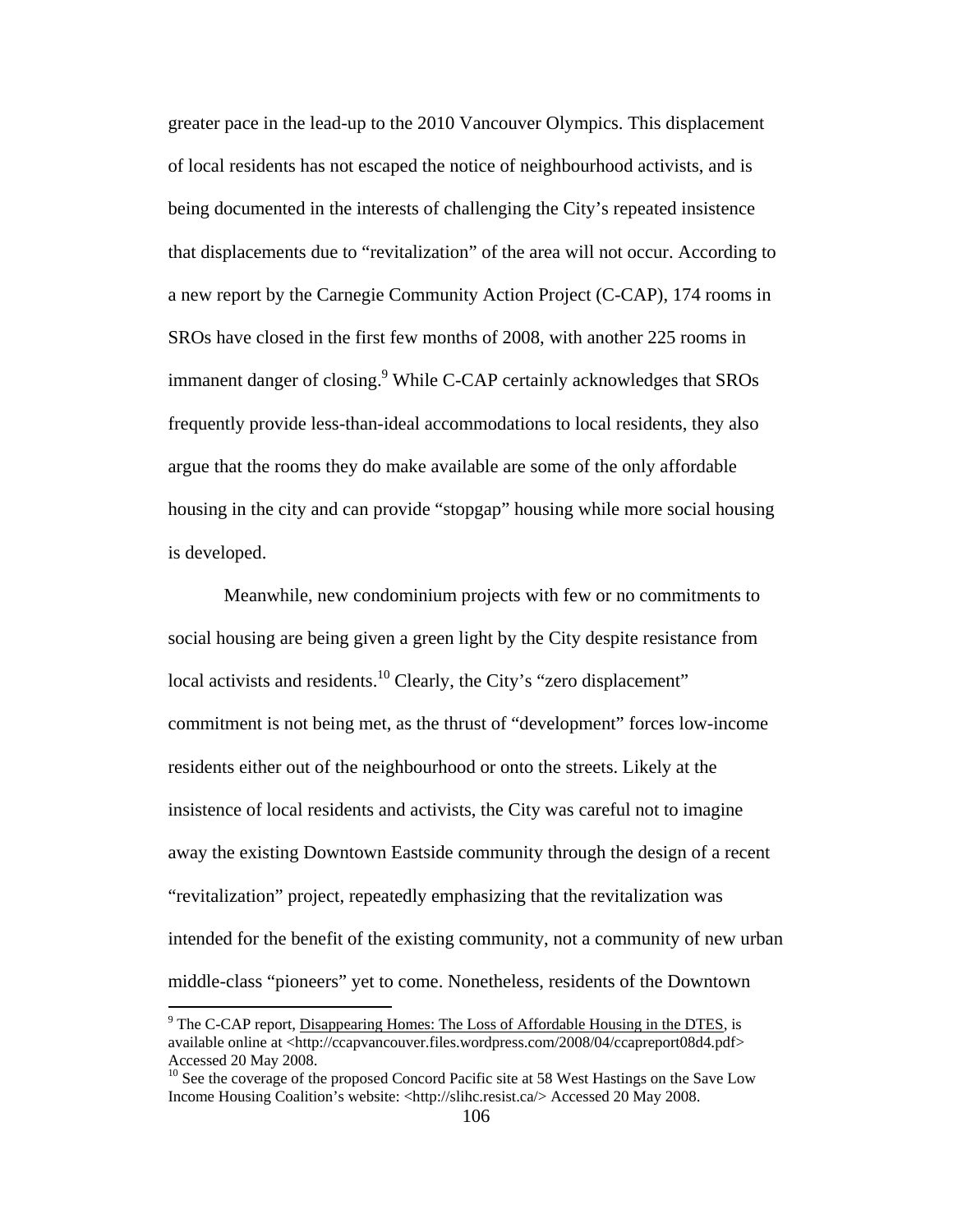Eastside are today facing displacement at an alarming rate, seemingly to make room for "settlers" who will stake claims on this space that are deemed by many to be more legitimate. It is hardly coincidental that the language and metaphors frequently invoked to describe or represent the space of the Downtown Eastside today very closely resemble those used to describe the land now known as British Columbia (or western Canada more broadly) around the time of initial contact between European colonizers and First Nations. As Sommers and Blomley explain, the Downtown Eastside is frequently cast today as a "mythical frontier" that is "wild, dangerous, and, ultimately, [an] empty space, ripe for (re)settlement" (45). This repetition or recycling of language and metaphor indicates that colonization is not a finished, "settled," or past project, but instead is ongoing and continually remade in the present.

## Colonial (present) pasts

1

 The space now designated the "Downtown Eastside" was of course not always demarcated by this name. In fact it did not become known as the Downtown Eastside until around 1973, when the Downtown Eastside Residents' Association was founded to try to change negative public and civic perceptions of the area, then most commonly referred to as "Skid Road" (see Hasson & Ley).<sup>11</sup> But before the City of Vancouver was incorporated as such in 1886, before the

 $11$  "Skid Road" is a logging term used, according to Jeff Sommers and Nick Blomley, to describe "the corduroy roads along which fallen trees were 'skidded' to the mill" (30). The term was applied to the neighbourhood that was later renamed as the Downtown Eastside because of the "agglomeration of bars, hotels and bordellos that sprang up near logging camps and mills to service their workers" (ibid), and only became a pejorative in the 1950s. For more on the use of the term "Skid Road," see Hasson & Ley's "The Downtown Eastside" and Sommers & Blomley's "'The Worst Block in Vancouver.'"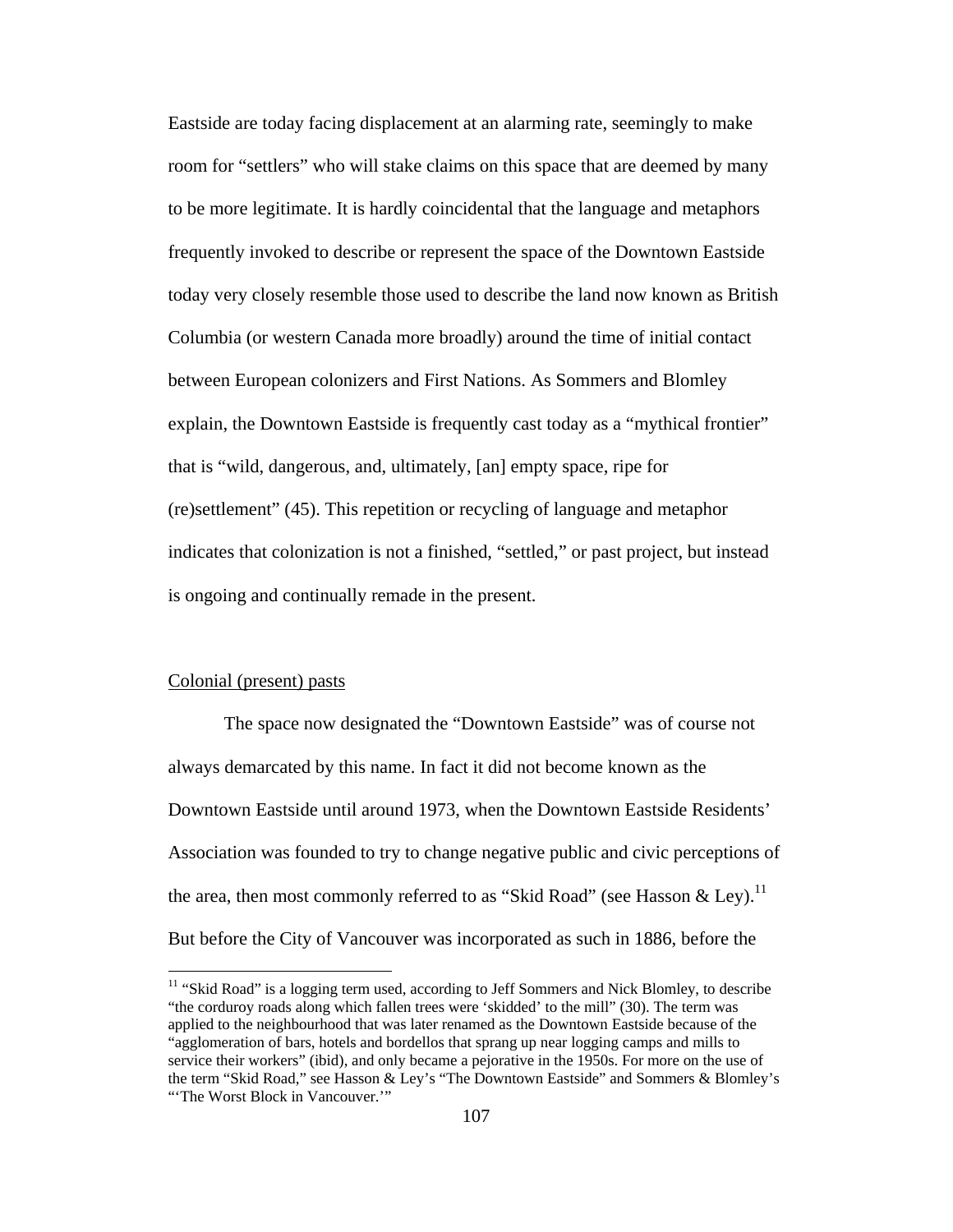province now known as British Columbia entered into the Canadian

Confederation in 1871, before Vancouver Island was established as a British colony in 1849, and before the establishment of Fort Langley in 1827 brought about regular contact between European settlers and Indigenous people (Harris 76), the space now known as the Downtown Eastside was travelled across, lived on and occupied primarily by Coast Salish First Nations (who of course were not known and did not come to know themselves as "Coast Salish" or as "First Nations" until the violent imposition of a colonial settler society on what is now known as the west coast of British Columbia). The people of these nations lived on these lands for centuries prior to the arrival of European colonizers. Mid nineteenth and early twentieth century representations of this space, this land, as vast, empty, rugged wilderness (see Blomley 117, 123; and Harris xvi, 194) have contributed to a social imaginary that frequently eclipses those with prior claims and ties to this space, claims and ties that were not dealt with justly but instead were outright denied or suppressed through a decimation of the peoples who stood to make them.

Such is the weight of discourses that posit the colonization of British Columbia as the discovery of a vast, empty wilderness that they continue to influence the way histories of colonization are written and understood today (for a succinct critique of some recent examples of such histories, see Blomley 117). In his book The Resettlement of British Columbia, Cole Harris reflects on the impact such discourses had on the history he was writing and publishing in a reputable academic journal as recently as 1985. As he explains: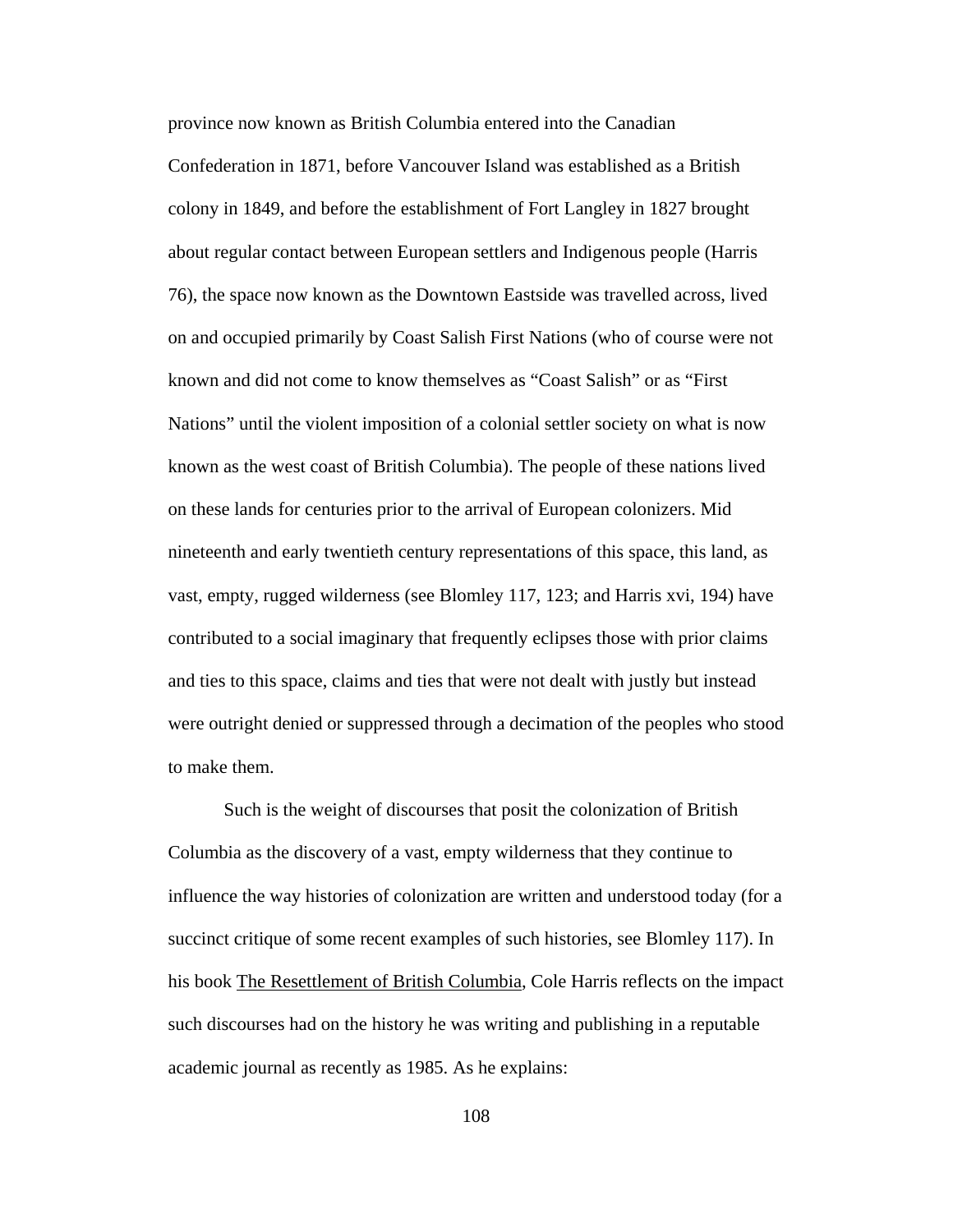When I wrote that there was no evidence of Native settlement near Idaho Peak [in the British Columbia interior], I did not know about the smallpox epidemics of 1782 and 1862, or about the measles epidemic of 1848, or about influenza in 1849 …. Mine is another example, from one who should have known better, of the substitution of wilderness for an erased Native world. (xvi)

Colonial acts that effected the erasure and/or displacement of First Nations peoples and communities (Harris documents how by 1877 much of the Indigenous population of the lower mainland was sequestered on reserves) shape the organization of space and social life in contemporary British Columbia and, I will argue, continue to have a significant impact on how the space of the Downtown Eastside in particular is imagined today.

 In her book On the Edge of Empire, historian Adele Perry carefully documents the turbulence and anxieties provoked by efforts to resettle the land now known as British Columbia with settlers of European descent. Prior to its entry into the Canadian confederation in 1871, British Columbia, Perry writes, "hung precariously at the edge of Britain's literal and symbolic empire" (3). Colonialists were routinely frustrated and/or outraged that this outpost of empire "bore little resemblance to the orderly, respectable, white settler colony that imperial observers hoped it would become" (3). At a time when Indigenous people still outnumbered their colonizers, when white women were scarce and mixed-race relationships (between white men and Indigenous women) commonplace, considerable effort was required to try to bring this colony in line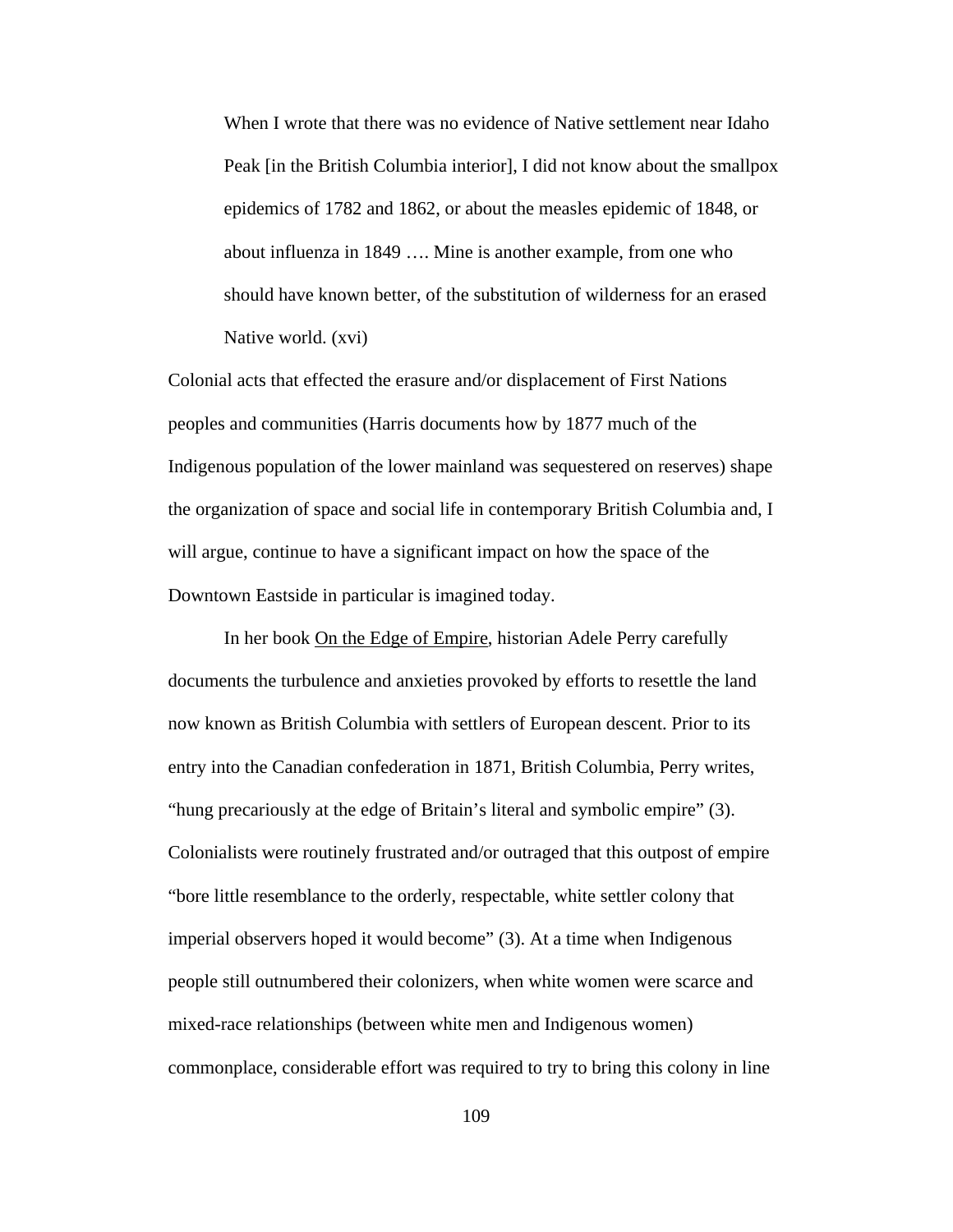with colonial ideals and imaginings. Such efforts would not only bring about a profound displacement and destruction of Indigenous communities, but would also constitute and sanction a particular understanding of Indigenous womanhood, one that I will argue is indelibly bound to the violence directed at such women in the Downtown Eastside (and Western Canada more broadly) today.

 Anxieties over sexual and/or domestic relationships between white men and Indigenous women were part of the reasoning behind official policies aimed at evacuating Indigenous people from the burgeoning urban spaces of the new colony. There were many debates among governors and clergymen about the merits of officially wedding such couples. Some argued that "white men's morality would inevitably be imperiled by connections with Aboriginal women" (Perry 107), while others argued that Aboriginal women should be protected from the debasement of extramarital relationships with European men. Regardless of their reasoning, Perry writes, "[a]ll shared the motivating conviction that relationships forged between white men and Aboriginal women were indicative of the failure of respectable gender and racial organization to develop on this edge of empire" (97). Significant efforts were thus taken by colonial governors and by the church to prevent or disrupt such relationships.

 Calls from across the colony to restrict the presence of Indigenous peoples in the developing cities of Victoria and New Westminster led to official and unofficial policies intended to produce this effect. In April 1861, for example:

Police issued orders 'to drive all Indians found in town after 6 o'clock p.m. across the bridge' that separated settler-Victoria from the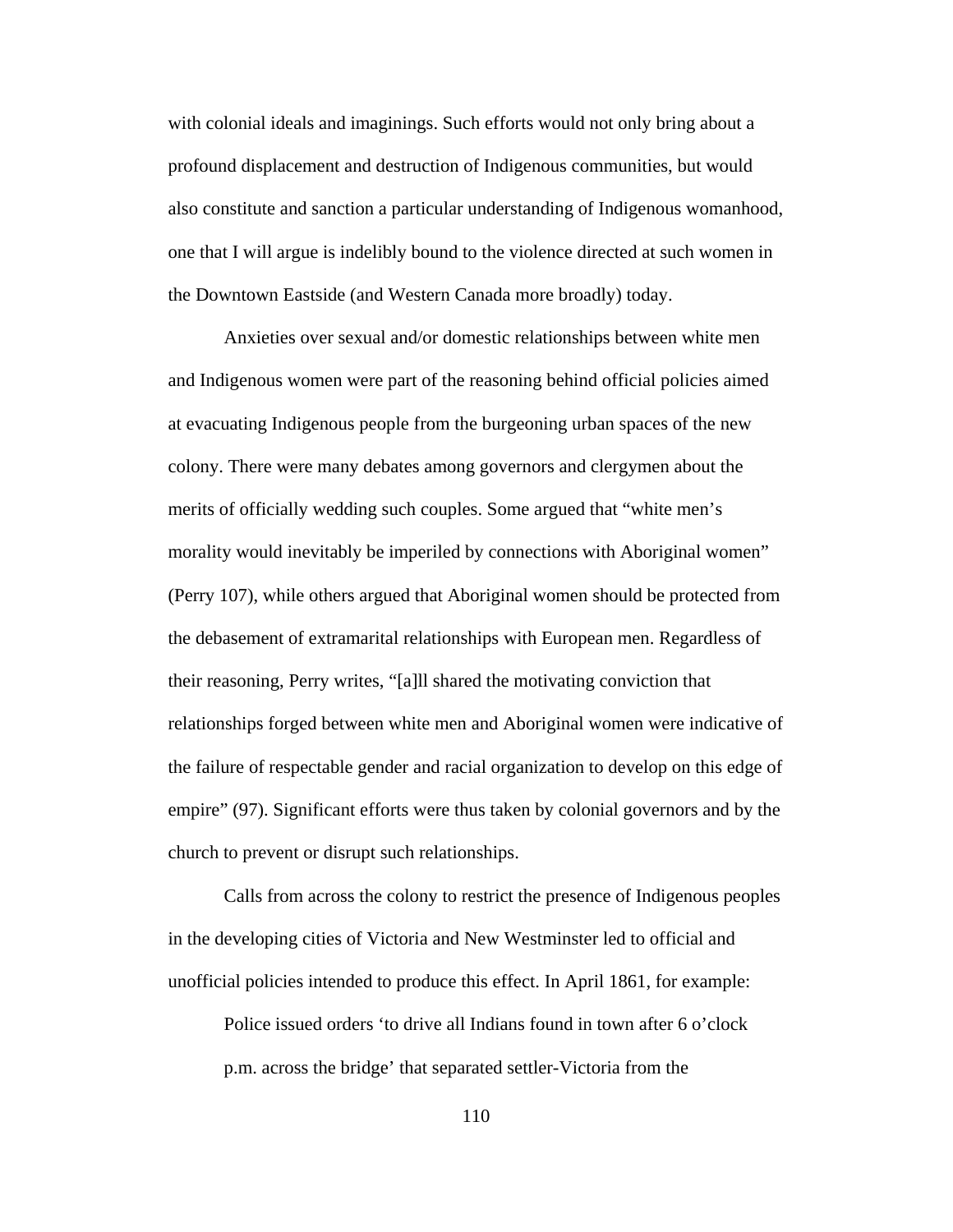Lekwammen (Songhees) reserve. Aboriginal people found on the wrong side of the racial divide after 10 p.m. were to be searched and prevented from returning until morning unless they could produce documentation of a clear and subservient relationship to the colonial community, namely

'passes from white persons by whom they are employed.' (Perry 113)

While anxieties over mixed-race relationships were not the only cause of such policies (Perry suggests that smallpox was another convenient and perhaps coincidental excuse for them), they were certainly one cause. Such determined efforts to rid urban spaces of the presence of Indigenous peoples, and of Indigenous women in particular, hauntingly (and alarmingly) foreshadow contemporary examples of similar practices.

 Another technique for discouraging mixed-race relationships in the colony was to employ language and imagery that would eventually secure a nearsynonymous equation of the categories of "Indigenous woman" and "prostitute." As Perry explains, "[a] convenient shorthand for signifying the immorality of First Nations womanhood was the suggestion that Aboriginal women were, by definition, prostitutes" (54). This mapping became so pervasive that at the time it took "little to 'prove' [Aboriginal women's] participation in the sex trade" (110), which was in turn used as both a tool and a justification for ejecting Indigenous people, and Indigenous women in particular, from urban centres. In December 1862, for example, a Victoria city councilor "proposed a by-law 'declaring it to be unlawful for any person to Harbor Indian women within the City limits …'" (Perry 119). To legitimize this proposal he insisted that "'the squaws might all be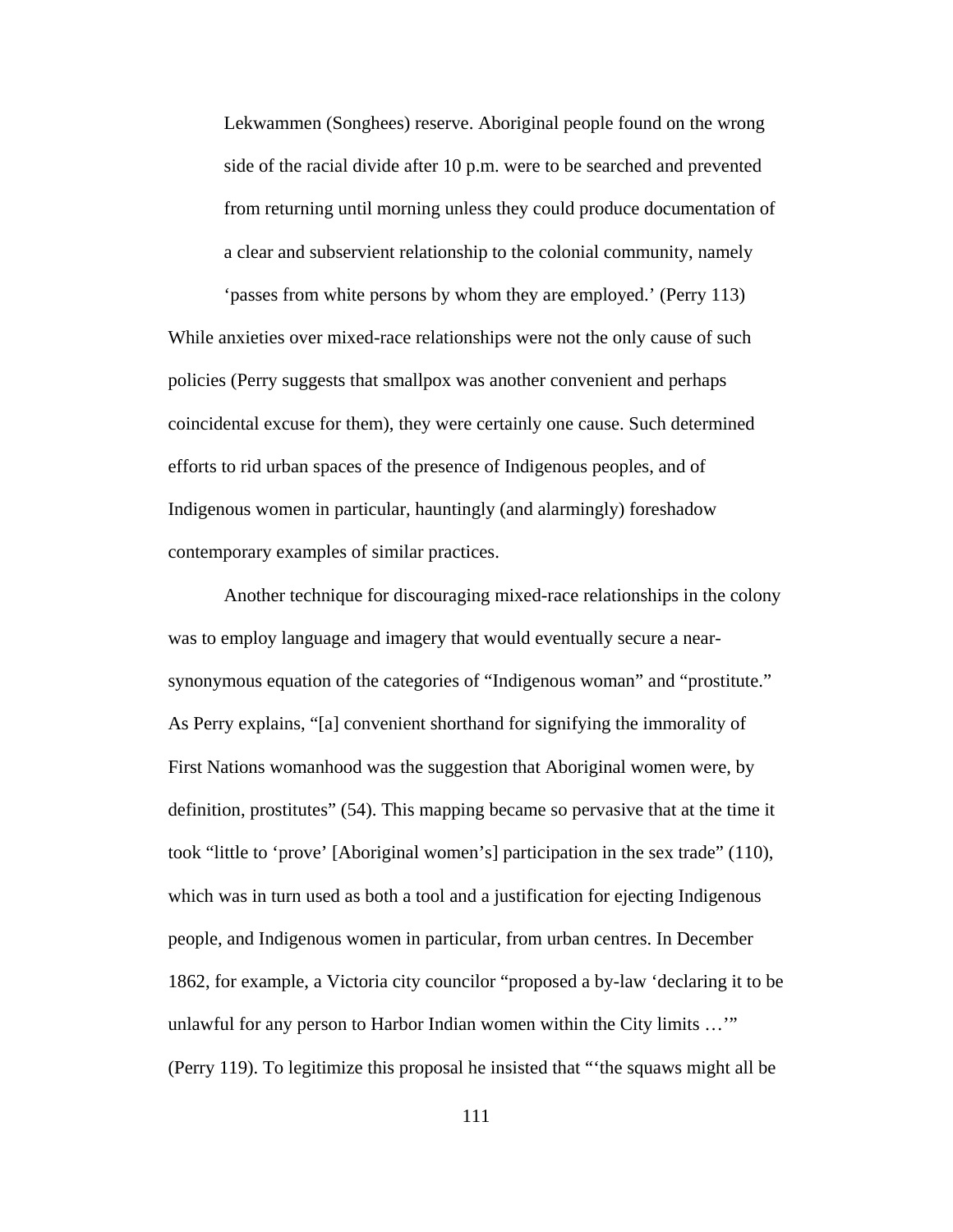considered as prostitutes, and that was sufficient grounds for their rejection'" (ibid). While his proposal was not successful, it suggests a generalized tendency towards this conflation of Indigenous womanhood and prostitution in colonial British Columbia.

 A common reaction to Perry's findings might be to dismiss the racist ideologies they document as belonging to a bygone era, the injustices of which we have securely put behind us in the interests of a more tolerant, pluralist, multicultural present. But Sunera Thobani's research offers much evidence to the contrary. As already briefly mentioned, Thobani argues that Canadian nationality is built upon a notion of "exaltation." "In the case of Canada," she writes, "the historical exaltation of the national subject has ennobled this subject's humanity and sanctioned the elevation of its rights over and above that of the Aboriginal and the immigrant" (9). The exalted subject *is* the national subject, and its outsiders (as already discussed, for Thobani these are primarily those constituted as Indigenous persons and immigrants) are cast (in law as well as in national mythology) as outside of the bounds of the human, belonging to spaces outside of the rule of law. As she explains:

Racial difference, as a system of hierarchy within the Canadian socio-legal system constitutes the national, the Indian, and the immigrant as different kinds of *legal* beings. In the process, it also constitutes them as different

kinds of *human* beings at a symbolic level …. (28, emphasis in original) What it means to be constituted as a Canadian national is indelibly bound to what it means to be constituted as Indigenous in Canada; this, Thobani argues, is the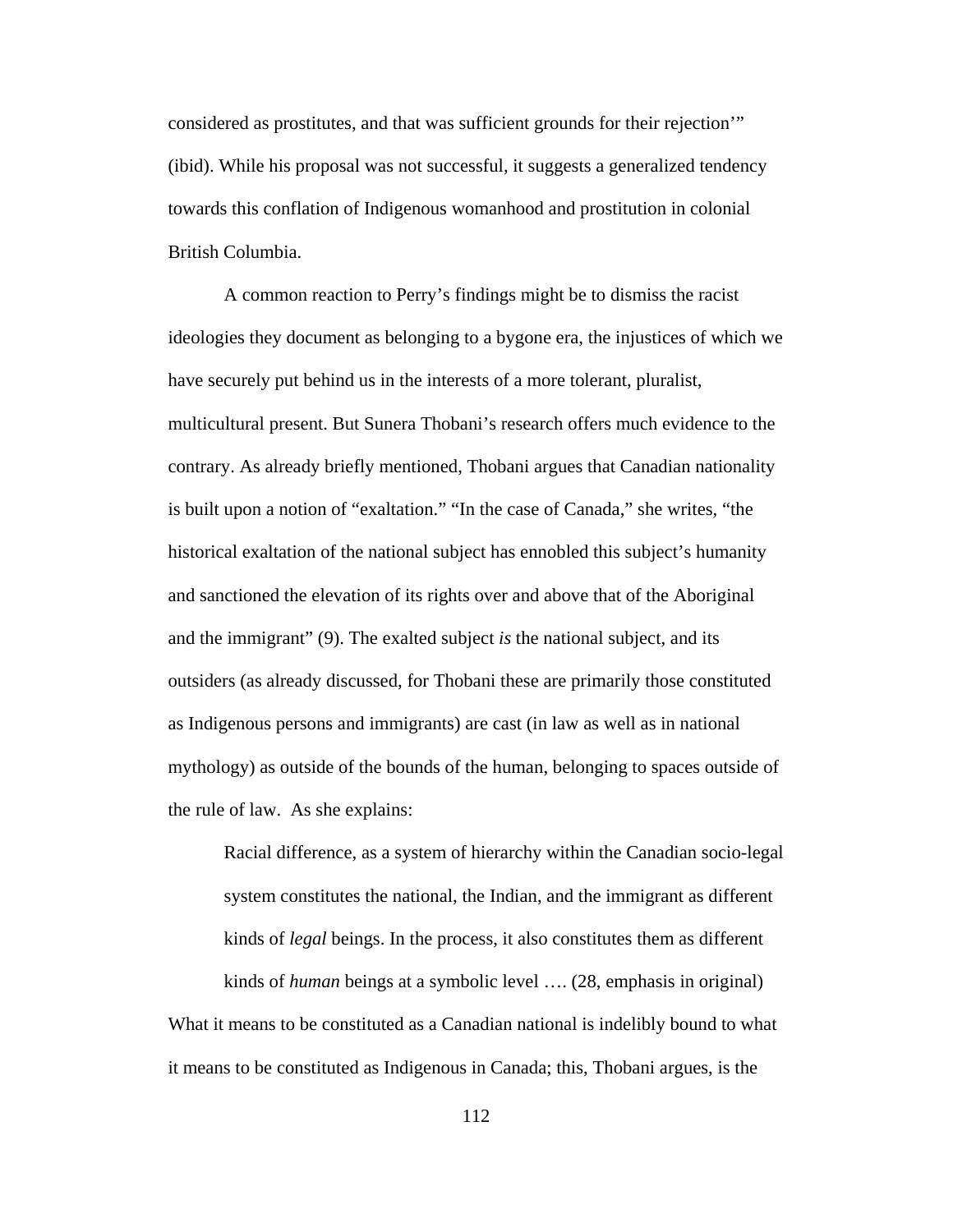founding distinction on which our national mythology is based, a mythology that informs our present as much as our past.

 The violent colonial encounters that constituted subjects as exalted Canadian nationals or as Indigenous outsiders to the nation are inseparably related to divisions of space within the boundaries of the Canadian state. Building on the work of Franz Fanon, Thobani argues that "[t]he colonial world emerged as a world divided" (38). For the settler, cities, lawfulness, and wealth prevailed, for the "native," reservations, lawlessness, and poverty. While such divisions are obviously overly simplified, the connections Thobani makes between understandings of space and subjectivity are important. Not only do they suggest that whether or not someone is recognizable as human (and therefore as "grievable," if we can return for a moment to Butler's language) has much to do with which spaces they occupy, but, if we take her insight a step further, one could also argue that such spaces do not remain static across time; that different spaces are constituted on similar terms during different historical epochs. Thus, the reservation became the space of containment for Indigenous "outsiders" in the late nineteenth century, while as already discussed the Downtown Eastside is frequently framed through similar terms – as a space of containment – today. That the population of the Downtown Eastside today is disproportionately Indigenous should thus come as little surprise. Different spaces, defined in different epochs by similar rhetorical terms. Similarly, during initial contact, the lands now known as British Columbia were described on very similar terms (as empty space awaiting "improvement") as the Downtown Eastside sometimes is today. The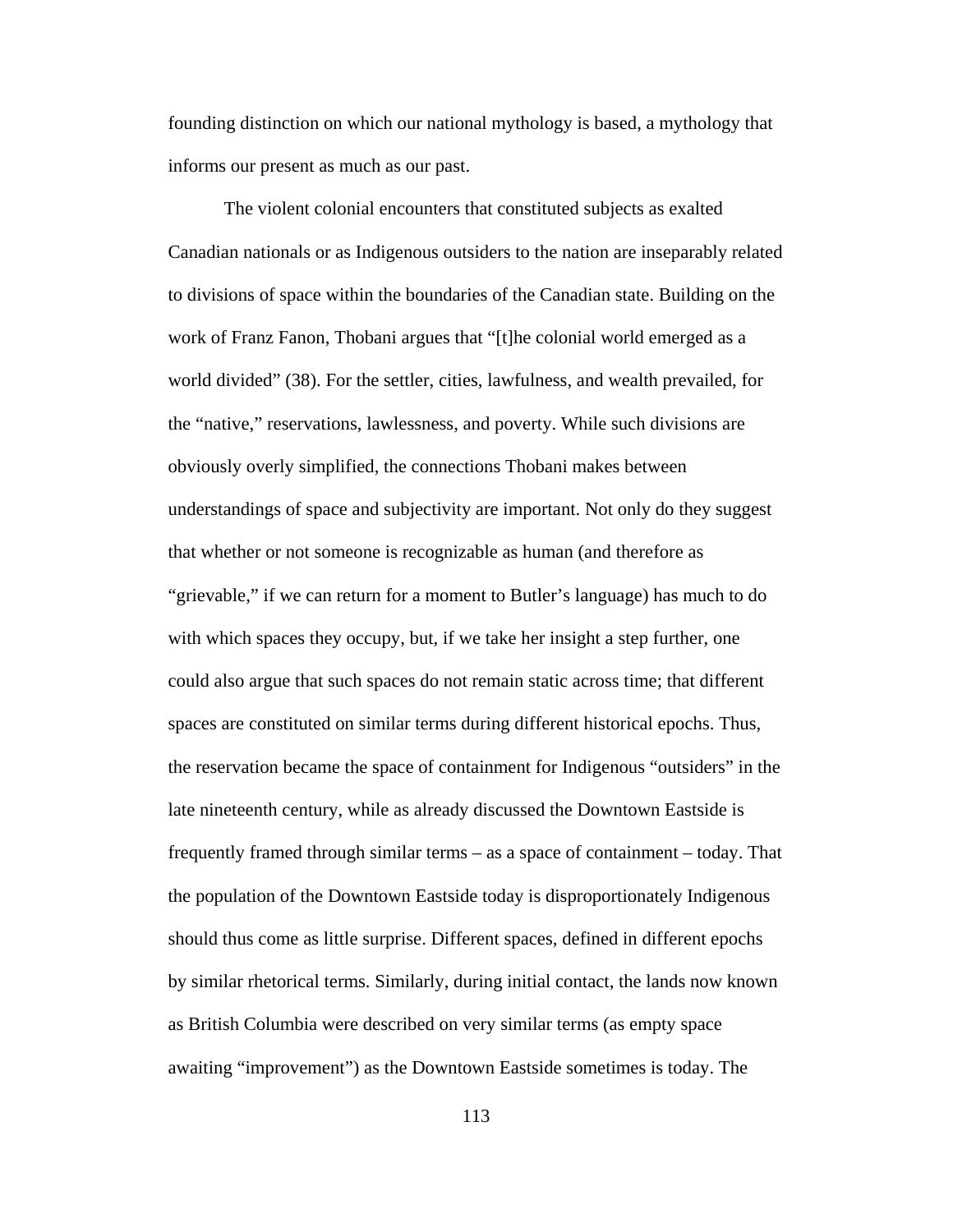mythologies used to define particular spaces are thus trans-temporal, while such spaces, despite their refusal to remain static, are nonetheless used to *contain* those subjects whose humanity is, in relation to the "exalted" subject, rendered un- or less-intelligible.

I contend, then, that the kinds of mythologies and rhetorics tracked by Perry and Thobani, although historical, are nonetheless certainly not *past* (when the past is construed as settled, finished, over-and-done-with) but instead shape the contours of the present of British Columbia. In fact, as already discussed, some very similar symbolic and material practices are evident in the Downtown Eastside today, and it is to these symbolic and material practices of colonialism as they arise in (and haunt) this neighbourhood in the present that I now turn.

## A new urban frontier: Images and encounters<sup>12</sup>

 $\overline{a}$ 

 The contemporary Downtown Eastside has become notorious for drug use, prostitution and extreme poverty not just through news reportage but also in part through the immense popularity of a National Film Board of Canada (NFB) documentary titled Through a Blue Lens*.* This film documents the lives of several people who at the time of filming are addicted to substances and living for the most part on the streets in the Downtown Eastside, as filmed (and framed) through the gaze of a group of Vancouver police officers (who contribute much of the footage), and it is frequently used in drug education and awareness programs

 $12$  This section builds upon shared research I have conducted with Kara Granzow, PhD Candidate in the Department of Sociology at the University of Alberta (see Granzow and Dean). The title of the section echoes the title of geographer Neil Smith's important book, The New Urban Frontier: Gentrification and the Revanchist City.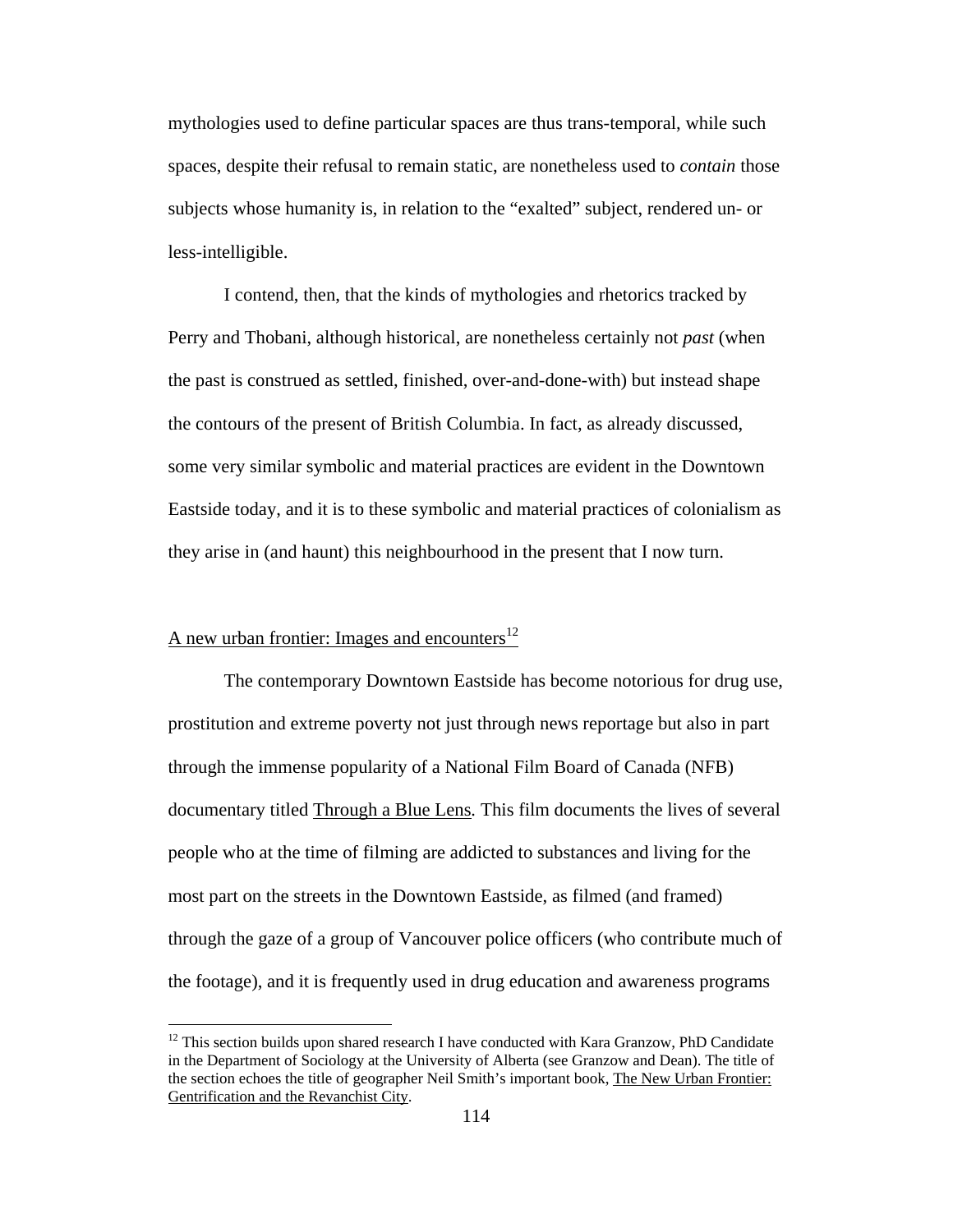in Canada and beyond. According to the police-turned-filmmakers, Through a Blue Lens is "the NFB's most successful video in their history" and has been viewed by "tens of millions of viewers worldwide."13 Through a Blue Lens constructs the Downtown Eastside along the lines of the "mythical frontier" that Sommers and Blomley describe: the film's opening shots of drug deals and people smoking and injecting drugs emphasize the supposed "degeneracy" and "lawlessness" of the neighbourhood and are accompanied by steel guitar music intended, according to geographer Jennifer England (based on an interview with the film's director, Victoria Mannix), to "give the inner city a purposeful wildwest groove" (301). In an interview with England, Mannix explained that her aim was to represent the Downtown Eastside as "an untamed frontier: a place of good guys and bad guys, cowboy cops and outlaw addicts" (ibid).

Through a Blue Lens is rife with scenes evocative of the Wild West. In one scene, for example, with the steel guitar again twanging in the background, a police officer encounters a man in an alleyway, makes him dump his heroin on the ground and then says, "Turn your pocket inside out there, *partner*." When he is satisfied that the man has no additional drugs, the officer instructs him to "move along, *partner*." The music and language here are right out of a typical Western. The scene concludes with the officer's statement that Downtown Eastside residents addicted to drugs have "really tragic, pathetic, wasted lives." This construction of Downtown Eastside residents as "pathetic" and as "waste"

<sup>&</sup>lt;sup>13</sup> See <http://www.oddsquad.com/EN/through a blue lens/> Accessed 29 Aug 2007. A NFB sales manager corroborates that the film is "one of the NFB's most successful productions" and has been viewed "by millions of viewers worldwide." Al Parsons, personal communication, 30 Aug 2007.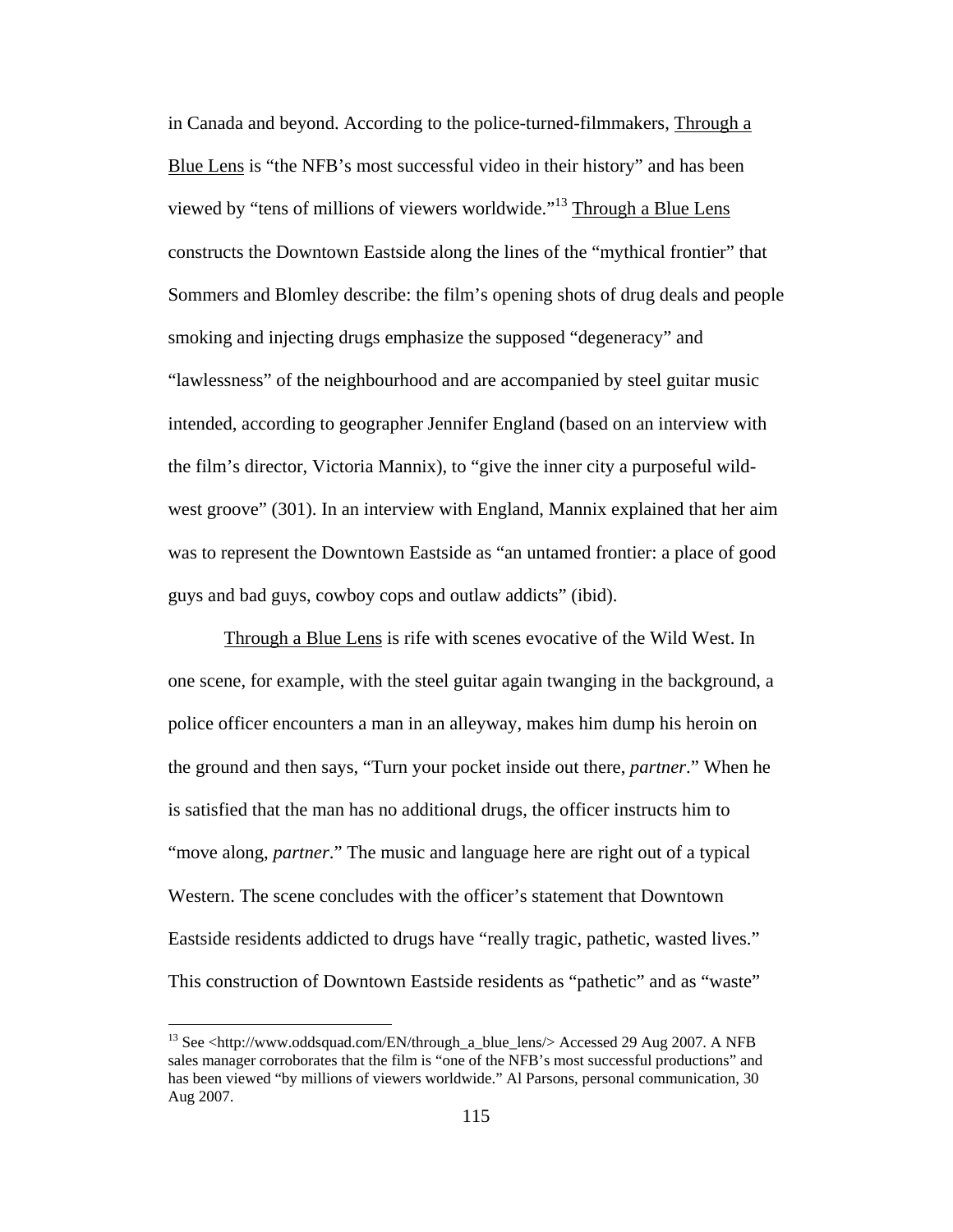legitimates claims that the neighbourhood ought to be "cleaned up" in the interests of (good) citizens who desire to resettle the area (perhaps not so coincidentally, the film was released just shortly after the neighbourhood began undergoing a city-sponsored revitalization).<sup>14</sup> The reference to "waste" echoes nineteenth century rationales for colonizing the space that has become Vancouver; as geographer Nicholas Blomley explains, "Native lands … were deemed unimproved, and could thus be justly expropriated by those who were capable of reclaiming the 'waste'" (116; see also Perry 126). Blomley also documents how contemporary developers imagine the Downtown Eastside today as *terra nullius*, a legal notion used to refer to empty or undeveloped land, and one that not surprisingly was also deployed to support European usurpation and theft of lands occupied and used by Indigenous people in the nineteenth century.

As Blomley points out, "[t]o characterize a dense, inner-city neighbourhood – containing several thousand people – as 'empty' seems a striking claim" (91). Initially, I found myself confused by the tendency to conflate "degeneracy" with emptiness in descriptions of the Downtown Eastside – after all, a space requires contents, people and places and events, in order to be rendered "degenerate." Yet I have come to see that there is a definite connection between images and productions of the Downtown Eastside that emphasize "degeneracy" and "waste" and those that render it empty. The logic goes something like this:

<sup>&</sup>lt;sup>14</sup> It also legitimizes a form of "anything goes" Wild West policing intended to "bring order" to a presumably disorderly space. The overwhelming documentation of extensive police brutality in the Downtown Eastside lends support to the idea that this sort of mentality is at play in policing of the area. See Pivot Legal Society, To Serve and Protect: A Report on Policing in Vancouver's Downtown Eastside, available online at <http://www.pivotlegal.org/Publications/reportstsap.htm> Accessed 30 Aug 2007.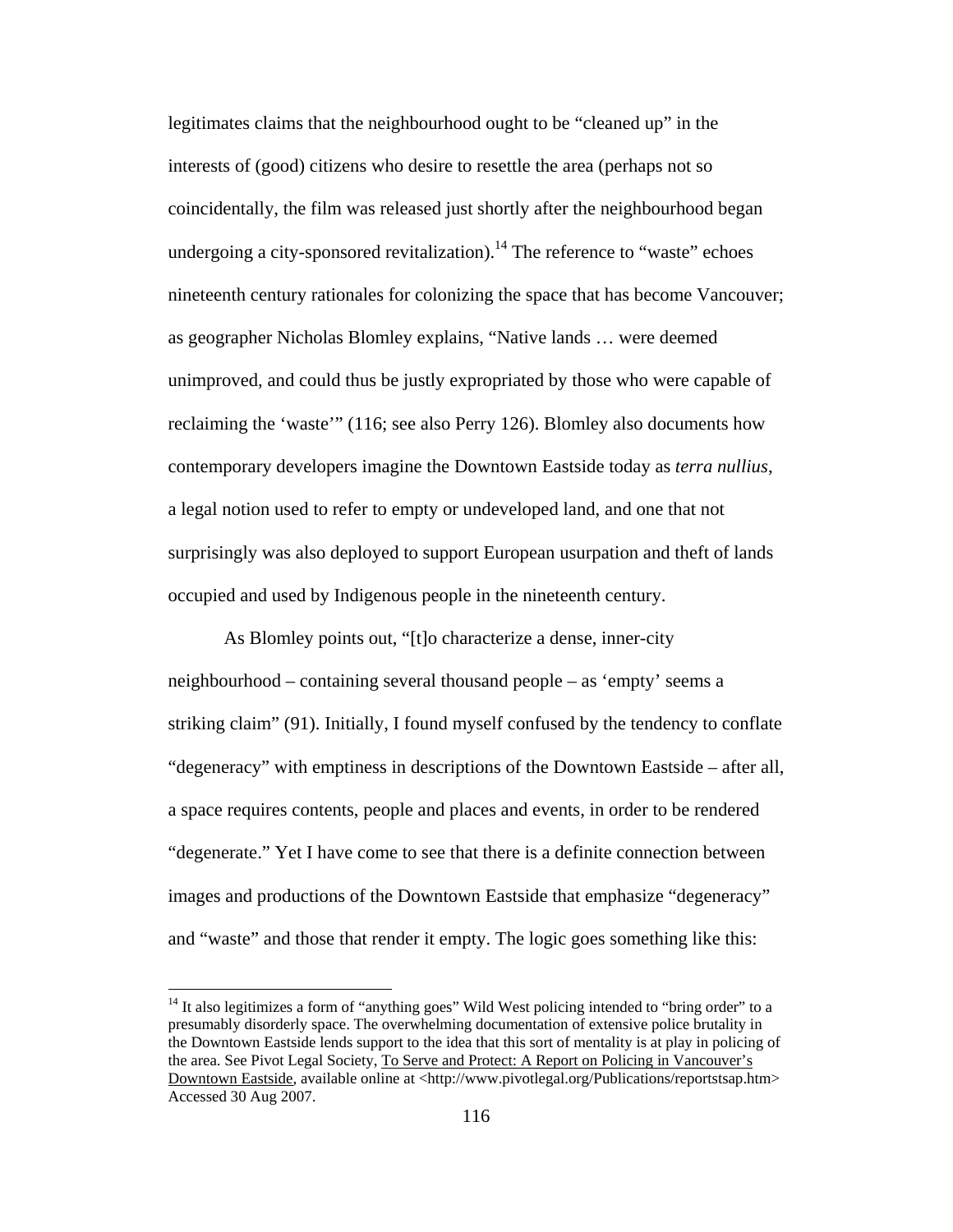because "waste" is non-productive, in economic terms, it can be easily rendered as nothing-ness, and therefore as nothing *there*. This kind of (indisputably capitalist) logic is thoroughly bound up in the modernist principals of development and progress, those taken-for-granted markers of triumph and success that are in turn thoroughly immersed in the logics of imperialism and colonization. So the characterization of life in the Downtown Eastside as "degenerate" and as "waste" is an old frontier trick remade for a contemporary moment.

What are the potential effects of representations that invite us to imagine the space of the Downtown Eastside through the language and metaphors of the Wild West? What sorts of encounters might such images invite? In his book The New Urban Frontier: Gentrification and the revanchist city, Neil Smith argues that in the late twentieth century, frontier mythology became characteristic of urban "revitalization" projects aiming to "clean up" and transform the character(s) of inner-city spaces across North America. "In the end," he writes, "… the frontier discourse serves to rationalize and legitimate a process of conquest, whether in the eighteenth- and nineteenth-century West, or in the late-twentieth-century inner city" (xv). The use of frontier mythology to describe the space of the Downtown Eastside serves to (re)define it as in need of taming and resettlement by (presumably white and wealthy) "pioneers," although the class and race dynamics of such urban projects are often ignored or outright denied. As Smith explains:

the term "urban pioneer" [often used to describe those imagined as the desirable new occupants of a "revitalized" inner city] is therefore as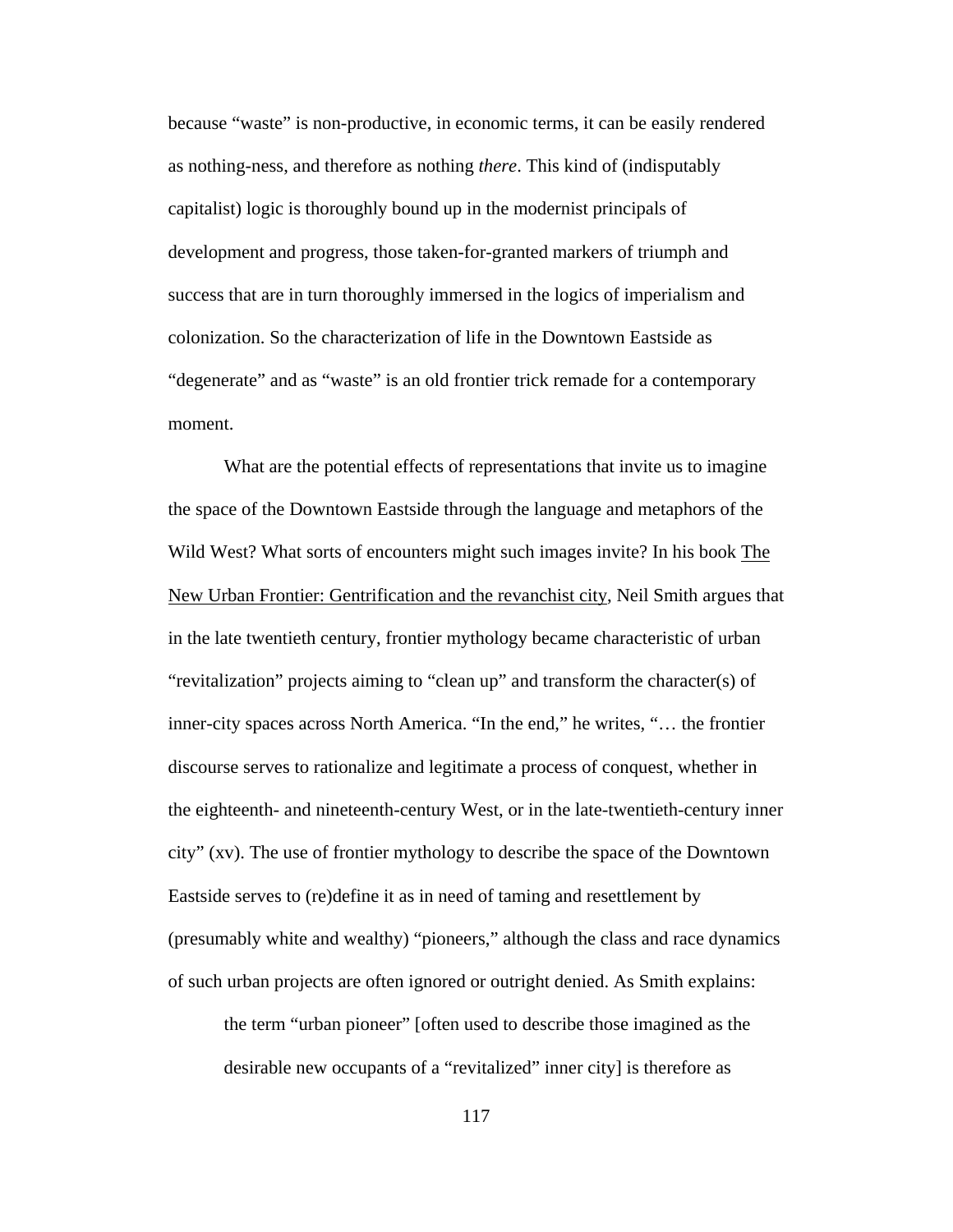arrogant as the original notion of "pioneers" in that it suggests a city not yet socially inhabited; like Native Americans, the urban working class is seen as less than social, a part of the physical environment. (xiv)

The urban working class is posited by such mythology as outside of, or not belonging to, the social – a dangerous presupposition that portends a dehumanization which then rationalizes and naturalizes violence toward and displacement of people positioned to be "of" this class. Because Vancouver's Downtown Eastside is a neighbourhood with a disproportionate number of both urban poor / low-income / working class people *and* Indigenous people, the frontier mythology evoked to describe this neighbourhood today becomes all the more salient: the visible presence of "real Indians" lends legitimacy to the idea that struggles over the Downtown Eastside are aptly captured by this mythology.

The echo of early descriptions of Indigenous people in contemporary descriptions of residents of inner-city neighbourhoods should make us curious about what kinds of encounters such descriptions might authorize. As Nicholas Blomley explains:

Characterization of the residents of the inner city as mobile and unfixed bear a striking resemblance to many representations of native people. In both cases, the effect is to force a separation between a population and the space it occupies, rendering a collective claim to this space void, even invisible. (xx)

Blomley argues compellingly about the relationship between property and citizenship, underscoring that the characterization of groups of people as "mobile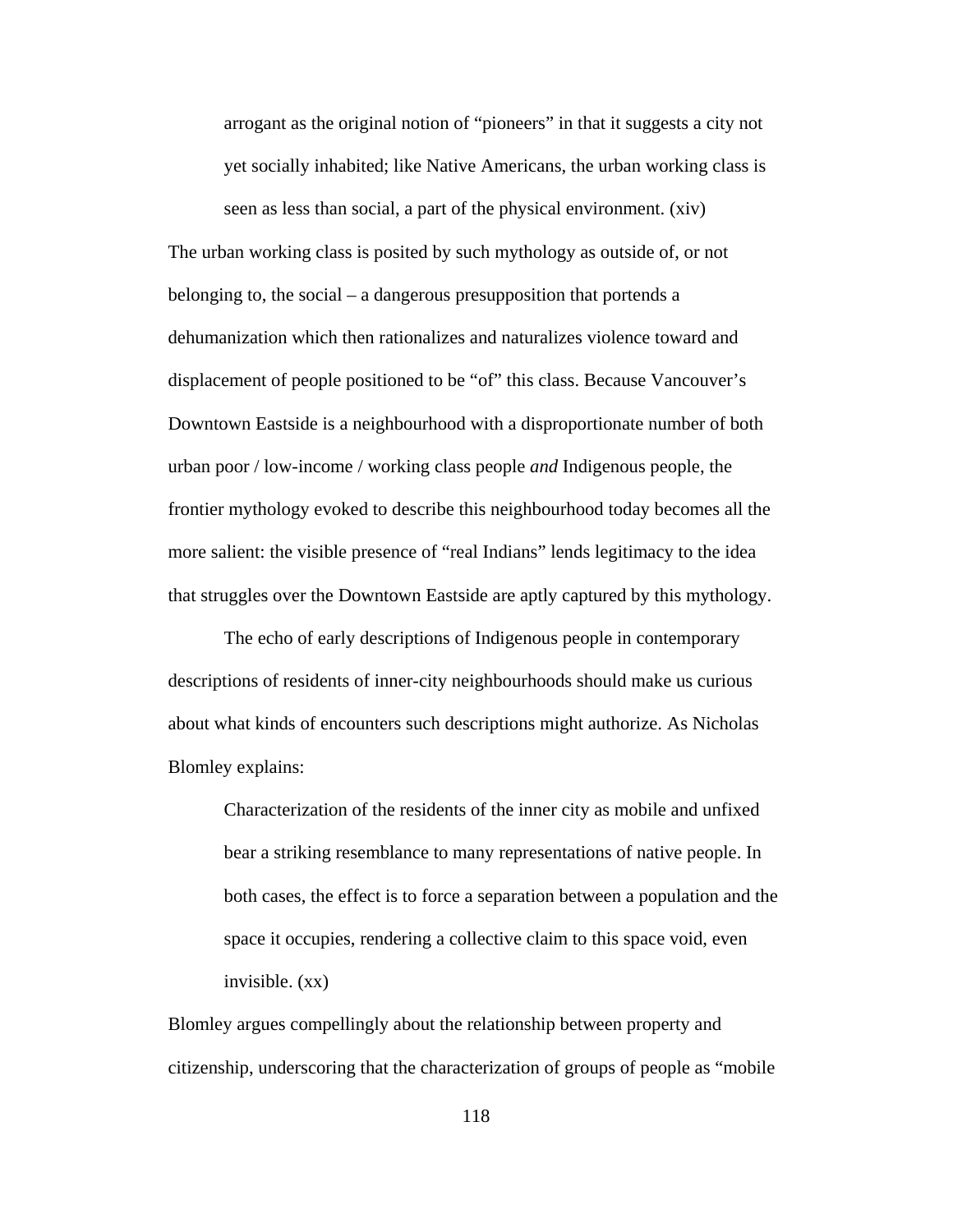and unfixed" places them outside of the category of property-owner (often equated with citizen) and, by extension, outside of the realm of the social. Such descriptions are used not only to rationalize a resettlement of urban spaces but also to explain away the displacement or even disappearance of people belonging to spaces like the Downtown Eastside, and then to legitimate an official strategy of non-response. For example, those who followed early media coverage of the belated realization that dozens of women were "missing" from the Downtown Eastside in the late 1990s will recall that the women were frequently described as "transient" and "mobile" and thus, officials insisted, there was no reason to look for them (or else it was deemed impossible to look for them). These two claims: that a space slated for resettlement is "empty" and that the people who occupy it are "transient" and "mobile" work together, through the logic of private property (see Blomley), to rationalize not only displacement but also a sense that those supposedly transient and mobile lives are less valuable, less grievable, and therefore less worthy of attention if they are disappeared.

 The pervasiveness of frontier mythology in descriptions of the Downtown Eastside is also intimately tied to the violent encounters all too frequently experienced by women who occupy that space today. In her article "Gendered Racial Violence and Spatialized Justice," Sherene Razack argues, for example, that the murder of Pamela George, a Saulteaux woman from the Sakimay First Nation in Saskatchewan, who at the time of her murder did street-level survival sex work in an inner-city neighbourhood in Regina, Saskatchewan (another western Canadian city), is overly determined by how Canada's colonial history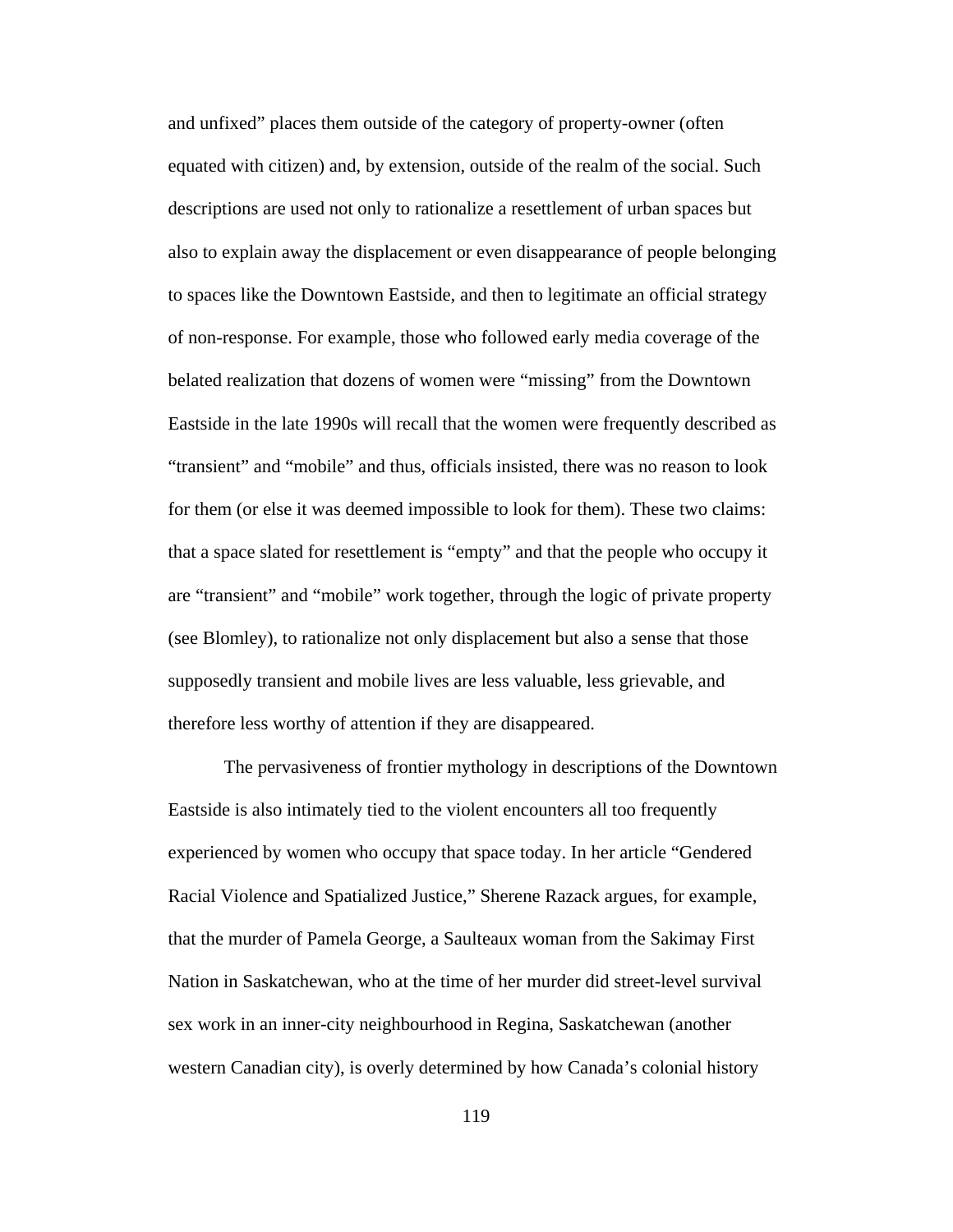constitutes and constrains the identities of George and her murderers and simultaneously legitimizes assumptions about contemporary inner-city spaces as "degenerate." "The city belongs to the settlers," Razack insists, "and the sullying of civilized society through the presence of the racial Other in white space gives rise to a careful management of boundaries within urban space" (97). Razack argues that George's murderers saw themselves to be crossing a border into a "degenerate," frontier-like space when they visited "the Stroll" in Regina's innercity on the night of George's murder. She suggests that the violence George experienced was "fully colonial – a making of the white, masculine self as dominant through practices of violence directed at a colonized woman" (96).

Razack's delineation of how colonialist legacies naturalize violence against certain bodies occupying certain spaces (in this instance, the body of an Indigenous woman occupying an inner-city neighbourhood in western Canada) is persuasive. Her argument becomes particularly instructive when considered alongside the predominant use of frontier mythology to describe and rationalize contemporary efforts to "clean up" and resettle inner-city spaces like the Downtown Eastside. In an earlier article titled "Race, Space and Prostitution," Razack analyzes how spaces where prostitution happens are produced as racialized spaces, asking "how is prostitution always about race, class, and gender, even when the prostitutes are white?" (345). Her analysis of the racialization of the spaces where prostitution happens is essential, I believe, to understanding the connections between British Columbia's colonial past and the disappearance of women from the Downtown Eastside today. For, as previously

120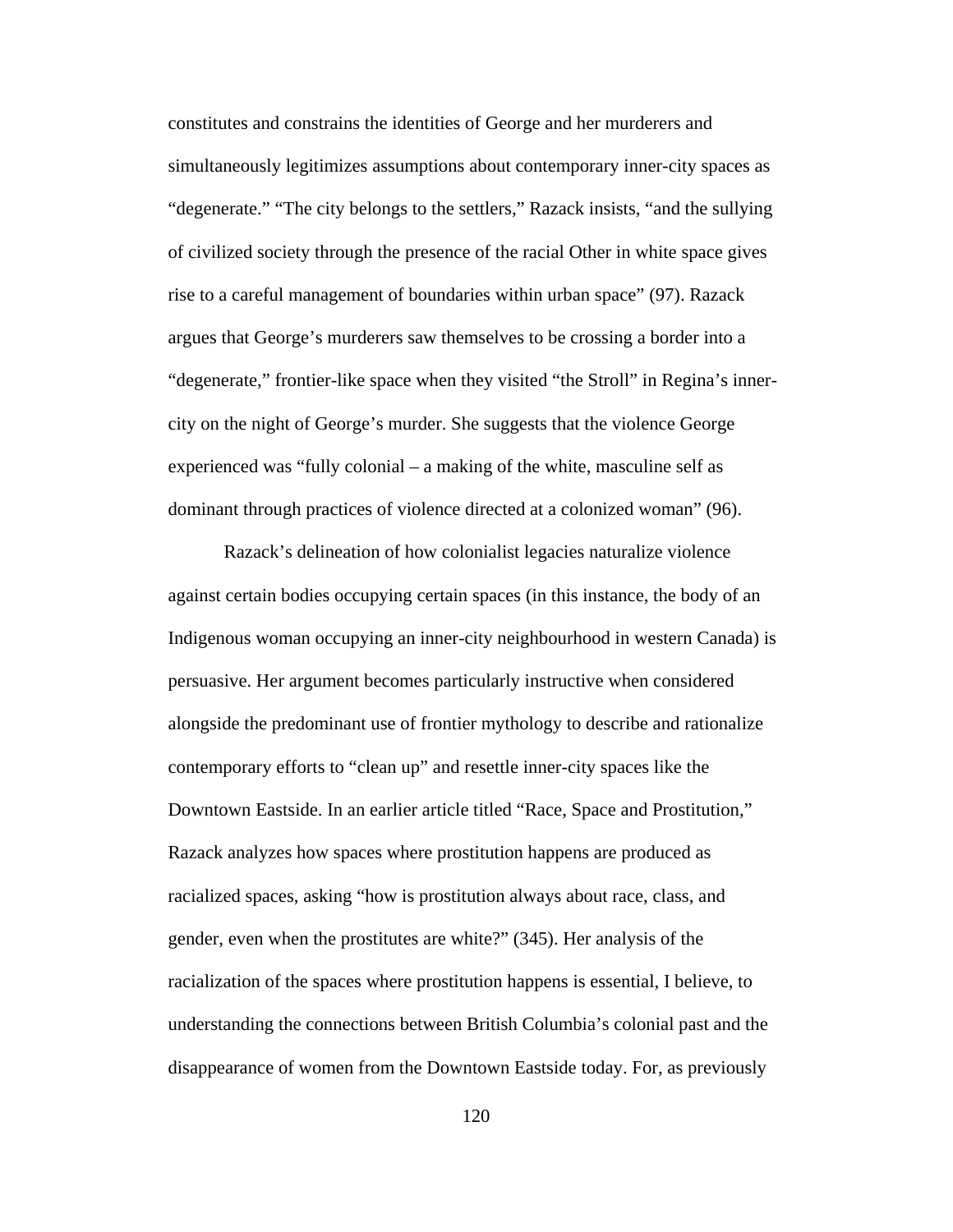mentioned, it is not as though all of the women who have been disappeared from the Downtown Eastside are Indigenous; in fact, it is possible that fewer than half of them might be (although this would still mean that they are enormously overrepresented).

But I would argue, building on Razack's analysis, that a kind of metonymic slippage is also at work here. In the racialized spaces of the contemporary western Canadian inner-city, spaces that are often described much as the frontier was described during early contact between Europeans and First Nations, histories of colonization, and in particular that aspect of those histories which produced an indelible connection between Indigenous womanhood and prostitution, works to render "the prostitute" in such spaces as Indigenous, such that she is in effect racialized as "other" even when her skin may be read as white. What a spatial analysis reveals here is how racialization is produced concomitantly through the histories which also (re)produce particular understandings of particular spaces, such that "race" signifies quite differently in different spaces and epochs. This insight can help us to understand how such histories are implicated in the contemporary encounters I am analyzing.

 I have found it useful to consider Razack's analysis alongside Sara Ahmed's theorizing about the significance of encounters in her book Strange Encounters. As discussed in the previous chapter, Ahmed is interested in the figure of "the stranger," in how encounters between those deemed familiar and unfamiliar (or strange) *produce* those subjects *in* the encounter. As she explains, "the encounter itself is ontologically prior to the question of ontology (the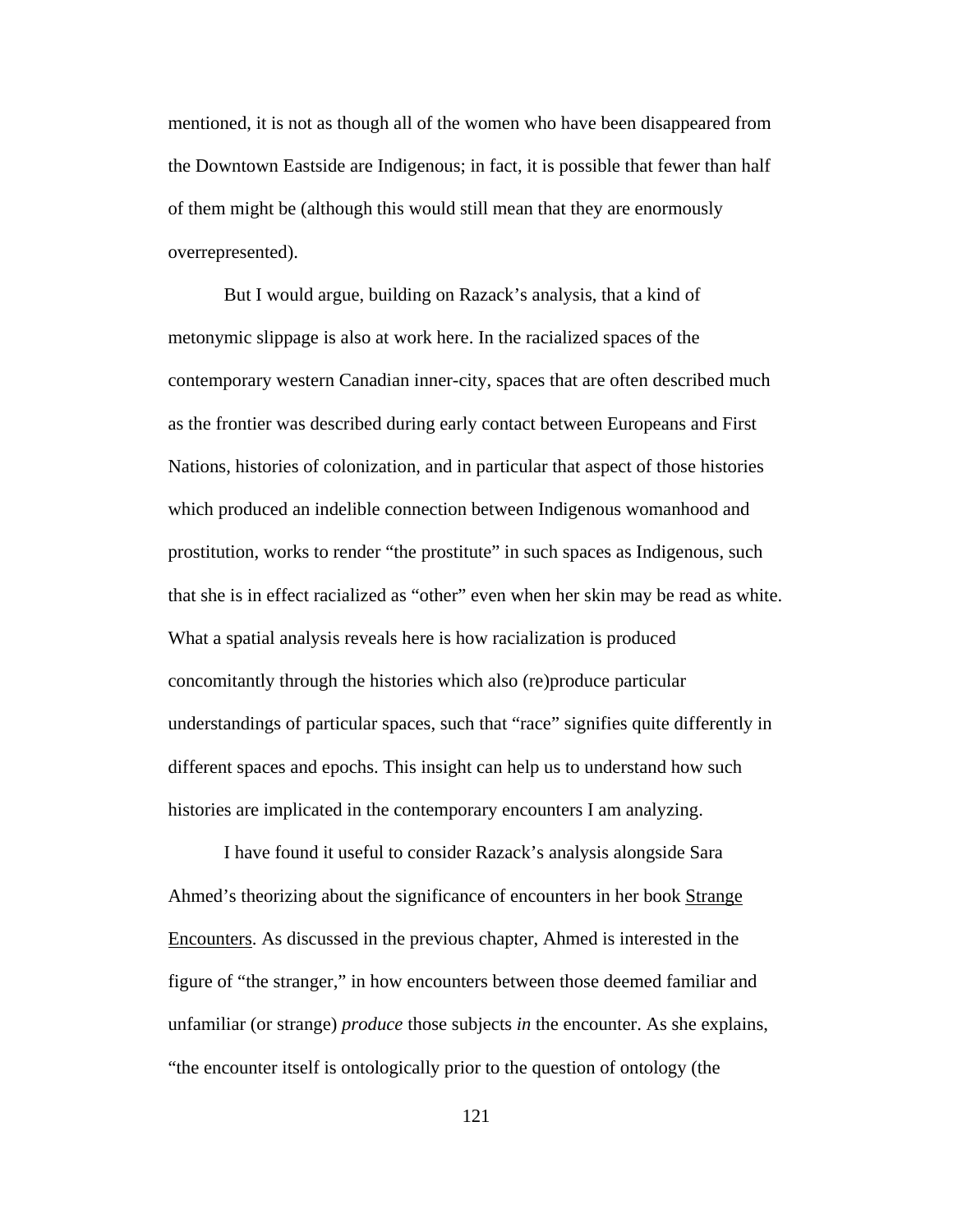question of the being who encounters)" (7). For Ahmed, then, our analysis should be concerned with the question of "how contemporary modes of proximity *reopen prior histories of encounter*" (13, emphasis in original). She is interested in investigating "how colonial encounters are both determining, and yet not fully determining, of social and material existence" (11). Read alongside the "histories of encounter" between Indigenous women and white men in colonial British Columbia, I believe it is necessary to consider the violence experienced by Indigenous women in the Downtown Eastside (and in neighbourhoods cast as "new frontiers" in western Canada more broadly) today as encounters that are fully enmeshed with that history, belying its pastness. Yet, although a history of colonization certainly impacts the encounter, it is important to note that it does not *fully* determine it; that because the history *produced* the categorizations rather than the other way around, other outcomes were and are possible. As Ahmed reminds us, "rethinking the primacy of the encounter over ontology is … a means by which we can introduce historicity, as the very absence of any totality that governs the encounter" (10).

The return of significant numbers of Indigenous people to urban centres in the 1960s and 1970s in western Canada created considerable anxieties resulting in efforts to contain Indigenous urbanites within particular spaces in the city and/or to (re)expel them from urban centres. Building on comments by the Native Council of Canada, Razack notes that the rearrangement of space during the colonial period continues to sustain a "'perception that being Aboriginal and being urban are mutually exclusive'" (Native Council of Canada in Razack,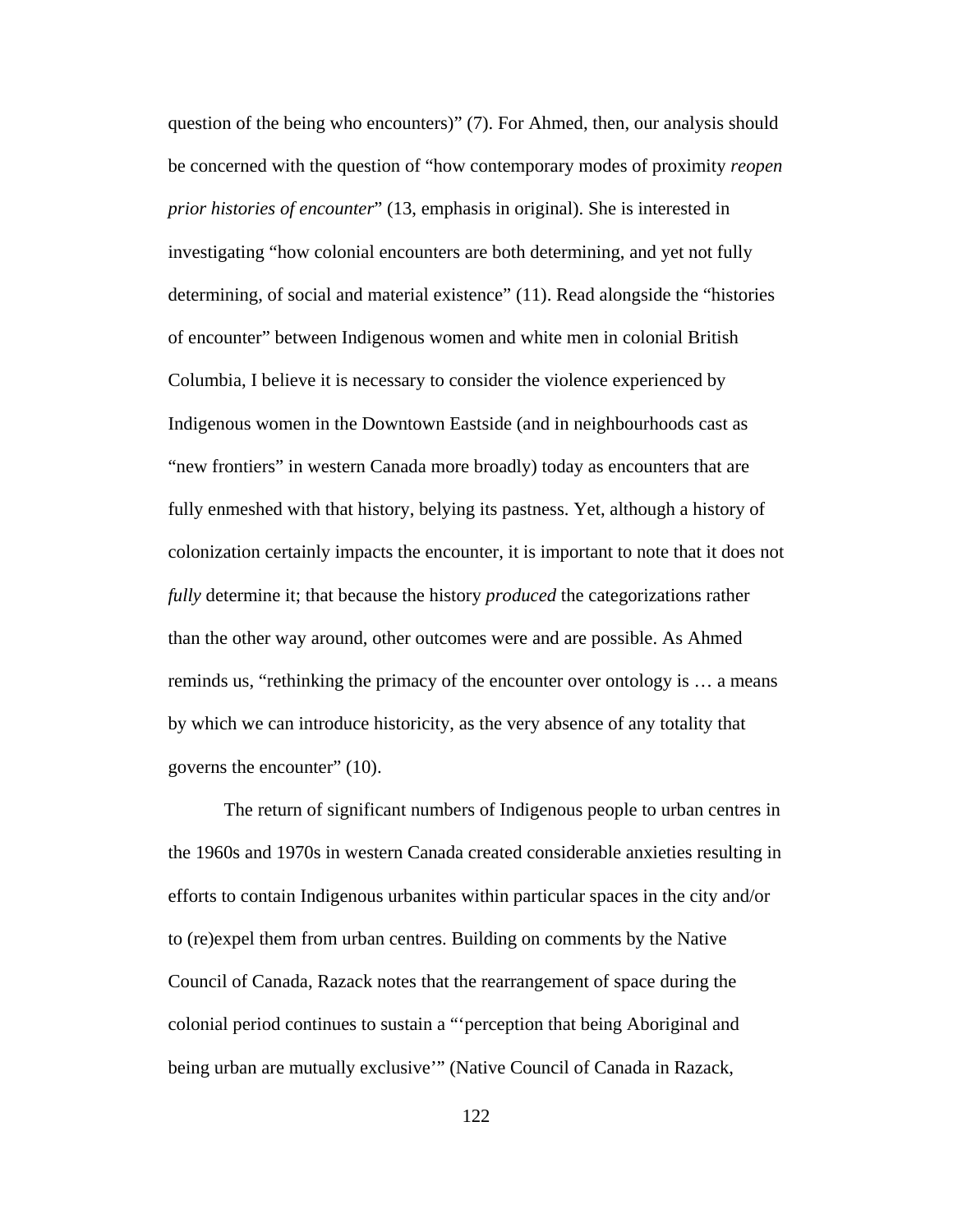"Gendered Racial Violence" 102; see also Pratt 1059). In her analysis of the murder of Pamela George, Razack draws our attention to the fact that George's murderers first drove her to the outskirts of Regina, where they murdered her and abandoned her body. She locates this violent act on a continuum of similar contemporary efforts to violently expel Indigenous bodies from cities in western Canada, such as the horrific police practice of driving Indigenous people out of the city and abandoning them there, which has been linked to the freezing deaths of several Indigenous men in recent years.<sup>15</sup> Note the haunting parallel between these contemporary events and the historical efforts to remove Indigenous people from the newly-developing colonial cities discussed above.

Many of the women disappeared from Vancouver's Downtown Eastside were of course also removed from the inner-city, their remains discovered on a rural property in the suburban outskirts. The pattern has been similar in Edmonton, another western Canadian city, where the bodies of women involved in survival sex work in the inner-city have, over a period of several years, been found in fields outside of the city limits. It is the same pattern documented by journalist Warren Goulding, who writes about the murders of at least three Indigenous women whose bodies were discovered on the outskirts of Saskatoon, and the pattern is also evident in Winnipeg, where three bodies of women involved in sex work have been found near the city's northern outskirts.<sup>16</sup> This is *precisely* the kind of encounter that is authorized by the contemporary use of

 $15$  It is unfortunately beyond the scope of this paper to elaborate on these heinous acts of police violence, but interested readers should consult Reber and Renaud's  $\frac{Starlight Tour}{}$ .

<sup>&</sup>lt;sup>16</sup> See "Third prostitute found dead in Man," published in the Saskatoon Star-Phoenix on September 5, 2007.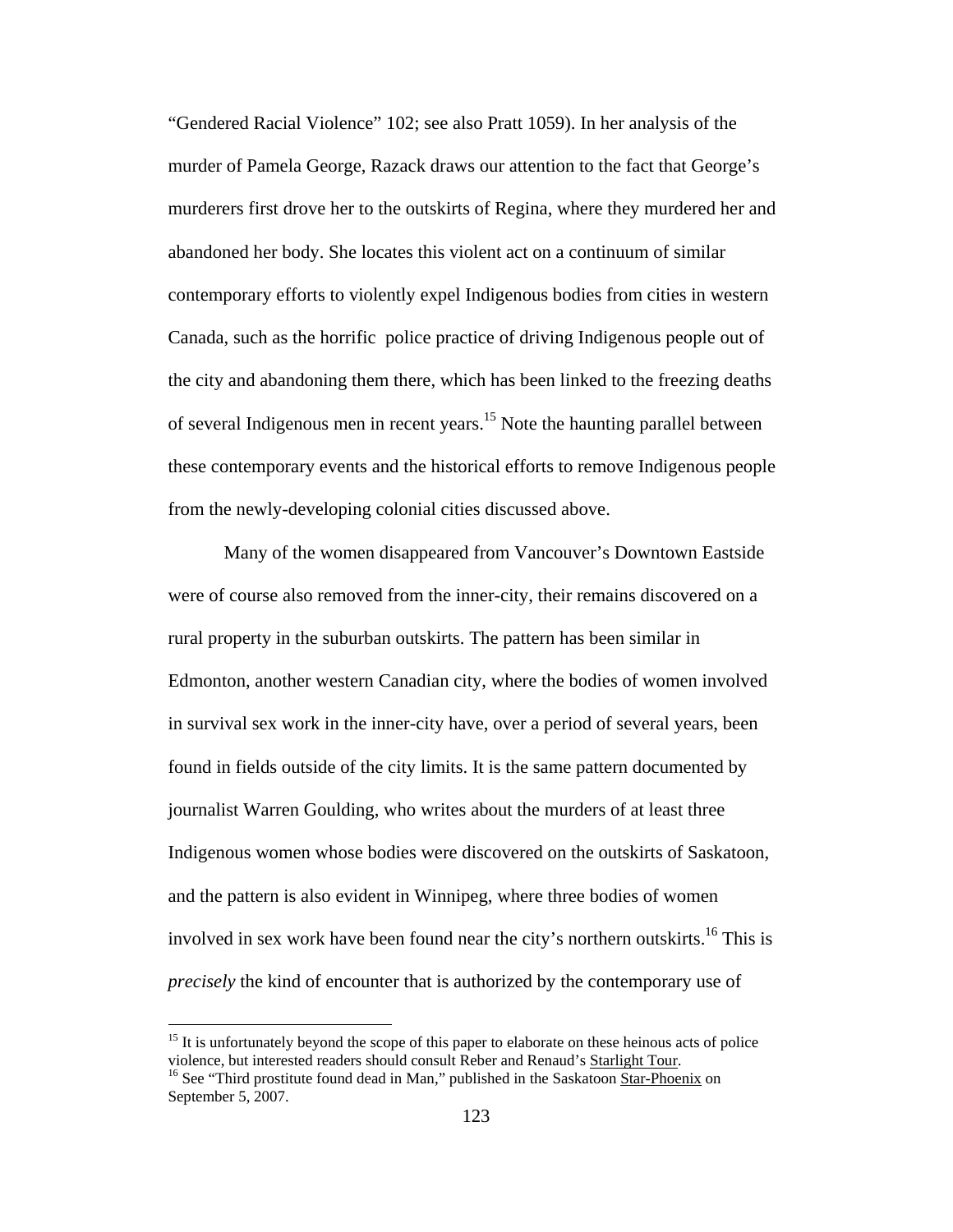frontier mythology to describe the inner-city spaces where such women lived and worked – a deeply unsettling illustration of the social and psychic legacies of a colonialism that is anything but past.

## A haunting encounter

 $\overline{a}$ 

 I suspect that the use of frontier mythology to describe contemporary inner-city neighbourhoods (such as the Downtown Eastside) thus alerts us to a haunting. As already discussed, for social analyst Avery Gordon, "haunting describes how that which appears to be not there is often a seething presence, acting on and often meddling with taken-for-granted realities" (8). The resurfacing of frontier mythology in recent efforts to resettle the Downtown Eastside (and other neighbourhoods like  $it^{17}$ ) seems to me to be an indication that these efforts are haunted by the city's colonial past, a past with claims on the present that are frequently disavowed and are yet to be reckoned with. Frontier mythology slips into these efforts and makes this colonial past "there and not there at the same time" (Gordon 6): "there" because the mythology evokes this past, but "not there" because the past's significance to the present is so frequently disregarded. Instead, efforts to effect a present-day displacement of Downtown Eastside residents rely on a taken-for-granted assumption that the past is past, is "settled," so to speak, and therefore irrelevant to the present. But the frontier mythology allows the presence of the past to seep in, haunting the present by

 $17$  For an examination of how similar casting was deployed to support the planned gentrification of an inner-city neighbourhood in Edmonton, see Granzow and Dean.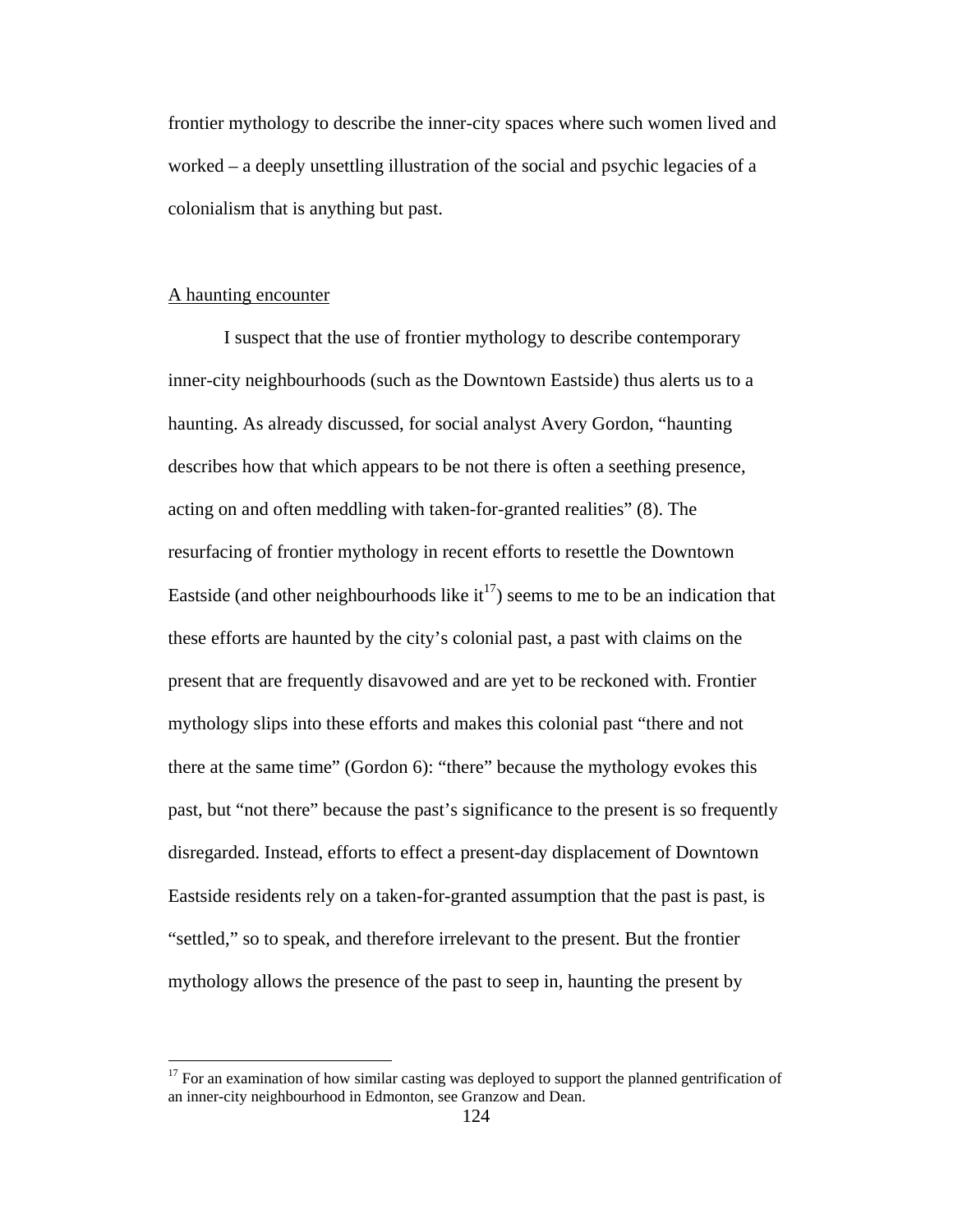calling attention to the ways that the relationship *between* past and present is far less linear than conventionally conveyed.

What, then, might it mean to recognize and reckon with the ghostly contours of Downtown Eastside spaces, the haunting aspects of the frontier mythology frequently evoked to describe this space today? By tracing Downtown Eastside hauntings throughout this chapter, I have aimed to provoke reconsiderations of the past's claims on the present and, to borrow from Wendy Brown, to inspire "strategies for conceiving our relation to past and future that coin responsibility and possibilities for action out of indeterminacy" (Politics 155). Brown acknowledges that "even when avowed, [a haunting] does not make perfectly clear what its meanings and effects are" (153). The outcome of the haunting, any path it might suggest towards greater justice for Downtown Eastside residents, is not neatly laid out for us. Anything it might signal is necessarily partial, contestable, situational. So what good comes from recognizing hauntings, one might ask, when to do so does not guarantee a different approach or a different outcome? To offer a partial answer to this question, I need to convey a story about my own recent encounter with the haunting presence of Sereena Abotsway, a woman who has been disappeared from the Downtown Eastside.

A walk through the Downtown Eastside today is likely to result in an abundance of ghost-sightings, if one is looking for them. There is a ghost on nearly every corner – in fact, on some corners they jostle for room. Often times these ghosts are only noticeable, though, through the "seething presence" of absence: the absence of their human forms. Absent presences mark the ghostly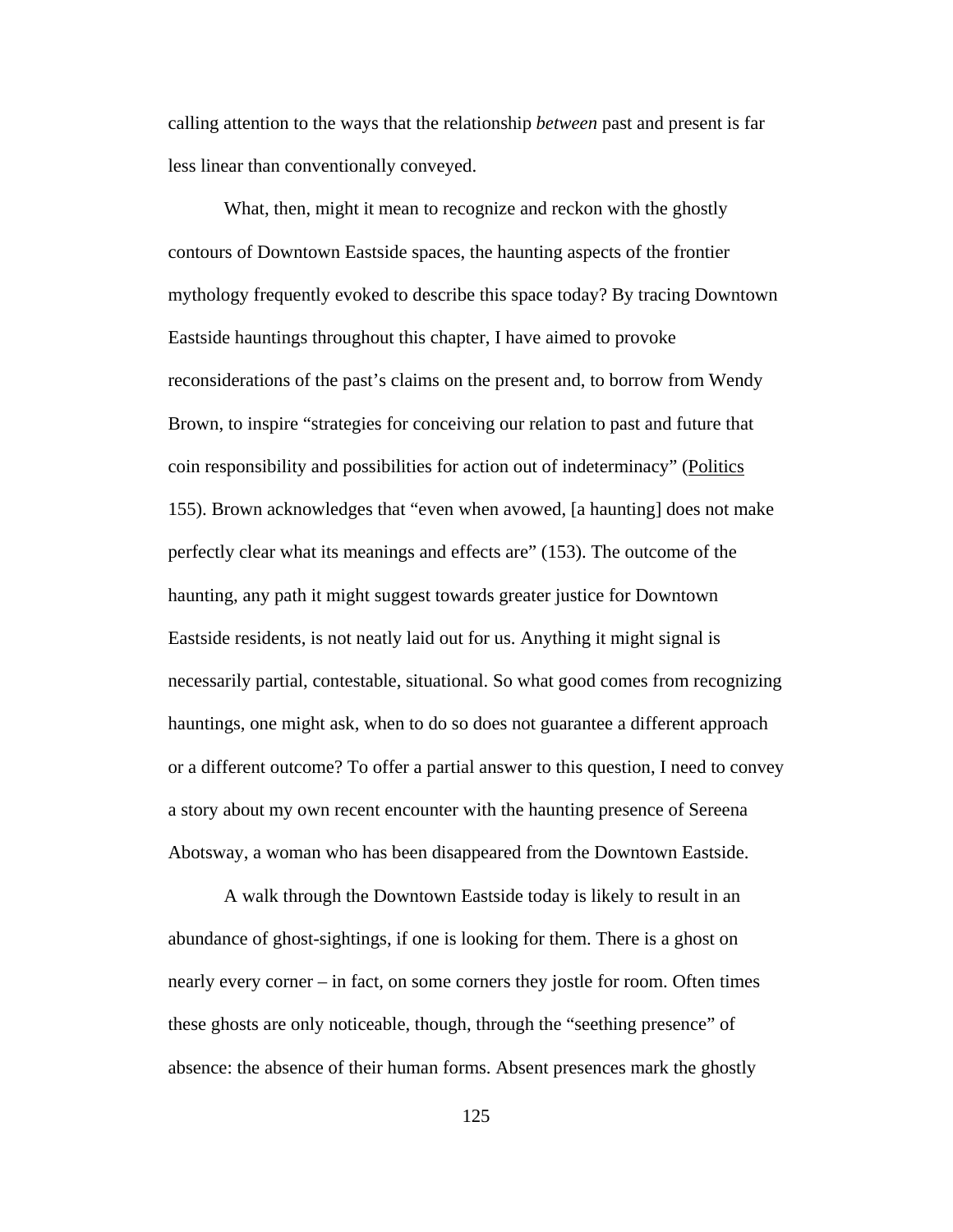spirits that are visited and paid homage to each year during an annual Valentine's Day march in the Downtown Eastside, when marchers pause and perform smudge ceremonies at corners where women were last seen before they were disappeared, vanished, made absent from the spaces where their ghostly presences now hold court. They are also the ghosts of disappeared women from the Downtown Eastside whose absent presences haunt Marker of Change, the Downtown Eastside monument to the 14 women murdered in the Montréal Massacre.<sup>18</sup> And ghosts have also been captured in another recent documentary film about the Downtown Eastside.

Nettie Wild's documentary, Fix: The Story of an Addicted City, is haunted by absent presences and by a presence now made absent – a presence now disappeared from the Downtown Eastside. The first haunting is intentional, the other accidental; both draw attention to contemporary injustices and together show how hauntings are multi-layered, how "even those who haunt our dominant institutions and their systems of value are haunted too …" (Gordon 5). Released in 2002, Fix documents the struggles of the Vancouver Area Network of Drug Users (VANDU) to secure funding for a safe injection site in the Downtown Eastside. Filming of Fix began just after the release of Through a Blue Lens; VANDU, though, was formed in 1998, while Through a Blue Lens was still being shot, yet the organization is not mentioned in this documentary about drug use in the Downtown Eastside. This oversight contradicts the filmmakers' professed

 $18$  I go on to discuss both of these memorials in much more detail in chapter five. For a vivid and compelling description of how the women disappeared from this neighbourhood continue to haunt Marker of Change in particular, see Rosenberg's "Distances and Proximities."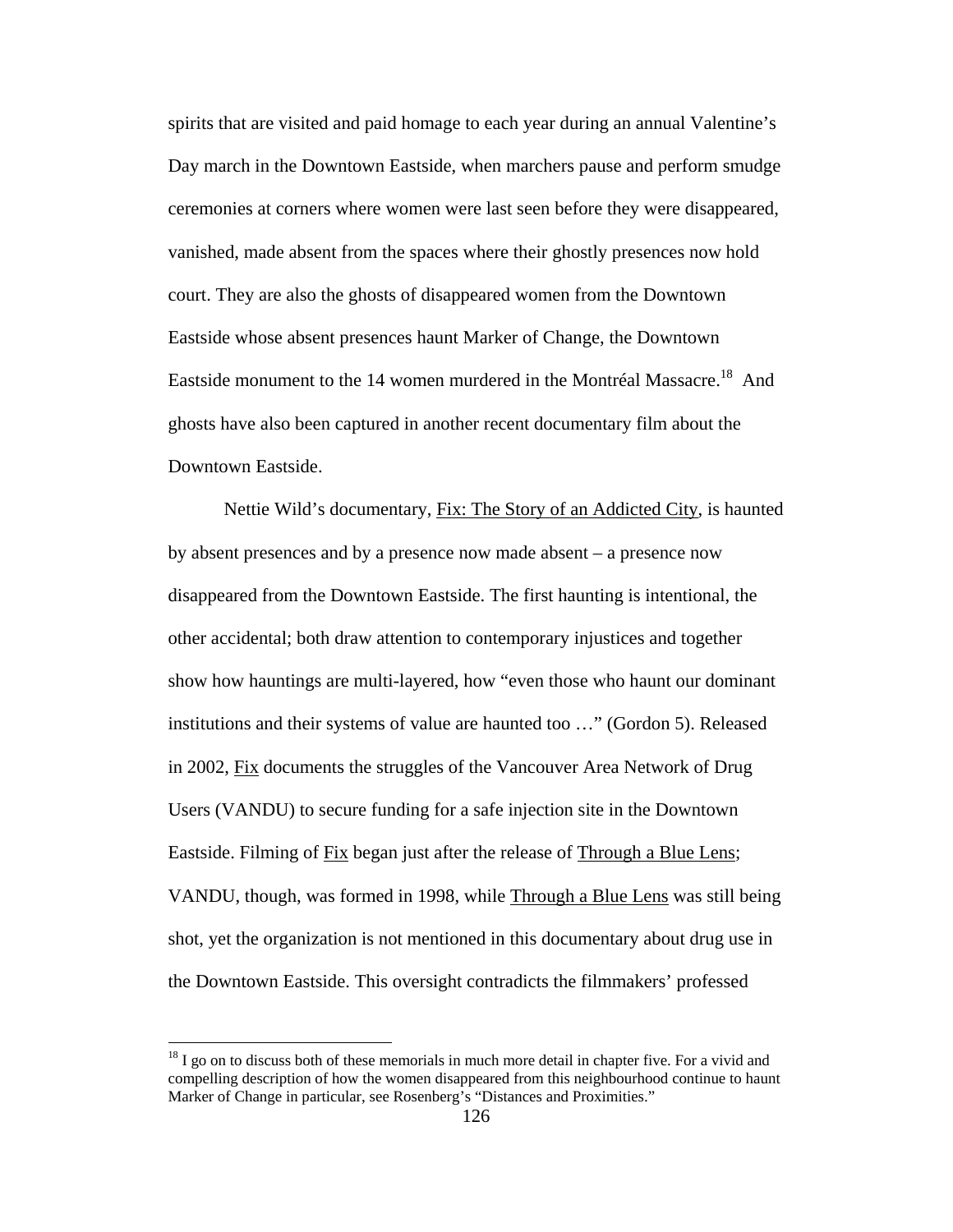desire to make Through a Blue Lens an "apolitical" film: by drawing attention to the social and historical causes of poverty and addiction, the work of VANDU undermines the desire of Through a Blue Lens' makers to paint a picture of addiction as simply a matter of individualized "bad choices," and so they are not given representation in the film. By contrast, through its focus on the social activism of VANDU, Fix draws out the social dimensions of addiction, providing an opening for contemplating the relationship between past and present injustices that might work to evoke in viewers a sense of implication in the suffering depicted on screen.

The members of VANDU seem aware of the power of hauntings to provoke recognition of injustice. They attempt to deliberately animate hauntings in their protests against funding cuts to Downtown Eastside services or refusals to fund social housing and harm reduction programs, programs that might reduce some of the vulnerability to unjust, untimely death that many people from the Downtown Eastside contend with daily. Repeatedly, they establish rows of wooden crosses in parks, in front of city hall, and on the grounds of the provincial legislature. They also take coffins to city council meetings, cloaked in spectremasks. In doing so, they insist that public officials reckon with the dead of the Downtown Eastside, drawing important connections between public policy, the uneven distribution of social resources, and the untimely deaths of many of the people who share their neighbourhood. A laudable effort to animate hauntings for the purposes of creating change, there is nonetheless something about the intentionality of VANDU's work here, about their strategic deployment of the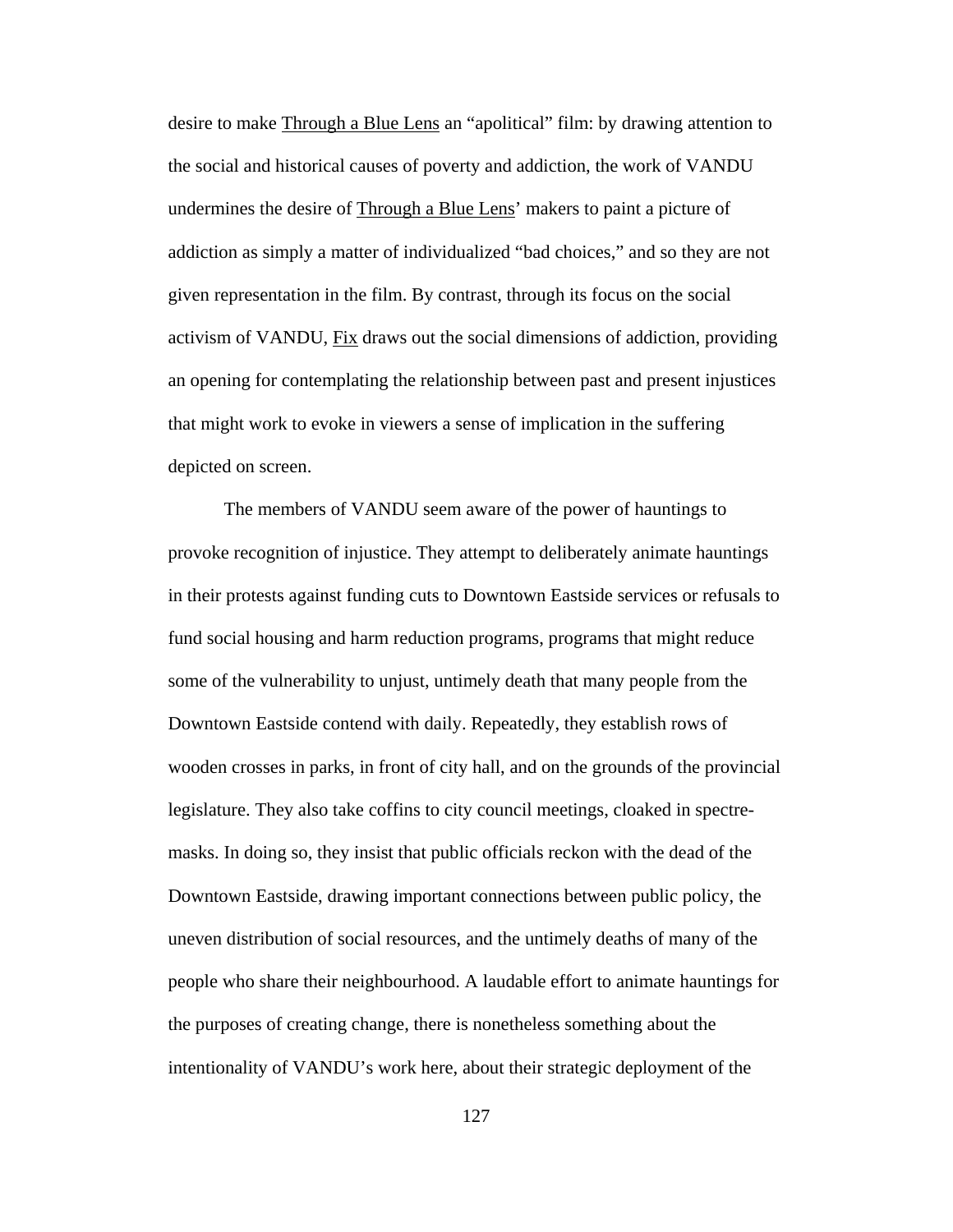dead, that cannot quite hail us into the sort of unsettling reflections that I have in mind, despite its importance as a form of political activism.

But for me, Fix provoked an encounter with another, less obvious haunting presence, one captured on film entirely by accident. The second time I watched the film, after I had begun work on this dissertation, I was suddenly struck by a face I thought I recognized among those filmed in Oppenheimer park installing rows and rows of crosses for a demonstration. I puzzled over where I knew this face from, backed up the DVD, and suddenly felt stunned and disoriented as I realized why I recognized the woman: she is Sereena Abotsway, and I recognized her from her photograph on the Missing Women's Task Force poster and others I have seen of her on websites and in the press. In life, Abotsway was, among other things, an activist in the Downtown Eastside. She participated in VANDU protests as well as in the Valentine's Day march, where she once remembered murdered and missing women and is now one of the women who marchers remember and mourn. Now, marchers pause to remember Abotsway and perform a smudge to honour and release her spirit in front of the Portland Hotel on Hastings Street, where she was last seen.<sup>19</sup>

It is of course not surprising that a documentary made in this neighbourhood at this time would capture the images of some of the women who have since been disappeared – Wild began filming Fix in 2000 and Abotsway was disappeared in 2001. Yet Abotsway's presence in the film, because it is

 $19$  In his coverage of the 2007 Valentine's Day march, published on February 15, 2007, Doug Ward from The Vancouver Sun documents Abotsway's participation in the Valentine's Day march in 2000, a year and a half before she was disappeared. It is quite likely that Abotsway participated in the march in many other years as well.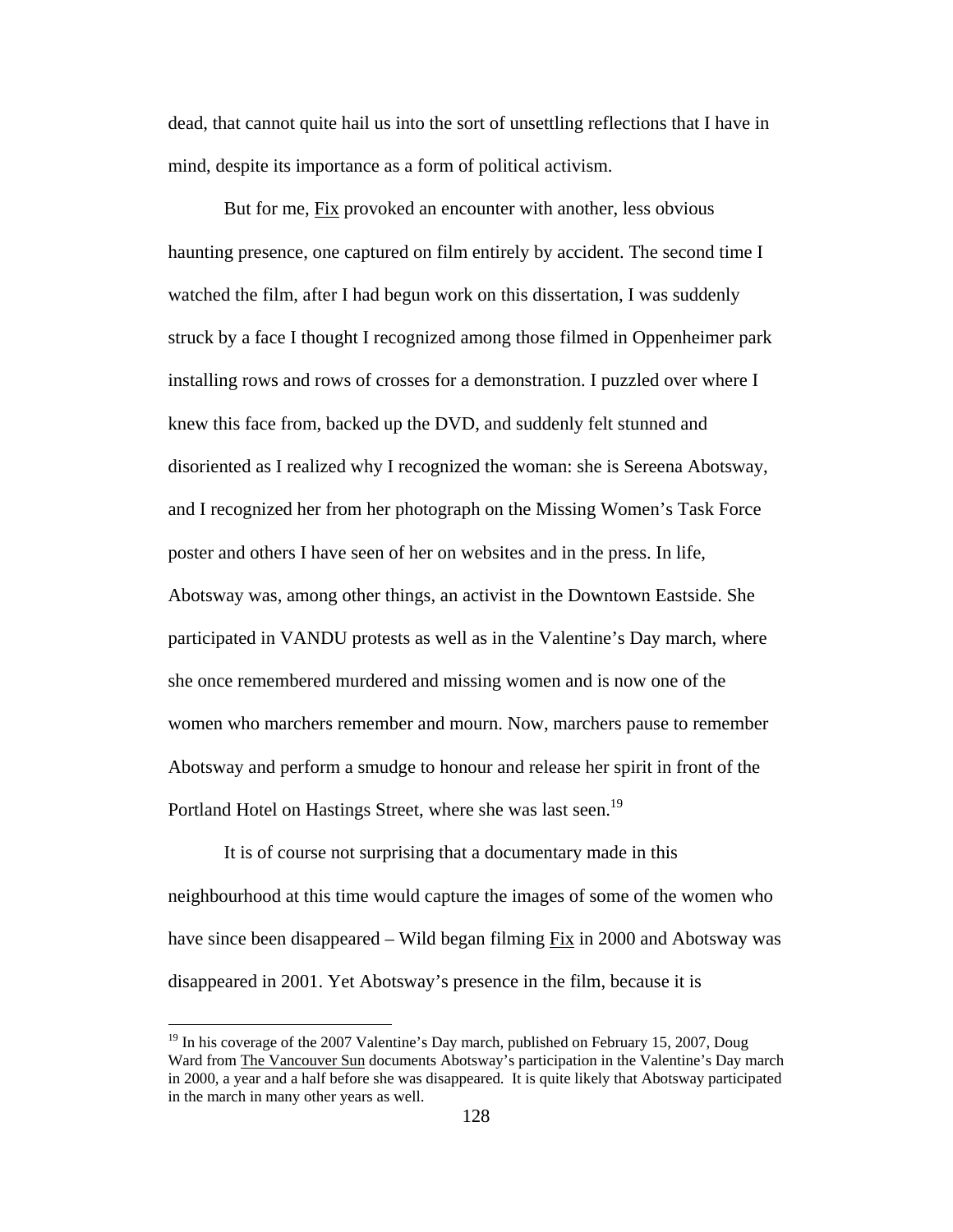unexpected, is unsettling, all the more so because it is a moving image of a woman whom I have only ever seen in still photographs. In the film Abotsway is alive, and, in the few seconds in which she appears, she pounds a wooden cross into the ground, her hammer hitting the top of the cross four times before the camera pans away to other activists doing the same thing. Here, Abotsway is protesting the social conditions that make her and others from the Downtown Eastside more vulnerable to unjust, untimely death. Her presence here among those whose deaths she protests and mourns indicates a double haunting: Abotsway, haunted by the deaths of friends and neighbours, possibly also enemies, or lovers, or acquaintances or strangers, has herself come to haunt, her presence (now made absent from the Downtown Eastside) a warning to pay attention to hauntings, to heed what they can tell us about the complicated enmeshments of past and present.

After I recognized Abotsway's presence in Fix I could not watch the rest of the film in the same way. Recognizing Abotsway in the film and knowing of her (coming) death is disorienting because it collapses time: here in the film one sees the living presence of a woman now murdered, whose death is now considered to be in the past, yet in the present captured by the film it is still in the future, still to come. Knowing of her (coming) death and seeing her alive in this film seems to implicate me, the viewer, in her murder, particularly when considered alongside the other hauntings that the film intentionally animates. I start to watch for other faces I might recognize, start to wonder whether others who appear in the film are still alive or have been disappeared, killed, or suffered

129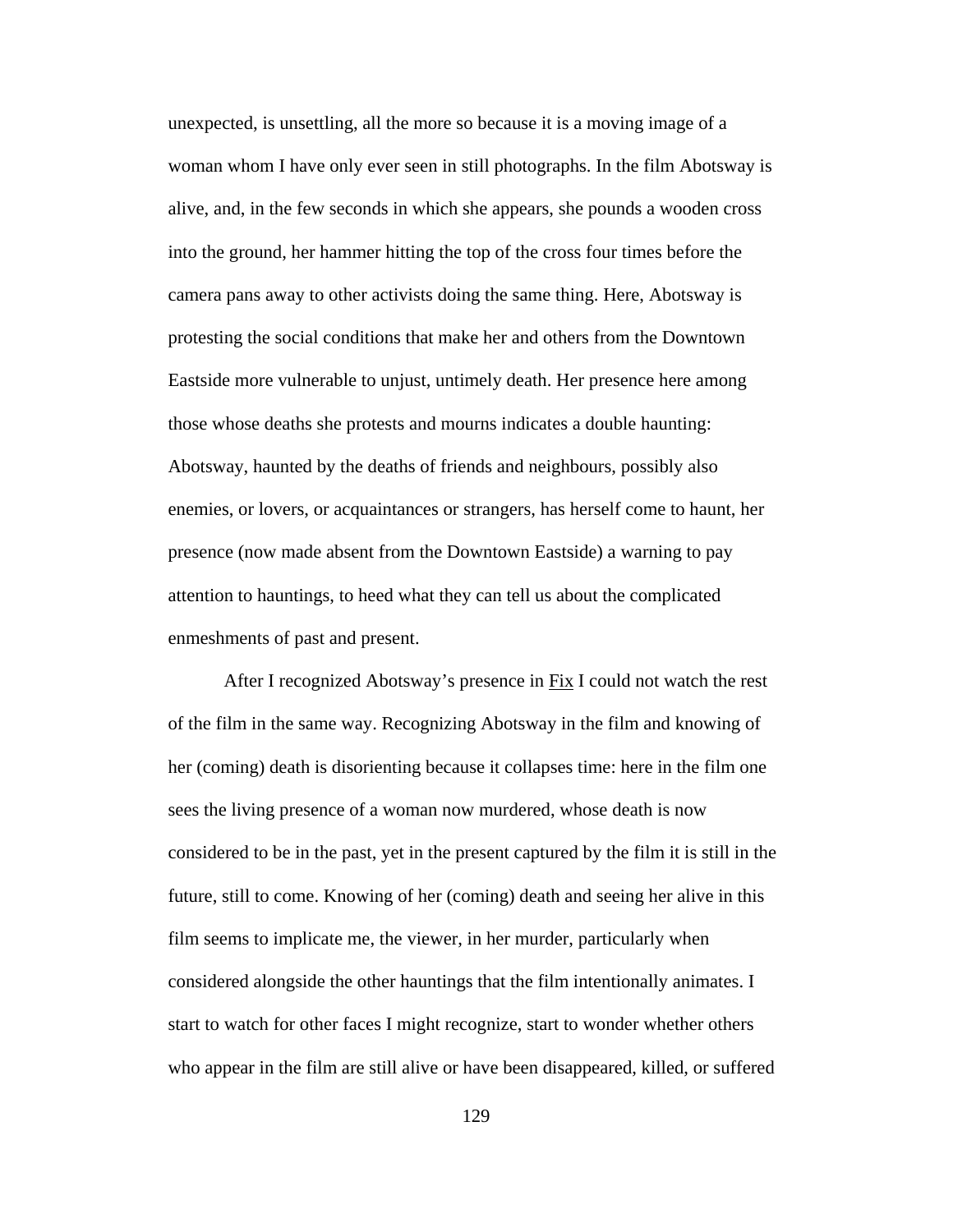another form of unjust, untimely death. Abotsway's haunting presence, now made absent from the Downtown Eastside, thus provokes a sense of urgency about the ways that injustice and vulnerability are unevenly distributed and lived.

When I visited Vancouver recently I sat for a long time across the street from the Portland Hotel, where Abotsway was last seen. Although I have walked, biked, taken the bus, or driven past this spot hundreds of times in my life, and have at times participated in neighbourhood rallies, forums, festivals and marches, I have seldom stopped and just sat here, on Hastings Street in the heart of the Downtown Eastside. It is not always a particularly comfortable spot for me to sit – everything from my MEC rain jacket to my designer glasses to the hue of my skin marks me as a likely "outsider" in this neighbourhood, even though this demarcation of "inside" and "outside" is shifting, fluid, more porous than usually represented. But on this day I sat for a while and contemplated Abotsway's absent presence from where she was disappeared. For me, what lives on from her death is the necessity of maintaining a continuous awareness that everything about who I believe myself to be and how I live my life is indelibly bound up in the myriad injustices that are everywhere evident in this neighbourhood. This does not mean that I can, or want to, collapse the vast differences between myself and Abotsway or myself and many of the people who today call this neighbourhood home, even though those differences, rather than reflecting some inherent or biological truth, are instead a complicated legacy of history. But to collapse them would be to erase the evidence of colonialism in the present, the evidence of the many ways that the past's presence in the present left Abotsway so much more vulnerable to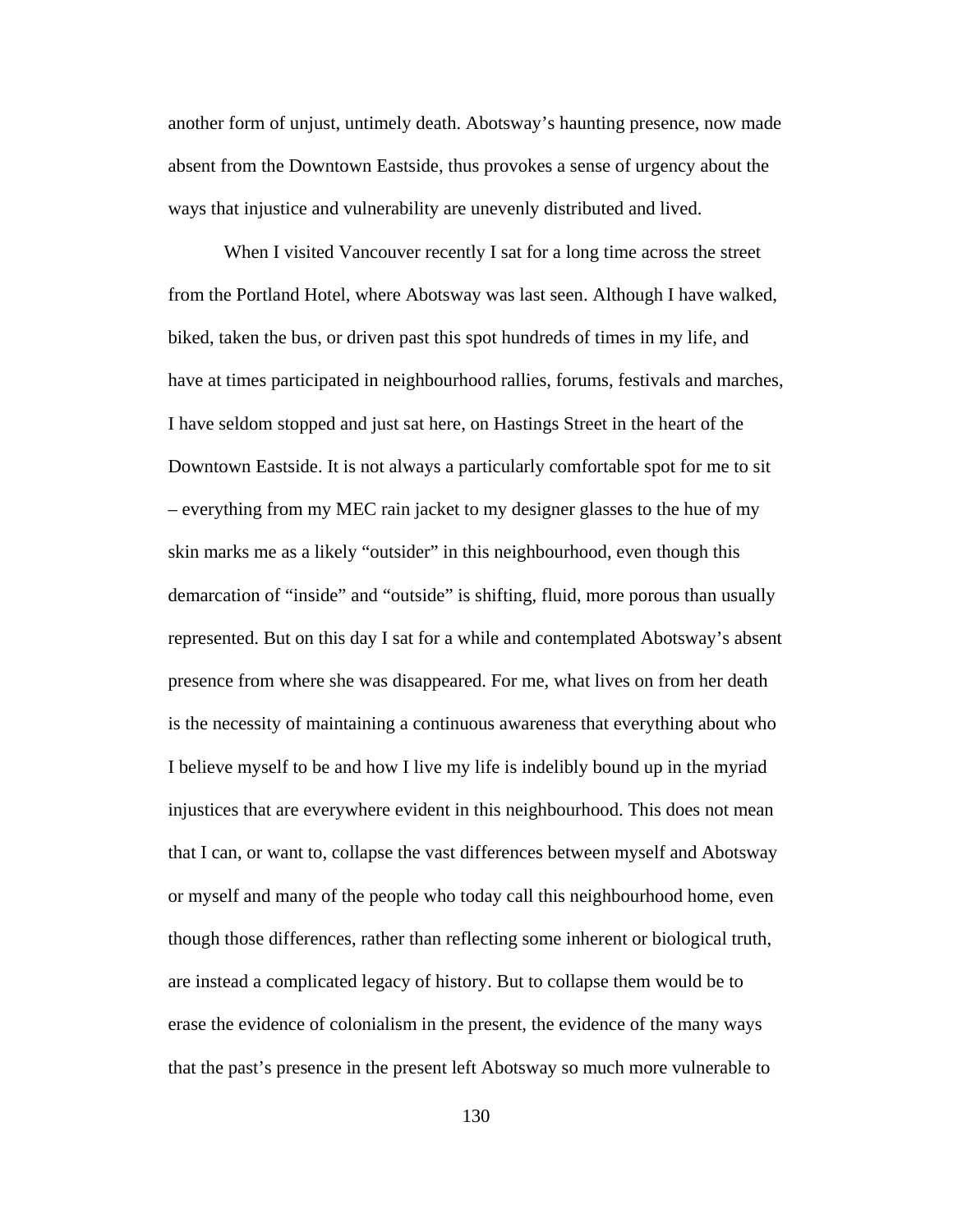the violence she experienced and found her living with so much more exposure to precarity in her daily life.<sup>20</sup> Unravelling the complicated binding of our existence is what I inherit from Abotsway and others from the Downtown Eastside whose untimely, unjust deaths continue to haunt our social world. An attention to the haunting presences of Abotsway and others like her provokes me to begin to imagine a present that might be otherwise – or, to return once again to this chapter's epigraph from Van Alphen, to stage "interventions" instead of "repetitions," in the interests of a present in which the presence of the past is a provocation for reckonings instead of disavowals.

 $20$  I use "precarity" rather than "precariousness" intentionally here, for while Butler's work in Precarious Life draws our attention to the ways that precariousness is unevenly distributed and lived, her focus is primarily discursive, while precarity has been used in compelling ways recently to explore how vulnerabilities to poverty and suffering are made material through market-based economic systems and the specifically neoliberal polices and practices of the governments that uphold them (see, for example, Renzi and Turpin's "Nothing Fails Like Prayer," and the subsequent "Statements on Precarity" collected by Gita Hashemi for Fuse magazine). Any further uses of "precarity" instead of "precariousness" throughout this dissertation are intentional and are intended to signal this difference.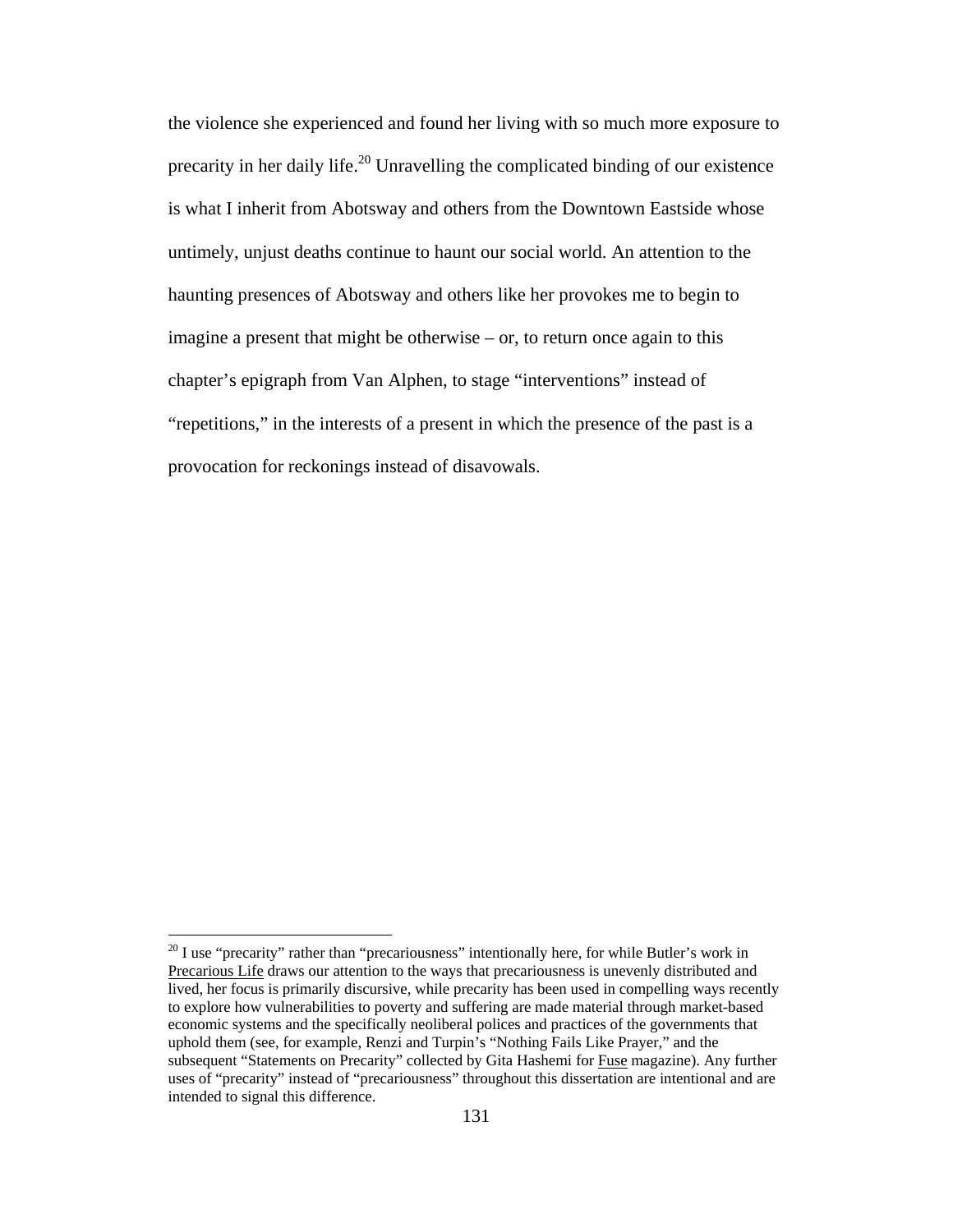### **FOUR**

# **Representation, Humanization, Recognition: Frameworks for grievable lives**

*[G]iven how contested the visual representation of the 'human' is, it would appear that our capacity to respond to a face as a human face is conditioned and mediated by frames of reference that are variably humanizing and dehumanizing. (Butler Giving an Account 29)* 

A later version of the police poster mentioned in the previous chapter contains 69 women's photographs instead of the original 31. This 2004 version of the poster is headlined simply, "Missing Women Task Force." Organized into a nine-by-seven image grid with a remaining six images occupying the bottom row, the women's photographs are followed by a single statement: IF YOU HAVE ANY INFORMATION ON ANY OF THE ABOVE WOMEN AND HAVE NOT YET SPOKEN TO POLICE, PLEASE CALL: 1 877 687 3377.<sup>1</sup> As mentioned, the poster was first issued in 1999, and it has since been updated twice. Each photograph in the two later versions of the poster is accompanied by a name and a "last seen" date; some of the "last seen" dates are followed by dates that signal "charges laid," and in these images the text is covered over with blue highlighting. In the 2004 version there are photographs that *ought* to have this blue highlighting, but the highlighting and dates for "charges laid" are still conspicuously absent, a circumstance arising from the fact that the poster was released after the arrest of Robert Pickton in 2002 but before the Crown finished laying all the charges against him in 2005. In this version, 15 photographs are marked by the blue highlighting, while in the 2007 version that number rises to

<sup>&</sup>lt;sup>1</sup> This version of the poster can also be viewed online at

<sup>&</sup>lt;http://www.missingpeople.net/missing\_women\_poster.htm> Accessed 26 Dec 2008.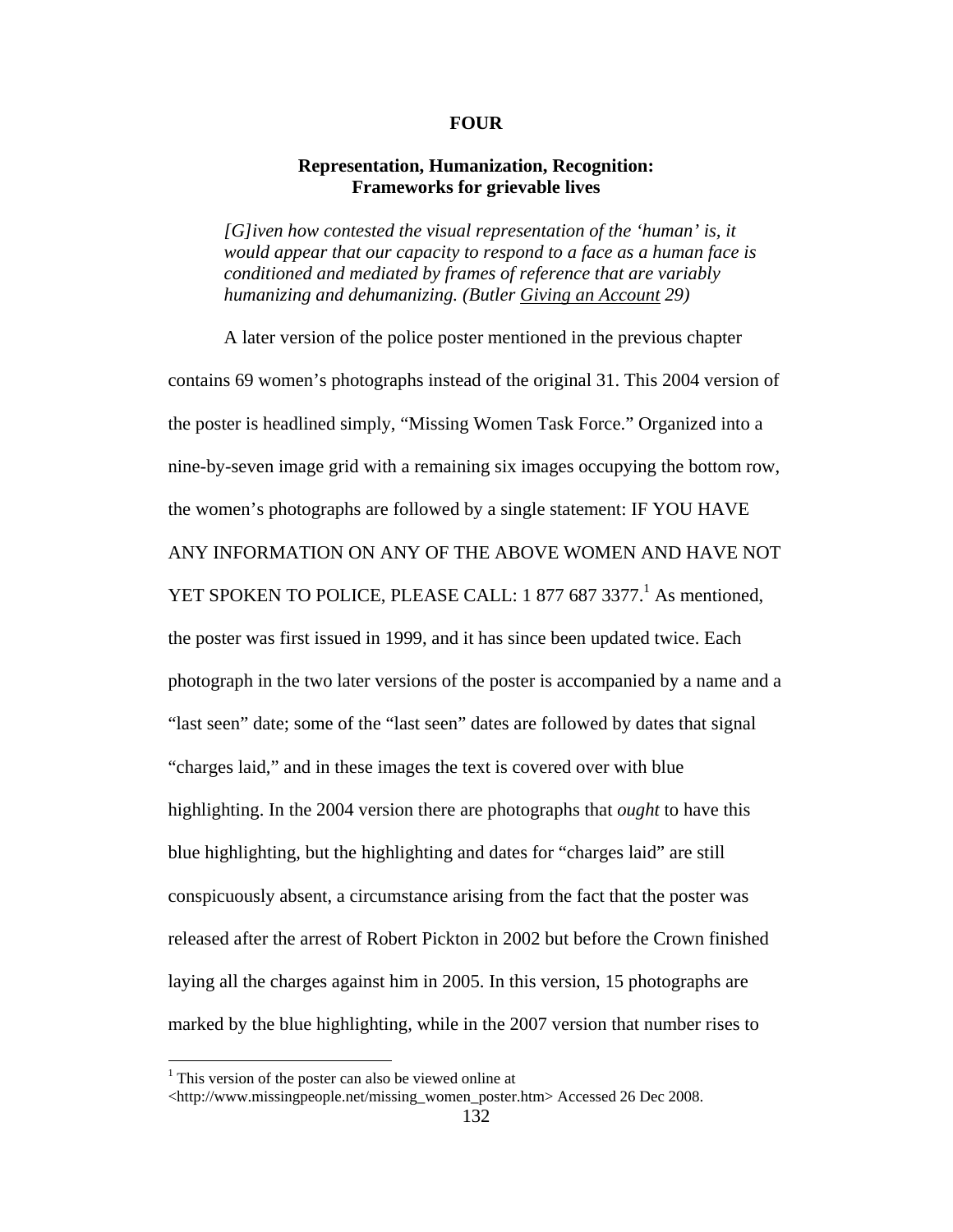$26<sup>2</sup>$ . The highlighting and text on these posters that merely reads "charges laid" communicates next to nothing about the fate of each individual woman in these photographs, suggesting that the charges are perhaps themselves of greater consequence than whatever might have happened to her.

The photographs that make up this poster have been replicated so exhaustively now, in media reportage connected to the transformation of the individual disappearances of women from Vancouver's Downtown Eastside into the "case" of "Vancouver's Missing Women," that they have come to stand in for the entire series of events surrounding the women's disappearances and murders as well as for the lives of the women pictured. They have become all too familiar to readers of newspapers or viewers of television news; frequently, the photographs are even reproduced in these media in grid patterns similar to that found on the poster.<sup>3</sup> Seldom are they reprinted alone. More recently, these photographs have been re-imag(in)ed by a number of artists who have used them as models for collections of painted or sketched portraits. Projects such as these have further disseminated the images of the women framed as they are in the poster's photographs, albeit in somewhat different form. How are these images and re-imaginings of the women enmeshed with particular frameworks for viewing a face that are "variably humanizing and dehumanizing," to borrow from

 $2^{2}$  As mentioned, Pickton was originally also charged with the murder of an unidentified woman known only as "Jane Doe," which at one time brought the total number of charges against him to 27. But Jane Doe (whose identity and therefore potential photograph are, of course, missing) is not pictured in the poster, explaining why only 26 photographs have this blue highlighting. By 2007, the charge for the murder of Jane Doe had also already been dismissed by the court.

<sup>&</sup>lt;sup>3</sup> I am indebted to Anne Stone for first drawing my attention to the importance of contemplating the repetition of the poster's grid pattern during conversations we had while editing a special issue of West Coast Line 53 (41.1) on representations of murdered and missing women.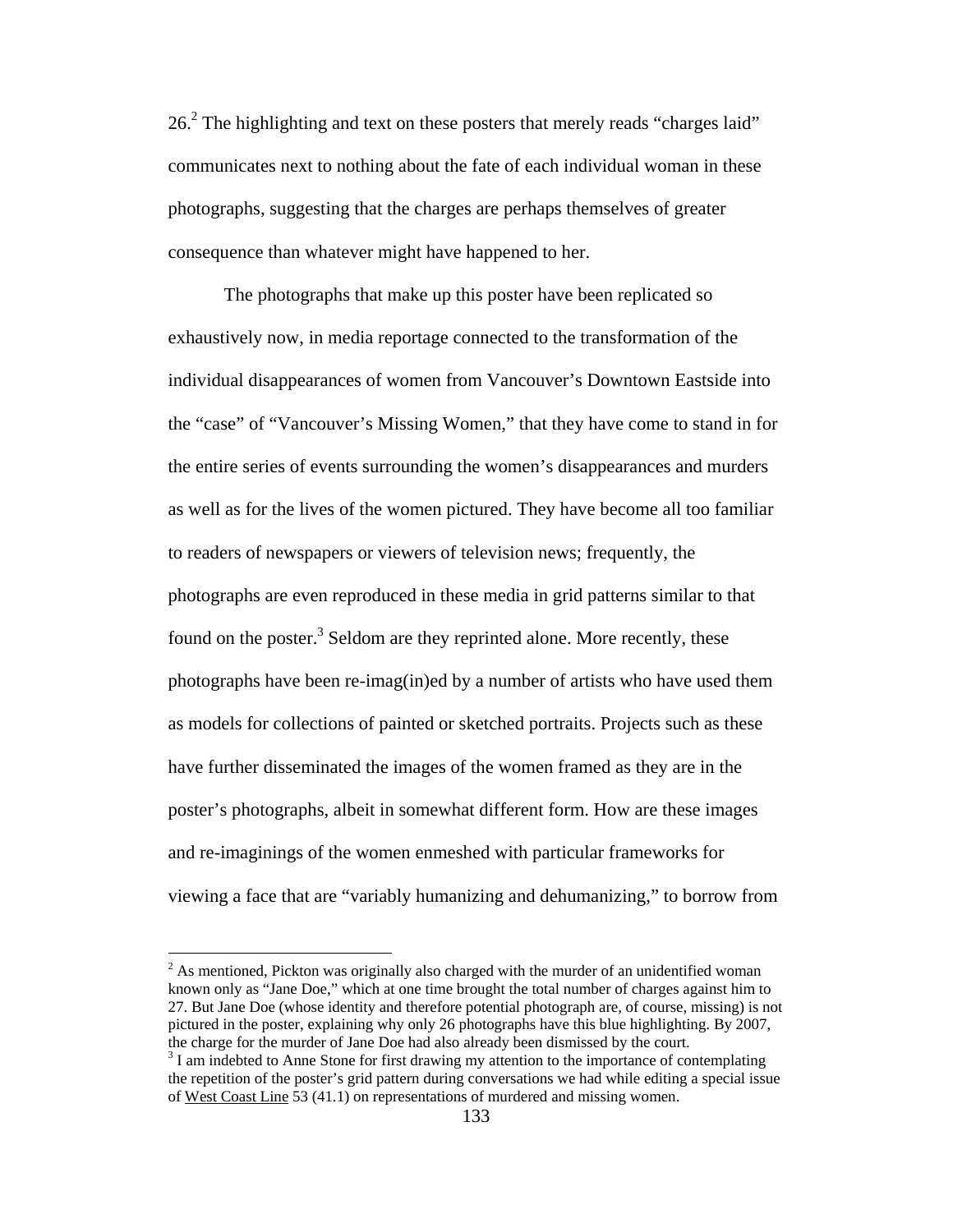Butler's assertion in the epigraph to this chapter, and what does this suggest about the frames of reference that underpin how and why some lives are widely understood as more "grievable" than others? In this chapter, I explore what these images communicate, what frames of reference are available for viewing them, and how these frames might shape their various meanings and interpretations. I have selected the particular representations I examine (or, perhaps more accurately, they have selected me) because of the questions they provoke about the relations between self and other, and also because of the possibilities they raise for imagining otherwise.

## The poster photographs

 $\overline{a}$ 

The newest version of the Missing Women Task Force poster was released in 2007, this time composed of 65 photographs arranged in a grid alphabetically (in contrast to their ordering by "last seen" date in the 2004 version).4 The drop in the number of women pictured reflects the fact that four women came forward or were located by police between the release of the 2004 and 2007 versions. While in the 2004 version most of the images with the blue highlighting indicating "charges laid" are clustered around the bottom of the poster, in the newer version the blue highlighting is more evenly spread across the page due to the reorganization of the photographs by last name. This rearrangement makes it less obvious that many of the women now known to have been murdered were disappeared within the timeframe and scope of the Missing Women Task Force's

<sup>&</sup>lt;sup>4</sup> The 2007 version of the poster can also be viewed online at

<sup>&</sup>lt;http://www.missingpeople.net/task\_force\_releases\_updated\_post.htm> Accessed 26 Dec 2008.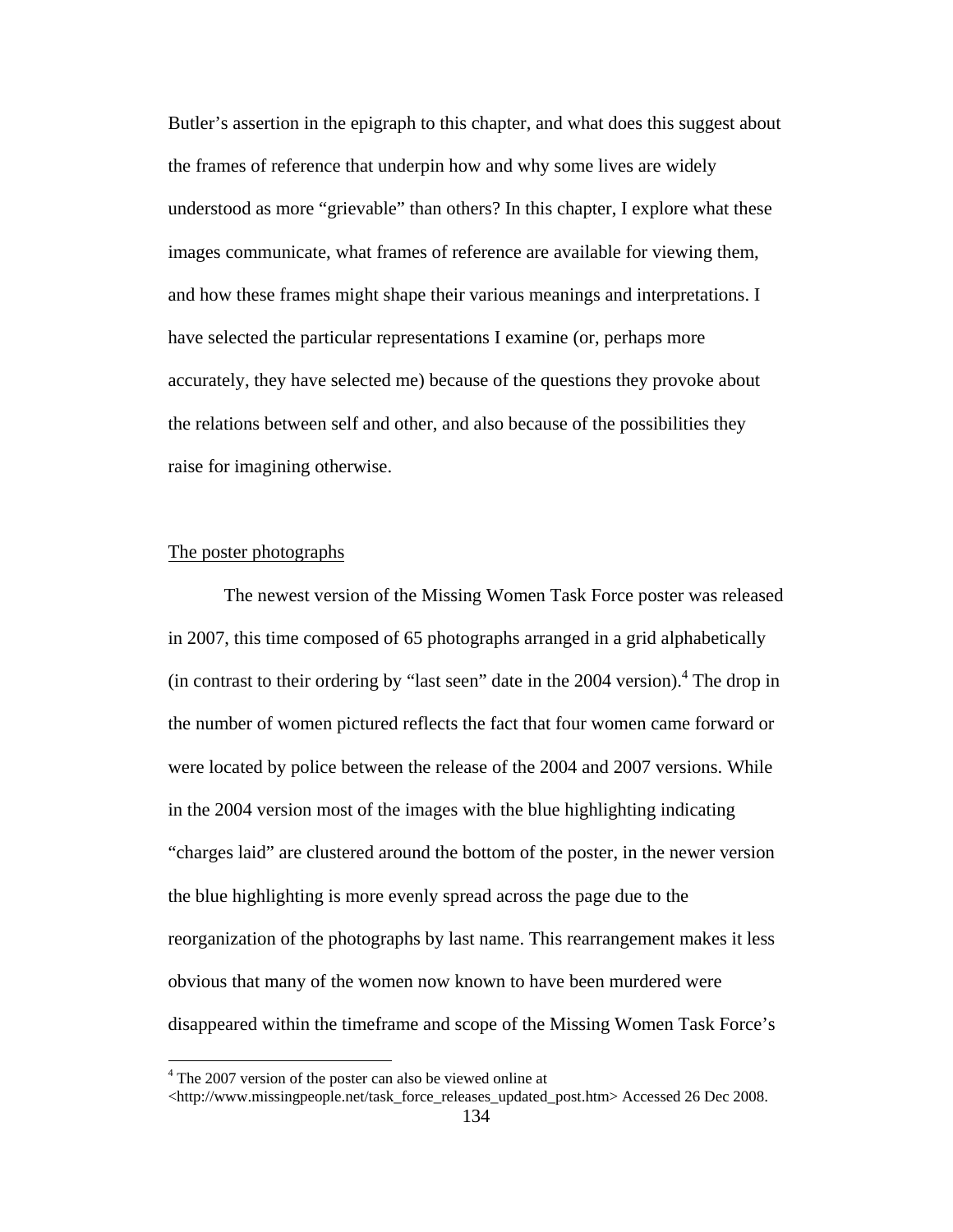official investigation. The reorganization also diminishes the importance of the disappearances of women in favour of a new emphasis on the charges laid, since the alphabetical rearrangement draws our focus away from the chronology of the disappearances, making it much more difficult to recognize that women have been disappeared from this neighbourhood for decades.

The newest version of the poster also reaffirms the offer of a \$100, 000 reward, first issued in 1999, for "information leading to the arrest and conviction of the person or persons responsible for the unlawful confinement, kidnapping, or murder of any or all of the listed women, missing from the streets of Vancouver." The insertion of the phrase "the streets" (which is repeated from the 1999 poster) not-so-subtly evokes images of criminality, street-level sex work, and homelessness, conjuring quite a different understanding of who these women might be (or why they might be missing) than if the statement simply read "missing from Vancouver." I am interested in contemplating how this text and the poster photographs frame the women's lives and disappearances for viewers; how might this framing encourage us to make certain assumptions about the women's lives (and disappearances)? An analysis of the poster-as-text tells us much about how certain lives get cast as "ungrievable," and as such I want to consider how the poster's framing might influence "our capacity to respond to a face as a human face" by examining how this framing is "conditioned and mediated by frames of reference that are variably humanizing and dehumanizing," to return again to my epigraph from Butler (Giving an Account 29).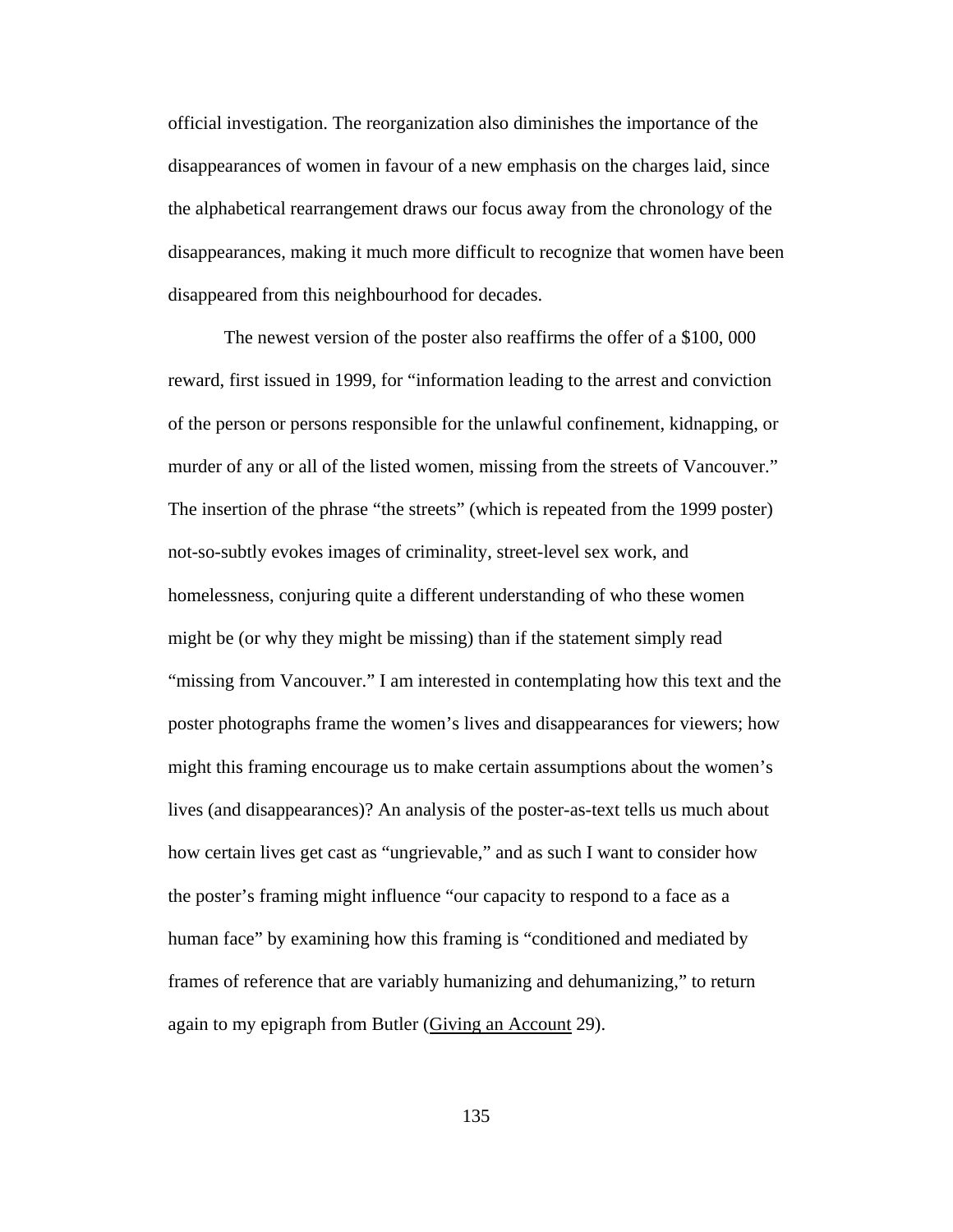The individual photographs used in the different versions of the poster have changed little over the years: only one or two women are represented by a different photograph in a later version. A handful of the women are photographed smiling in images that look like they were taken from conventional family snapshots or school portraits. Many of the photographs, though, resemble or are obvious reprints of police mug shots, marking the women pictured with criminality and deviance.<sup>5</sup> This functional use of mug shot photographs makes the poster seem more like one seeking "wanted" rather than missing persons, at least at a first glance. In fact, the inclusion of text that merely reads "Charges Laid" and a date could easily imply that some form of charge has been laid *against the woman pictured herself*, since nowhere on either the 2004 or 2007 versions of the poster is there any indication of *who* has been charged or *what* they have been charged with.

The most obvious of the mug shot photographs are those of Cindy Beck, Andrea Borhaven, and Inga Hall, in which the top portion of the board held up by suspects when being photographed by police is evident, but several others are similar enough to these to suggest that this board might be just below the frame. A mug shot, after all, "typically uses – to disclose an individual's unique and distinguishing features – even and consistent lighting, a neutral background, and a fixed distance between camera and sitter" (Duganne 71; see also Sekula 30).

 $<sup>5</sup>$  I am certainly not the first person to advance this argument. Jennifer England makes a similar</sup> argument about the criminalizing effect of the poster photographs in her article, "Disciplining Subjectivity and Space," while Geraldine Pratt argues that the cropping of the photographs and their arrangement in a grid "report[s] on the state's administration of already deviant bodies, and not on individual lives lost" (1060). Several of the women's friends and family members have also publicly expressed concern over the use of photographs that are or appear to be mug shots in the police posters.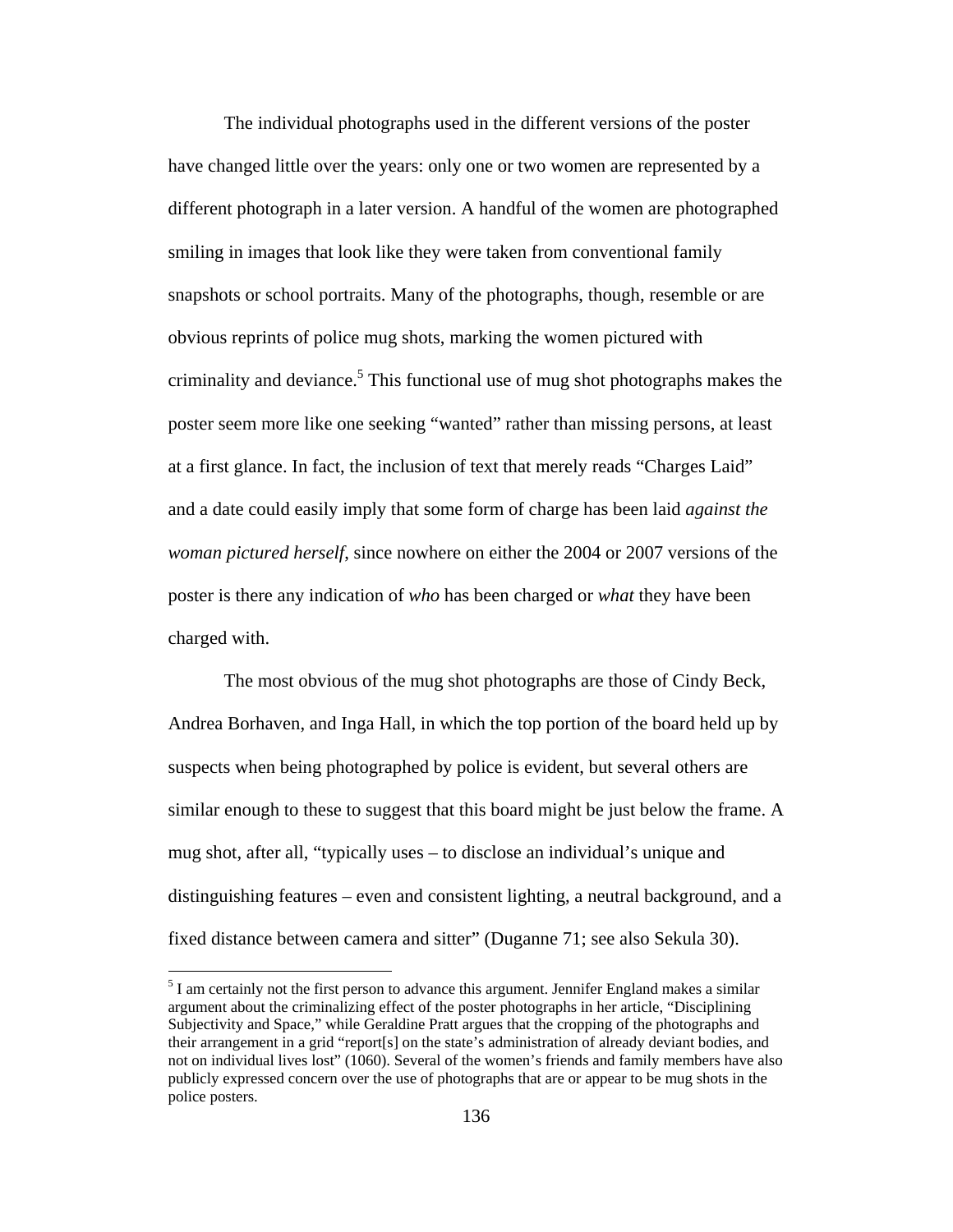Given this description, it seems likely that about one third of the photographs in the poster are mug shots. The inclusion of these photographs risks constituting a hierarchy of grievability among the women as pictured in the poster, such that viewers are invited to imagine that some came from "good families" who were willing or able to supply recent and in many instances happy, smiling photographs of their missing loved ones, while others could be represented only through their prior contact with police (thus implying that they might be lacking, or cut-off from, these conventional family ties). This hint of a hierarchy is itself challenged, though, by how the arrangement of the photographs into a grid invites the mug shots to spill out of their frames to the other, more familial photographs, linking them with visible markers of poverty, of criminality, of addiction (already broadly associated in many imaginings with the neighborhood of the Downtown Eastside or with "the streets") – in essence, with the sorts of markings that contribute to rendering certain lives ungrievable to many, particularly to those whose only encounter with the women is through these photographs.

Using photography to document people presumed to be "deviant" is a practice that has a long history, almost as long as the history of photography itself. As Allan Sekula explains in his groundbreaking work on photography, "The Body and the Archive:"

the potential for new juridical photographic realism was widely recognized in the 1840s, in the general context of … systematic efforts to regulate the growing urban presence of the 'dangerous classes,' of a chronically unemployed sub-proletariat." (5)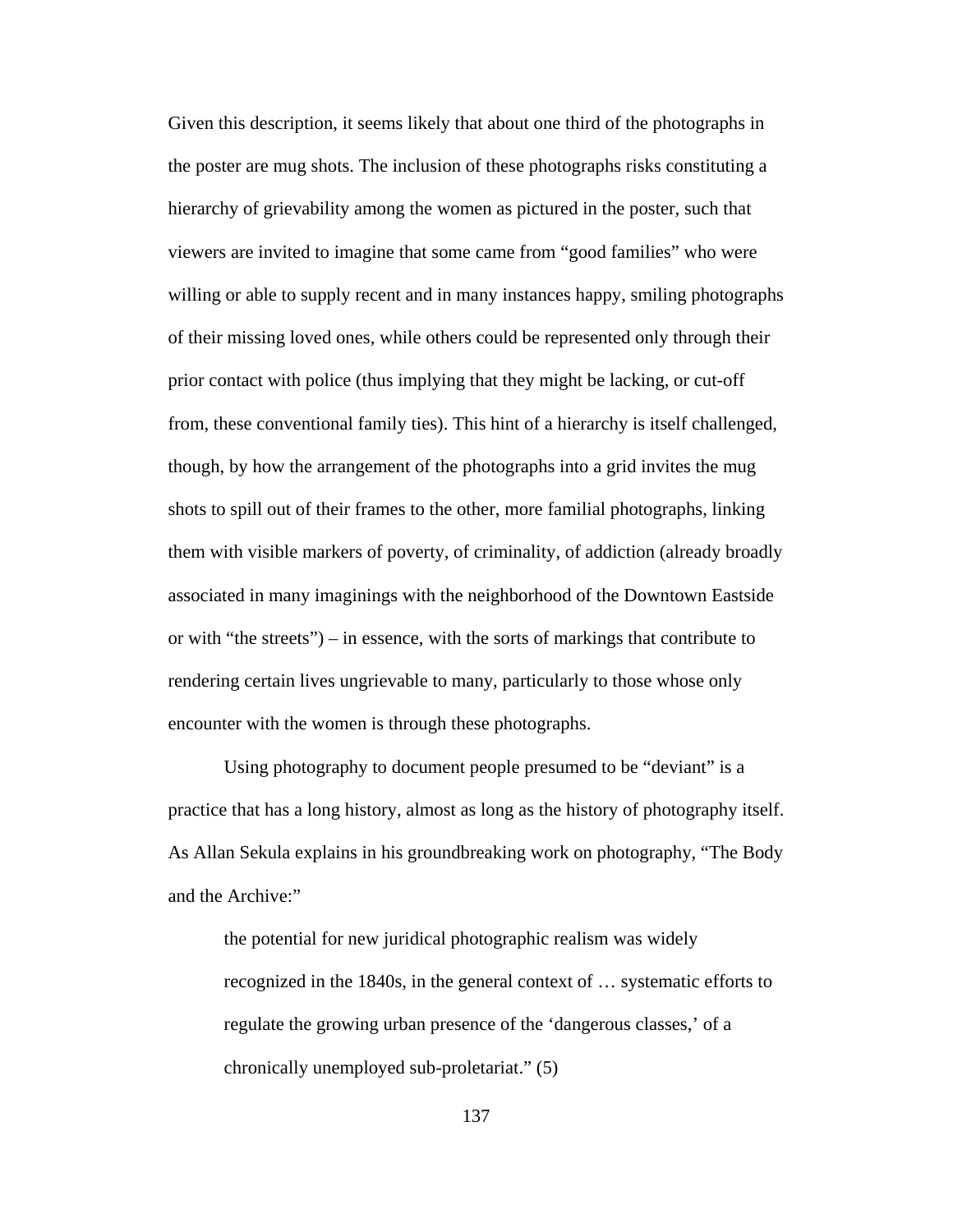The practice of using photography to document prisoners was commonplace by the 1860s, and Sekula argues that, in part through the proliferation of this practice, "a new object is defined – the criminal body" (6), against which a new framework for what would qualify as a normative body was invoked and, over time, naturalized: "photography came to establish and delimit the terrain of the *other*, to define both the *generalized look* – the typology – and the *contingent instance* of deviance and social pathology" (7). Interpretations of the police posters today are inseparable from this lengthy, entrenched pattern of using particular visual signifiers to identify a "criminal body" and thus cement its "otherness." Indeed, this is one of the common techniques, as Sekula argues, by which one might thus re-affirm that one's own body is normative, which may signal that the proliferation and widespread interest in viewing these particular images of the disappeared women involves a complex process of (dis)identification that is not fully explained by mere curiosity.

Sekula documents the development in the nineteenth century of the notion that there exists a "criminal type" whom the trained eye can identify strictly by his or her appearance. This notion was also applied in the nineteenth and early twentieth century to a number of other "social types" considered deviant, which, Sander Gilman suggests, included the "prostitute" (94-101). Both Sekula and Gilman reproduce selections of nineteenth century images that attempt to catalogue and thus "prove" the standard appearance of "the criminal" or "the prostitute" as social types. These images show photographs organized into grid patterns alarmingly similar to the one offered in the police "missing" posters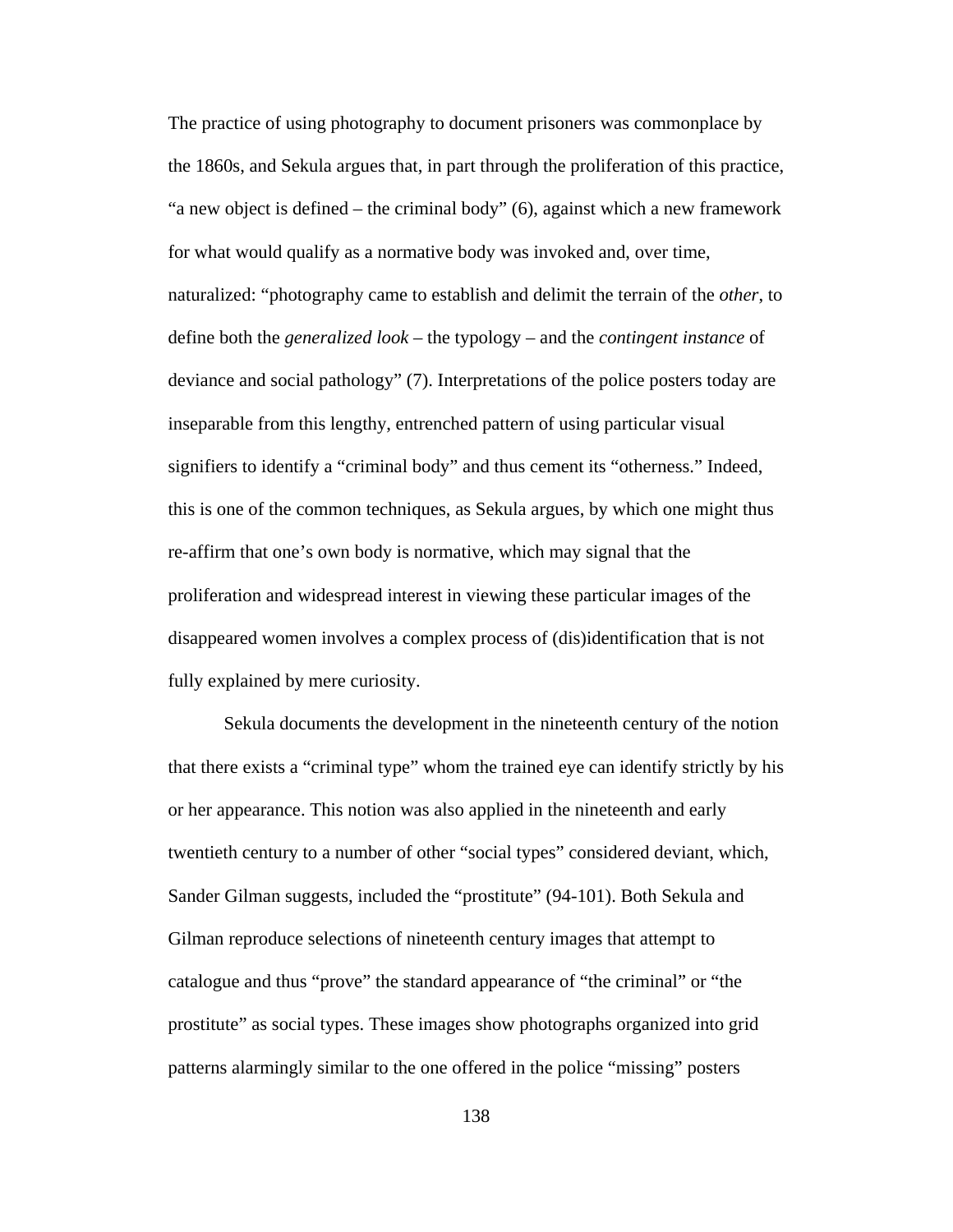being analyzed here.<sup>6</sup> Arranging the photographs into a grid, as is done in each version of the poster and in many media stories about the women, thus enhances the sense that one is looking at a list of wanted, rather than missing, women – at people who have been criminalized rather than subjected to violence, since this arrangement has long been used in efforts to catalogue "deviants." Although each woman is pictured alone, this arrangement groups the women such that they are barely separable: individual identities are wiped away as the images are swept up into a figuration of "Vancouver's Missing Women." Further, the similarity of many of the photographs lends credence to those historical assumptions, still very much present, that deviance has a particular "look." As such, it is easy to mistake the uniformity of style and arrangement as communicating a "truth" about the inherent criminality or deviance of the women *themselves*. By unpacking the framing of the images and the lengthy history of such framing in photographic documentation of presumed "deviance," it becomes clear that the images are indeed *framed* and, through that framing, communicate much more about the lives of the women represented than one might initially think.

As cultural theorist Shawna Ferris argues in her article, "'The Lone Streetwalker,'" the repeated grouping of the women into a grid also risks implying that "their disappearances only become remarkable when grouped together" (20). And yet, Ferris elaborates, because each woman is contained alone within the frame of her photograph, captured in a reductive headshot that allows

 $6$  The juxtaposition of the police poster with a grid reproduced in Gilman's book that purports to document "the physiognomy of the Russian prostitute" (from Archivio di psichiatria, scienze penali ed antropologia criminale 14 [1893]) is particularly jarring. See Gilman 96-97.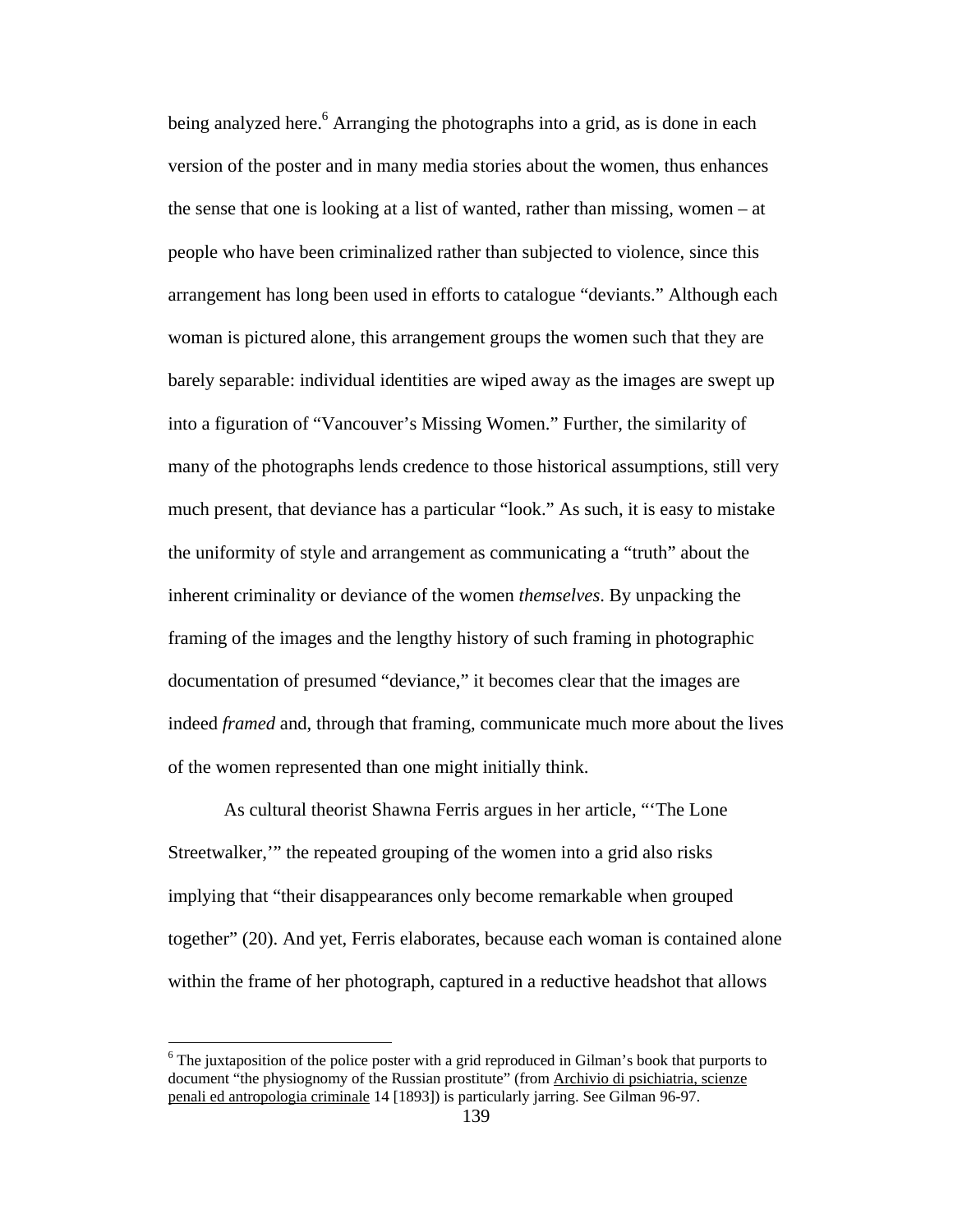no possibility of a backdrop or wider context for her life, the grid also has the effect of suggesting isolation and vulnerability, an effect that reinforces the trope of "the lone streetwalker" that Ferris is concerned with. In her article, Ferris suggests that this trope, common in mainstream media reportage on sex work, heightens the vulnerability of street-level sex workers by implying that they live and work in total isolation from each other, despite the fact that many women have reported that they seldom, if ever, work alone. Grouped together and yet entirely framed off from each other, the grid has the effect both of erasing the women as individuals through its grouping of their photographs, and at the same time of heightening a sense of each woman's isolation and vulnerability through its use of reductive, individually-framed headshots.

The poster's purported intent is to elicit information about the women's disappearances, which of course is much more likely to be forthcoming if viewers can visually recognize the women. Yet I suspect that a poster for missing persons has at least a double task: not only must it offer a venue for viewers to try to identify and recognize those whose disappearances it advertises, but it must also try to get viewers to care, to feel a sense of compassion about (or at least interest in) the victimization or disappearance of its subjects. Only by invoking the latter response (and thereby getting viewers to sustain an attention to the disappearances) is the former response likely to be forthcoming – in other words, I suspect that people need to care something about a missing person in order to keep an eye out for her or be motivated to come forward with information they might have about her disappearance. I would argue that these particularly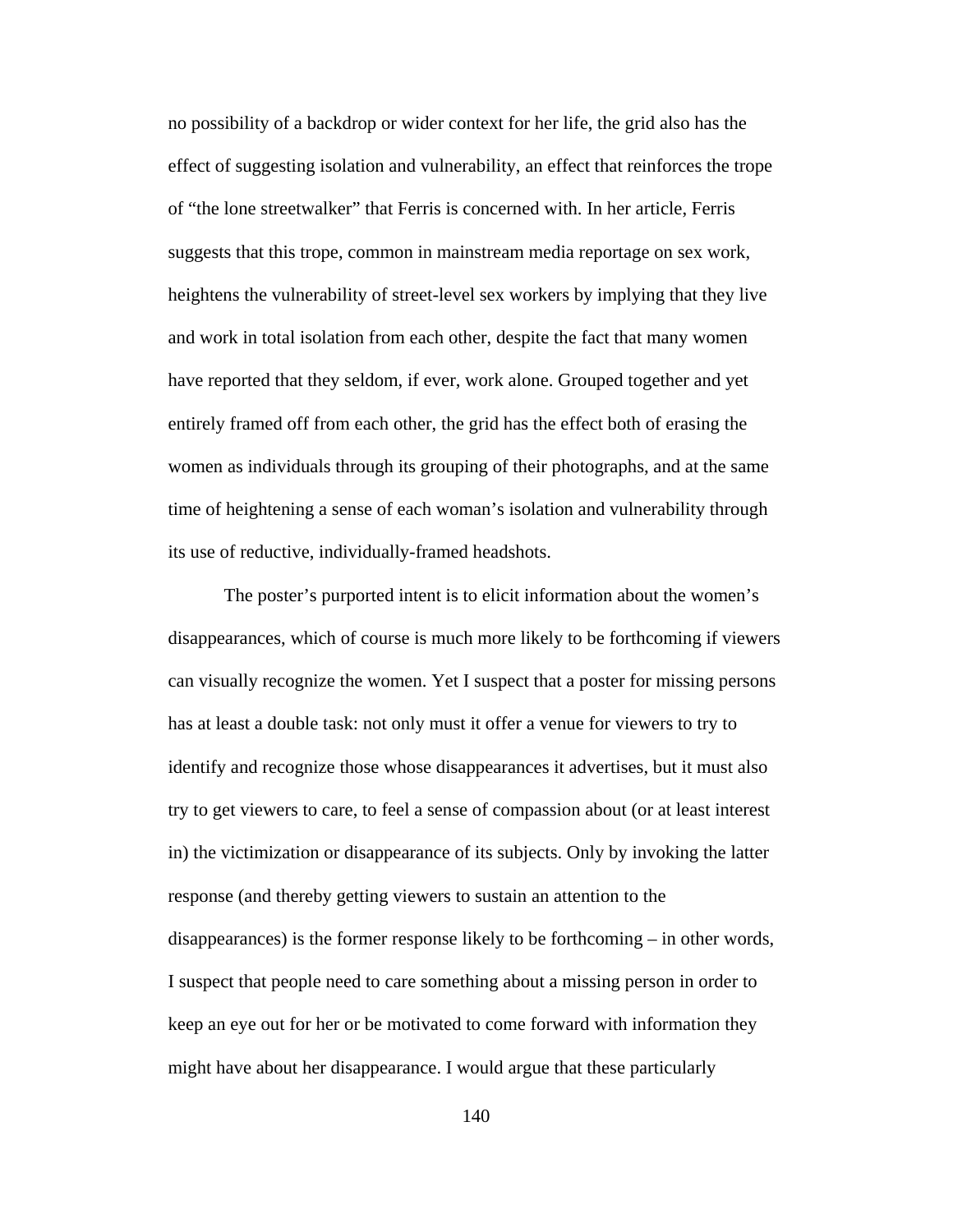reductive photographs are very unlikely to produce the latter response. For, as Roland Barthes insists in his seminal work on photography, "[a] photograph is always invisible: it is not it that we see" (6). Instead, what we "see" is often what we imagine to be beyond the photograph's frame – the context or narrative that we imagine to have occasioned the photograph, which we in turn imagine tells us something about the life of the person in the image.

The individual photographs that make up these posters, whether mug shots or not, appear to have been chosen and arranged to imply very little variation: each one pictures a woman alone, without so much as a hint of someone else in the frame, someone (or even something) that would have been cropped to focus our attention on the missing woman but whose elusive presence might nonetheless have signaled a wider context for the individually-pictured woman. I wonder whether what has been cropped from some of the photographs, to allow this narrow focus on individual faces, might have functioned like one of Barthes' *punctums,* an "element which rises from the scene, shoots out of it like an arrow, and pierces me" (26). Although, as Barthes insists, the perception of a *punctum* in any photograph is radically subjective, it seems likely to me that the photographs that make up the police poster lack a *punctum* for most viewers: they belong to the realm of the *studium,* composed of those photographs in which we might "take a kind of general interest," but for which anything we might feel arrives "almost from a certain training" (26).

The "training" Barthes writes of in his description of how the *studium*  works relates to the "frames of reference" described by Butler in the epigraph to

141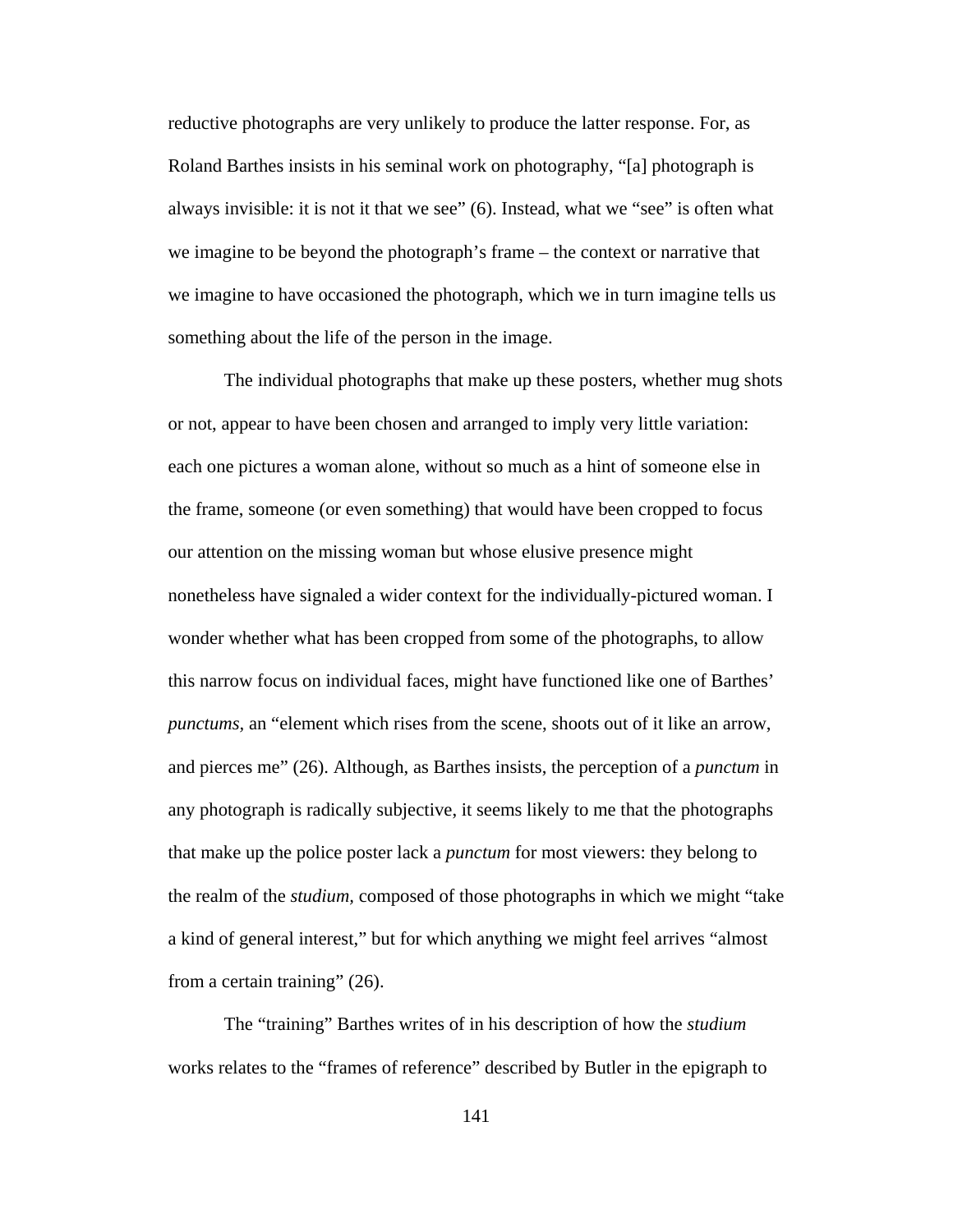this chapter. Both are speaking to those ephemeral understandings with which we view an image and make meaning from it. Often we cannot pinpoint directly what form this training has taken or when it has occurred. I could not tell you with much specificity, for example, where I picked up my understanding of what it means to be from "the streets," or where I learned to identify a photograph as a mug shot. Nonetheless, we are imbued in frames of reference that produce such understandings and recognitions. For many people such frameworks tend to appear not as frames but as "realities" or taken-for-granted assumptions about the way things "are." It helps that such frameworks are frequently represented as such "realities" in many of the representations (visual and textual) one is likely to encounter in the course of a day, whether they be in the morning newspaper, prime-time television, billboard advertisements, or broadcast or internet news (and here I've only begun to touch on the many ways our sense of reality is mediated). We are "trained" to recognize chains of signification that, for the photographs in the missing poster, might for many viewers signify something like mug shot  $=$  criminal  $=$  inherently bad or deviant person  $=$  unworthy of concern (with those images that are not mug shots presumed "guilty by association"). Unless this prior "training" is disrupted, challenging us to consider other frameworks for interpreting the poster, then it seems likely that one's reading of the photographs will remain within the realm of what Barthes calls the *studium*.

Barthes argues that most photographs fall into the category of the *studium*, particularly news photographs: "In these images," he writes, "no *punctum*:"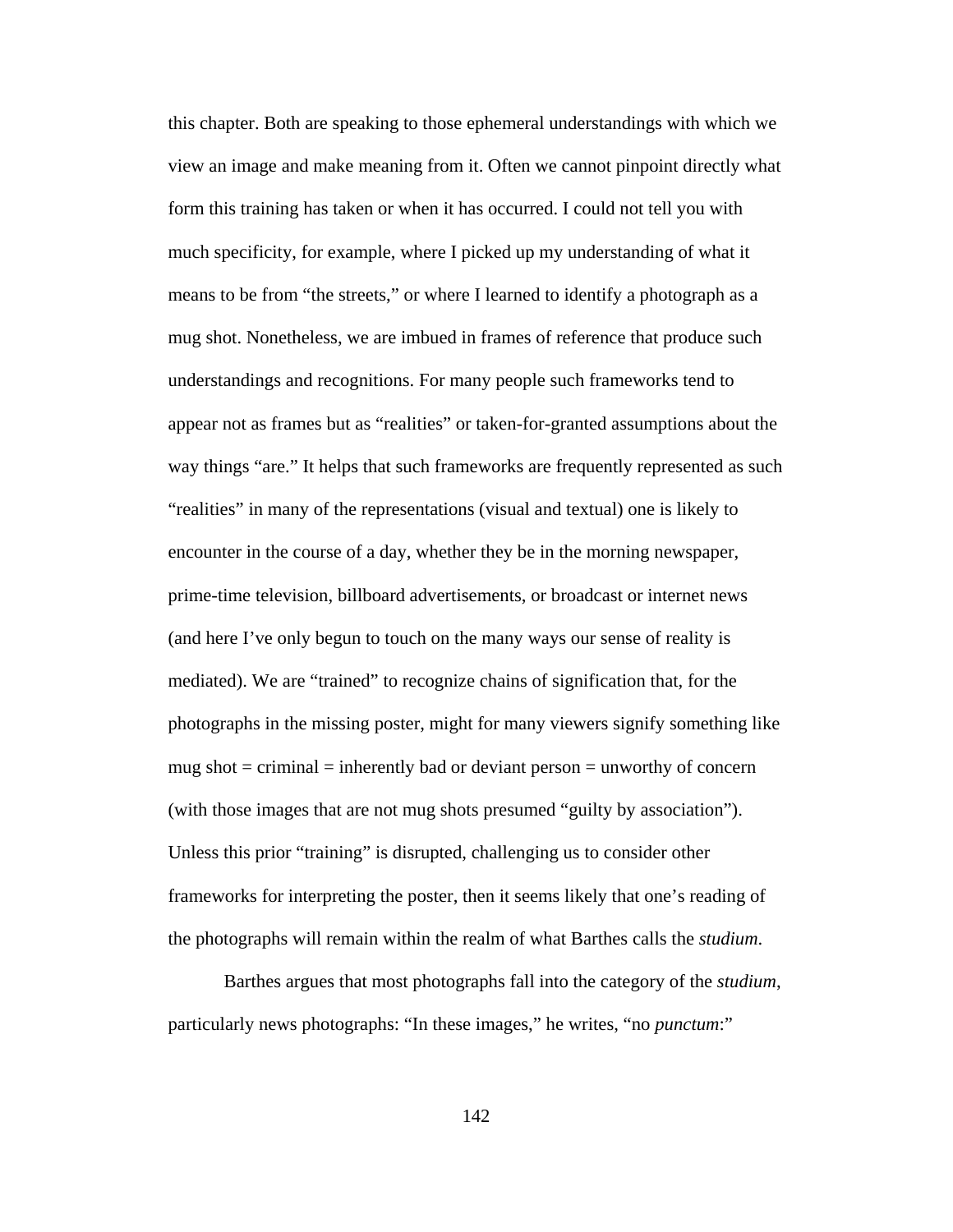a certain shock – the literal can traumatize – but no disturbance; the photograph can 'shout,' not wound. These journalistic photographs are received (all at once), perceived. I glance through them, I don't recall

them; no detail (in some corner) ever interrupts my reading …. (41)

I am suggesting that the photographs reproduced on the poster (and then over and over again in the news-media) function much as Barthes has described here: they may shock, but are unlikely to "puncture" us; they may seem to "shout" the suffering of some of the women pictured, but they fail to "wound" most viewers in the way that Barthes describes, and are therefore unlikely to evoke a sense of implication in the suffering or loss that they gesture towards. The "detail (in some corner)" that might have shaken an onlooker's complacency by functioning as a *punctum* has been cut from the frame, eliminated in the interests of the poster's purported functional purpose of helping viewers to recognize and identify the women pictured.

Let me make this argument more vivid through an examination of one particular image. When Helen Hallmark's poster photograph is compared with a handful of images of her easily located online, one can more easily see how the use of mug shots and other reductive headshots ensures that any sort of *punctum*  that might have existed in the poster photographs has been cut from the frame. Hallmark's poster photograph looks like a mug shot, and although I cannot say for certain that it *is* a mug shot I think it is quite safe to say it could easily be read as one; it fits the framework for a mug shot. The mug shot photographs, being already reductive and taken before an empty, neutral background, are in fact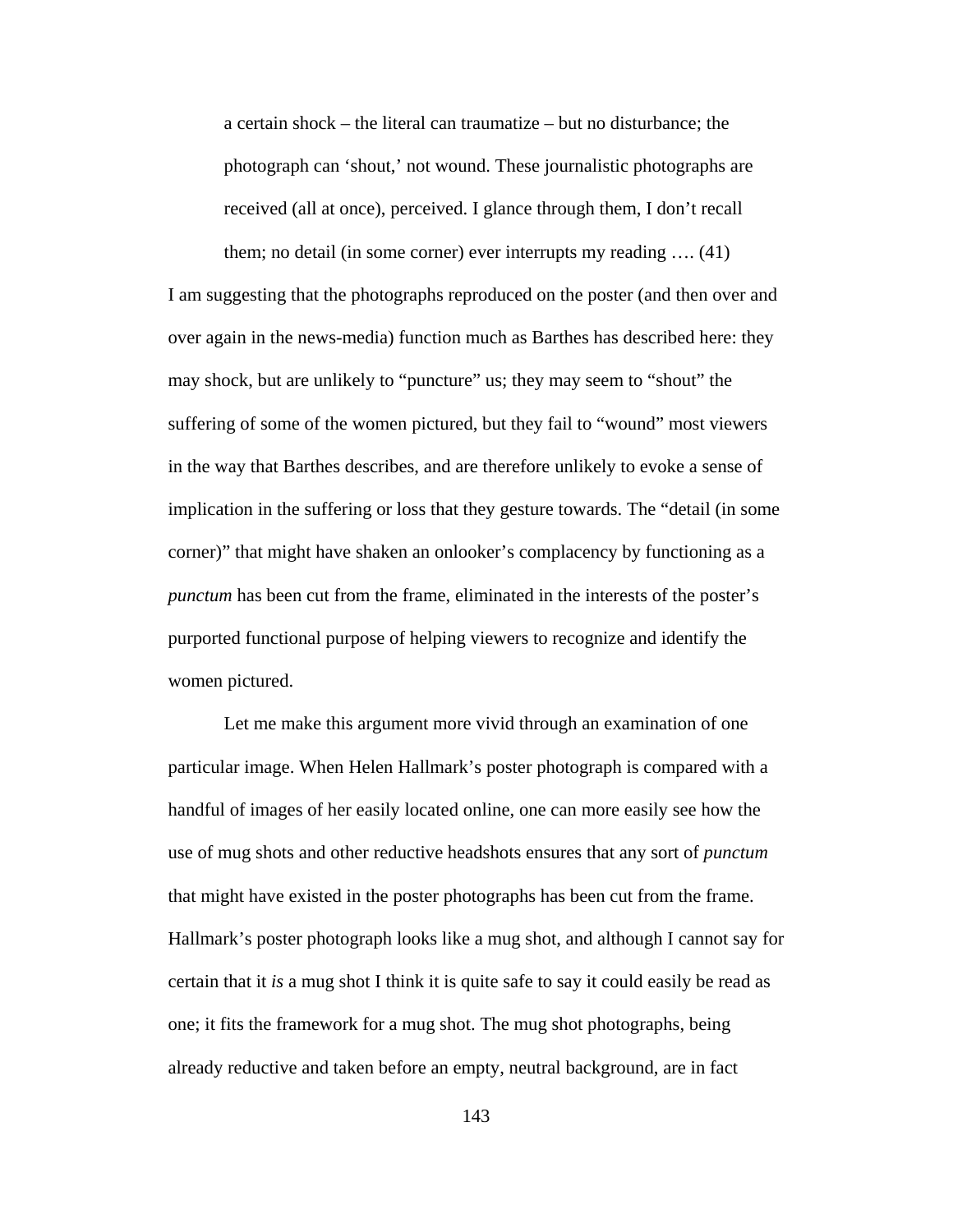*designed* in a way that makes observation of a *punctum* virtually impossible. The photograph of Hallmark is entirely composed of her face and a bit of her upper torso, while the backdrop is a whitish-grey, similar in many of the images that look like they could be mug shots, and in the photograph Hallmark faces the camera squarely. Her hair would be described by many as "unkempt" (although I am already in some trouble here, for such a description is itself reductive and thus establishes a particular framework for interpreting the image. But bear with me). She appears to me to be staring out with something of a smirk on her face, and her eyes are ringed with dark circles. Her clothes, from what we can see of them, do not appear to be particularly "stylish" or "feminine," although each of those terms carries the same problems of subjectiveness and (potentially reiterative) assumption. At the risk of perpetuating the troubling notion that there is one "stylish" way to dress, though, taking note of Hallmark's hair and clothes is important because they potentially point to the way that many viewers may categorize her as "of" a particular class (one that cannot afford to purchase clothes or have one's hair cut in the latest styles, and is subsequently judged by some to be of a "lower" class, possibly even of "the streets," as the police state in the poster's text). I'll return to this issue of markers of class before long, but first let me finish my reading of Hallmark's photographs.

So, in Hallmark's poster photograph I see no *punctum*; because it is so generic, it bears the characteristics of the *studium*. I want to consider this photograph now alongside one that accompanies another "missing" poster of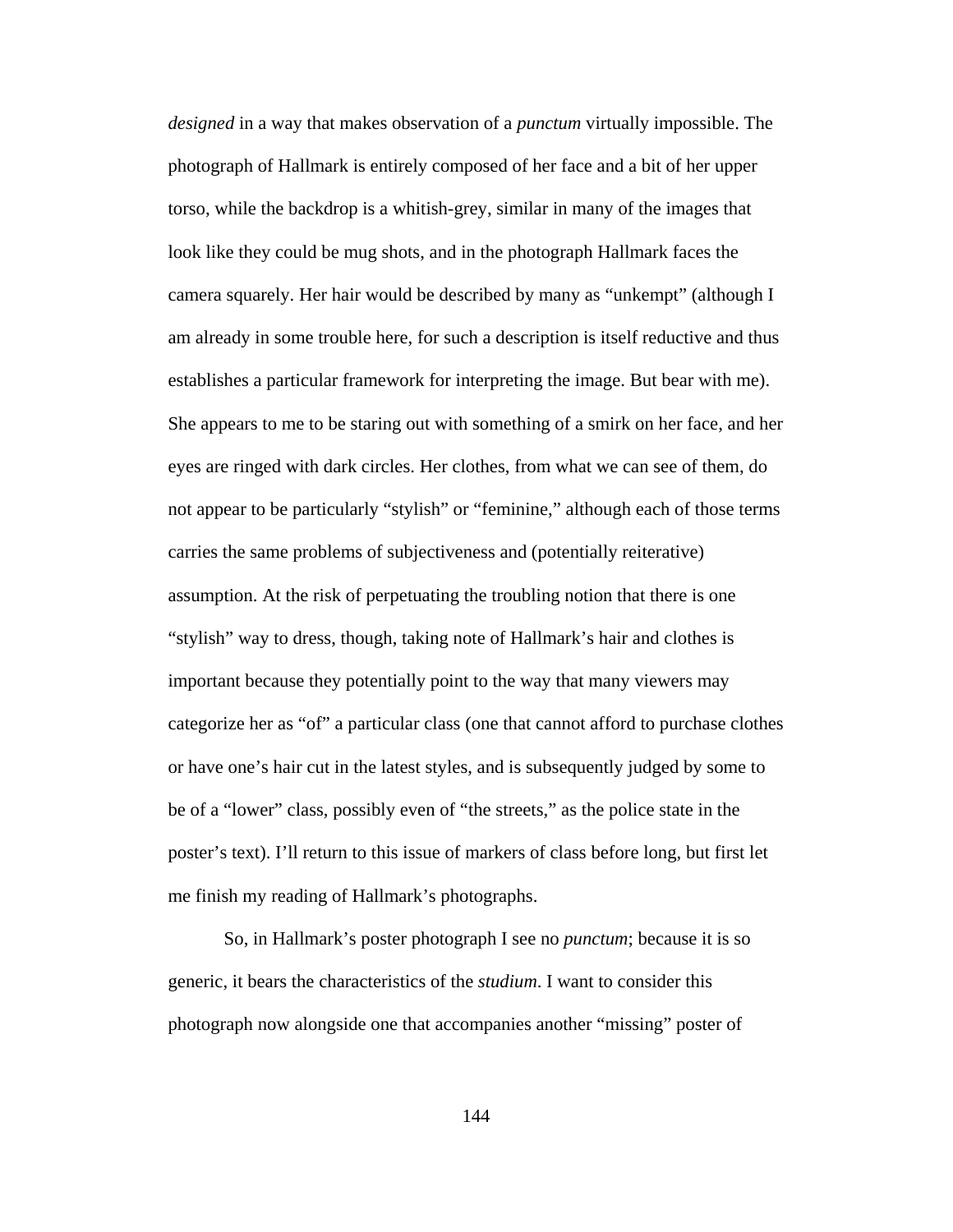Hallmark that I found online, this one quite likely created by Hallmark's family.<sup>7</sup> In this photograph, Hallmark appears more conventionally "stylish" and she is smiling openly, directly facing the camera. For me, the *punctum* in the photograph is not Hallmark's face or appearance, though, but a can of Pepsi and two white china teacups and saucers visible in the background. The backdrop of this photograph is clearly some form of social gathering, possibly at a banquet hall (perhaps a wedding, or family reunion?), and the everydayness of the can of Pepsi in particular invites me to imagine how Hallmark, at times, lived a life that many of us might describe as "ordinary," one composed of the usual (often familial) relationships which find one at an event like the one pictured.

Another picture of Hallmark posing with her siblings at what appears to be a wedding, quite possibly Hallmark's own given the white dress that she wears, has a similar effect on me: the *punctum* is found in the ordinariness of the family snapshot, in which I can observe what might be a slight tension in the face and stance of her sister, inviting me to imagine that perhaps some everyday family disagreement has just taken place.8 The presence of *punctums* in these photographs invites me to imagine Hallmark and the narrative of her life on remarkably different terms than the photograph from the police poster. In contrast to the one-dimensional representation in the mug-shot photograph, these images communicate a different aspect of Hallmark's life and a sense of her relationships to others. They also illustrate how much a *punctum* is both subjective and

 $7$  This poster and the photograph I write about can be viewed online at

<sup>&</sup>lt;http://www.missingpeople.net/helenh.htm> Accessed 26 Dec 2008.

<sup>&</sup>lt;sup>8</sup> This photograph can also be viewed online at

 $\langle$ http://www.missingpeople.net/missing\_lives\_helen\_hallmark.htm> Accessed 26 Dec 2008.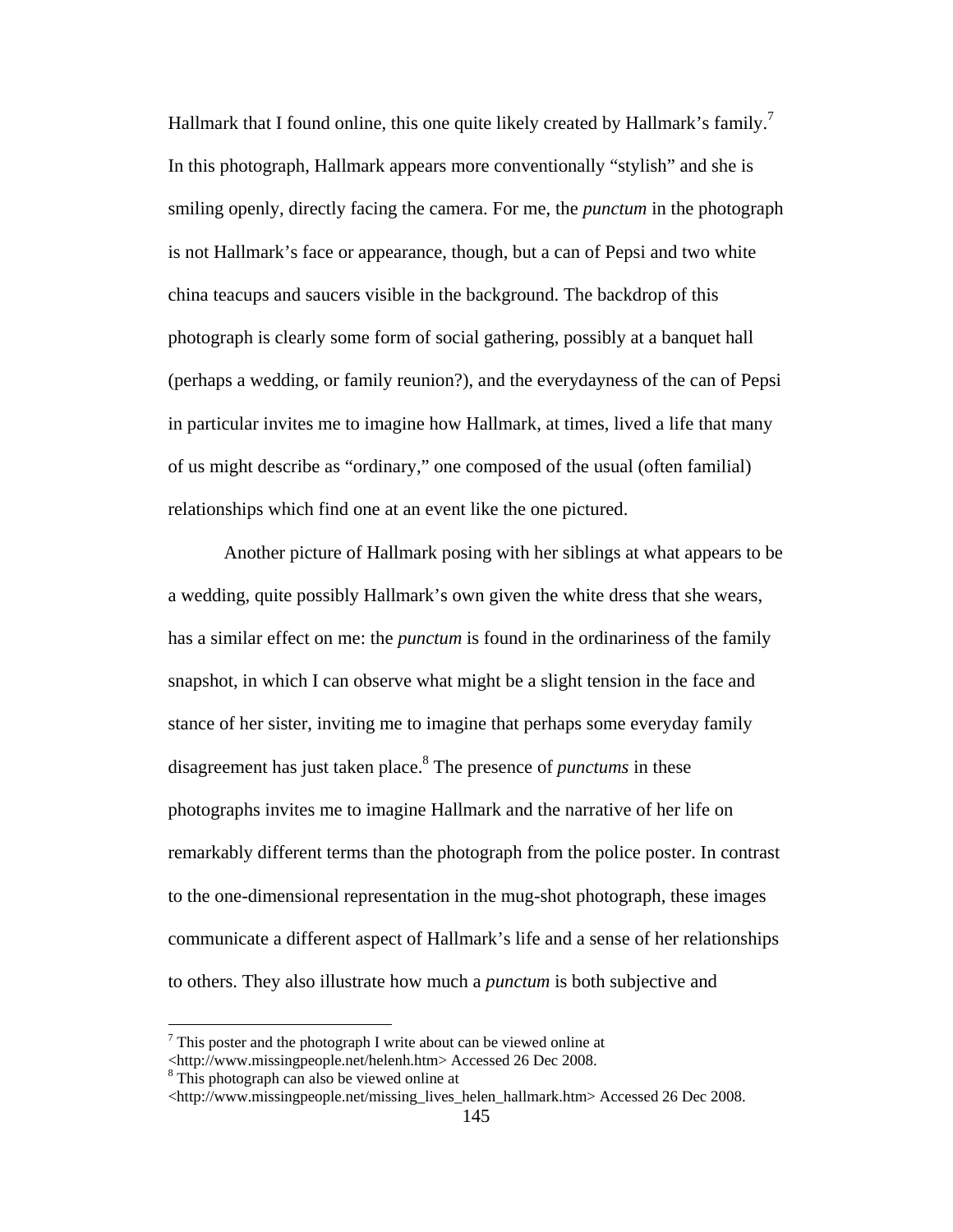contextual: it is because I know of Hallmark from this other context, the one in which she is repeatedly framed very narrowly as a woman from "the streets," involved in sex work and addicted to drugs, that these signifiers of everyday ordinariness leap out from these other photographs as *punctums* and "wound" me. My ability to see *punctums* in these more conventional family photographs of Hallmark and not in the mug shot-like one says as much about me, the viewer, as it does about the photographs: it is because the family snapshots seem so *familiar*  to me, so ordinary, that they speak to me in this way. It is thus important to ask: why do I need *these* images in order to feel the woundedness of the *punctum* that Barthes describes? Why does the mug shot-like image of Hallmark's face not evoke a similar reaction? And what might this signal about the frames of reference that are the backdrop for my ability to recognize a face as a human face, as Butler asks after in the epigraph to this chapter?

These other images of Hallmark both humanize and familiarize her, and it is necessary to reflect on why such images of the women seem desirable to many of us (an issue I will return to in the next section). But it is not the fact that Hallmark herself looks more conventionally "stylish" or less like what I imagine someone from "the streets" to look like in the online photographs that wounds me; it is instead what the background context of these photographs, what those seemingly inconsequential "detail[s] (in some corner)" (Barthes 41) are able to communicate about the broader *context* of Hallmark's life that matters, given how she has been framed in that other narrative of her life as someone whose life is primarily marked by addiction, sex work, violence, "the streets," isolation, and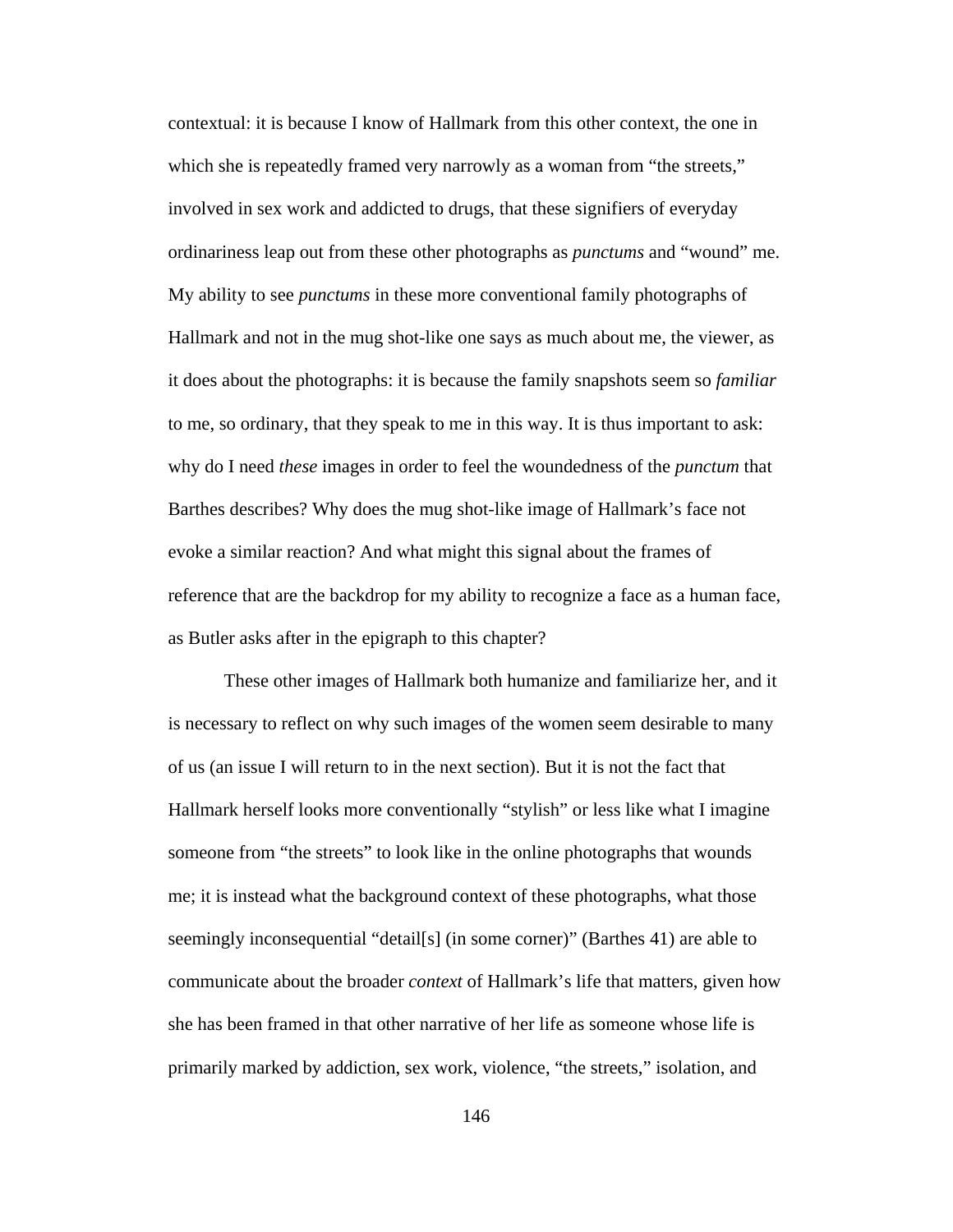criminality. As a result, I find it compelling to imagine what the police poster might look like if it were not one poster at all but a book of posters, made from different photographs for each of the women; to think about how such photographs, ones that each captured a unique "detail (in some corner)" that communicates a broader context for the life of each woman pictured might get us thinking differently not only about the women's lives but also about how we imagine ourselves in relation to them.

Some time ago I attended a conference presentation during which the presenter projected the 2004 version of the poster onto the screen for us to examine as she spoke. After the presentation an audience member suggested that what she found most notable about the poster was the obvious signs of urban poverty and neglect made evident in so many of the women's faces. The presenter followed this comment by saying that as a result of these markings she believed the photographs made a claim upon viewers, one which would prevent us from turning away from the suffering (caused by poverty and addiction) that they represent. I disagreed (and still do) with this interpretation of the claiming power of the poster photographs – certainly the photographs may evoke a response of compassion, sympathy, or pity, but I remain doubtful about their ability to evoke "a sense of the precariousness of *life itself,*" as Butler insists they must (Precarious 134, emphasis added), because in their reductiveness they cannot communicate anything about the broader contexts of the women's lives beyond that narrow framework we have for imagining a life lived on "the streets." For some viewers this might lead to sustained attention or compassion of a charitable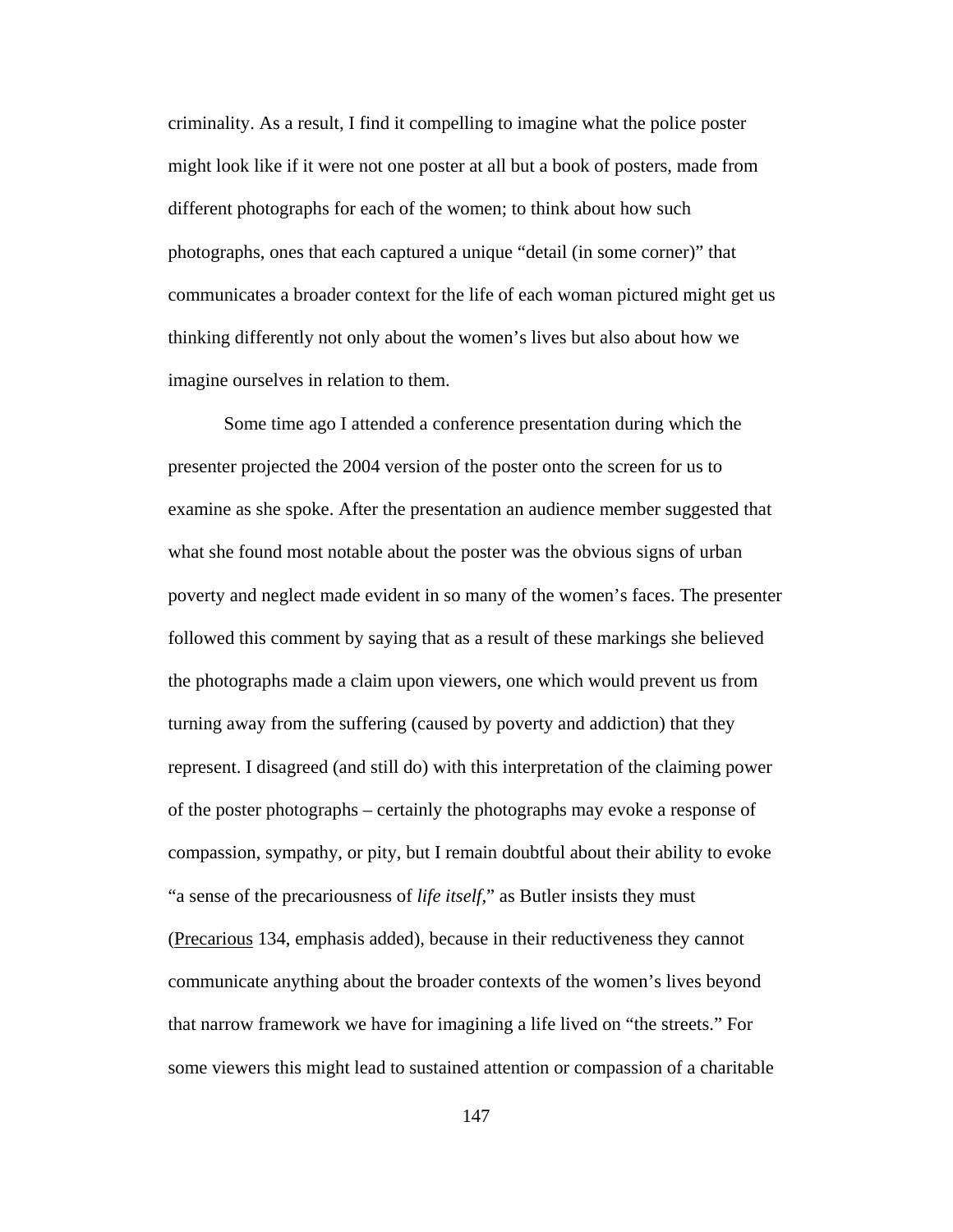sort, but this reductiveness seems more likely to reaffirm those conventional frameworks that position the women's "poor choices" or "lifestyle" as the root of their precariousness, rather than the whole of how our sociality is organized and lived. What the photographs cannot communicate, then, is how the relative freedom from precarity of some viewers is in fact bound up in the increased vulnerability to suffering that the images document.

It is frequently assumed that to be lacking in or refused representation is dehumanizing, and that those who "gain representation … have a better chance of being humanized," as Butler reminds us (Precarious 141). We might therefore read the circulation of the poster photographs in the media as a positive, humanizing project, for certainly the refusal to represent the disappeared women in the media or official parlance early on effected a dehumanization that contributed greatly to an understanding of the women as "ungrievable" subjects. It may be true that some representation is always preferable to no representation at all, and certainly the publication of the poster drew an attention to the disappearances of women from the Downtown Eastside that was sparse prior to its release. But it is also true that "personification does not *always* humanize," as Butler reminds us (Precarious 141, emphasis added); that it can repeat dehumanization just as a lack of representation does. When images such as the poster photographs are framed to imply criminality (that ultimate category of human deviance); are cast as belonging to "the streets" (but not to homes or communities); or are frequently surrounded in the media by headlines and text that label the women pictured as "hookers," "prostitutes," "sex workers," or "drug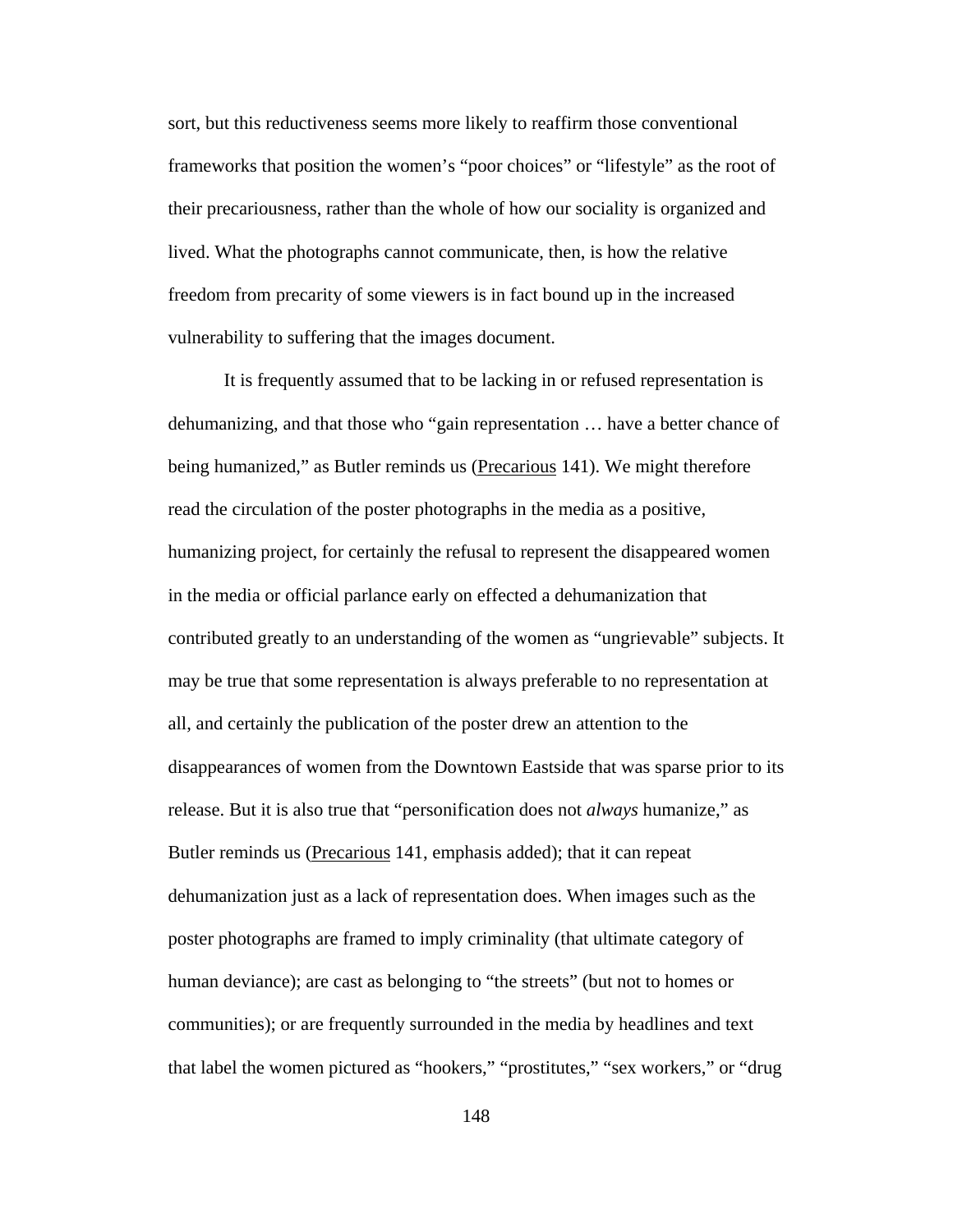addicts," as though these are categories of identity or essential conditions of being rather than the unsurprising results of a sociality organized on the basis of colonization, injustice and exploitation, then it is perhaps *not* surprising that this framing undoes the potentially humanizing effects arising from the fact of gaining representation where previously there had been little or none.

### Haunting images

Although the poster photographs individually seem to lack the sort of *punctum* Barthes first articulated, that detail or "unexpected flash" (96) that has the potential to "wound" us, in the most recent versions of the poster the presence of the photographs with blue highlighting might have the potential to act as the second form of *punctum* that Barthes describes near the end of his investigation of photography. This second version of a *punctum,* "which is no longer of form but of intensity, is Time, the lacerating emphasis of the *noeme ('that-has-been')*, its pure representation" (Barthes 96, emphasis in original). Looking at a photograph of a young man who is about to be hanged, Barthes tells us that "the *punctum* is: *he is going to die.* I read at the same time: *This will be* and *this has been*; I observe with horror an anterior future of which death is the stake" (96, emphasis in original). So when considered as a whole, as its own text, Barthes' insight offers us another possible reading of the later versions of the poster. Looking at the images of the 26 women pictured with blue highlighting over their names in the 2007 version, the highlighting indicating that they have been murdered and that charges have been laid in connection with these murders, one might get this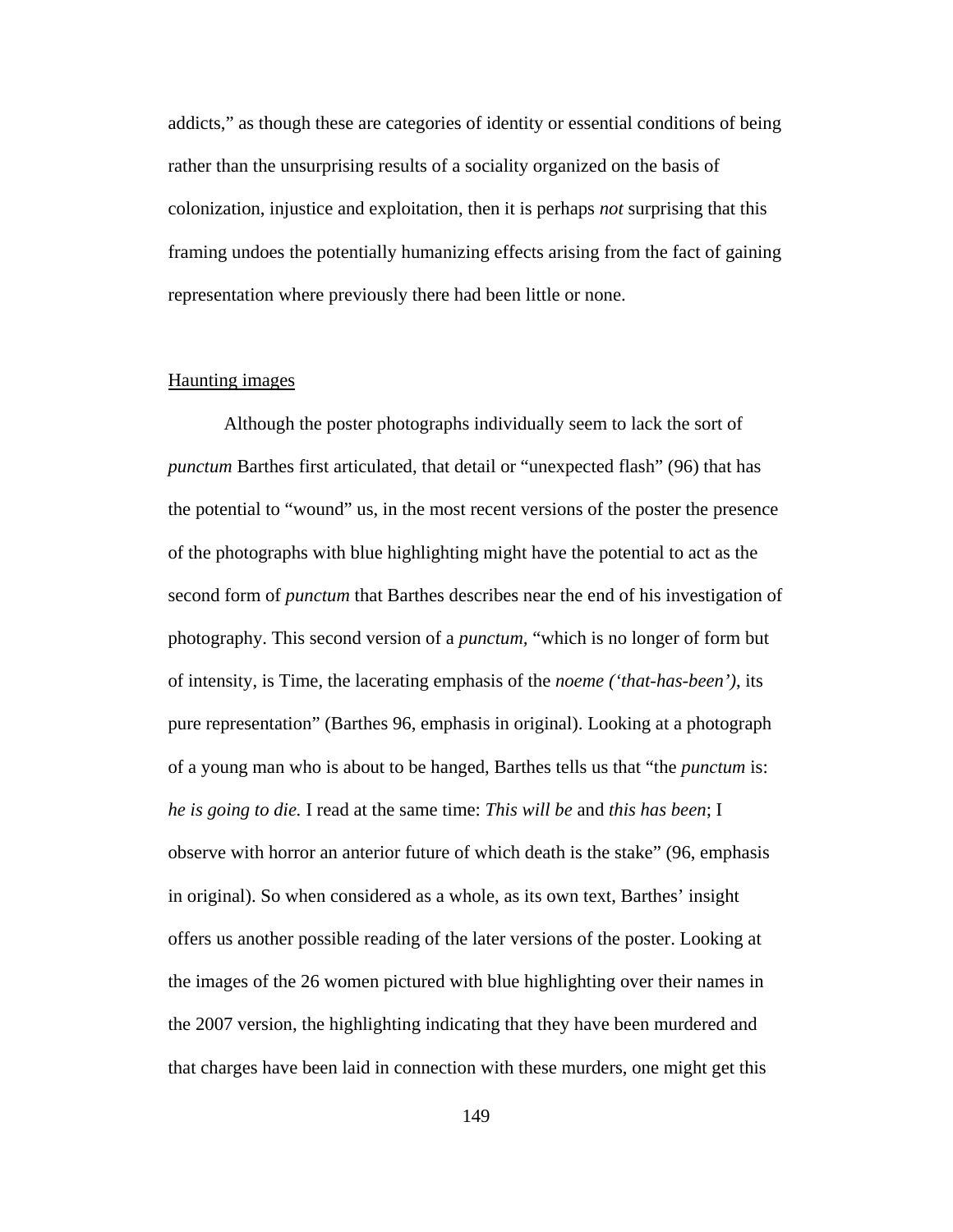sense of observing, in the same instance, something that *will be* and yet *has been.*  For at the moment the photographs were taken, the women were not yet murdered; they may even have had no inkling that they would die violently in the future, although some of them certainly did.<sup>9</sup> They were not yet linked with each other, either – although they had some things in common, they were not, in life, routinely produced as figures of "Vancouver's Missing Women."

When we look at these photographs now, most viewers (at least here in Canada) are aware that these 26 women, at least, have been murdered. In the last while, as a result of the massive media coverage of the trial of the man accused of their murders, we have even come to know some of the terrible details of how they were likely killed. Looking at the photographs, now, these deaths are in the past; most likely at different points in the past for each individual woman pictured. Yet in the moment of each photograph's taking, their deaths were still ahead, an unknown future. This realization has the haunting potential to implicate the viewer in these deaths in much the same way as my sighting of Sereena Abotsway in a documentary prior to her death (discussed in the last chapter): viewing the images of the women (taken when they were still alive) and knowing of their (coming) deaths might just provoke a sense of urgency about the injustices that heightened the women's vulnerability to disappearance. I offer this insight hesitantly because I am far from certain that this sense of implication is likely to be forthcoming in all viewers of the poster. Whether or not we feel this

 $9<sup>9</sup>$  In the journal writing and poetry of Sarah de Vries, for example, we get a clear sense that De Vries anticipated her own violent death and understood only too well how women doing streetlevel sex work in the Downtown Eastside are routinely cast as "ungrievable" subjects. I explore this interpretation of De Vries' writing further in my epilogue.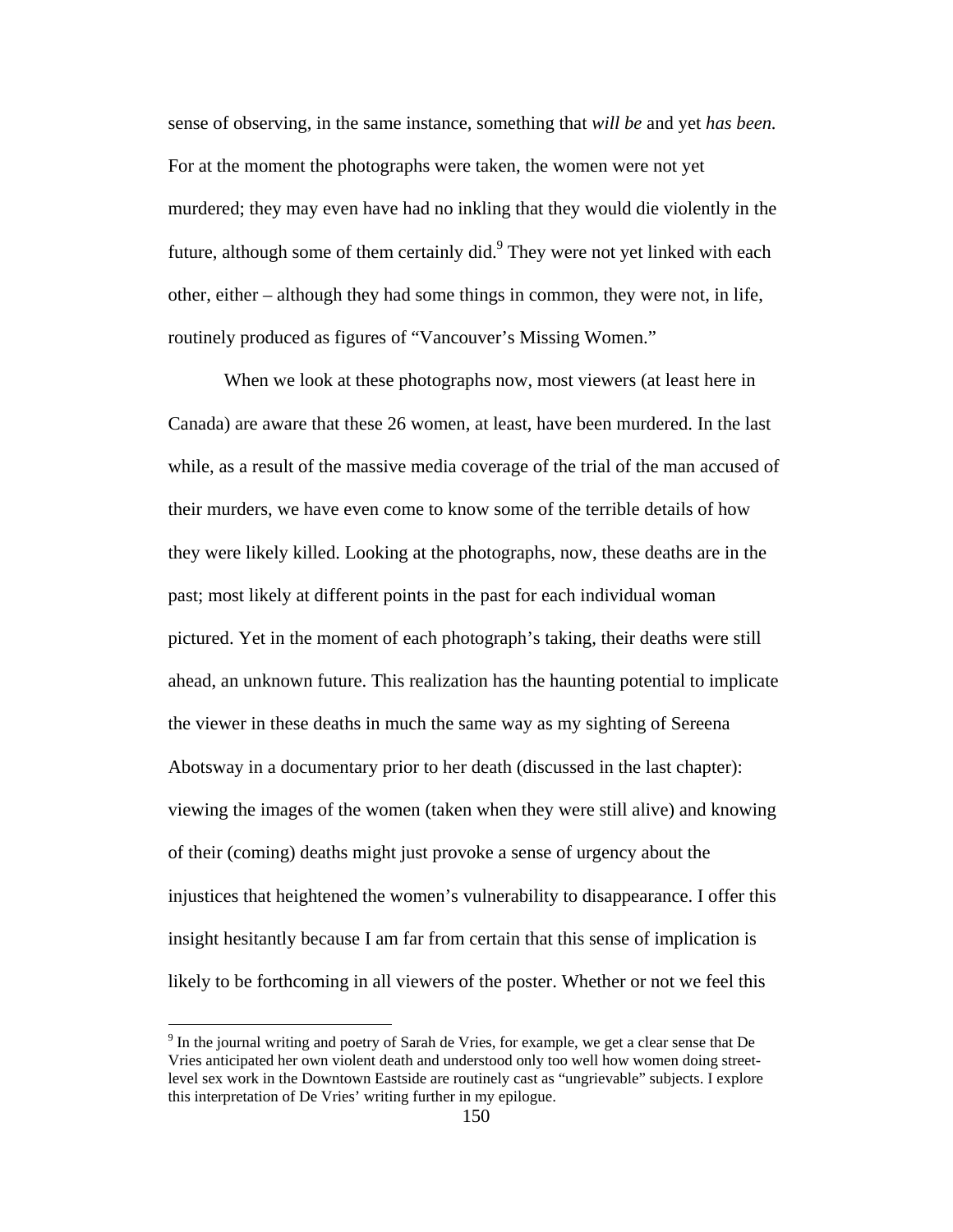sense of implication might have much to do with our frames of reference for understanding and interpreting the images, and possibly even with how we conceive of ourselves in relation to the women pictured (a point to which I'll return in the next chapter when I talk more about relations of inheritance). Frames of reference, and in this instance frameworks for thinking and identifying "the human," have an enormous impact on how or whether we understand some lives as grievable and others as less so, such that if one is influenced by a frame of reference that suggests that the women pictured in the poster lived ungrievable lives, then one is perhaps less likely to feel the poster's haunting potential.

Still, the collapse of time invoked by the juxtaposition of the photographs (representing life) with the blue highlighting (representing death) does seem indicative of a haunting; the poster-as-text is haunted by what its frames cannot contain, or by its own implication in the disappearances and murders it advertises. For certainly one framework for interpreting the poster positions it as a straightforward law enforcement document, the purpose of which is solely to solicit information about the women's disappearances. In this framework the mug shot photographs, while perhaps out of place in a poster for "missing" persons, nonetheless serve a functional purpose. But there are other frameworks for interpreting the purpose of such photographs, and here I am particularly interested in a framework advanced by cultural critic Susan Sontag in her book On Photography, in which she describes photography as "an act of non-intervention" (11). Sontag argues that taking a photograph can be: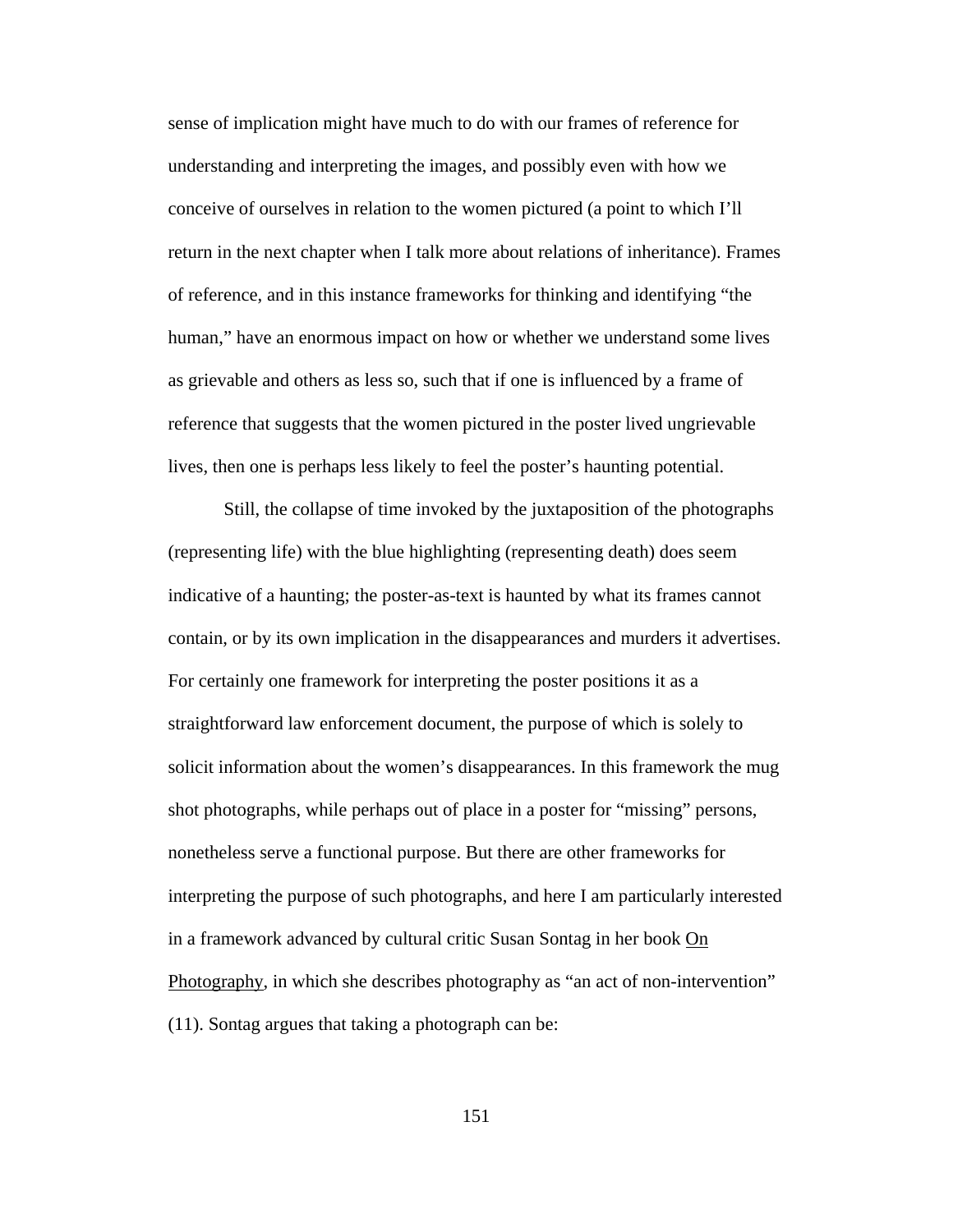a way of at least tacitly, often explicitly, encouraging whatever is going on to keep on happening. To take a picture is to have an interest in things as they are, in the status quo remaining unchanged (at least for as long as it takes to get a "good" picture), to be in complicity with whatever makes a subject interesting, worth photographing – including, when that is the interest, another person's pain or misfortune. (12)

Although she is referring to the photographic practices of war journalists and not to the specifically bureaucratic uses of photography like the collection of mug shots, this still seems an apt description of the practice of photographing women arrested for acts deemed criminal but often performed in the interests of survival, such as street-level sex work or drug use. If we can see suffering or heightened vulnerability in the faces of the women as captured in the poster photographs, then it seems important to reflect on the fact that *someone took those photographs*  – and in the case of the mug shot photographs, they were taken by agents of the state in the name and supposed best interests of those of us routinely categorized as "ordinary citizens."

Such a re-framing of the function of photography, as an act of nonintervention rather than as merely a method for classifying criminals (or advertising awards for missing persons) is useful for how it encourages reflection on how we are all implicated, albeit differently, in the disappearance of women from the Downtown Eastside, because this particular act of "non-intervention" is performed by state actors in each of our names. Re-framing the purpose of the poster photographs in this way also helps to explain the haunting potential of the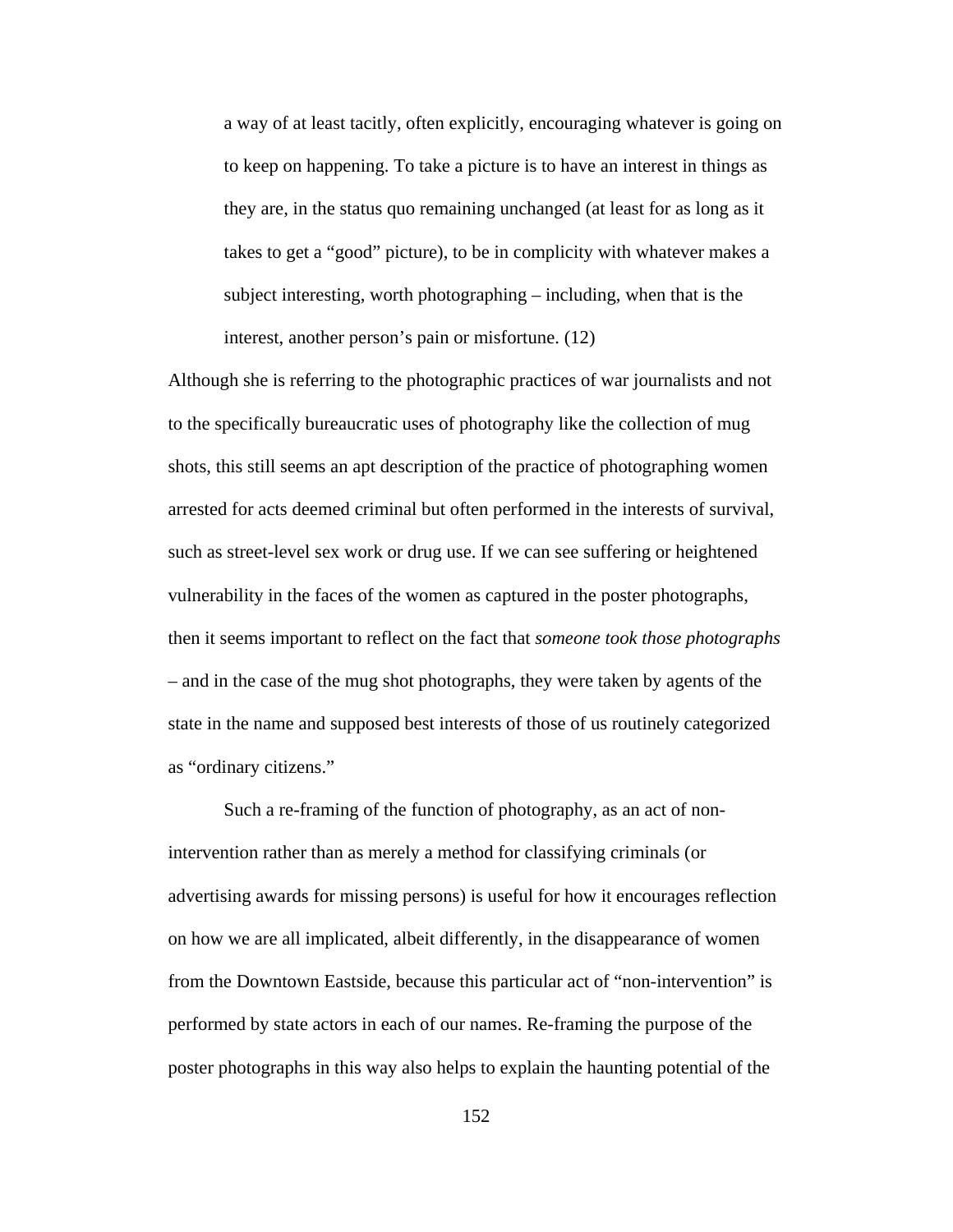poster-as-text, since it gets us thinking about the time and space in which the poster photographs were taken, the time and space in which intervention in the vulnerability that led to so many violent, untimely deaths was still possible.

 The poster-as-text has further potential to haunt, I believe, when juxtaposed with other efforts to photograph or document women from the Downtown Eastside. These juxtapositions have the potential to haunt by provoking a recognition in viewers of our own implication in the practice of merely documenting vulnerability and suffering (rather than intervening in it). Such a recognition, however, offers only a very initial starting place for contemplating relations of responsibility and inheritance; it indicates an opening, or an opportunity to push us beyond sympathy or compassion as adequate responses to the suffering and loss that the poster documents. This is important because, as Susan Sontag offers in her more recent treatise on photography, Regarding the Pain of Others:

[s]o far as we feel sympathy, we feel we are not accomplices to what caused the suffering. Our sympathy proclaims our innocence as well as our impotence …. To set aside the sympathy we extend to others … for a reflection on how our privileges are located on the same map as their suffering, and may – in ways we might prefer not to imagine – be linked to their suffering, as the wealth of some may imply the destitution of others, is a task for which the painful, stirring images supply only an initial spark.  $(102-103)$ 

153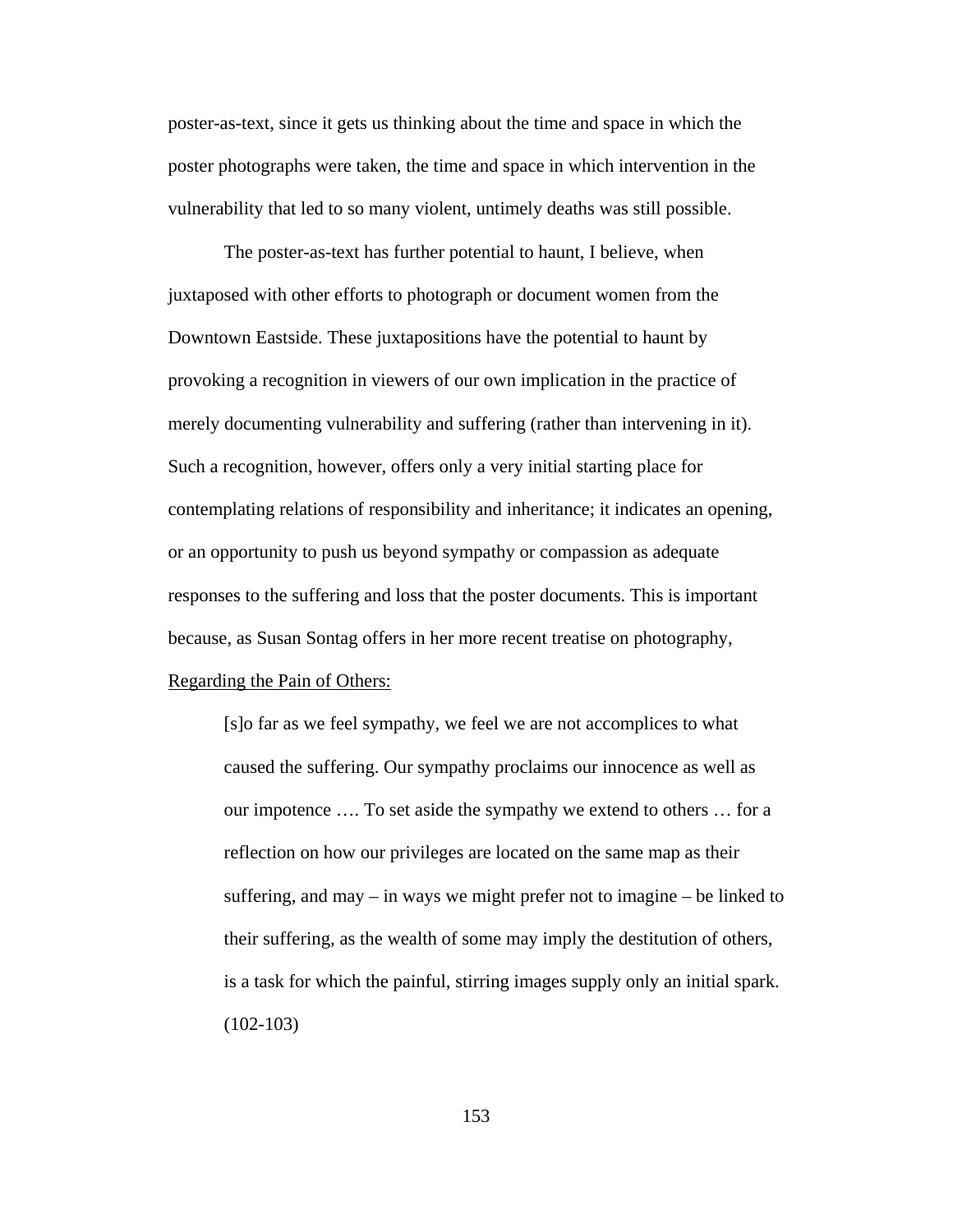Taking my cue from Sontag here, I want to try to map this relationship between privilege and suffering through a juxtaposition of the poster with two other efforts to document women from the Downtown Eastside.

The first of those efforts is the contemporary law enforcement practice of photographing and/or collecting DNA samples from women involved in streetlevel sex work in the interests of speeding up the process of identification after the bodies of murdered women (presumed to have been involved in sex work) are discovered. Police in Vancouver attempted such an initiative when they began seriously investigating the disappearances of women from the Downtown Eastside, but because many women doing sex work and some of their advocates were concerned about the purposes their DNA would be used for, the project was largely unsuccessful. Other similar projects exist in Edmonton and Halifax, though, and have met with much more cooperation and support.<sup>10</sup> Such initiatives have been lauded by some sex worker support organizations, family members of murdered or missing women, and even some women doing sex work themselves, and as such I do not want to dismiss the practical purpose such initiatives might serve. Such a registry could reduce the amount of time loved ones of disappeared women have to spend in that agonizing state of not knowing what happened that I describe in my introduction, which could certainly reduce the anguish and suffering of those waiting for information about their loved one's whereabouts.

Still, it seems important to consider the symbolic dimensions and ramifications of such an initiative. The collection of such data and images is a

<sup>&</sup>lt;sup>10</sup> See Graeme Smith's article, "Prostitutes wary of police DNA database," published in The Globe & Mail on May 10, 2004.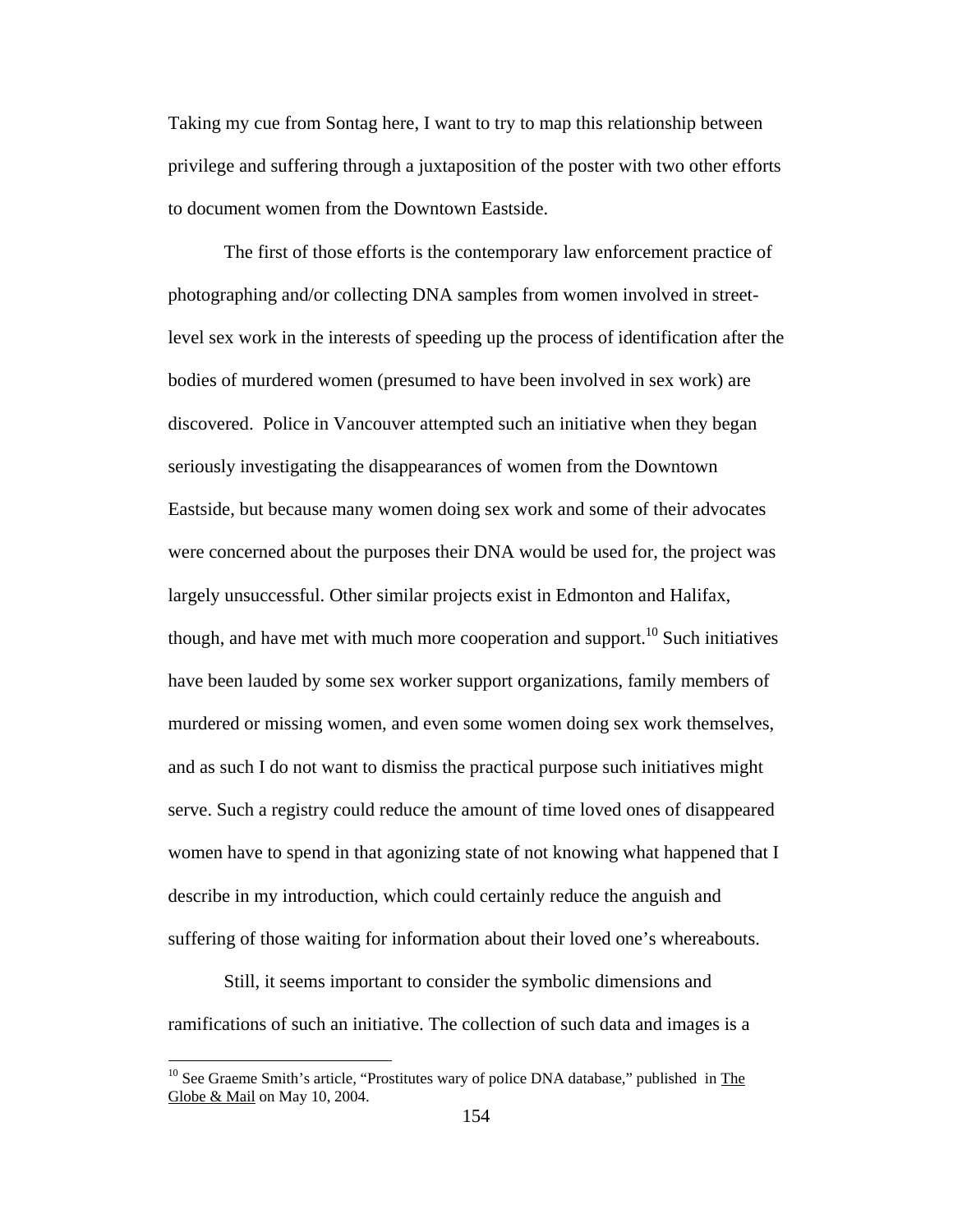practice that, with its symbolic abdication of even a hope of intervening in the vulnerability that perpetuates the disappearances and murders of women involved in sex work, further entrenches that vulnerability by naturalizing it. The practice suggests that the murder of women involved in sex work is inevitable, and in doing so it invokes Barthes' "anterior future" in which violent death becomes the apparently unavoidable outcome. It is a haunting practice because it collapses time – it invokes violence and suffering that are yet to be, and in doing so anticipates its outcome rather too well. Such practices contribute to entrenching a symbolic conflation between sex work and violent death, and haunt the present through their very inattention *to the present*, or to present possibilities for intervening in the deaths that they predict.

The other effort to document women in the Downtown Eastside that I want to examine briefly here is Lincoln Clarkes' Heroines photography project. Clarkes, a fashion and portraiture photographer, started to take pictures of women addicted to heroin in the Downtown Eastside in 1996, beginning with an acquaintance, Leah, whom he photographed injecting herself with heroin inside a bus shelter. His decision to create a series of such images, according to journalist John Glionna, "pulled Clarkes into a bewildering five year project …. In all, he produced more than 400 black and white portraits of women."11 The photographs were first exhibited in Vancouver's Helen Pitt Gallery in 1998, and have since been displayed in numerous international galleries and appear frequently in the

 $11$  See John M. Glionna's "Light and Darkness in Canada," published in The L.A. Times on June 1, 2003. Available online at <http://www.missingpeople.net/light\_and\_darkness\_in\_canada.htm> Accessed 9 Nov 2004.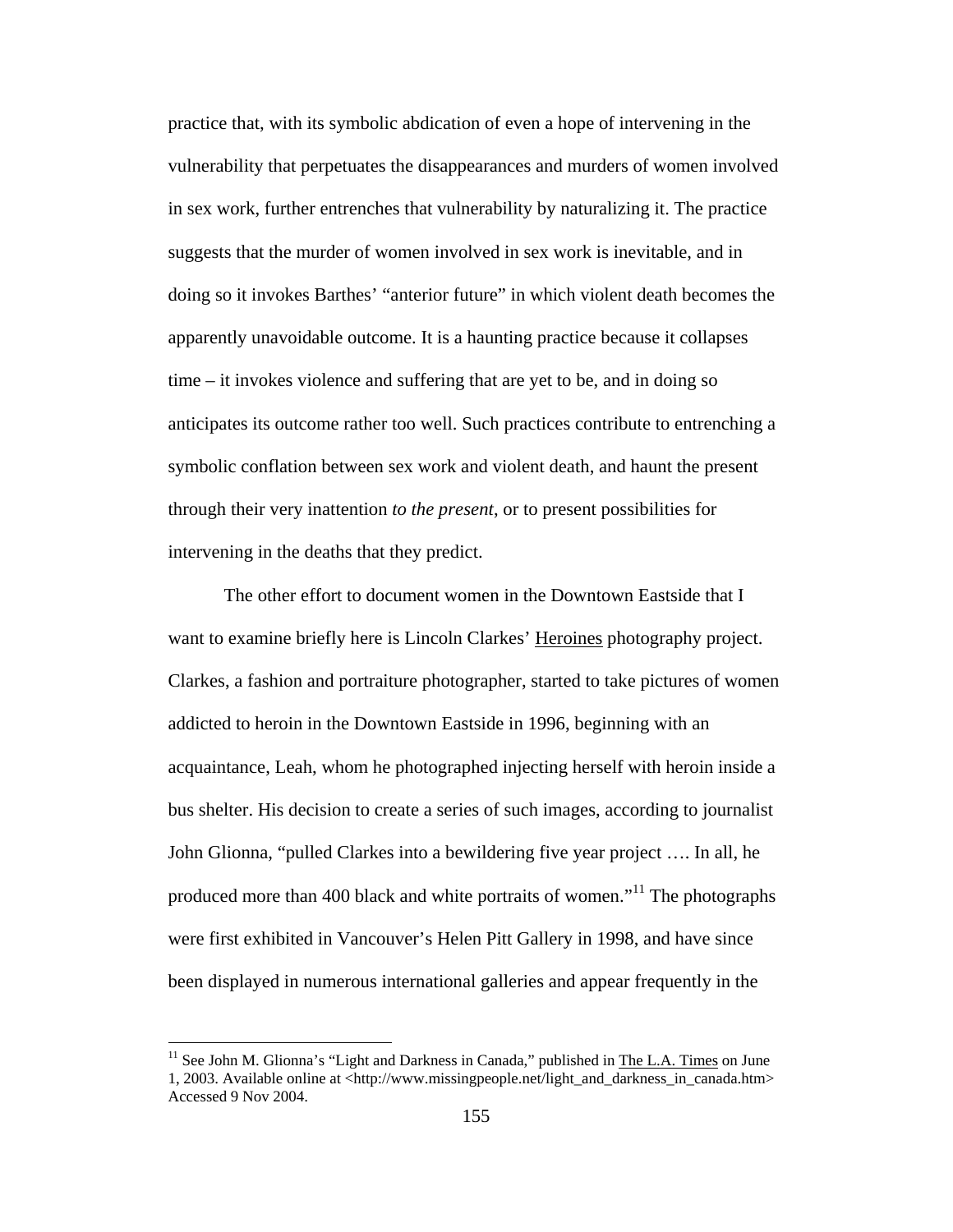press. They have also been published in book form (Clarkes). Clarkes' work has been broadly praised for "humanizing" the women of the Downtown Eastside and drawing attention to their plight.

Yet Clarkes' photographs, while they may humanize, do not automatically implicate their viewers in the suffering they at times document. In fact they have the potential to invoke quite the opposite response. Critic Melora Koepke, for example, argues that the gallery exhibit of Clarkes' photographs allowed viewers their "first opportunity to look at and imaginatively engage the women of the [Downtown Eastside] *without fear*" (n.page, emphasis added). By imagining that an encounter with a woman from the Downtown Eastside unmediated by photography creates a circumstance where *fear* is the expected emotional response, Koepke repeats the othering and distancing so common in representations of this neighbourhood and its residents. If she is correct in her assessment, then it seems likely that the **Heroines** photographs, at least in this context, offer little more than an opportunity for viewers to look, to feel some sadness or perhaps even compassion, to label the women and their circumstances a shame or a tragedy, and then to move on. This certainly seems one possible, perhaps even likely, outcome of looking at Clarkes' photographs.

Several critics have analyzed the Heroines project from a multitude of perspectives.<sup>12</sup> What I want to focus on here is what haunts me about Clarkes' project – namely, those photographs that I find have the potential, to echo Sontag,

 $12$  See in particular Margot Leigh Butler's "Hero;" Dara Culhane's "Representing the Downtown Eastside;" Koepke's "Corpus Delicti;" Janet Smith's "Education or Exploitation;" and Paul Ugor's "Imaging the Invisible."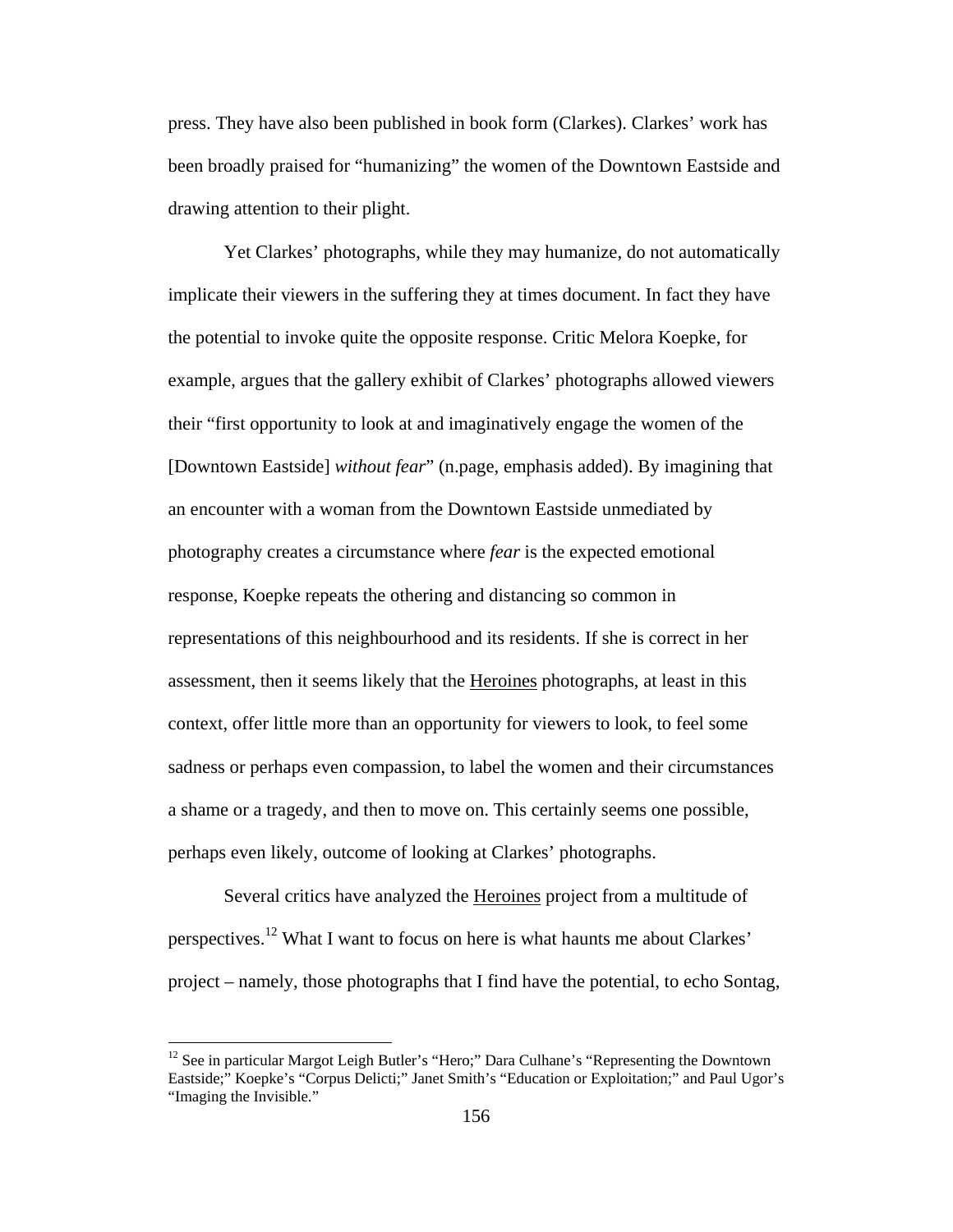to put my privilege on the same map as the suffering that so many of Clarkes' photographs capture. And I confess that several of Clarkes' photographs do continue to haunt me. I have looked at the images for so long that I can conjure them now in my mind, even when the photograph is not open on the page in front of me. They haunt me in part because of something that Clarkes himself once said about why so many women were willing to pose for his portraits: "If anything, they want to be recorded for the record. Because they know they might not be here tomorrow" (Koepke, n.page). Indeed, at least three of the women that Clarkes photographed are on the police list of "missing" women, and two of his photographs, of Sheila Egan and Patricia Johnson, are used to represent the women on the poster. Seeing those images on the poster and hearing Clarkes' words about why some of the women were so willing to pose for him pushes me to consider the many ways in which my life is removed from such precarity, and yet remains bound to it.

One of Clarkes' photographs that I find particularly haunting, number 81 in the book, is a headshot of a woman crying. She is crying, according to Clarkes, because he has just shown her a photograph of Sheila Egan, who was her friend, and explained to her that Egan has gone missing (see Butler, Margot Leigh "Hero" 283).<sup>13</sup> Each of Clarkes' photographs is captioned not by a name but by a date and location, and the photograph of the crying woman is dated August 30, 1998. Thus it is an image of a woman weeping for her disappeared friend, taken

 $13$  This particular photograph can be viewed by visiting the website of "Portrait V2K: The City of Vancouver Millennium Project" and performing an advanced search for EntryID V2K05831. The portrait is titled "From the 'Heroines' Series." <http://vancouver.ca/portraitv2k\_wa/portrait.htm> Accessed 26 Dec 2008.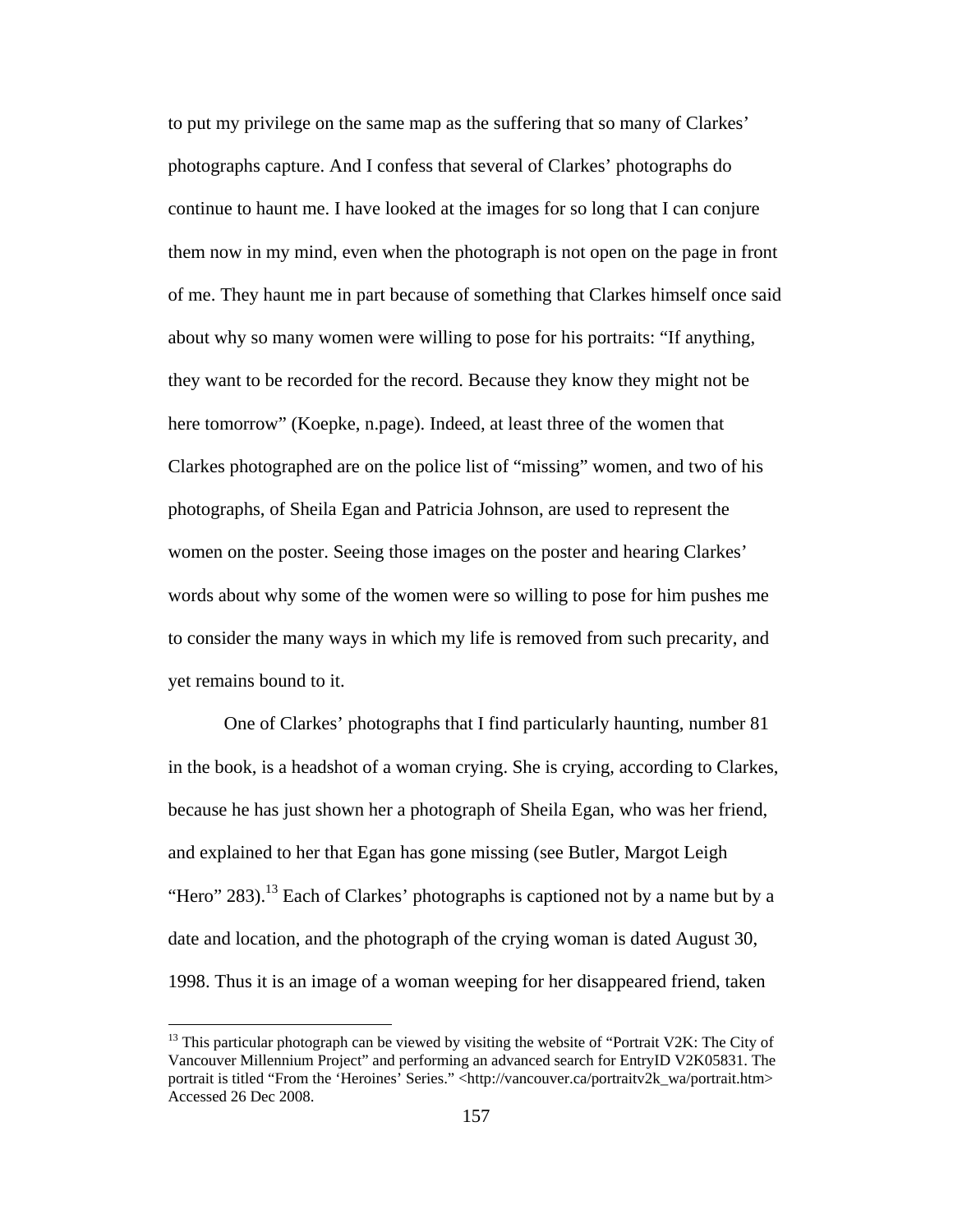not long after that friend was disappeared but a good seven months before the Vancouver police department released the first poster or first offered a reward for information about the disappearances. Egan, who was disappeared in July 1998, remains unaccounted for at the time of this writing. Thus her friend's tears haunt me largely because they remain as relevant today as they were at the time the photograph was taken – the image could have been taken yesterday, for so long as Egan remains unaccounted for it remains a *timeless* photograph.

It would be easy, I think, to argue that the photographers who captured all of these images should have done more to intervene in the suffering that so many of the photographs document – that the police should have *done something*  instead of merely documenting the women for their bureaucratic purposes; that Clarkes could have done more than offer his subjects a few dollars and some cigarettes. Yet such admonishments, while at times important or necessary, are but another method for suturing over the haunting potential of these practices, by deflecting the necessity of considering how we are *all* implicated in the suffering the photographs document, albeit in differing ways. Barthes' second form of *punctum,* time, is enacted by each of these photographic or documentary projects through their *collapse* of time, through how each captures an "anterior future of which death is the stake" (96). Such a collapse has the potential to invoke a sense of implication in viewers by provoking a sense of urgency about how vulnerability and precariousness are so unevenly distributed and lived, although, as mentioned, such a response is certainly not the only one possible. Still, I suspect it may be at least in part through their enactment of this second form of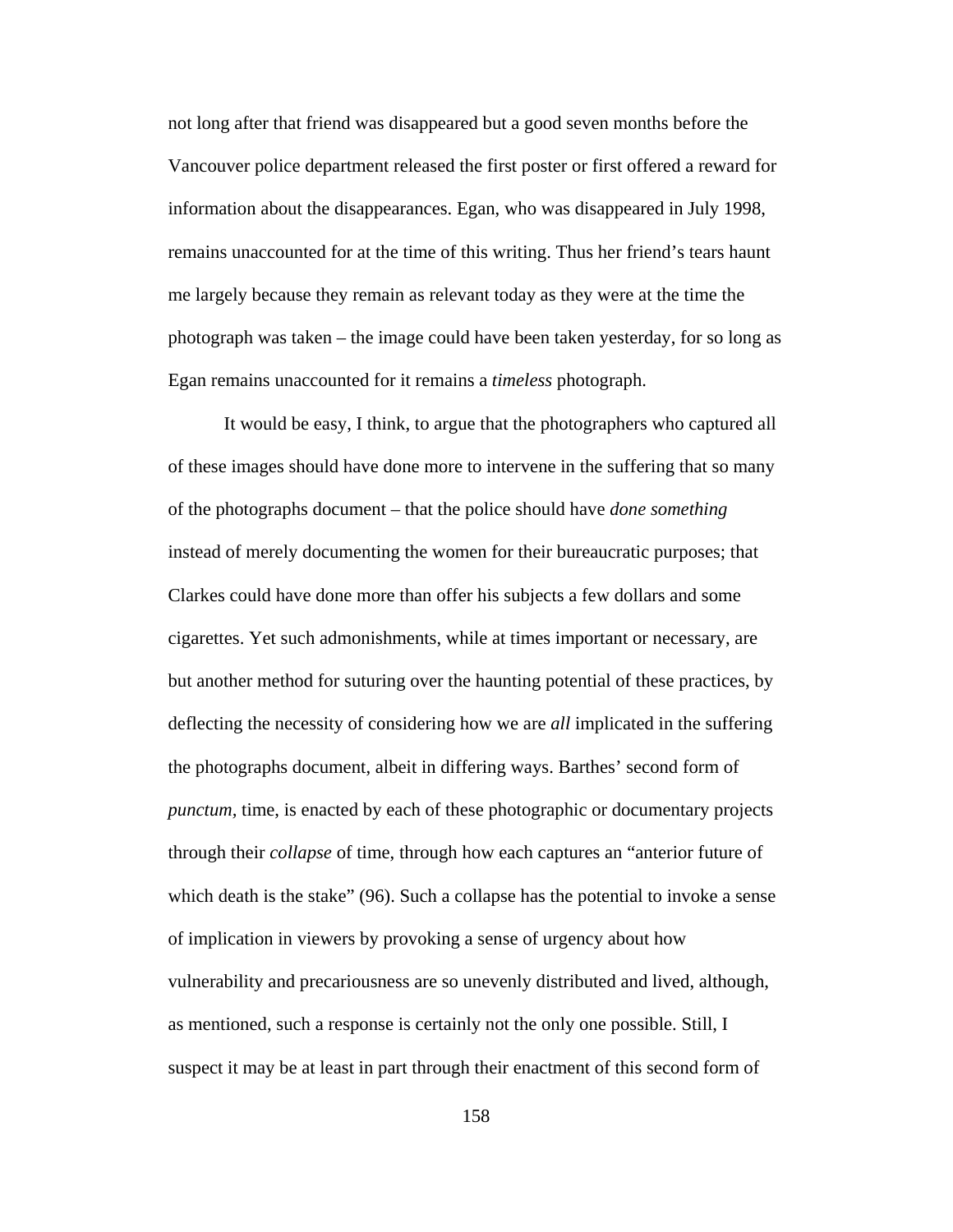*punctum* that the poster photographs have inspired several artists to use them as models for their own projects that respond to the disappearance of women from the Downtown Eastside.

### Re-imag(in)ing the photographs

 $\overline{a}$ 

At least five artistic projects thus far have been created in response to the repetitive publication of the poster photographs in the media, producing five different collections of individual sketches or portraits of some of the disappeared women that were for the most part modeled from those photographs. It is unfortunately beyond the scope of this chapter to offer a thorough analysis of each of these projects individually, and my desire to do so has been limited by not having seen most of the projects installed or exhibited in galleries; mainly, what I am working with for my analysis is drawn from newspaper or online reportage, and it is entirely possible that any reading I might offer of them would differ were I able to experience them as installations or exhibits. While these projects vary in medium, size, scope, and arrangement, they hold at least one thing in common: each artist has either stated or implied a strong desire to individualize and thereby humanize the disappeared women through creating a portrait or sketch of her photograph.14 In this section, I will focus my analysis on the work of a group of

<sup>&</sup>lt;sup>14</sup> While media coverage has "grouped the women together," artist Zoe Pawlak reports that she "set out to distinguish each victim and humanize her memory by painting individual portraits," according to an article by Globe & Mail reporter Alexandra Gill. Pawlak created oil portraits of the 26 women Pickton is accused of murdering and titled the collection The Profession of Hurt. Artist Betty Kovacic painted portraits of the 50 women listed as missing by police in 2002, titling her collection Roomful of Missing Women. "People tend to talk about [the missing women] as a collective," she told The Prince George Free Press for an article titled "Portraits Inspired by Pain," "I wanted people to see them as individuals." Painting the women's faces in portraits as large as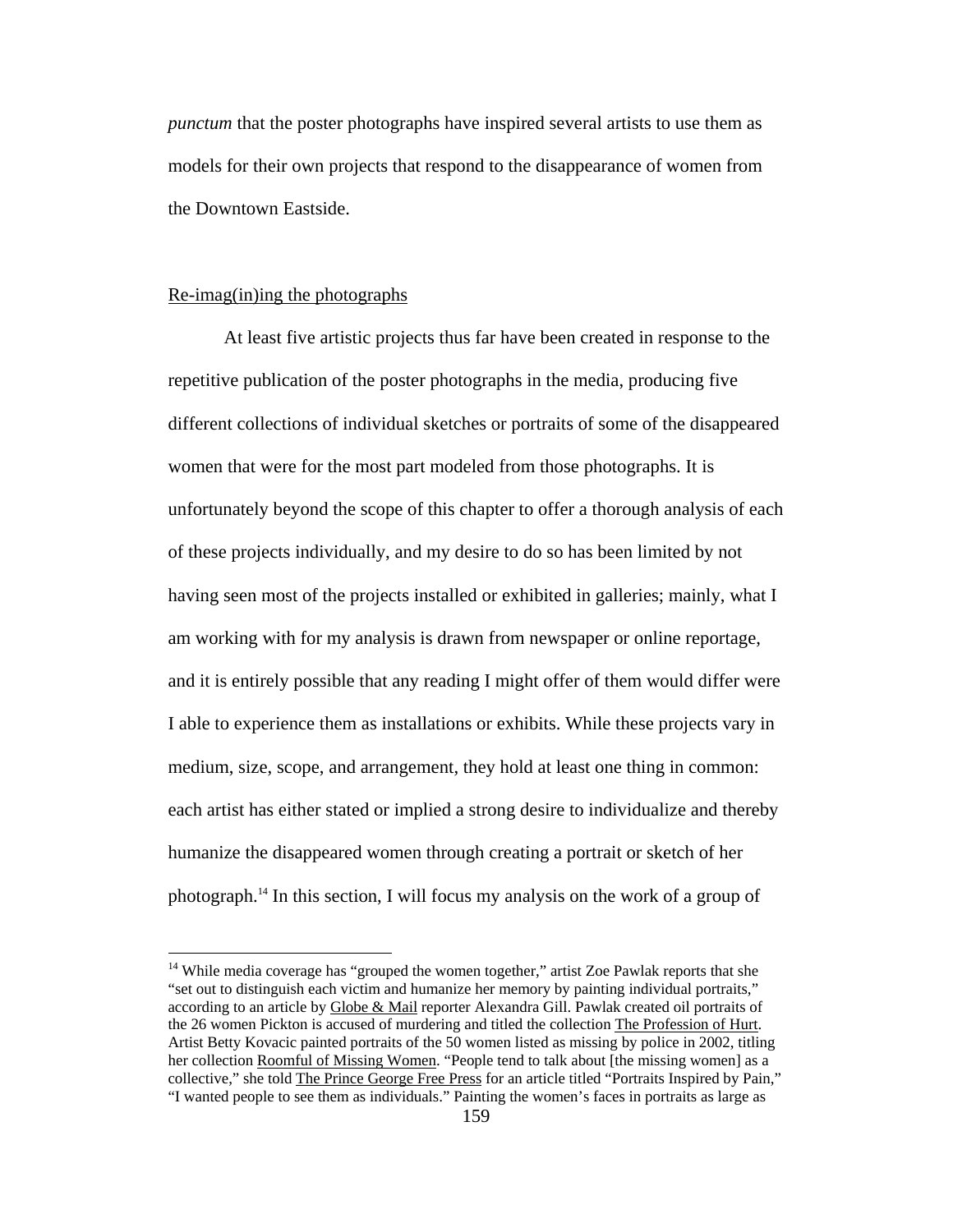artists from Project EDAN (Everybody Deserves a Name), an organization of forensic sketch artists whose usual work involves volunteering to sketch unidentified murder victims for police forces that lack the budget to keep such artists on staff. In 2005, artists from EDAN created individual portraits of the 26 women Pickton is accused of having murdered plus two others whose DNA was found on his property (but apparently not in sufficient quantities to warrant additional charges). I will focus on the Project EDAN collection because it is here that I find the goal of humanization to be most explicitly rendered, and most troubling. What do EDAN's reimag(in)ings of the women's photographs communicate, and what might they signal about the relationship between aestheticization and humanization?

The portraits of the women created by the EDAN team were first published in the Vancouver Sun under the headline: "Sketches express softer side of missing women."15 Todd Matthews, founder of EDAN and initiator of the

eight feet by ten feet, Pamela Masik's The Forgotten project aims, according to Mia Johnson, to "make us see [the women's] faces and hear their voices," to "illustrate something personal about each woman." And an artist known simply as Dorette was drawn to create portraits in oil and pencil of 64 of the women after being "struck by the graceful long neck of Mona Wilson" in national media reports. Her paintings, she tells us, aim to "capture the essence of each woman." In this section, I go on to discuss in more detail the fifth portrait project, created by artists belonging to Project EDAN, but I hope at a later date to be able to offer a more in-depth analysis of some of these other portrait projects. See Alexandra Gill's "'What would it feel like if 50 people in a room just suddenly disappeared?'" in The Globe & Mail, published January 11, 2007, and "Portraits" Inspired by Pain" in The Prince George Free Press, published October 27, 2006. For the quotation about Pamela Masik's work, see "About the Exhibition" by Mia Johnson, available on Masik's website at <http://www.masik.ca/features/theforgotten/about\_exhibition.html> Accessed 10 Apr 2007. The quotation about Dorette's work can be found on her website:

<sup>&</sup>lt;http://www.dorette.ca/galleries/html\_pages/dorett\_missing\_oil.html> Accessed 10 Apr 2007. 15 See Lori Culbert's "Sketches Express Softer Side of Missing Women," published in The Vancouver Sun on December 17, 2005. The Sun published all of the sketches, coupled with the photographs from the police poster, over a four-page spread in the "Observer" section on this date (with the exception of the portrait of Angela Jardine, whose mother reportedly objected to its inclusion). All quotations in my discussion of the Project EDAN portraits are from Culbert's article unless otherwise indicated.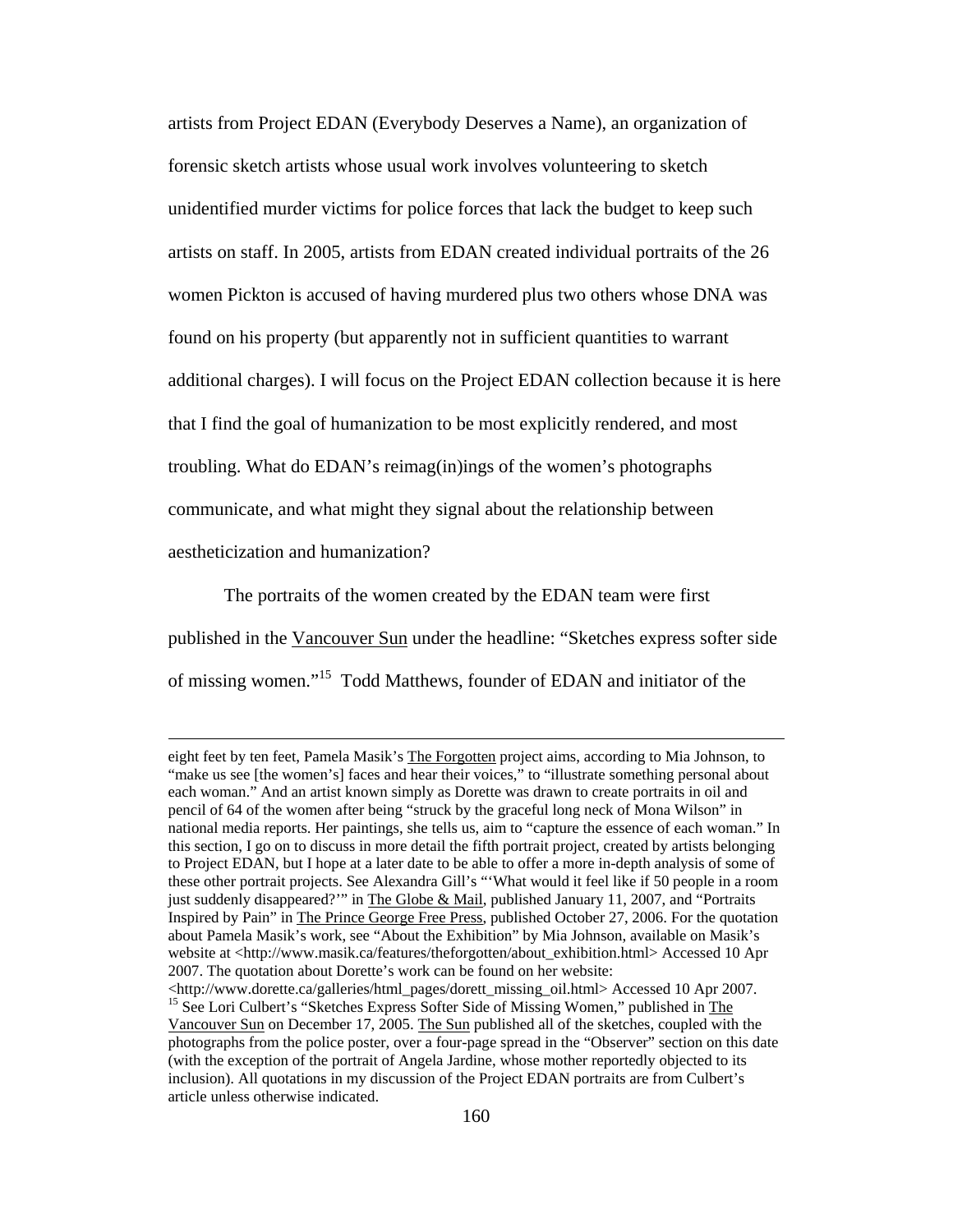portrait project, claimed that it was the mug shot-like photographs of the women in the media which compelled him to gather together a group of artists to create the individual portraits: "'I think people were seeing a criminal rather than a victim,'" Matthews told Vancouver Sun reporter Lori Culbert. To counter this negative image and allow the women to "be viewed in a more positive light," Culbert reports, Matthews "wanted [the women's] hair styled nicely and a 'Mona Lisa' smile on their lips -- to reflect a happier time." Another artist who worked on the project, Wesley Neville, reported to Culbert that his technique involved "imagin[ing] how the women would have looked when they were happy, healthy and safe." As Neville elaborates:

I saw through the damage that had been done physically to them. It's obvious their diets were bad, and drugs had taken their toll on some of them. I pretty much take that out  $-$  it's like an age-regression  $\dots$  I wanted to try to make them look as lifelike as possible, in a more innocent time.

EDAN artist Charlaine Michaelis reported a similar approach: she tried to imagine how Georgina Papin's photograph would be different if she were smiling, then sketched Papin according to that imagining. Michaelis told Culbert she hoped Papin's family would see the sketch and "think, 'Yeah that's the girl we remember before she got into her situation.'" The efforts of the EDAN team resulted in a series of sketched portraits which do indeed represent the women very differently than the police photographs.

 It is revealing that artist Wesley Neville compares his work creating these portraits to the creation of age-enhancement sketches. In a detailed reading of an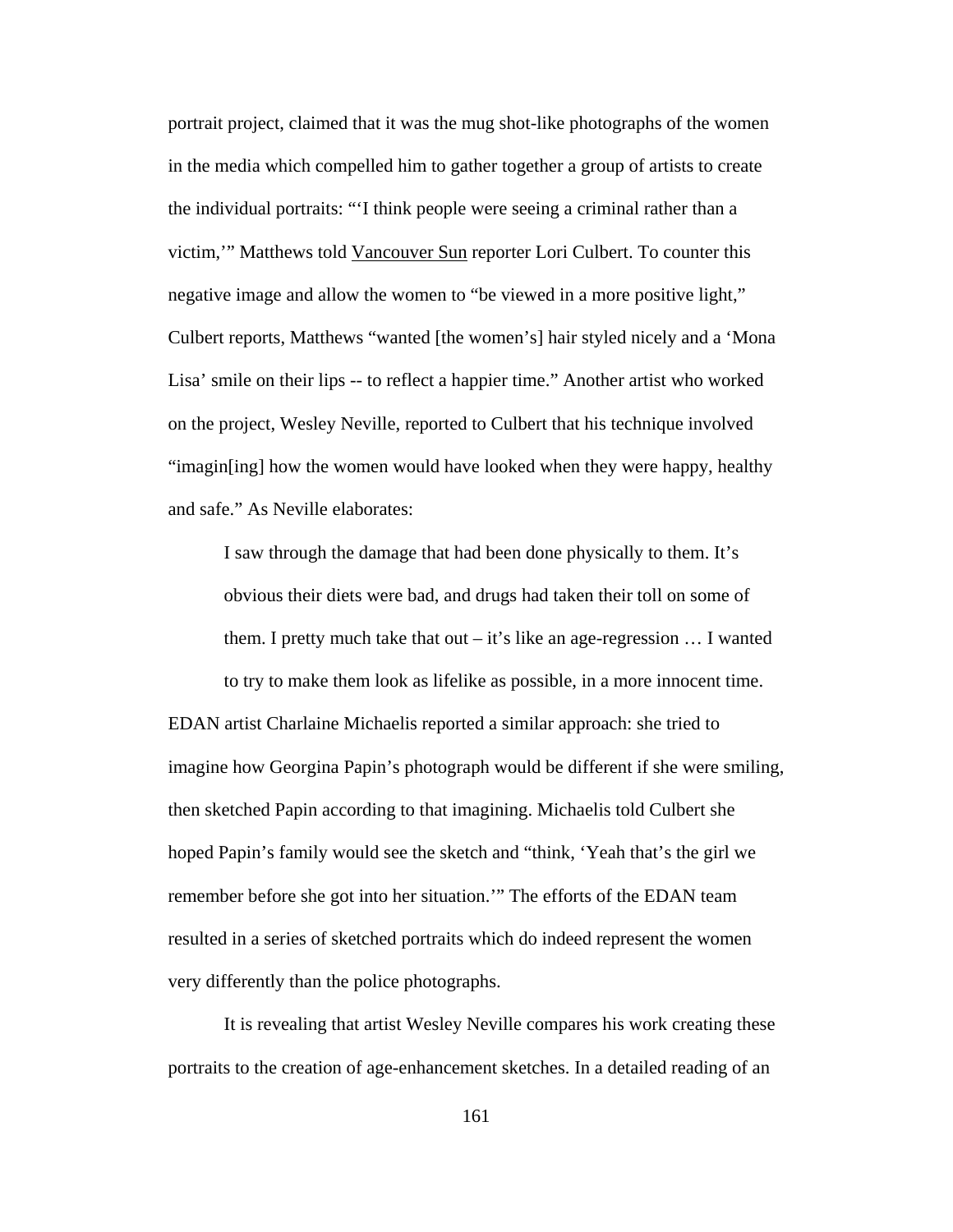age-progression, one created from an image of a missing girl "from Point St-Charles, a working class neighbourhood in Montreal," Anne Stone argues in her essay "Objective Hazard" that the changes evident in the age progression are "telling of what qualities define the ideal child victim and what class markers need correction in order for this ideal to be met" (81). Stone notes that in this girl's age-progressed photograph her head is angled slightly away from the camera rather than gazing at it directly as it is in the original picture, and her clothes and hairstyle are more typical of a "middle-class suburb" than of her urban, working-class neighbourhood (80). The age-progression is edited, Stone writes, "with an eye to satisfying ideals of the feminine, of the ideal victim" (81). We can certainly hear echoes of such an approach to "editing" in the language that the Project EDAN team uses to describe their work, as discussed above. And similar kinds of changes, changes that are very much about what markers "need correction" in order for the disappeared women to be more readily identifiable to a broader audience as victims who lived "grievable" lives, are abundantly evident in the EDAN portraits.

 I will again enhance this argument through a close reading of just one of the portraits sketched by the EDAN team. The portrait of Mona Wilson is particularly instructive, I find, and, as the first and one of the largest sketches published in the Vancouver Sun article, it is also made to stand in as representative of the EDAN project. In Wilson's poster photograph, I see an Indigenous woman (Wilson was from the O'Chiese First Nation in Alberta) who faces the camera squarely, maybe somewhat defiantly I think, chin raised and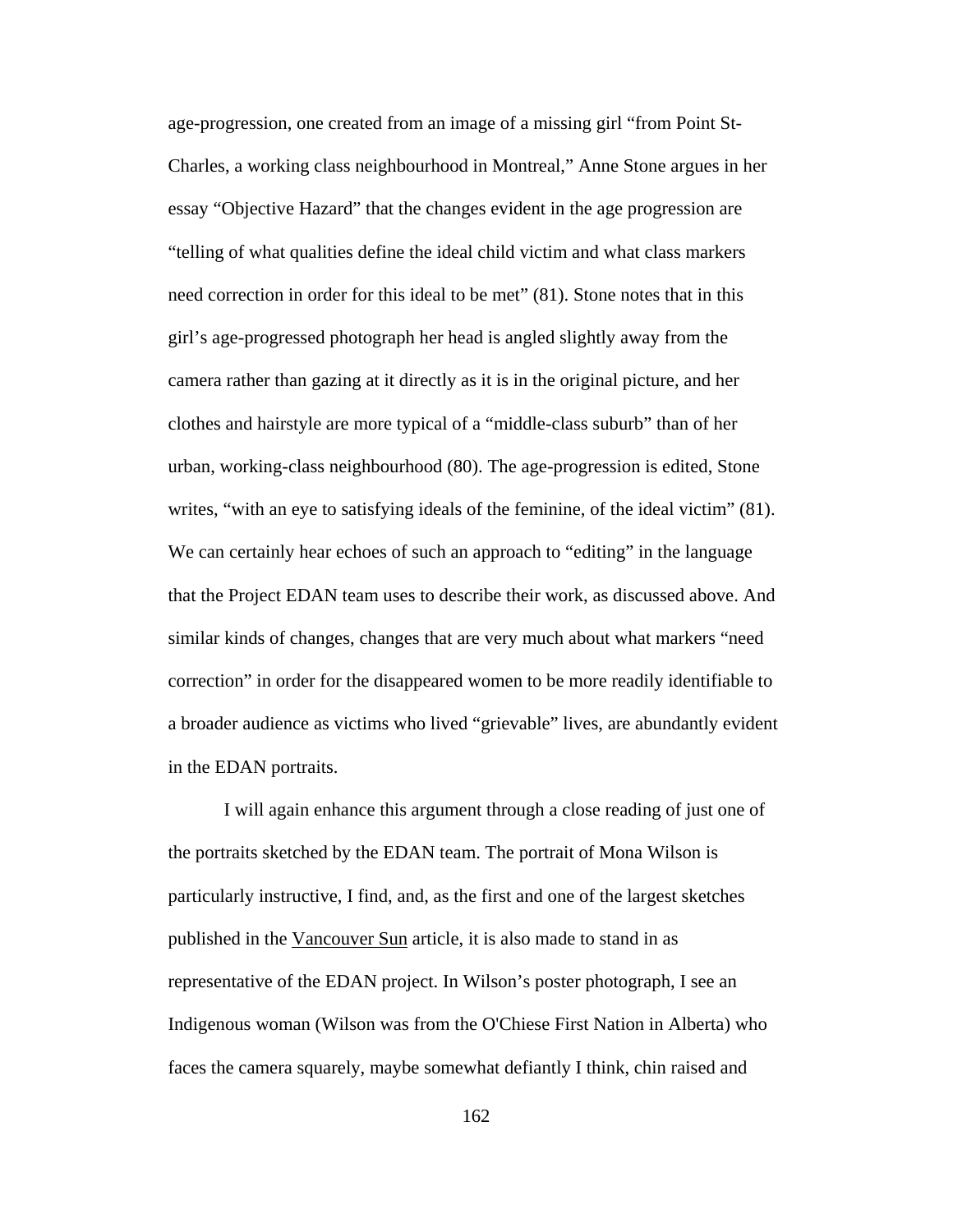head cocked just slightly to the right.<sup>16</sup> Wilson's mouth is slightly downturned and seems to me to be rather determinedly set or locked in place, enhancing the effect of defiance. She has what appears to be an amblyopia (more conventionally known as a "lazy eye"), and her eyes appear shadowed by what is likely dark make-up. Her hair is shorn roughly around the bangs and a few strands stand up from her head. She wears a red knit sweater that could have been designed for men, although it is impossible to say for sure, but it certainly does not resemble clothing that is conventionally rendered as "feminine." Although the backdrop of the photograph is a different colour than many of the photographs that appear to be mug shots (it is blue, while many of the others have a grayish-white background), the emptiness of the background, focus on Wilson's face and torso, and similar distance between herself and the camera are at minimum evocative of the mug shot photographs, even if hers may not be one of them.

 At a first glance, the EDAN sketch of Wilson seems quite similar to her poster photograph. Wilson's head faces the same way, and it is still tipped slightly to the right. It is no longer what I would call "cocked" to the right though, and her chin is decidedly lower in the portrait; her mouth is also slightly upturned, erasing the hint of defiance I saw in the poster photograph with the hint of a smile. The effect of these changes does indeed present what might conventionally be called a "softer" version of Wilson. The amblyopia is corrected and Wilson's gaze points downward, no longer squared directly at the viewer as it is in the photograph. Her

<sup>&</sup>lt;sup>16</sup> I note that the photograph published alongside Wilson's portrait in the Sun article on the EDAN sketches is actually not her poster photograph but another that nevertheless looks quite similar. I am opting to describe her poster photograph here, though, because it seems likely to me, given the similarities between the two, that the EDAN portrait was in fact modeled primarily on the poster photograph, rather than on the one published in the Sun.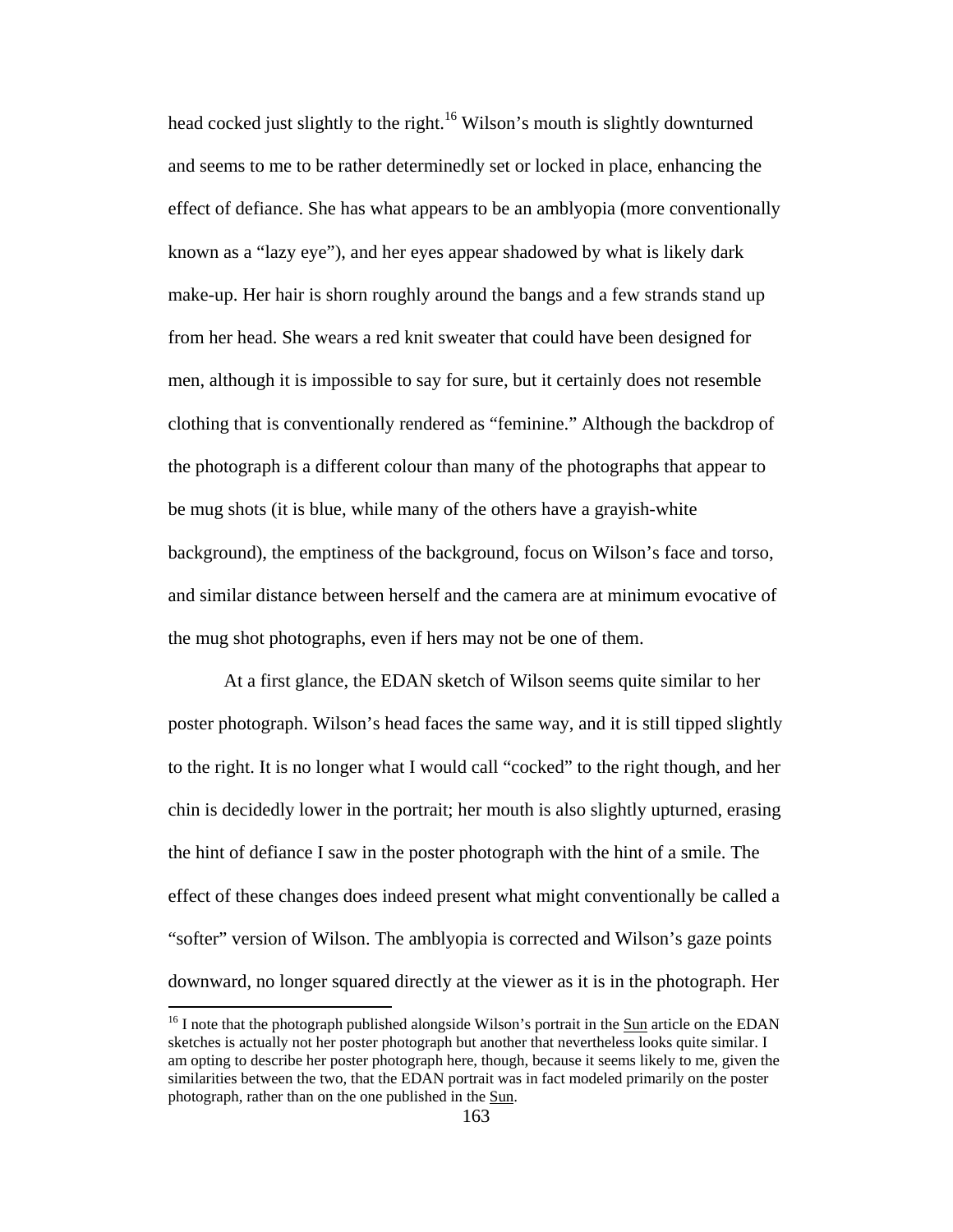hair has been smoothed and she now has neatly-cut bangs; there are no disorderly wisps here. The collar-line of her sweater also seems to me to have been softened by enlarging the ridges around the neck and erasing the texture of the sweater, such that the appearance seems much more conventionally "feminine." A lone earring in her left ear in the photograph, which could signal a rebelliousness or perhaps just an inattentiveness to achieving a "polished" look, has disappeared from the portrait. When I look at the EDAN portrait of Wilson, I also no longer necessarily see an Indigenous woman. I hesitate to make this point because I do not want to seem to be suggesting that there is one essentialized way to appear Indigenous, one way that an Indigenous woman *looks*. Certainly that is not the case. Yet it does seem important that Wilson's racialization appears much more ambiguous in the portrait, as this may imply the existence of a framework through which it would be considered advantageous (or necessary) for those racial markers frequently associated with Indigeneity to be downplayed in order for some viewers to recognize a "victim" instead of a "criminal."

 Wilson's image is therefore edited, I believe, in the interests of making her appear more normatively human, more consistent with what many people assume a person who lives a "grievable" life should look like. With a few subtle changes her image has been transformed to fit a conventional framework for an idealized, innocent victim (and I note the similarity that exists between a framework for the idealized victim and for the idealized feminine subject). Several of the other portraits offer very similar transformations. One could certainly read the EDAN portraits as succeeding at their goal of humanizing the women, then, since the re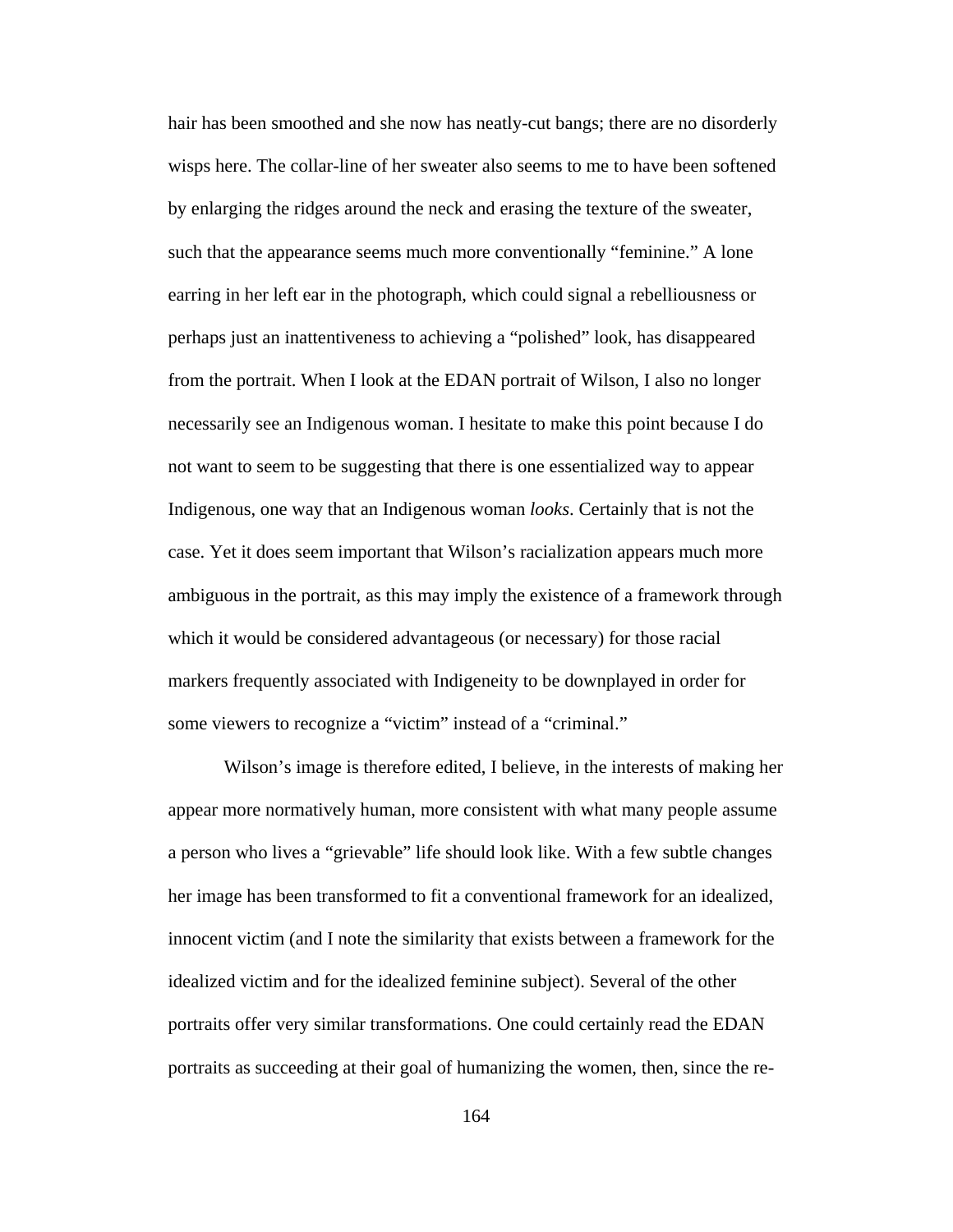imagining of the women enacted by the portraits presents versions (or visions) of them that are indeed much more likely to be read as "grievable" by a wider audience, particularly an audience influenced by predominant frameworks for what it means to be normatively human. The "softer" versions of the women represented in the EDAN sketches much more closely resemble the "20 something soccer moms" (presumed white, middle-class, and conventionally feminine, although these markers are usually not explicitly mentioned) whose disappearances Matthews, among others, insists would have elicited a much stronger and swifter public response.

Through such a reading, one could certainly also argue that the EDAN sketches perform a valuable and important public service, one that might even be necessary for swelling the ranks of people who understand the women as having lived "grievable" lives. The EDAN sketches also offer a remembrance of the disappeared women in the sense that novelist Toni Morrison makes of remembrance, which is literally an act of re-membering something that has been torn apart (8). Re-membrance here can be read in stark contrast to dismemberment, as an attempt to strategically, visually re-member women who have been both literally and symbolically dismembered. Against graphic descriptions of what really happened to the women, the EDAN sketches (and other portrait projects, or even the photographs themselves) invite us to imagine the women as re-membered in the present. Such a re-membering can only ever be

165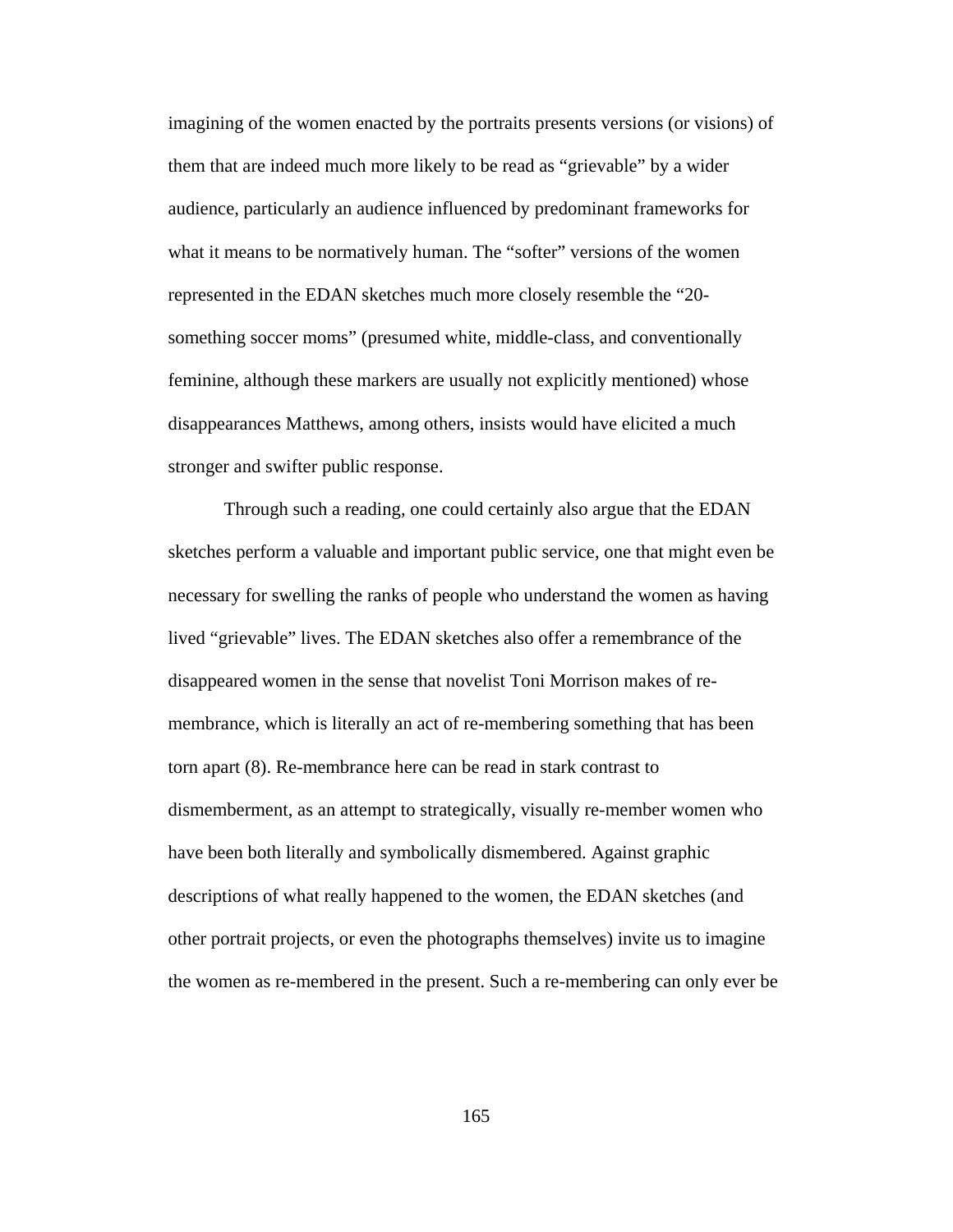achieved through representation, but it invites a very different sort of remembrance practice than the widespread reportage of dismemberment.<sup>17</sup>

All of these readings are certainly possible, and yet there is something very troubling about the EDAN sketches. Through their efforts to "humanize" the women through aesthetic changes to their appearances, they seem to risk further entrenching a *de*humanization of the women as represented in the photographs (and, by extension, of women who continue to live under similar social conditions, women similarly physically marked as living outside of a conventional framework for thinking the normatively human or "grievable" life). The drive to aestheticize the women's appearances in the interests of making them appear more conventionally "grievable" for a wider audience risks reinforcing the notion that there *is* indeed a universal framework for what makes a life "grievable," after all, and that the women as pictured in the photographs simply do not fall within that framework. Aestheticization in this instance implies that there is something wrong with the women *themselves* which must be altered in order to justify grief in response to their loss – in order to *make them fit the frame*  for a "grievable" life. This notion that the problem lies with the women themselves is reinforced by the accompanying text of the Vancouver Sun article: for example, by artist Michaelis' hope that her sketch would remind Georgina Papin's family of what she looked like "before she got into her situation." The

<sup>&</sup>lt;sup>17</sup> In her endorsement of Betty Kovacic's Roomful of Missing Women portrait project, for example, Maggie de Vries, sister to Sarah de Vries, writes that she hopes Kovacic's project will be supported "so that these missing women can be celebrated and remembered in art at the same time that a lengthy trial will be dismembering them." See "Portraits Inspired by Pain," published in The Prince George Free Press on October 27, 2006.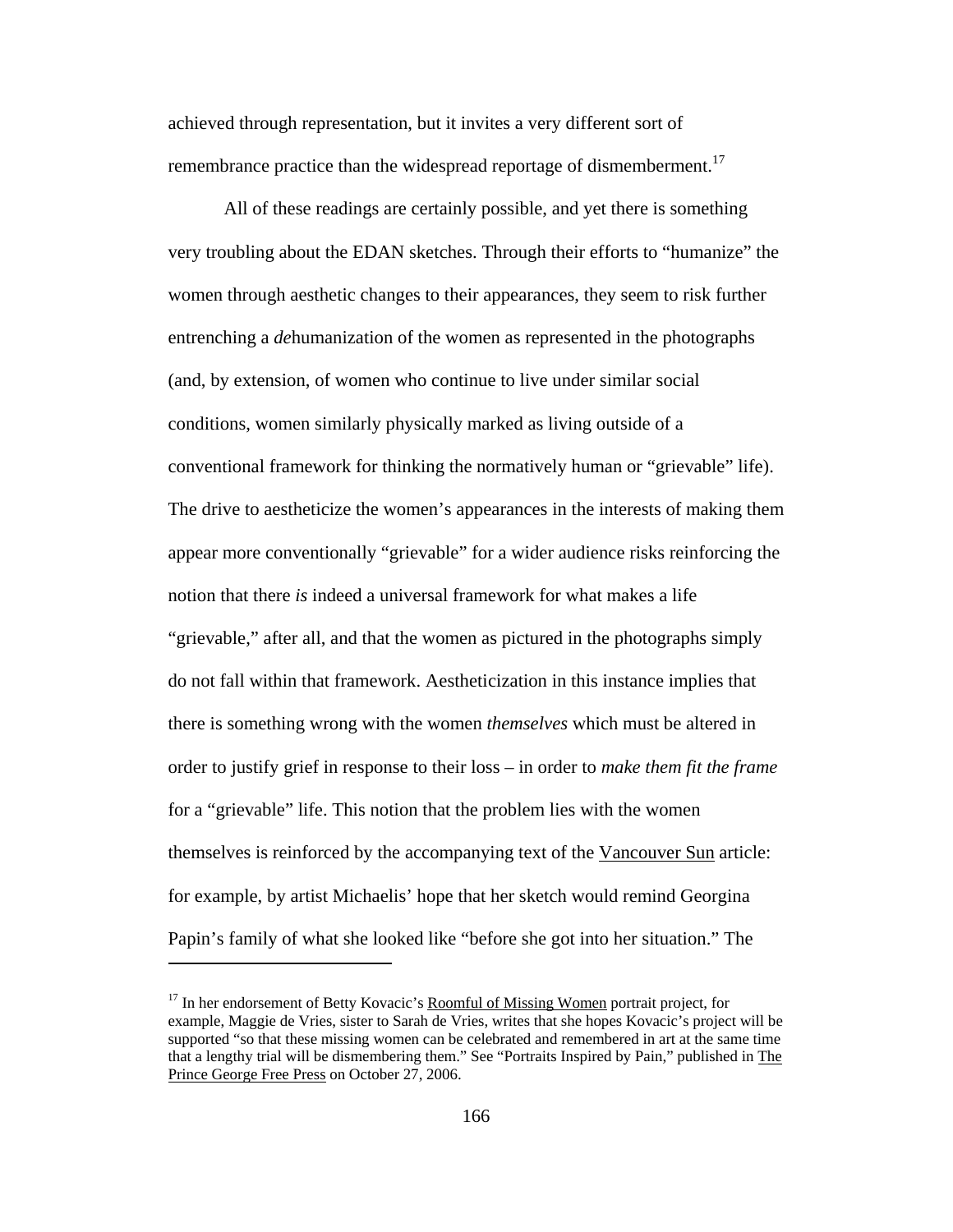women are thus imagined as the agents of their own suffering, the sole authors of a situation that is "theirs," not ours, collectively.

The transformation of the individual women's faces in the EDAN sketches thus works to downplay any consideration of whether there is instead something the matter with a social order that prioritizes such a narrow frame of reference for a "grievable" life, such that hundreds of women could disappear without much widespread public outcry. The sketches not only rely on but vehemently reiterate the assumption that normative humanness maps on to markers that signal middleclass, conventional (and quite possibly white) femininity (through the focus on creating "stylish," well-kept hair, "Mona Lisa" smiles, and "innocent," "softer" appearances), and that one must conform to these norms in order to matter, in order to fit inside the frame through which someone's life is intelligible as "grievable." Thus even though the artists were inspired to create the sketches because they object to a social prioritizing of "20-something soccer moms" over their chosen subjects, their recuperative renderings of the women's faces nonetheless both rely on and reiterate a belief that those who *look like* what many people think a "20-something soccer mom" *should* look like are more worthy of our care and concern than those who might be physically marked as having lived what, through this framework anyway, might be understood as a less "grievable" life, a life marked by poverty, sex work, criminalization, addiction and in many instances, extraordinary violence.

I recognize that my argument might seem somewhat contradictory, since earlier in this chapter I myself advocated for the replacement of the poster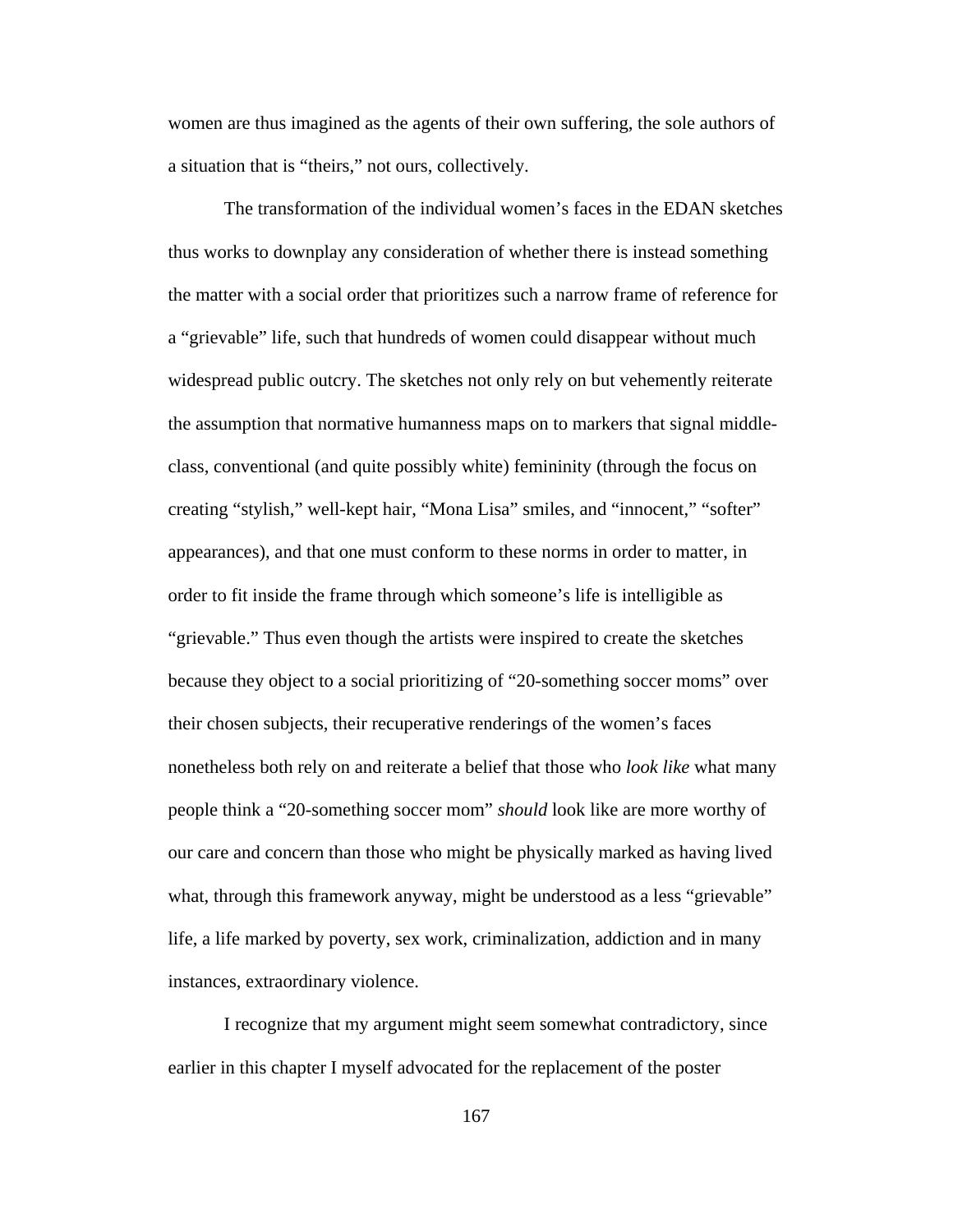photographs with different, more humanizing images of the women. Yet I would argue that to simply replace the mug shot-like images with more conventionally flattering images *still narrowly focused on the individual women themselves* repeats the mistake: such images in their reductiveness still fail to either signal a wider context for the lives of the women pictured or redirect our attention to the social conditions and normative frames of reference that facilitated their disappearances and greatly delayed an official response. Particularly when they are organized into a grid similar to the one deployed in the poster (as the EDAN sketches are in their online incarnation), the reductive effect of these "softer" images remains much the same.<sup>18</sup> And it is only that wider context for the women's lives, I believe, that might have the potential to invoke some sense of implication in viewers about the precariousness not just of an individual's life, but of life itself, and of how that precariousness is so unevenly distributed and lived.

 It is important to keep in mind that the EDAN artists are ultimately wellintentioned and are working within a framework for the normatively human that is certainly not of their making. But by attempting to make the women's images conform to this framework rather than unsettling it, their portraits keep us focused on the individual women themselves rather than on the broader contexts of their lives and the social conditions and arrangements which supported, even facilitated, their disappearances and deaths. Further, these portraits imply that humanization is only possible by re-imagining the women as compliant with a

 $\overline{a}$ 

 $18$  The portraits are available for viewing online at

<sup>&</sup>lt;http://www.missingpeople.net/sketches\_express\_softer\_side.htm> Accessed 11 Aug 2008. The artists may well not have been involved in the decision to arrange them in a grid-like pattern.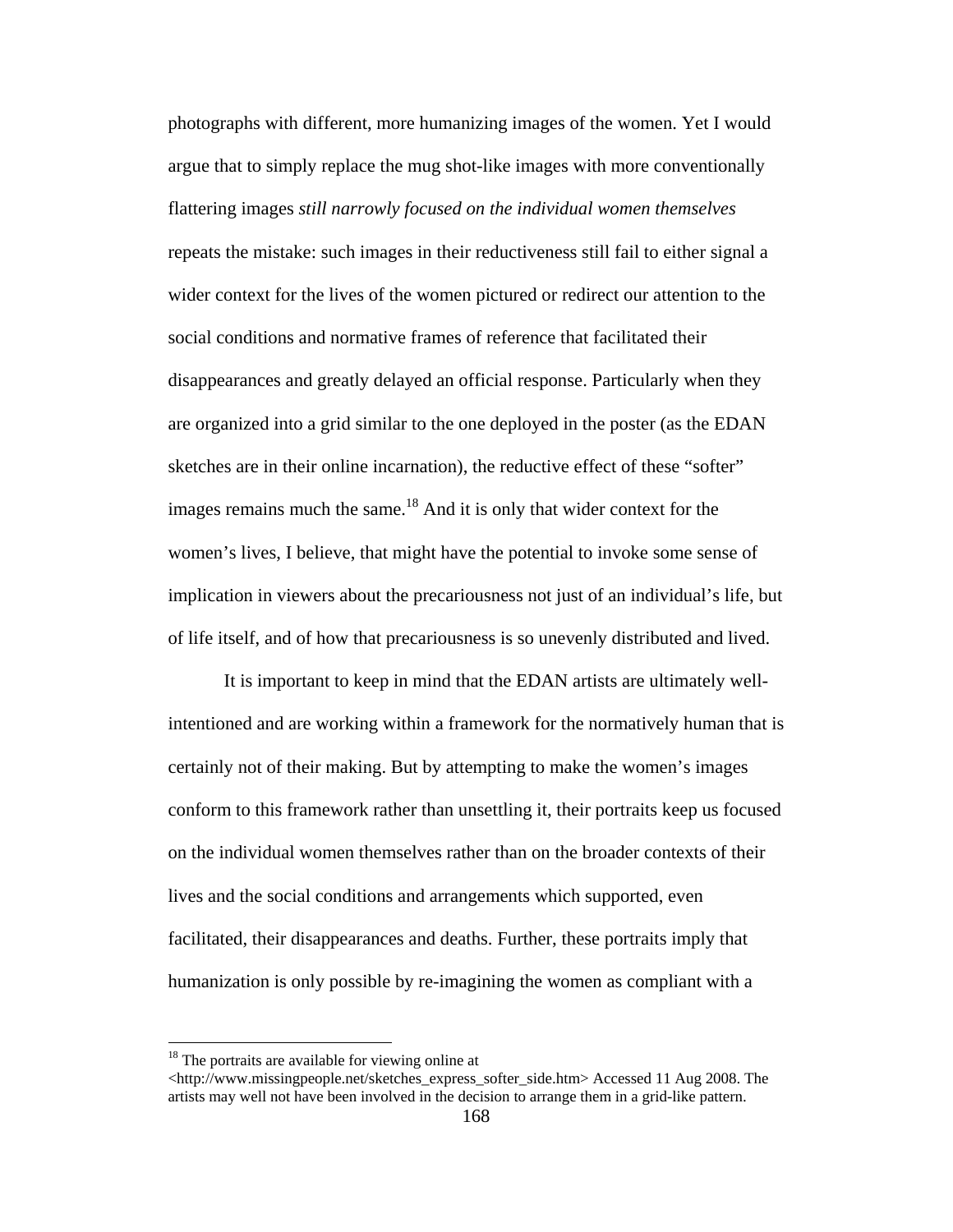number of gendered, racialized, and class-based norms – with a series of *normalized* ways of being human. Yet, as Judith Butler explains in her text Precarious Life: "It is not a matter of a simple entry of the excluded into an established ontology, but an insurrection at the level of ontology" that is necessary (33). Those of us compelled to incite such an insurrection may well need to be critical of the drive to humanize via aestheticization, then, even as we recognize the laudable intentions behind it.

## The limits of recognition

I suspect that the compulsion among these artists to confront viewers with such re-imagined faces of the individual women relies on an assumption that if we could only *recognize* the women as "like us" then we might feel badly about, or at least pay more attention to, their deaths or disappearances. Here the deployment of the pronouns "us" and "we" starts to reveal some of its most troubling aspects, for their use in this instance signals much about the insidiousness of those assumptions that underpin a framework for understanding *who* it is that presumably needs to recognize the women as "like us" in order to generate broader public concern about their disappearances. Those who knew the women in life, for example, do not tend to require "softer," "nicer" versions of the women in order to care about or take note of the violence they experienced. Nor do many of the residents who share their former neighbourhood, who were already advocating for changes that would reduce the women's vulnerability to disappearance and violence long before a broader public was paying any attention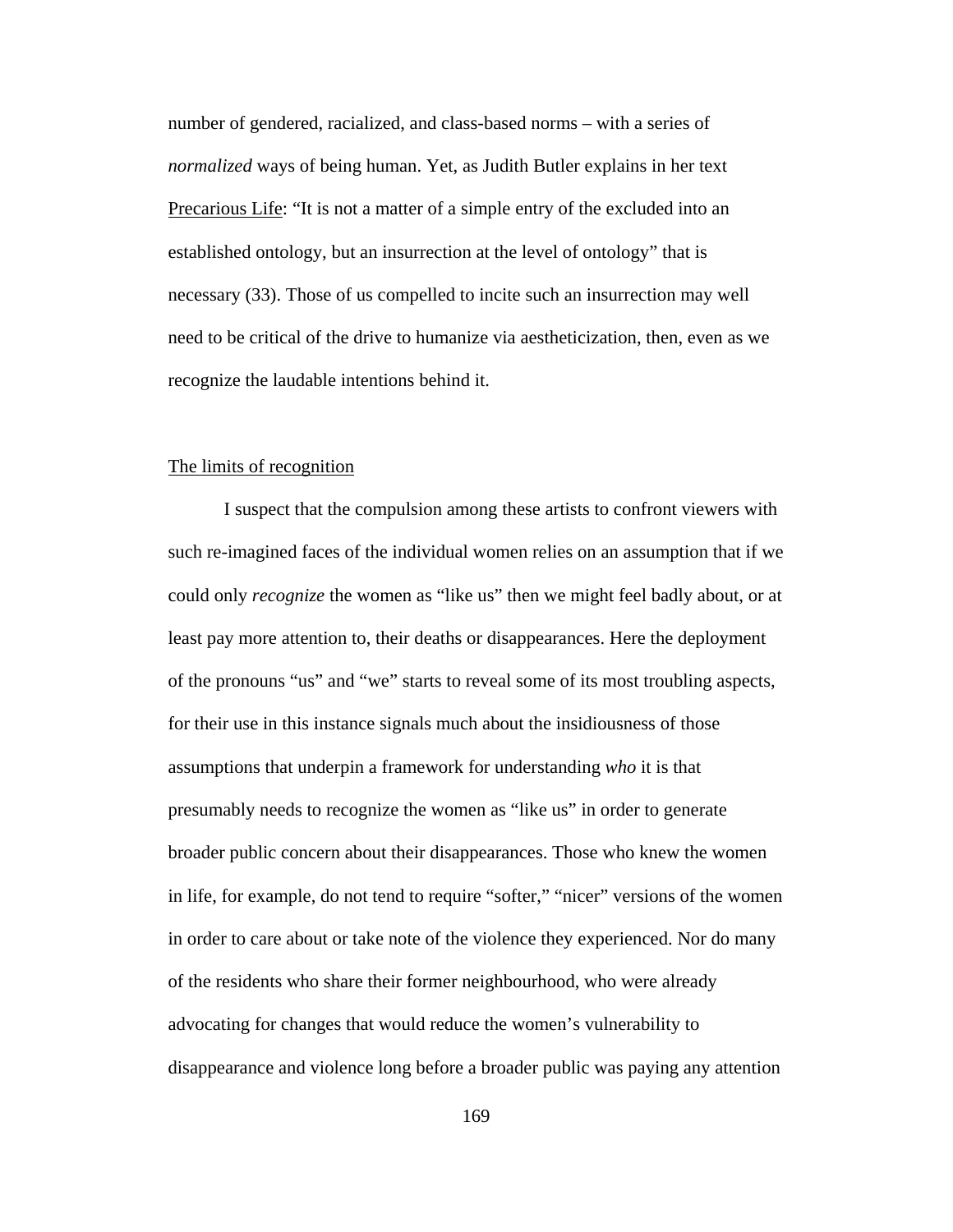to these circumstances. The recognition sought by the EDAN portraits is from individuals assumed to be members of that broader public who live lives that are frequently categorized as "normal" or "ordinary:" that group of persons for whom frames of reference for the normatively human are frequently taken to be "just the way things are."

If the EDAN portraits aim to have an "us" recognize the women, then they must work by producing an identification that gets (some) viewers to see something of ourselves or our loved ones in the women's faces. In her book Witnessing: Beyond Recognition, social theorist Kelly Oliver insists that this is an inherent problem with recognition itself: "Recognition seeks only itself and not the other. Recognition is not open to otherness, but only to confirmations of itself" (206). And in this instance, there is a presumption that the people for whom it would be most beneficial to evoke such a sense of recognition are those whose lives already fit more-or-less comfortably within conventional frameworks for the normatively human.

If one must recognize something of him or herself in another in order to care something about her or feel a sense of responsibility towards her, then it makes sense to try to produce such a recognition in members of a broader public. But several scholars have questioned the value of recognition as a tool for provoking relations of responsibility, or social justice (see, for example, the essays in the collection Recognition and Difference, edited by Lash and Featherstone, as well as Oliver's work). Oliver writes that trying to reverse dehumanization through securing recognition "reinforces the dominance of the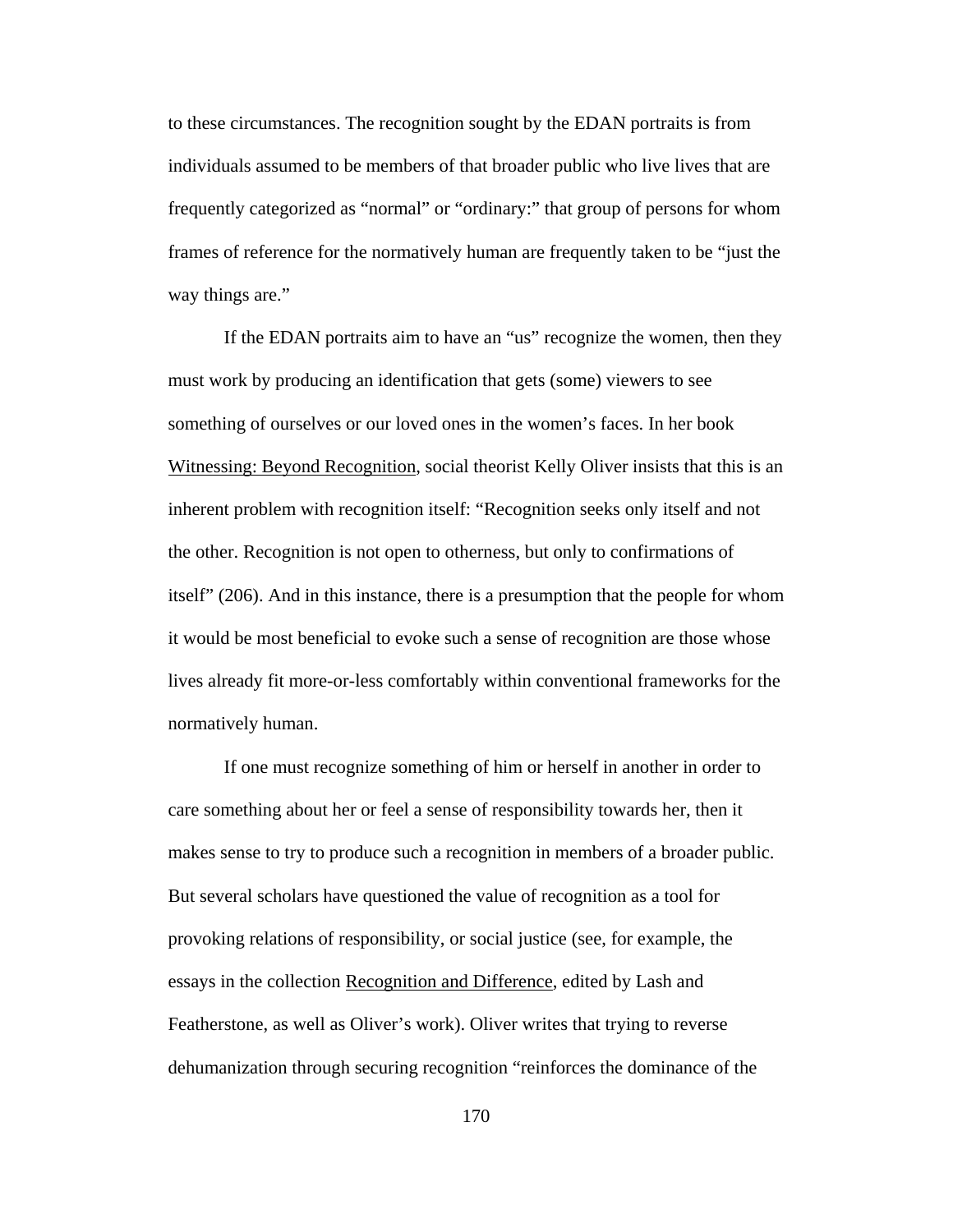oppressor and the subordination of the oppressed. For it is the dominant culture and its representatives who have the power to confer or withhold recognition" (26). So, although it is "[d]ehumanization [which] creates the desire and need for recognition from the dominant culture" (26), the act of recognition necessarily reiterates relations of dominance and subordination. While I disagree with Oliver's description of power as a possession that it is wielded only by a single, unitary "dominant culture," I think she is nevertheless onto something important here. Reacting against the dehumanization they observe in the poster photographs (and in that initial lack of attention to the women's disappearances among a broader public), the EDAN portraits, for example, attempt to provoke in viewers a recognition of a shared humanness that the women, now murdered, are unable to do themselves. But in the act of doing so, the portraits reconfirm the validity of a framework through which there *is* a dominant (i.e. normative) culture that maintains its power very much through its willingness to "confer" recognition on the women as imagined in the portraits and, by extension, to continue to withhold a similar recognition of a shared humanity from the women as imaged in the poster photographs, or from women who continue to be visually marked by the precarity with which they routinely contend.

Recognition demands identification with another: I see another as on some level "like me" and therefore as worthy of my care, attention, or concern – as someone human to whom I feel a sense of responsibility. But why should identification be the grounds for compassion or a sense of responsibility for another's wellbeing? In contemplating why she is moved by the murder of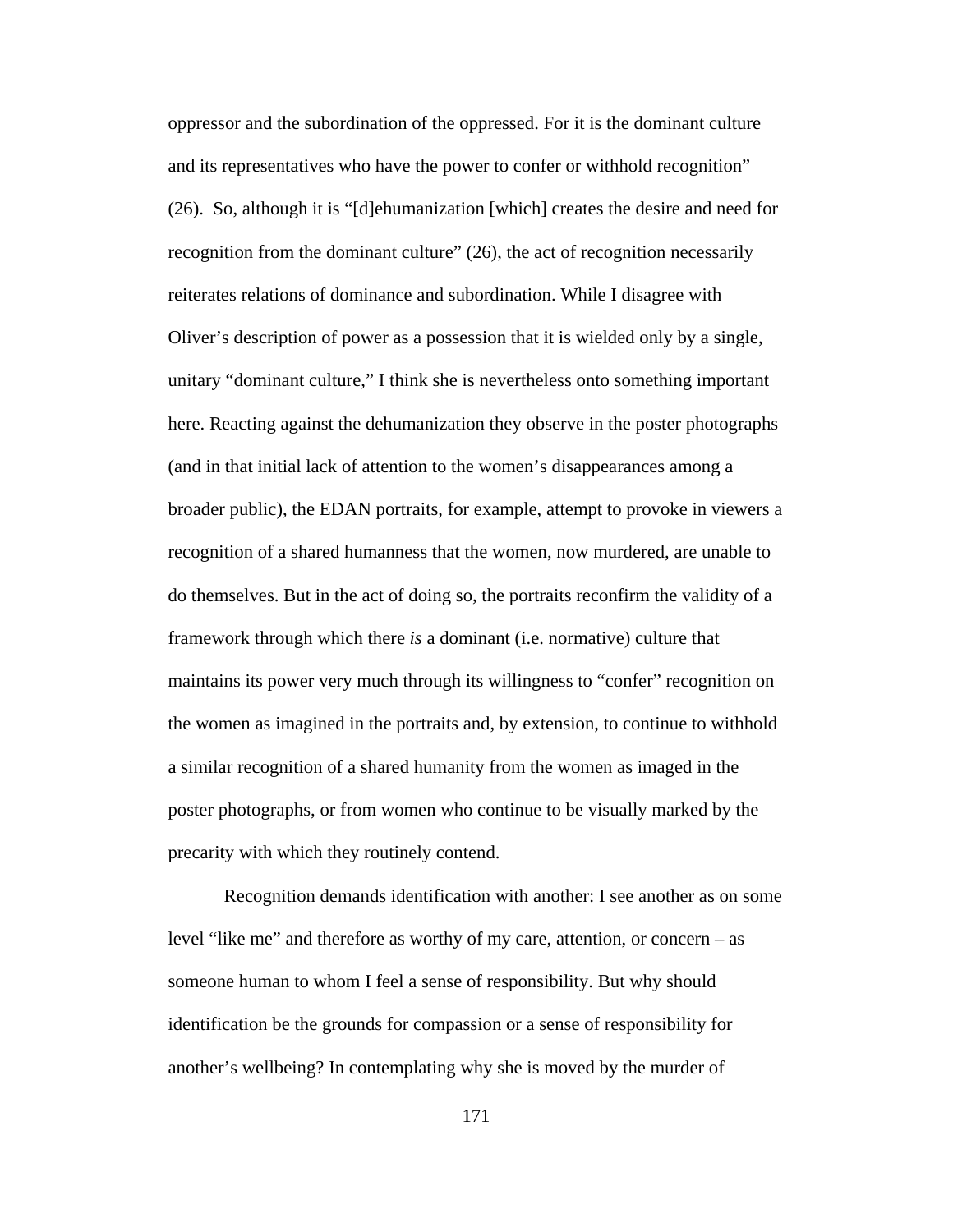journalist Daniel Pearl, for example, Butler notes his familiarity: "he could be my brother or my cousin; he is so easily humanized; he fits the frame, his name has my father's name in it" (Precarious Life 37). She continues:

In relation to him, I am not disturbed by the proximity of the unfamiliar, the proximity of difference that makes me work to forge new ties of identification and to reimagine what it is to belong to a human community in which common epistemological and cultural grounds cannot always be assumed. His story takes me home and tempts me to stay there. But at what cost do I establish the familiar as the criterion by which a human life is grievable? (38)

It may well be that moments of *dis*identification thereby offer a more provocative ground from which to contemplate my responsibility for another; that it is another's difference from myself, rather than her familiarity, which places me in a relation of responsibility – not because that difference is an inherent, stable, unchangeable fact, but because in its social embeddedness it constitutes the ground on which vulnerability and precariousness get so unevenly distributed. Perhaps it is at the limits of recognition, then, that relations based on responsibility and (in examples of others who have been killed) inheritance can begin to be developed.

The repetitive re-presentation and re-imagining of images of the disappeared women might signal, as noted earlier, that there exists a desire to remember the women, whose absences we are not (yet) able to face or fully grapple with. If this is so, then quite possibly what is needed is widespread public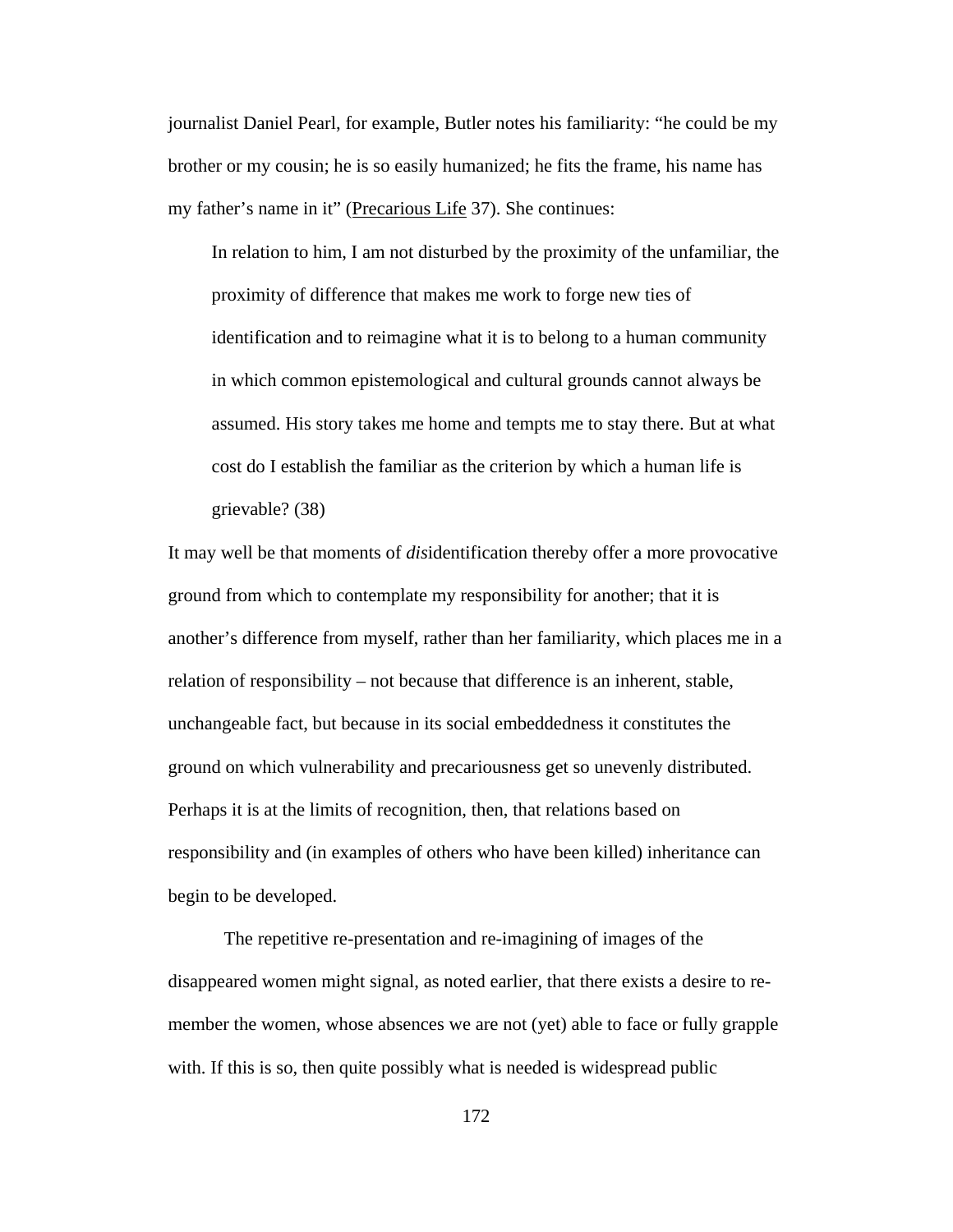mourning. But this mourning cannot be performed in the interests of setting aside loss, or putting it securely behind us, as is so often mourning's intent. Instead, such mourning must be designed and performed along the lines that Judith Butler imagines when she writes:

[O]ne mourns when one accepts that by the loss one undergoes one will be changed, possibly for ever. Perhaps mourning has to do with agreeing to undergo a transformation (perhaps one should say *submitting* to a transformation) the full result of which one cannot know in advance.

(Precarious 21, emphasis in original)

Such a radical transformation, at the level of the individual and the social, seems imperative not only to mourn the losses of the women who have been disappeared, thus challenging those frameworks which posit their loss as "ungrievable," but also to work towards ensuring that such losses will not take place again. But how might such mourning be initiated, enacted, and supported? To address this question, I turn in the next chapter to a consideration of various efforts to publicly memorialize Vancouver's disappeared women, and to questions about what it means to inherit what lives on from the dead as a relation of responsibility.

173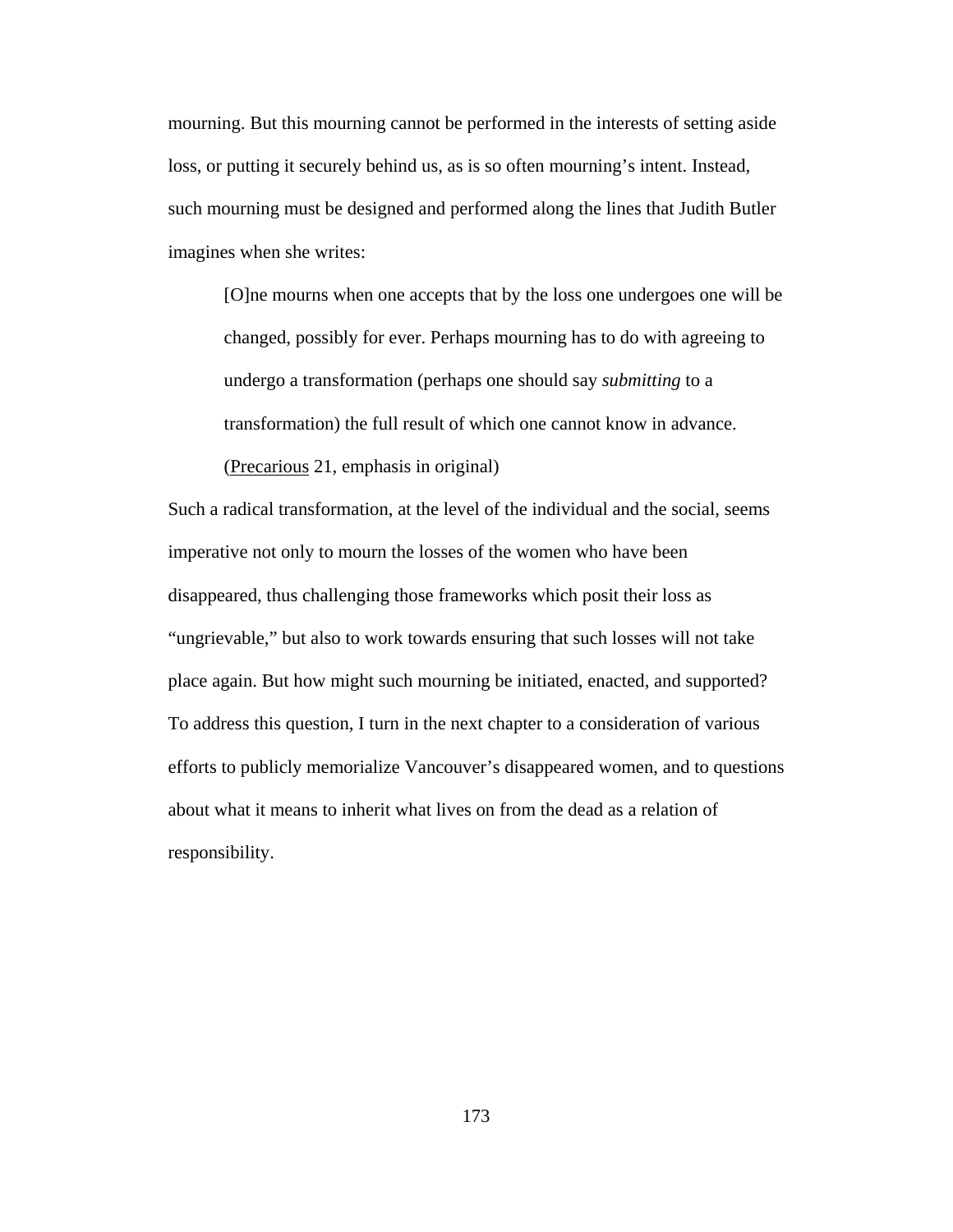#### **FIVE**

# **Grief, Mourning, Memorialization: Inheriting what lives on**

*As a difficult return, remembrance attempts to meet the challenge of what it might mean to live, not* in *the past but* in relation with *the past, acknowledging the claim the past has on the present. (Simon, Rosenberg and Eppert 4, emphasis in original)* 

As argued in the previous two chapters, Vancouver's disappeared women have been cast as "losses [that are] unthinkable and ungrievable" (Butler Precarious xiv) in numerous ways, including by how they are bounded to the space of the Downtown Eastside; by how they are fixed as figures of "Vancouver's missing women" in police documents and media representations; and by an initial hesitance to act on, or perhaps in some cases a disinterest concerning, their disappearances or deaths among members of the police, government, and a wider public. In this chapter I focus primarily on memorials that have been created for the disappeared women. These memorials challenge those frameworks that facilitate representation of the women's lives as un- or less grievable, as their very existence attests to the necessity and importance of remembering the women and mourning their loss. Yet the process by which losses that have been widely cast as ungrievable are reframed *as* grievable through memorials, while an important undertaking, also requires careful reflection, I will argue, due to the inherent risks of reconstituting a binary of grievable/ungrievable lives through such memorializing. How might the memorialization of losses widely framed as ungrievable avoid inadvertently re-invoking those frameworks that position certain lives as more grievable, when lost, than others? I will argue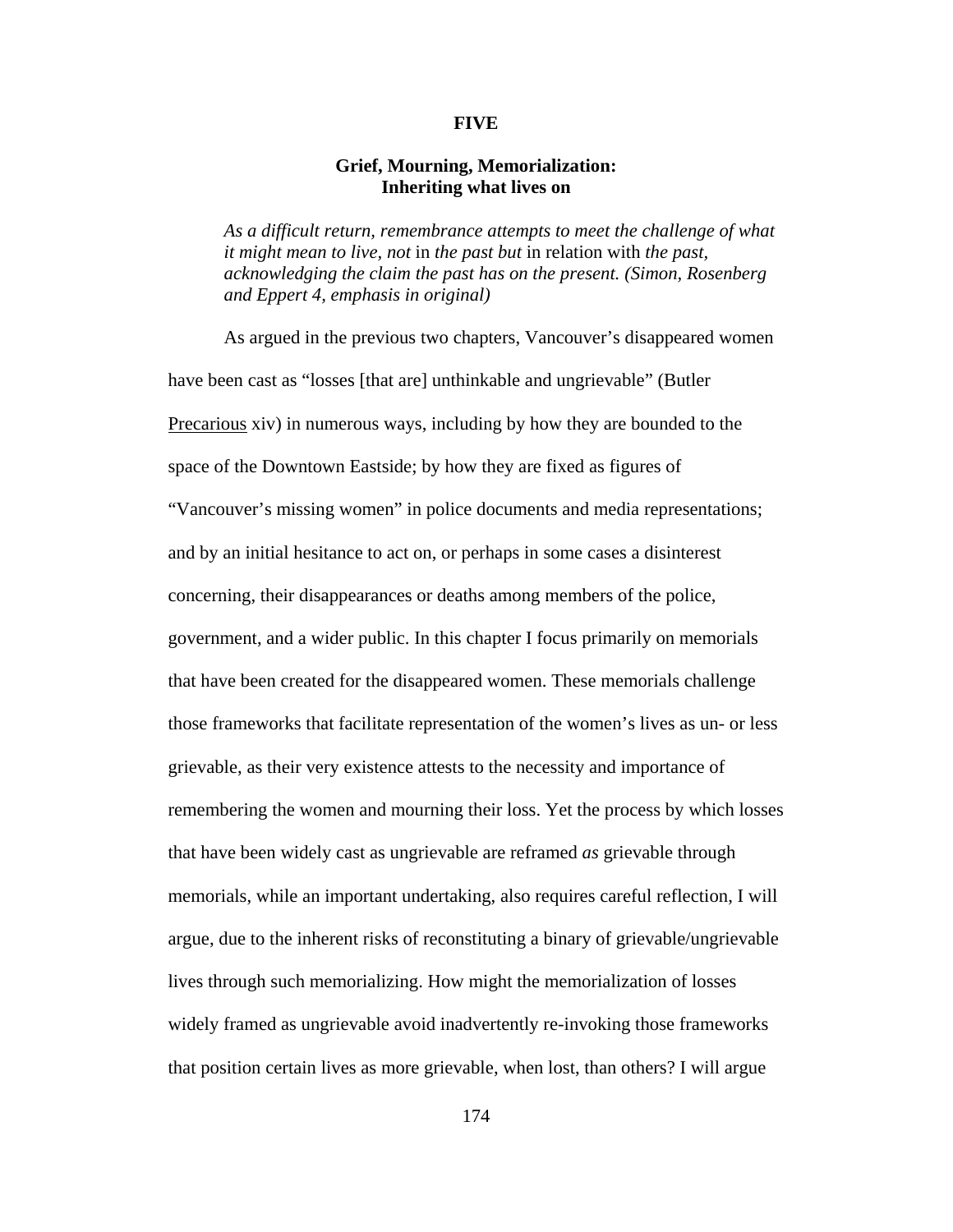that the kind of memorial that contributes most powerfully to the project of imagining otherwise is one that is capable of enacting memory as a "difficult return" (Simon, Rosenberg and Eppert 4-5).

In the final section of this chapter I will also consider in more detail what it might mean to inherit "what lives on" from the disappeared women, to return again to that passage from Wendy Brown (Politics 150) cited as this dissertation's epigraph. While in the first part of the chapter I analyze a handful of examples of memorials to the disappeared women, in the final section I turn to an example drawn from other materials that testify about their loss to consider how this example might also call us into relation with the women who have been disappeared, a relation that involves the inheritance of what social theorist Roger Simon describes as "a terrible gift" ("The Terrible Gift" 187). Such a gift is "terrible" because it is difficult. It makes claims on us that are frequently "onerous," that may "initiat[e] a psychic wound with no obvious resolution" (197). If one is open to such a gift, one may "begin to define oneself within and through the very experience of loss" (197), thus opening oneself to an everyday awareness of the precariousness of *life itself*, as Butler repeatedly insists we must. It is my argument that there are forms of memorials and testament that are more likely to invoke such relations of inheritance than others, an argument I will develop through my analysis of several examples of such forms throughout this chapter. Before I get there, I will also discuss the similarities and differences between concepts of grief and mourning, to further clarify my use of these terms in this chapter (and throughout the dissertation). But as discussed in chapter two,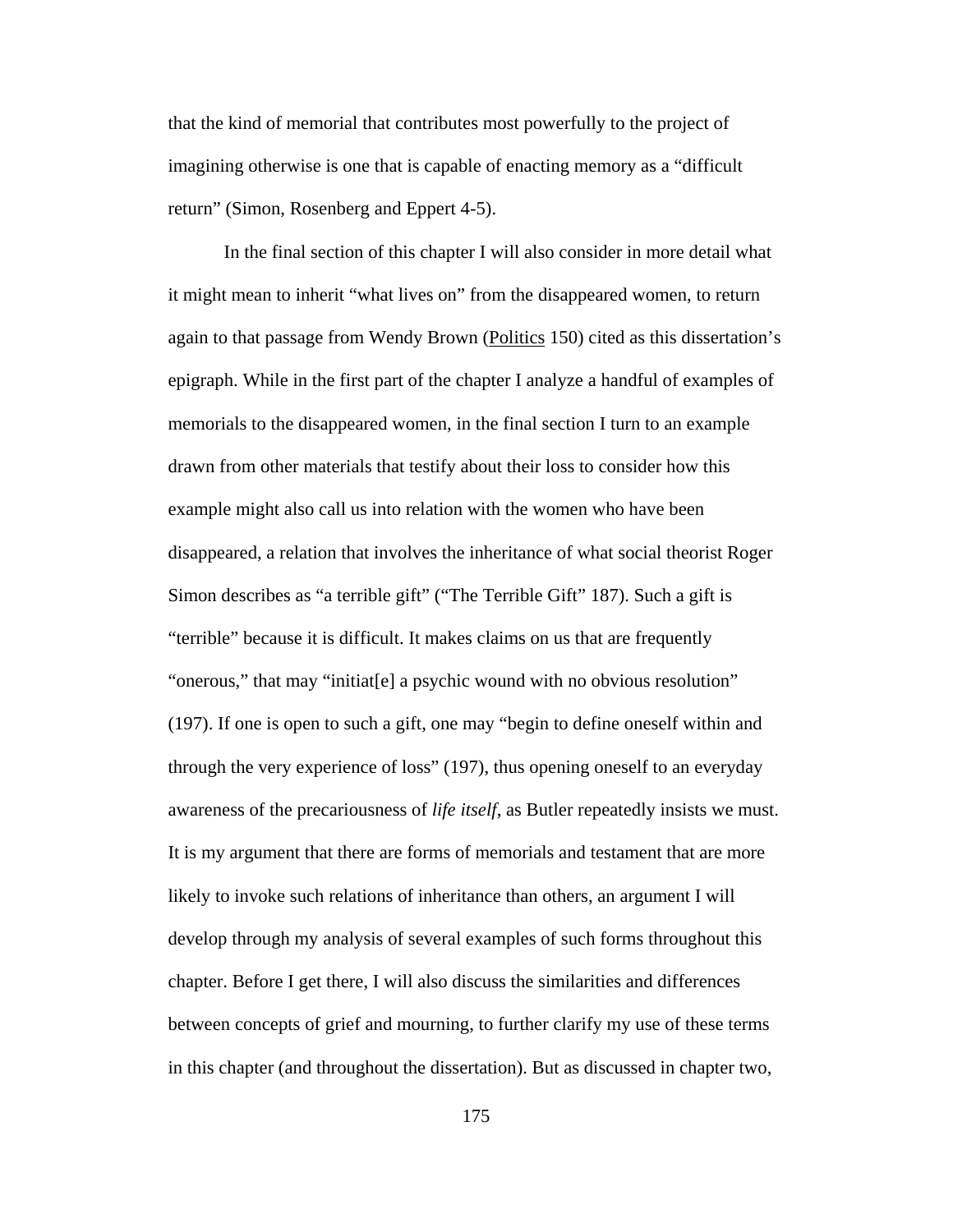the practice of critiquing memorials has a way of seeming particularly fraught, given that they are so often created by those in close proximity to the losses they mark. Thus before I move on to an analysis of the memorials themselves I will wade into a debate circulating in the feminist academic community at present about the ethics of critiquing such markers of loss and mourning.

#### Memorials and the ethics of critique

 $\overline{a}$ 

In their text Remembering Women Murdered by Men: Memorials Across Canada, the members of the Cultural Memory Group make a number of provocative claims about the ethics of critiquing memorials or submitting them to academic analysis.<sup>1</sup> In the introduction to their book, the authors outline the importance they have come to stake on a practice of "remembering responsibly" as academics (23). Initially, this sounds like a concept with great potential for eking out an ethical approach to scholarship on this topic and for exploring this idea in all of its complexity. But for the Cultural Memory Group, remembering responsibly primarily means remaining "true to those who have given us access to [their memorial] processes, not betraying their trust by an unrealistically purist, overly critical or unrelentingly interrogative analysis" (23). While they are certainly not suggesting that all forms of critique or analysis automatically equate to betrayal, this assertion invites what I would argue is a too-easy slippage

<sup>1</sup> The Cultural Memory Group is a research collaborative that includes Christine Bold, Professor of English at the University of Guelph; Sly Castaldi, Executive Director of Guelph-Wellington Women in Crisis; Ric Knowles, Professor of Theatre Studies at the University of Guelph; Jodie McConnell, Human Rights and Equality Advisor; and Lisa Schincariol, PhD candidate in Communications and Culture at York University.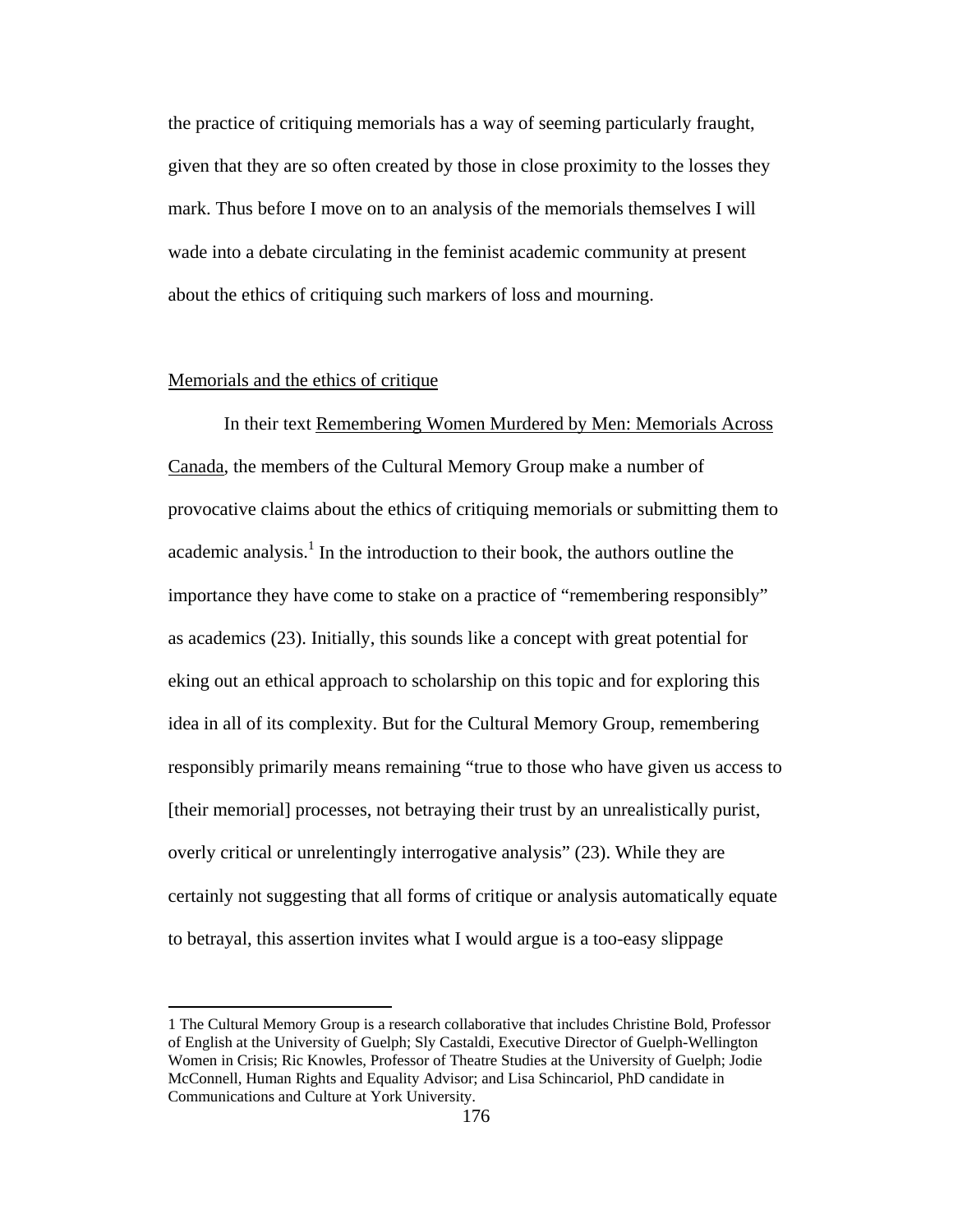between critique and betrayal, one intended to advance the political aims the Group desires to support, but which nonetheless requires further scrutiny.

 "Remembering responsibly" seems, in the pages of the Cultural Memory Group's text, to apply primarily to those memorials created by family members of the murdered women or by grassroots collaborations among feminists, for the Group does succinctly critique how some institutionalized memorials (such as those found at universities across the country to commemorate the women killed at L'Ecole Polytechnique in Montréal in 1989) serve as a "palliative instead of a provocation" (see page 64 and especially pages 111-13). This willingness to critique certain memorials but not others posits what for me seems like a false (and overly simplified) dichotomy between institutionalized versus grassroots (family or feminist) memorializing. Hence several of the institutionalized memorials are treated with a thoughtful, critical analysis that is not in turn applied to the other memorials, which are more likely to be carefully described and celebrated even when they seem to cry out for more critical reflection. Several of the memorials that the Group writes about, for example, collapse many of the vast differences (of racialization, of class) between women who die violently, differences that are important markers of the many ways that precariousness and vulnerability to violence are, as Butler insists, so unevenly distributed and lived (Precarious xiv). Yet this text seems to frequently gloss over the problematic ways that many of these memorials eclipse or diminish these markers of difference.

177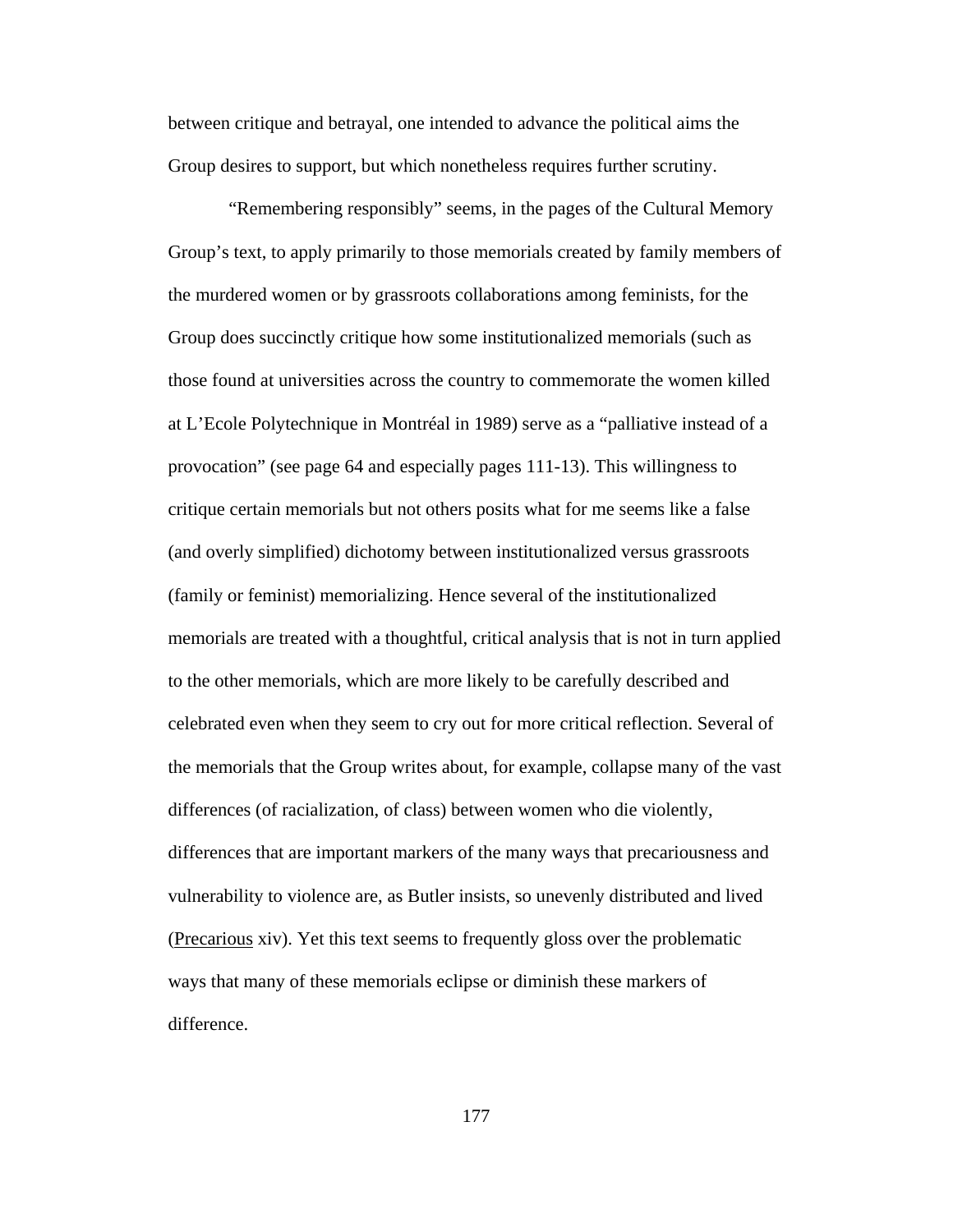Perhaps in anticipation of this line of criticism, the authors acknowledge in their introduction that the "bottom line" of their analysis "is support for feminist memorial-makers" (18). This is an important political stance, one that I take seriously, and one that is on many levels highly commendable given the lack of support generally proffered to such groups. It might in fact be read as a strategic deployment of certainty in the face of widespread opposition to the work of feminist memorial-makers.<sup>2</sup> Hence it is not so much the fact that the Cultural Memory Group has set this particular "bottom line" that concerns me; it is more the conflation between critique and betrayal that they repeatedly invoke. As I argued in chapter one, support and critique need not be positioned as antithetical, and thus critique can be offered in the interests of enhancing and inviting further reflection on memorial practices. Again, I suspect the *form* critique takes has much more to do with whether or not it is ethical than its capacity to be critical.

I empathize with the Cultural Memory Group's concerns about critiquing memorials, particularly those memorials commissioned or created by individuals with whom we may want to show political allegiance. And yet, I cannot help but wonder whether a refusal to critically interrogate the possible meanings or effects of a memorial might not also risk a form of silencing, because such a refusal makes it impossible for the Group (or presumably others equally persuaded that critique is a form of betrayal) to consider or attempt to account for the *many* possible effects of memorials, including the potentially counter-productive ones.

<sup>&</sup>lt;sup>2</sup> Consider for example the national furor over the creation of "Marker of Change," a monument to the women murdered at L'Ecole Polytechnique on December 6, 1989, documented both in the Cultural Memory Group's book and in Moira Simpson's documentary, Marker of Change.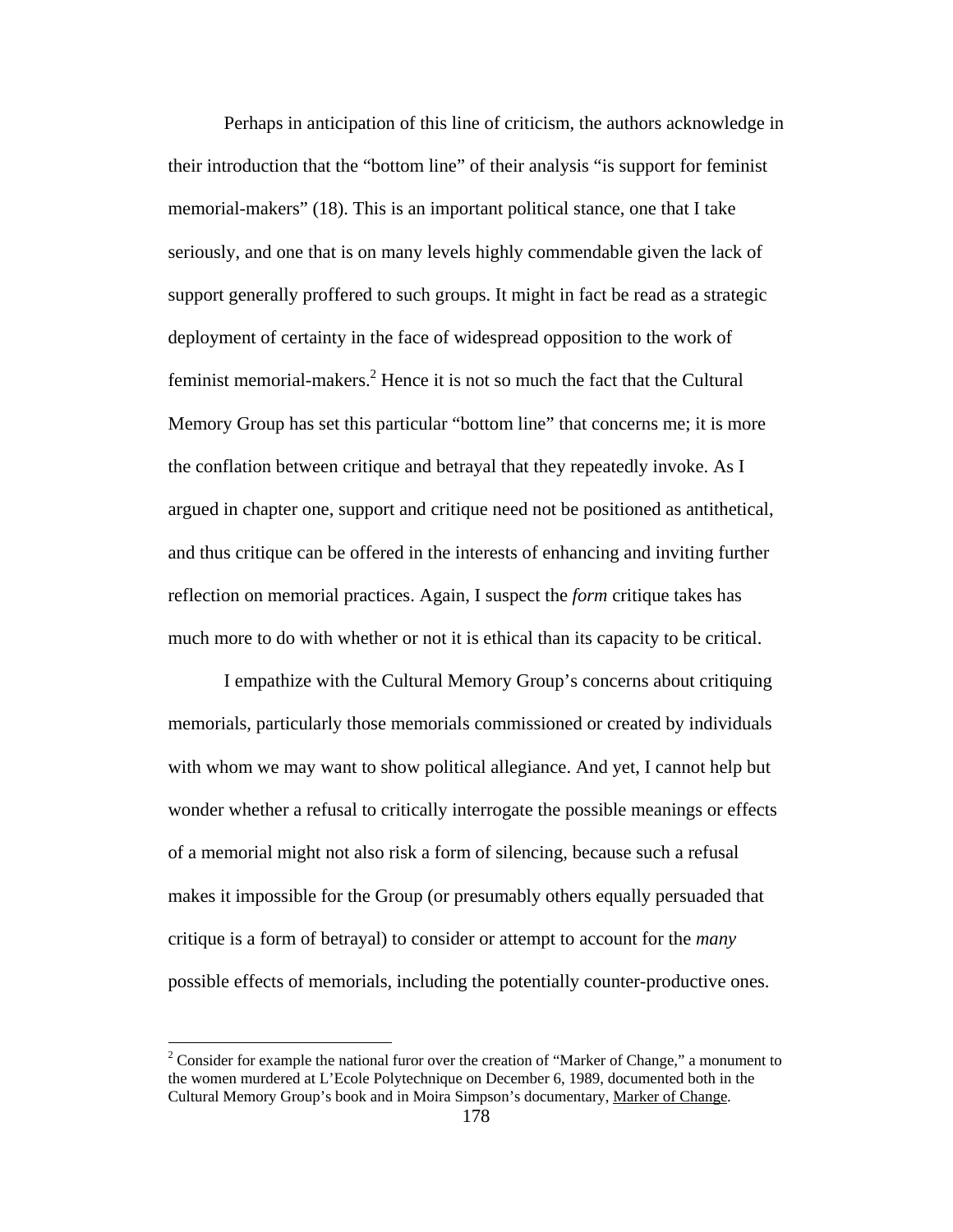The Group expresses concern that they "might feel the need to critique practices which were genuinely well intentioned and that perhaps represented the best possible outcome within the local circumstances," and one member writes that she "'was always conscious of the fact that we were going to be critiquing this memorial, and there was a possibility that we would betray their memory'" (27). The connection between critique and betrayal is made explicit here, but instead of examining or interrogating this assumption it is taken for granted as foundational, as a truth.

My concern is that such an equation of critique with betrayal and such a prioritizing of support for memorial-makers, while politically laudable, might risk unwittingly keeping the claims of the dead at bay by staking political allegiance on a resistance to thinking deeply and critically about how we might best remember disappeared or murdered women in ways that invite us to consider how their unjust pasts, pasts which remain unsettled, continue to operate in the arrangements and conditions of the present. In other words, I contend that the decision *not* to pose difficult or challenging questions about a memorial's form or effects might limit our ability to develop a deeper understanding about what exactly it *is* about certain memorials that makes them more effective at evoking a sense of implication in a broader public, or holds greater potential for calling us into relations of responsibility and inheritance with the women whose losses they mark.

By tying their bottom line to the political claims of the feminist memorial makers whose work they document, the Cultural Memory Group misses an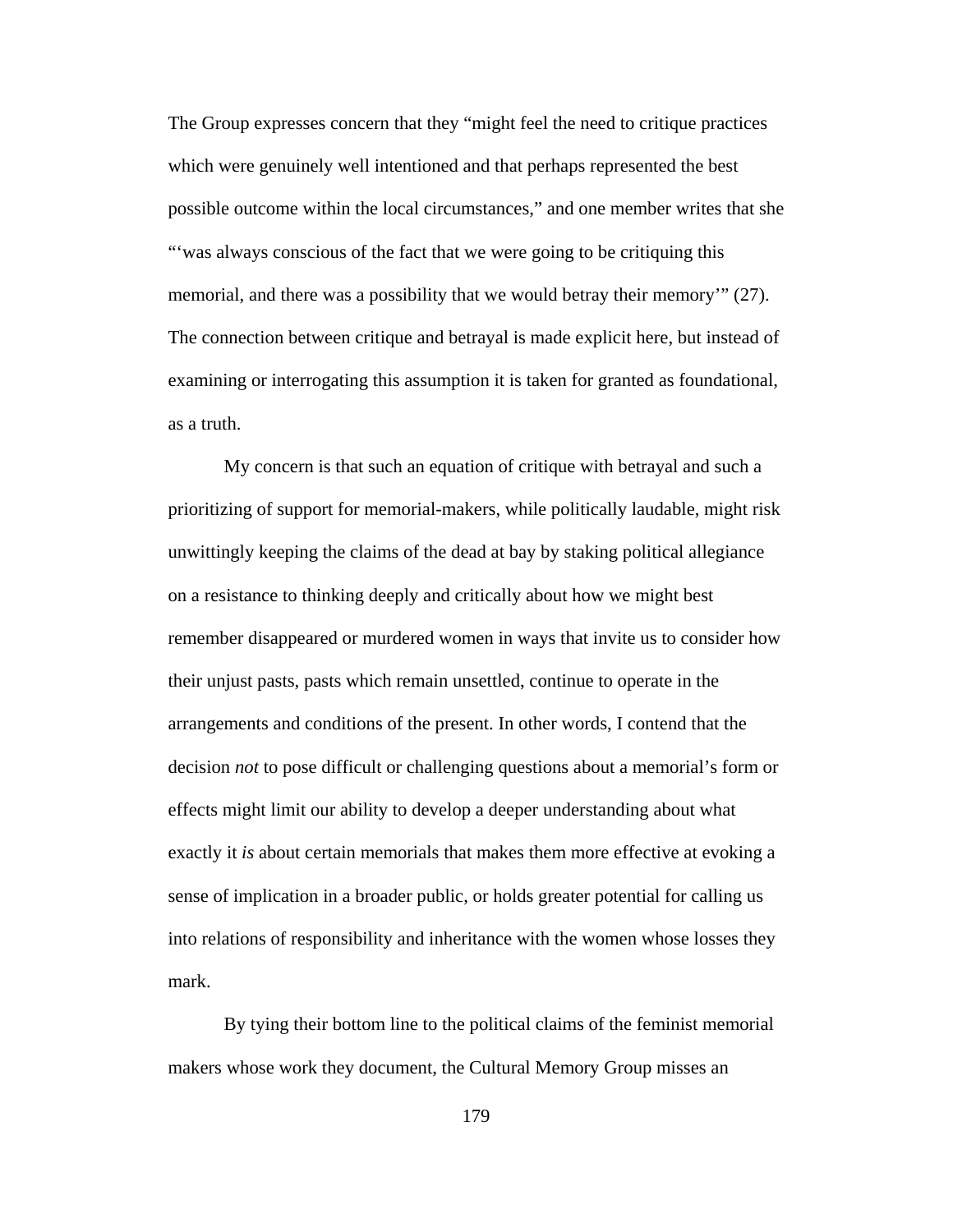opportunity to enrich this work through an intellectual inquiry which would interrogate the broad range of potential effects and readings of the memorials they take up. Instead, as a result of the necessity of closing down meaning in the interests of maintaining and supporting political entailments, this text seems hardly able to imagine a future different from the present in which women are regularly murdered by men. As such, the "war on women" is evoked throughout as though it were a naturalized inevitability, perhaps troublingly re-inscribing this circumstance *as* reality even as there is a desire to counter it. Too much certainty about the necessary good of feminist memorializing leads the Cultural Memory Group away from a practice of criticality built on uncertainty (Rogoff), while their fears about 'betrayal by analysis' risk silencing opportunities for critique. Although I admire their political stance, it seems to me that an ethical critical practice requires more from us. In the remainder of this chapter I work to develop a practice of criticality that offers one approach to blending critique and analysis with a willingness, to recall Rogoff again, to "operat<sup>[e]</sup> from an uncertain ground" ("Looking Away" 119) when writing about the possible effects or meanings of particular memorial practices. Through this approach I aim to take seriously the Cultural Memory Group's assertion that critique can be experienced as a kind of betrayal, but also to address the limitations of what I have argued (building on the epigraph from Brown in chapter one) is a too-easy equation of betrayal with critical thought.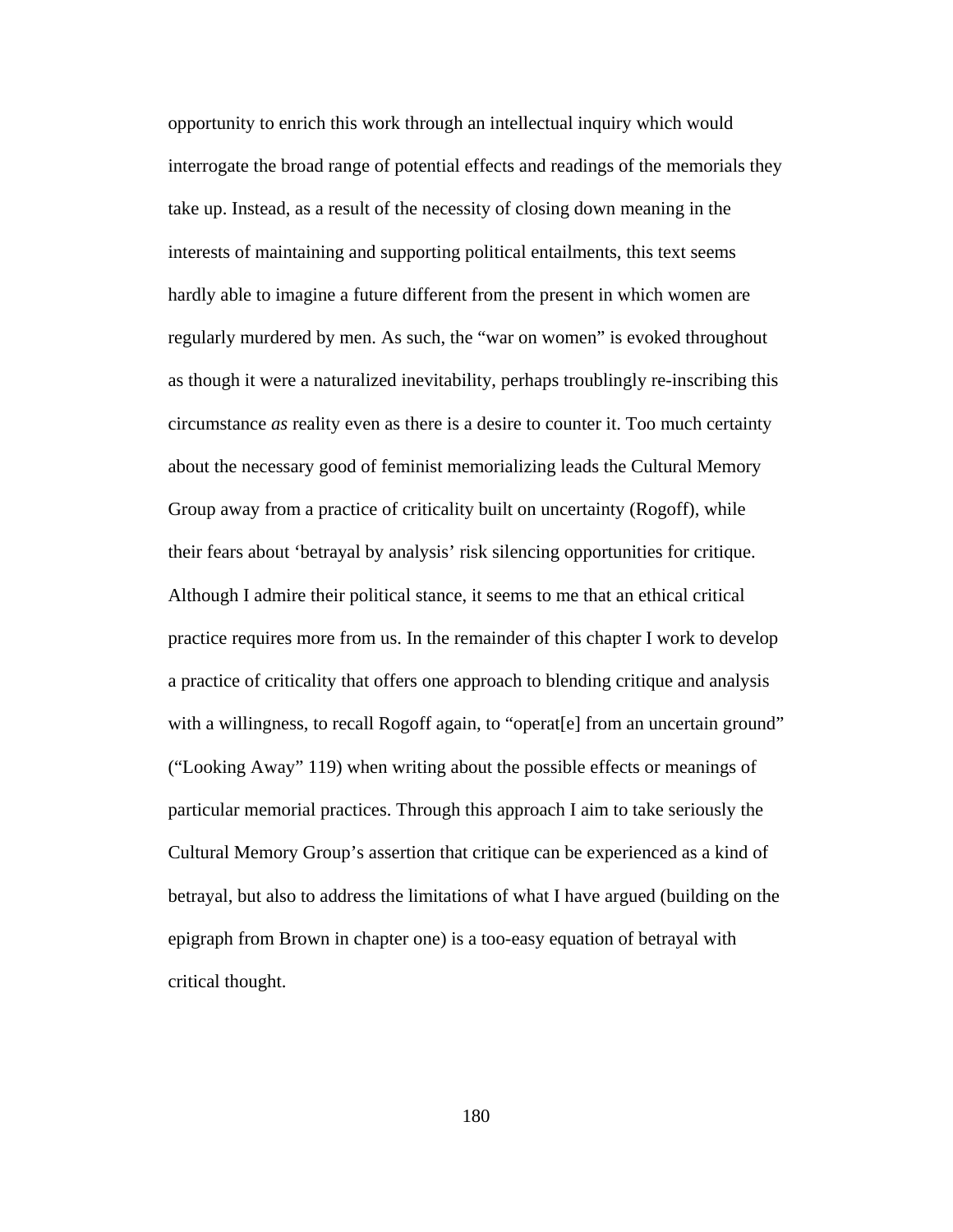### Grief, mourning, and the relation between them

 I have thus far used grief and mourning as though they are basically interchangeable terms, although I have more often borrowed Butler's language of "grievability" than I have the language of mourning (which she also deploys in places; see, for example, Precarious 21). It is not clear to me why Butler settled on the language of "grievability" as opposed to what seems, at least initially, to be an equally plausible "mournability." But it seems important here to tease out some of the differences between these terms to advance a clearer sense of how I am using them, in this chapter and elsewhere.

 For assistance in determining some of the similarities and differences between these two terms, I turn to the Oxford English Dictionary (OED) and am surprised to find that while the word "grief" figures repeatedly in the definitions and etymology of "mourn" and "mourning," the words mourn and mourning do not figure at all in how grief is defined. Grief, according to the OED, is "a kind, or cause, of hardship or suffering;" it conveys "hurt, harm, mischief or injury done or caused by another." It can refer to "[d]eep or violent sorrow, caused by loss or trouble; a keen or bitter feeling of regret for something lost, remorse for something done, or sorrow for mishap to oneself or others." As an adjective, it takes on the meanings "troublesome, oppressive." When something is grievable, according to the OED, it is "causing grief or pain; distressing, hurtful, injurious."

 It seems likely that this discrepancy signals something of the differences between grief and mourning. For example, many (perhaps most) people would assume that the individual losses of the women who were disappeared from the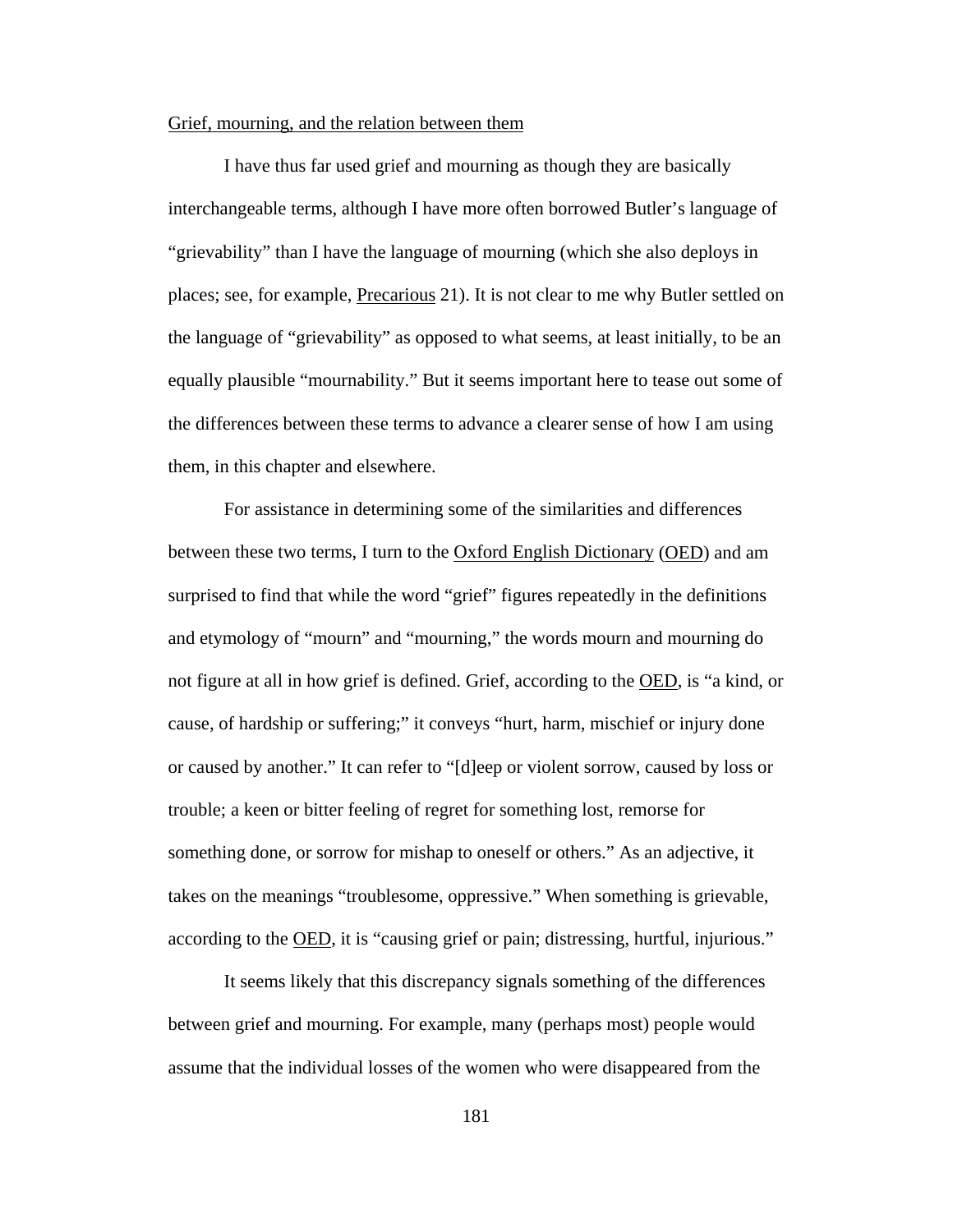Downtown Eastside can and should be mourned by those who knew and loved them (particularly once alerted to the existence of the women's friends and families). Mourning, after all, is conventionally thought of as something one undertakes for a loss that is personal, that is felt as a loss because of the prior presence of the lost person (or object, or ideal) in one's own life. We may be less likely to recognize the women's deaths or disappearances as grievable, however, as Butler has rightly and repeatedly insisted, because many of us who did not know them in life may not recognize their losses as "distressing, hurtful, [or] injurious" to *us.* Their losses may not initially appear "troublesome" to us either, may not seem to be "a kind, or cause, of hardship or suffering." In other words, their losses may not appear to be our burden to bear, for at least two reasons: because we did not know them in life, and thus fail to see their losses as requiring anything from us; and because we tend to locate the conditions of those lives now lost as outside of those of our own, and thus do not experience the circumstances *of* their losses as "distressing" or "troublesome" for our own existences.

Perhaps, then, we must understand the deaths or disappearances of women from the Downtown Eastside as grievable before we can recognize that their losses require something from us, too; something that resembles mourning, although it is not the same kind of mourning as that undertaken by those who knew the women in life. This mourning is instead a social mourning; it is, to return to the passage from Butler I first cited at the end of the previous chapter, a process that involves "agreeing to undergo a transformation (perhaps one should say *submitting* to a transformation) the full result of which one cannot know in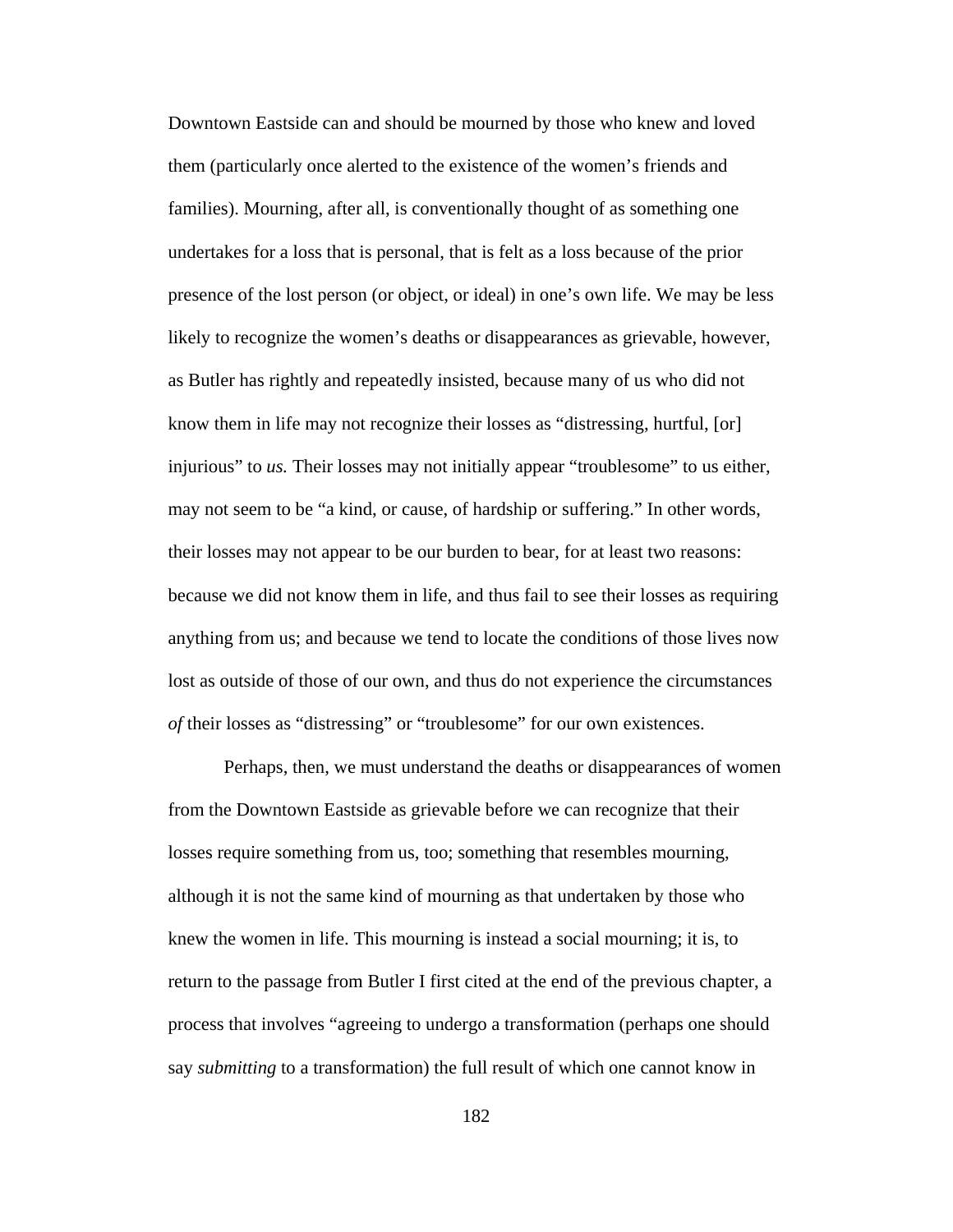advance" (Precarious 21, emphasis in original). This is the kind of transformation I will go on to argue is evoked when one engages with what lives on from the disappeared women as a relation of inheritance. But it remains necessary, first, to recognize the losses of so many women as something grievable; something that causes "distress" or "hardship" for us, even when we did not know them in life. Likely out of a desire to evoke just this sort of recognition, friends and family of several of the disappeared women have initiated practices of strategic memorializing, and it is to an analysis of some of those practices that I now turn.

### Strategic memorializing

 In thinking about the memorialization of disappeared women I am indebted to the distinctions between remembrance as a strategic practice and remembrance as a difficult return made by Roger Simon, Sharon Rosenberg and Claudia Eppert in their introduction to the anthology Between Hope and Despair: Pedagogy and the Remembrance of Historical Trauma*.* Remembrance as a strategic practice, according to these authors, involves "efforts to mobilize attachments and knowledge that serve specific social and political interests within particular spatiotemporal frameworks," while remembrance as a difficult return involves "a psychic and social responsibility to bring the dead into presence." Such a return "unsettle[s] and put[s] into question the very terms of the redemptive promise of a strategic remembrance: that the future will be better if one remembers" (3-4). As such, "remembrance as a difficult return then becomes a series of propositions of how to live with what cannot be redeemed, what must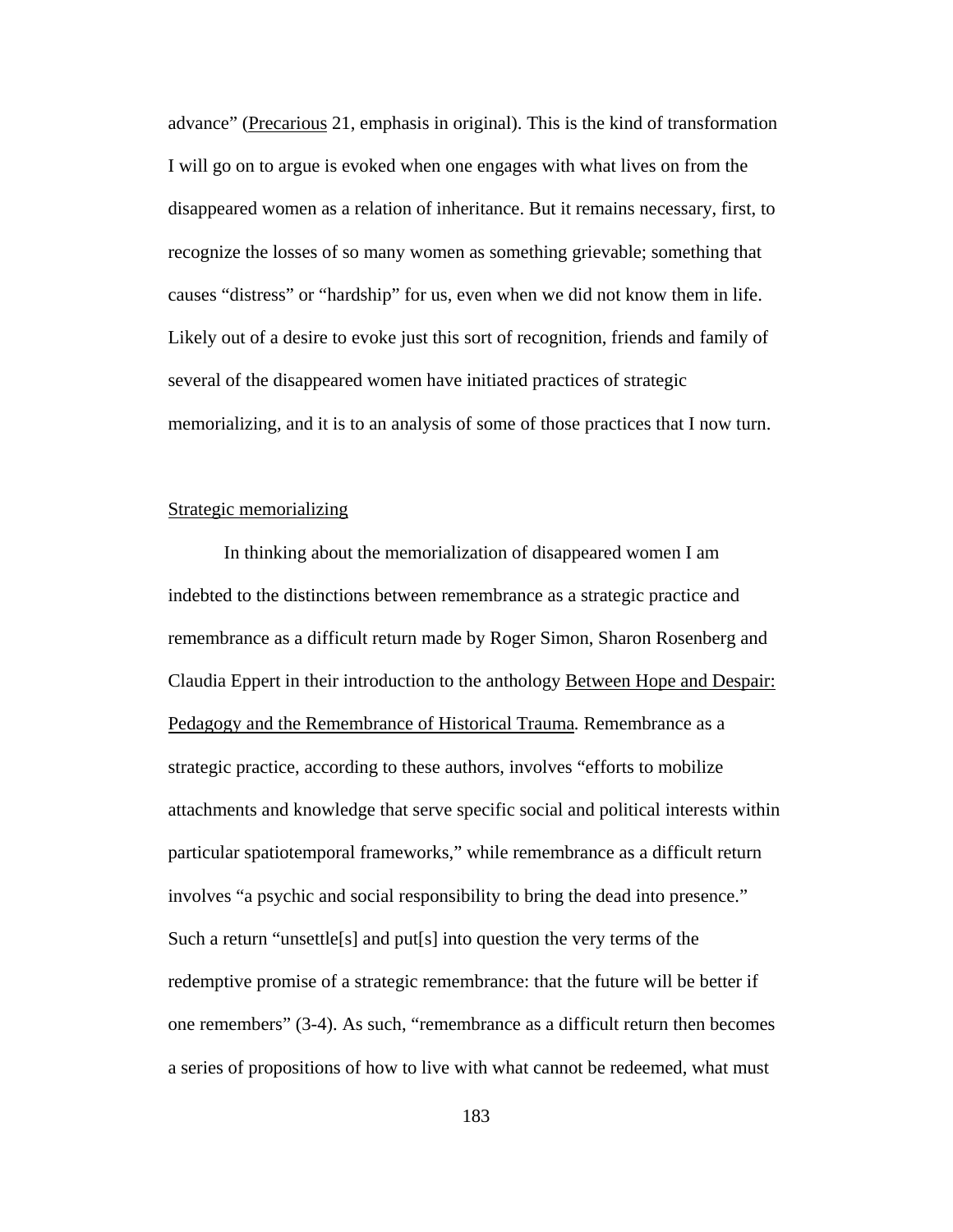remain a psychic and social wound that bleeds" (5). So both of these types of remembrance practices point us to a "something to be done" (Gordon 190), but strategic remembrance tends to point us towards strategic, concrete things we can do to address an injustice in the present, usually on behalf of less fortunate "others," in the interests of a brighter future, while remembrance as a difficult return tends to expose how we are ourselves implicated in the events being remembered, by evoking the social and psychic legacies of the past in the present.

Given the temporal proximity of the particular losses I am concerned with here, given that many disappeared women remain unaccounted for, and given that the losses of the women who concern me have been so broadly cast as ungrievable, I will argue that *both* remembrance practices serve a purpose in this instance. Like Simon, Rosenberg and Eppert, I believe that practices of strategic remembrance have a limited ability to call us into relations of inheritance. But these authors also signal that "these two approaches to 'the project' of remembrance are not as disaggregated as this distinction suggests" (3). Building on their insight, I will argue that despite their limitations, memorial practices that evoke strategic memory are nonetheless a necessary part of what it means to remember women who have been disappeared in the present, now, while women continue to *be* disappeared and killed and while so many people continue to disavow or remain indifferent to the unjust circumstances contributing to their disappearances or deaths. Such practices have been mobilized by family, friends and community in an effort to counter a prevailing understanding of the disappeared women as ungrievable losses. I will examine some examples of such

184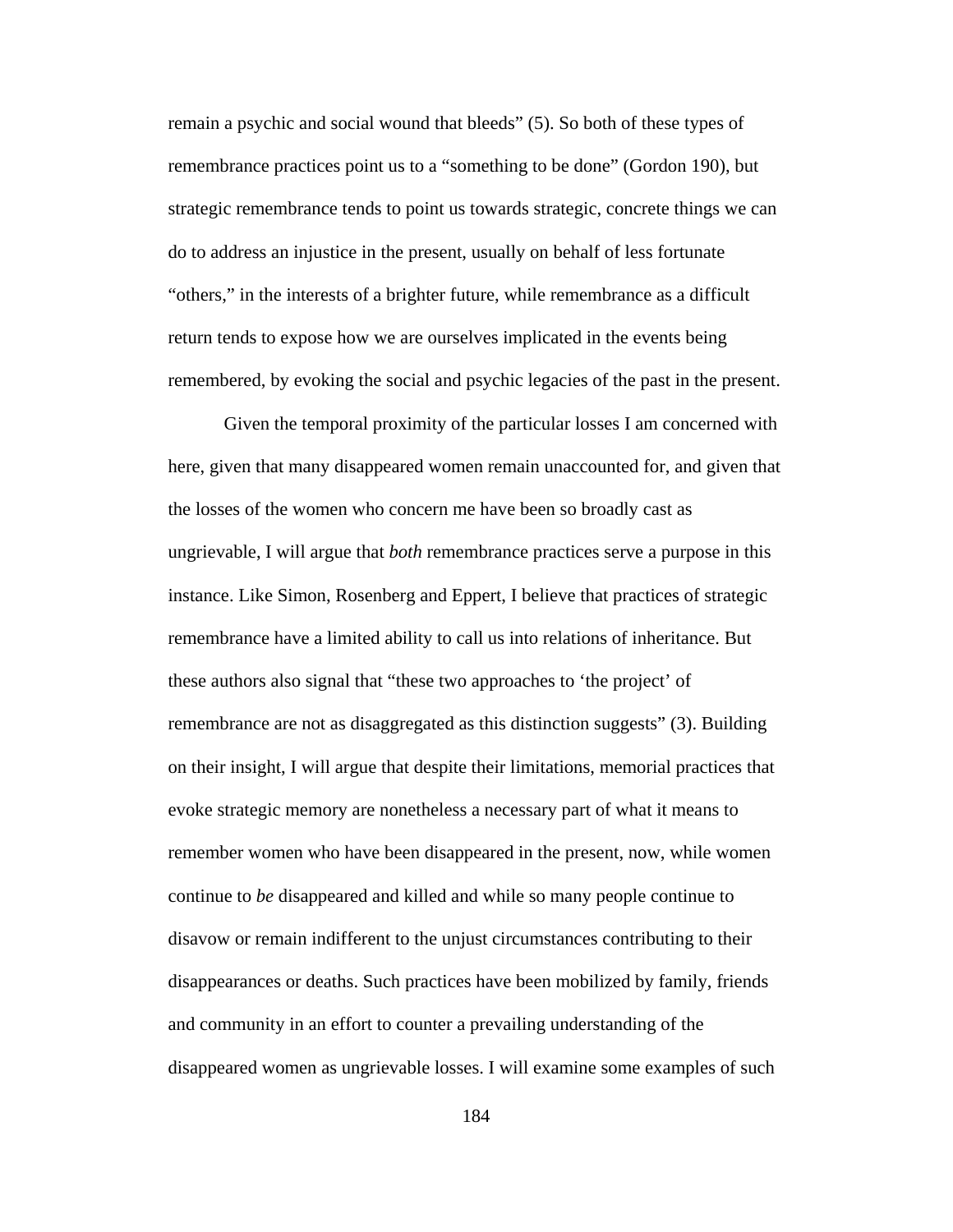practices both for their political strengths and for the limitations posed by their form or mode of address – limitations that I suspect make them unlikely to be evocative of memory as a difficult return.

Recently I was reminded that I actually first visited the Downtown Eastside in the winter of 1998, although I did not know that was where I was at the time. I was not *from* Vancouver at that time – I found myself there by chance, and one rainy day during that winter visit nearly ten years ago I did what I had done on December  $6<sup>th</sup>$  every year since I became an undergraduate student at a Canadian university and experienced an awakening of sorts: I gathered with other feminists to commemorate the massacre of 14 women in Montréal on this same day in 1989. We met at Vancouver's Science World, near the intersection of Main and Terminal streets at the southern edge of what I now know as the Downtown Eastside. The organizers were showing Moira Simpson's new documentary about the process of building Marker of Change, a permanent monument to the women murdered in Montréal that is installed in Vancouver's nearby Thornton Park.

Having somehow missed the national media coverage of the controversy surrounding the dedication of Marker of Change to those 14 women murdered on December  $6<sup>th</sup>$  and to "all women murdered by men," I remember being moved by the courageousness and dedication of the group of feminist college students who came together in 1990 and persevered over six years to see this circle of 14 stone benches laid permanently in the Vancouver park soil. After the film we moved to the monument itself, a short distance away, formed a circle of linked hands inside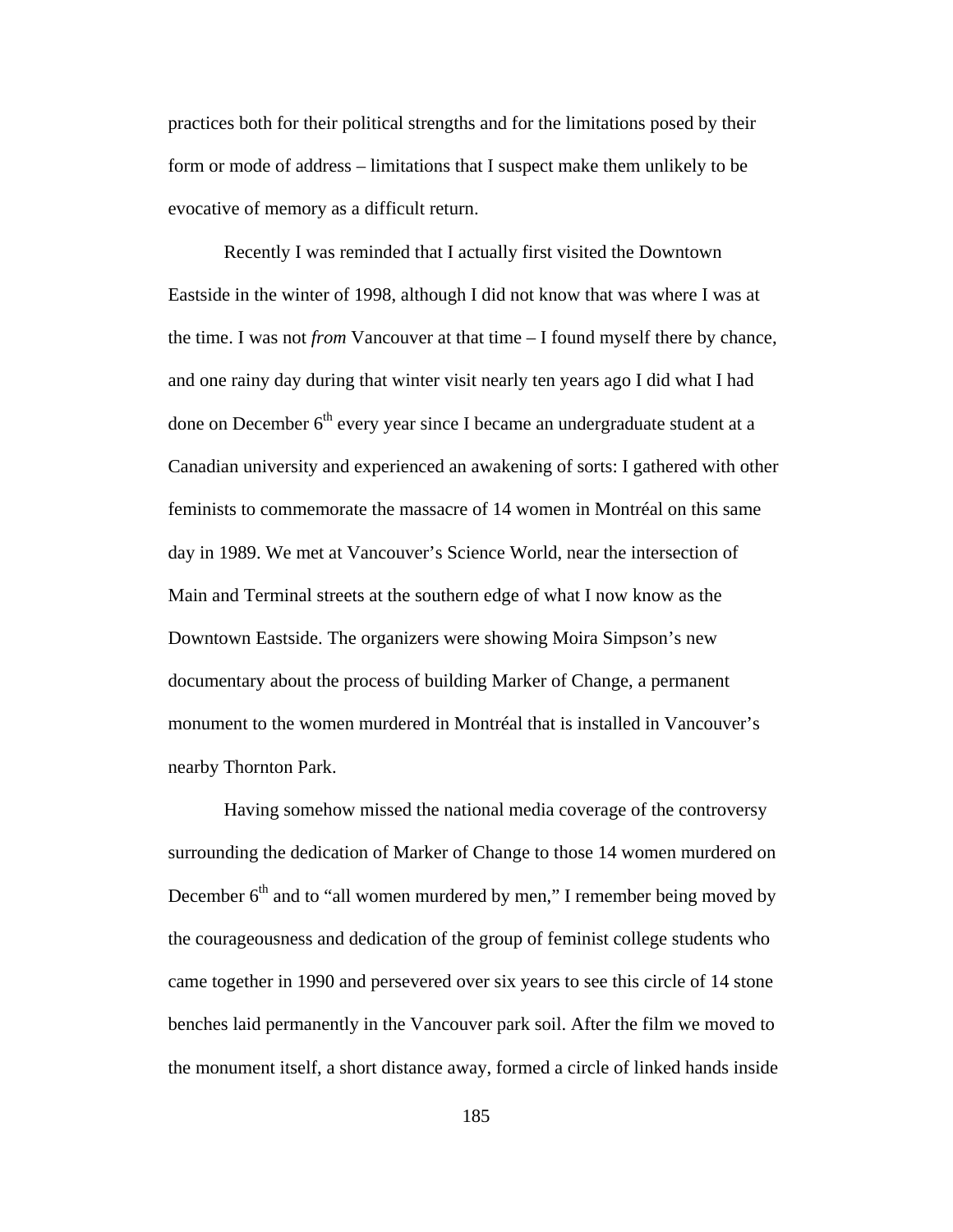the wide circle of stone benches, lit candles, and someone spoke the names of those 14 young women, whose markers of identity – their whiteness, their status as undergraduate students at a university, the presumption of their feminism – were so similar to my own. Later, when people had dispersed, I recall that I sat on one of the benches in the light rain and ran my hand through a pool of water formed in the gash-like indentation on top, reflecting on the terrible weight of this loss of women whom I had never known but who could so easily, it seemed, have been me, a friend, or a woman that I loved.

I marvel now, in hindsight, that I was able to spend that day in the Downtown Eastside without realizing (or being asked to consider) where I was or why the place where I came to remember the Montréal Massacre on that December  $6<sup>th</sup>$  was significant. I do remember that in Simpson's documentary a few Downtown Eastside activists protest the decision to memorialize these 14 relatively privileged women from nearly 4, 000 kilometres away in a neighbourhood where the murders and disappearances of local women were going largely unnoticed by those outside the community or those who lacked a connection to local women in our own lives. Yet at the time, I recall I felt a tad irritated by these local activists' lack of support for the monument – could they not see what an important issue this was? Did they not know, or care, that the monument was not just for these 14 women who died so terribly but for "*all*  women murdered by men," as its inscription insists? I remember my surprise at what I took to be their lack of understanding about the significance of the murders at the Polytechnique for *all women*. I was, I see now, quite oblivious to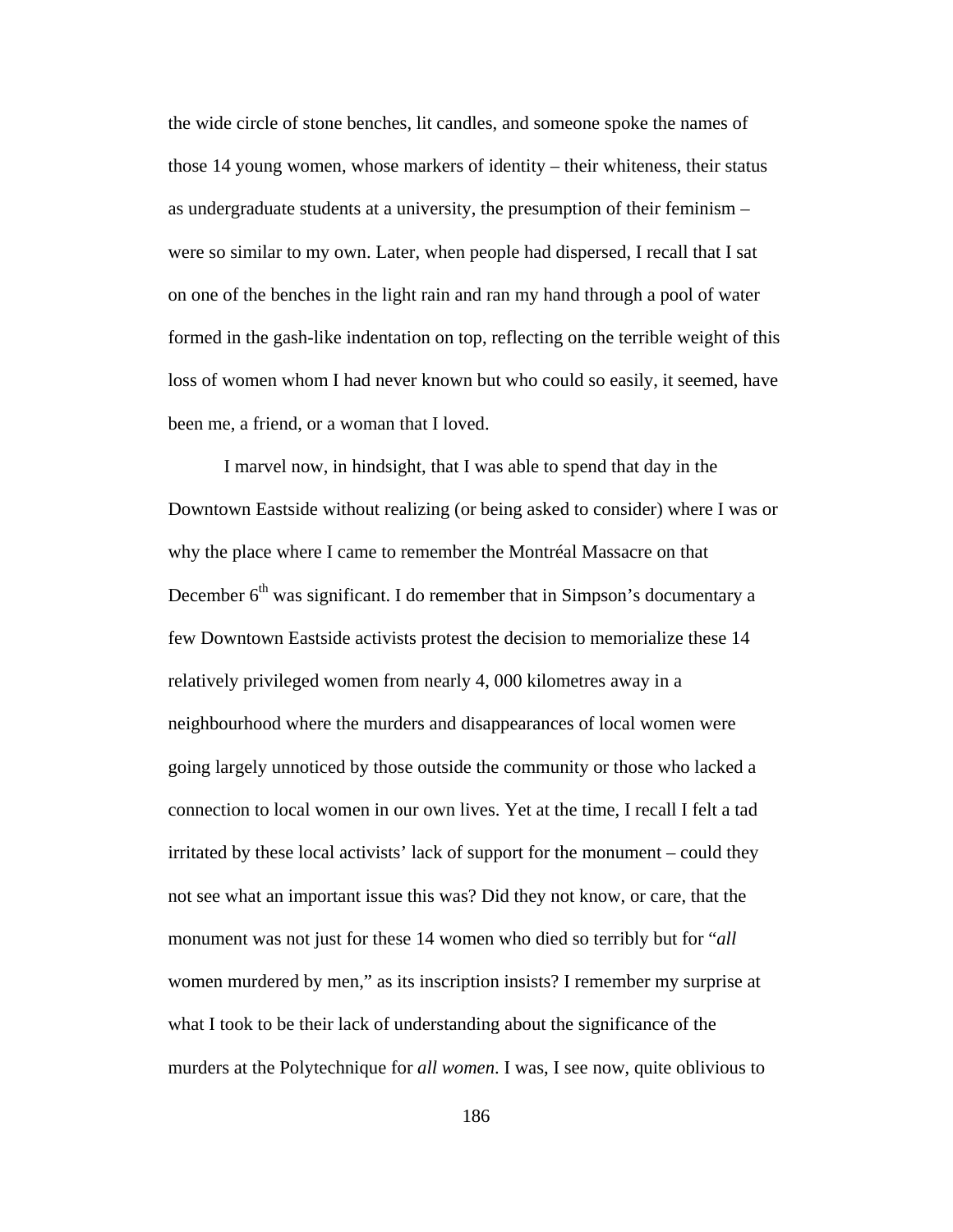my *own* lack of understanding about the losses being suffered right there in the Downtown Eastside, about *their* significance for all women, too. Perhaps more importantly (and more troublingly), I was oblivious to how the losses of local women were being constituted as *not* mattering for all women, or for all Canadians, so very unlike the deaths of those 14 women from Montréal.

A few short months after I attended that December  $6<sup>th</sup>$  ceremony, a permanent monument to the women being disappeared in increasing numbers from the Downtown Eastside was dedicated by several family members in another park nearby. This memorial consists of a park bench in CRAB Park, also in the Downtown Eastside, and a memorial stone which had been placed and dedicated in the same park two years earlier.<sup>3</sup> Some of the women disappeared from the neighbourhood are named on a plaque that graces the bench, which is also dedicated to "all other women who are missing." CRAB Park was chosen as the location for the bench because of the presence of the nearby memorial stone. According to Don Larsen, the Downtown Eastside activist largely responsible for the stone's appearance, its epigraph was intended to function as a "short newspaper article" at a time when women's disappearances from this neighbourhood were garnering scarcely any widespread public or media attention.<sup>4</sup>

Taken together, the stone and the bench exemplify remembrance as a strategic practice: they call on visitors to take note of the disappearances of

 $\overline{a}$ 

 $3$  CRAB park was created in the 1980s as a result of lobbying from a group of Downtown Eastside activists calling themselves "Create a Real, Accessible Beach," or CRAB. See Jack Christie's article, "Crab Park well off the city's beaten path," published in The Georgia Straight, a Vancouver-based alternative weekly, on March 3, 2005.

<sup>&</sup>lt;sup>4</sup> See Jack Christie, "Crab Park well off the city's beaten path."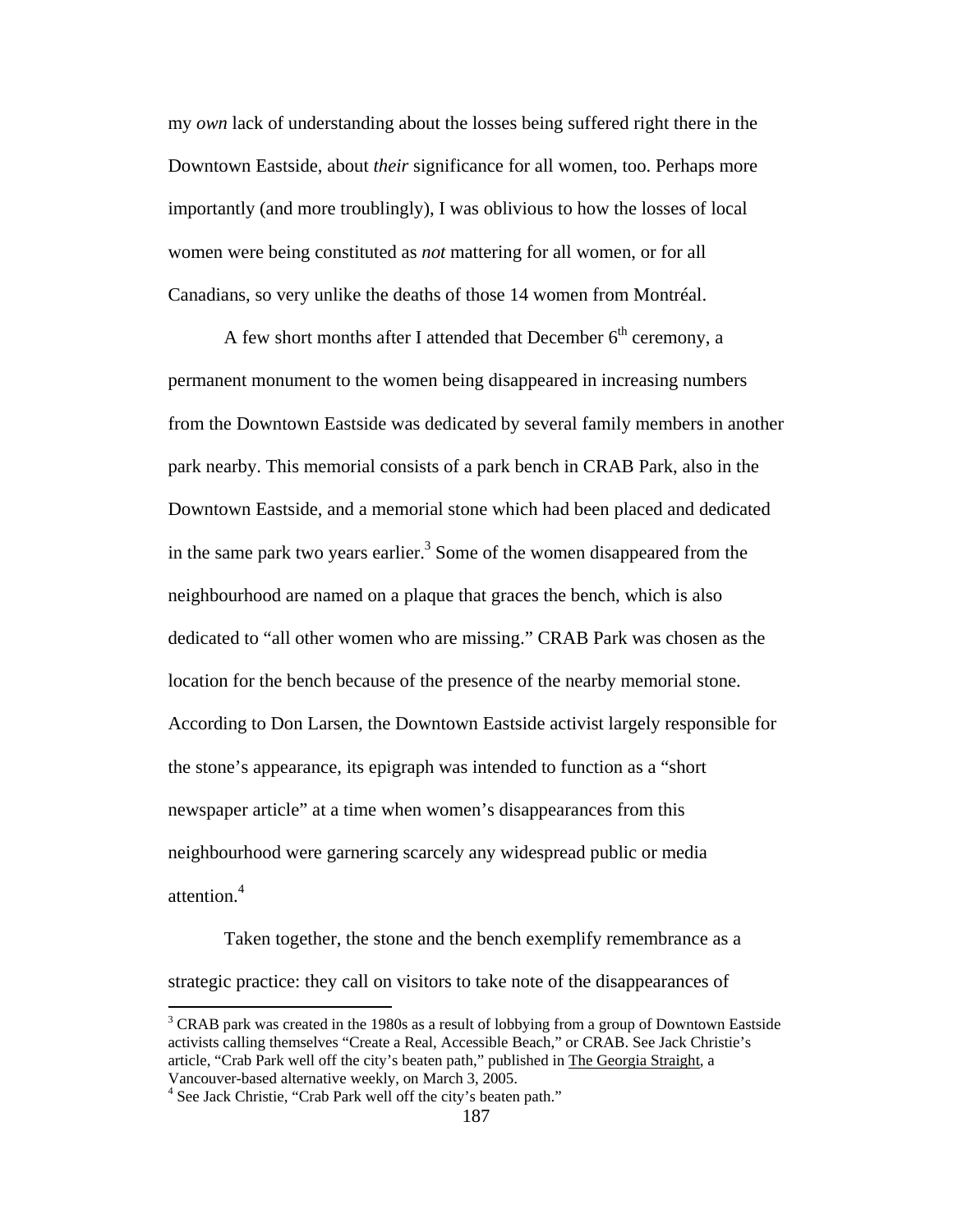women from the neighbourhood, an important and politically necessary task at a time when those disappearances remained widely unacknowledged. They also remain important today because they offer a physical place to visit and remember the women, particularly significant for those who knew the women named personally, and they remain the only permanent, physical memorial available to the general public that exists thus far in the Downtown Eastside (or for that matter in Vancouver). Yet, in the present (and with the benefit of hindsight not available to those who commissioned these memorials in the late 1990s), they also raise several questions about their ongoing ability to provoke a remembrance that will prove strategic, thus highlighting the limitations of this form of remembrance.

In 1999, when the memorial bench was dedicated, the women named were still considered missing, so it is questionable whether a more fitting descriptor could have been rendered. Yet today, the phrase "women who are missing" does not tell an uninformed passerby much about the circumstances surrounding these disappearances (although one could certainly argue that few Vancouverites remain uninformed about the "missing women" case and are thus likely to make some meaning from the dedication and link it to the disappearance of women from the neighbourhood). As discussed in my introduction, the word "missing" has proved to be problematic when applied to the women who have been disappeared from the Downtown Eastside. Although there is no perfect language that can neatly and unproblematically sum up the events leading to the disappearances or murders of so many women, many of the women named on this bench are now not "missing" but known to have been murdered or to have died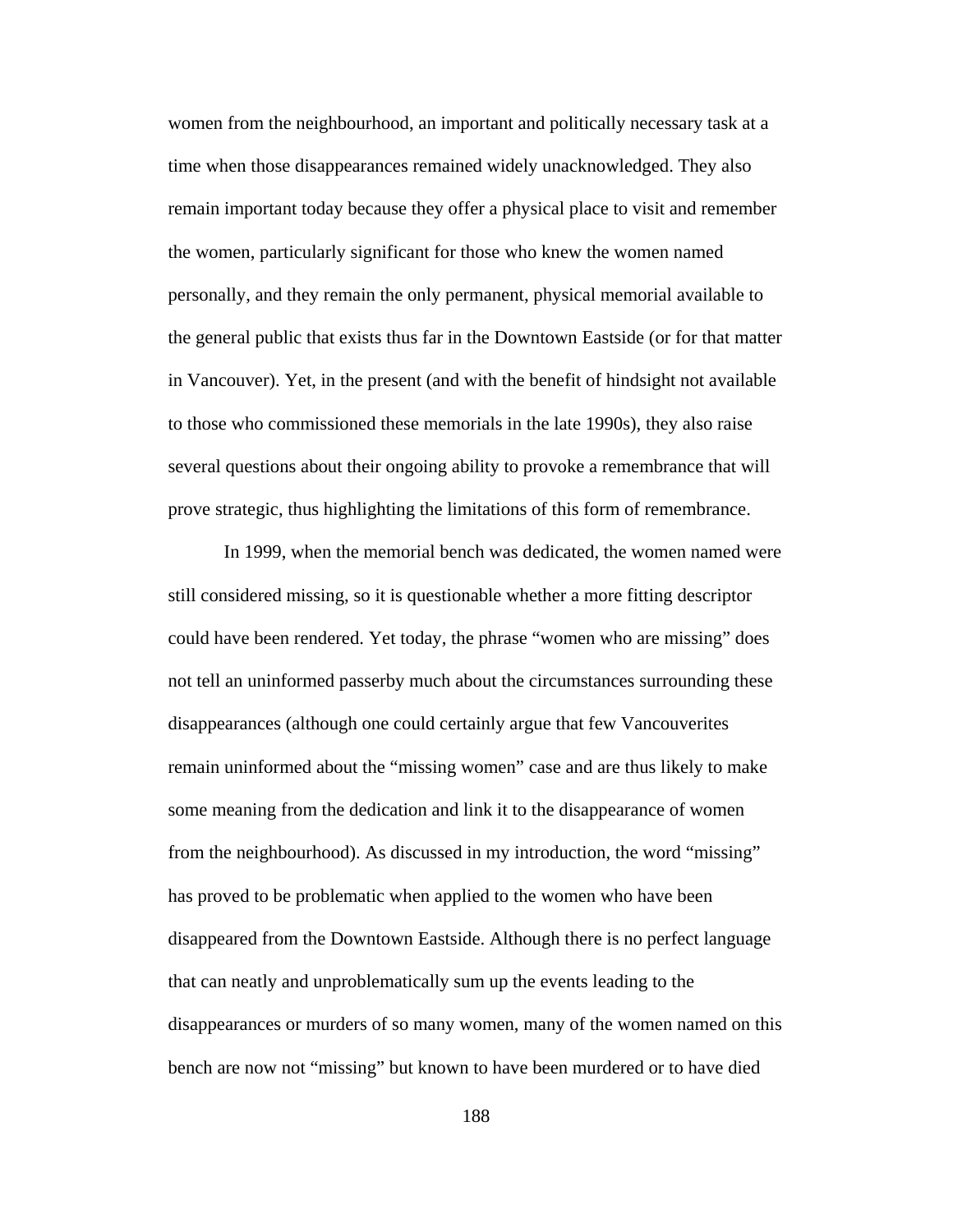another form of unjust death. "Missing," although an important signifier of absence, cannot communicate much about the circumstances surrounding the disappearances of so many women and, over time, loses some of its significance.

Listing some women's names on the plaque that graces the memorial bench but not others, while certainly understandable from a practical point of view given the significant constraints of space and time, might nonetheless risk reinscribing a hierarchy of grievability, implying that those listed can in some way stand in for those who remain anonymous. It is also true that even if all of the names were listed, an uninformed passerby would still not be able to make much meaning from this form of memorial. Judith Butler, for example, has questioned philosopher Edith Wyschogrod's assertion that naming the dead is an effective memorial practice, asking: "Do these names really signify for us the fullness of the lives that were lost, or are they so many tokens of what we cannot know, enigmas, inscrutable and silent?" ("Spirit in Ashes [Review]"  $69$ ).<sup>5</sup> To those of us who did not know the women personally in life, their names communicate little about them – they don't conjure images, stories, or memories in the way that they will for those who knew them. And how would one decide when all of the names *had* been listed – where would the list start and stop? Naming the dead as a memorial strategy has a long history of controversy for this very reason, for it is often difficult to always be sure that all names are included, that no name is overlooked. And yet, as I wrote in my introduction, this practice of naming

<u>.</u>

 $<sup>5</sup>$  I first encountered this passage from Butler in an important critique of the limits of naming as a</sup> memorial strategy offered by Sharon Rosenberg in her essay "Violence, Identity and Public History." In this essay, Rosenberg argues that when one did not have a personal connection to those named while they were alive, a list of names as a memorial strategy risks being read on similar terms as those statistics that calculate the numbers of dead.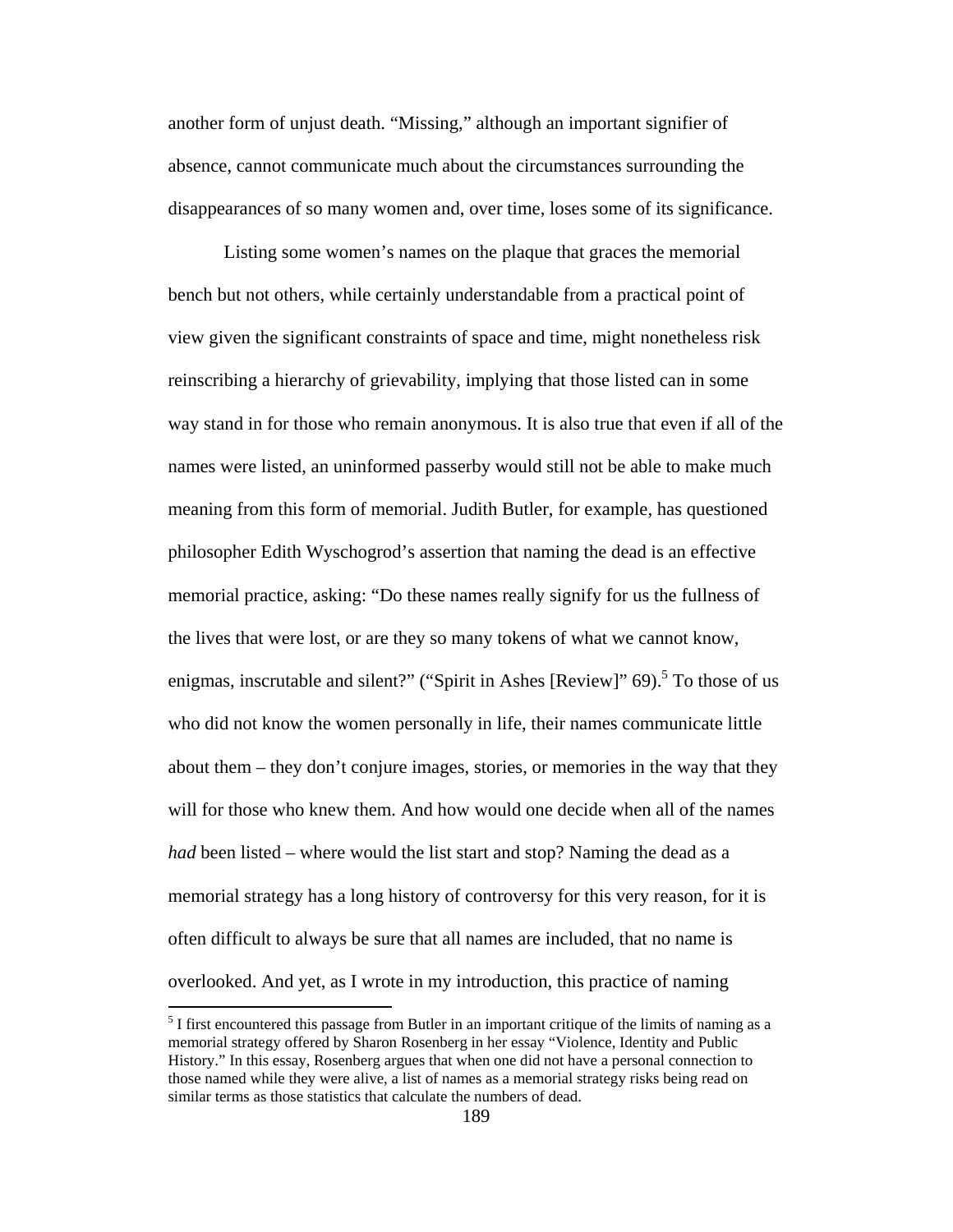remains important, perhaps especially so in instances where the name of the person responsible for the deaths becomes a form of common knowledge, for so often in these instances many in the general public can recall the name of that individual but not of those who have been murdered.

There are many different uses and evocations of memory possible from this memorial bench, and I do not mean to seem dismissive of its likely importance to some, perhaps particularly to those who knew and cared for the women that it individually names. But I nonetheless find it important to also consider this bench's perhaps more limited ability to evoke other kinds of memorial practices, or to address others with less proximity to these losses – others who might nonetheless be hailed into a recognition of the significance of the losses for one's own life, too. But the fact that this bench may well hold special significance for those who knew and cared for the women named is more than reason enough for its existence, and it is not my intention to downplay that significance. There is no simple, certain, or "one" reading of this, or any, memorial.

The text of the memorial stone located near the bench avoids the word "missing" entirely, perhaps because it was dedicated before the "case" of "Vancouver's Missing Women" had gained a kind of solidity in public discourse. Instead, it offers its dedication to "people" who were "murdered," many of whom, it states, were "women," and more specifically, "native aboriginal women." This adds some nuance to the text of the bench's dedication, and the two were intended to be read together. The line "many of these cases remain unsolved" on the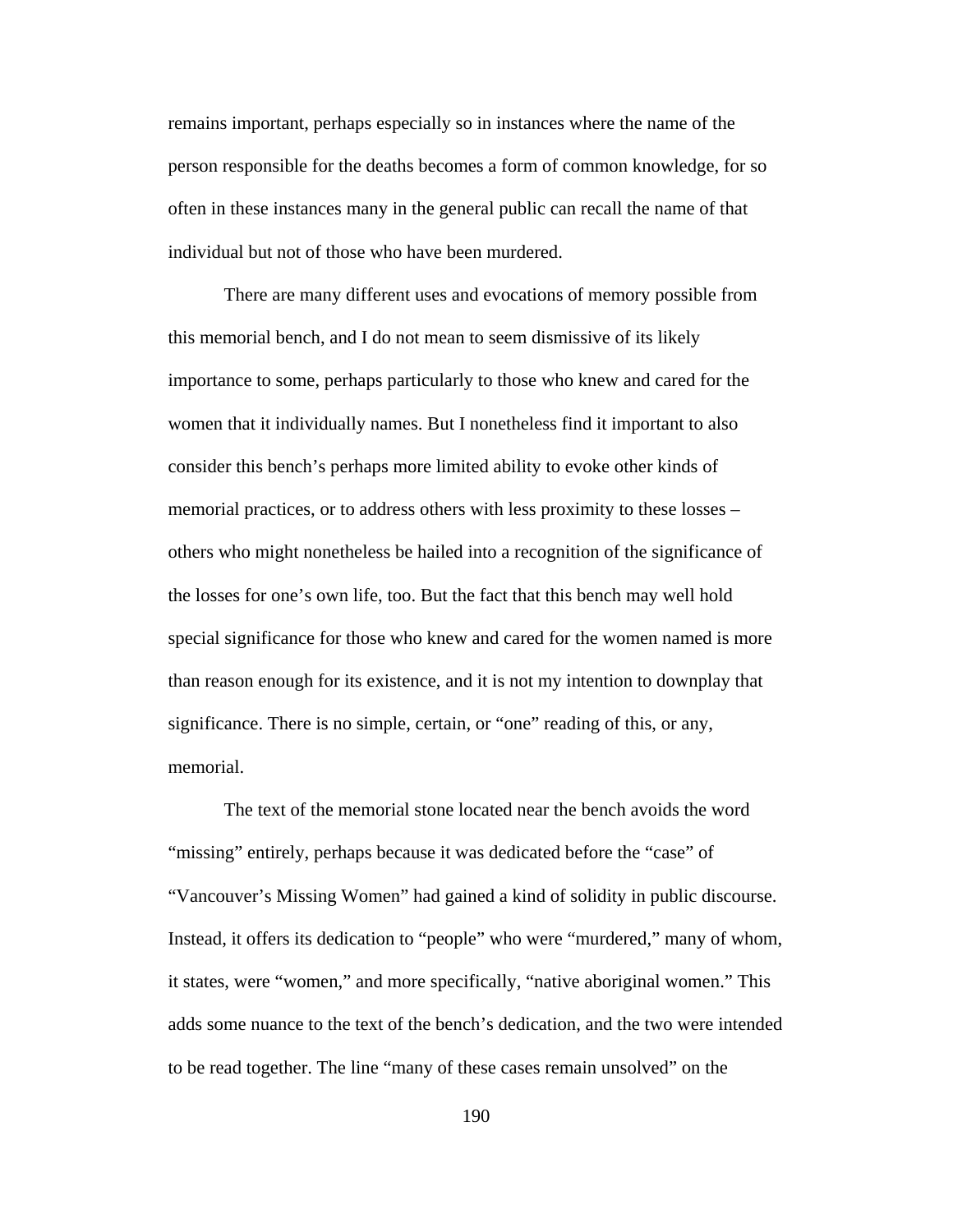memorial stone suggests that action is indeed needed to "solve" the disappearances, an important political statement at a time when adequate police attention appears to have been grossly lacking. Yet such language implies that the source of the problem is the lack of investigation rather than the circumstances contributing to why women in the neighbourhood might be so vulnerable to disappearance in the first place. Someone passing by the stone today might therefore breathe a sigh of relief that "these cases" have now been "solved" by the arrest of Pickton and feel satisfied that no further action is required. So although the bench and stone undoubtedly served an important, strategic function at the time they were dedicated, their ongoing effectiveness is, I would argue, limited by the spatiotemporal bounds of strategic memory.

The brief list of names on the lone bench in CRAB Park is also tempered by the presence, about ten city blocks away, of the Thornton Park memorial for the women murdered at the Polytechnique in 1989. This monument, as mentioned, takes up the bulk of an entire park site with its circle of 14 stone benches, each one dedicated to *one* of the women murdered in that instance. It was of course never the intention of those commissioning any of these memorials to invite someone passing by these two parks during a walk through the Downtown Eastside today to consider the relative grievability implied by one memorial bench for dozens of women versus one bench each for 14 women, each

191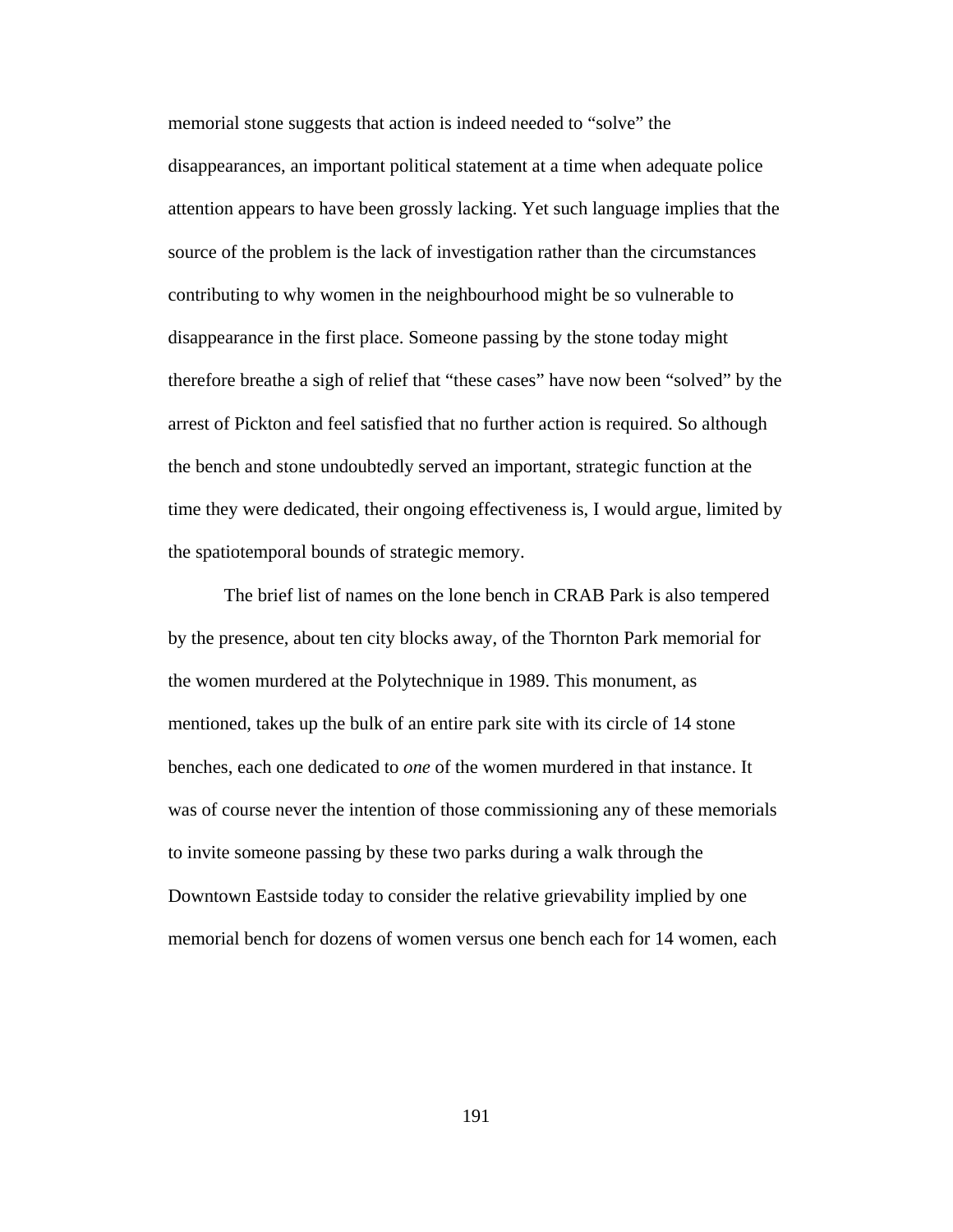individually named, their names carved in large letters directly into the stone, but nonetheless the disparity is striking.<sup>6</sup>

Only a small tile in the circle of an estimated hundred or more "donor tiles" surrounding the stone benches in Thornton park makes mention of the women who have been disappeared from the neighbourhood the monument rests in. "In loving memory of the women killed on Vancouver's Downtown Eastside," the tile reads. "So many women lost to us" (Cultural Memory Group 42-43). Its obscurity, buried among so many other tiles, is significant, for although I have visited the Marker of Change memorial in Thornton Park many times I was unaware of the existence of this tile until I read about it in the Cultural Memory Group's text. Set against the vast circle of benches dedicated to the memory of 14 individually named women, it is questionable whether this tile, in this place and at this time, does more than reinscribe the "differential allocation of grievability" that Butler challenges us to question (Precarious xiv). As Caffyn Kelley has asserted, despite its dedication to "all women murdered by men," this monument does not individually name any of the local women, disproportionately Indigenous women, who have been murdered – instead:

[i]n this neighbourhood where women are six times more likely to be killed than in the city overall – 10 to 20 times more likely if they are between the ages of 20 and 45 – the monument will be inscribed with the

 $\overline{a}$ 

<sup>&</sup>lt;sup>6</sup> For another reading of the CRAB park memorial stone as it relates to "Marker of Change," one offered through an analysis quite different from my own, see geographer Adrienne Burk's "Private Griefs, Public Places," and her more recent essays, "In Sight, Out of View: A tale of three monuments," and "Beneath and Before: Continuums of publicness in public art."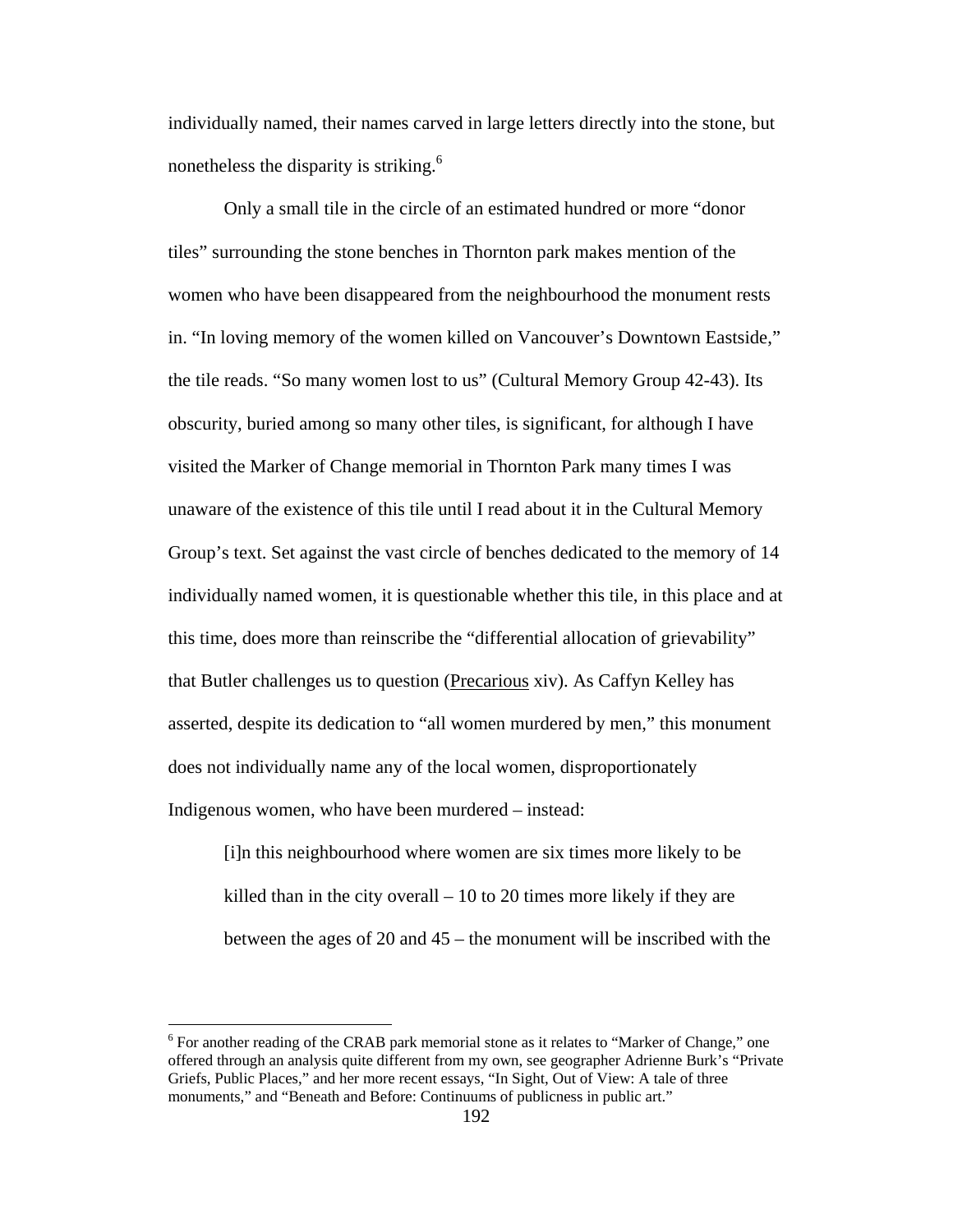names of fourteen white, middle-class women from four thousand miles away.7

This limitation of Marker of Change has also been questioned by Rosenberg, who argues that the memorial "cannot make explicit the presence – in name – of those women whose slain bodies mark the grounds (the context) of Thornton Park" ("Standing in a Circle" 82). While the women murdered in Montréal have come to be read as emblematic of violence against women in Canada (see Rosenberg "Standing in a Circle;" and Rosenberg & Simon) and we now mark a National Day of Remembrance and Action on Violence Against Women annually on the day of their murders, to date there has been no widespread national acknowledgement of the significant loss entailed by the disappearances and deaths of the women from Vancouver, nor has any form of state-sponsored memorial been organized.<sup>8</sup>

Yet there would be a danger, too, in making these deaths emblematic of violence against women in Canada, just as there is a danger in not doing  $so - a$ danger that adheres to the very practice of emblemization itself, which is explored

 $\overline{a}$ 

<sup>&</sup>lt;sup>7</sup> Caffyn Kelley, "Creating Memory, Contesting History: Inside the Monstrous Fact of Whiteness." Kelley's essay was originally published in Matriart 5, 3 (1995): 6-11. When I was unable to obtain a copy of this published version of the essay, though, I contacted Kelley and she was kind enough to send me a longer, unpublished version. In the unpublished version of the essay that I have, this quotation is on page 6.

 $\frac{8}{8}$  It could be argued that a formal, state-sponsored memorial for disappeared and murdered women while an accused killer is still on trial would be inappropriate and/or might even risk undermining the trial itself. Such a consideration did not weigh in to the killings in Montréal because the murderer concluded his massacre by killing himself. Still, the state could certainly find a way to acknowledge the disappearances and deaths of so many women and the significant loss to Canadian society that this entails without necessitating any sort of statement about Pickton's guilt. Although not described explicitly as a memorial, the federal government has recently funded a national campaign commissioned to research and develop strategies to address the estimation that upwards of 500 Indigenous women have "gone missing" across the country in the last 20 years. This campaign, organized by the Native Women's Association of Canada, is called the "Sisters in Spirit" campaign. More information is available online at <http://www.nwachq.org/en/background.html> Accessed 18 Nov 2008.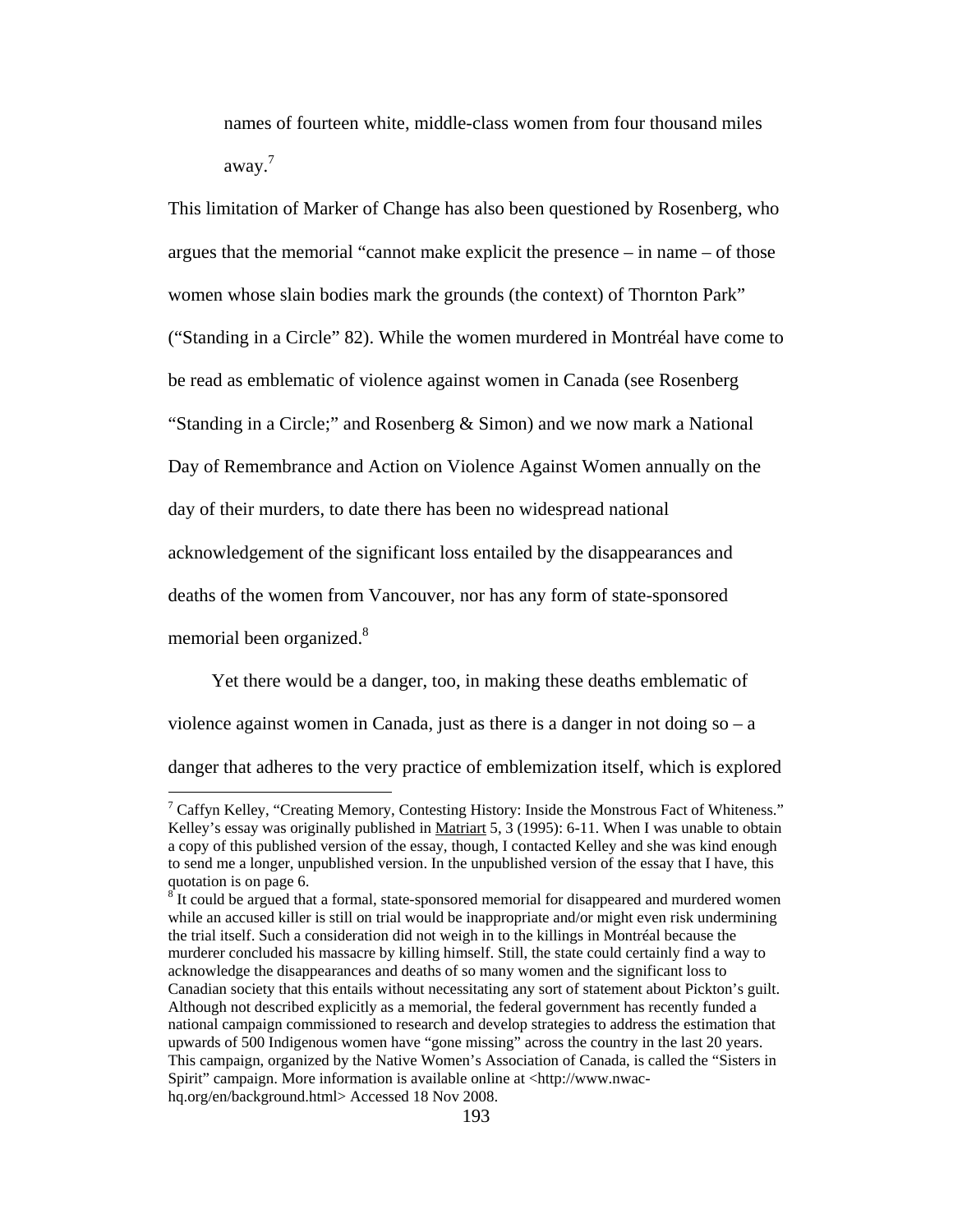at length by Sharon Rosenberg in her essay "Standing in a Circle of Stone." In that essay, Rosenberg argues that when particular deaths are made to stand in for all deaths among individuals who share a marker of identity (i.e. "women"), then a host of differences between such individuals are necessarily and troublingly downplayed or erased. The danger in arguing that the women disappeared from the Downtown Eastside should also be rendered as emblematic of violence against women, then, lies in the potential erasure of the differences that contributed to the heightened vulnerability to violence of these particular women in the first place.

Differences of racialization, class, and place make *all* the difference between the deaths of women from the Downtown Eastside and those of the women from Montréal. To suggest that only the latter group is emblematic of violence against women in Canada is obviously based on a narrow understanding of who qualifies as normatively human, one that needs to be challenged (for more on this line of critique as it relates to the Montréal Massacre, see Bociurkiw; Kelley; Kohli; and Rosenberg). To suggest that these deaths are all emblematic seems perhaps better, but it remains essential nonetheless that the differences between these events not be erased through efforts to draw connections or gesture to similarities. Likely we would do better to interrogate the logic of emblemization itself, as Rosenberg suggests, and instead focus on "what it might mean to *re*figure these bindings between remembrance and change, and, more broadly, between the living and the dead" ("Standing in a Circle" 83; see also Rosenberg & Simon).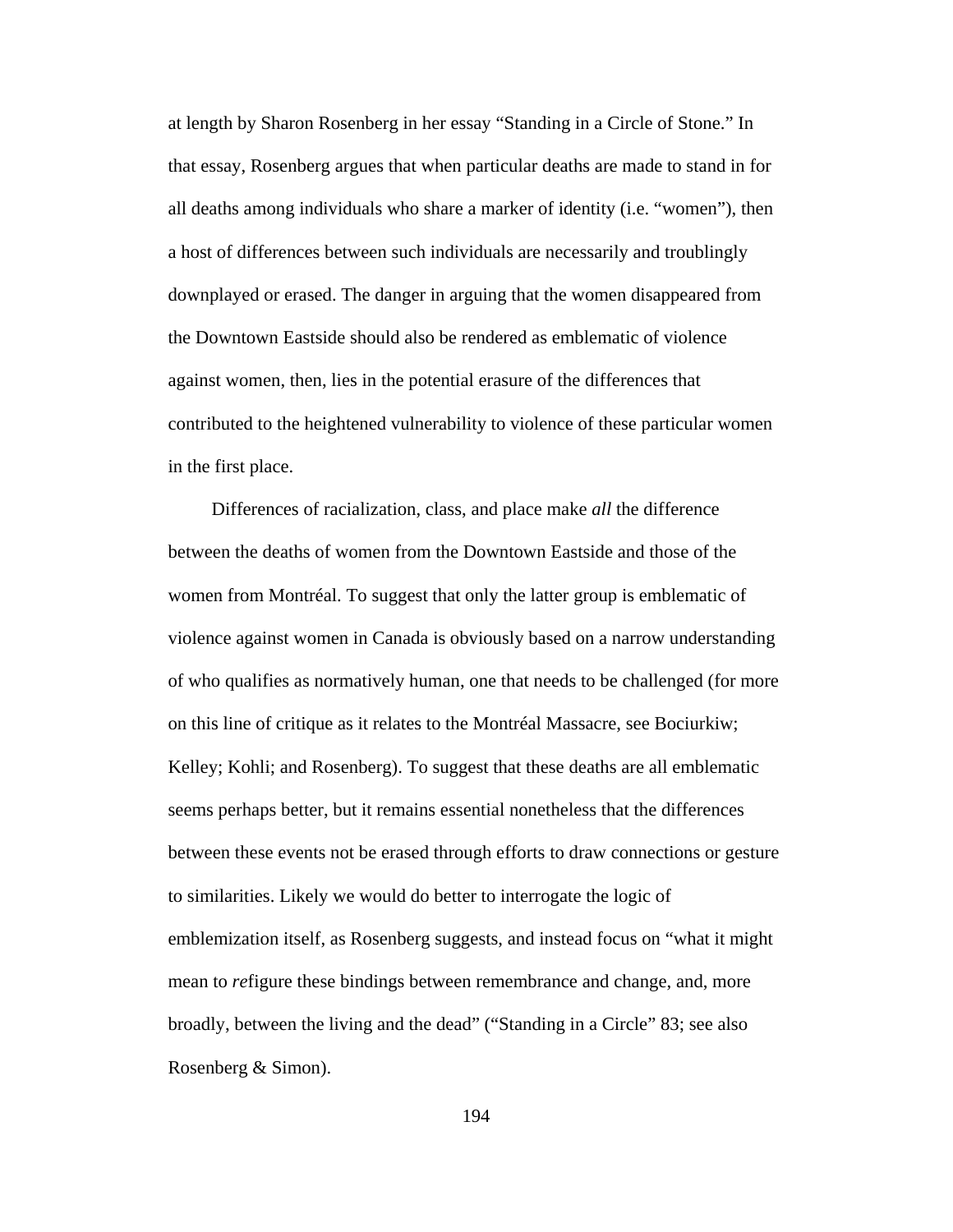Aside from creating these permanent memorial markers, family members, friends and activists have responded (and many continue to respond) to representations of the women that mark them as having lived un- or less grievable lives with efforts to humanize the women for a broader public through the use of various rhetorical strategies, some of which also rely on the logic of emblemization. One such strategy involves repeatedly publicly proclaiming the women as mothers, sisters, and daughters. On memorial websites, in media stories and profiles, and through proclamations at memorial events, these three roles – mother, sister, daughter – are attached to disappeared and murdered women over and over again. In fact, I have noticed that the assertion that the women were someone's mother, sister or daughter has become a trope, a kind of standard or even expected approach for those speaking about the women in any kind of public forum. In the next section I examine this strategy, raising questions about its complicated necessity, on the one hand, as a political assertion, and on the other about the limitations it poses for hailing us into relations of inheritance and responsibility.

### "Mothers, sisters, daughters"

The repeated public claiming of disappeared women as mothers, sisters and daughters strikes me as a politically necessary practice of strategic remembrance: in order to counter how their lives have at times been cast as ungrievable, the women are universalized via their attachment to normative gendered identities and conventional narratives of family through this claiming.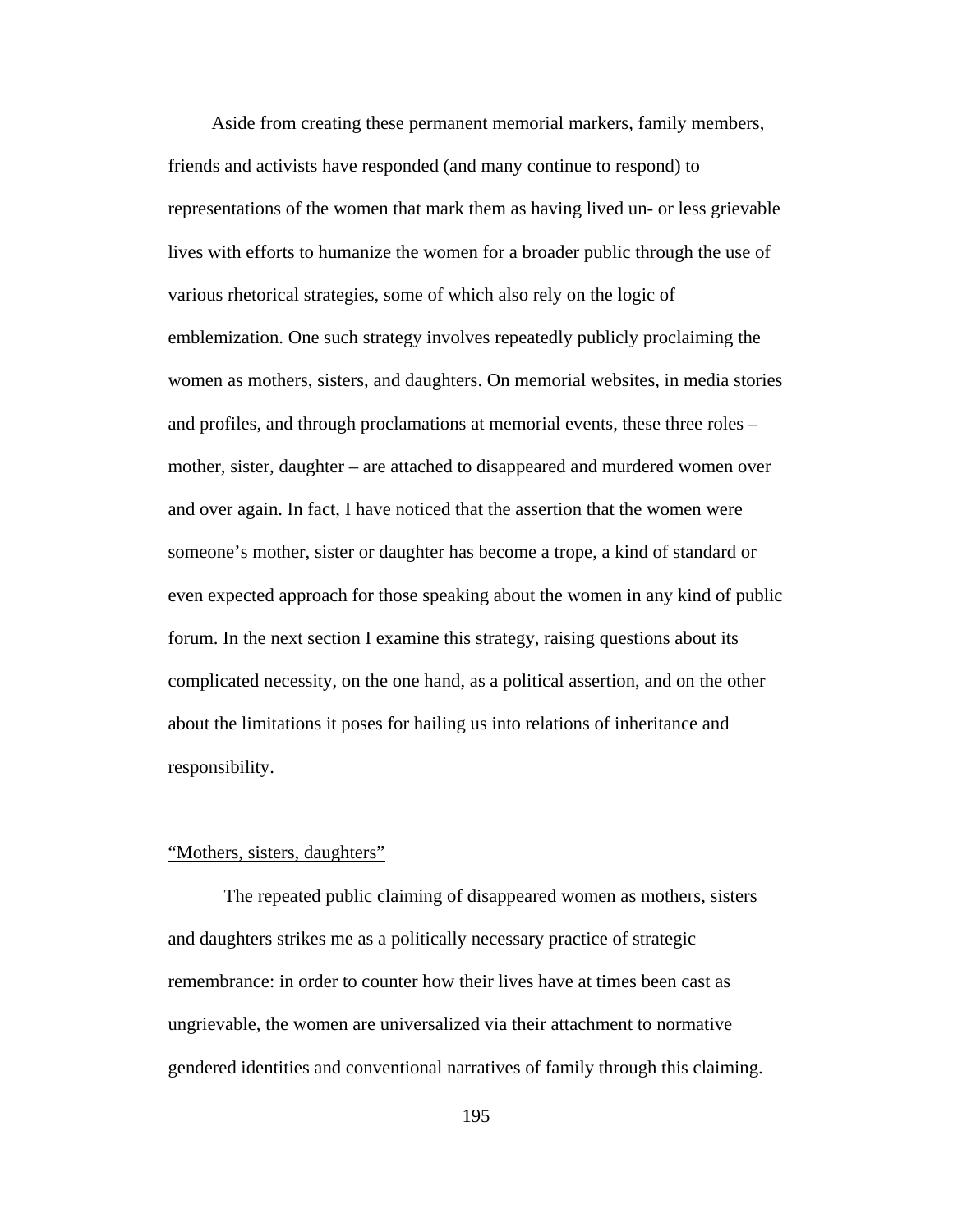There is also an important claim to kinship being made here: those making this claim are working to reiterate that the women, often stereotyped as completely unattached to conventional notions of family in any way, did in fact possess these familiar, human attachments. In light of the widespread constitution of the women as ungrievable losses, accomplished in part through representations that emphasize their isolation, attempts to recuperate their humanity in this way are perhaps unavoidable or even a *necessary* step in generating greater public concern for the women in the immediate present. Yet while such strategies might be necessary in the interests of, for example, provoking an investigation into "what really happened" to the women, I will argue that they offer little that will help us to contend with what lives on from that happening, to return again to that important distinction made by Brown in the epigraph to this dissertation.

This rhetorical strategy is unlikely to help us contend with what lives on from the disappeared women because a professed desire to "humanize" also reinforces, even as it attempts to respond to, a presupposition that the subject of this humanization is actually *not*-quite-human, since effort is required to make her seem so. Through this re-claiming of the women as mothers, daughters, and sisters, I worry that the specific factors contributing to their heightened vulnerability – their involvement in, and social renderings of, their sex work, their addictions, their othering via racialization and association with the Downtown Eastside – are re-stigmatized, re-cast as the constitutive outside of some narrow, conventional notion of normative humanness. The strategy relies on an assumption that "the public" will and should care more about the fate of these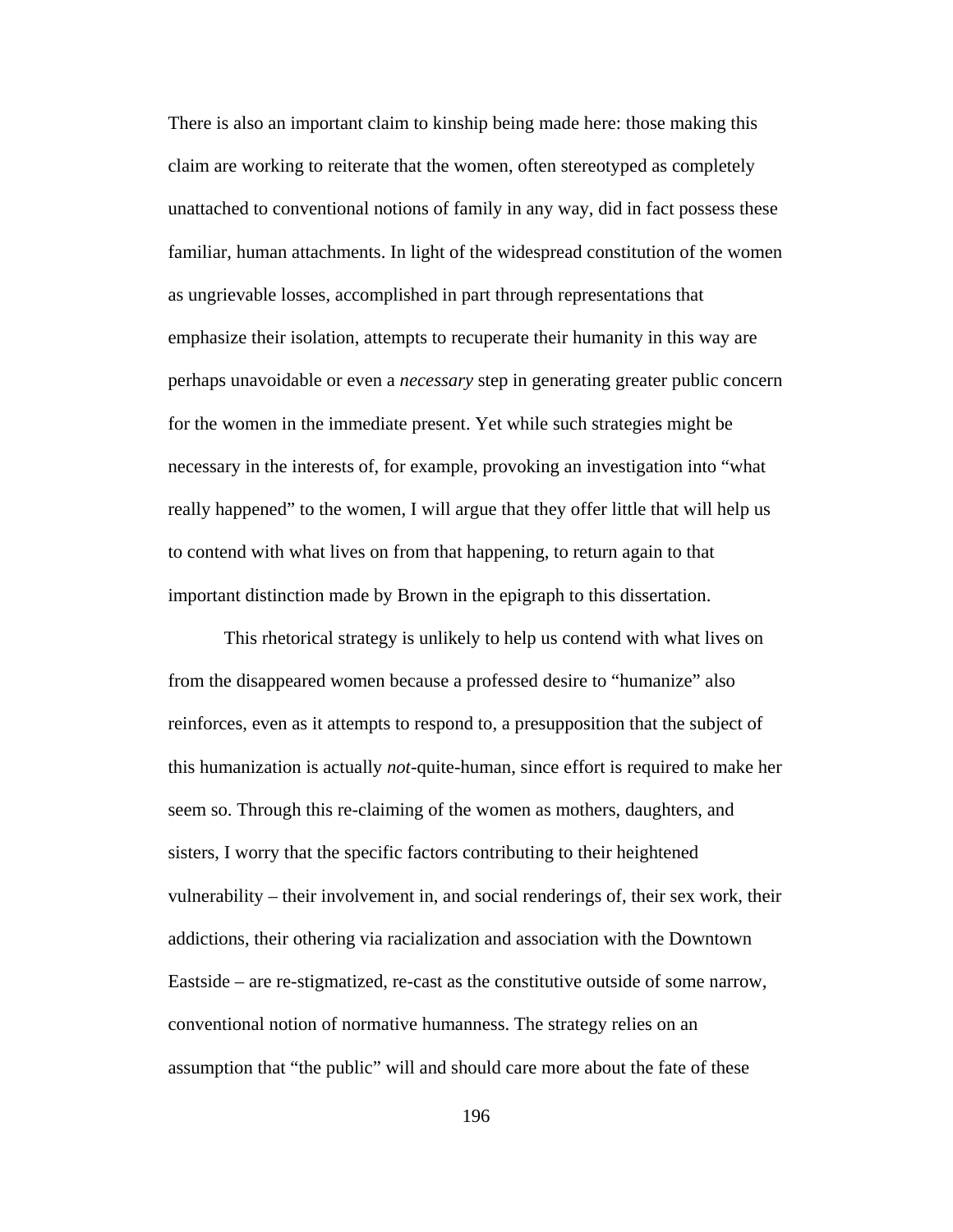women because they were someone's mother, sister or daughter, which reproduces (even as it attempts to challenge) the belief that being someone involved in sex work, someone with a drug addiction, someone racially marked as Indigenous, or someone from the Downtown Eastside is not enough to warrant such caring or such recognition. As Geraldine Pratt has so insightfully explained:

Empathy through normalized family loss humanizes the murdered women by locating them within narratives of the middle-class family. Not only is this a gendered and heteronormative narrative, it privatizes, individualizes, and potentially depoliticizes aboriginal women's and sex workers' specific marginality in the Downtown Eastside. (1064)

Thus although mourners' and activists' efforts to engage the empathy and concern of a broader public through their evocation of normative gendered identities is an understandable practice of strategic remembrance, it risks re-centering the very sorts of norms that contributed to rendering the disappeared women ungrievable to many in the first place.

The media has been quick to take up these memorial claimings and further entrench a "grievable mothers / ungrievable prostitutes" dichotomy. For example, one well-intentioned journalist trying to draw attention to the disappearances of women early on writes that "when she disappeared, the onetime wife, mother and hairdresser was a prostitute, an alcoholic and a drug addict."<sup>9</sup> One could certainly read this as an attempt by this journalist to humanize the woman to whom she refers for what she perceives to be a potentially indifferent audience, and yet, at

 $\overline{a}$ 

<sup>&</sup>lt;sup>9</sup> From Jane Armstrong's "Missing prostitutes: 23; arrests: 0," published in The Globe & Mail on April 5, 1999.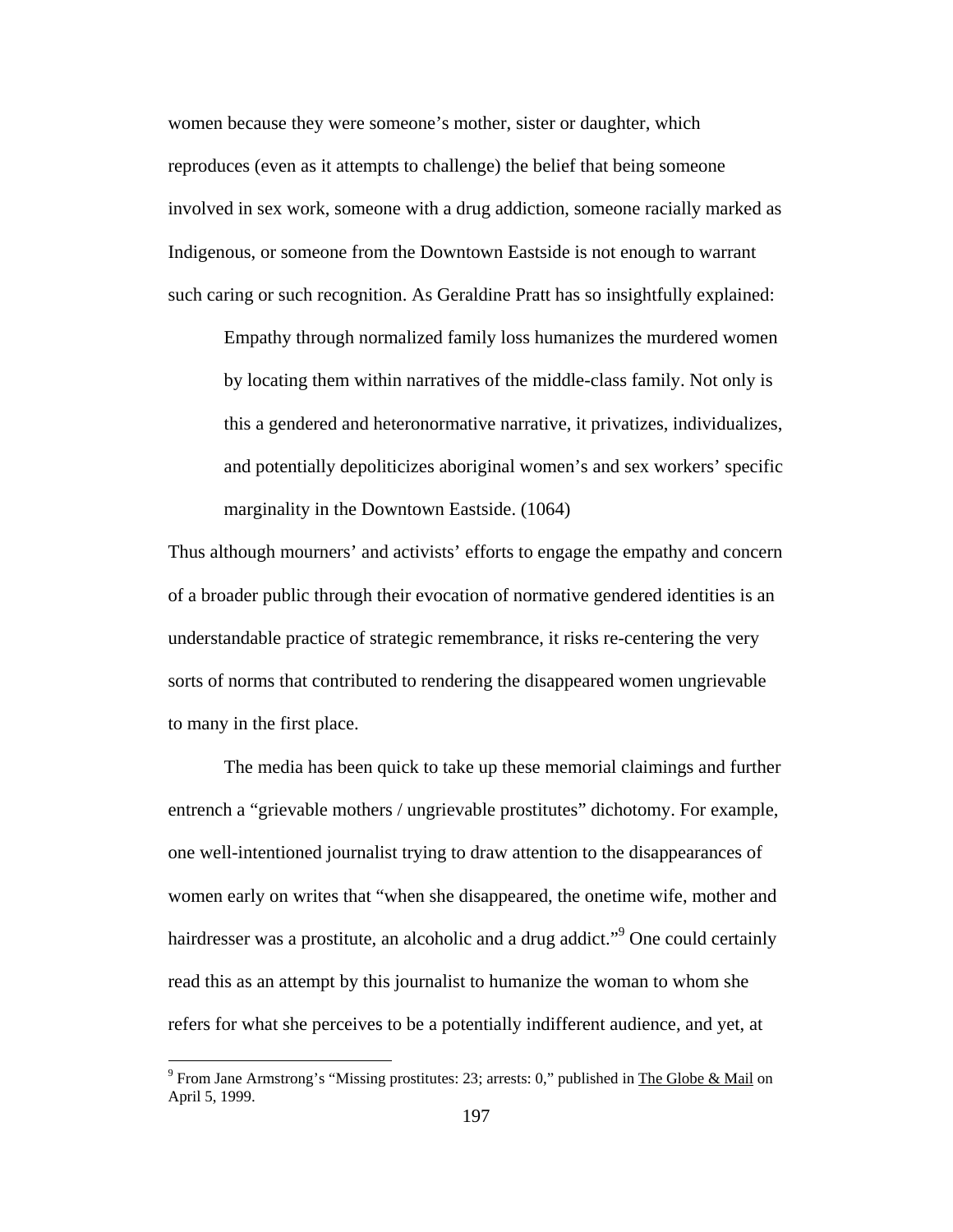the same time, her language implies that one cannot possibly be all of these things at once – that once a woman becomes a prostitute, alcoholic, or drug addict, she ceases to have any attachment, or right-of-claim, to her identities as wife, as mother, or as anything as mundane and everyday as a hairdresser (another widely accepted and acceptable gendered identity), which are securely located in her "onetime" past.

Another compassionate editorial writer relies on similar assumptions when he writes "they have all been termed prostitutes or sex-trade workers. But each one was someone's daughter, granddaughter, niece or sister. Some were mothers, even grandmothers."<sup>10</sup> It is the phrasing "but each one" (as opposed to "each was also") that I want to question here. For while such phrasings might aim to recuperate the humanity of the women being remembered for a wider public, they at the same time work against bringing the fact that those women still doing sex work are *also* mothers, sisters, and daughters to the consciousness of that public. As academic and former sex worker Susan Strega insists, "We really appreciate this attempt to humanize us, but you know what? We were mothers, daughters, and sisters *before* we were murdered and missing, too," and she asks that the same respectful, dignified representations that have now, at times, been granted to those women who have been disappeared now also be deployed to represent women presently involved in sex work.<sup>11</sup> What troubles is that in efforts to recuperate the

 $\overline{a}$ 

<sup>&</sup>lt;sup>10</sup> From "The Lives Behind the Faces [Editorial]," published in Victoria's Times-Colonist on January 31, 2006.

 $11$  Strega, a professor of Social Work at the University of Victoria, made this comment during a presentation on media representations of sex workers during an annual meeting of the Canadian National Coalition of Experiential Women (CNCEW) in Edmonton, Alberta on April 3, 2006. She was actually addressing several members of the press when she made this statement, for the panel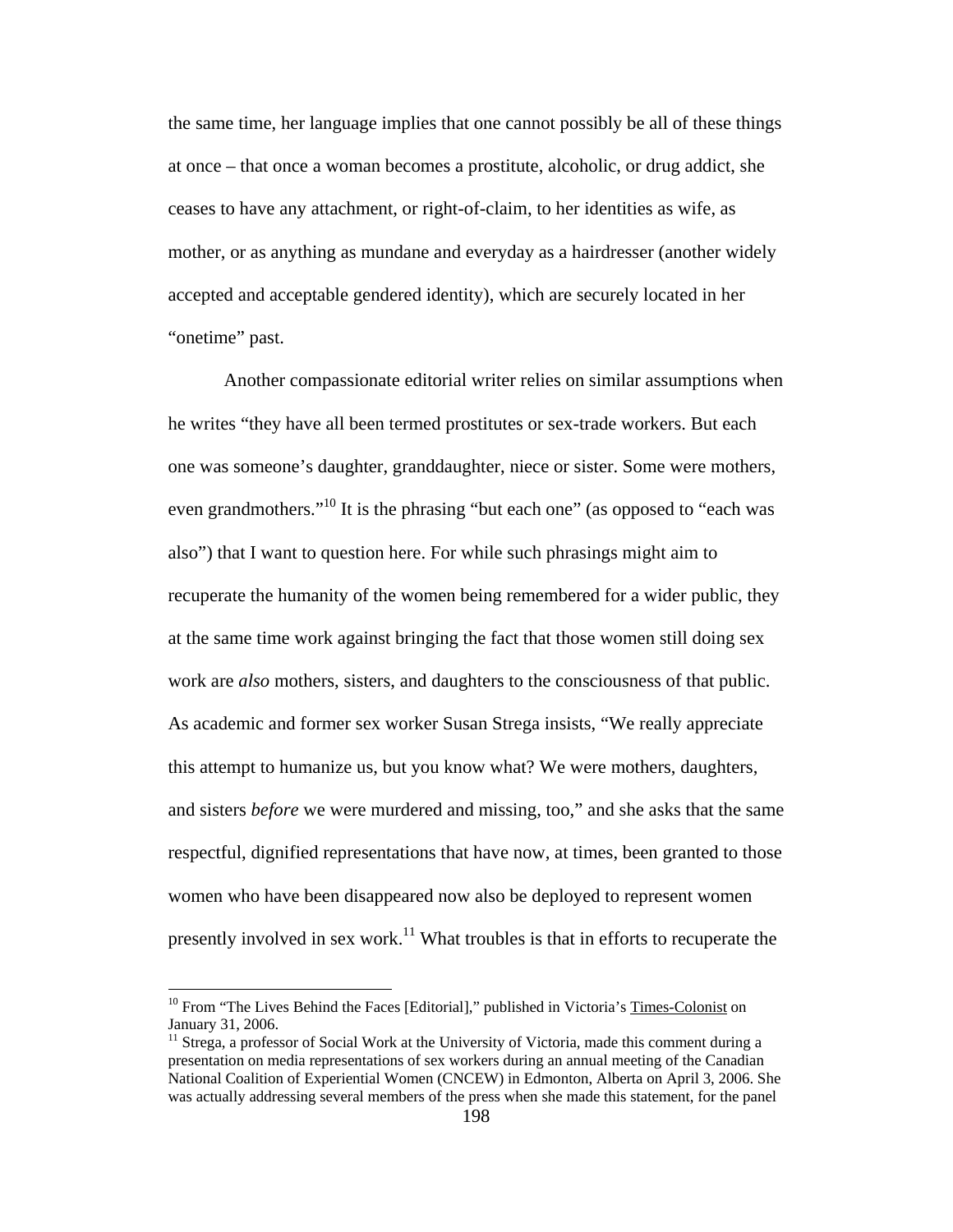humanity of these lives cast so often as ungrievable, few seem capable of expressing that women could, and do, embody all of these facets of identity at once, and that none of them ought to diminish our capacity to recognize the women as having lived grievable lives.

Efforts to attach the women to normative gendered identities also might potentially generate a broader acceptance of the women's status as victims, and particularly encourage a broader public to recognize them as *innocent* victims, in order to counter the widespread tendency to see prostitutes as women who "ask for it," or "get what's coming to them." These memorial practices seem ensnared by the ongoing cultural currency of madonna / whore, "good girl / bad girl" dichotomies. Because the disappeared women have been so widely associated with the whore-"bad girl" half of this dichotomy, a counter-discourse that works to recuperate the women by publicly associating them with the madonna-"good girl" side serves a number of strategic purposes. While I suspect this remembrance strategy is a necessary one given the pervasive hold these dichotomies continue to claim on the imaginations of so many, I nonetheless think it is important to consider how efforts to reclaim the women as madonna-"good girl" types reproduce both the dichotomy itself and the narrative of the "fallen woman" with which it is enmeshed.

It also seems important to consider that this strategy is likely counterproductive, because in the act of reclaiming the women as mothers, sisters

was tasked with discussing some of the problems with media representations of women involved in sex work. Despite her clear, simple suggestions for how such dignified representations of women who continue to be actively involved in sex work could be created, coverage of the CNCEW meeting in the local press the next day repeated several representational practices that Strega suggested were harmful or problematic.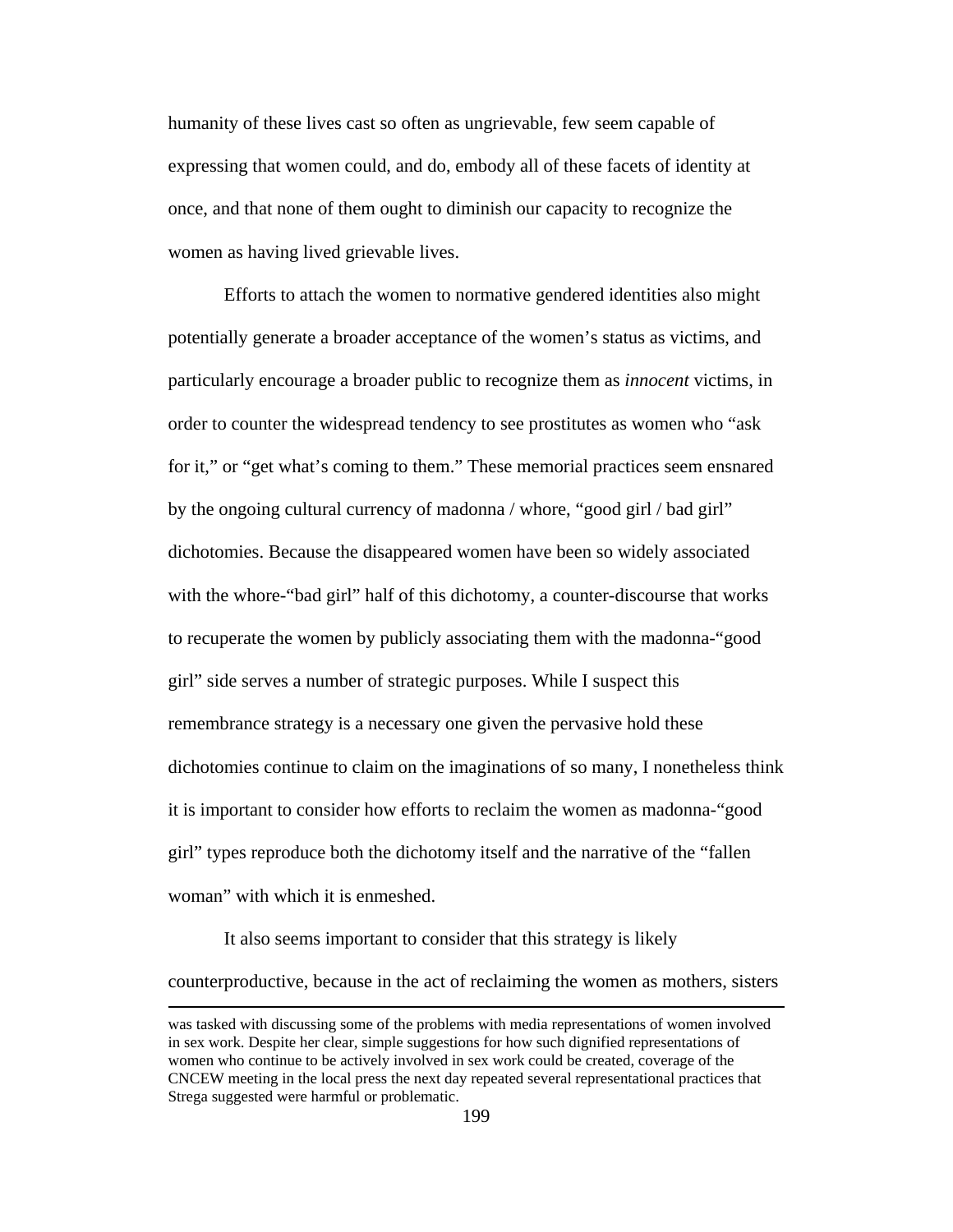and daughters, that conventional narrative of the "bad girl" who fell from innocence is reinvoked. As feminist theorist Lynn Chancer argues:

Whether or not intended, the [madonna / whore] split has the effect of creating a "nice girl" persona (the mother, the wife, the girlfriend) perpetually haunted by the specter of the "bad" as its shadow (the prostitute, the mistress, the "other woman"). (159)

Thus an invocation of the 'nice girl' persona may well perpetually bring to mind the "shadow" of the 'bad girl' persona that is inescapably bound to the "fallen woman" narrative. Yasmin Jiwani and Mary Lynn Young argue this slightly differently:

The description of the missing women as mothers, daughters, and sisters serves a twofold function. On the one hand …. [i]t rescues them from a place of degeneracy to a zone of normality. On the other hand, it conforms to the dominant hegemonic values, in that the only women who can be

rescued or are worth saving are mothers, daughters, and sisters …. (904)

So although the assertion to kinship and a broader context for the lives of the disappeared women, one in which their relations to others mattered greatly, is one important outcome of this form of memorial claiming, it is unfortunately also ensnared by the cultural currency of this problematic narrative of normative gendered identities.

Aside from attempting to assert this claim to innocence, this remembrance strategy also relies on several assumptions about identification and recognition, much like the art project I examined in the previous chapter. One such assumption

200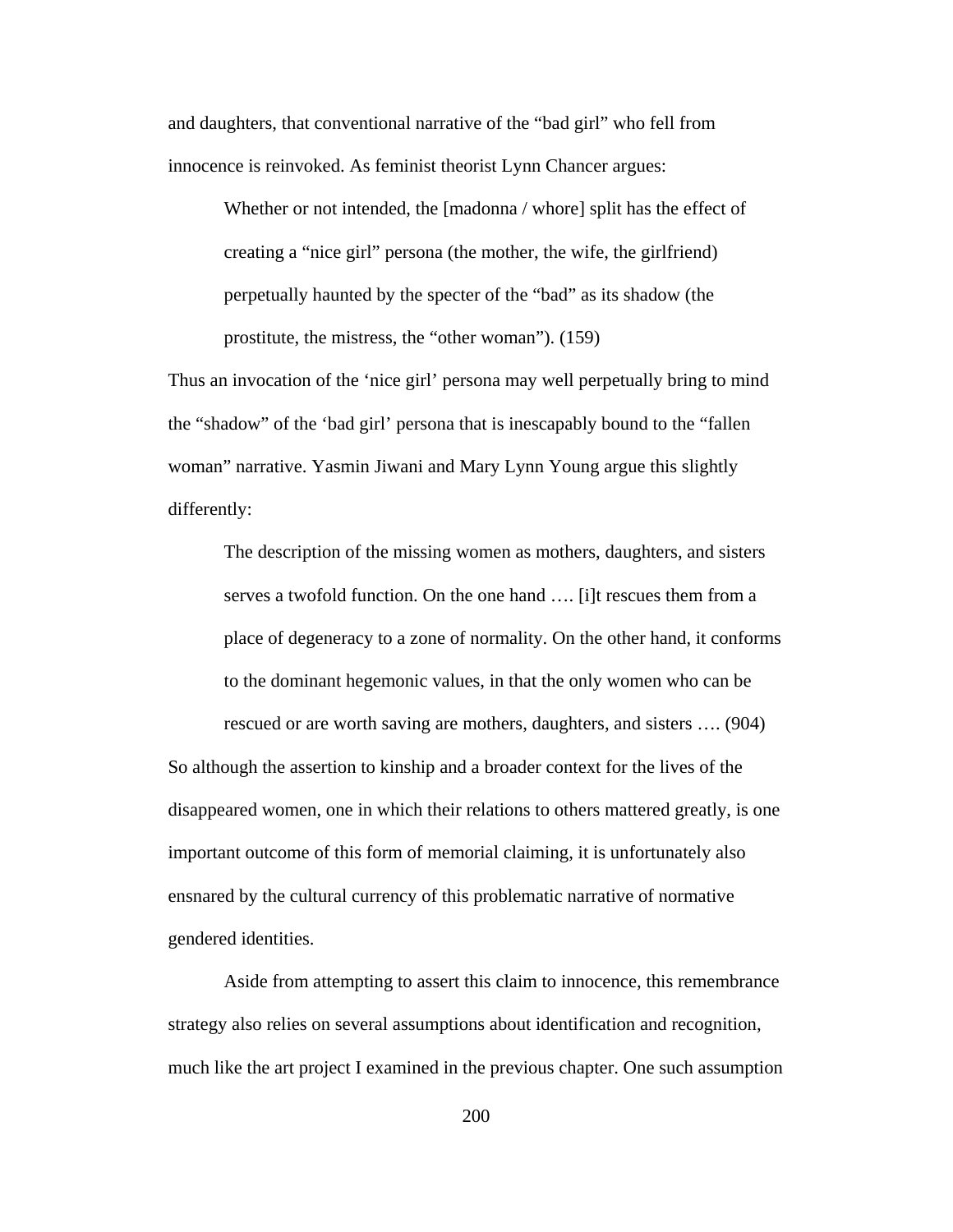suggests that if those who did not know the women can come to recognize them as "like us," then we might care more about their fate (see also Jiwani and Young 904). It is assumed that we cannot relate to (or identify with) the supposedly unsympathetic character of the prostitute, the drug addict, or the racialized "other," but everyone has a mother, sister or daughter and will therefore identify more strongly with the women when they are represented by these categories of identity. Thus we might come to feel included in this story of loss by being invited to imagine that the disappeared women could have been *our* mother, sister or daughter, or could have been us, could have been 'anywoman.' Presumably, we might, through this form of sympathetic identification, be moved to compassion or perhaps even action as a result of recognizing that this story could be *our* story.

This kind of sympathetic identification is a "treacherous mistake," according to Avery Gordon, for not only does it require holding or 'fixing' the disappeared women to those aspects of their identities that are presumed to be more innocent, it also secures a repudiation of how we might each be in this story quite differently (187). For some, our role in the story might have much more to do with precisely how we are in fact quite protected from the forms of vulnerability that precipitated these losses in the first place. As Pratt has argued (above), when we accept such a reframing of the women's lives within a narrative of middle-class familial normativity, we wipe away facets of difference such as racialization, class, and all of the "historical and social effects" (Gordon 190) that underpin these losses. In doing so, it is as though we imagine we can secure a "dream of innocence and clean slates" (Gordon 187), clearing away unjust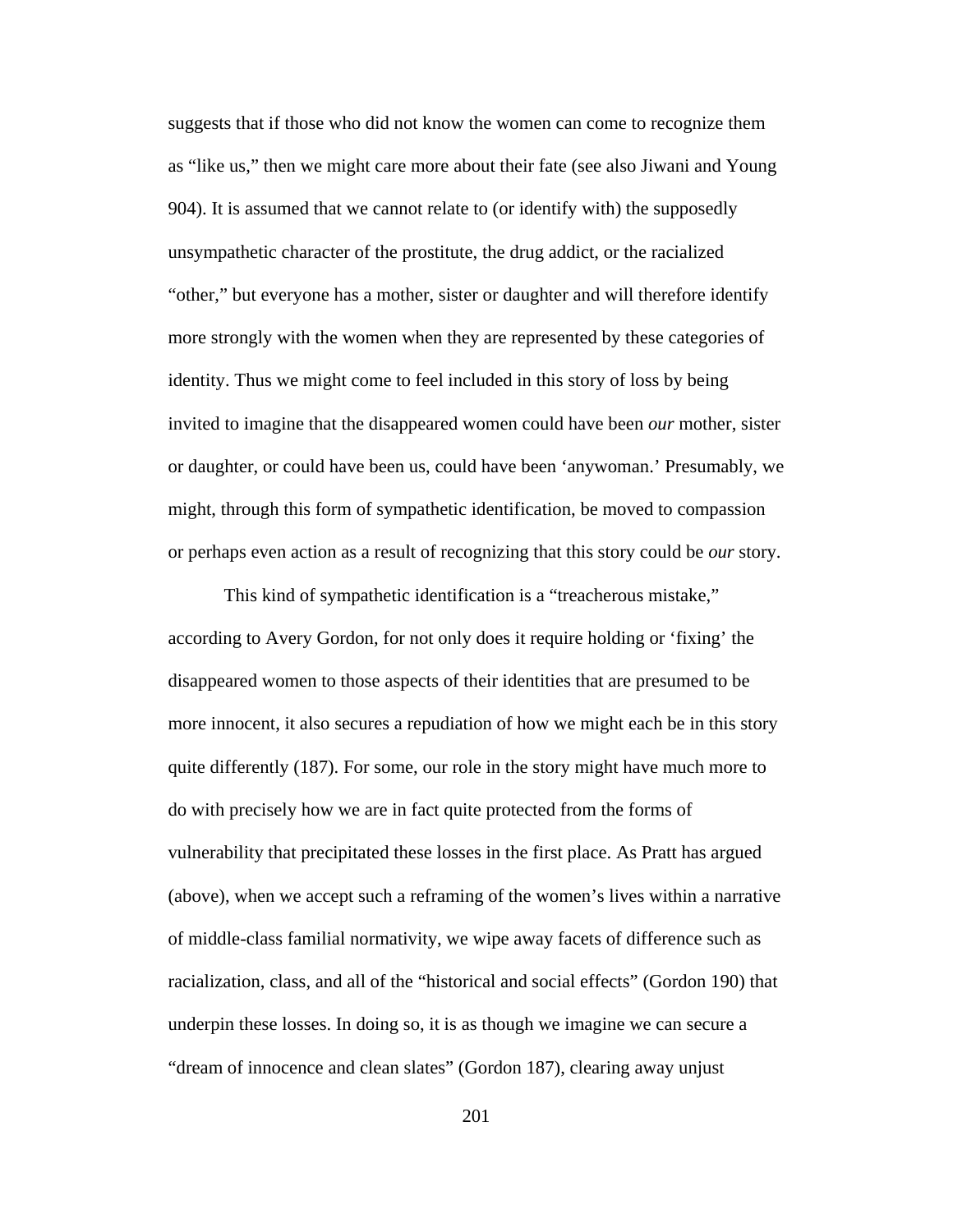histories and the building evidence of their legacies in the arrangements of our present-day social world. By claiming this story as "our story" through an identification with the women as mothers, sisters and daughters, we keep at bay the many ways that it *matters* that they are not, for most of us, "ours" in this way. To experience their loss as our loss through an identificatory logic of "it could have been me" is precisely *not* to be haunted by this loss, not to notice how the weight of the past presses on this terrible present. It allows us to avoid experiencing "the glue of the 'If you were me and I were you' logic come undone," which, Gordon suggests, is exactly what it means to be haunted (190). Instead, this identification secures us in a belief in our goodness and compassion and a sense of sharing in the loss, all the while allowing us to escape "our responsibility to recognize just where we are in this story, even if we do not want to be there" (Gordon 188).

 These considerations leave me grappling with a complicated paradox here: I am dissatisfied with memorials that seem to downplay the differences that rendered the women more vulnerable to untimely, unjust deaths in the interests of humanizing them, and yet I would also most certainly be dissatisfied with memorials that focused *only* on these aspects of their lives and eclipsed the many other important facets of their identities, often based on kinship, that were a part of so many of the disappeared women's lives (and not just before they became involved in sex work and/or developed addictions to drugs). What is *most*  dissatisfying about the repetitive claiming of the women as mothers, sisters, and daughters, then, is not the claiming itself, which remains an important and likely

202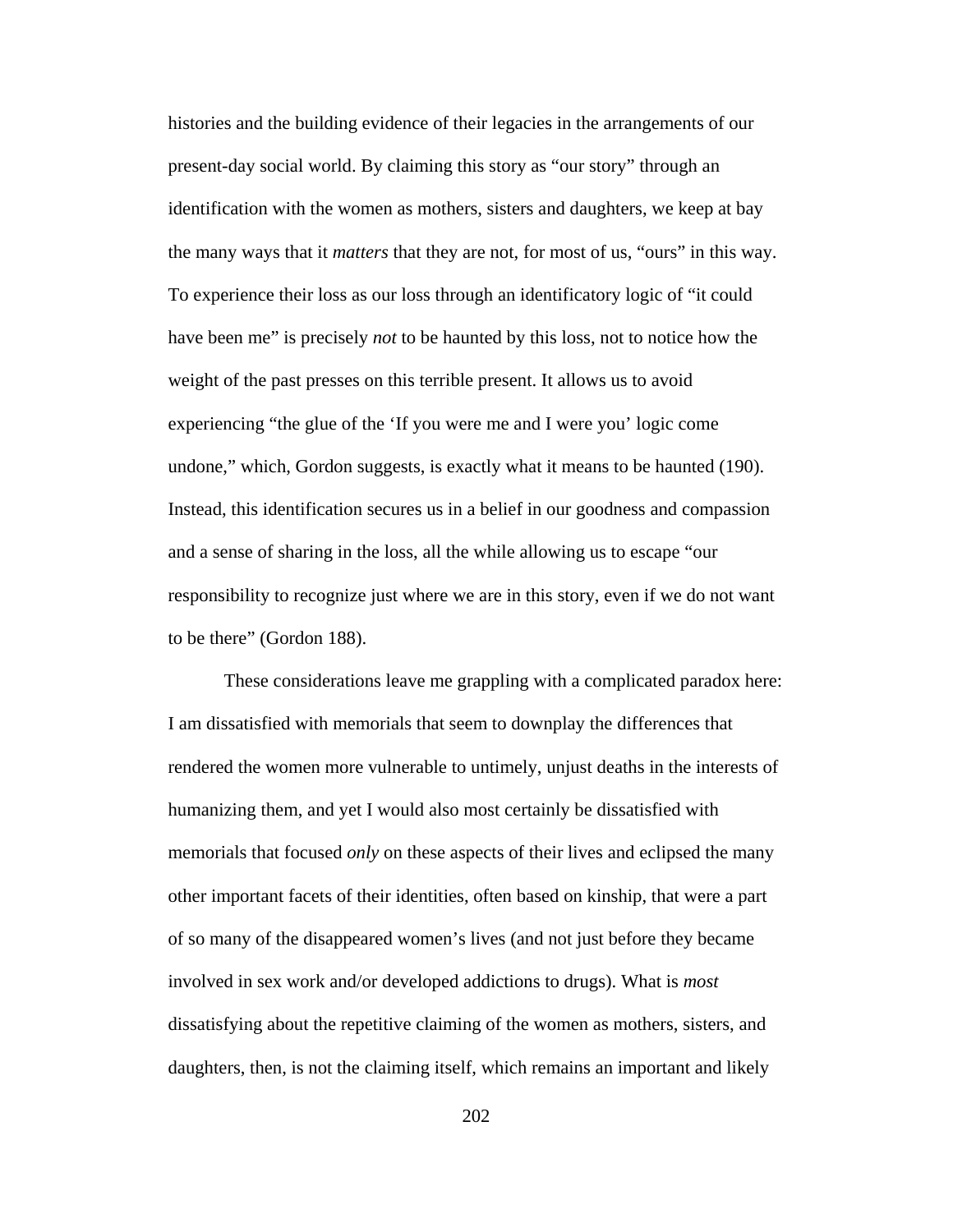necessary evocation of strategic remembrance. The most problematic aspect of this claiming is instead how it can produce forms of sympathetic identification that actually invite most of us to escape fully examining the many ways that we are all in this story differently.

This paradox points to the particular difficulties of memorializing losses that have long been cast as ungrievable: it may be politically or strategically necessary to recuperate the lost ones' grievability through efforts at humanization in order to garner more immediate or more widespread public attention or support (however short-lived), and yet to do so may involve erasing those differences which left them vulnerable to such violence (and contributed to rendering them as ungrievable) in the first place. It also points to the limits of strategic remembrance strategies. While memorial practices that rely on or cultivate remembrance as a strategic practice often serve important political purposes in particular times and spaces, they also, through their arrest of meaning and binding to those particular times and places, are limited in their ability to call us into relations of inheritance, and they may evoke forms of identification that stave off remembrance as a difficult return. How might evocations of remembrance as a difficult return encourage us to recognize the complex and sometimes even contradictory ways that we are all in this story?

#### Evoking memory as a difficult return

As an initial example of a memorial with the potential to evoke memory as a difficult return, a mural for Vancouver's disappeared women located in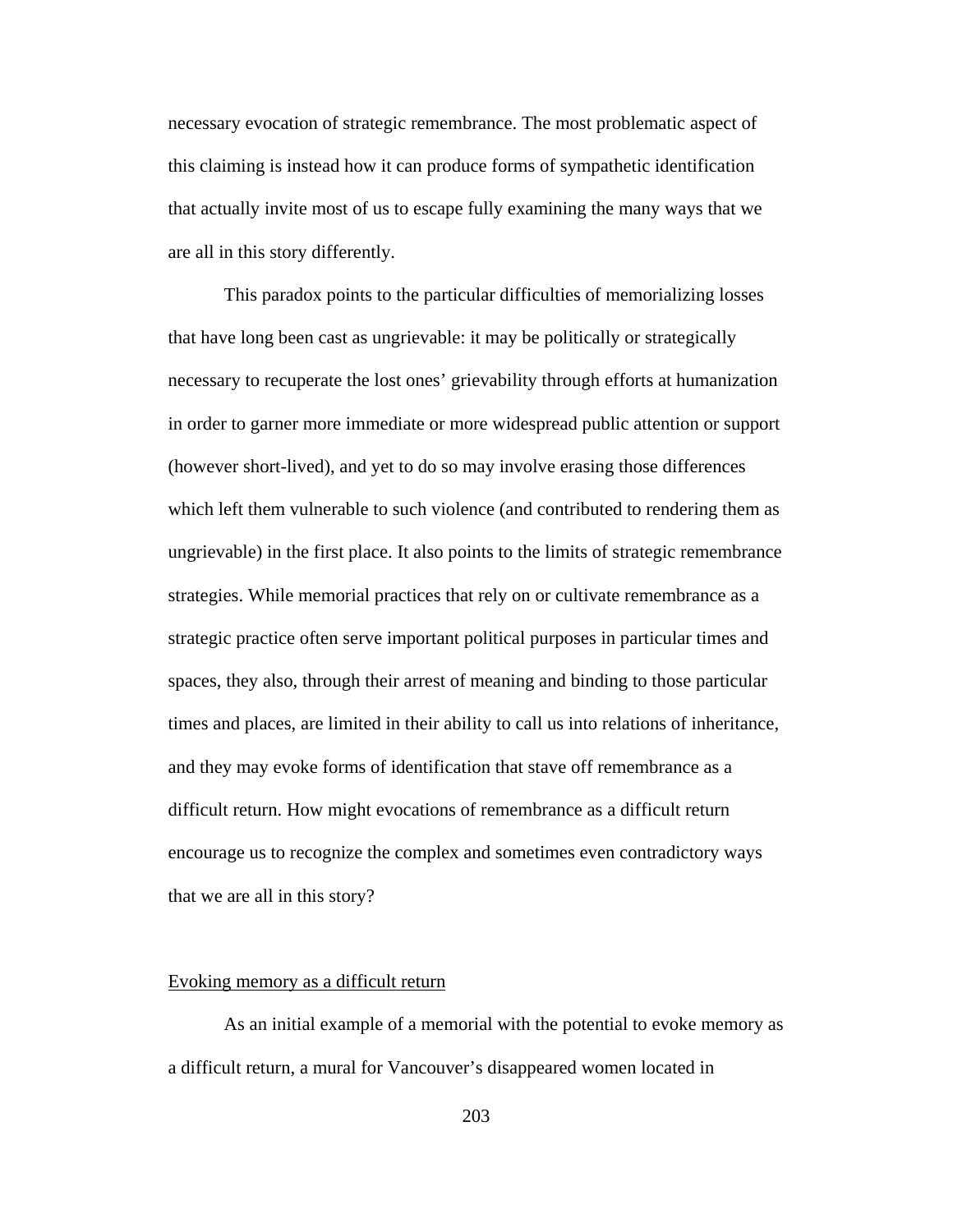downtown Montréal seems to me to invite quite a different sort of remembrance of the women than the memorial practices and forms discussed thus far. It is striking that this memorial is located in Montréal, the site of those murders at the Polytechnique that are commemorated so boldly in Downtown Eastside Vancouver. The mural itself is painted on the side of the building that houses the Native Friendship Centre of Montréal and was created in the summer of 2003 by a group called the Living Monument Mural Collective, composed of various people including volunteers from the Friendship Centre, the Aboriginal women's shelter, the Coalition for the Rights of Sex Workers, and women involved with Stella, a Montréal-based organization of and for women doing sex work (see Cultural Memory Group 171-173).

The skylines of both Vancouver and Montréal are visible in the mural, so although there is no explicit mention of the massacre of women at the Polytechnique, a sense of the inter-implication of these two cities is nonetheless woven into the specifically-Vancouver-based deaths being memorialized here. In the sky above the two skylines, Ojibwa spirit boats carry souls and a star twinkles with a piece of glass for every missing or murdered woman from the Downtown Eastside.<sup>12</sup> These stars bring the dead into presence, while the representation of the spirit boat moving between the two worlds of living and dead functions to rupture this divide, to suggest the untenable nature of a staunch living/dead binary, disrupting conventional understandings of living/dead and self/other as

 $\overline{a}$ 

 $12$  The number of stars is reflective only of the number of women on the official list of missing women at the time the Mural was created, which is a limitation of this memorial's form. But because the stars are not named, I don't find that they operate in the same overly-determined representative way as the listing of some names but not others, which I've argued risks contributing to a hierarchy of grievability.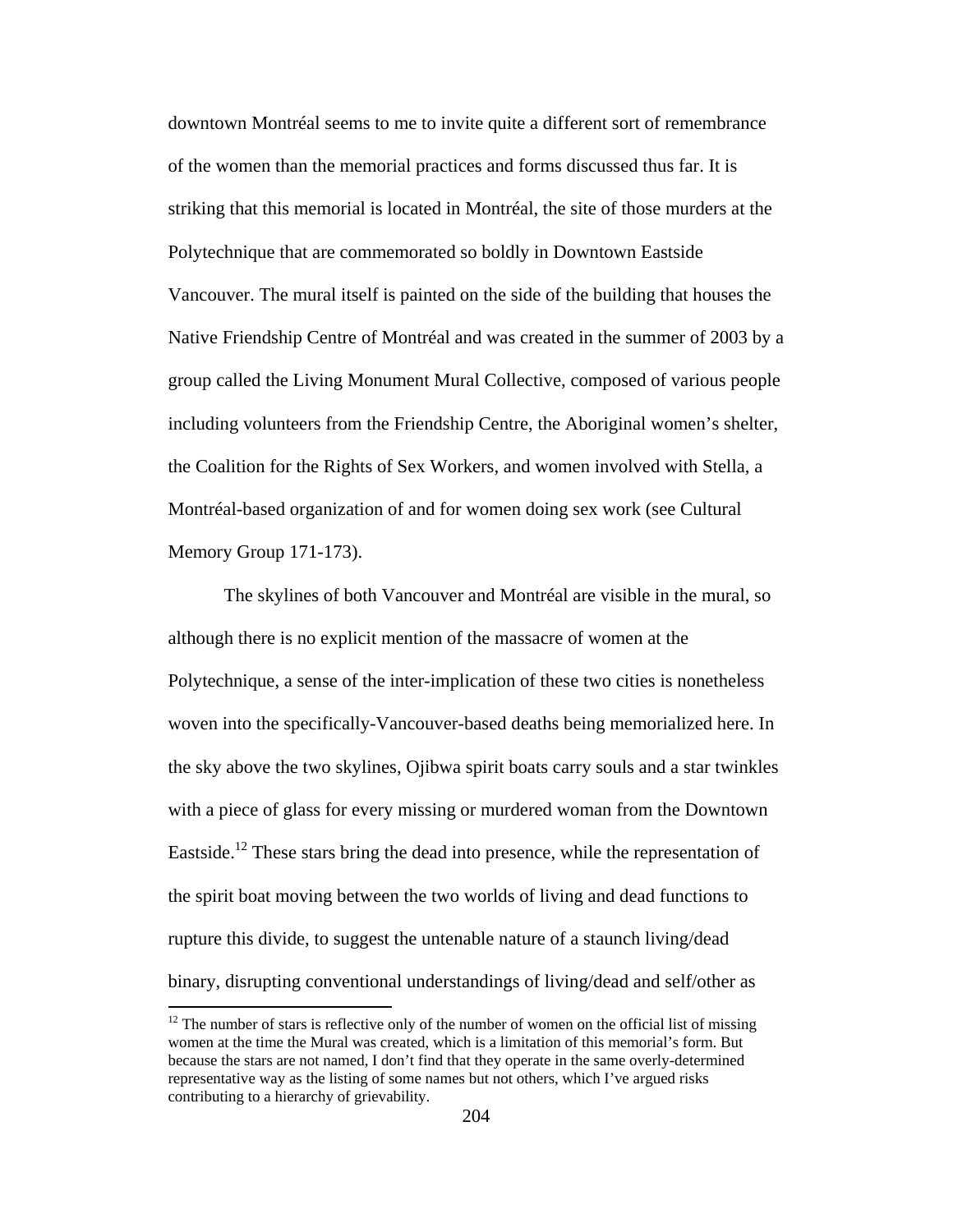always already entirely separable: the self standing in front of the mural and the women represented by the twinkling stars are bridged by the spirit boats, which might perhaps invite reflection on the fragility of these distinctions.

Yet at the same time the mural does not allow an easy lapsing into identification, or "it could have been me or someone I love," with the erasure of the circumstances contributing to these particular deaths that such a move might entail, because its text poses a challenge to any such slippage. In the foreground of the mural, figures representing the artists hold a banner that reads: "In honor of the more than 60 sex workers, most of them Indigenous, who were killed or disappeared in Vancouver, BC," and below: "We pay homage to these women, victims of the comfort and indifference of a society that would sometimes rather see them as something to be eliminated. This mural is also dedicated to their friends, their children and families, to their lovers and loved ones. YOU WILL NOT BE FORGOTTEN."

There are several claims here that shatter any over-simplified assumptions one might make about the women being memorialized: the mural tells us that "sex workers," mostly "Indigenous," are also "women" worthy of "honor" who can be "victims," not of their own poor choices, or even of individual perpetrators, but of an indifferent society that views them as disposable.<sup>13</sup> Instead of re-claiming the women as mothers, sisters and daughters, the text of the mural shifts its address to the kin left to mourn these losses, and in doing so reminds us that the women

 $\overline{a}$ 

 $<sup>13</sup>$  Claims about individual perpetrators are also made, through the inclusion of the words "were"</sup> killed or disappeared," with their suggestion of action by others, but this action on the part of an unnamed person or persons is not located as the sole or even primary cause of the women's deaths or disappearances.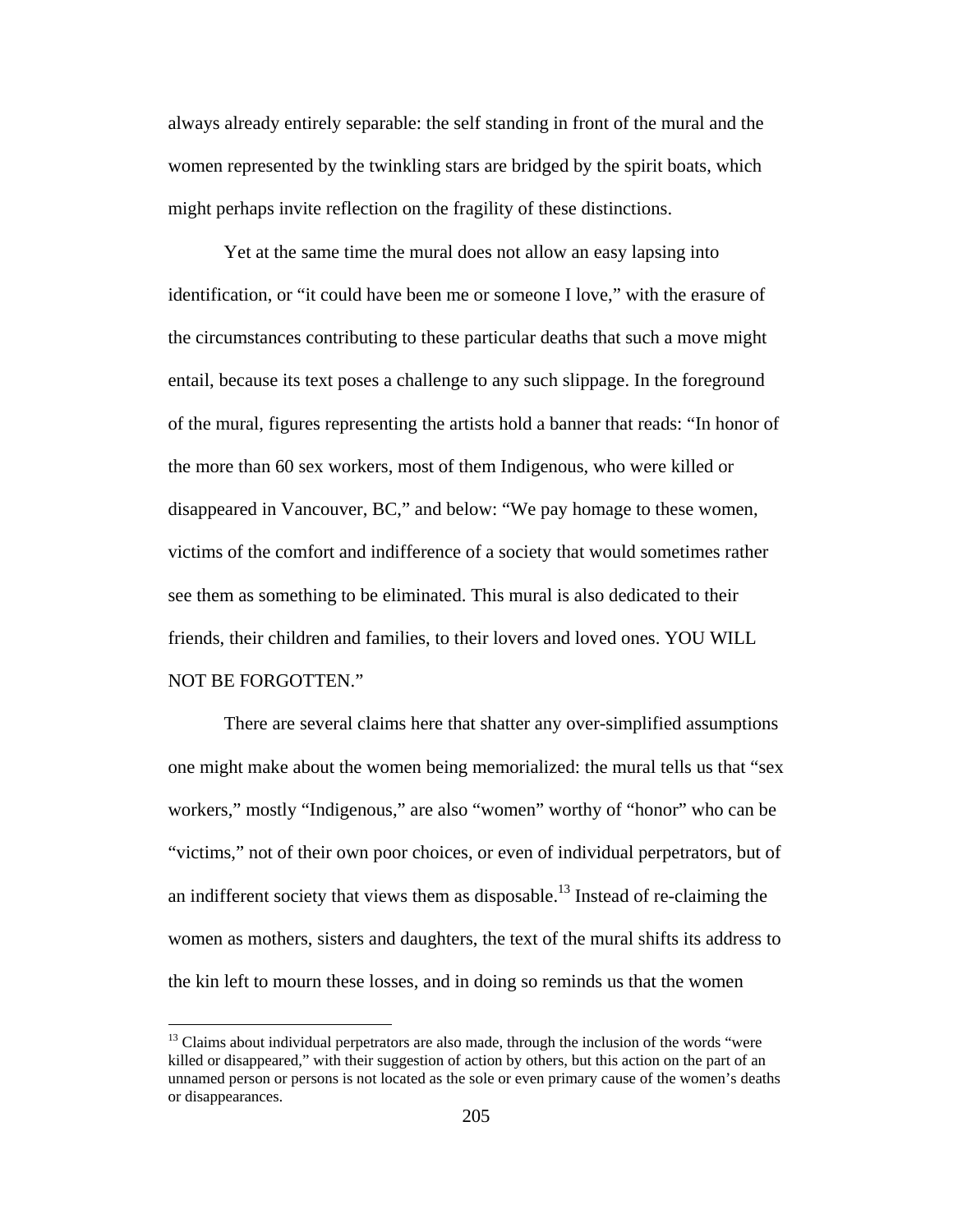were *always* people with relationships to others that mattered greatly, that their loss was always grievable to those who knew and loved them. The YOU in the next line encompasses these mourners as well as the disappeared women, and it may be significant that "friends" are mentioned first in the list of those left behind who remember (and are to be remembered), a reminder that a commitment to never forget the dead must also be a commitment to addressing the circumstances contributing to their deaths, which many of their friends continue to contend with daily. Distinctions between grief and activism thus begin to slip away, such that both become part of an everyday practice of remembering the women who were disappeared.

This mural strikes me as remarkable, then, for how it seems to embody both remembrance as strategic practice and remembrance as a difficult return at once: it is simultaneously an invocation to strategic remembrance, an indictment of a society that would dare to cast these women as "something to be eliminated," and at the same time through its form and mode of address it disrupts oversimplified divisions between self/other, living/dead, past/present, and grieving/activism without allowing these divisions to be dissolved entirely. Some of the differences that contributed to the women's vulnerability, social renderings of their sex work and markings of their Indigeneity, are addressed directly, and their conventional representation as signs of ungrievability is challenged by the mural's text. At the same time, the blending of the two skylines situates the women's disappearances as an issue of concern for others beyond the Downtown Eastside and also beyond Vancouver. The text of the mural is written in several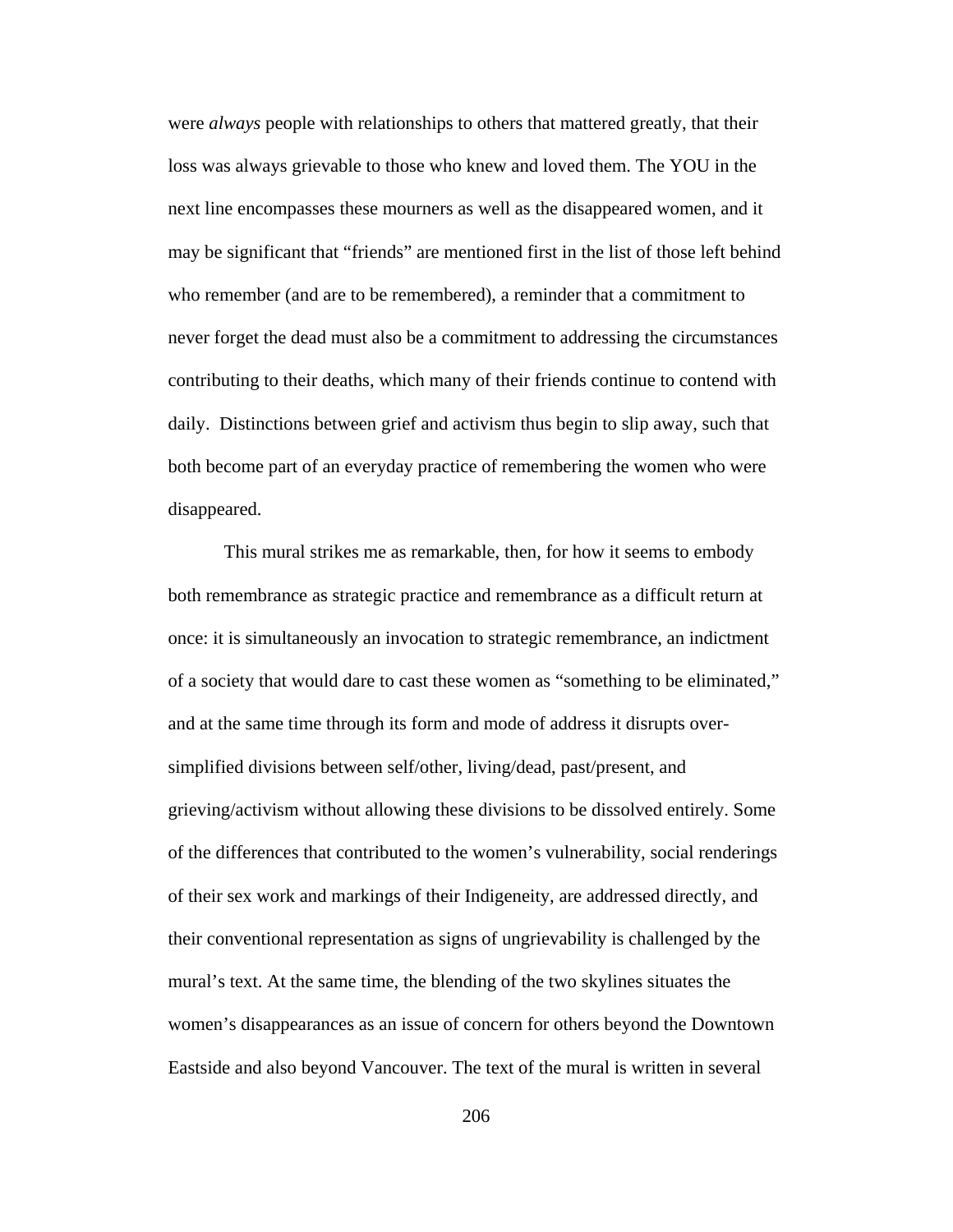languages: Ojibway, Inuit, French and English, with a spattering of Mohawk, and it is significant that it blends Indigenous languages (frequently associated with the past) with languages imported by European colonizers (associated with the present). The acknowledgement of the women's families, friends and lovers also asserts the women's claims, throughout their lives as well as after their deaths, to conventional forms of kinship and familial attachments. Hence the mural succeeds at disrupting many of the ways the women have been cast as ungrievable losses without disavowing or re-stigmatizing the particular circumstances contributing to their vulnerability.

Although not made explicit in the mural itself, I believe that through its form, text and mode of address, this memorial directs our attention to "an 'unworked-through past,'" and in doing so may succeed at evoking remembrance as a difficult return (Simon, Rosenberg and Eppert 4). The Ojibway spirit boats may represent the fragility of distinctions between living and dead, but they also reference a past in which significant efforts were made to extinguish such spiritual beliefs. The blending of Indigenous and European languages also calls that past into presence, both signifying and, by representing the languages on equal footing, resisting those massive efforts to also eliminate Indigenous languages and cultures. This history is not spoken in the mural but is powerfully evoked through reference to a contemporary tendency or willingness to see Indigenous women in particular as "something to be eliminated." This phrasing, coupled with the visual representation of the spirit boats and the presence of the different languages, provides an opening, a rupture that makes it psychically difficult to hold that past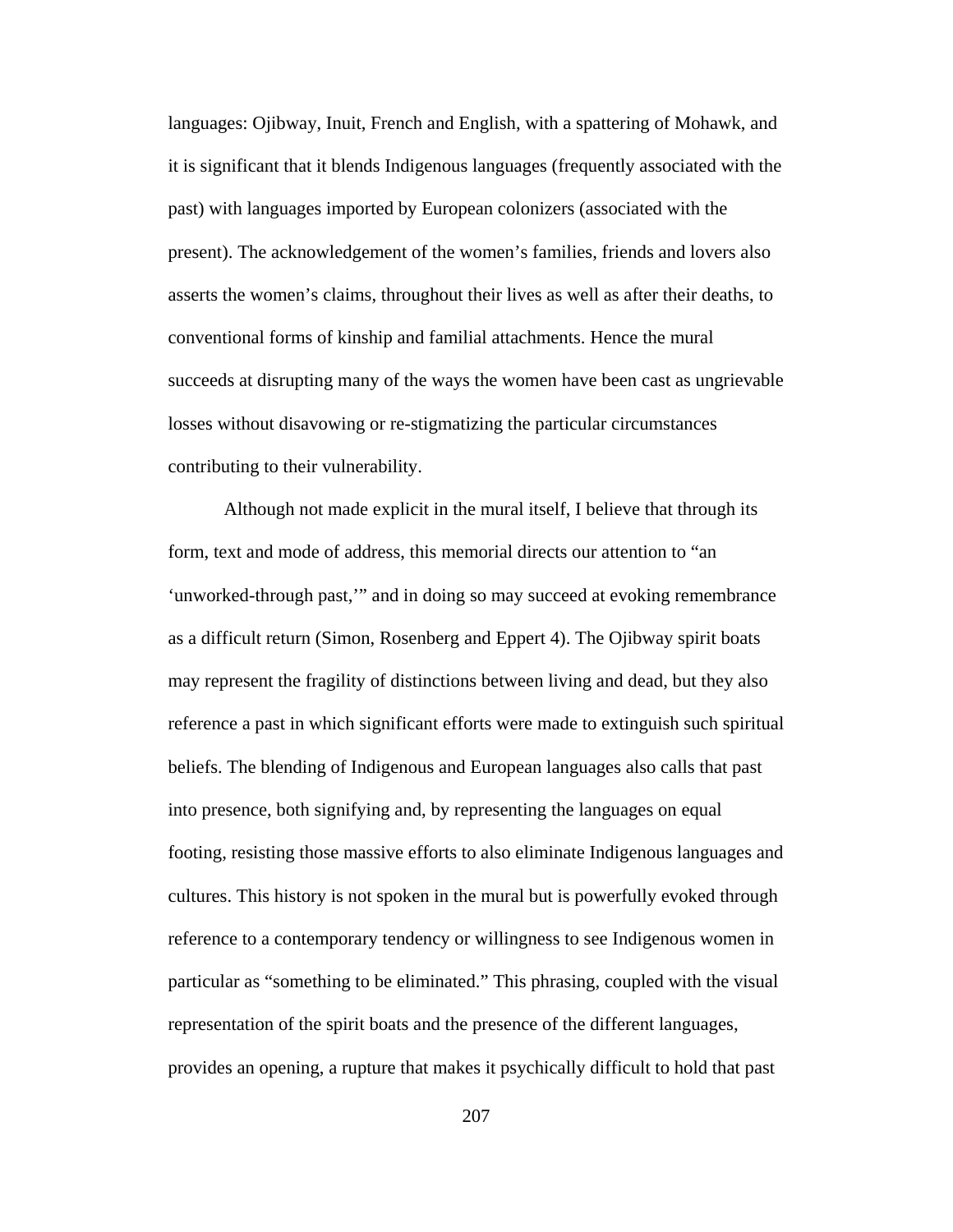outside of or separate from this present in which Indigenous women are murdered not because of who they are or what they do, but because of "the mass and force of the past in the present" (Brown 139). Such an opening invites us to position ourselves in this story quite differently from the terms presented by the kinds of sympathetic identifications usually invoked when remembrance is deployed strategically.

Another example of a memorial that enacts remembrance as a difficult return is found in the form of a gathering and march that takes place in the Downtown Eastside on February  $14<sup>th</sup>$  each year. Initially organized in 1991 as a march of protest to draw attention to the significant number of murders or other forms of untimely death among women from this neighbourhood, the annual Valentine's Day memorial march continues to combine elements of memorial and protest. I have been fortunate to participate in a few of these marches while living in or visiting Vancouver. Because this event takes place in the heart of the Downtown Eastside, women (and men) who contend daily with circumstances similar to those experienced by the women who have been disappeared form a significant contingent of the mourners present, so although we are here to remember the dead and the women who remain unaccounted for, the circumstances contributing to their deaths or disappearances are pressing, making an easy separation between the past in which the women were lost and the present in which others continue to suffer untenable.

Caffyn Kelley describes this event as an enactment of "a different kind of memory – capable of spontaneous combustion, of furious and uncontrollable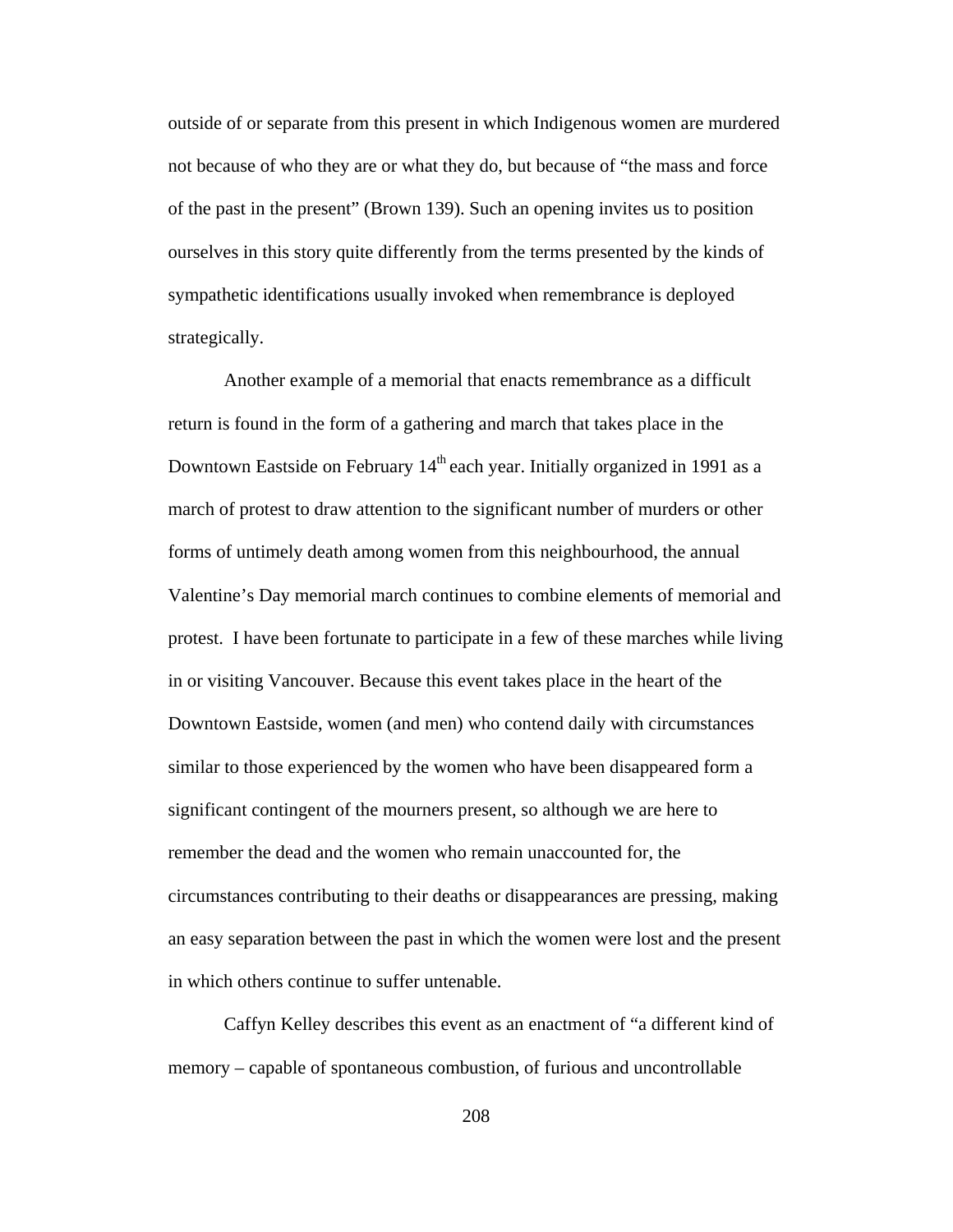grief," and she's right – the ever-present signs of injustice and unrest charge the memories brought to this march through the streets with the surging force of memory as a difficult return.<sup>14</sup> Over the years, this event has provided opportunities for expressions of grief and mourning that have been dismissed by some as unnecessary. It has simultaneously and strategically drawn attention to the disappearances and deaths of women from the neighbourhood and demanded an official response. But beyond its strategic function, the event continues to rupture bindings of past/present, grief/activism, and self/other, making way for the spectres of women who have been disappeared to return and to linger in the streets well after the marching bodies have dispersed.

"Their spirits live within us" has become the march's theme, a theme that charges those in attendance with a responsibility to bring the dead into presence, to "hold a place for their absent presence in one's contemporary life" (Simon, Rosenberg and Eppert 4). The march itself, led by Indigenous elders, Indigenous women organizers, and family members of disappeared women, winds through the streets of the Downtown Eastside, pausing to smudge sage and leave offerings of things like roses, cedar and tobacco at the many spots along the way where women were either murdered or last seen. Often prior to the march and as it winds to an end, political speeches are made that highlight the injustices and inequities so visible in the Downtown Eastside. These speeches are an important, strategic aspect of the event, but for me what is so very haunting about this event is the

 $\overline{a}$ 

<sup>&</sup>lt;sup>14</sup> In the unpublished version of Kelley's essay that I have, this quotation is on page 9. Many thanks to Kelley for pushing me to further consider the significance of the Valentine's Day marches.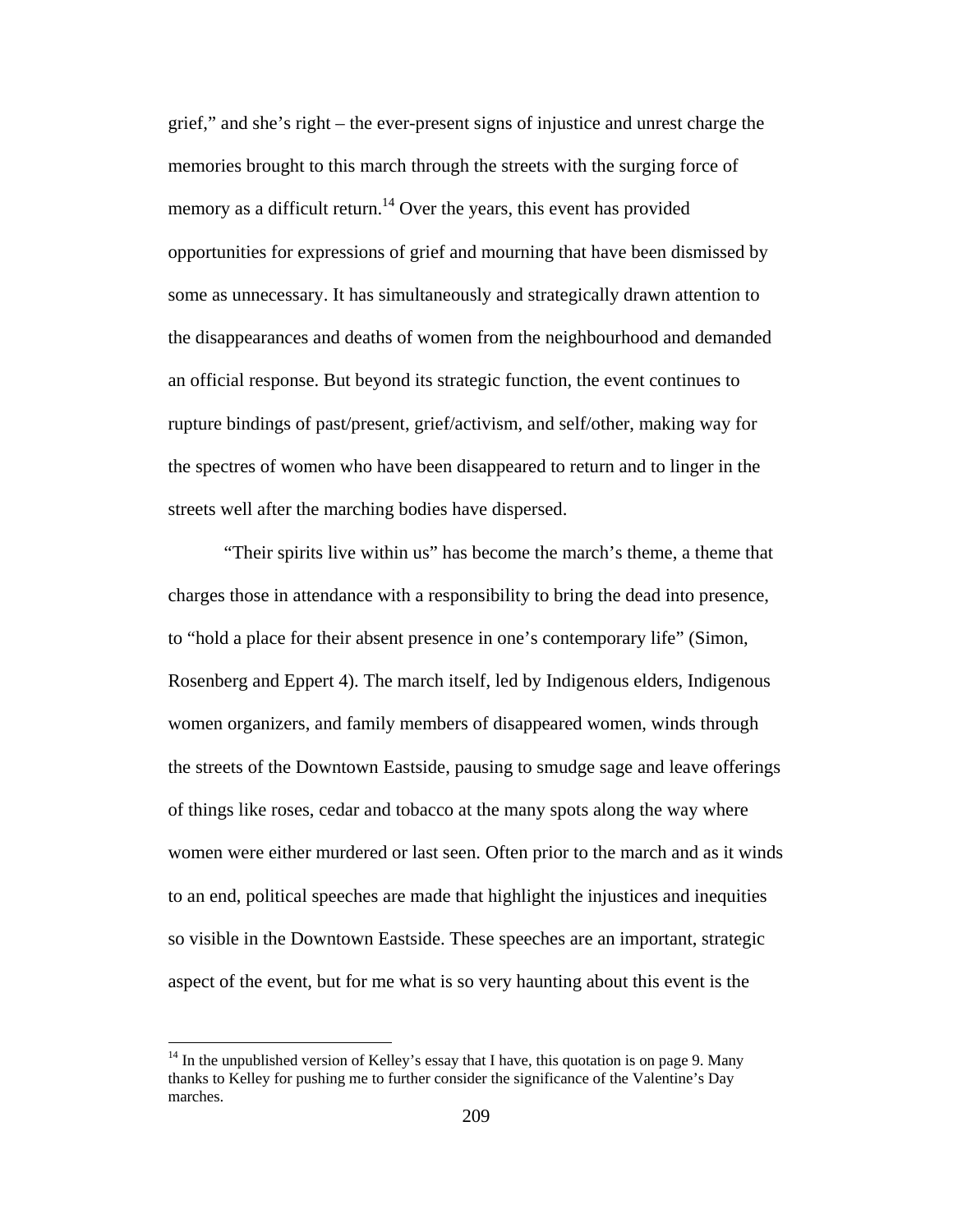opening offered by how the theme and numerous pauses along the way draw attention to the presence of the dead and to the ongoing responsibility of those present to try to create some form of hospitable memory for them.<sup>15</sup> This is no small charge. For, as my friend Lora McElhinney has written, the women's spirits don't always live within us easily (73). Thus the annual repetition of the Valentine's Day march is perhaps more than anything an opportunity, an opening to learn about and reflect on what it might mean to inherit what lives on from the women who have been disappeared from the neighbourhood where the march takes place.

## Inheriting what lives on

 $\overline{a}$ 

 Memorials that evoke memory as a difficult return both address us and challenge us in ways quite different from those that primarily deploy memory for strategic purposes. When memory as a difficult return is at stake, our relation to the losses being memorialized is called into question and potentially refashioned as one substantiated not on our being bystanders to those losses, but on our becoming inheritors, not of the losses themselves but of what lives on from them. What might it mean to inherit what lives on from the disappeared women from

<sup>&</sup>lt;sup>15</sup> Anthropologist Dara Culhane documents how at these stops during the march, organizers "read" the names of women who had died, told how they died, and listed their relations: mother of \_\_\_\_\_\_, sister of \_\_\_\_\_\_, daughter of \_\_\_\_\_, friend of \_\_\_\_\_\_" ("Their Spirits Live" 602). This particular use of the "mothers, sisters, daughters" trope works quite differently than the generalized strategy discussed above. Because of the specificity of its use here (i.e. not just "mother" but "mother of  $\therefore$ " this claiming works more like the dedication in the Montreal mural, through which our attention is drawn not just to the woman who died but to those left behind to mourn her loss. Thus, because of the specificity used here, this evocation of the "mothers, sisters, daughters" trope potentially avoids evoking the kind of sympathetic identifications I critique in the previous section.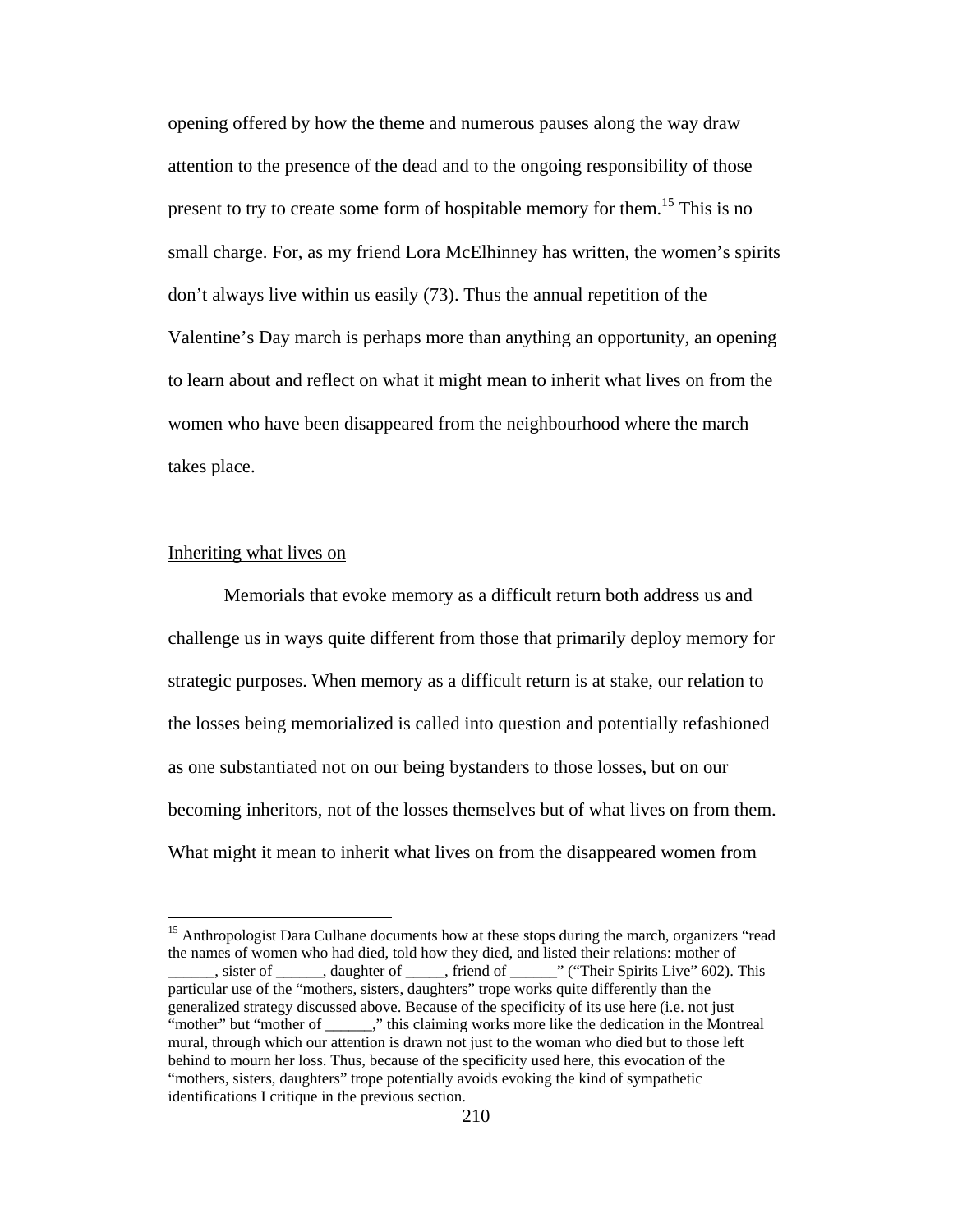Vancouver, and how is it that those of us who did not know the women in life must claim such a relation of inheritance? I have offered some tentative responses to these questions throughout this dissertation but in this section, I address them directly. As discussed in chapter two, relations of inheritance have to do with the problem of witnessing and in particular with what it might mean to bear witness to the loss of another that one did not know in life. In this section, I will work through this problem by considering the mode of address in the poetry of Sarah de Vries, a woman who, as mentioned, was disappeared from the Downtown Eastside in 1998. De Vries' poem, as discussed in my introduction and in chapter two, is addressed to a "you," and the particular character of this address calls on us to form a kind of relation with De Vries and other women who died similarly, a relation of inheritance that one may accept or refuse but that is binding regardless of how one might choose to respond.

 Sarah de Vries herself bore witness, during her life, to the unjust, violent deaths of many women from her neighbourhood. One of her poems bears witness not only to the terrible murder of a woman who had touched De Vries' life (see Maggie de Vries 233-234), but also to a sentiment of disinterest in the woman's death among some whose lives are less susceptible to such precarity: "*You and your soft, sheltered life / Just go on and on / For nobody special from your world is gone*" (in Maggie de Vries 233). It is clear in this poem that De Vries was well acquainted with the consequences of living a life that is frequently cast as ungrievable. In her own reading of De Vries' poem, one which draws on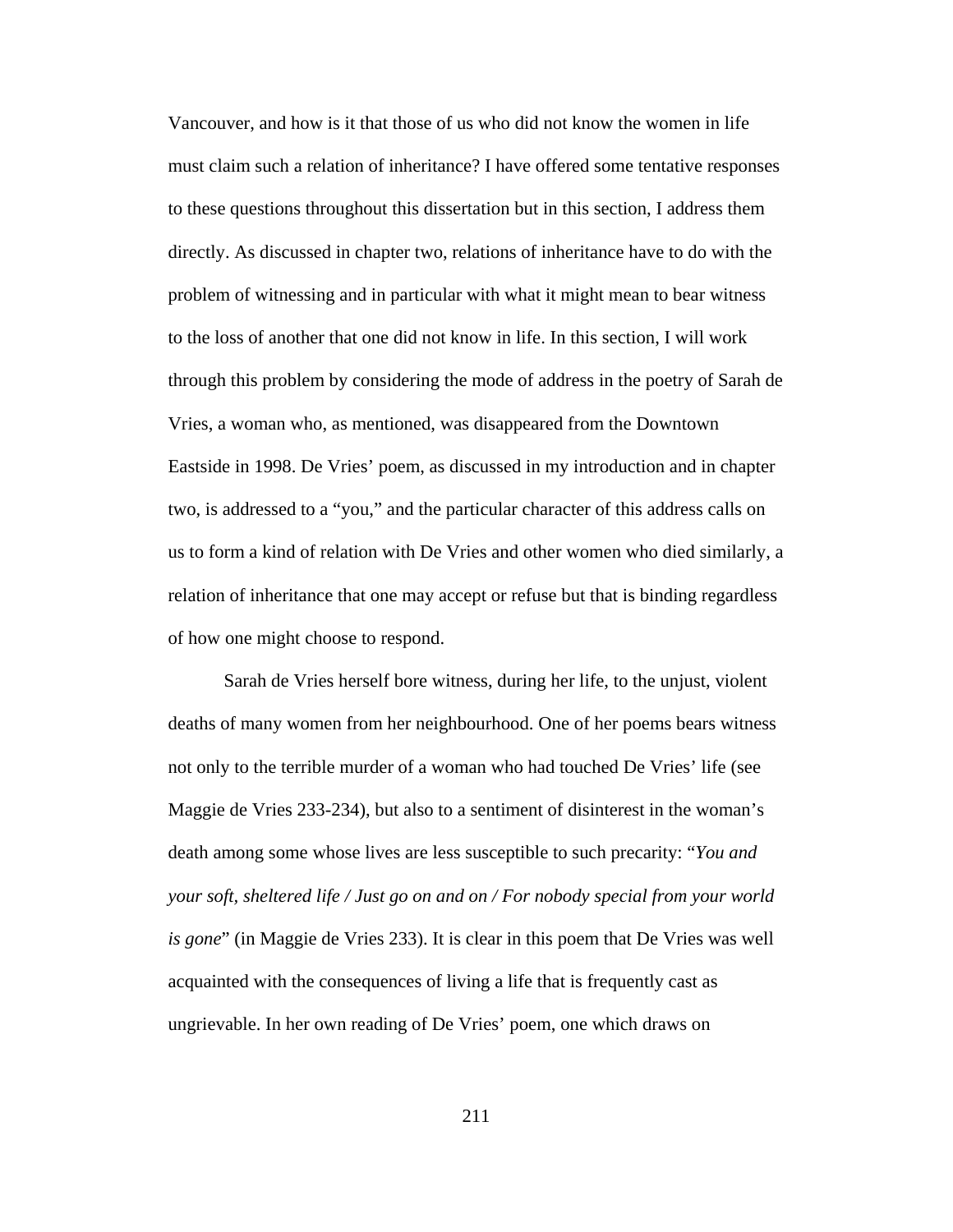Shoshana Felman's work on witnessing and testament, Geraldine Pratt makes the following compelling argument:

The terrible burden of Sarah de Vries' poem comes from the fact that she is testifying (before the fact) about an event (murder) that she cannot witness. She speaks in proxy for herself, and her authority undoubtedly comes from her very own death. (1072)

De Vries' poem is thus at once both an indictment of how another woman's death has been cast as ungrievable and a testament to the grievability of the life of the murdered woman (and thus, to that of her own). But the indictment De Vries makes is not of a generalized or anonymous "society;" it is directed to a "you," and it is my argument that this form of address is important because it challenges readers to themselves take up the role of witness that De Vries enacts in the poem. If readers accept her mode of address as a challenge directed towards us personally, then it seems likely that the poem is an example of what Roger Simon calls the "terrible gift" (187) of those materials that testify to historical traumas or atrocities.

 "If we are open to recognizing this text [of testamentary material] as intended for and sent to us as a bequest," writes Simon, "it is likely that many of us will regard it as a terrible gift" ("Terrible Gift" 297). As discussed previously, such bequests are "terrible gifts" because they are difficult and onerous, and because what they ask of us is no small task. The testimony found in materials like De Vries' poem "arrive[s] in the public realm making an unanticipated claim that may interrupt one's self-sufficiency, demanding attentiveness to another's life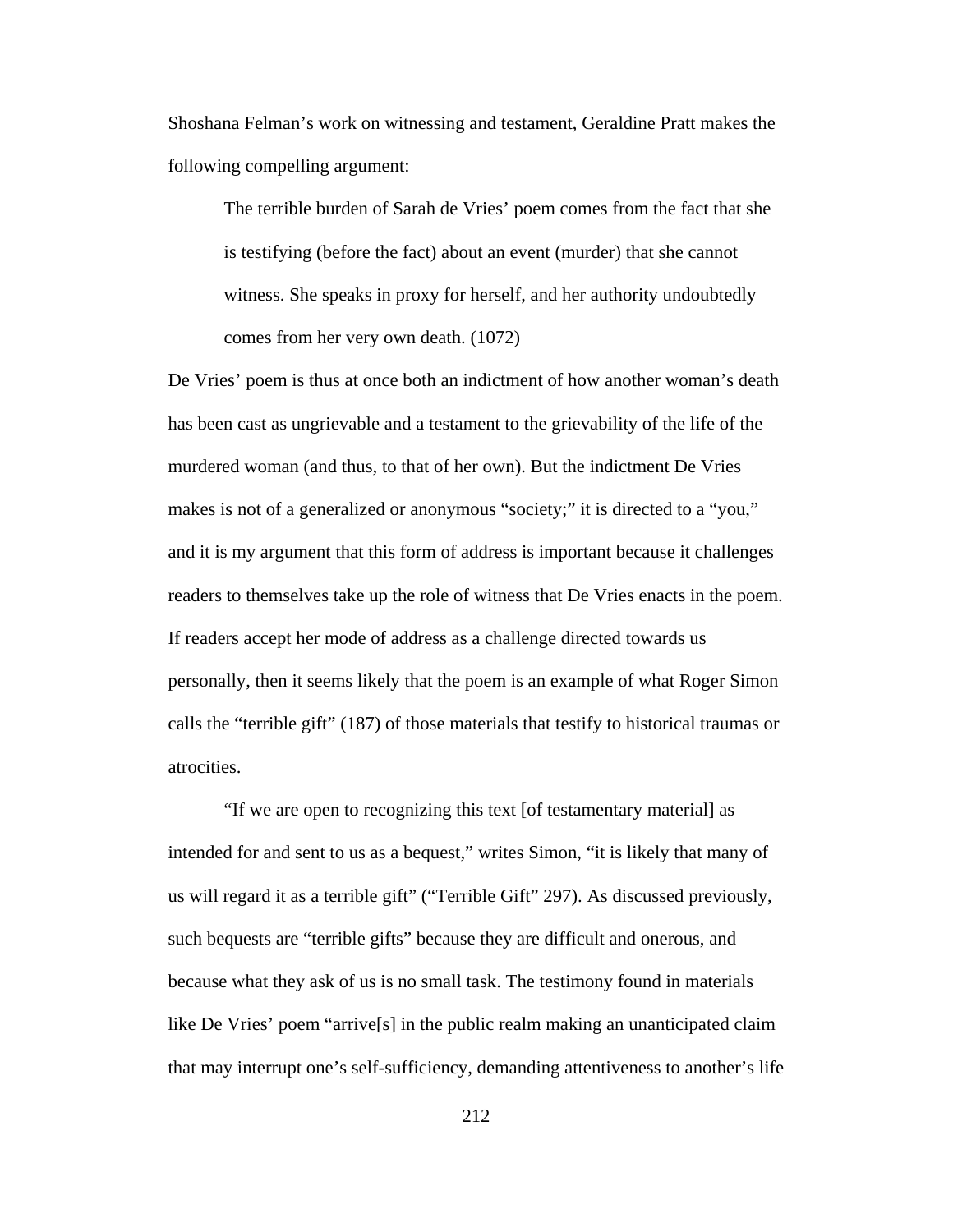without reducing that life to a version of one's own stories" (188). We may well be tempted to turn away from the challenge posed by the poem, and it is likely that many will understandably attempt to do so, for the challenge demands nothing less than "a reconsideration of the terms of our lives now as well as in the future" (189). Yet despite whatever individual decisions we might make about how to respond to such testaments, their challenge persists. Gordon would likely refer to the kinds of materials Simon designates a "terrible gift" as a "ghostly matter," and a "ghostly matter," Gordon writes, "will not go away":

It is waiting for you and it will shadow you and it will outwit all your smart moves as that jungle grows thicker and deeper. Until you too stage a shared word, a something to be done in time and for another worlding. (190)

Thus our best efforts to shirk or forget the challenge posed by the poem's mode of address, although "it must be said that they can be sustained for quite some time" (Gordon 190), will nonetheless continue to haunt us until such time as we are ready to take up the difficult gift of its inheritance.

 What, then, does a relation of inheritance require of us? First, and perhaps most importantly, it requires that we identify "how we are in this story, even now, even if we do not want to be" (Gordon 190). So even if the stories of the disappeared women from Vancouver are not "our" story because we did not know the women in life, and even though it remains necessary to *acknowledge* that these are not our stories and that proximity to the women in life does change our relationship to the stories, it is nonetheless still important to come to see that we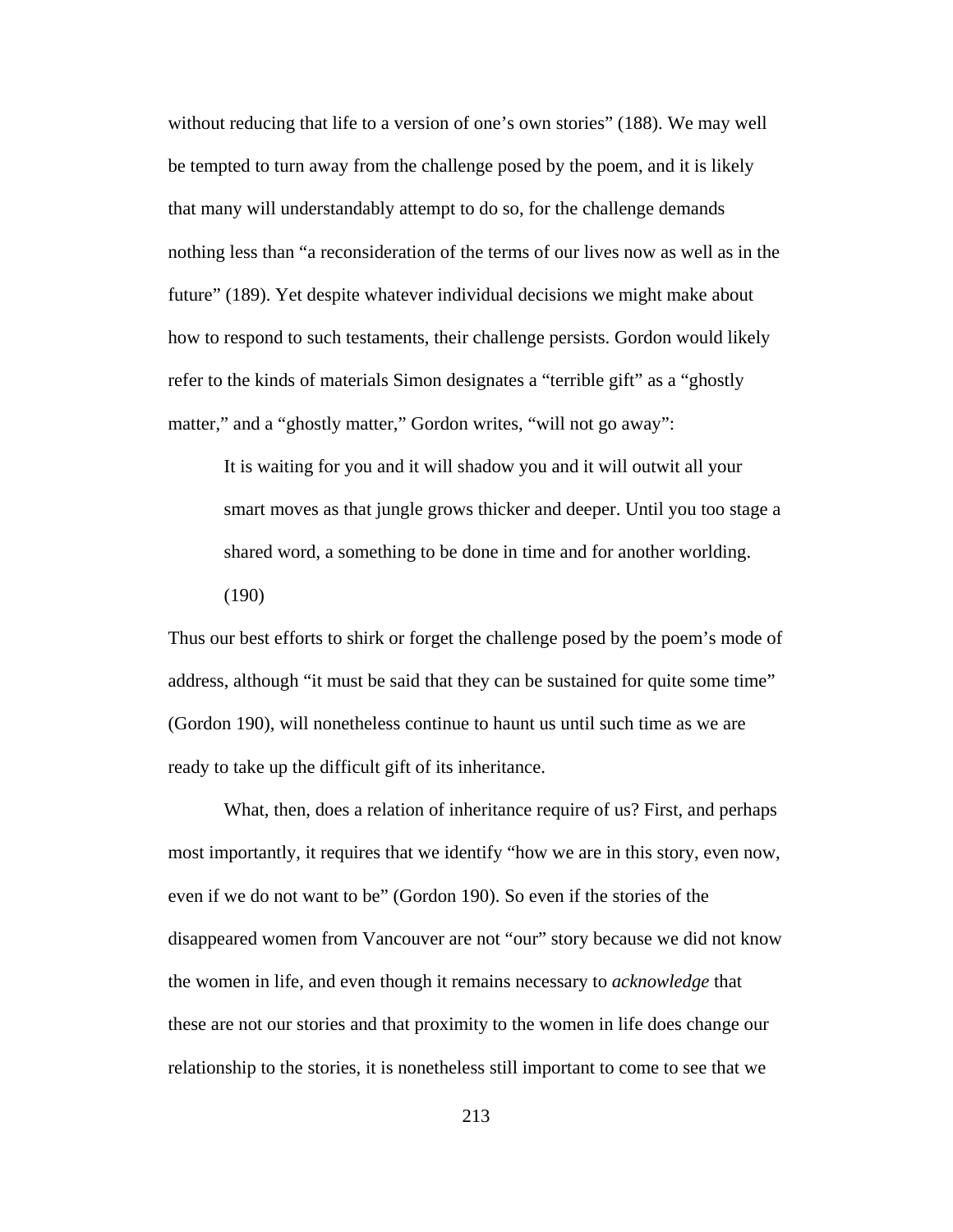are in this story, too. This does not mean that we are responsible for the disappearances of women in the same way that those who directly committed violence against them are responsible, a point to which I'll return in the following chapter. But it does mean that we are all *in* this story, in differing ways, and it is part of our inheritance to figure out just how.

 To enter into a relation of inheritance with De Vries and other disappeared women, many of whom left testamentary traces similar to De Vries' poem, requires nothing more and nothing less than "altering one's ways of being with others" (Simon "Terrible Gift," 198). This seems at once a tiny and an overwhelming request; tiny in that it is impossible to know how such a small and personal shift could contribute much of anything; overwhelming in the enormous overhaul of one's everyday life that such a shift potentially demands. Accepting the challenge of De Vries' address means relinquishing the hold that the common narrative of the rational, freely-choosing self has on our relation to others, or giving up the idea that what "I" am is possible independently of "you." It means realizing and accepting that what we are left with, then, is "*the tie* by which those terms ["I" and "you"] are differentiated and related" (Butler Precarious 22, emphasis in original). Thus, altering one's ways of being with others involves realizing that what I thought "I" was may in fact be a very significant factor in why some lives are left so much more exposed to precariousness than others.

 Altering one's ways of being with others in the interests of forming relations of inheritance also requires a reconceptualization of past and present, for if we imagine that the lives of disappeared women are rooted solely in the past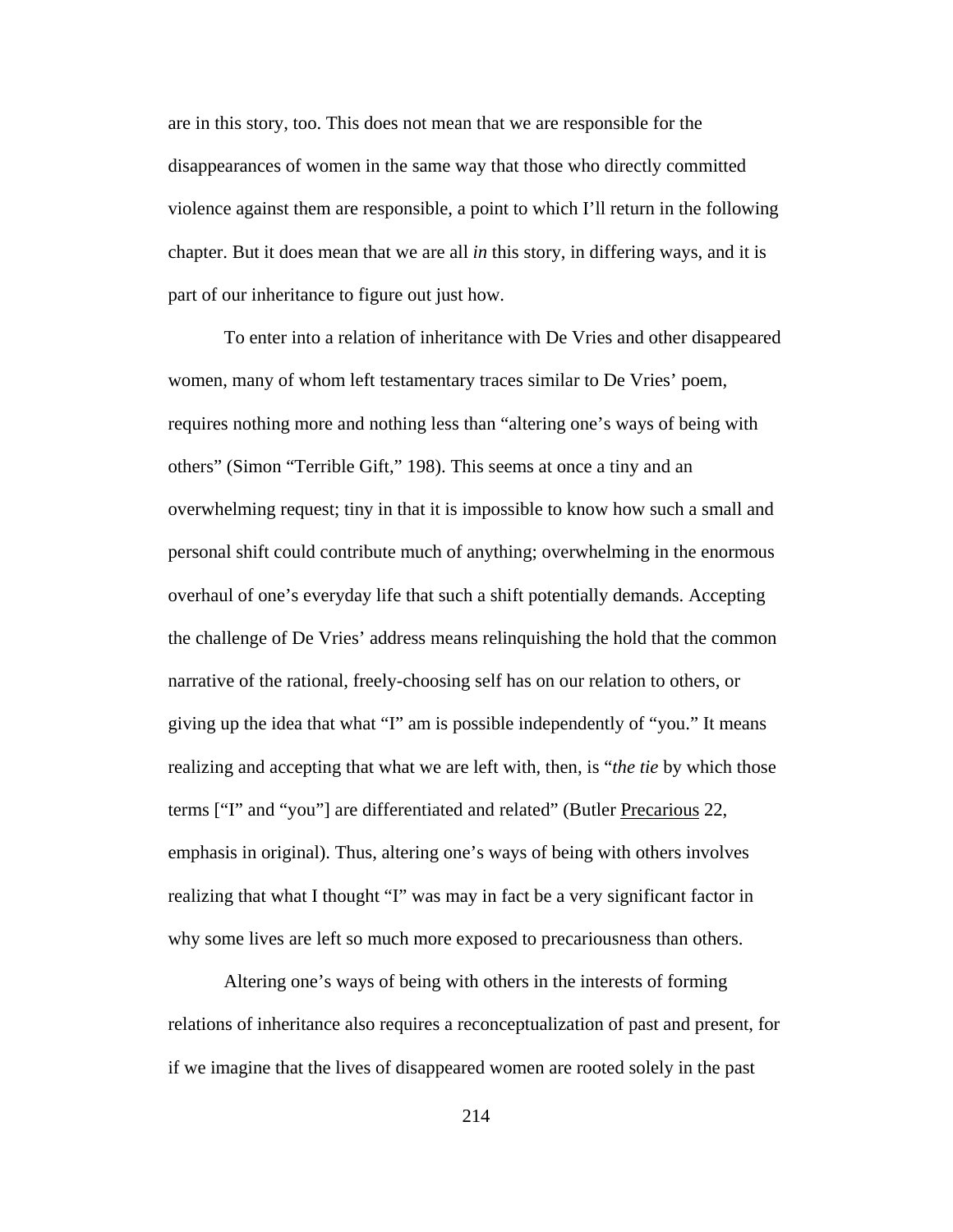then it is difficult to conceive of how they might make claims on us today. Being open to inheriting what lives on from the women means beginning to account for how past injustices are everywhere evident in the present and are therefore not "past" in the way this term is conventionally thought. Still, crucially, this does not mean that we can or ought to try to live *in* the past, which is where a preoccupation with righting past wrongs could lead. Instead, as Simon, Rosenberg and Eppert urge in the epigraph to this chapter, we need to learn to "live *in relation with* the past" (4), which involves continually asking how the past matters now. Instead of attempting to measure how past wrongs might best be repaired, then, which secures those wrongs squarely in that past, how might we instead attempt to measure "the mass and force of the past in the present," as Brown (139) urges us to? How might the reparations required for *this* sort of measurement be radically different?

 Of course, Simon describes the inheritance of testamentary materials as a "terrible *gift*" for a reason. Aside from binding us to an onerous combination of "thoughts and actions" (198), challenges like that posed by De Vries' poem can also be read as a form of gift, not in the sense that they offer some sort of consolation for what has been lost, but because in their claiming of us they offer the possibility of hope. Gifts like these are addressed to whoever might take on the responsibilities involved with their acceptance, and as such, although they are accepted or not by individuals, they possess a social dimension. That De Vries' poem is addressed to a "you" suggests that it could be a terrible gift for any one of "us," and thus a "we" who might accept her bequest is constituted. The "we" in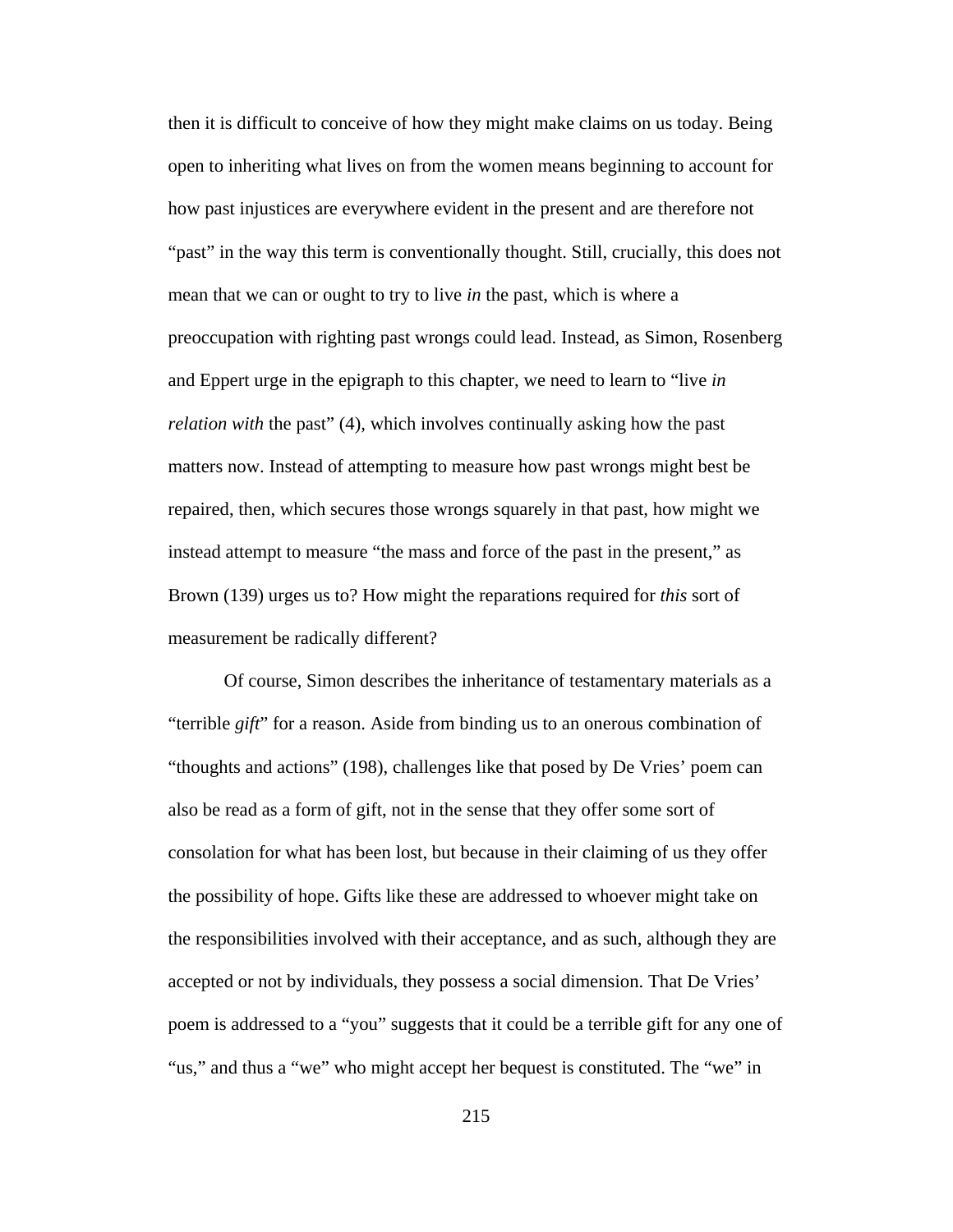this instance becomes those of us inclined to dedicate "an attentiveness and shared reference" (Simon "Terrible Gift" 195) to the testimony offered in the poem. The creation of this "we" is important, for "no single beneficiary can be said to be capable of rendering the full meaning and significance of this testament" (195). Instead, *we* must accept this gift, taking it up in different ways, in order for its hopeful potential to be realized.

 That hopeful potential cannot be wrought by just one who is open to inheriting what lives on. Nor can its meaning or definition of "hope" be predicted or deciphered in advance. What such gifts and the relations of inheritance they provoke gesture hopefully towards is a future, for while we are frequently encouraged through conventional conceptions of a linear relationship between past, present and future to imagine that the future is always ahead, always open, always just over the horizon, what a reconceptualization of the relations between present and past teaches is that there actually *is* no future without a reckoning with the past-as-present. Instead, without such a reckoning, we are left with what Ernst Van Alphen, in the epigraph to chapter three, described as "repetitions" (279), and what Simon describes as "the endless repetition of a violent past" ("Terrible Gift" 203). Thus the "hope" offered by such terrible gifts exists precisely in and through the relations of inheritance they hail us into. Such relations require us to begin to imagine our connections to others otherwise, to begin to contemplate "something to be done in time and for another worlding" (Gordon 190). Thus by imagining us – indeed, by calling an "us" into being as witnesses to the myriad injustices that culminated in her disappearance and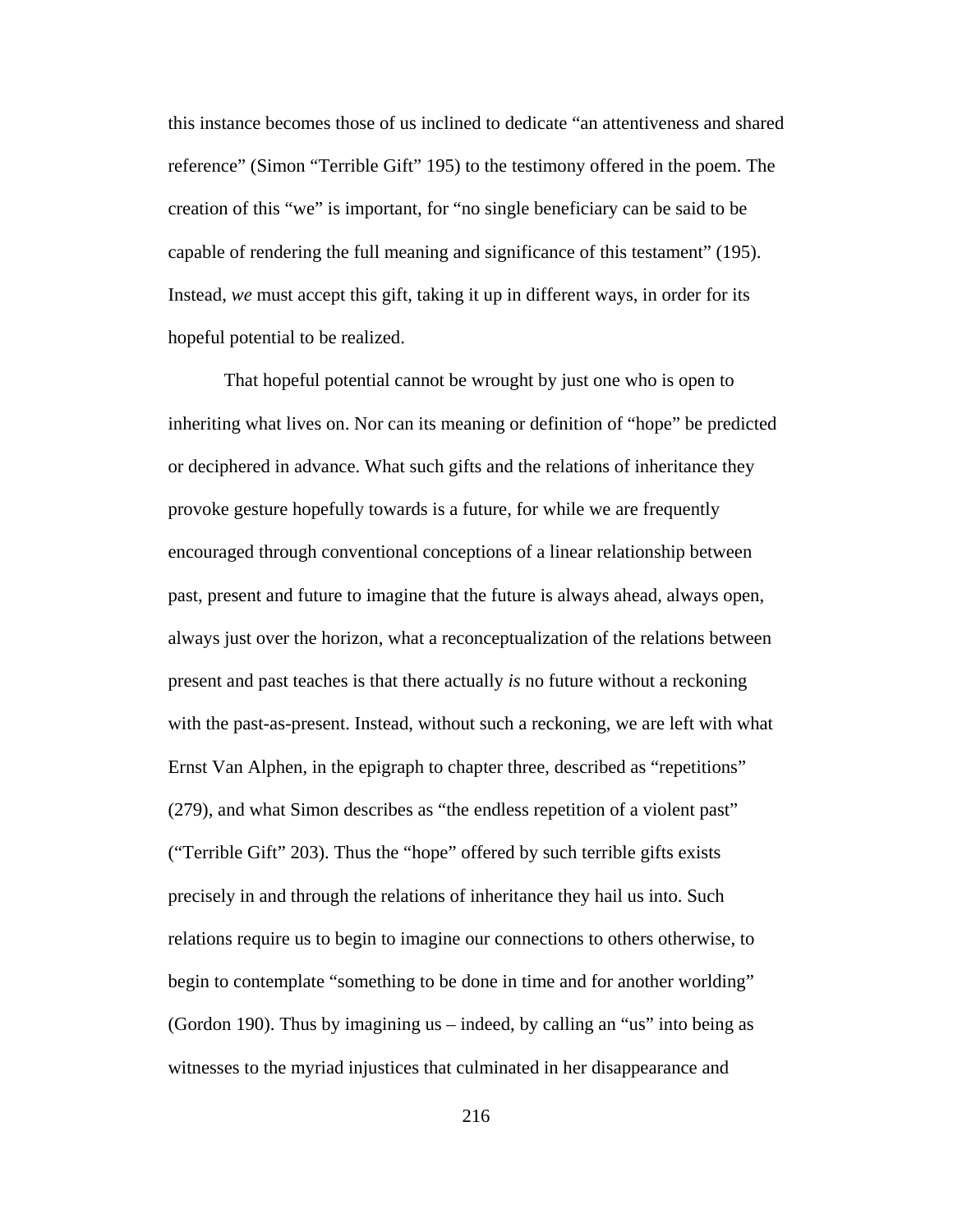murder – Sarah de Vries' address challenges us to consider how these injustices continue to inflect all of our lives, differently, daily, and to find ways to live, differently, with difficulty, based on this knowing, in the aftermath of her murder and in a present still consumed by the disappearances and deaths of those who continue to live and die under similar circumstances.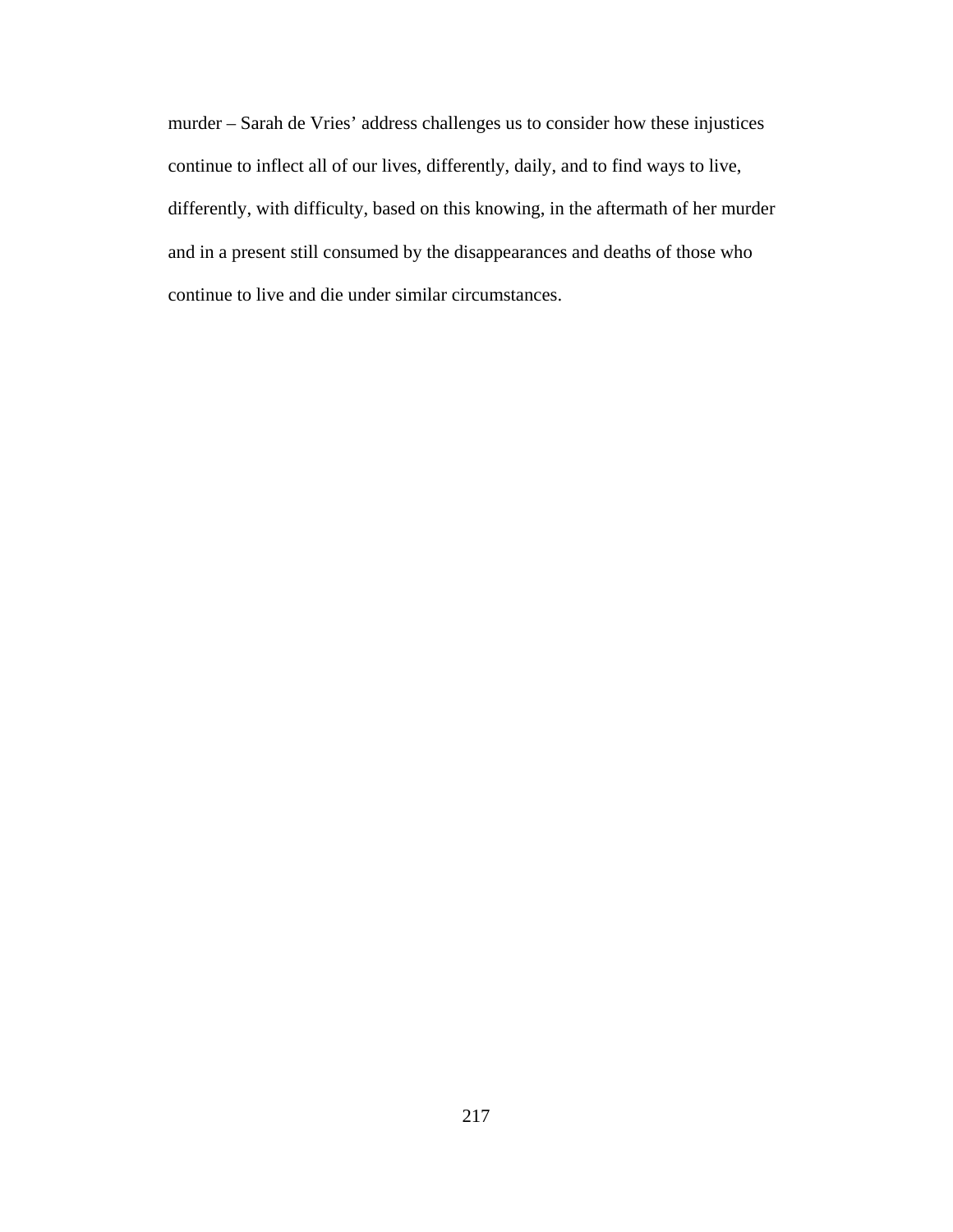Uncertain Futures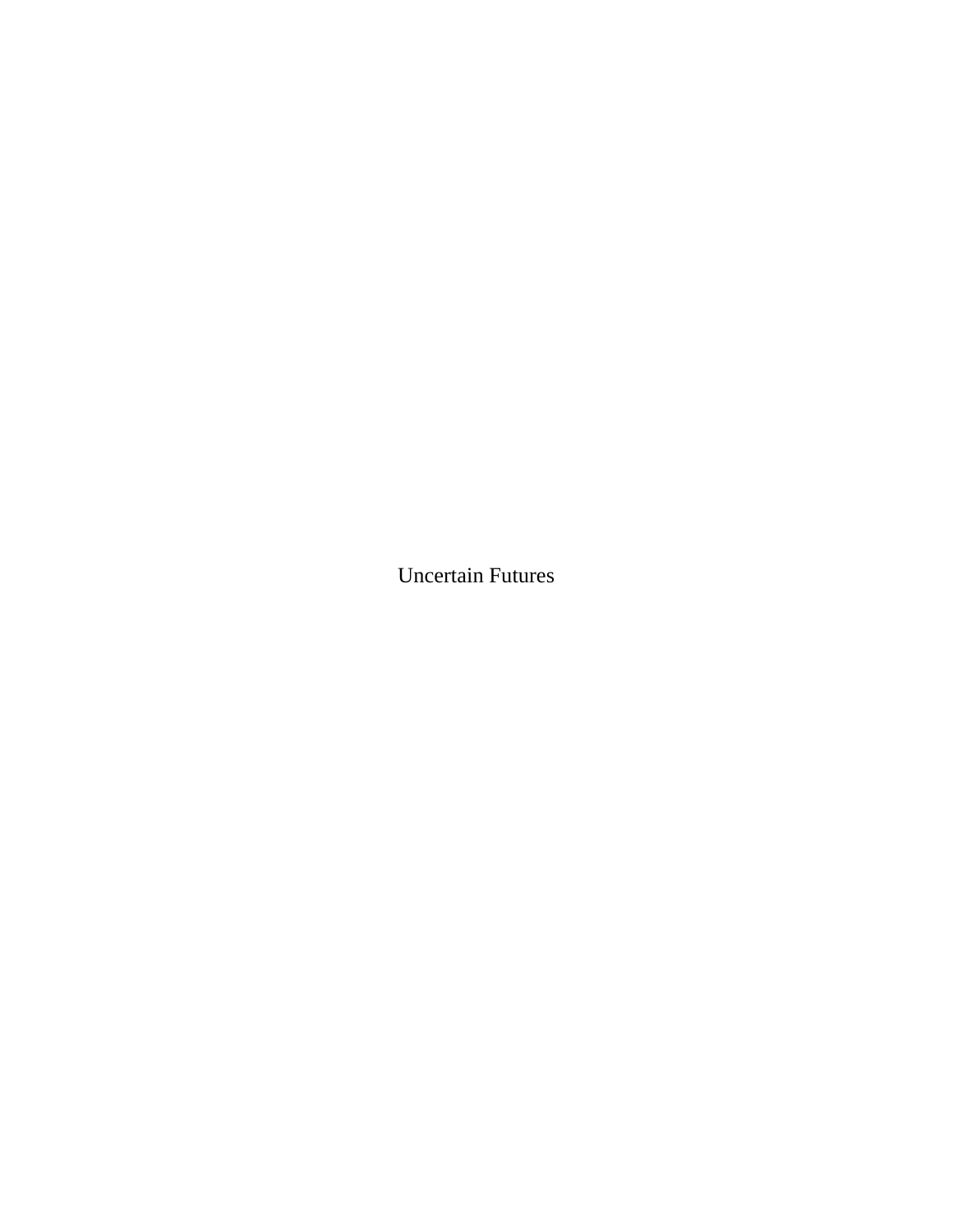# **Judgment, Responsibility, Justice: Towards a future**

**SIX**

*[T]here is no futurity (no break from the endless repetition of a violent past) without memories that are not your own but nevertheless claim you to a responsible memorial kinship and the corresponding thought such a problematic inheritance provokes. (Simon "Terrible Gift" 203)* 

Once an individual was arrested and charged with the murders of several of the women disappeared from the Downtown Eastside, their disappearances began to garner the kind of national and even international attention that had until that point been severely lacking. One wonders why such interest in their disappearances seemed to emerge in tandem with the arrest of a purported "serial killer." We could dismiss this as a North American fascination with violent crime, but I am hesitant to do so. Instead, I suspect it became easier for many of us to recognize the women's status as victims and to (re)frame their lives as grievable once responsibility for their deaths could be relegated elsewhere, to the lone man on trial. Writing about an American fascination with the figure of Osama bin Laden after September 11, 2001, Judith Butler suggests that our interest grows in a story once someone's culpability is established:

[This] works as a plausible and engaging narrative in part because it resituates agency in terms of the subject, something we can understand, something that accords with our idea of personal responsibility ..... Isolating the individuals involved absolves us of the necessity of coming up with a broader explanation for events. (Precarious 5)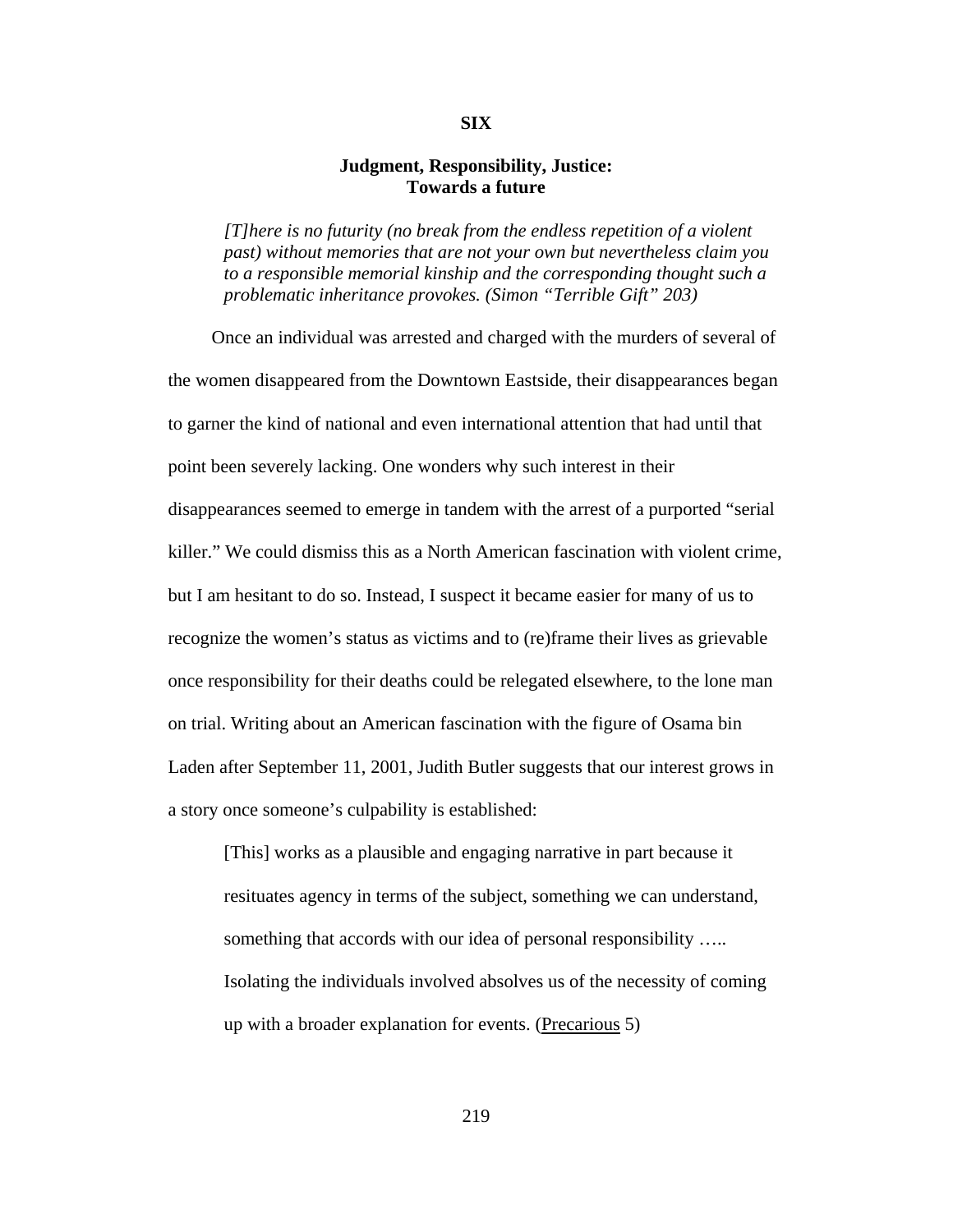It is precisely this broader explanation for all those ""historical and social effects" (Gordon 190) implicated in the myriad ways that these particular women came to be increasingly vulnerable to such violence that is made absent through such a focus on (and fascination with) the culpability of the individual man on trial.

Although a spattering of media reports and editorials have connected the fact that the women lived in the Downtown Eastside, were involved in sex work, or were disproportionately Indigenous with the lack of early attention to their disappearances, the tone of these pieces is righteous, the authors passing judgment on police, the government, or a generalized "society."<sup>1</sup> Butler asks us to consider how such forms of "moralistic denunciation" might:

provid[e] immediate gratification, and even ha[ve] the effect of temporarily cleansing the speaker of all proximity to guilt through the act of self-righteous denunciation itself. But is this the same as responsibility, understood as taking stock of our world, and participating in its social transformation …?" (Precarious 16-17)

In this chapter, I will attempt a tentative answer to this question through an examination of how Robert Pickton has been produced as a social figure and, through that figuring, as a kind of vessel of responsibility, making broader questions about responsibility for the disappeared women extremely difficult to ask, a foreclosure that I will argue may greatly hinder any more just future we may care to imagine.

 $\overline{a}$ 

<sup>&</sup>lt;sup>1</sup> For example, see Paul Willcocks' article, "A Disturbing Moral Judgment on Who's Equal," published in The Vancouver Sun on August 30, 2002; see also Gary Mason's "Instead of Collective Shrug, Pickton Case Should Inspire Outrage," published in The Globe & Mail on June 2, 2005.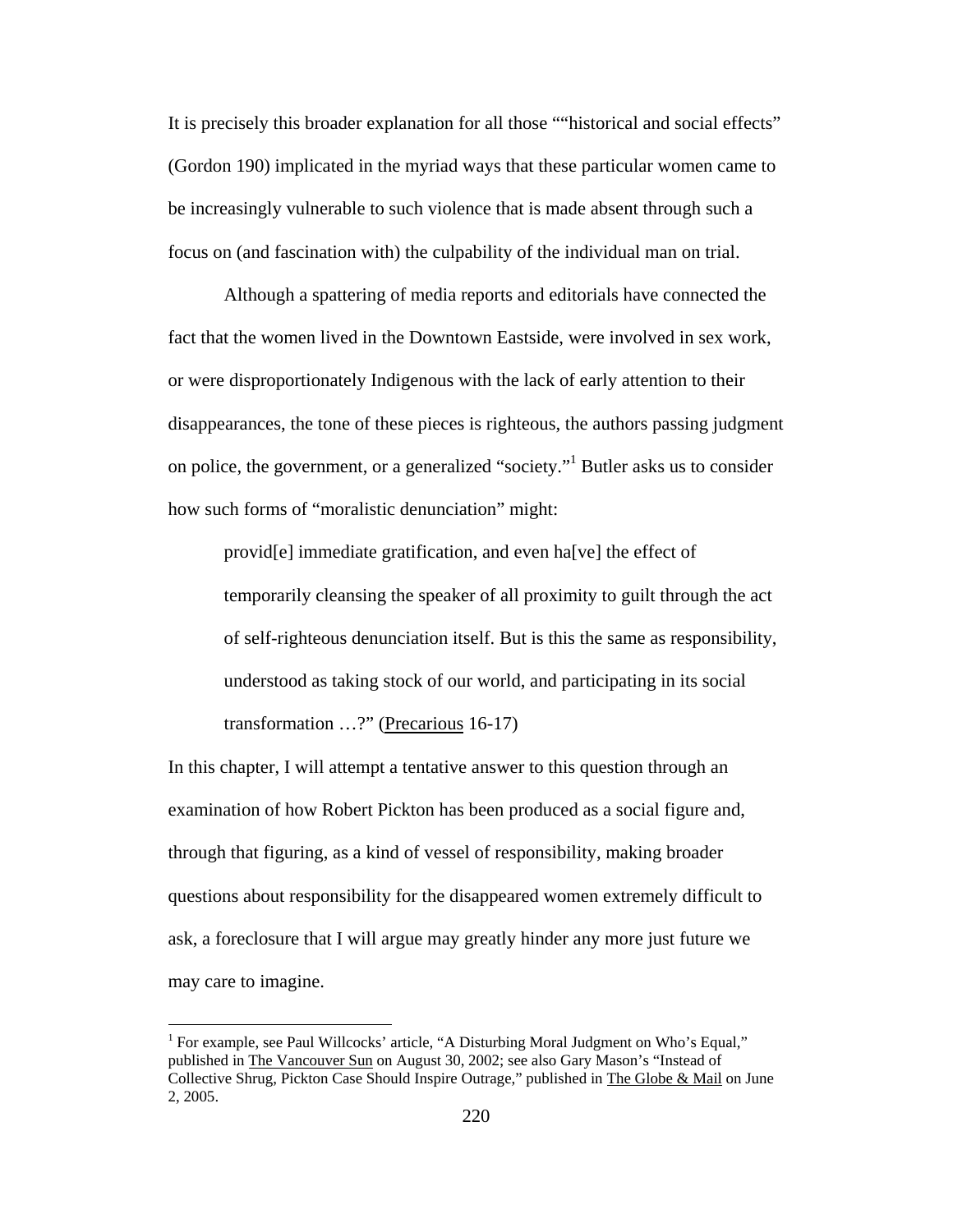I will also, in this chapter, contemplate the notion of the future and its relationship to the present and past that have so preoccupied me throughout this dissertation. When the linearity of past, present and future is disrupted, what can futurity mean? What possibilities might it continue to hold? Is it possible to speak of a future at all? The epigraph from Simon (above) suggests perhaps not, or at least that there is a certain kind of work involved, that an acceptance of the responsibilities associated with relations of inheritance must occur for futurity to remain a possibility. I will argue that the future is far more constrained and determined than we are generally encouraged to believe, given how it is conventionally described. But I will also insist that futurity is a notion heavily bound to what it means to imagine otherwise, and that its possibilities are achievable by reckoning with our present pasts, a practice I go on to articulate more fully in the epilogue that follows this chapter.

## Judgment and the question of individual responsibility

 In many ways it is too early to reflect on Pickton's first trial and its various meanings and significance, since it appears this lengthy legal proceeding is far from over.<sup>2</sup> Yet it also seems impossible to conclude this dissertation without some reflection on what several commentators have proclaimed a "trial of

<sup>&</sup>lt;sup>2</sup> An appeal of Pickton's convictions for the second degree murder of Sereena Abotsway, Marnie Frey, Angela Joesbury, Georgina Papin, Mona Wilson, and Brenda Wolfe began on March 30, 2009. According to The Vancouver Sun, 15, 000 pages of documents have been filed with the courts in relation to this appeal. The Crown is also appealing to have Pickton tried on all 26 charges of murder at once, arguing that the original trial judge was wrong to separate some of the charges from the others. So the only thing that seems clear is that it is extremely unlikely that any definitive legal outcome will be available in the near future. See Neil Hall's article, "Lawyers file more than 15, 000 pages of documents for Robert Pickton appeal," published in The Vancouver Sun on October 2, 2008.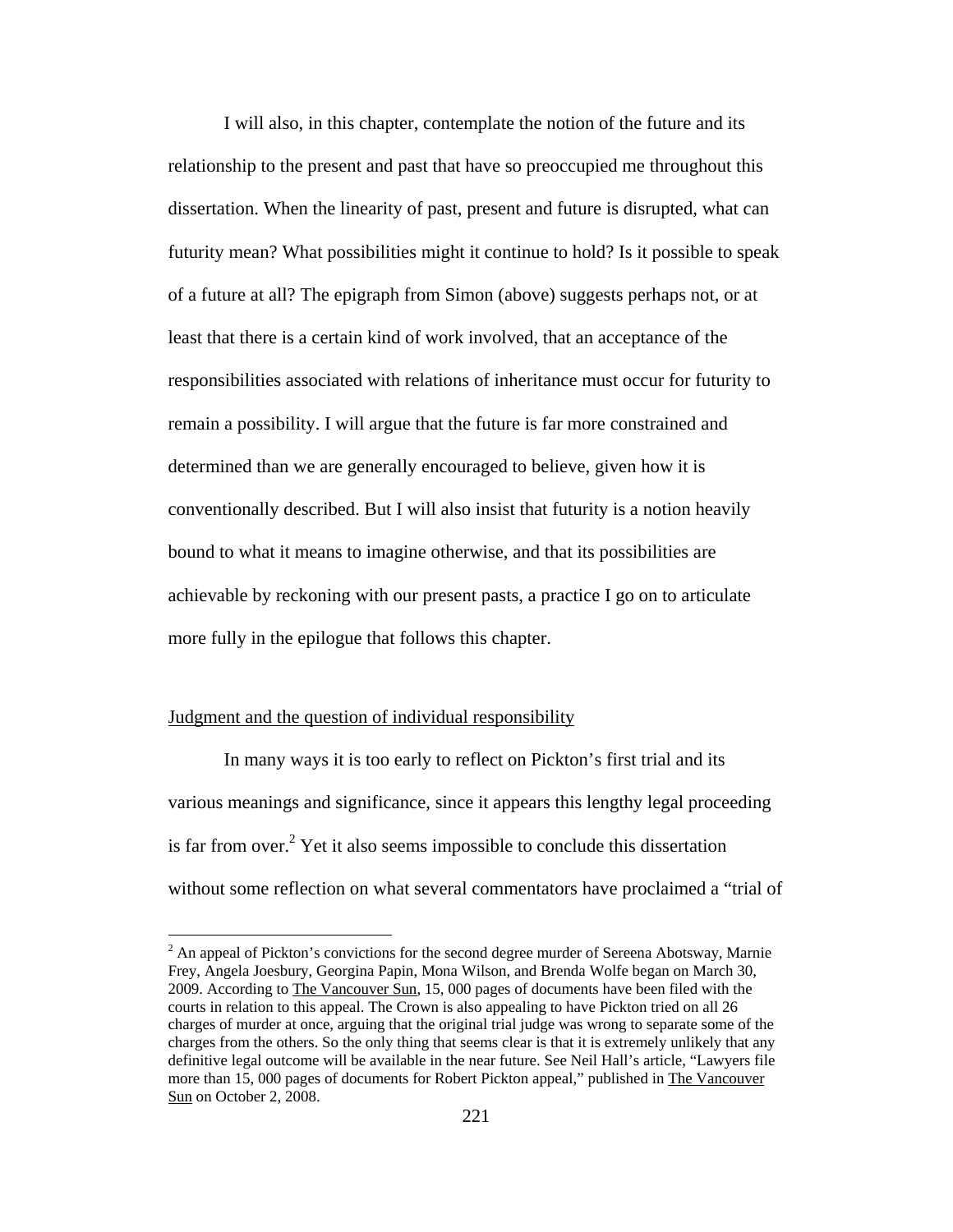the century."<sup>3</sup> It was during the first day of this trial, as I sat in shocked silence in the overflow courtroom in New Westminster, B.C., that I began to more deeply contemplate Wendy Brown's assertion, from the epigraph to this dissertation I have returned to so often, that knowing "what really happened" in events like these does little to help us struggle with the stunning complexity of "what lives on from that happening" (Politics 150). I thought I was prepared that day for what I was about to hear, as I was no stranger to the circumstances surrounding the trial and had been present in the courtroom a year earlier for a day or two of the voir dire. But as I listened to Crown council describe, in the cold, matter-of-fact language of legal-eze, "what really happened" to Sereena Abotsway, Marnie Frey, Angela Joesbury, Georgina Papin, Mona Wilson, and Brenda Wolfe, I knew that I was not prepared, not at all. And I wondered how knowing this information could make any difference to the injustices the women experienced, injustices that began long before Pickton entered their lives and that continue to so narrowly shape the present and constrain possibilities for a different future. Due to the horrific nature of the violence involved there was certainly a moment, that day, when I was quite prepared to endorse those representations that fix Pickton as a figure of pure "evil." My willingness to jump to this position – my quickness to judge – is reflective of how such a narrow focus on "what really happened," brought about in part by our legal system's emphasis on judgment, encourages the fixing of those on trial for such heinous acts as precisely this sort of figure.

 $\overline{a}$ 

 $3$  See Ian Mulgrew's article, "Canada's trial of the century," published in The Vancouver Sun on January 31, 2006; Alan Kellogg's "Shining a light on a dark, dark corner," published in The Edmonton Journal on June 15, 2007; and Jamie Lee Hamilton's blog entry, "Trial of the century begins," posted on January 22, 2007. These are but a few examples.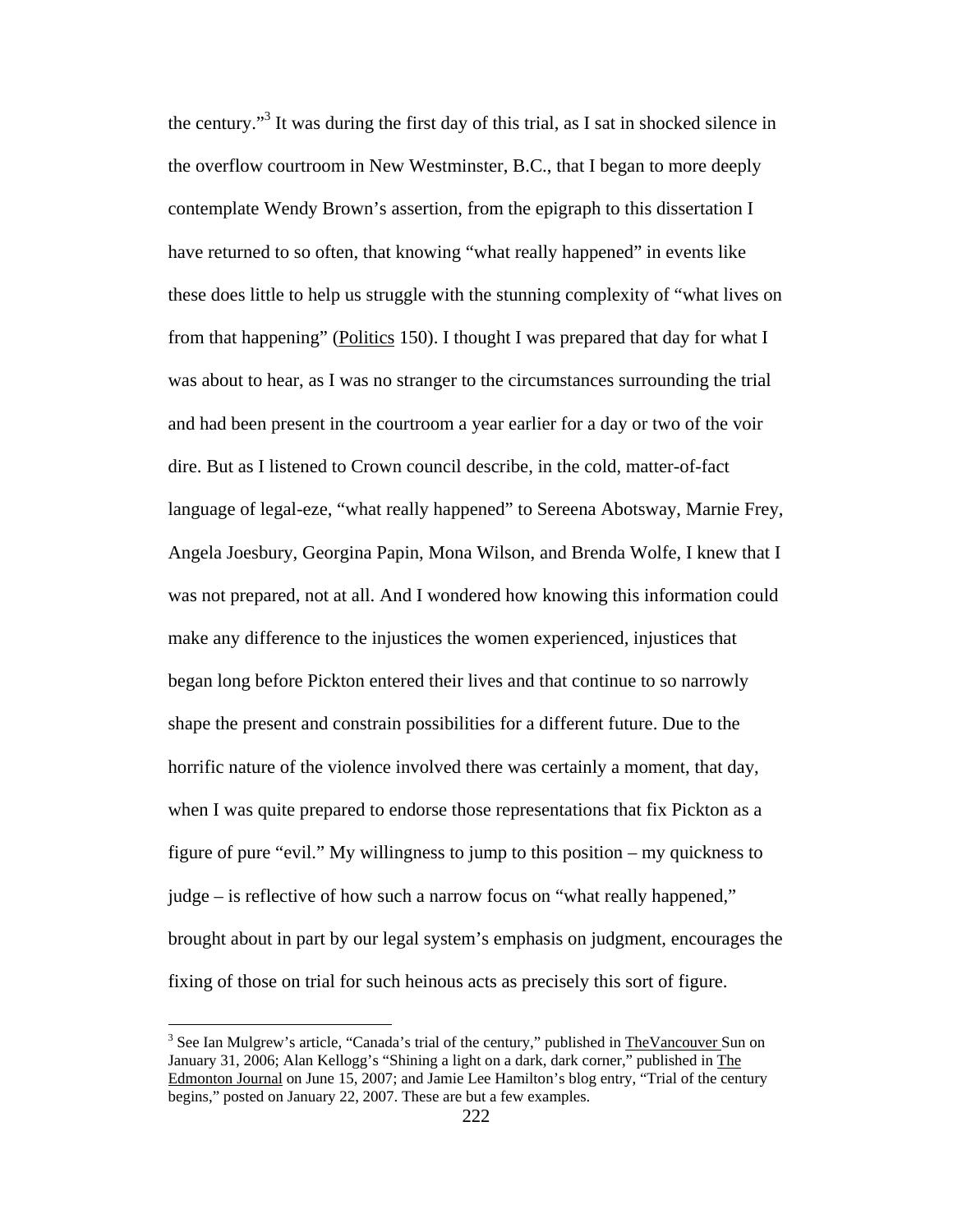I want to reiterate that my desire to contemplate the ways that Pickton has been produced as a social figure in no way implies a desire to exonerate him for the violence he engaged in. But it is my contention that producing Pickton as a figure of sole culpability or of "evil," as he has so often been represented, does a certain kind of work that we may want to question. First, as already stated, it allows us to escape deep reflection on any "broader explanations" for the disappearance of so many women from our social world. Second, it allows us to escape consideration of how Pickton, although not without agency, has also been *socially formed.* Butler, among others, urges this kind of reflection upon the production of figures such as Pickton when she writes:

If we forget that we are related to those we condemn, even those we *must*  condemn, then we lose the chance to be ethically educated or 'addressed' by a consideration of who they are and what their personhood says about the range of human possibility that exists, even to prepare ourselves for or against such possibilities. (Butler Giving 45)

The actions of an individual like Robert Pickton say something quite terrible and quite alarming about "the range of human possibilities that exists," but when he is cast merely as a figure of "evil" we can learn next to nothing about this range of possibilities, or do little to prepare ourselves against them. I do not believe that nothing can be done to prepare against the heinous acts of violence that Pickton engaged in. Nor do I think that the women who are most vulnerable to such violence are the only ones, or even the primary ones, who should prepare themselves against such acts (they already do, on a regular basis). Instead, I think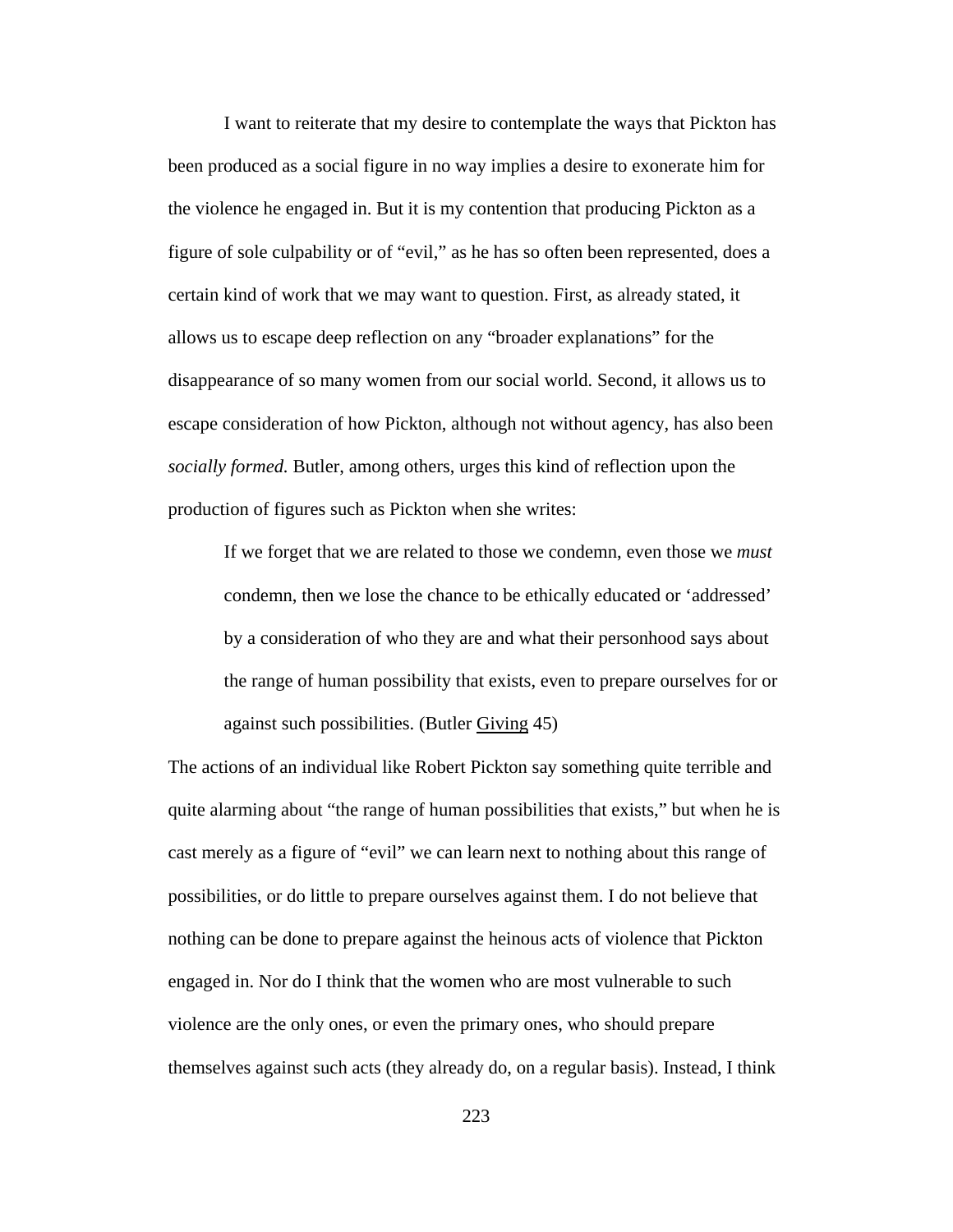if we take the way that Pickton has been figured in this story seriously, as a matter worthy of our concern and attention, there are indeed important things that can be learned about the ways that we are all in this story, too, and about how responsibility is perhaps more diffuse than the spectacular trial of an individual man encourages us to believe.

In Giving an Account of Oneself, Judith Butler writes about what she calls the "limits of judgment" (44-49). Butler's overall argument in this text is that while we must continue to attempt to give accounts of ourselves as individuals, any such account requires us to acknowledge that we are always somewhat opaque to ourselves:

[T]here is no 'I' that can fully stand apart from the social conditions of its emergence, no 'I' that is not implicated in a set of conditioning moral norms, which, being norms, have a social character that exceeds a purely personal or idiosyncratic meaning. (7)

Such a realization necessarily disrupts conventional notions of individual responsibility and accountability, although Butler insists that such a shift in how we understand what it means to tell the story of an "I" does not imply that there is "no concept of the subject that can serve as the ground for moral agency and moral accountability" (8). While she argues that there are thus instances when judgments are "urgently necessary for political, legal, and personal life," she nonetheless asks us to consider that perhaps "only through an experience of the other under conditions of suspended judgment do we finally become capable of an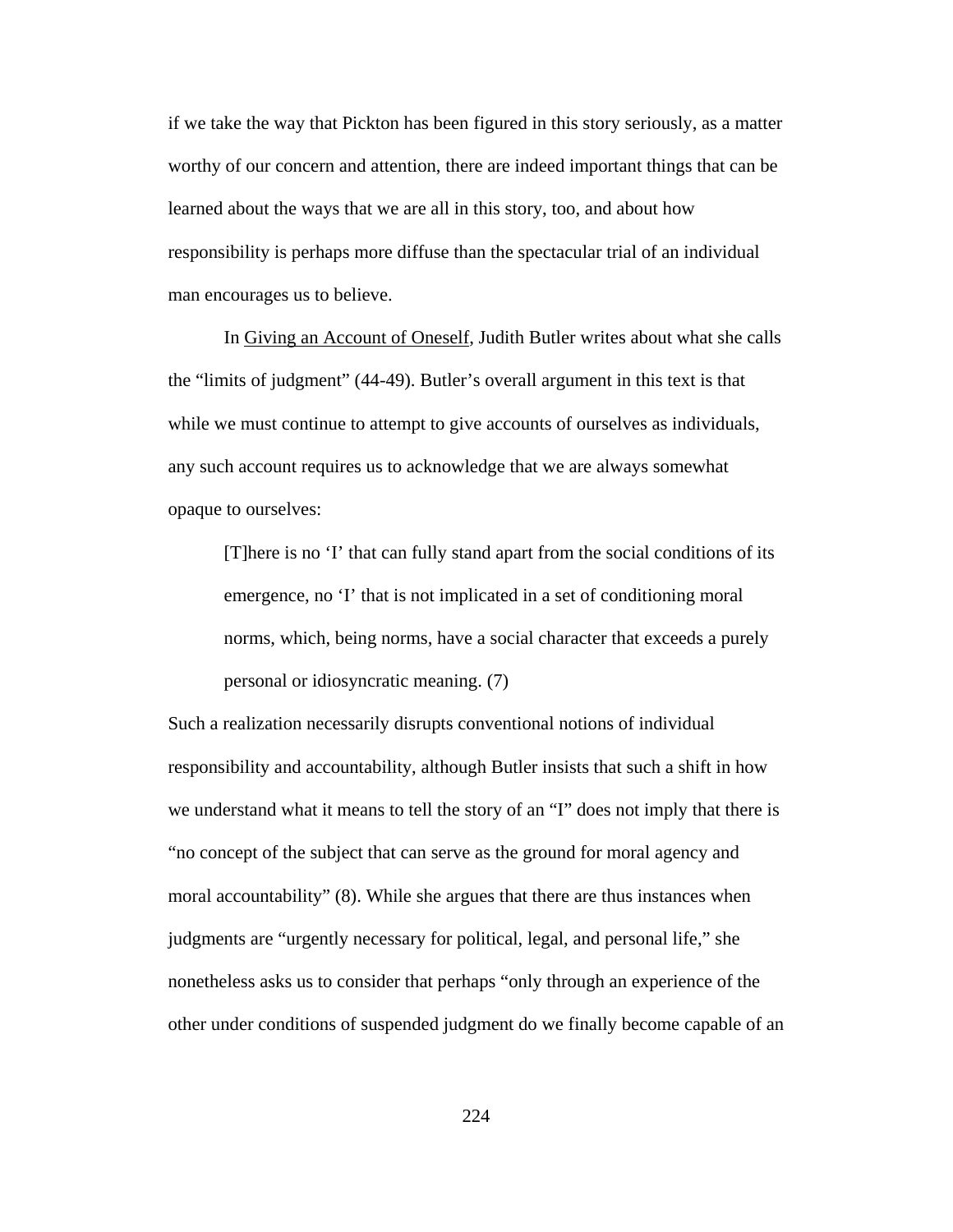ethical reflection on the humanity of the other, even when that other has sought to annihilate humanity" (45).

Why would we want to reflect on the humanity of an individual like Robert Pickton? No doubt this is an exceedingly onerous task, and one that it would perhaps be overly difficult to ask those who knew the women in life, especially, to take on – this may well be too much to ask in those circumstances. Yet, although we must condemn Pickton's actions, to explain them only in terms of the acts of a representative of "evil" is to again refuse to interrogate how we are all in this story, too. "Condemnation, denunciation, and excoriation," writes Butler, "work as quick ways to posit an ontological difference between judge and judged, even to purge oneself of another" (Giving an Account 46). By purging ourselves in this way, conventional understandings of human subjectivity and responsibility remain unchallenged, as does that familiar narrative of individual culpability. And while, as mentioned, some commentators have pushed beyond this narrative and levelled accusations at the police, the government, or society, they are all still quick to excoriate Pickton. My concern is not that we judge Pickton, as individuals or through our legal system – we must do this. Instead, my concern lies with the costly *way* that we judge him, and with how that judgment has, again and again, encouraged us to deflect much contemplation on any broader explanations for the events and circumstances surrounding the women's disappearances.

It has been the project of this dissertation to begin to contemplate what some of these broader explanations might be, and I have throughout developed an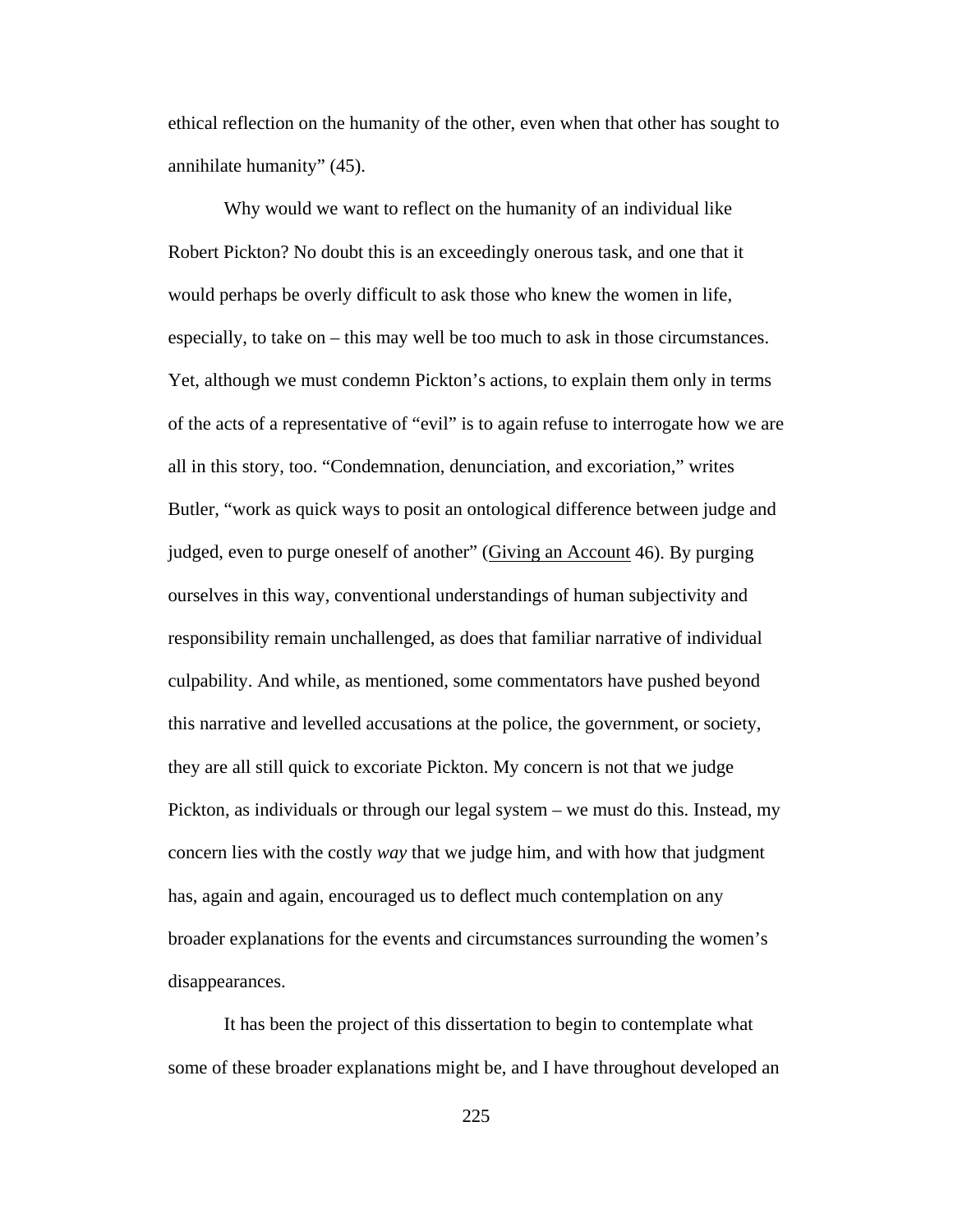argument that such explanations can be found in some of our most conventional ways of understanding the world, including how we understand the relationship between past, present and future; in how we reiterate narrow assumptions about what it is to be normatively human, even when we do not intend to; and in how we understand ourselves in relation to each other. Before I move on to discuss how these insights bear on possibilities for the future, I will hesitantly describe how I see these broader explanations as factors in the social formation of the violence Pickton stands accused of. Again, this explanation is not intended as an exoneration of his acts or a deflection of his responsibility, for as Butler insists, "*[w]e do not take responsibility for the Other's acts as if we authored those acts*" (Giving an Account 91, emphasis in original). But if we are all in this story, too, then it seems likely that we each have some responsibility to bear, a responsibility that I have argued necessitates being open to inheriting what lives on from the disappeared women. Such an openness requires us to seek opportunities for staging what Ernst Van Alphen, to recall that epigraph from chapter three, calls "interventions" in the relationship between past and present, in the interests of avoiding "repetitions" (279). My desire to stage one such intervention motivates the following insights.

In early December 2001, while a jury contemplated the evidence against Pickton from his first trial, Lori Culbert, an investigative journalist for the Vancouver Sun, published a recap of the trial in a special section of the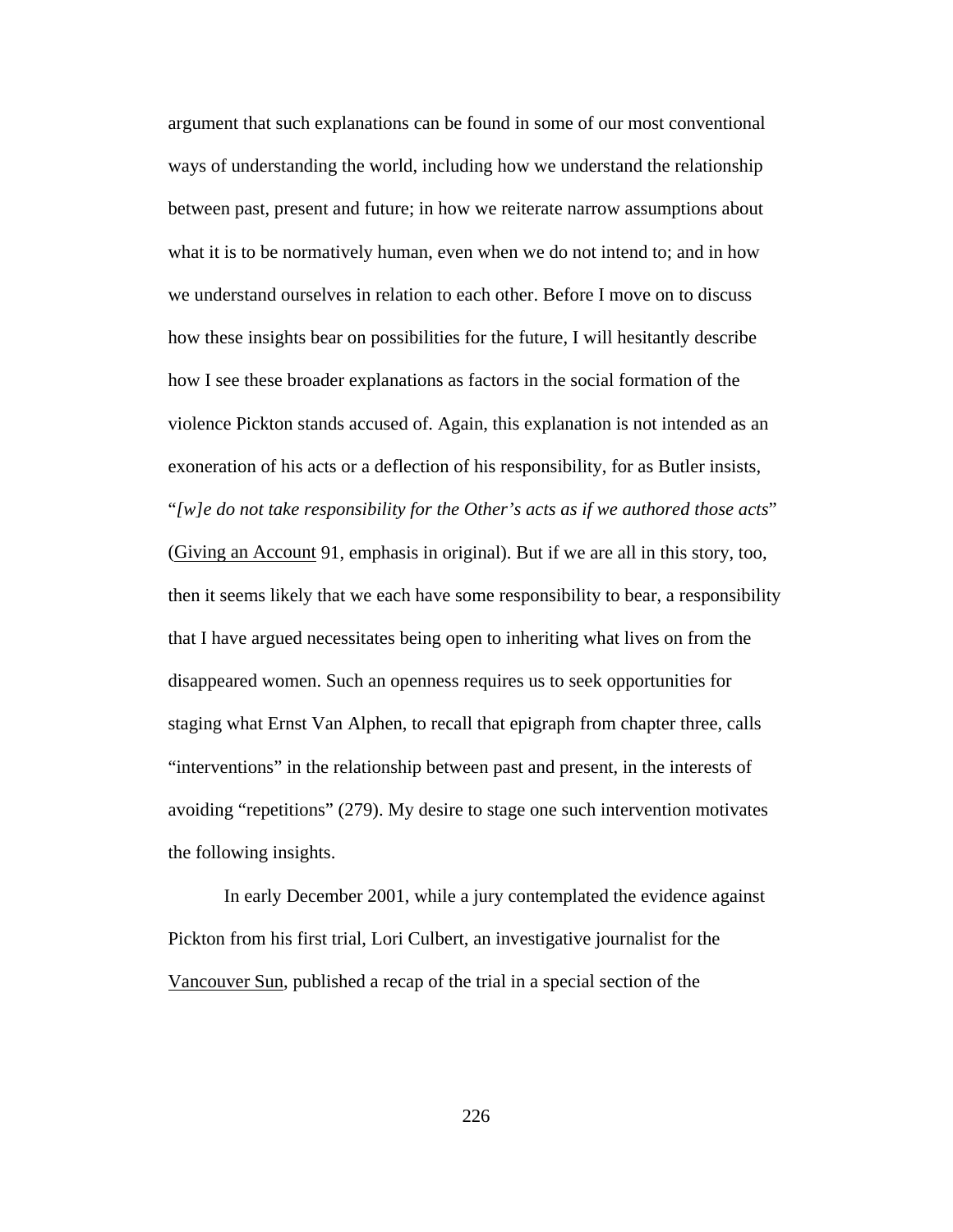newspaper, divided into six chapters.<sup>4</sup> Chapter one is titled "The Beginning" and the remaining chapters wade through stages of the trial, concluding with a chapter on the awaited outcome, titled "Guilty or Innocent." Although useful as a summary of a lengthy and complicated legal process, this special report also neatly resituates the story of the disappearances of women from the Downtown Eastside as a narrative of individual culpability. "The Beginning" of this narrative, in this journalist's recounting, is the birth of the joint Vancouver Police / RCMP Missing Women Task Force and its developing interest in Pickton and his property. Even the narrative summaries of the lives of the six women included in this feature begin at the moment of their disappearances; moments in time that are important to this sort of narrative recounting, but that also constitute the women's lives as mattering to the story only because of when and how they were disappeared.

To be fair, Culbert included these brief synopses of the women's lives to counteract their lack of representation during the trial itself (the Sun found that only seven of the Crown's ninety-eight witnesses and only one of the Defence's thirty were called to testify about the lives of the women). The Sun and other news sources have also published different profiles of the women that focus much more on their lives before they were disappeared. But in this special report, Culbert frames the details she includes about the women's lives to fit with the narrative of individual culpability that is the trial's focus, which has the effect of adding them to the story without challenging the way the story is being told. Thus

 $\overline{a}$ 

<sup>&</sup>lt;sup>4</sup> See Lori Culbert's special report, "Pickton," published in The Vancouver Sun on December 1, 2007.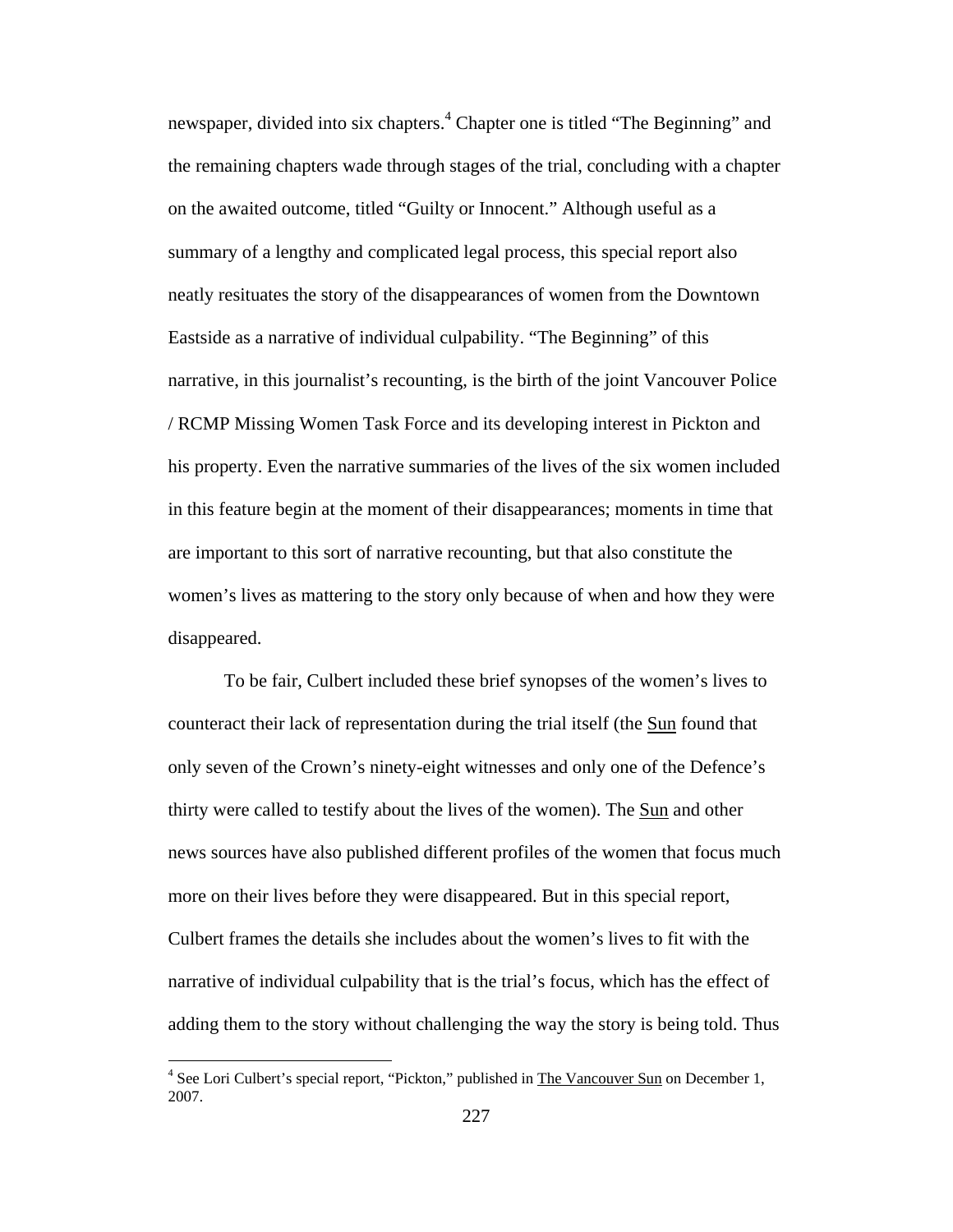these very narrow and recent "beginnings" seem logical in this recounting, and possibilities for contemplating other, less linear ways of understanding the progression of this story are eclipsed.

I suspect that a fuller, more complex telling of this story, one that aims to provoke reflection on those "broader explanation[s] for events" (Butler Precarious 5) that extend the narrative beyond the one that situates responsibility only in terms of individual agency, terms that many of us perhaps more readily understand or embrace, would have to search for its beginnings much, much earlier. For example, I found it fascinating to learn that, according to CBC reports, the Picktons were "pioneers in Port Coquitlam, with roots going back to the late 1800s."<sup>5</sup> Pickton's mother was reportedly so reluctant to give up the family's original homestead house when their land was expropriated by the government to build the Lougheed highway in 1967 that she had it moved, by barge, to the location of the new farm on Dominion Avenue in Port Coquitlam, where it stood until it was demolished with the property's other structures after the police concluded their forensic investigation there. Pickton's defence lawyers represented him during his trial as a simple, hard-working farmer; the media was quick to reiterate this representation, which Pickton himself perhaps sparked when he described himself thus during his videotaped interrogation by police. If it is merely a coincidence that frontier mythology surfaces again here in these retellings of the story of Robert Pickton, then it is certainly a bizarre one. How does

<sup>&</sup>lt;sup>5</sup> See Yvette Brend's radio story, "The Pickton Family," available online at <http://www.cbc.ca/bc/features/pickton/programming.html> Accessed 1 Sept 2007. Originally broadcast January 2, 2007 on CBC (British Columbia) Radio One's "The Early Edition."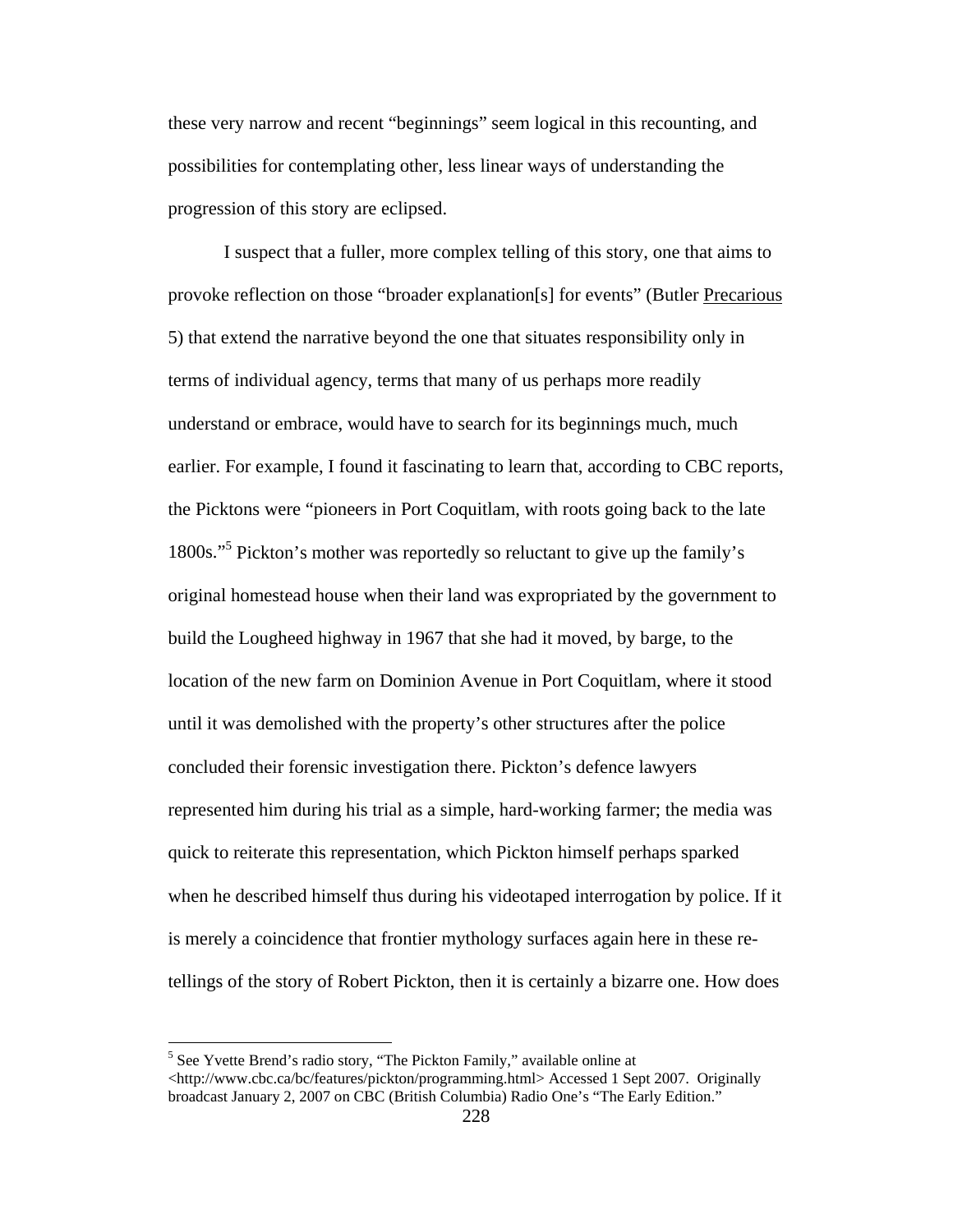the proclamation of Pickton's "pioneer roots" situate him in this story? A colonial past, one that clearly held significant importance for the Pickton family, is, it seems to me, re-enacted through this contemporary violence, belying its past-ness and indicating that it is thoroughly ingrained in our present.

Let me be perfectly clear here: I am not at all suggesting that Pickton, the individual man, is consciously re-enacting a violent encounter between white settlers and Indigenous women. Rather, as I have already explained, I am interested in Pickton as a social figure, and in the present-day social and psychic legacies of a history of colonial conquest that is far from settled. I am concerned with how this history continues to naturalize the commission of particular forms of violence by certain subjects against certain others, to make certain forms of violence (and certain disappearances or deaths) unsurprising (such that they warrant little official or widespread attention until the force of their loved ones' insistence and pressure builds to a point that can no longer be ignored). My concern is a concern for *social* justice, not a search for a definitive explanation for the actions of an individual man. But if we identify how this past is fully present in the violence at question here, might this lead us not only to questions of individual accountability, which remain important, but also to broader understandings of the complicated 'beginnings' of this story? Is it possible that Pickton's actions signal not just individual acts of heinous violence but also something of how the past remains unsettled, of how it continues in present arrangements and representations of our social world, of how colonization is a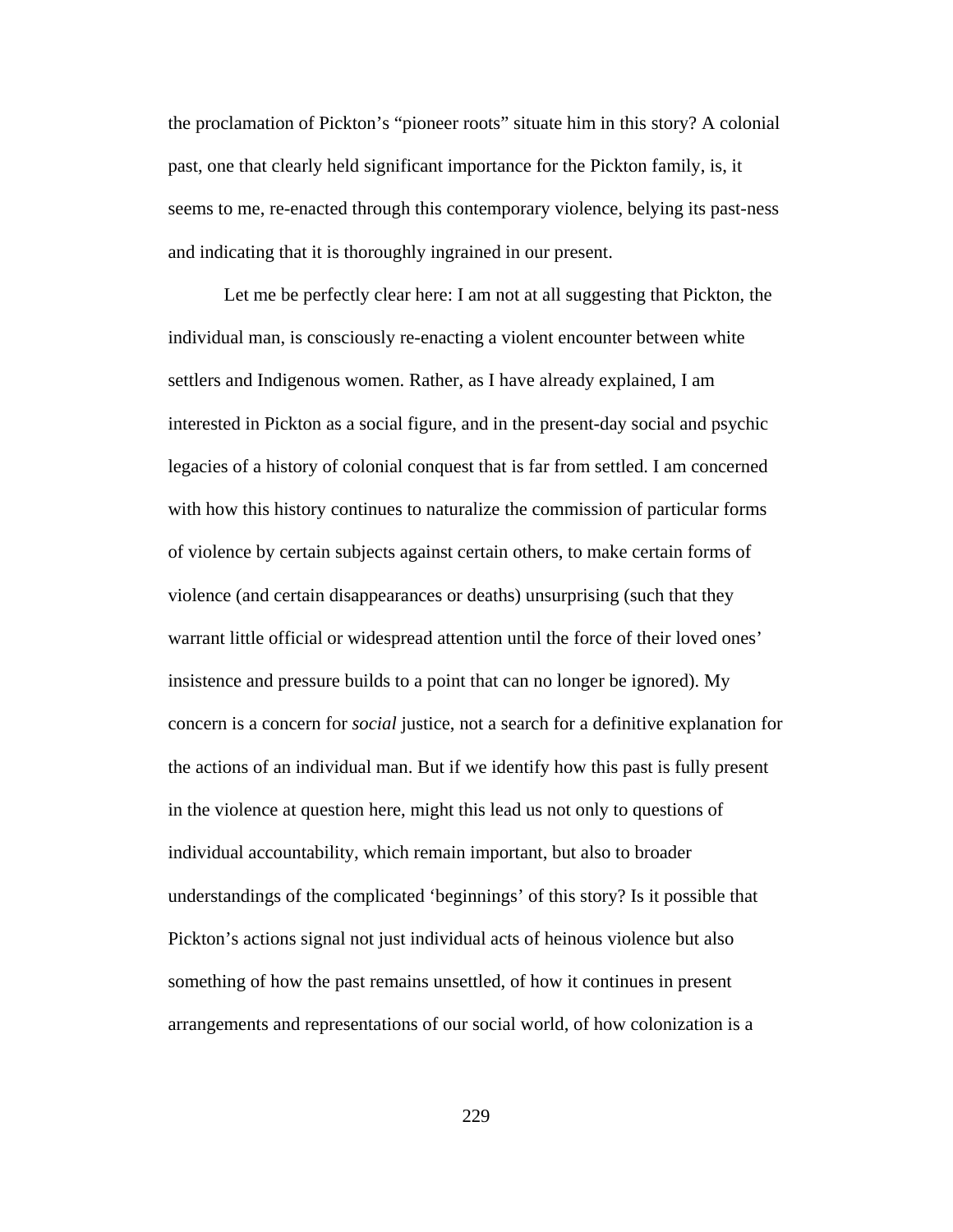far-from-finished project and must be continuously re-enacted in an effort to secure its permanence?

Given how Pickton has repeatedly been figured as a vessel or flashpoint for questions about responsibility and accountability for the women who have been disappeared, it seems important to recall that the majority of the women on the current police list remain unaccounted for. And while some might jump to the conclusion that Pickton is responsible for the disappearances of those women, too, but there was simply insufficient evidence to charge him, certainly he cannot be held responsible for the violence that has taken place since his arrest. Further, long before Pickton was in the public eye, the Vancouver Sun reported that at least twenty-five different men had been charged with murdering sex workers in British Columbia over the past seventeen years.<sup>6</sup> And, as previously mentioned, women doing sex work (disproportionately Indigenous women) have been murdered in similar patterns in almost every major city in western Canada. This information alone conveys how the focus on Pickton is far too narrow, since it seems that what he suggests about "the range of human possibilities that exist" (Butler Giving 45) was suggested by others long before our attention was turned to him, and continues to be suggested by others still, today.

If I am right about the degree to which histories of colonization are implicated in this present-day violence, then all of us who find ourselves living on this land now known as Canada share some responsibility for what has taken place. Such an understanding has the potential to problematize what Susanne

 $\overline{a}$ 

<sup>&</sup>lt;sup>6</sup> See Lindsay Kines' "Missing on the Mean Streets: 'Who we will not see tomorrow,'" published in the Vancouver Sun on March 13, 1999.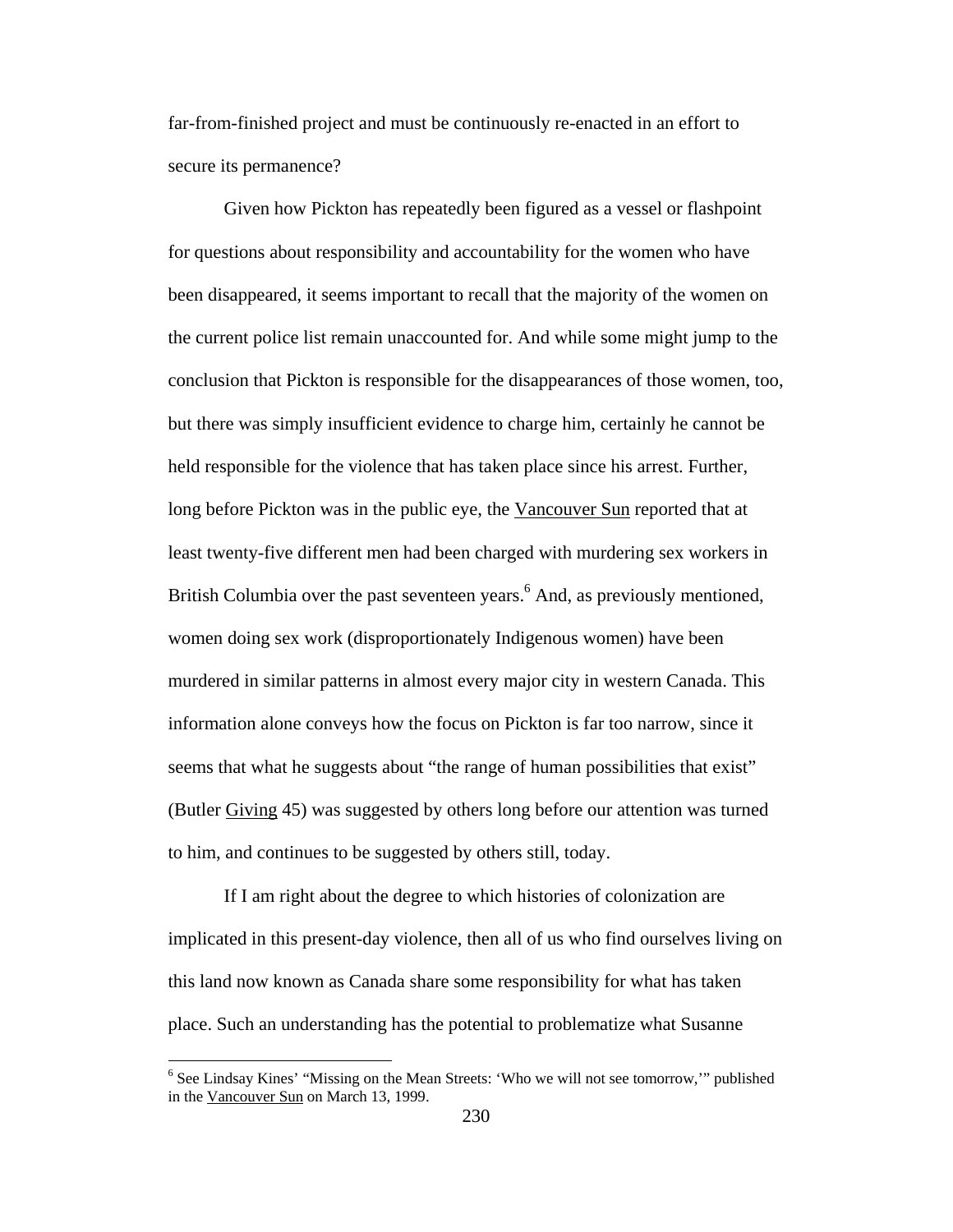Luhmann has described as the "common distinction between national and personal trauma, private and public memory and state and family histories" (93). Luhmann argues that events of historical trauma "also affect the collaborators or bystanders of these events and *their* descendents" (92, emphasis in original). She compellingly argues that we might describe circumstances like this as "geograph[ies] of trauma," through which "memories are emblazoned in the land" (99). Those of us who find ourselves on this particular land today are thus subject to what Luhmann has coined "transgenerational haunting" (104). The social and psychic legacies of colonialism place all of us in this story of present-day violence, and, to repeat Gordon, it is therefore "our responsibility to recognize just where we are in this story, even if we do not want to be there" (188). I would argue that such a broad diffusion of responsibility is therefore a necessary aspect of any more just future.

## Of justice and possible futures

What is the relationship of this fully-present past to the future? Although we are conventionally encouraged to see the future as full of possibility, as open, as yet to be determined, a reconceptualization of the relationship between past, present and future suggests otherwise. My arguments throughout this dissertation lead to the conclusion that unless we reckon with "the mass and force of the past in the present" (Brown Politics 139), a future, when we imagine this as something different from our present past, is an impossibility. Without such reckonings, present pasts are what we are left with, a collection of those "endless repetitions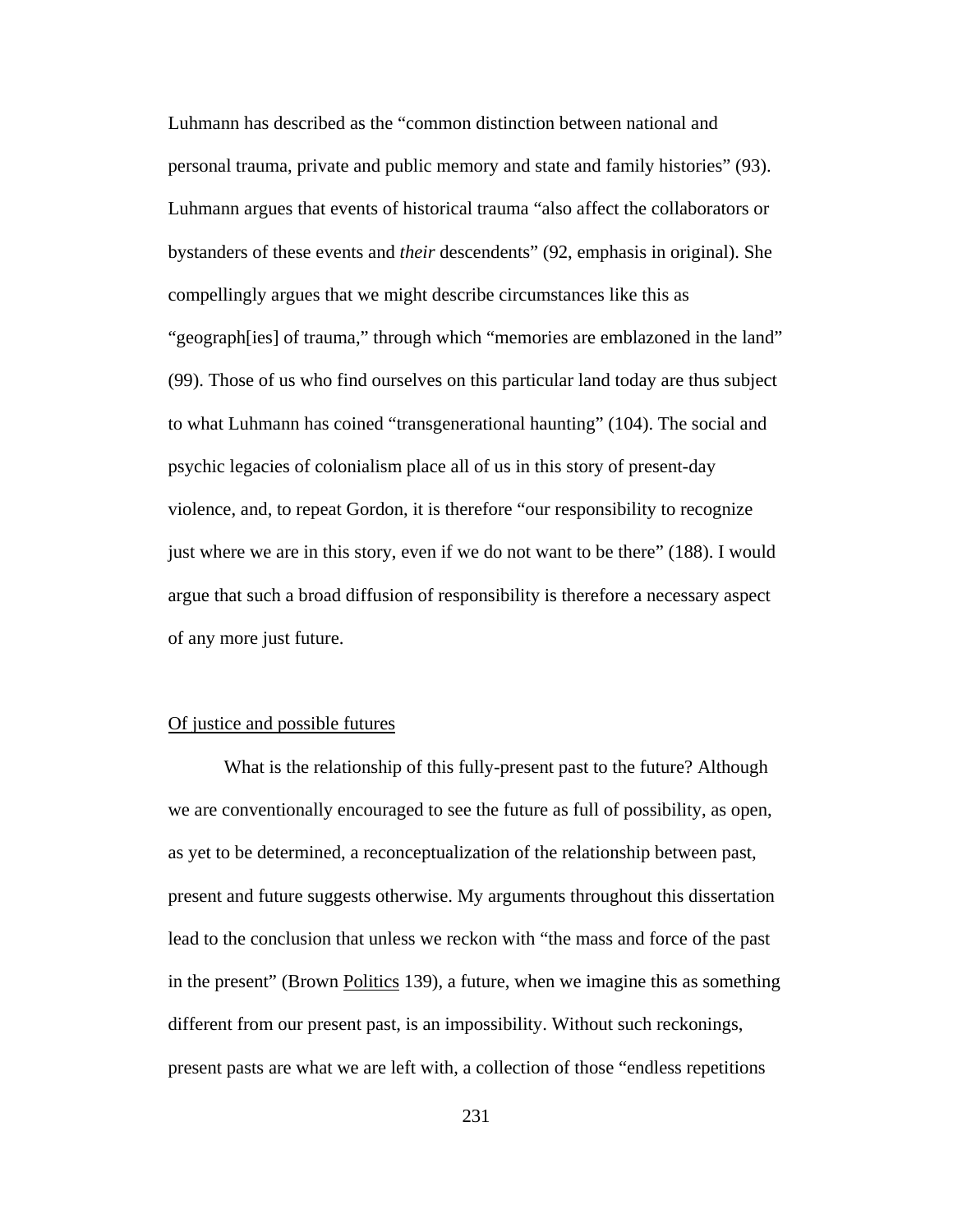of a violent past" that Simon insists, in the epigraph to this chapter, stand in the way of futurity (203). This warning from Simon (and the similar one made by Van Alphen in the epigraph to chapter three) works quite differently from the clichéd admonishment that those who fail to learn from the past are doomed to repeat it. Instead, it seems true that we can learn from the past and *still* be doomed to repeat it, because learning from the past is not the same thing as grappling with how the past is everywhere evident in the present-day making of our social world.

For Wendy Brown (and for Derrida, one of her interlocutors), "the future is always already populated with certain possibilities derived from the past," such that it is "haunted before we make and enter it" (Politics 150). This is a very different way of understanding the future, one that significantly changes our responsibilities in the present. Instead of being responsible for autonomously creating (or failing to create) our own bright futures, for example, this reconceptualization of the future might suggest that we are instead responsible for collaborating in the present to tease out the presence of the past, such that we might better know what future possibilities it allows for and, if we are unhappy with those possibilities, to change how we recognize and respond to the past in the present, thereby opening other possible futures.

Both Brown and Avery Gordon suggest the goal of such interventions is greater justice: a "more just … future order" for Brown (140); for Gordon (also working with thoughts from Derrida), "a concern for justice would be the only reason one would bother" (64). The kind of justice these theorists have in mind is certainly not that which is wrought from current forms of legal proceedings (in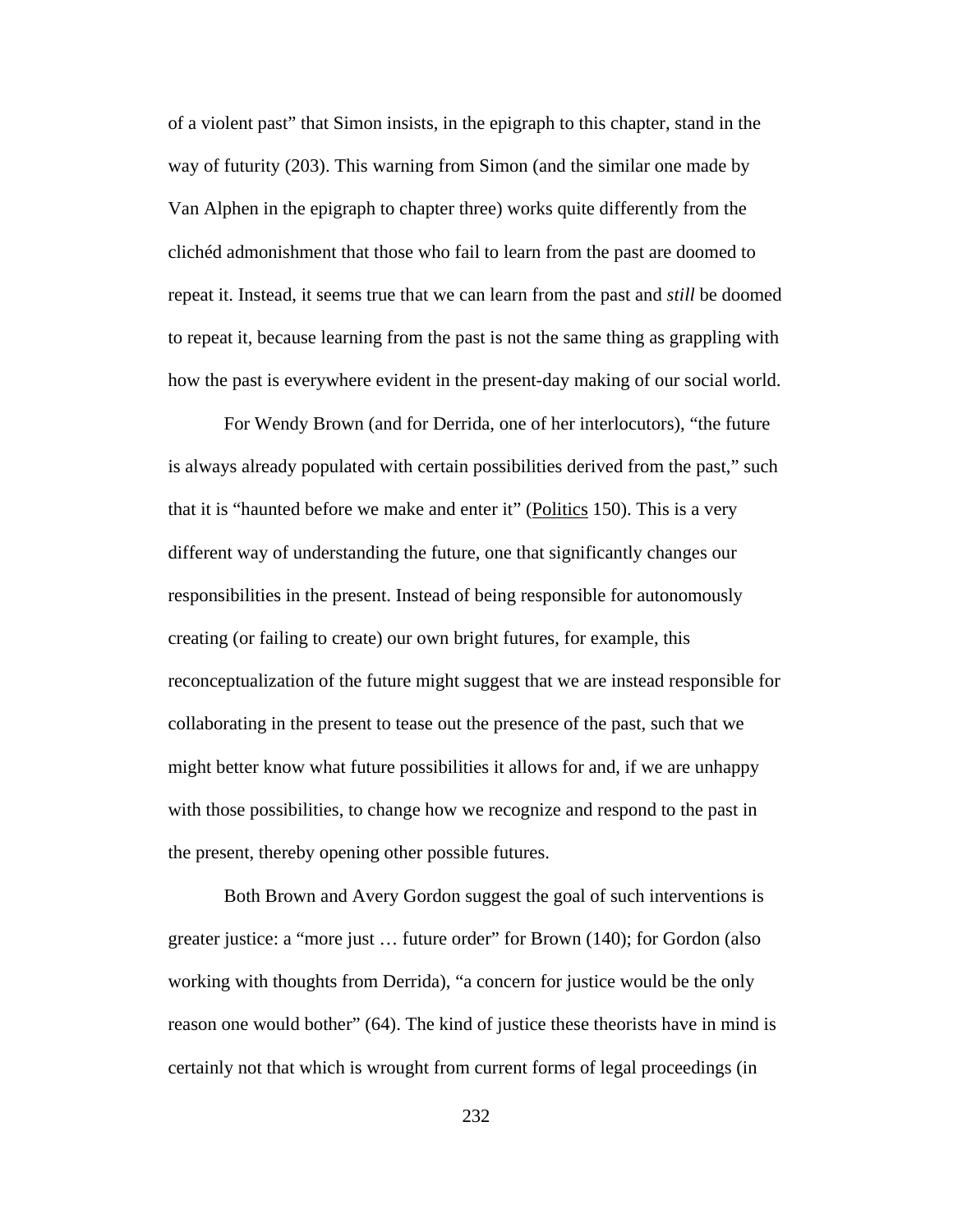fact, Brown speaks explicitly against such understandings of justice).<sup>7</sup> Knowing exactly what justice is or how we might recognize it is complicated and always to be determined – it is not the sort of thing that I can neatly outline here. But it involves taking stock of the past's presence in the present, of how it continues to matter now, not in the interests of provoking some one-time acknowledgement or lump-sum reparation for past injustices, which secure the past squarely in the past, but instead in the interests of taking stock of how the past lives on in the present, all the while constraining and delimiting possibilities for the future.

What justice might look like given such circumstances is hard to determine, but one thing is clear: justice is bound up with a notion of futurity that is different from a present overrun with the injustices of the past that in turn make injustice anew. I am reminded of a passage from Gordon that I cited in the introduction to this dissertation; in it, she writes: "[w]e need to imagine living elsewhere before we can live there" (5). I can imagine a time in which tracing what lives on from the disappeared women (and others who have suffered unjust, untimely deaths) is made central to social and political life; where we look for evidence of unsettled pasts in their disappearances and deaths, not assuming that personal failings are at play or that our conventional narratives of individual

 $7$  I do not mean here to dismiss the sense of justice that some loved ones of the disappeared women might find in the conviction of Pickton. Although I am arguing that the form of justice wrought from legal proceedings is somewhat limited, this is not meant to imply that it will or should have no meaning for those who knew the women who were murdered in life. In fact, the meaning or significance that it might hold for those loved ones is reason enough to support the ongoing necessity of such proceedings. But several people who knew and loved the women who have been disappeared have also publicly expressed their concern about how the conditions of life for women presently living and working in the Downtown Eastside have changed little if at all, and thus I suspect that for many of them, too, any justice that comes from the conviction of Pickton, while it may be important, is certainly not enough.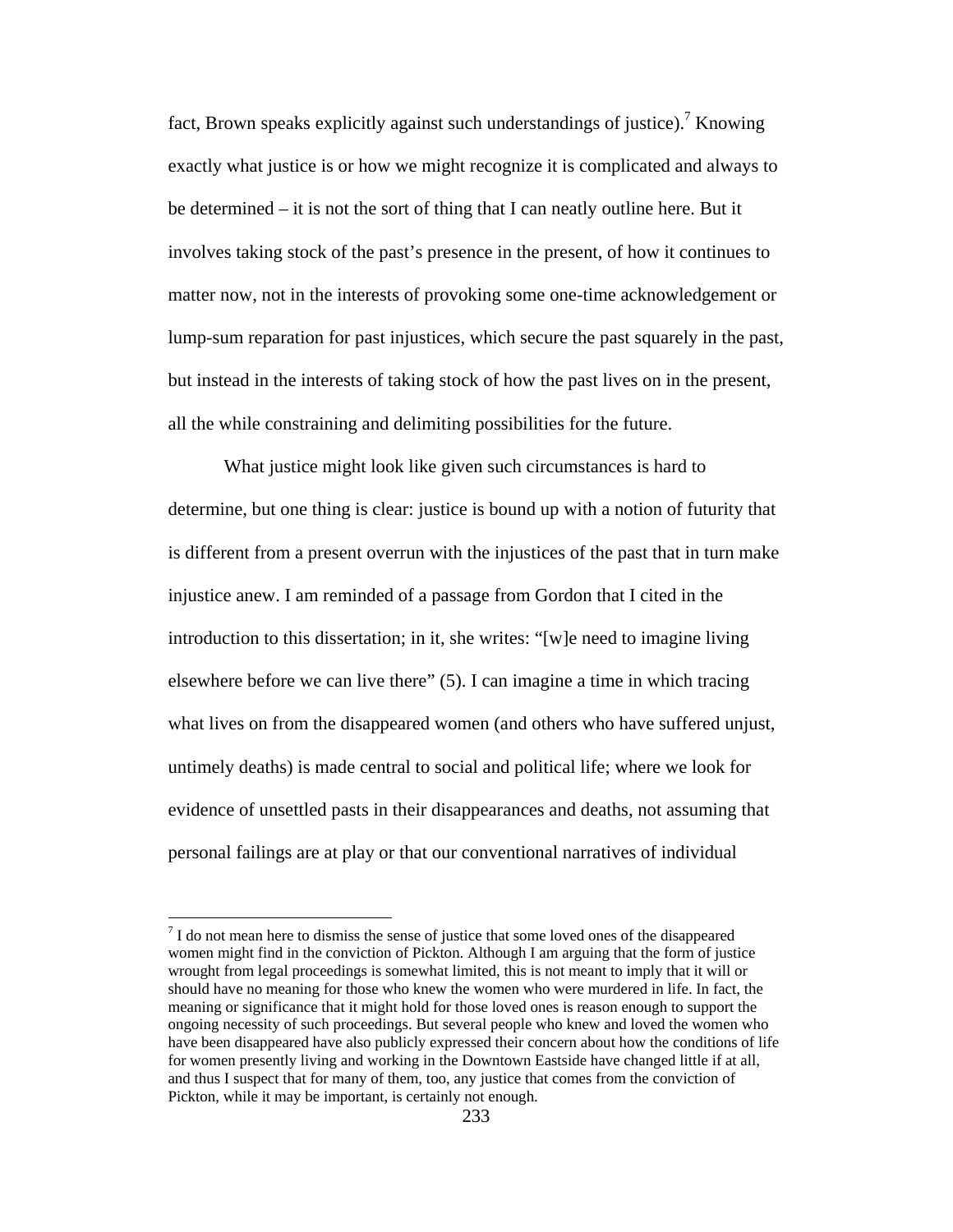tragedy or accountability are adequate for recounting these stories. A time when we become aware of how "their spirits live within us," not just one day of the year but on all the days of the year, uneasily; when we become aware of and attentive to the hauntings that claim us.

In this time, we learn that our lives are bound up with each other's in messy, complicated, unshakeable ways. We begin to see others, living and dead, that we have often learned how to avoid seeing. We learn to become responsible for circumstances that are not of our making, but that we inherit anyway, and that the formation of such "responsible memorial kinship[s]" (Simon 203) requires our urgent attention. We stop dreaming about bright futures and begin to imagine a different present, and in that present women are no longer being vanished from the Downtown Eastside because we have come to recognize how their lives are not all their own making, how responsibility for their disappearances cannot be found in the perpetrators or the police or government alone, although they all must be held accountable. But responsibility is a larger matter: it is yours and it is mine, and we find it because we are committed to figuring out just where we are in this story and what that means for how we go about our lives today. And of course, this is necessarily just one partial, incomplete imagining for a possible future – imagining otherwise must become a collective project in the interests of a futurity that might truly become possible.

What all this suggests is that our future will not just arrive tomorrow. It is only achievable when we begin to reckon with how the past remains present and continues to matter, now. Reckoning is a very particular sort of process. It perhaps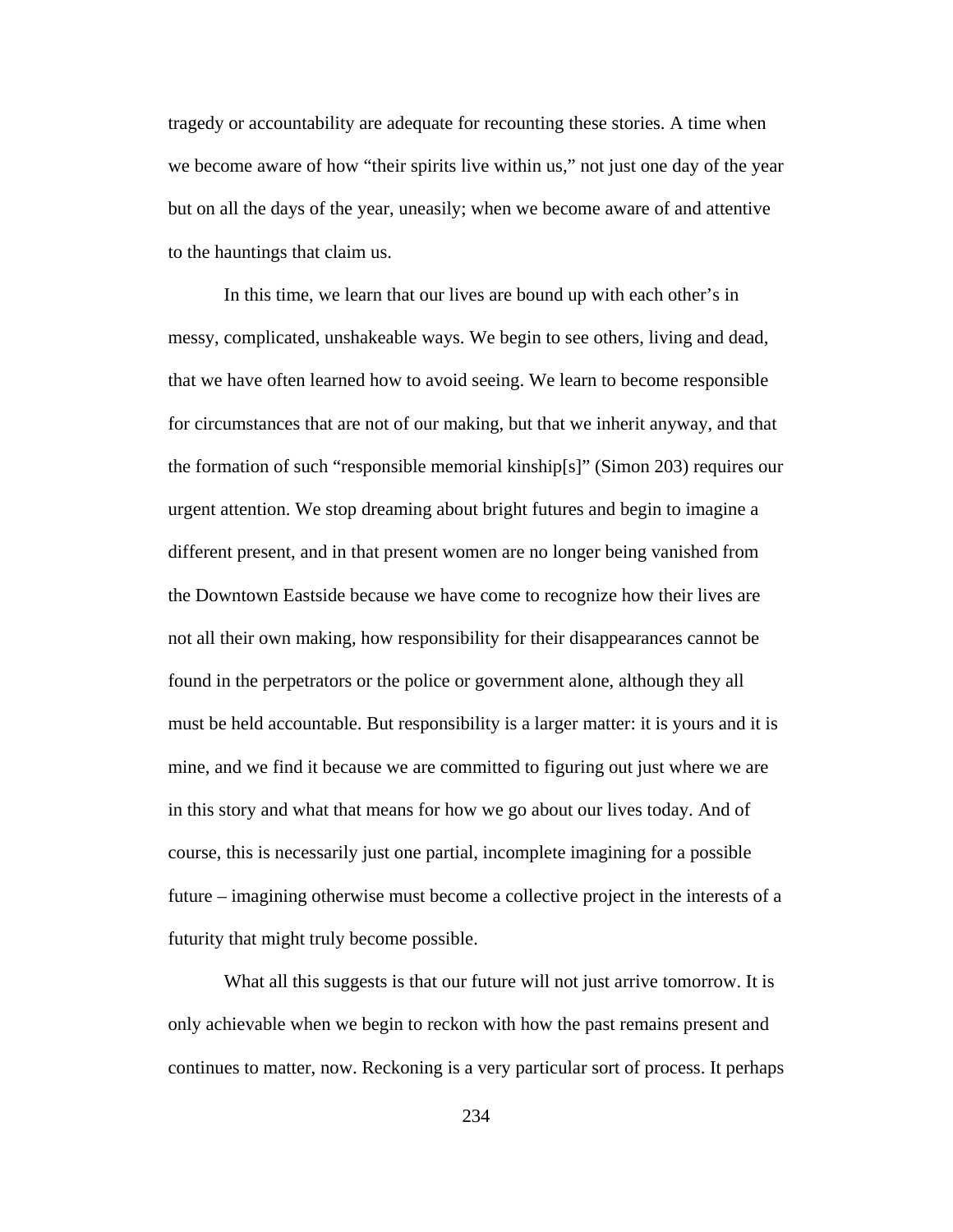stakes some value in a practice of mourning that remains at least partially unresolved, a mourning that is preoccupied with "that which we have lost, but never had" (Gordon 183). Before concluding, then, I offer some further thoughts on my own reckonings with the events that have been my focus in this dissertation, for the present and in the interests of a social or collective reckoning yet to come.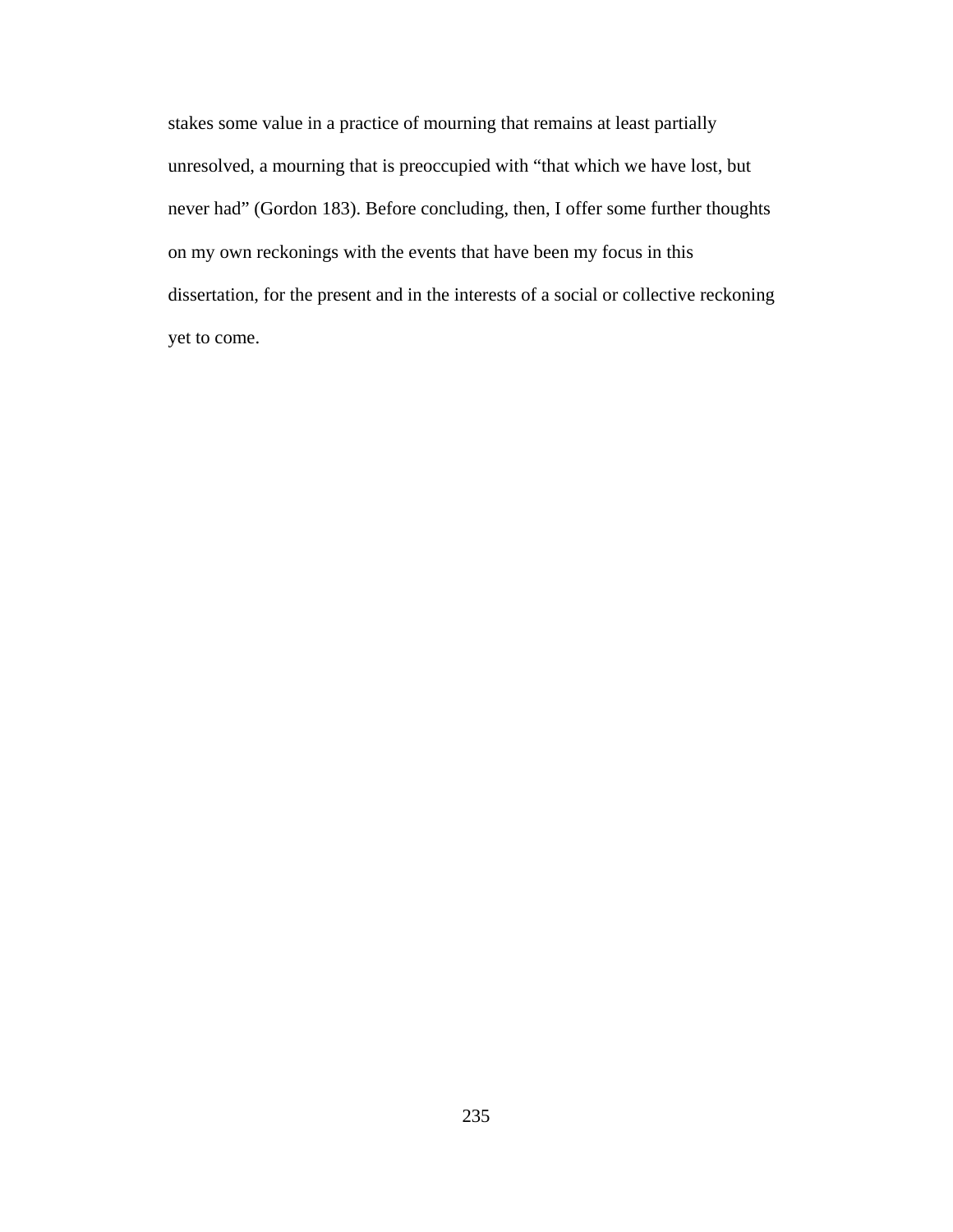#### **EPILOGUE**

#### **Reckonings (for the present)**

*Th[e] something to be done is not a return to the past but a reckoning with its repression in the present, a reckoning with that which we have lost, but never had. (Gordon 183)* 

 Since I have been advocating throughout this dissertation that the kinds of change needed to provoke something like justice in response to the disappearance of so many women from the Downtown Eastside are necessarily, thoroughly, social or collective, it seems a bit odd to end with a reckoning. Reckoning, as a practice, has a character that is somewhat introspective and individual, even if it can also have much broader social implications. As Gordon describes it:

Reckoning is about knowing what kind of effort is required to change ourselves and the conditions that make us who we are, that set limits on what is acceptable and unacceptable, on what is possible and impossible. (202)

 Thus reckoning is about figuring out how we can contribute to changing those forces that condition us (often in ways that we are not even fully aware of). One cannot change those forces on one's own, but reckoning with how we are conditioned by them can help us to see opportunities for intervening in them. The kind of change Gordon seems to think can be achieved through a practice of reckoning "is not individualistic, but it does acknowledge, indeed it demands, that change cannot occur without the encounter, without the *something you have to try for yourself"* (203, emphasis in original). I have written about several of my own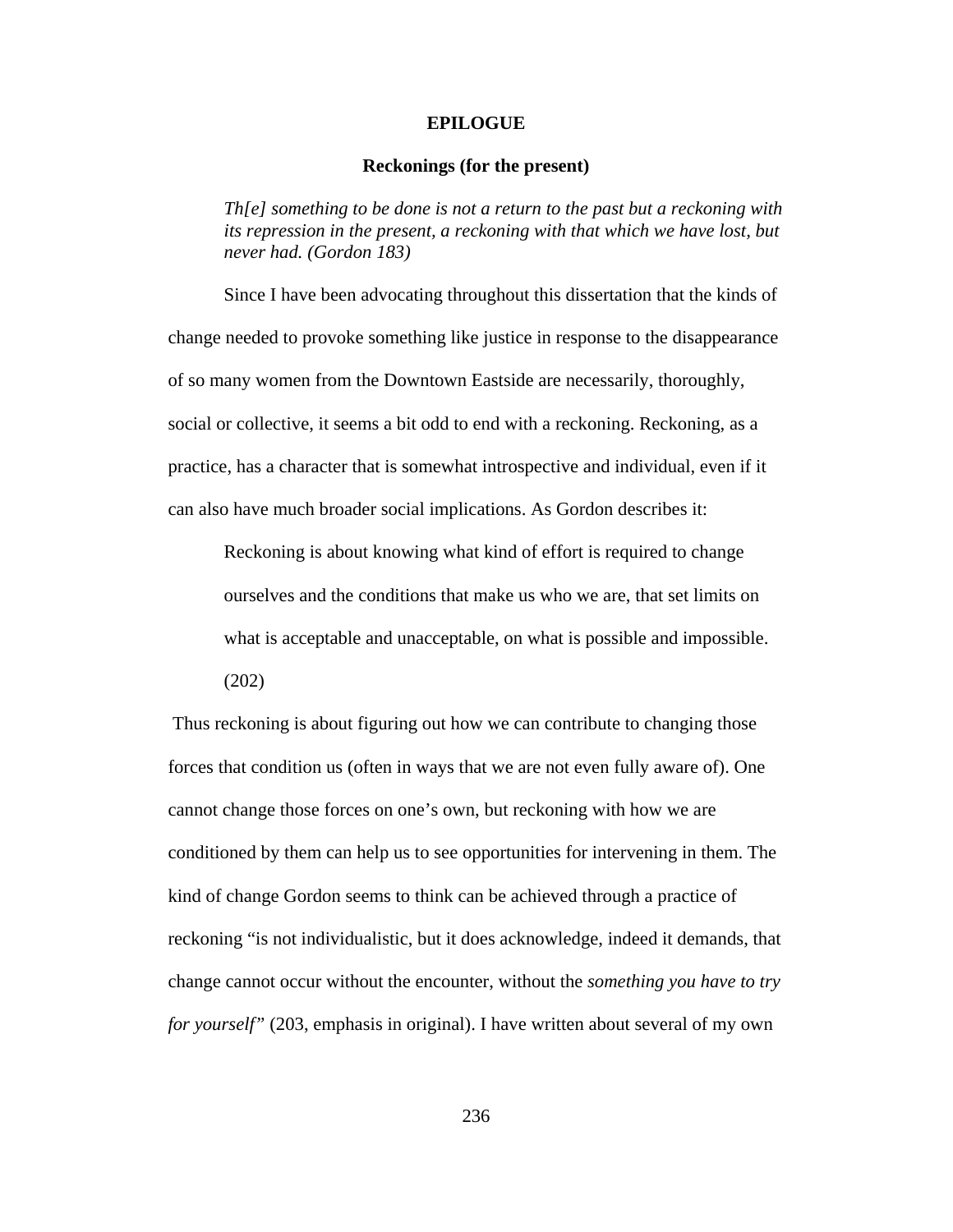haunting encounters throughout this dissertation, but there is one encounter that I have managed to hold off reckoning with.

 In my introduction I wrote briefly about my lover whose addiction to drugs was the source of some of my first experiences of and knowledge about Vancouver's Downtown Eastside. I said that she had not been disappeared in a permanent way, and this remains true to the best of my knowledge. I cannot say it for certain, though, because I have not had any contact with her in quite some time. Like so many of the friends, lovers and family members of the women who have been disappeared or murdered, I was devastated by the many ways that my lover's addiction routinely exposed her to great suffering, violence and harm, and I tried everything I could to help her. Everything *I* could do, it turned out, was not nearly enough. So, after two and a half years of living with the daily chaos brought about by the need to constantly appease an addiction, I found that I could no longer live my life in that way. Despite my ability to access resources and to provide a loving, drug- and turmoil-free home, I could not seem to address or even fully understand all of those abstruse and extraordinarily complex things that made using drugs – with all the challenges this poses for one's life – an apparent necessity for my lover.

 Eventually, with great difficulty, I made the decision to leave. This decision was brought about in no small part through how our time together had allowed me to glimpse something of what it must be like to contend daily with the knowledge that one's life is routinely cast as ungrievable – that one is sometimes, maybe often, perceived by others to be less than fully human. An awareness of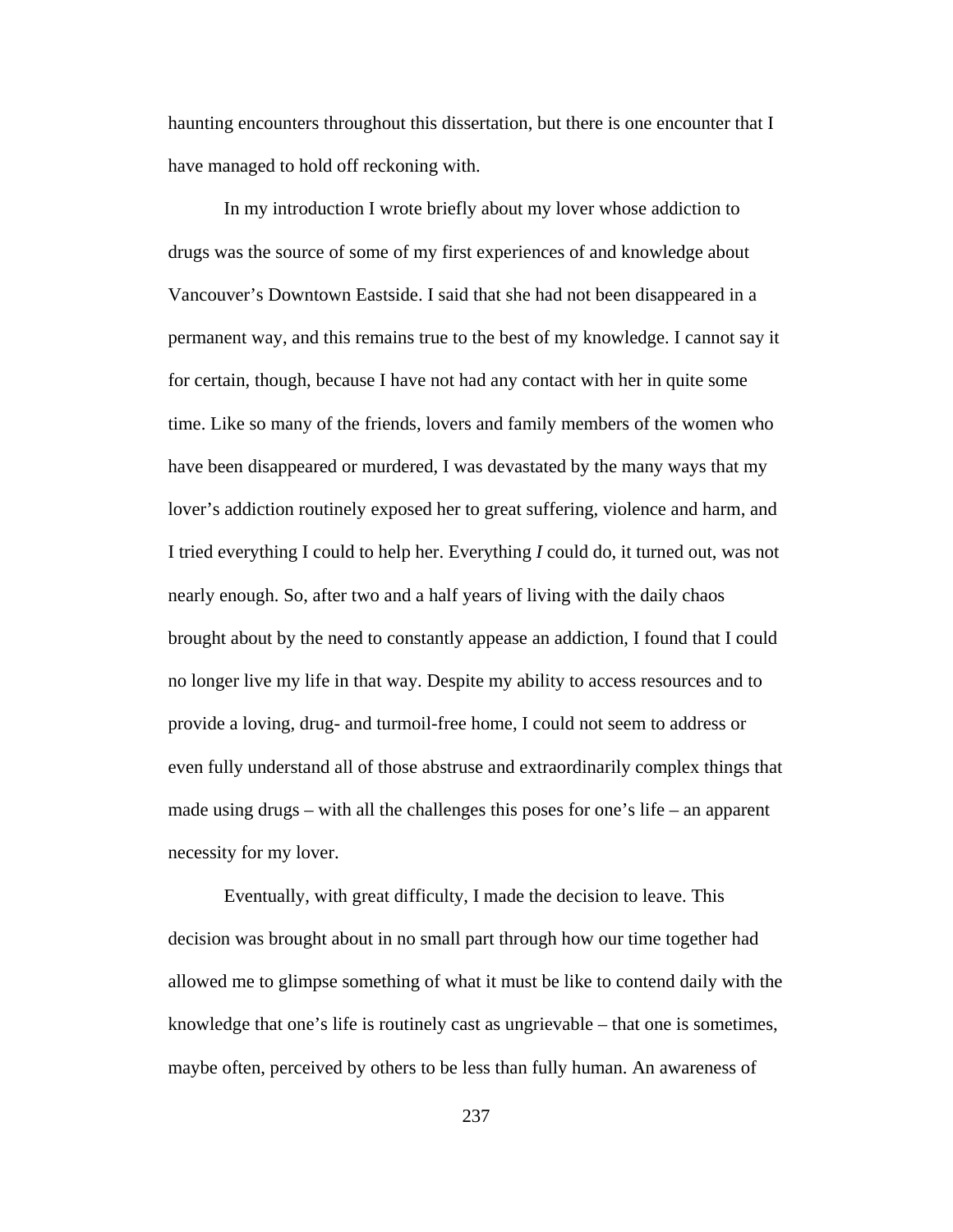how her life was often cast in this way may not have been what brought my lover to her addiction, but it is surely what kept her there. And over time, I came to realize how difficult, if not impossible, it would be for one or even two individuals to counteract the effects of that knowing. To believe that one lives a life that, if lost, would be considered ungrievable by many, and to find evidence for that belief almost daily, through one's interactions with others and through encounters with social renderings of one's identities (so frequently presumed inherent), is surely a terrible way to live. I began to see that this is not something that can be fixed by better treatment programs, more detox beds, or better access to housing or shelter, although I do not want to downplay the importance of these services – they are absolutely essential and we definitely need to invest so much more in them, but at the same time they are not, on their own, enough.

To reckon with this part of my past is really to come to terms with the limits of the "I," and in so doing to face one of those things that "we have lost, but never had" (Gordon 183), which must surely include, among other things, that cherished modernist tenet of the autonomous, self-contained and self-knowing individual. So long as this conventional notion of an "I" remains untroubled we cannot hope to transform the effects of living a life that is frequently rendered less grievable, because it will remain virtually impossible to undo that casting, even if we recognize it, even if we want to do something about it. I do not mean to imply here that individual actions or changes are insignificant or meaningless; they remain important and we must continue to pursue them. But without a concomitant recognition of the limits of the "I," of its ultimate precariousness and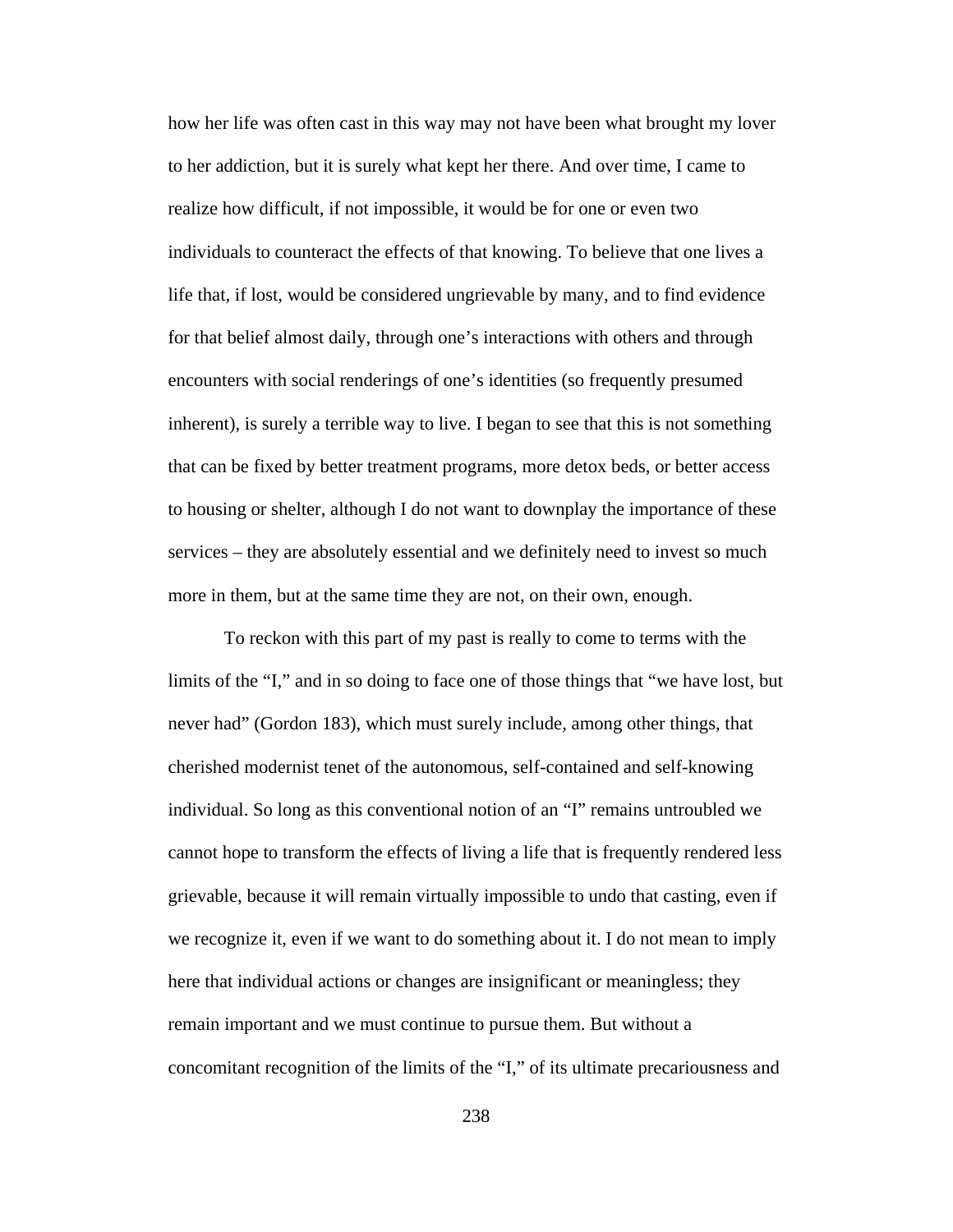subsequent openness and responsibility to others (see also Judith Butler's Precarious Life and Giving an Account), we will remain hard-pressed to challenge those narrow frameworks for grievable lives that continue to have such an impact on the arrangements and conditions of our social world, as well as on the psyches of those who are 'fixed' by them daily.

\*\*\*\*\*\*

Sarah de Vries also appears to have keenly felt the effects of living a life that she knew, if lost, would be viewed by many as ungrievable. This awareness caused her to anticipate her own disappearance and murder and the subsequent delays in an official response or public outcry far too well. Her insights are evident in a series of startling reflections posed in her journal in December, 1995:

*Am I next? Is he watching me now? Stalking me like a predator and its prey. Waiting, waiting for some perfect spot, time or my stupid mistake. How does one choose a victim? Good question, isn't it? If I knew that, I would never get snuffed.* 

*So many women, so many that I never even knew about, are missing in action. It's getting to be a daily part of life. That's sad. Somebody dies and it's like somebody just did something normal. I can't find the right words. It's strange. A woman who works the Hastings street area gets murdered, and nothing.* 

*Yet if she were some square john's little girl, shit would hit the goddamn fan. Front page news for weeks, people protesting in the streets. Everybody makes a stink. While the happy hooker just starts to decay, like she didn't*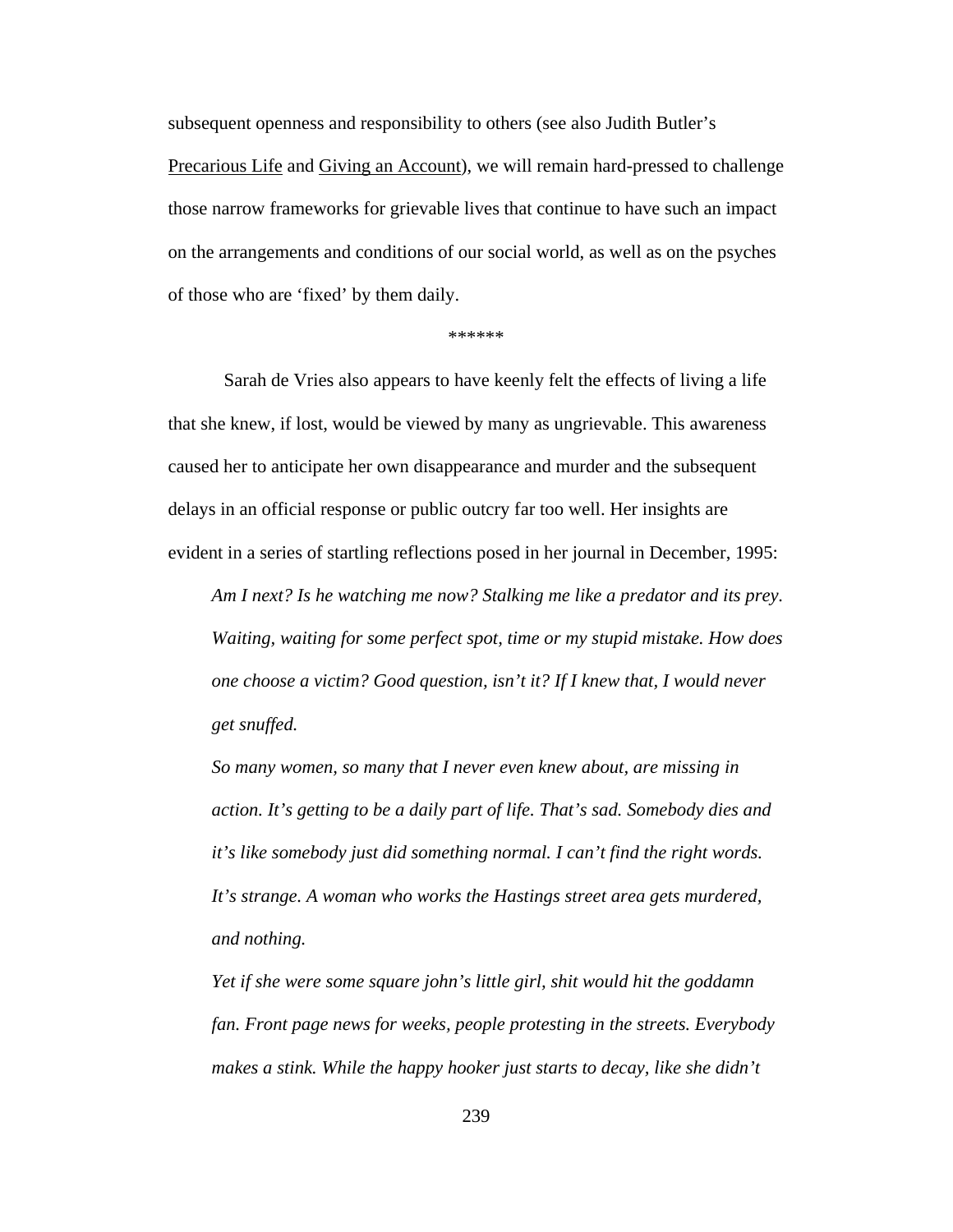*matter, expendable, dishonourable. It's a shame that society is that unfeeling. She was some woman's baby girl, gone astray, lost from the right path.* 

*She was a person.* (in Maggie de Vries  $159$ )<sup>1</sup>

De Vries' explicit assertion of the personhood of the women who are being disappeared or murdered communicates her awareness that such women, women not unlike herself, are so routinely cast outside this category of "person" through how little attention their deaths receive, through how their murders are framed as "normal," expected, "a daily part of life."

Similarly, in the poem that I first mention in my introduction, De Vries reflects on the lack of attention paid to the murder of another woman from the Downtown Eastside. At the end of the poem she again reasserts this woman's personhood, and it also seems likely from her description that the woman's death haunted De Vries:

*She was somebody fighting for life* 

*Trying to survive* 

 $\overline{a}$ 

*A lonely lost child who died* 

*In the night, all alone, scared* 

*Gasping for air* (in Maggie de Vries 234)

I too am haunted by the necessity of trying to imagine what it must have been like to have such insight into how one's death might be cast as somehow less worthy of widespread grief, and then to have to face that insight at the moment of one's

<sup>&</sup>lt;sup>1</sup> Sarah de Vries' journal entry © Maggie de Vries. Reprinted with permission.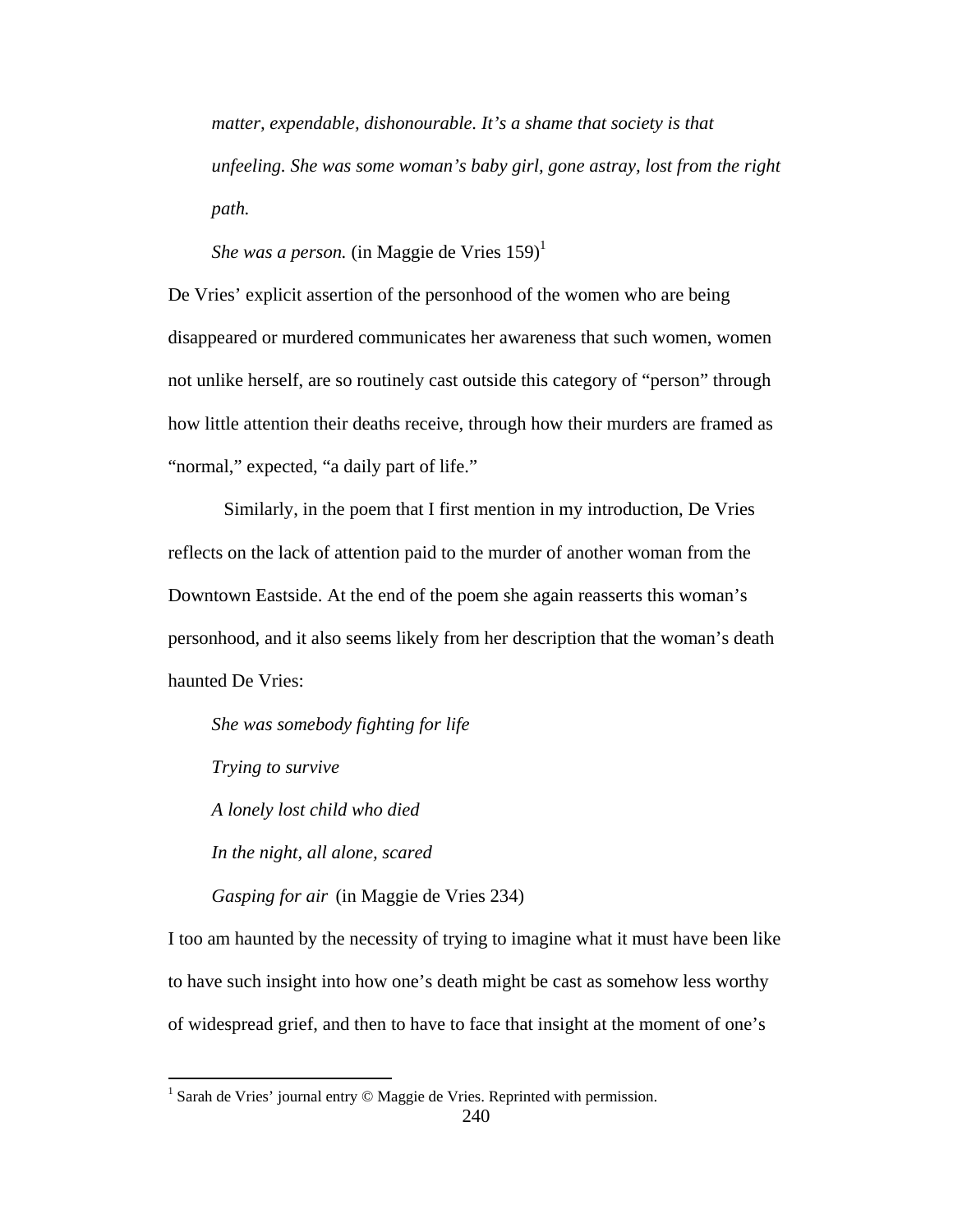own murder – *in the night, all alone, scared. Gasping for air.* But De Vries is drawing our attention to more than just the terribleness of this woman's death (and, inadvertently, her own), for the lines of her poem suggest that the woman's struggles to survive began long before the moment of her murder. We get the impression that the woman was "trying to survive" and "fighting for life" for some time prior to the violent encounter in which she was killed. So, although De Vries succeeds at conveying the horror of the woman's murder, she also draws our attention back to that key issue of how we *see* the woman, not just after her death but also *in life*, and by doing so she points us to "a something to be done in time and for another worlding" (Gordon 190).

In the meantime, as we struggle over the something to be done, how do we live with the ghosts who continue to haunt us? The conclusion to Gordon's text offers me counsel here. In the last few sentences of Ghostly Matters, she reflects on the responsibilities we have to those ghosts that continue to claim us:

Offer it a hospitable reception we must, but the victorious reckoning with the ghost always requires a partiality to the living. Because ultimately haunting is about how to transform a shadow of a life into an undiminished life whose shadows touch softly in the spirit of a peaceful reconciliation. In this necessarily collective undertaking, the end, which is not an ending at all, belongs to everyone. (208)

An "undiminished life" is what I suspect my lover sought (and perhaps is seeking still). For the women who have been disappeared or murdered, transforming "a shadow of a life into an undiminished life" has everything to do with provoking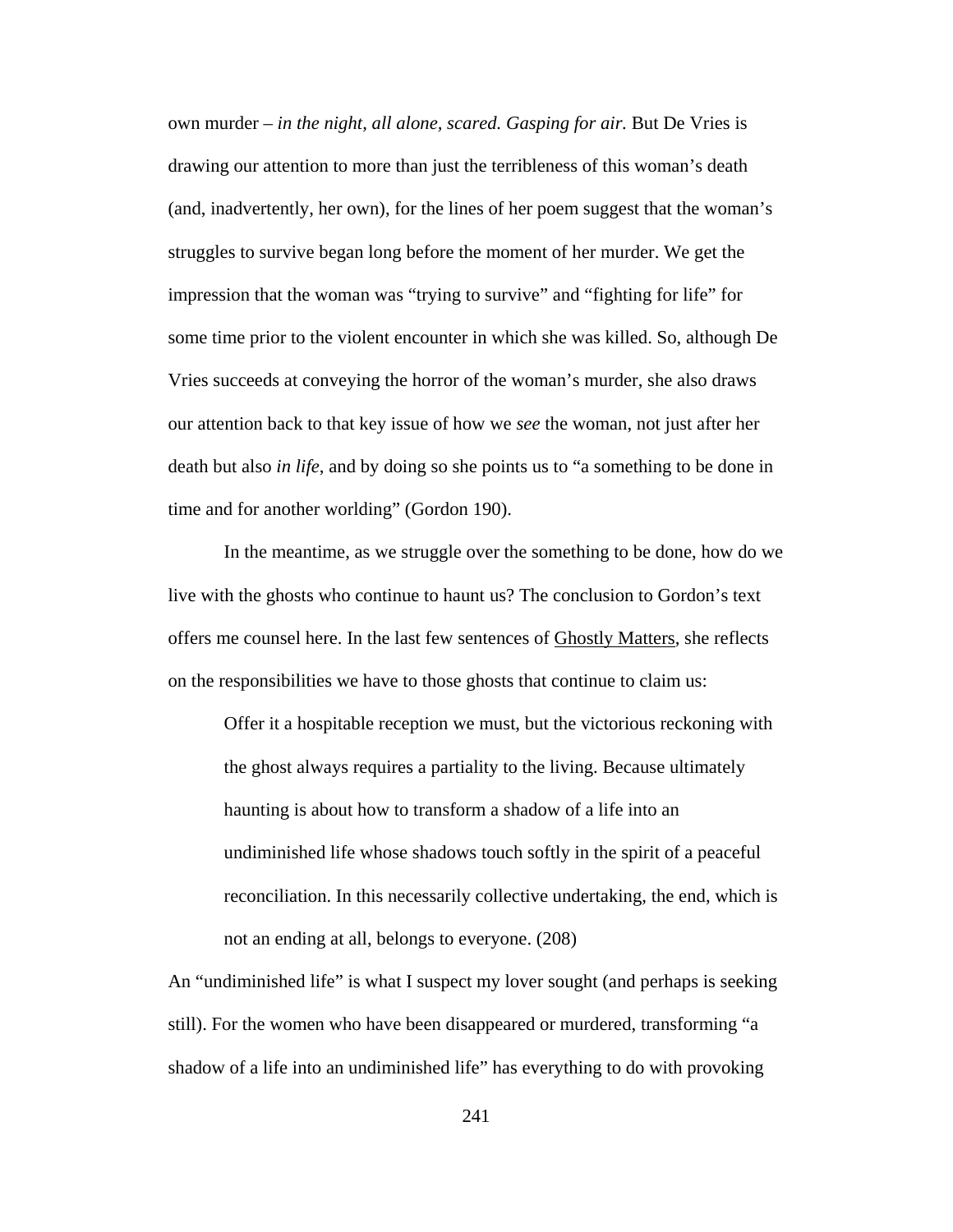hospitable memories, with how we remember and make space for what lives on from the women in our daily lives. But for those still living with the effects of having one's life so routinely and casually cast as ungrievable, to whom Gordon suggests we may owe a "partiality," securing an "undiminished life" demands that we challenge the myriad ways that certain lives come to be understood as more grievable than others. And that is a task that is, as Gordon insists, a "necessarily collective undertaking." It is a task that requires us to begin to reckon collectively with the limits of an "I" and with our present pasts in the interests of beginning to imagine otherwise, making futurity, that other old idea that we have lost but never had, possible.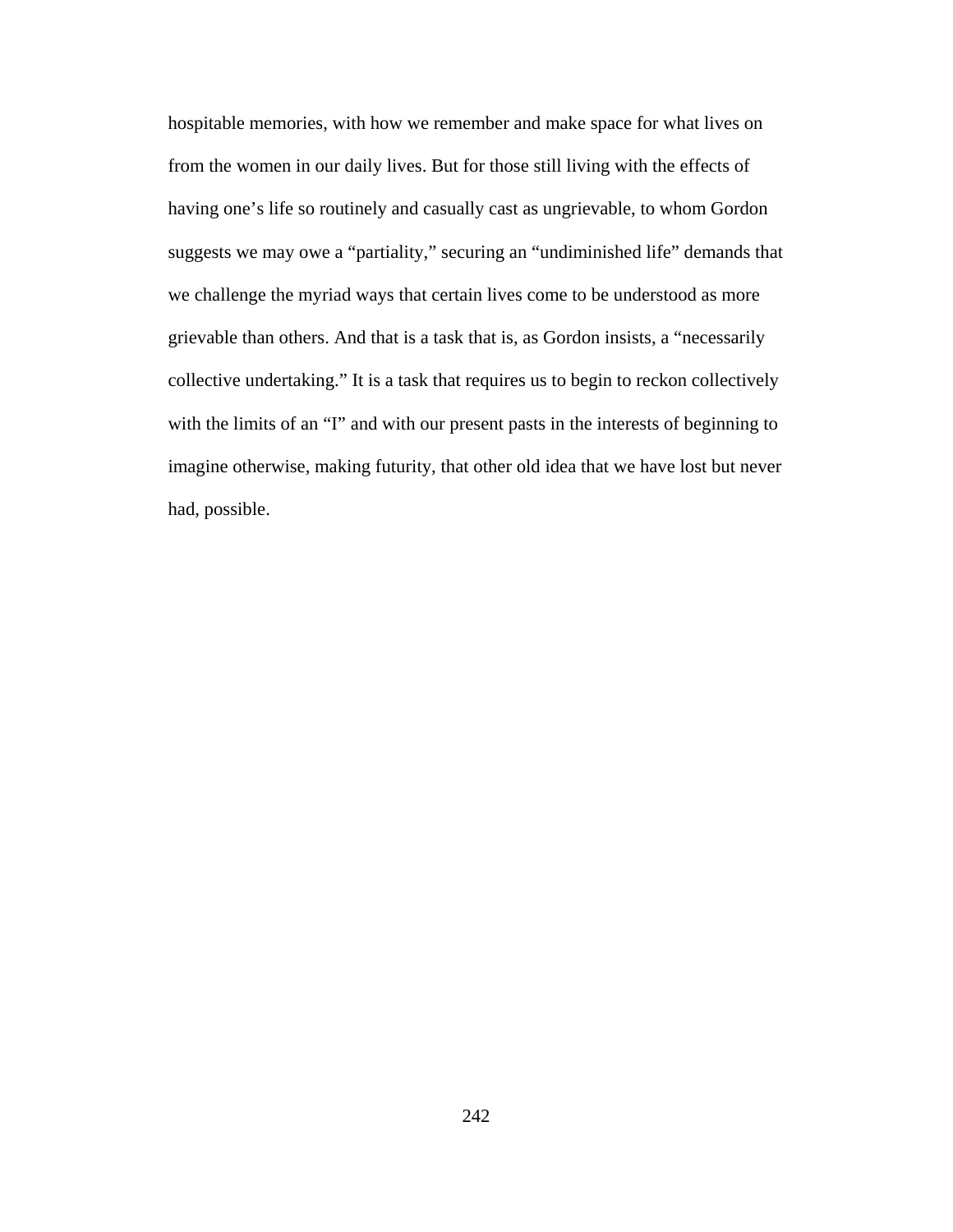## **Works Cited**

- Ahmed, Sara. Strange Encounters: Embodied Others in Post-Coloniality. London; New York: Routledge, 2000.
- Amnesty International. Stolen Sisters: Discrimination and Violence against Indigenous Women in Canada. Ottawa: Amnesty International Canada, 2004.
- Armstrong, Jane. "Missing Prostitutes: 23, Arrests: 0. If 20 UBC Students were to Vanish, Sister Says, there would be Mayhem." The Globe and Mail Apr 5 1999: A.1.
- ---. "Mother's Pen Documents Frustration with Police." The Globe and Mail Apr 15 2002: A.5.
- Barthes, Roland. Camera Lucida: Reflections on Photography. New York: Hill and Wang, 1981.
- Bergland, Renée L. The National Uncanny: Indian Ghosts and American Subjects. Hanover and London: University Press of New England, 2000.
- Blomley, Nicholas K. Unsettling the City: Urban Land and the Politics of Property. New York: Routledge, 2004.
- Bociurkiw, Marusia. "Je Me Souviens: A Response to the Montreal Killings." Fuse XIII.4 (1990): 6-10.
- Brend, Yvette. The Pickton Family. The Early Edition, CBC Radio (British Columbia). Originally Broadcast Jan 2 2007. <http://www.cbc.ca/bc/features/pickton/programming.html>. 26 Mar 2009.
- Brown, Wendy. Edgework: Critical Essays on Knowledge and Politics. Princeton, N.J.: Princeton University Press, 2005.
- ---. Politics Out of History. Princeton, N.J.: Princeton University Press, 2001.
- Burk, Adrienne L. "Beneath and Before: Continuums of Publicness in Public Art." Social & Cultural Geography 7.6 (2006): 949-64.
- ---. "In Sight, Out of View: A Tale of Three Monuments." Antipode 38.1 (2006): 41-58.
- ---. "Private Griefs, Public Places." Political Geography 22.3 (2003): 317-33.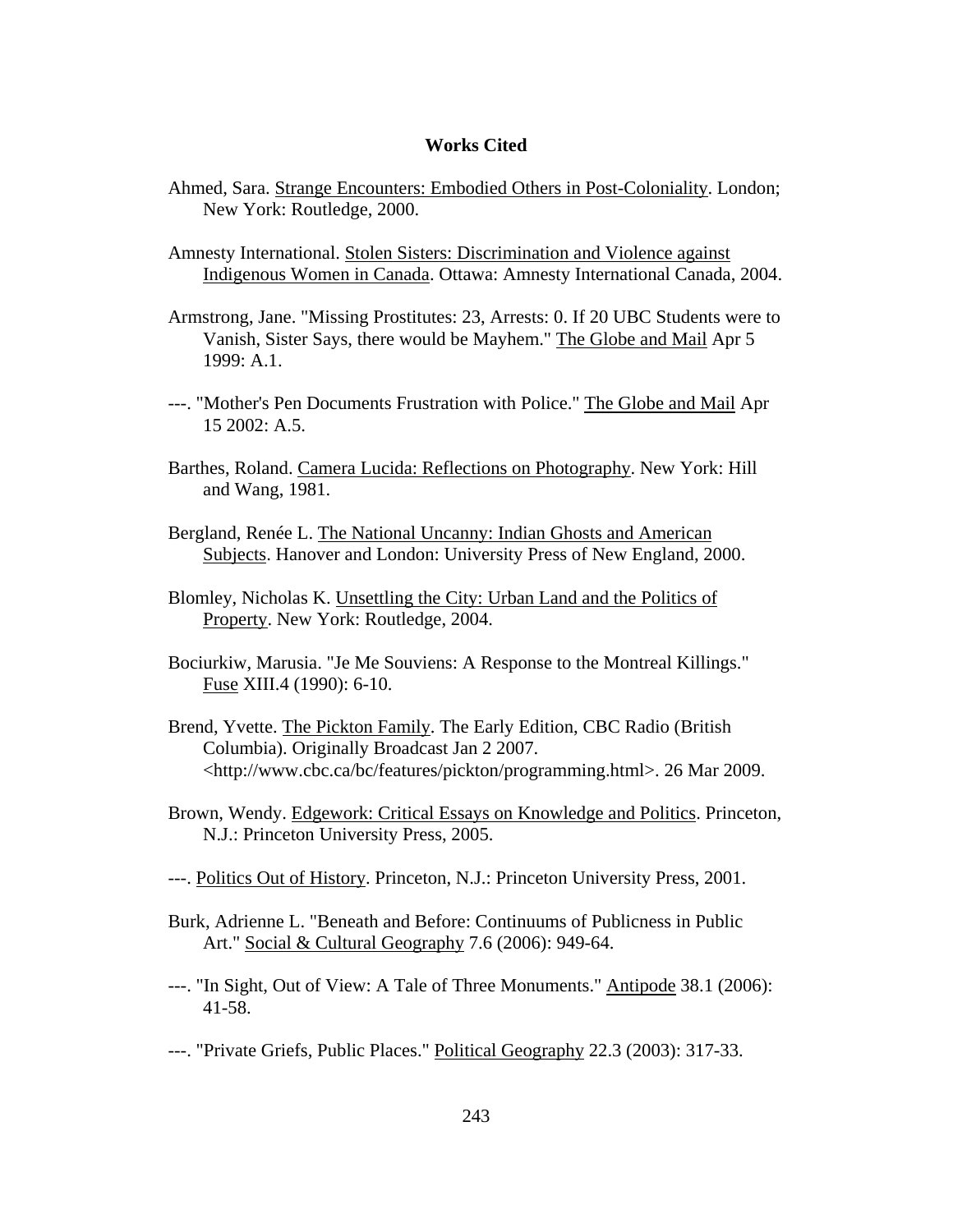- Butler, Judith. Giving an Account of Oneself. 1st ed. New York: Fordham University Press, 2005.
- ---. Precarious Life: The Powers of Mourning and Violence. London; New York: Verso, 2004.
- ---. "What is Critique? An Essay on Foucault's Virtue." <http://www.law.berkeley.edu/centers/kadish/what%20is%20critique%20J% 20Butler.pdf>. 30 Dec 2008.
- ---. "SPIRIT IN ASHES (Book Review)." History & Theory 27.1 (1988): 60.

Butler, Margot Leigh. "The Hero of *Heroines*." Mosaic 37.4 (2004): 275-96.

- ---. "On 'Implicatedness'." W6 (2003): n.page. <http://www.kswnet.org>. 7 Mar 2009.
- Canadian Press. Missing Lives: A Special Report by the Canadian Press Jan 16 2007. <http://www.cbc.ca/news/background/pickton/missinglives.html>. 26 Mar 2009.
- Carnegie Community Action Project. Disappearing Homes: The Loss of Affordable Housing in the Downtown Eastside. Vancouver, BC: Carnegie Community Centre Association, April 2008.
- Chancer, Lynn Sharon. "Prostitution, Feminist Theory, and Ambivalence: Notes from the Sociological Underground." Social Text 37, A Special Section Edited by Anne McClintock Explores the Sex Trade (1993): 143-71.
- Christie, Jack. "Crab Park Well Off the City's Beaten Path." The Georgia Straight Mar 3 2005. <http://www.straight.com/article/crab-park-well-off-the-citysbeaten-path>. 28 Dec 2008.
- City of Vancouver. 2005/06 Downtown Eastside Community Monitoring Report. 10th ed. Vancouver, BC: City of Vancouver, 2006.
- Clarkes, Lincoln. Heroines: Photographs. Vancouver: Anvil Press, 2002.
- Clements, Marie. The Unnatural and Accidental Women. Vancouver: Talonbooks, 2005.
- Culbert, Lori. "'Nothing's Changed'." The Vancouver Sun Feb 26 2008: B.1.
- ---. "PICKTON." The Vancouver Sun Dec 1 2007: E.1. E.8.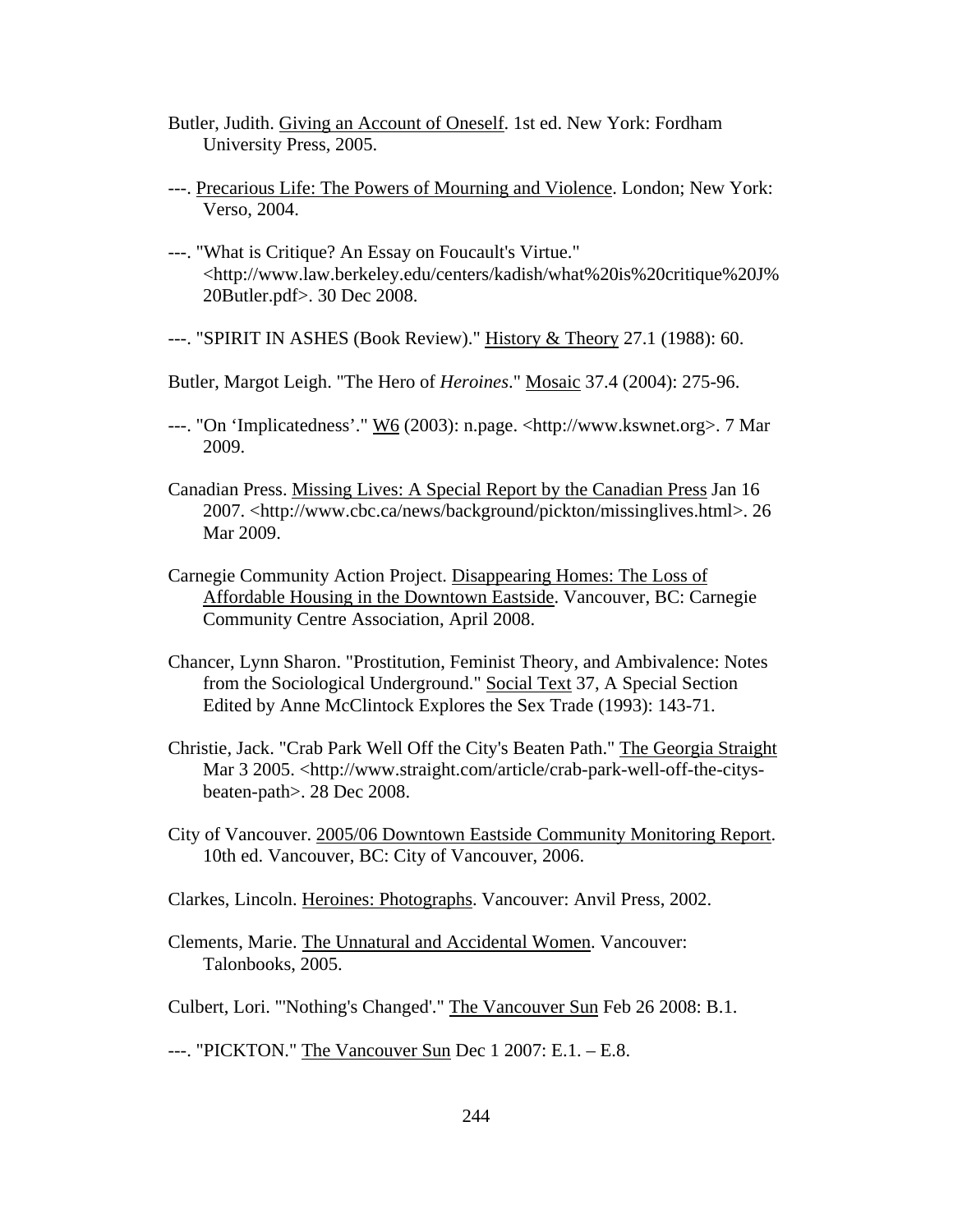- ---. "Sketches Express Softer Side of Missing Women:" The Vancouver Sun Dec 17 2005: C.1.Fro.
- Culhane, Dara. "Representing Downtown Eastside Vancouver: A Review Essay." BC Studies 147 (2005): 109-113.
- ---. "Their Spirits Live within Us: Aboriginal Women in Downtown Eastside Vancouver Emerging into Visibility." American Indian Quarterly 27.3 & 4 (2003): 593-606.
- Cultural Memory Group. Remembering Women Murdered by Men: Memorials Across Canada. Toronto: Sumach Press, 2006.
- De Vries, Maggie. Missing Sarah: A Vancouver Woman Remembers Her Vanished Sister. Toronto: Penguin Canada, 2003.
- Douglas, Stan, Reid Shier, and Contemporary Art Gallery. Stan Douglas: Every Building on 100 West Hastings. Ed. Reid Shier. Vancouver: Contemporary Art Gallery / Arsenal Pulp Press, 2002.
- Duganne, Erina. "Photography After the Fact." Beautiful Suffering: Photography and the Traffic in Pain. Ed. Mark Reinhardt, Holly Edwards, and Erina Duganne. Williamstown and Chicago: William College Museum of Art and the University of Chicago Press, 2007. 57-74.
- Eng, David L., and David Kazanjian Ed. Loss: The Politics of Mourning. Berkeley: University of California Press, 2003.
- England, Jennifer. "Disciplining Subjectivity and Space: Representation, Film and its Material Effects." Antipode 36.2 (2004): 295-321.
- Ferris, Shawna. "'The Lone Streetwalker:' Missing Women and Sex Work-Related News in Mainstream Canadian Media." West Coast Line 53 A Special Issue on Representations of Murdered and Missing Women. Ed. Amber Dean and Anne Stone. 41.1 (2007): 14-25.
- Foucault, Michel. "What is Critique?" What is Enlightenment? Eighteenth-Century Answers and Twentieth-Century Questions. Ed. James Schmidt. Berkeley: University of California Press, 1996. 382-398.
- Gill, Alexandra. "'What Would it Feel Like if 50 People in a Room Just Suddenly Disappeared?'" The Globe and Mail Jan 11 2007: R.1.
- Gilman, Sander L. Difference and Pathology: Stereotypes of Sexuality, Race, and Madness. Ithaca: Cornell University Press, 1985.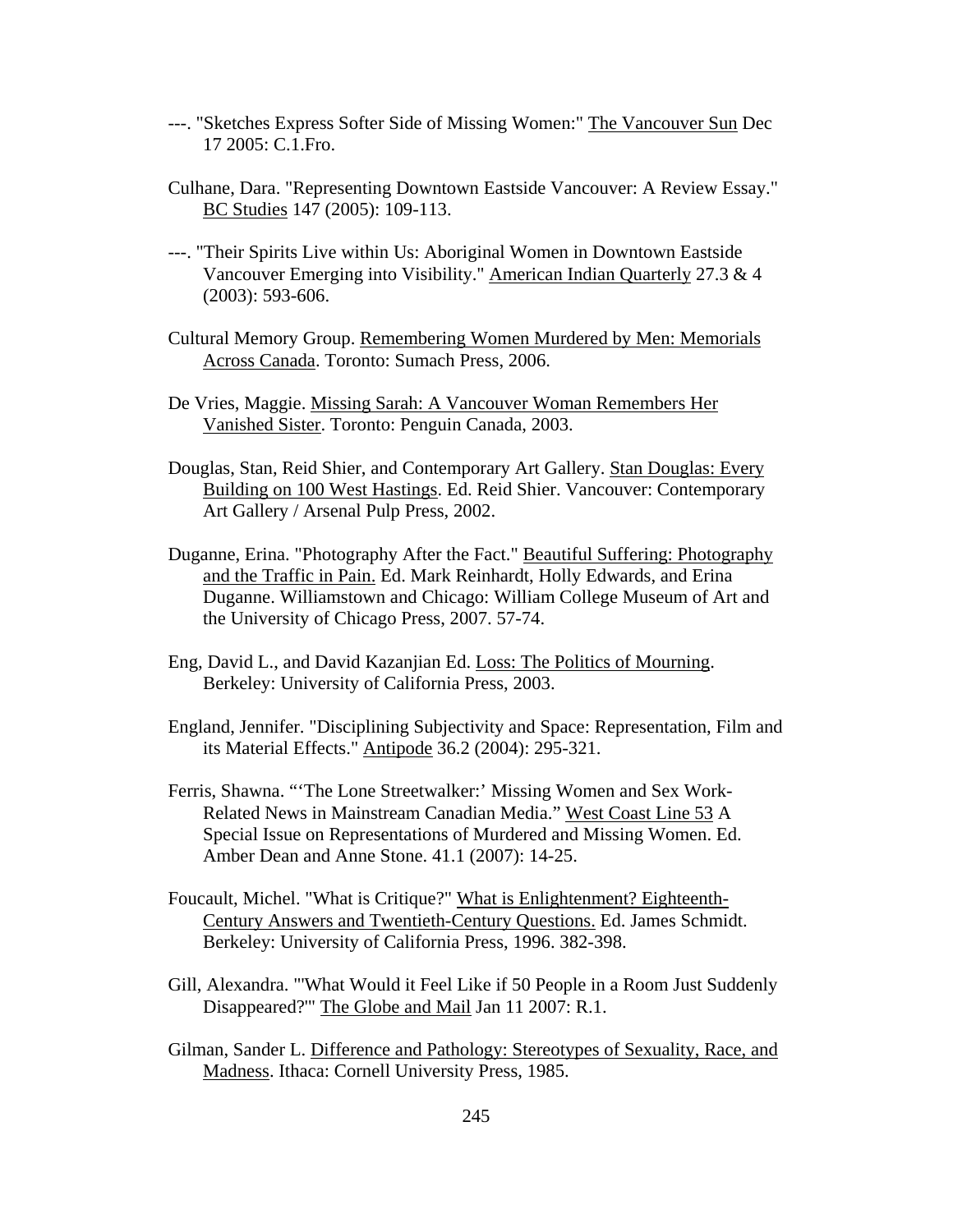- Glionna, John M. "Light and Darkness in Canada." Los Angeles Times June 1, 2003: I.12.
- Gordon, Avery. Ghostly Matters: Haunting and the Sociological Imagination. Minneapolis: University of Minnesota Press, 1997.
- Goulding, Warren David. Just another Indian: A Serial Killer and Canada's Indifference. Calgary: Fifth House Publishers, 2001.
- Granzow, Kara, and Amber Dean. "Revanchism in the Canadian West: Gentrification and Resettlement in a Prairie City." Topia: Canadian Journal of Cultural Studies 18 (2007): 89-106.
- Hall, Neal. "Lawyers File More than 15,000 Pages of Documents for Robert Pickton Appeal." The Vancouver Sun Oct 2 2008: B.2.
- Hamilton, Jamie Lee. "Trial of the Century Begins." 22 Jan 2007. <http://downtowneastside.blogspot.com/2007/01/trial-of-centurybegins.html>. 20 Dec 2008.
- ---. "Violence on Sex Trade Workers Post Pickton." 9 Mar 2008. <http://downtowneastside.blogspot.com/2008\_03\_09\_archive.html>. 9 July 2008.
- Harris, R. Cole. The Resettlement of British Columbia: Essays on Colonialism and Geographical Change. Vancouver, BC: UBC Press, 1997.
- Hashemi, Gita. "Statements on Precarity: A Follow-Up." Fuse Magazine 30.2 (2007): 17-23.
- Hasson, Shlomo, and David Ley. "The Downtown Eastside: 'One Hundred Years of Struggle.'" Neighbourhood Organizations and the Welfare State. Toronto: University of Toronto Press, 1994. 172-204.
- Jacobs, Beverley and Andrea J. Williams. "Legacy of Residential Schools: Missing and Murdered Aboriginal Women." From Truth to Reconciliation: Transforming the Legacy of Residential Schools. Ed. Marlene Brant Castellano, Linda Archibald, and Mike DeGagne. Ottawa, ON: Aboriginal Healing Foundation, 2008. 121-140.
- Jiwani, Yasmin and Mary Lynn Young. "Missing and Murdered Women: Reproducing Marginality in News Discourse." Canadian Journal of Communication 31 (2006): 895-917.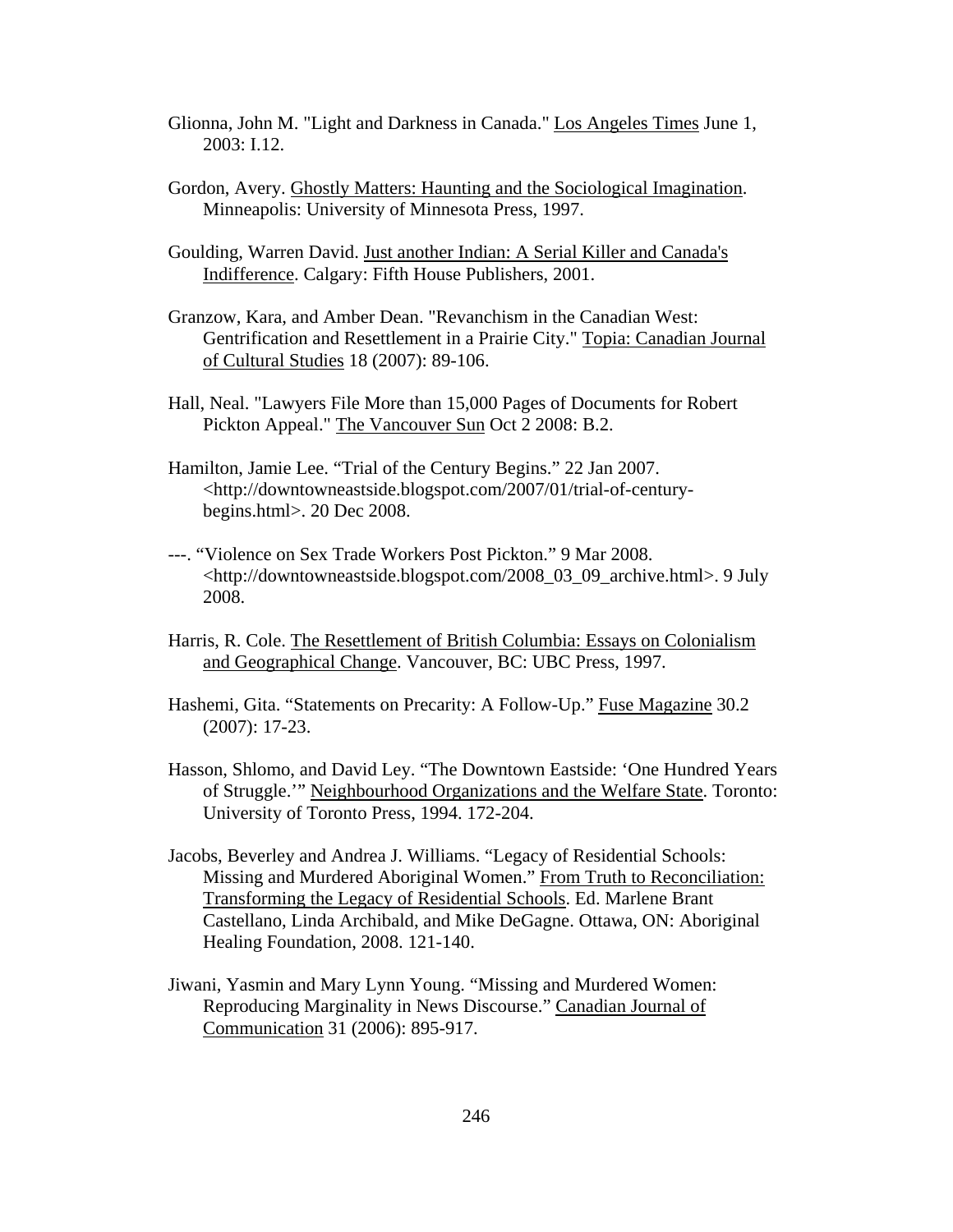- Johanson, Reg. "Homes Not Game shows." West Coast Line 53 A Special Issue on Representations of Murdered and Missing Women. Ed. Amber Dean and Anne Stone. 41.1 (2007): 96-97.
- Kelley, Caffyn. "Creating Memory, Contesting History: Inside the Monstrous Fact of Whiteness." Matriart 5.3 (1995): 6-11.
- Kines, Lindsay. "Missing on the mean streets: `Who we will not see tomorrow': Street workers say society is not doing enough to rescue the troubled, young females who end up mired in drugs and prostitution on the Downtown Eastside. Police say they actively pursue those who abuse the women. For many women, concern comes too late." The Vancouver Sun Mar 3 1999: A.13.
- Koepke, Melora. "Corpus Delicti." Maisonneuve 8 (2002): n.page. <http://www.missingpeople.net/corpus\_delicti.htm>. 12 Nov 2004.
- Kohli, Rita. "Violence Against Women: Race, Class and Gender Issues." Canadian Woman Studies 11.4 (1991): 13-14.
- Kurasawa, Fuyuki. "The State of Intellectual Play: A Generational Manifesto for Neoliberal Times." Topia: Canadian Journal of Cultural Studies 18 (2007): 11-42.
- Lash, Scott, and Mike Featherstone Eds. Recognition and Difference. London: Sage, 2002.
- "The Lives Behind the Faces:" Times Colonist Jan 31 2006: A.10.
- Luhmann, Susanne. "Ill-Fated Lessons: History, Remembrance, Trauma and Memory in Ann-Marie MacDonald's The Way the Crow Flies." Topia: Canadian Journal of Cultural Studies 16 (2006): 91-109.
- Through a Blue Lens. Dir. Mannix, Veronica. National Film Board of Canada, 1999.
- Mason, Gary. "Instead of Collective Shrug, Pickton Case should Inspire Outrage." The Globe and Mail Jun 2 2005: A.7.
- McDonald, Jean. "Hyper Exposed and Virtually Anonymous: Vancouver's Missing Women in the Prime Time News." Journal for the Arts, Sciences, and Technology 01.02 (2003): 115-19.
- McElhinney, Lora. "Memorial March, 2007." West Coast Line 53 A Special Issue on Representations of Murdered and Missing Women. Ed. Amber Dean and Anne Stone. 41.1 (2007): 70-73.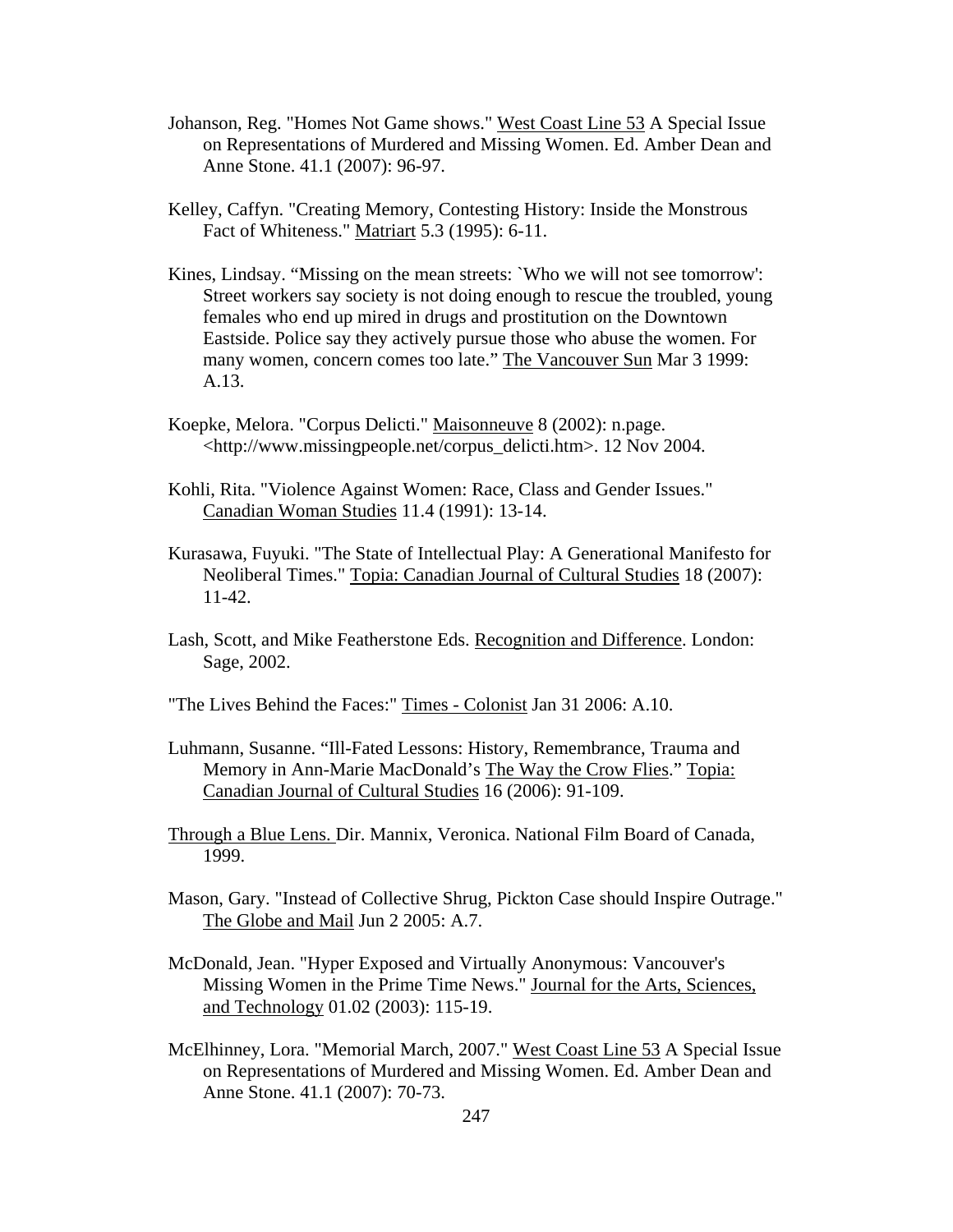- Morrison, Toni. "Home." The House that Race Built: Black Americans, U.S. Terrain. Ed. Wahneema Lubiano. New York: Pantheon Books, 1997. 3-10.
- Mulgrew, Ian. "Canada's Trial of the Century." The Vancouver Sun Jan 31 2006: B.2.
- Oleksijczuk, Denise Blake. "Haunted Spaces." Stan Douglas: Every Building on 100 West Hastings. Ed. Reid Schier. Vancouver, BC: Contemporary Art Gallery / Arsenal Pulp Press, 2002. 96-117.
- Oliver, Kelly. Witnessing: Beyond Recognition. Minneapolis: University of Minnesota Press, 2001.
- Perry, Adele. On the Edge of Empire: Gender, Race, and the Making of British Columbia, 1849-1871. Toronto: University of Toronto Press, 2001.
- Pitman, Beverley A. "Re-Mediating the Spaces of Reality Television: *America's most Wanted* and the Case of Vancouver's Missing Women." Environment and Planning A 34 (2002): 167-184.
- Pivot Legal Society. To Serve and Protect: A Report on Policing in Vancouver's Downtown Eastside. Vancouver, BC: Pivot Legal Society, 2002. <http://www.pivotlegal.org/Publications/reportstsap.htm>. 30 Aug 2007.
- "Portraits Inspired by Pain." The Prince George Free Press Oct 27 2006: A.13.
- Pratt, Geraldine. "Abandoned Women and Spaces of the Exception." Antipode 37.5 (2005): 1052-1078.
- Razack, Sherene H. "Gendered Racial Violence and Spatialized Justice: The Murder of Pamela George." Canadian Journal of Law and Society 15.2 (2000): 91-130.
- ---. "Race, Space, and Prostitution: The Making of the Bourgeois Subject." Canadian Journal of Women and the Law 10 (1998): 338-376.
- Reber, Susanne, and Rob Renaud. Starlight Tour: The Last, Lonely Night of Neil Stonechild. Toronto: Random House Canada, 2003.
- Renzi, Alessandra and Stephen Turpin. "Nothing Fails Like Prayer: Notes on the Cult of Saint Precario." Fuse Magazine 30.1 (2007): 25-35.
- Rogoff, Irit. "Looking Away: Participations in Visual Culture." After Criticism: New Responses to Art and Performance. Ed. Gavin Butt. Oxford, UK: Blackwell, 2005. 117-134.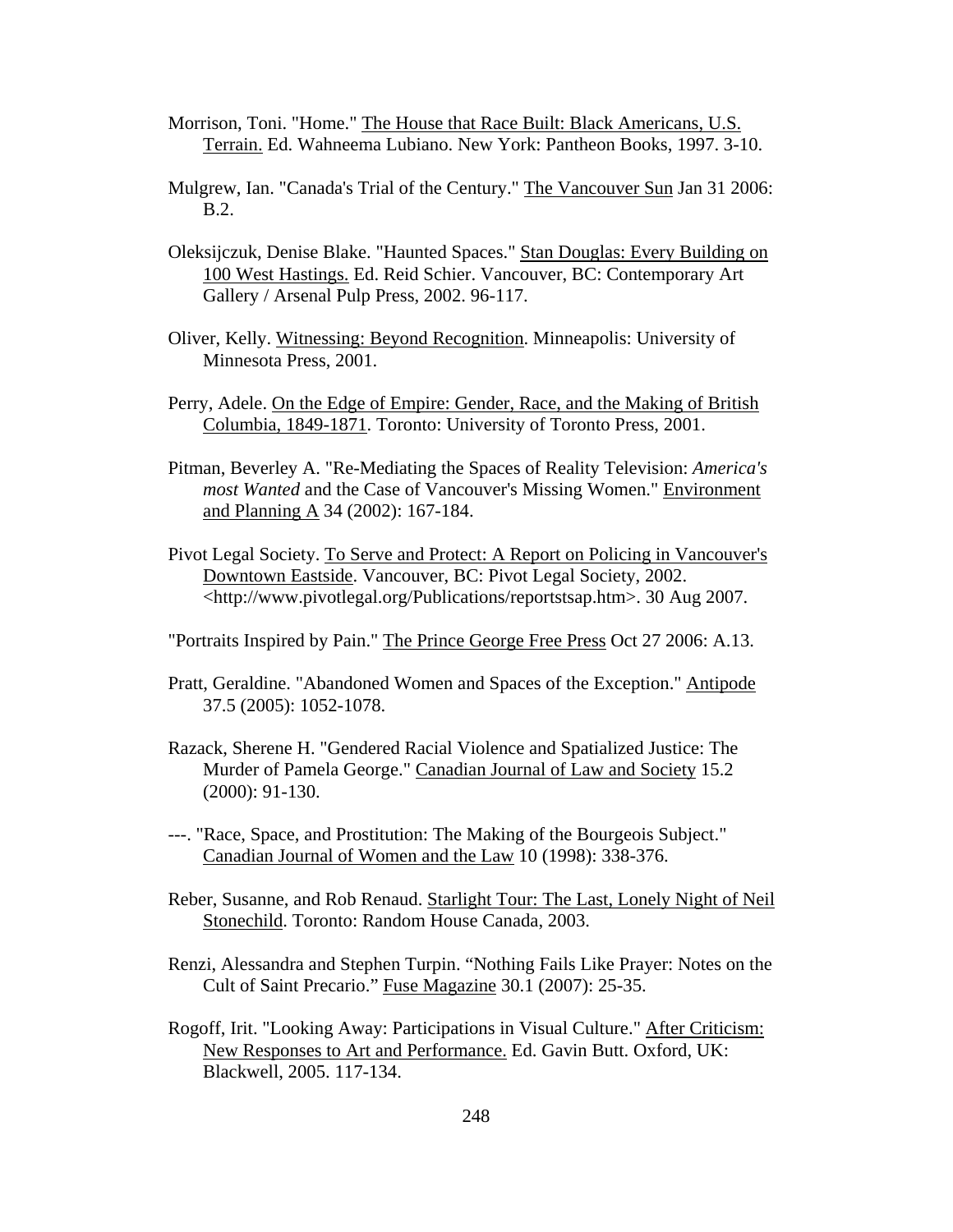- ---. "What is a Theorist?" 08 Apr 2006 <http://www.kein.org/node/62>. 10 Jul 2008.
- Rolfsen, Catherine, and Tim Lai. "Police Investigate Reported Attacks on Sex Workers; 'Urgent' Warnings Posted at Housing and Support Centre, but Investigation has so Far Not Led to Substantial Leads." The Vancouver Sun Aug 23 2008: B.5.
- Rosenberg, Sharon, and Roger I. Simon. "Beyond the Logic of Emblemization: Remembering and Learning from the Montreal Massacre." Educational Theory 50.2 (2000): 133.
- Rosenberg, Sharon. "Facing Losses / Losing Guarantees: A Meditation on Openings to Traumatic Ignorance as a Constitutive Demand." The Future of Memory. Ed. Jane Kilby, Anthony Roland, and Rick Crenshaw. Oxford, UK: Berghahn Books, forthcoming.
- ---. "Distances and Proximities: (Not) Being There." West Coast Line 53 A Special Issue on Representations of Murdered and Missing Women. Ed. Amber Dean and Anne Stone. 41.1 (2007): 60-63.
- ---. "Violence, Identity and Public History: Thoughts on what is Inextricable, but must be Otherwise." Unpublished Conference Paper Presented at Canadian Association of Cultural Studies Conference, University of Alberta, October 2005.
- ---. "Neither Forgotten nor Fully Remembered: Tracing an Ambivalent Public Memory on the 10th Anniversary of the Montreal Massacre." Feminist Theory 4.1 (2003): 5-27.
- ---. "Standing in a Circle of Stone: Rupturing the Binds of Emblematic Memory." Between Hope and Despair: Pedagogy and the Remembrance of Historical Trauma. Ed. Roger Simon, Sharon Rosenberg, and Claudia Eppert. Lanham, MA: Rowman and Littlefield, 2000. 75-89.
- Scott, Joan W. "Experience." Feminists Theorize the Political. Ed. Joan W. Scott and Judith Butler. New York: Routledge, 1992. 22-40.
- Sekula, Allan. "The Body and the Archive." October 39 (1986): 3-64.
- Shier, Reid. "Introduction." Stan Douglas: Every Building on 100 West Hastings. Ed. Reid Shier. Vancouver: Contemporary Art Gallery / Arsenal Pulp Press, 2002. 10-17.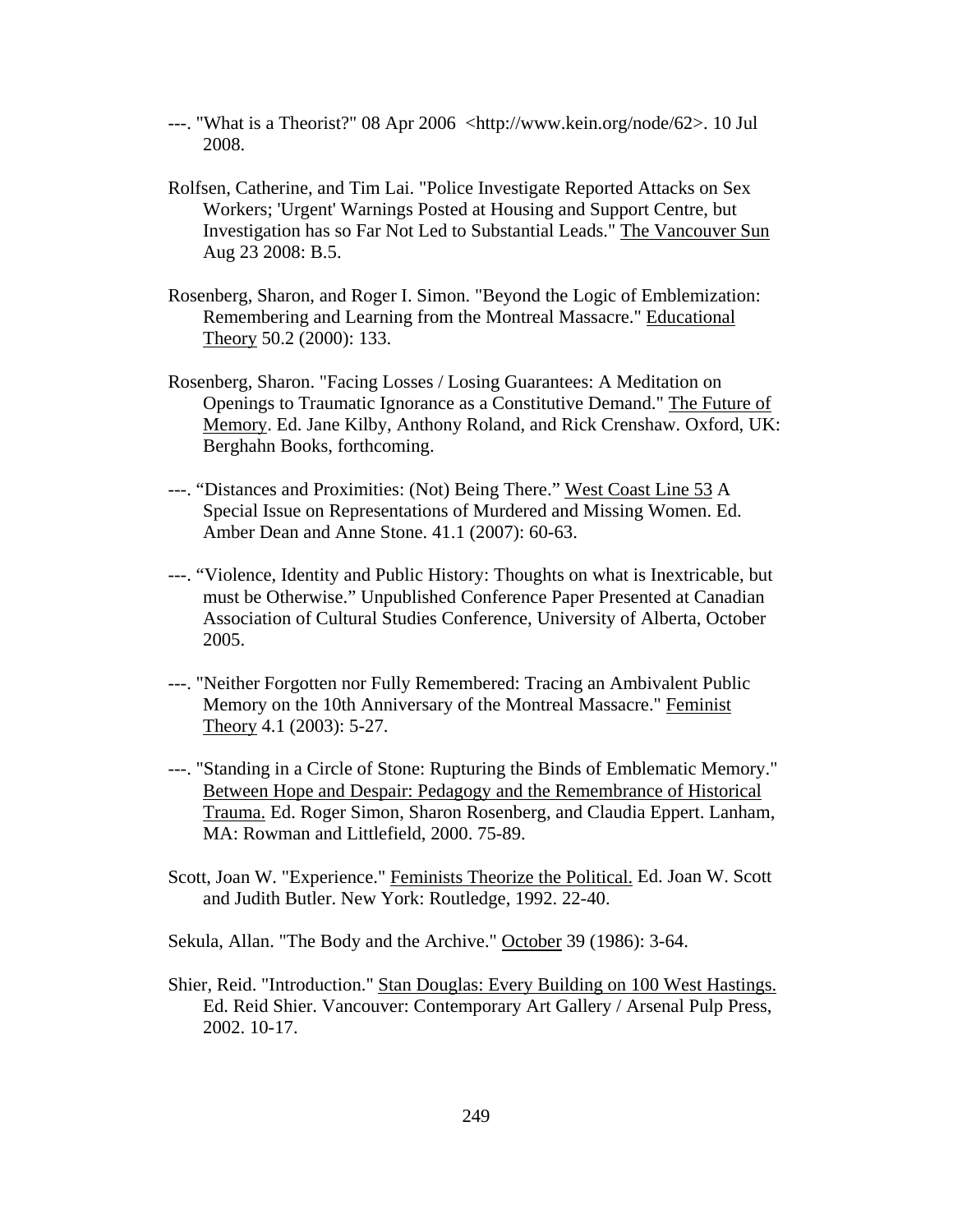- Simon, Roger I., Sharon Rosenberg, and Claudia Eppert Ed. Between Hope and Despair : Pedagogy and the Remembrance of Historical Trauma. Lanham, Md.: Rowman & Littlefield Publishers, 2000.
- Simon, Roger I. "The Terrible Gift: Museums and the Possibility of Hope without Consolation." Museum Management and Curatorship, 21.3 (2006): 187-204.
- ---. The Touch of the Past: Remembrance, Learning, and Ethics. New York: Palgrave Macmillan, 2005.
- Marker of Change: The Story of the Women's Monument. Dir. Simpson, Moira. Prod. Millar, Pamela: Morgan, Sher, and The May Street Group Ltd. Moving Images, 1998.
- Smith, Andrea. Conquest: Sexual Violence and American Indian Genocide. Cambridge, MA: South End Press, 2005.
- Smith, Graeme. "Prostitutes Wary of Police DNA Database." The Globe and Mail May 10 2004: A.1.
- Smith, Janet. "Education or Exploitation?" The Georgia Straight Mar 1-8 2001: 17-20.
- Smith, Neil. The New Urban Frontier: Gentrification and the Revanchist City. London ; New York: Routledge, 1996.
- Sommers, Jeff, and Nicholas K. Blomley. "The Worst Block in Vancouver." Stan Douglas: Every Building on 100 West Hastings. Ed. Reid Schier. Vancouver: Contemporary Art Gallery / Arsenal Pulp Press, 2002. 19-58.
- Sontag, Susan. On Photography. 1st Anchor Books ed. New York: Anchor Books, 1990.
- ---. Regarding the Pain of Others. 1st ed. New York: Farrar, Straus and Giroux, 2003.
- Statistics Canada. Aboriginal Peoples Highlight Tables, 2006 Census, all Census Metropolitan Areas (CMAs) and Census Agglomerations (CAs). <http://www12.statcan.ca/english/census06/data/highlights/Aboriginal/Index. cfm?Lang=E>. 12 May 2008.
- Stone, Anne. "Prefatory Remarks." West Coast Line 53 A Special Issue on Representations of Murdered and Missing Women. Ed. Amber Dean and Anne Stone. 41.1 (2007): 6-7.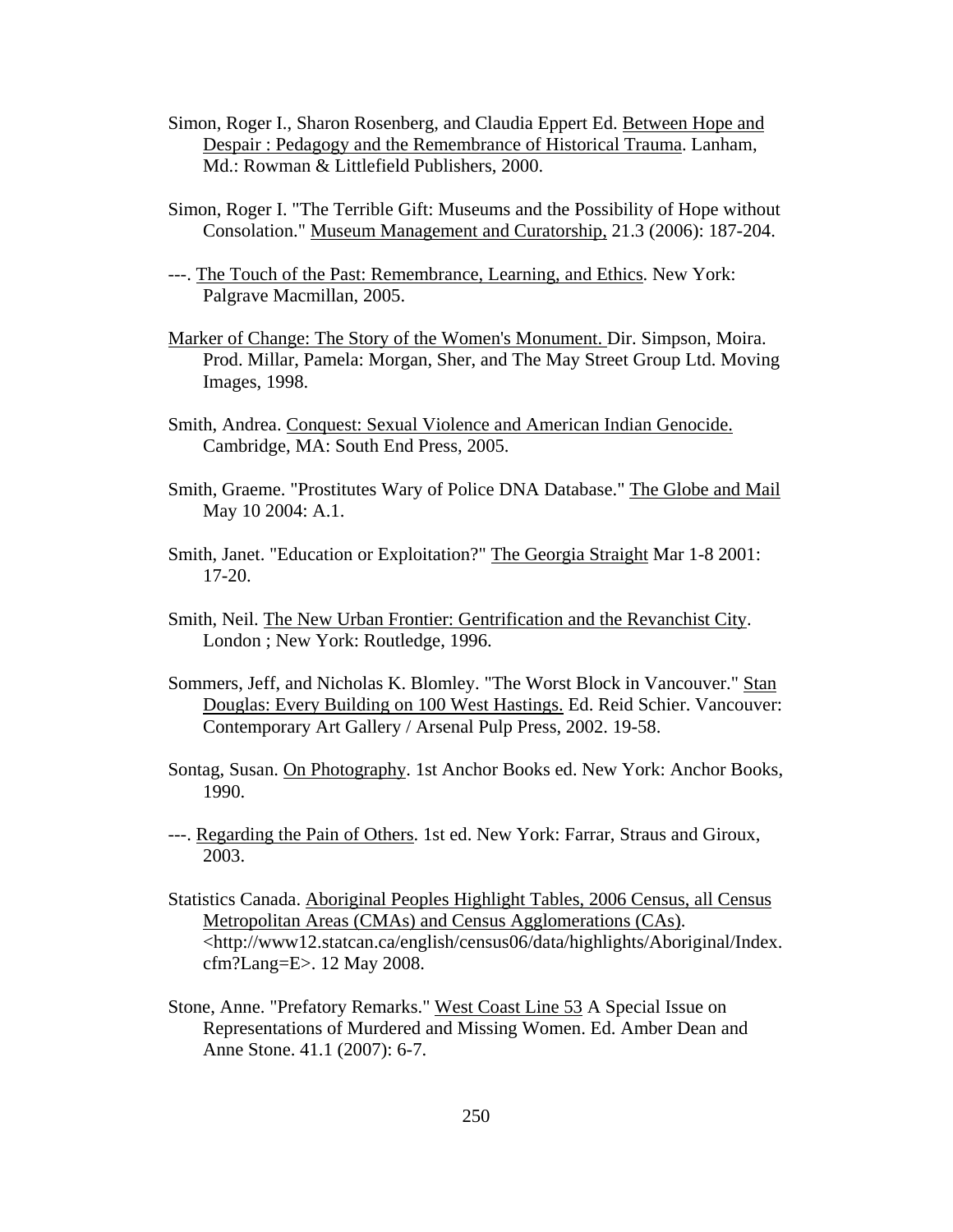- ---. "Objective Hazard." Biting the Error: Writers Explore Narrative. Ed. Mary Burger, Robert Gluck, Camille Roy, and Gail Scott. Toronto: Coach House Books, 2004. 78-84.
- Taylor, Paul. The Heart of the Community: The Best of the Carnegie Newsletter. Vancouver: New Star Books, 2003.
- "Third Prostitute found Dead in Man." Star Phoenix Sep 5 2007: A.7.
- Thobani, Sunera. Exalted Subjects: Studies in the Making of Race and Nation in Canada. Toronto; Buffalo: University of Toronto Press, 2007.
- Ugor, Paul. "Imaging the Invisible, Naming Suffering: Lincoln Clarkes, Photography, and the Women of Downtown Eastside Vancouver." West Coast Line 53 A Special Issue on Representations of Murdered and Missing Women. Ed. Amber Dean and Anne Stone. 41.1 (2007): 104-109.
- Van Alphen, Ernst. "Colonialism as Historical Trauma." Grey Areas: Representation, Identity and Politics in Contemporary South African Art. Ed. Brenda Atkinson and Candice Breitz. Johannesburg: Chalkham Hill Press, 1999. 269-281.
- Van Wagenen, Aimee. "An Epistemology of Haunting: A Review Essay." Critical Sociology 30.2 (2004): 287-298.
- Vidaver, Aaron Ed. West Coast Line 41 "Woodsquat:" A Special Issue on the Woodwards Squat. 37.2/3 (2004).
- Ward, Doug. "Sereena Abotsway Once Joined Missing Women March: Now She's Among the Dead Honoured." The Vancouver Sun Feb 15 2007: B.1.Fro.
- Fix: The Story of an Addicted City. Dir. Wild, Nettie. Canada Wild Distribution, 2002.
- Willcocks, Paul. "A Disturbing Moral Judgment on Who's Equal." The Vancouver Sun Aug 30 2002: A.12.
- Williams, Patricia. The Alchemy of Race and Rights: Diary of a Law Professor. Cambridge: Harvard University Press, 1991.
- Woolford, Andrew. Between Justice and Certainty: Treaty Making in British Columbia. Vancouver: UBC Press, 2005.
- ---. "Tainted Space: Representation of Injection Drug-use and HIV/AIDS in Vancouver's Downtown Eastside." BC Studies 129 (2001): 27.